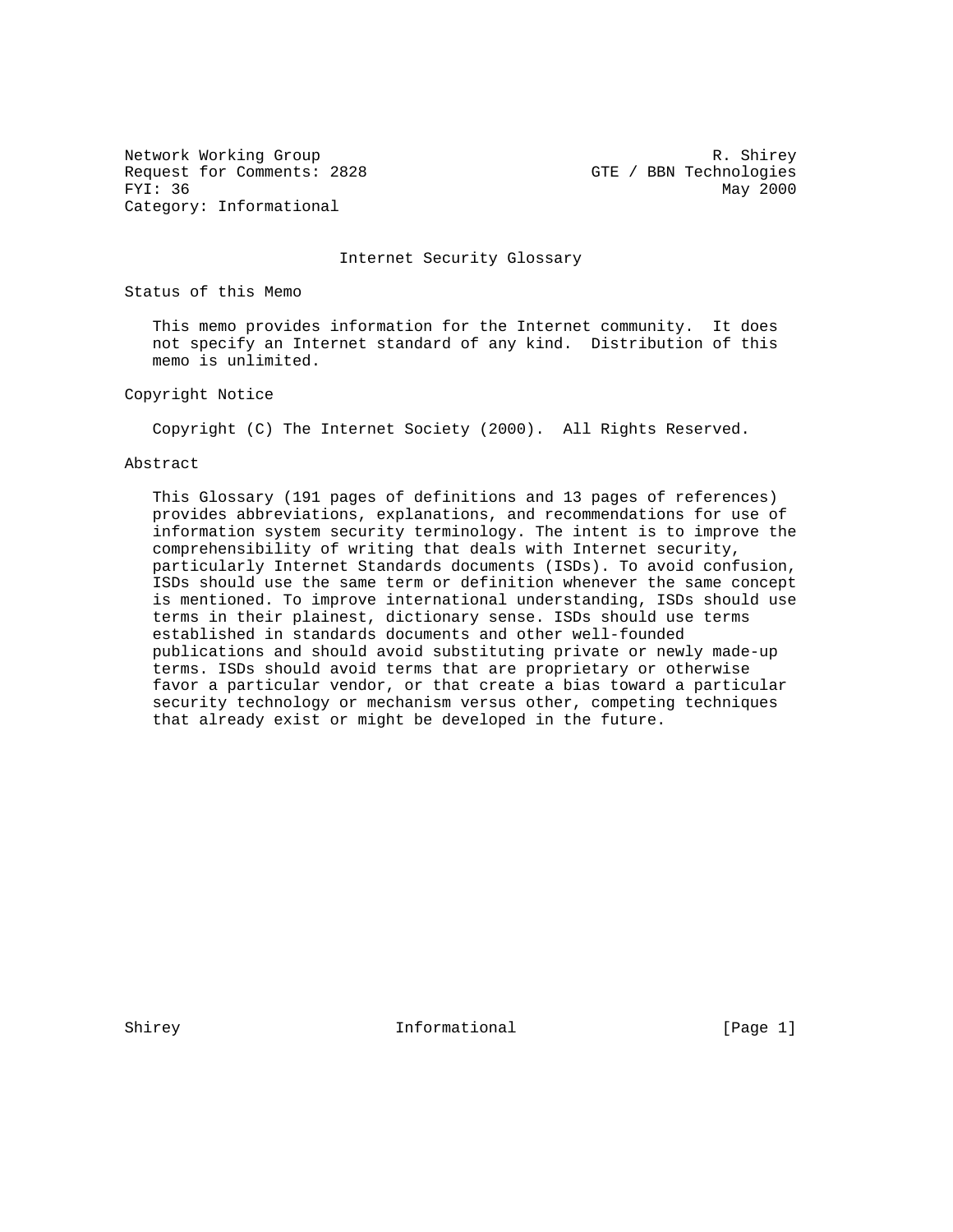Table of Contents

|                                                       |  |  | 2  |
|-------------------------------------------------------|--|--|----|
| 2. Explanation of Paragraph Markings                  |  |  | 4  |
| 2.1 Recommended Terms with an Internet Basis ("I") 4  |  |  |    |
| 2.2 Recommended Terms with a Non-Internet Basis ("N") |  |  | 5  |
| 2.3 Other Definitions ("O")                           |  |  | -5 |
| 2.4 Deprecated Terms, Definitions, and Uses ("D") 6   |  |  |    |
| 2.5 Commentary and Additional Guidance ("C") 6        |  |  |    |
|                                                       |  |  |    |
|                                                       |  |  |    |
| 5. Security Considerations 211                        |  |  |    |
|                                                       |  |  |    |
|                                                       |  |  |    |
|                                                       |  |  |    |

# 1. Introduction

 This Glossary provides an internally consistent, complementary set of abbreviations, definitions, explanations, and recommendations for use of terminology related to information system security. The intent of this Glossary is to improve the comprehensibility of Internet Standards documents (ISDs)--i.e., RFCs, Internet-Drafts, and other material produced as part of the Internet Standards Process [R2026]- and of all other Internet material, too. Some non-security terms are included to make the Glossary self-contained, but more complete lists of networking terms are available elsewhere [R1208, R1983].

 Some glossaries (e.g., [Raym]) list terms that are not listed here but could be applied to Internet security. However, those terms have not been included in this Glossary because they are not appropriate for ISDs.

 This Glossary marks terms and definitions as being either endorsed or deprecated for use in ISDs, but this Glossary is not an Internet standard. The key words "SHOULD", "SHOULD NOT", "RECOMMENDED", "MAY", and "OPTIONAL" are intended to be interpreted the same way as in an Internet Standard [R2119], but this guidance represents only the recommendations of this author. However, this Glossary includes reasons for the recommendations--particularly for the SHOULD NOTs--so that readers can judge for themselves whether to follow the recommendations.

Shirey **Informational** [Page 2]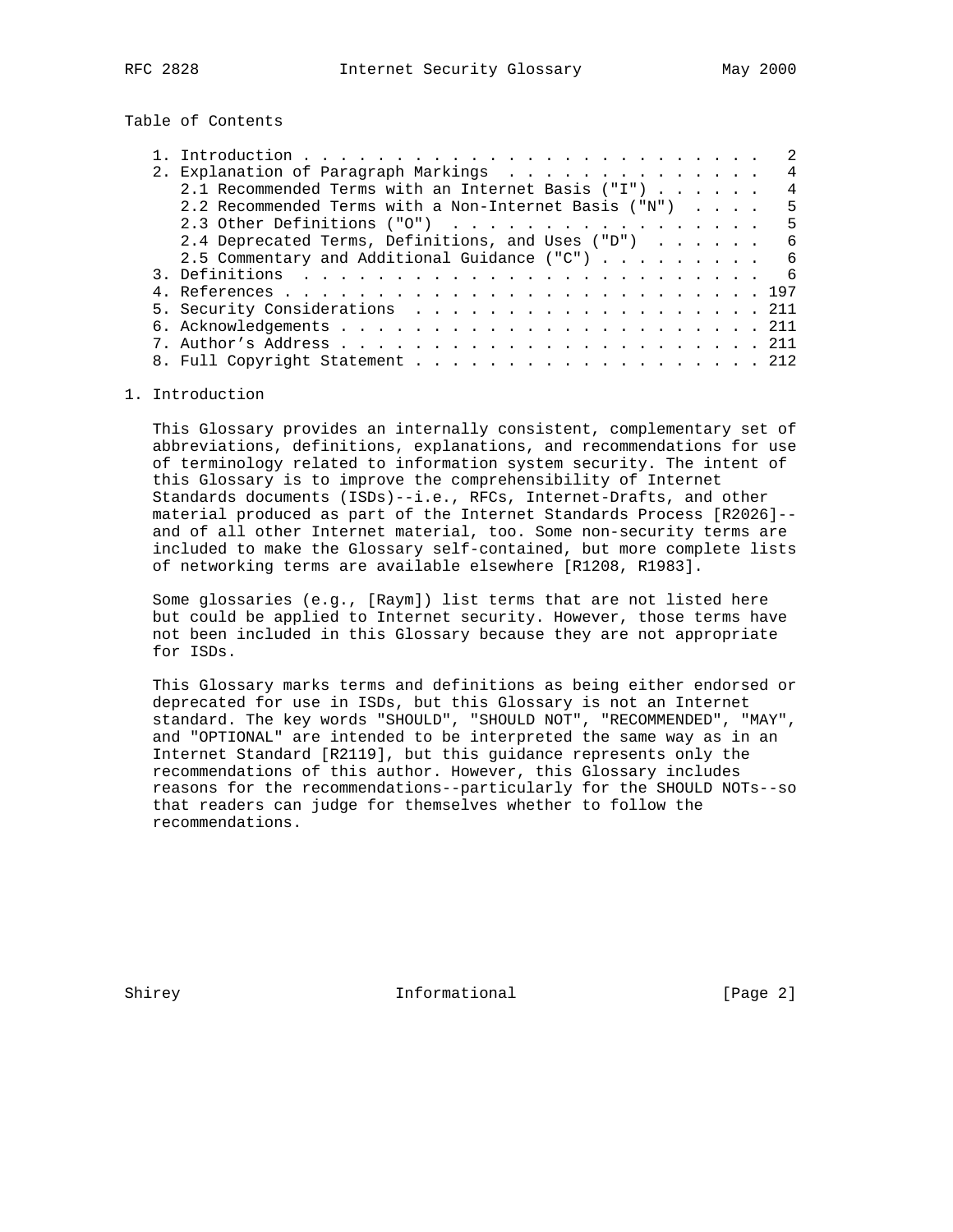This Glossary supports the goals of the Internet Standards Process:

o Clear, Concise, and Easily Understood Documentation

 This Glossary seeks to improve comprehensibility of security related content of ISDs. That requires wording to be clear and understandable, and requires the set of security-related terms and definitions to be consistent and self-supporting. Also, the terminology needs to be uniform across all ISDs; i.e., the same term or definition needs to be used whenever and wherever the same concept is mentioned. Harmonization of existing ISDs need not be done immediately, but it is desirable to correct and standardize the terminology when new versions are issued in the normal course of standards development and evolution.

o Technical Excellence

 Just as Internet Standard (STD) protocols should operate effectively, ISDs should use terminology accurately, precisely, and unambiguously to enable Internet Standards to be implemented correctly.

o Prior Implementation and Testing

 Just as STD protocols require demonstrated experience and stability before adoption, ISDs need to use well-established language. Using terms in their plainest, dictionary sense (when appropriate) helps to ensure international understanding. ISDs need to avoid using private, made-up terms in place of generally accepted terms from standards and other publications. ISDs need to avoid substituting new definitions that conflict with established ones. ISDs need to avoid using "cute" synonyms (e.g., see: Green Book); no matter how popular a nickname may be in one community, it is likely to cause confusion in another.

o Openness, Fairness, and Timeliness

 ISDs need to avoid terms that are proprietary or otherwise favor a particular vendor, or that create a bias toward a particular security technology or mechanism over other, competing techniques that already exist or might be developed in the future. The set of terminology used across the set of ISDs needs to be flexible and adaptable as the state of Internet security art evolves.

Shirey **Informational** [Page 3]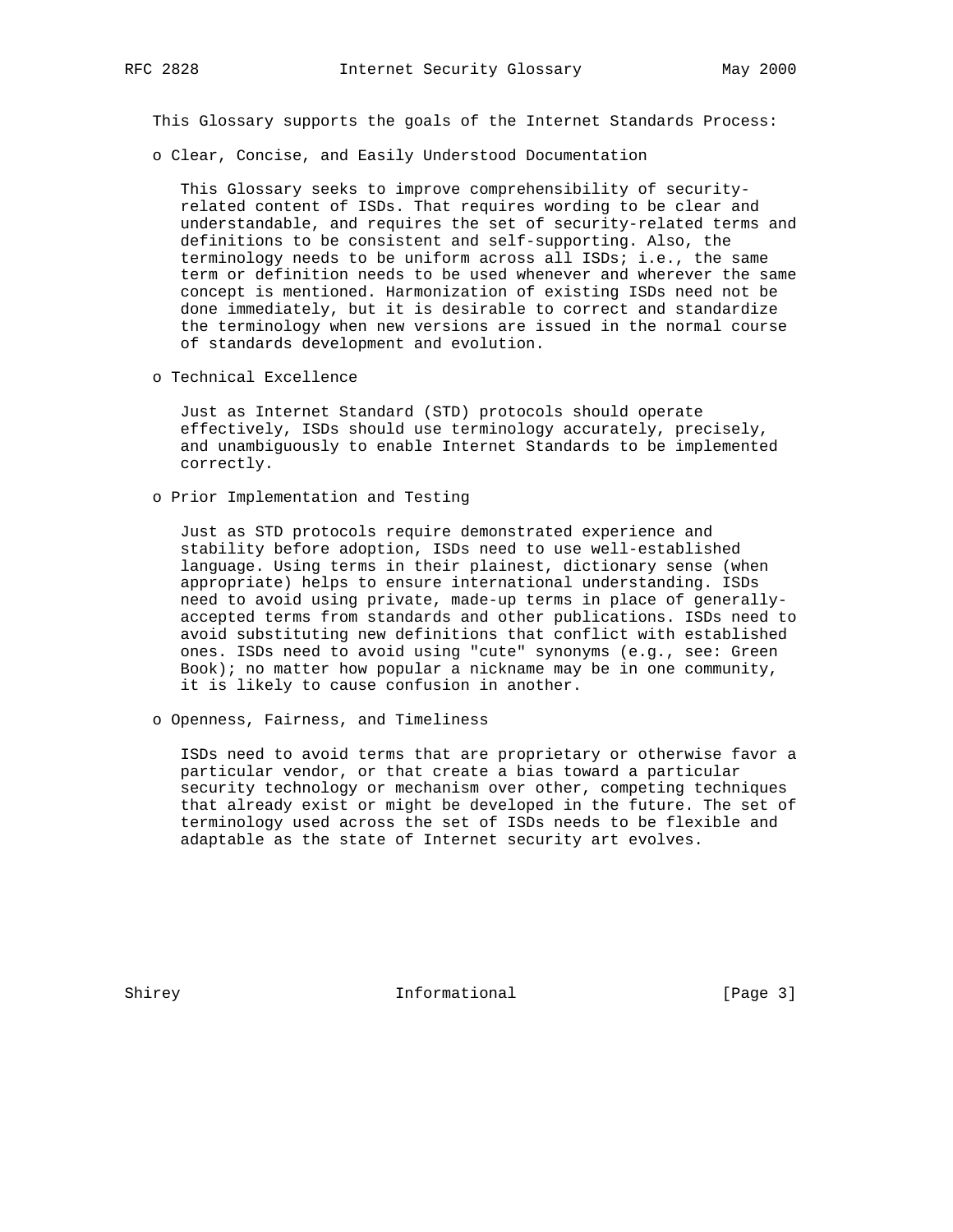2. Explanation of Paragraph Markings

Section 3 marks terms and definitions as follows:

- o Capitalization: Only terms that are proper nouns are capitalized.
- o Paragraph Marking: Definitions and explanations are stated in paragraphs that are marked as follows:
	- "I" identifies a RECOMMENDED Internet definition.
	- "N" identifies a RECOMMENDED non-Internet definition.
	- "O" identifies a definition that is not recommended as the first choice for Internet documents but is something that authors of Internet documents need to know.
	- "D" identifies a term or definition that SHOULD NOT be used in Internet documents.
	- "C" identifies commentary or additional usage guidance.

The rest of Section 2 further explains these five markings.

2.1 Recommended Terms with an Internet Basis ("I")

 The paragraph marking "I" (as opposed to "O") indicates a definition that SHOULD be the first choice for use in ISDs. Most terms and definitions of this type MAY be used in ISDs; however, some "I" definitions are accompanied by a "D" paragraph that recommends against using the term. Also, some "I" definitions are preceded by an indication of a contextual usage limitation (e.g., see: certification), and ISDs should not the term and definition outside that context

 An "I" (as opposed to an "N") also indicates that the definition has an Internet basis. That is, either the Internet Standards Process is authoritative for the term, or the term is sufficiently generic that this Glossary can freely state a definition without contradicting a non-Internet authority (e.g., see: attack).

 Many terms with "I" definitions are proper nouns (e.g., see: Internet Protocol). For such terms, the "I" definition is intended only to provide basic information; the authoritative definition is found elsewhere.

 For a proper noun identified as an "Internet protocol", please refer to the current edition of "Internet Official Protocol Standards" (STD 1) for the standardization state and status of the protocol.

Shirey 10 Informational [Page 4]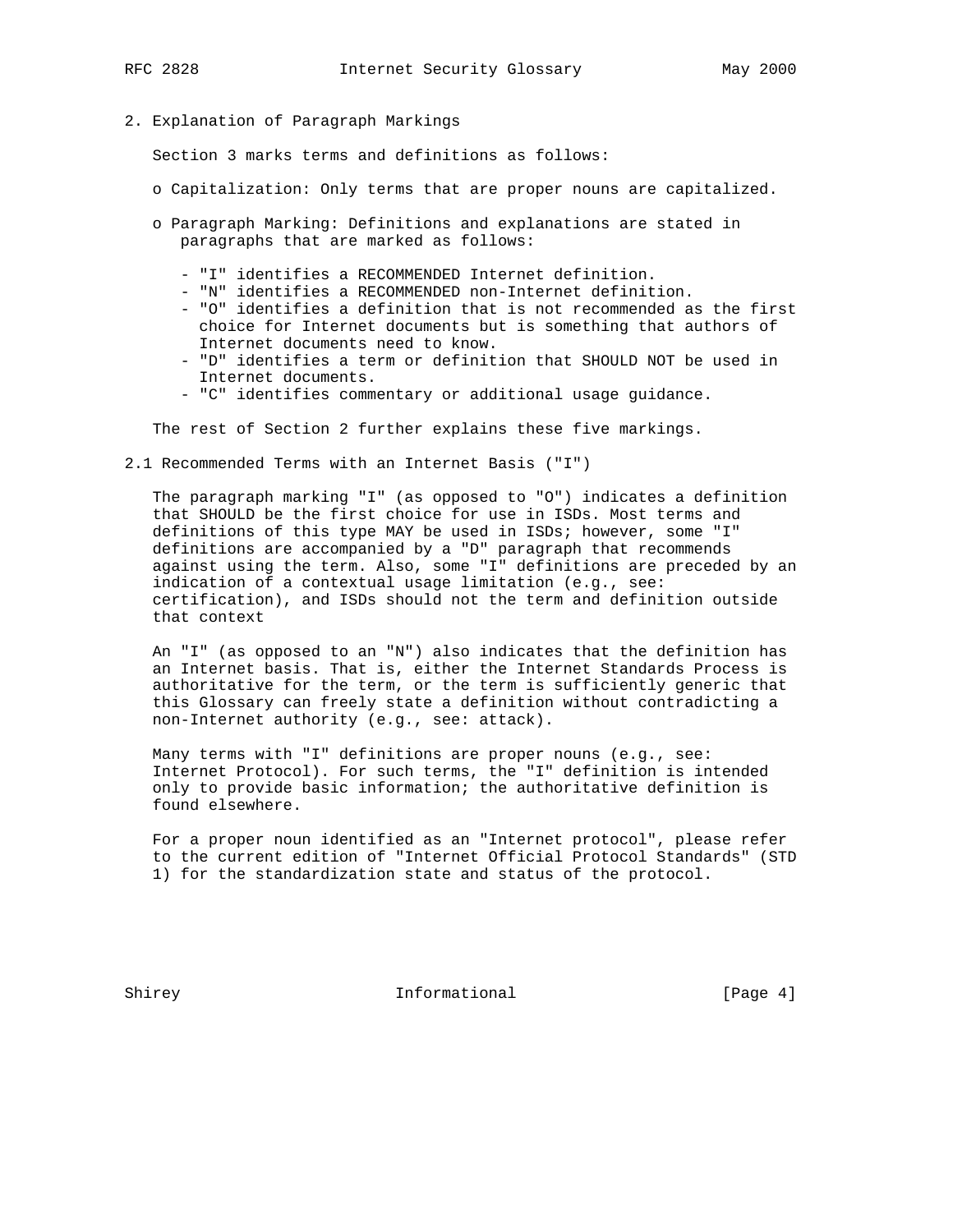# 2.2 Recommended Terms with a Non-Internet Basis ("N")

 The paragraph marking "N" (as opposed to "O") indicates a definition that SHOULD be the first choice for the term, if the term is used at all in Internet documents. Terms and definitions of this type MAY be used in Internet documents (e.g., see: X.509 public-key certificate).

 However, an "N" (as opposed to an "I") also indicates a definition that has a non-Internet basis or origin. Many such definitions are preceded by an indication of a contextual usage limitation, and this Glossary's endorsement does not apply outside that context. Also, some contexts are rarely if ever expected to occur in a Internet document (e.g., see: baggage). In those cases, the listing exists to make Internet authors aware of the non-Internet usage so that they can avoid conflicts with non-Internet documents.

 Many terms with "N" definitions are proper nouns (e.g., see: Computer Security Objects Register). For such terms, the "N" definition is intended only to provide basic information; the authoritative definition is found elsewhere.

2.3 Other Definitions ("O")

 The paragraph marking "O" indicates a definition that has a non- Internet basis, but indicates that the definition SHOULD NOT be used in ISDs \*except\* in cases where the term is specifically identified as non-Internet.

 For example, an ISD might mention "BCA" (see: brand certification authority) or "baggage" as an example to illustrate some concept; in that case, the document should specifically say "SET(trademark) BCA" or "SET(trademark) baggage" and include the definition of the term.

 For some terms that have a definition published by a non-Internet authority--government (see: object reuse), industry (see: Secure Data Exchange), national (see: Data Encryption Standard), or international (see: data confidentiality)--this Glossary marks the definition "N", recommending its use in Internet documents. In other cases, the non- Internet definition of a term is inadequate or inappropriate for ISDs. For example, it may be narrow or outdated, or it may need clarification by substituting more careful or more explanatory wording using other terms that are defined in this Glossary. In those cases, this Glossary marks the tern "O" and provides an "I" definition (or sometimes a different "N" definition), which precedes and supersedes the definition marked "O".

Shirey **Informational** [Page 5]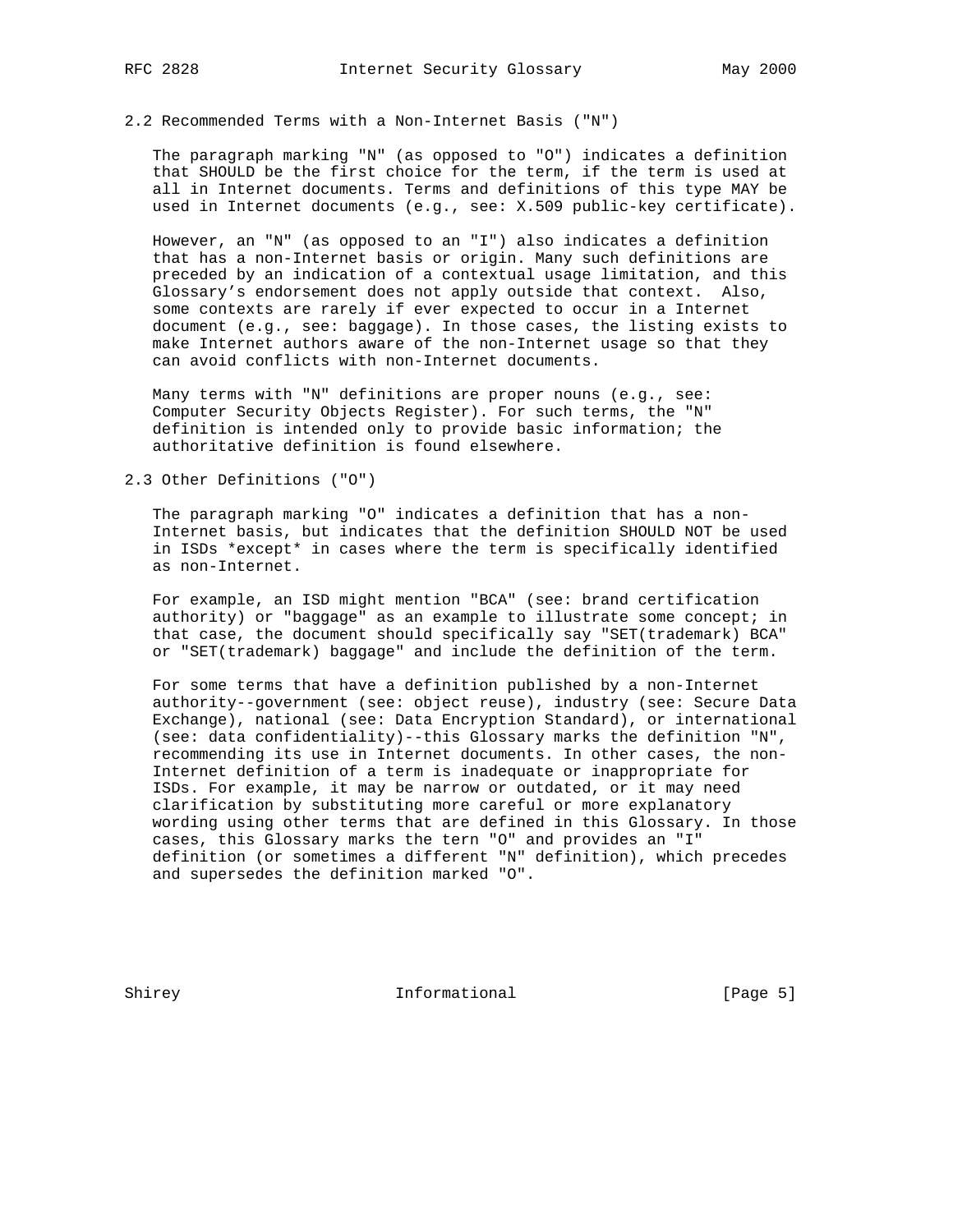In most of the cases where this Glossary provides a definition to supersede one from a non-Internet standard, the substitute is intended to subsume the meaning of the superseded "O" definition and not conflict with it. For the term "security service", for example, the "O" definition deals narrowly with only communication services provided by layers in the OSI model and is inadequate for the full range of ISD usage; the "I" definition can be used in more situations and for more kinds of service. However, the "O" definition is also provided here so that ISD authors will be aware of the context in which the term is used more narrowly.

 When making substitutions, this Glossary attempts to use understandable English that does not contradict any non-Internet authority. Still, terminology differs between the standards of the American Bar Association, OSI, SET, the U.S. Department of Defense, and other authorities, and this Glossary probably is not exactly aligned with all of them.

2.4 Deprecated Terms, Definitions, and Uses ("D")

 If this Glossary recommends that a term or definition SHOULD NOT be used in ISDs, then either the definition has the paragraph marking "D", or the restriction is stated in a "D" paragraph that immediately follows the term or definition.

2.5 Commentary and Additional Guidance ("C")

 The paragraph marking "C" identifies text that is advisory or tutorial. This text MAY be reused in other Internet documents. This text is not intended to be authoritative, but is provided to clarify the definitions and to enhance this Glossary so that Internet security novices can use it as a tutorial.

3. Definitions

 Note: Each acronym or other abbreviation (except items of common English usage, such as "e.g.", "etc.", "i.e.", "vol.", "pp.", "U.S.") that is used in this Glossary, either in a definition or as a subpart of a defined term, is also defined in this Glossary.

 \$ 3DES See: triple DES.

 \$ \*-property (N) (Pronounced "star property".) See: "confinement property" under Bell-LaPadula Model.

Shirey **Informational** [Page 6]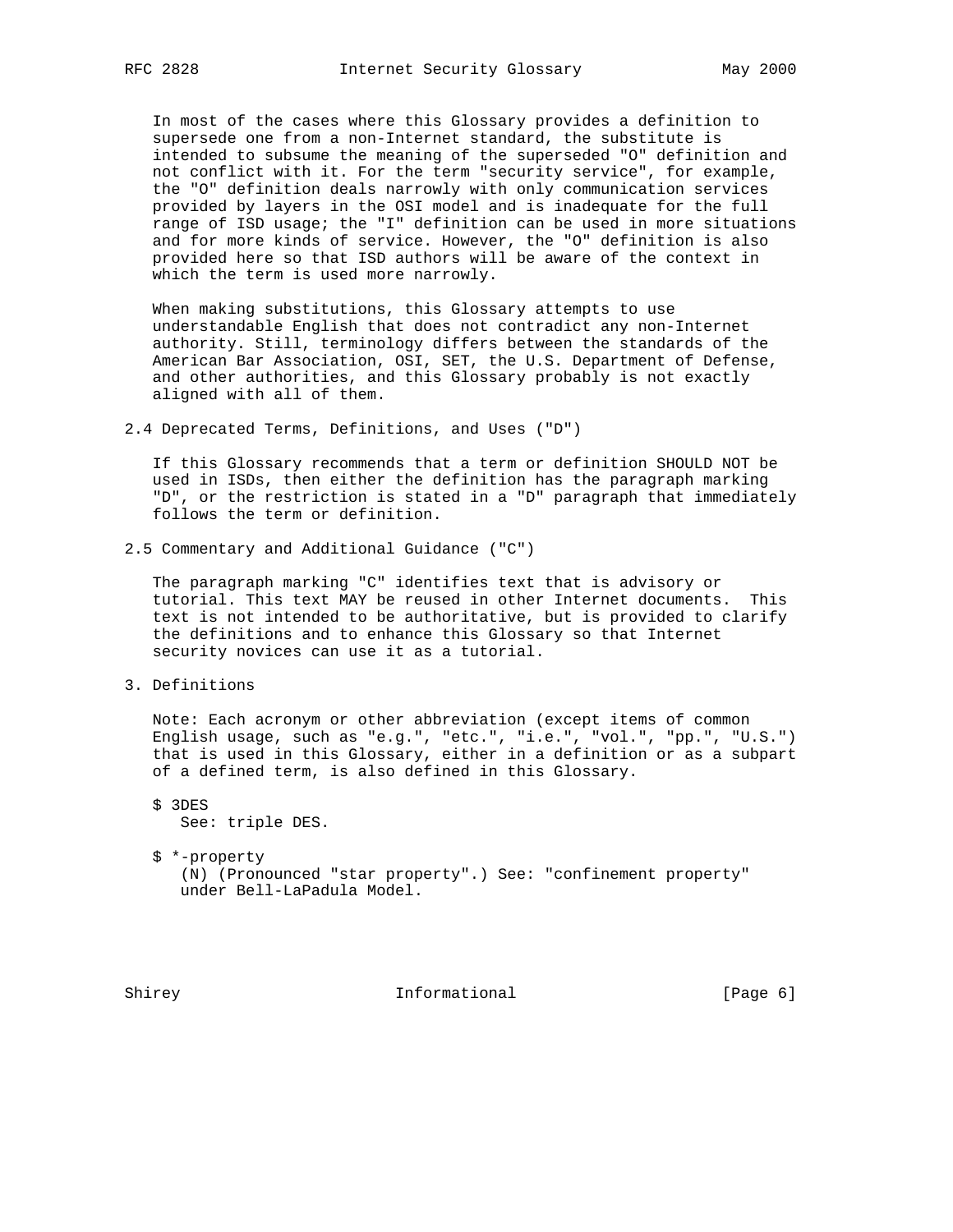# \$ ABA Guidelines

 (N) "American Bar Association (ABA) Digital Signature Guidelines" [ABA], a framework of legal principles for using digital signatures and digital certificates in electronic commerce.

 \$ Abstract Syntax Notation One (ASN.1) (N) A standard for describing data objects. [X680]

 (C) OSI standards use ASN.1 to specify data formats for protocols. OSI defines functionality in layers. Information objects at higher layers are abstractly defined to be implemented with objects at lower layers. A higher layer may define transfers of abstract objects between computers, and a lower layer may define transfers concretely as strings of bits. Syntax is needed to define abstract objects, and encoding rules are needed to transform between abstract objects and bit strings. (See: Basic Encoding Rules.)

 (C) In ASN.1, formal names are written without spaces, and separate words in a name are indicated by capitalizing the first letter of each word except the first word. For example, the name of a CRL is "certificateRevocationList".

#### \$ ACC

See: access control center.

\$ access

 (I) The ability and means to communicate with or otherwise interact with a system in order to use system resources to either handle information or gain knowledge of the information the system contains.

 (O) "A specific type of interaction between a subject and an object that results in the flow of information from one to the other." [NCS04]

 (C) In this Glossary, "access" is intended to cover any ability to communicate with a system, including one-way communication in either direction. In actual practice, however, entities outside a security perimeter that can receive output from the system but cannot provide input or otherwise directly interact with the system, might be treated as not having "access" and, therefore, be exempt from security policy requirements, such as the need for a security clearance.

\$ access control

 (I) Protection of system resources against unauthorized access; a process by which use of system resources is regulated according to a security policy and is permitted by only authorized entities

Shirey **Informational** Informational [Page 7]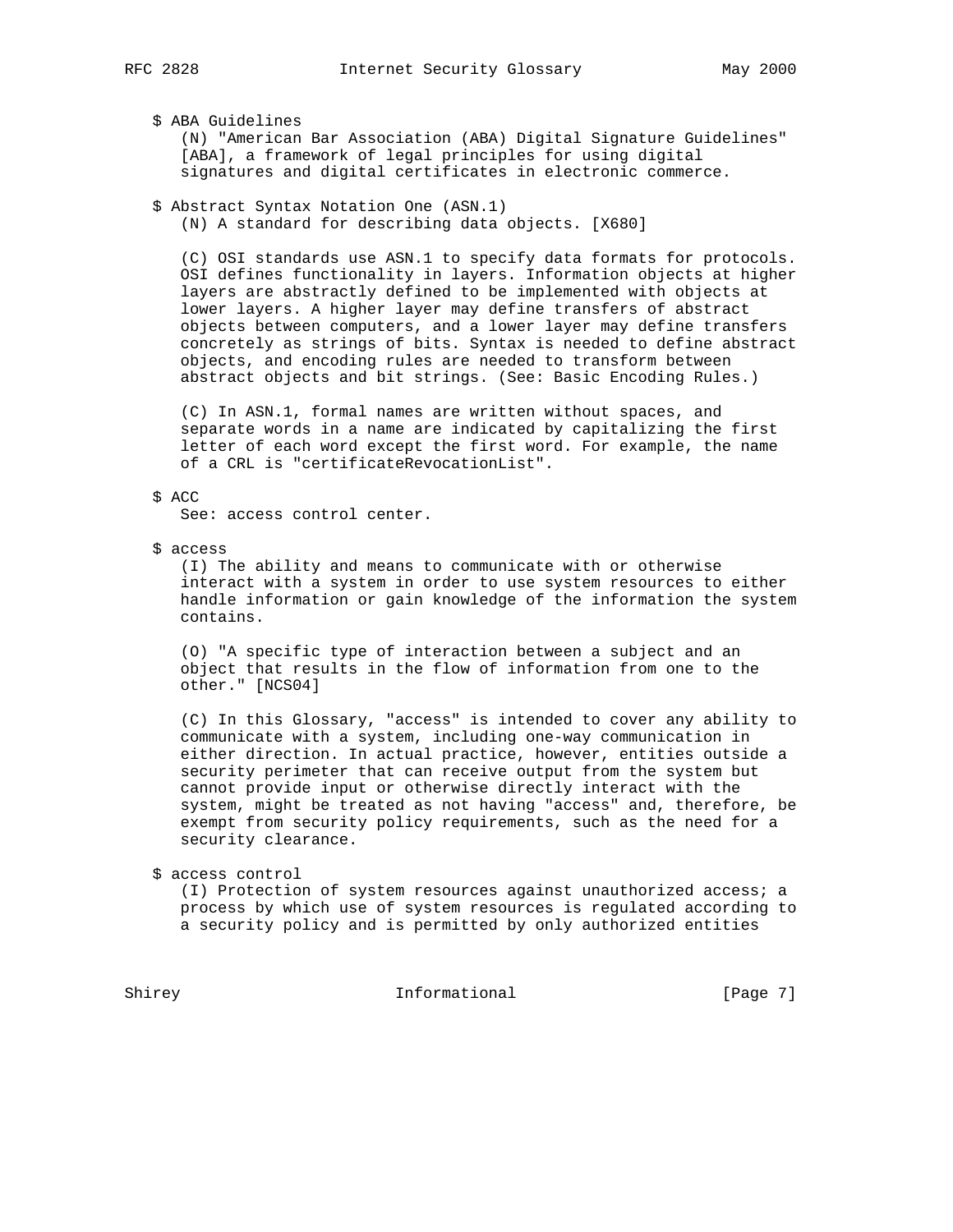(users, programs, processes, or other systems) according to that policy. (See: access, access control service.)

 (O) "The prevention of unauthorized use of a resource, including the prevention of use of a resource in an unauthorized manner." [I7498 Part 2]

\$ access control center (ACC)

 (I) A computer containing a database with entries that define a security policy for an access control service.

 (C) An ACC is sometimes used in conjunction with a key center to implement access control in a key distribution system for symmetric cryptography.

\$ access control list (ACL)

 (I) A mechanism that implements access control for a system resource by enumerating the identities of the system entities that are permitted to access the resource. (See: capability.)

\$ access control service

 (I) A security service that protects against a system entity using a system resource in a way not authorized by the system's security policy; in short, protection of system resources against unauthorized access. (See: access control, discretionary access control, identity-based security policy, mandatory access control, rule-based security policy.)

 (C) This service includes protecting against use of a resource in an unauthorized manner by an entity that is authorized to use the resource in some other manner. The two basic mechanisms for implementing this service are ACLs and tickets.

\$ access mode

 (I) A distinct type of data processing operation--e.g., read, write, append, or execute--that a subject can potentially perform on an object in a computer system.

\$ accountability

 (I) The property of a system (including all of its system resources) that ensures that the actions of a system entity may be traced uniquely to that entity, which can be held responsible for its actions. (See: audit service.)

 (C) Accountability permits detection and subsequent investigation of security breaches.

Shirey **Informational** [Page 8]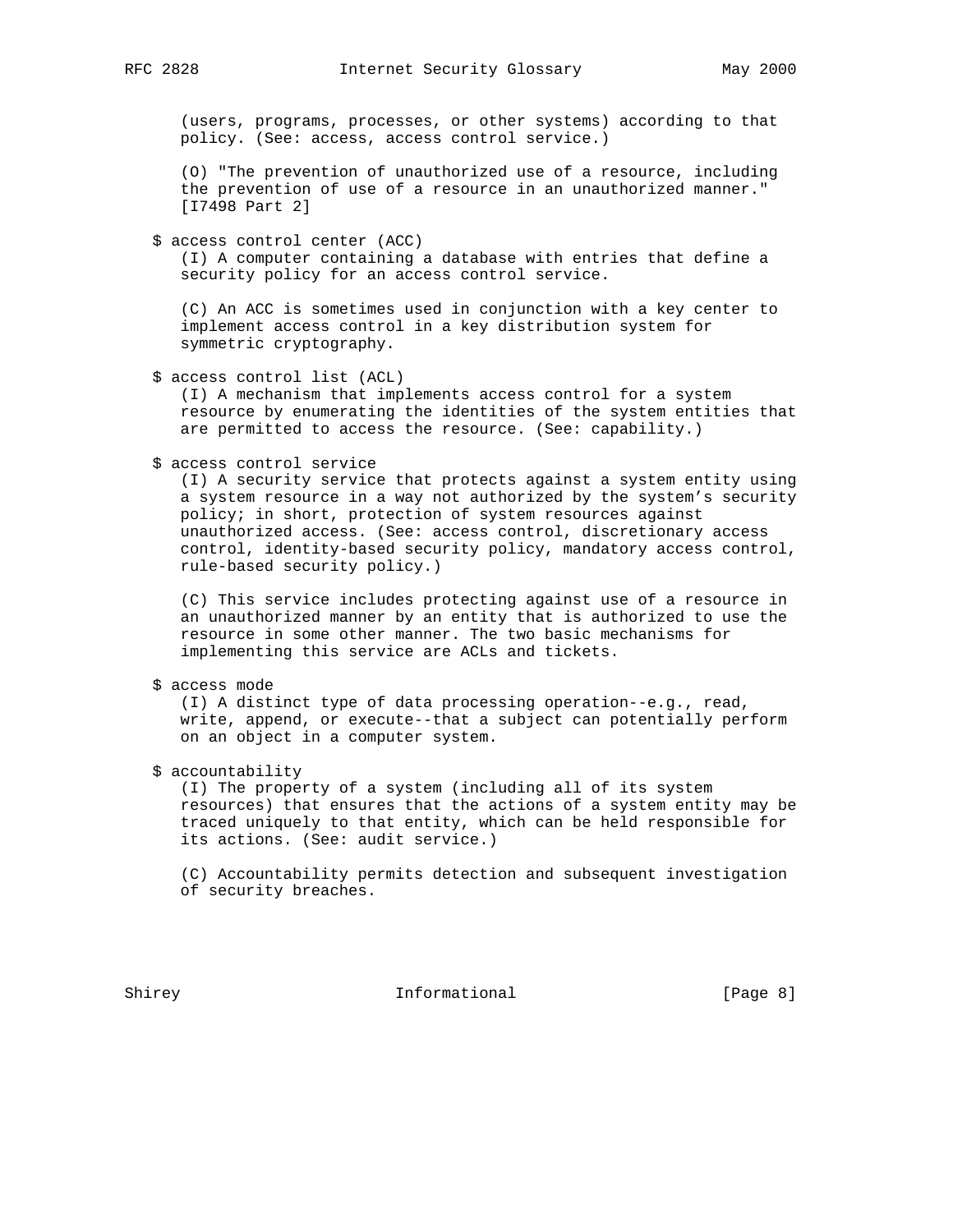\$ accredit \$ accreditation (I) An administrative declaration by a designated authority that an information system is approved to operate in a particular security configuration with a prescribed set of safeguards. [FP102] (See: certification.) (C) An accreditation is usually based on a technical certification of the system's security mechanisms. The terms "certification" and "accreditation" are used more in the U.S. Department of Defense and other government agencies than in commercial organizations. However, the concepts apply any place where managers are required to deal with and accept responsibility for security risks. The American Bar Association is developing accreditation criteria for CAs. \$ ACL See: access control list. \$ acquirer (N) SET usage: "The financial institution that establishes an account with a merchant and processes payment card authorizations and payments." [SET1] (O) "The institution (or its agent) that acquires from the card acceptor the financial data relating to the transaction and initiates that data into an interchange system." [SET2] \$ active attack See: (secondary definition under) attack. \$ active wiretapping See: (secondary definition under) wiretapping. \$ add-on security (I) "The retrofitting of protection mechanisms, implemented by hardware or software, after the [automatic data processing] system has become operational." [FP039] \$ administrative security (I) Management procedures and constraints to prevent unauthorized access to a system. (See: security architecture.) (O) "The management constraints, operational procedures, accountability procedures, and supplemental controls established to provide an acceptable level of protection for sensitive data." [FP039]

Shirey **Informational** Informational [Page 9]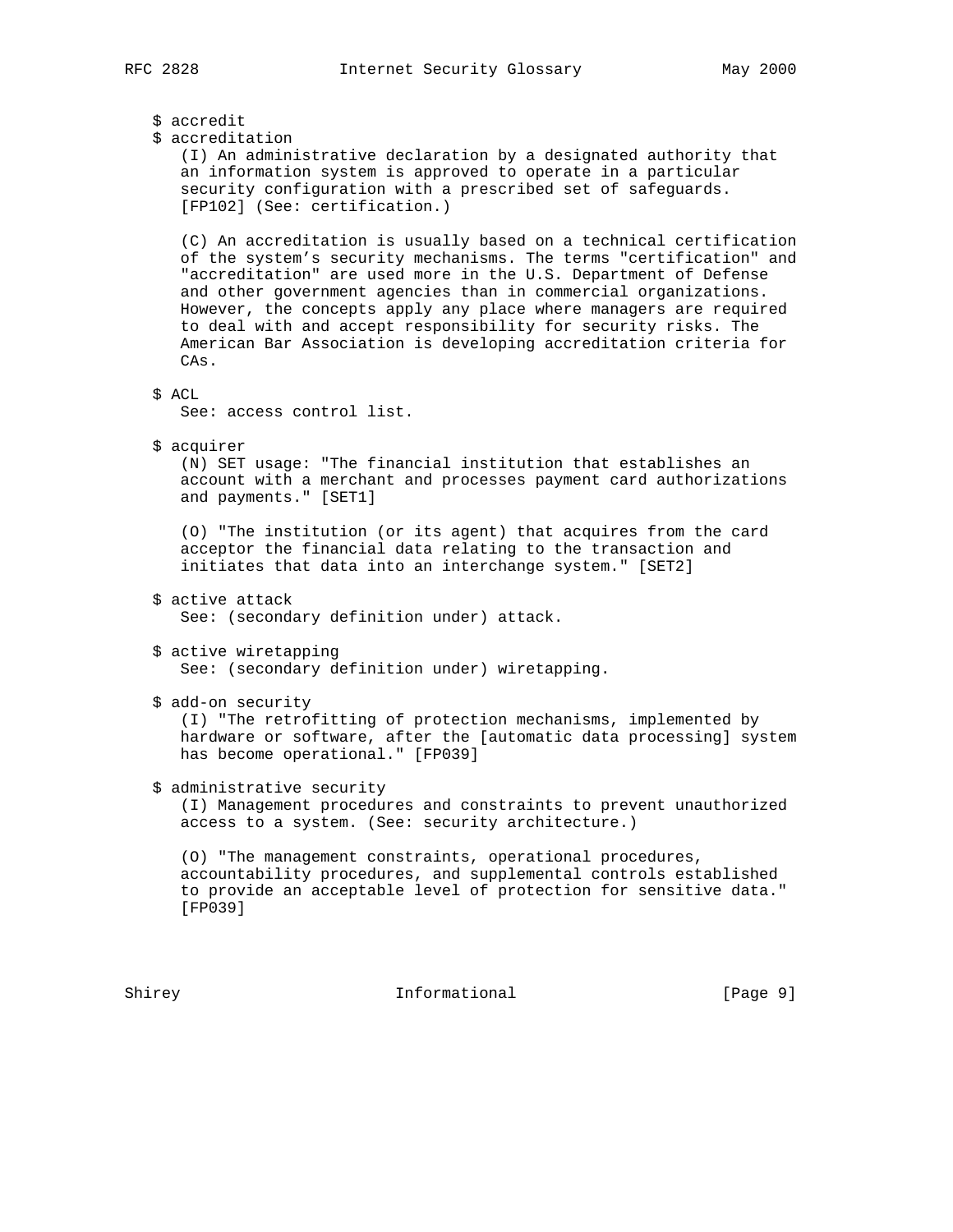(C) Examples include clear delineation and separation of duties, and configuration control.

\$ Advanced Encryption Standard (AES)

 (N) A future FIPS publication being developed by NIST to succeed DES. Intended to specify an unclassified, publicly-disclosed, symmetric encryption algorithm, available royalty-free worldwide.

- \$ adversary (I) An entity that attacks, or is a threat to, a system.
- \$ aggregation

 (I) A circumstance in which a collection of information items is required to be classified at a higher security level than any of the individual items that comprise it.

\$ AH

See: Authentication Header

\$ algorithm

 (I) A finite set of step-by-step instructions for a problem solving or computation procedure, especially one that can be implemented by a computer. (See: cryptographic algorithm.)

\$ alias

 (I) A name that an entity uses in place of its real name, usually for the purpose of either anonymity or deception.

\$ American National Standards Institute (ANSI)

 (N) A private, not-for-profit association of users, manufacturers, and other organizations, that administers U.S. private sector voluntary standards.

 (C) ANSI is the sole U.S. representative to the two major non treaty international standards organizations, ISO and, via the U.S. National Committee (USNC), the International Electrotechnical Commission (IEC).

\$ anonymous

 (I) The condition of having a name that is unknown or concealed. (See: anonymous login.)

 (C) An application may require security services that maintain anonymity of users or other system entities, perhaps to preserve their privacy or hide them from attack. To hide an entity's real name, an alias may be used. For example, a financial institution may assign an account number. Parties to a transaction can thus remain relatively anonymous, but can also accept the transaction

Shirey Informational [Page 10]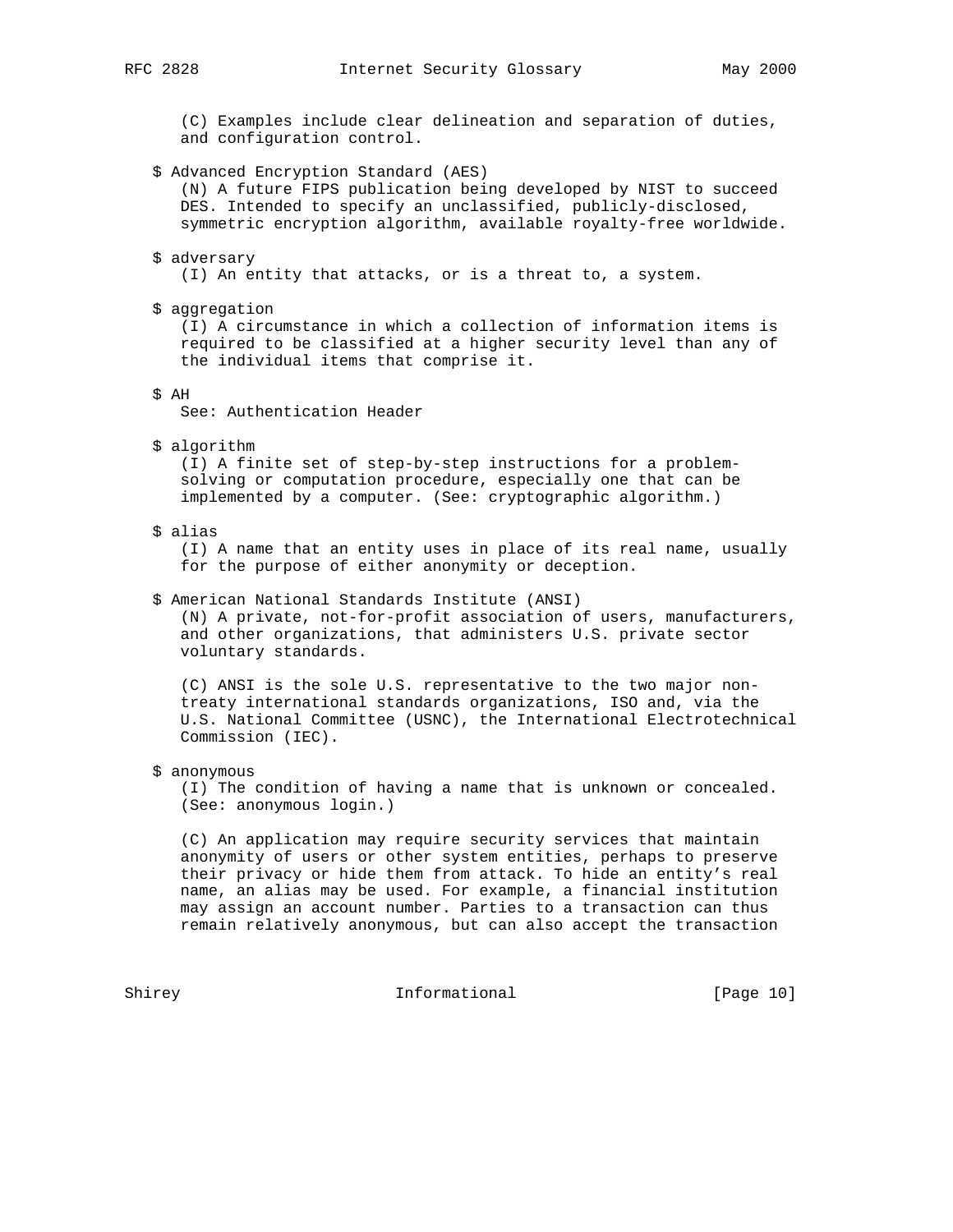as legitimate. Real names of the parties cannot be easily determined by observers of the transaction, but an authorized third party may be able to map an alias to a real name, such as by presenting the institution with a court order. In other applications, anonymous entities may be completely untraceable.

\$ anonymous login

 (I) An access control feature (or, rather, an access control weakness) in many Internet hosts that enables users to gain access to general-purpose or public services and resources on a host (such as allowing any user to transfer data using File Transfer Protocol) without having a pre-established, user-specific account (i.e., user name and secret password).

 (C) This feature exposes a system to more threats than when all the users are known, pre-registered entities that are individually accountable for their actions. A user logs in using a special, publicly known user name (e.g., "anonymous", "guest", or "ftp"). To use the public login name, the user is not required to know a secret password and may not be required to input anything at all except the name. In other cases, to complete the normal sequence of steps in a login protocol, the system may require the user to input a matching, publicly known password (such as "anonymous") or may ask the user for an e-mail address or some other arbitrary character string.

\$ APOP

See: POP3 APOP.

\$ archive

 (I) (1.) Noun: A collection of data that is stored for a relatively long period of time for historical and other purposes, such as to support audit service, availability service, or system integrity service. (See: backup.) (2.) Verb: To store data in such a way. (See: back up.)

 (C) A digital signature may need to be verified many years after the signing occurs. The CA--the one that issued the certificate containing the public key needed to verify that signature--may not stay in operation that long. So every CA needs to provide for long-term storage of the information needed to verify the signatures of those to whom it issues certificates.

#### \$ ARPANET

 (N) Advanced Research Projects Agency Network, a pioneer packet switched network that was built in the early 1970s under contract to the U.S. Government, led to the development of today's Internet, and was decommissioned in June 1990.

Shirey Informational [Page 11]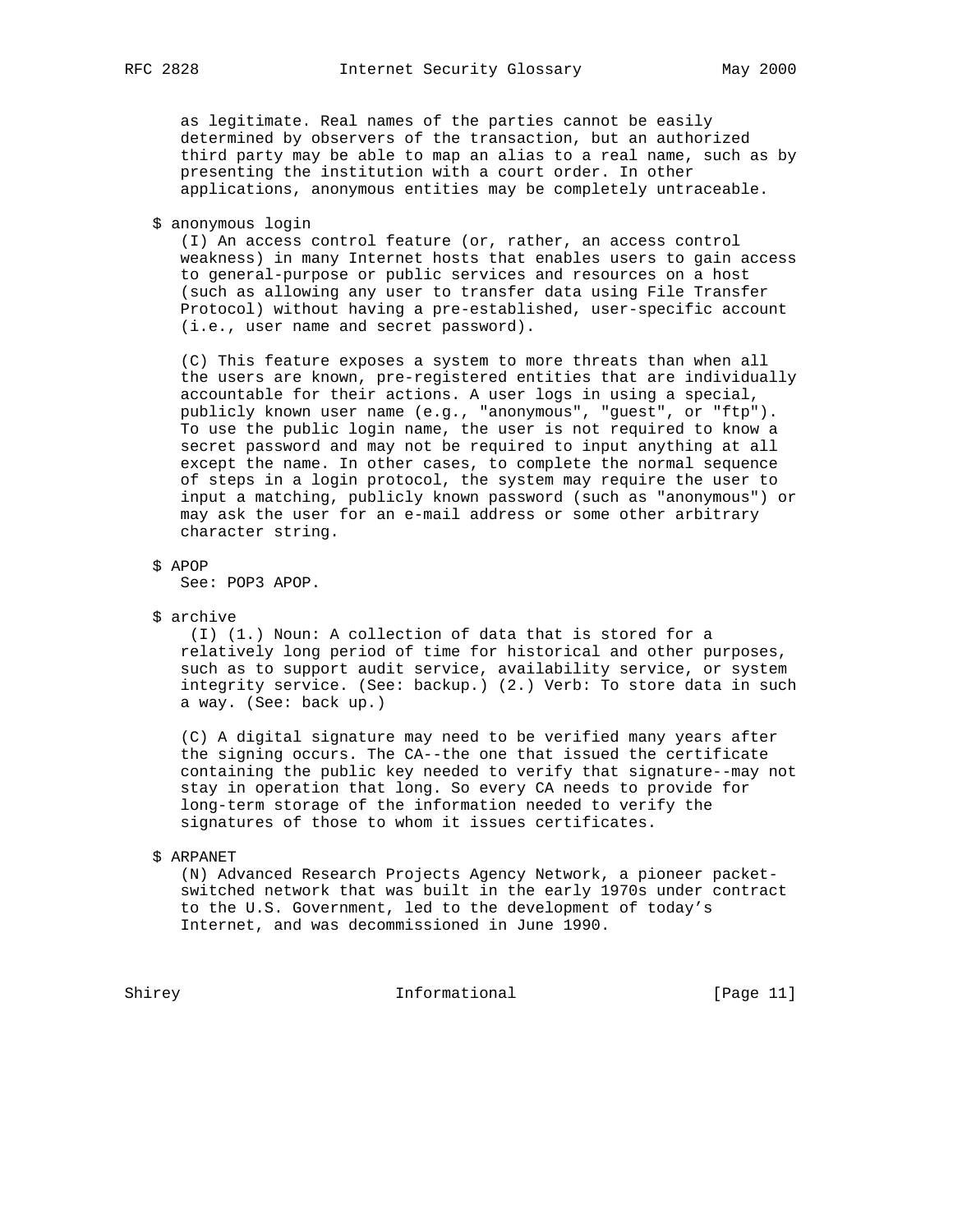# \$ ASN.1

See: Abstract Syntax Notation One.

\$ association

 (I) A cooperative relationship between system entities, usually for the purpose of transferring information between them. (See: security association.)

\$ assurance

 (I) (1.) An attribute of an information system that provides grounds for having confidence that the system operates such that the system security policy is enforced. (2.) A procedure that ensures a system is developed and operated as intended by the system's security policy.

\$ assurance level

 (I) Evaluation usage: A specific level on a hierarchical scale representing successively increased confidence that a target of evaluation adequately fulfills the requirements. (E.g., see: TCSEC.)

# \$ asymmetric cryptography

 (I) A modern branch of cryptography (popularly known as "public key cryptography") in which the algorithms employ a pair of keys (a public key and a private key) and use a different component of the pair for different steps of the algorithm. (See: key pair.)

 (C) Asymmetric algorithms have key management advantages over equivalently strong symmetric ones. First, one key of the pair does not need to be known by anyone but its owner; so it can more easily be kept secret. Second, although the other key of the pair is shared by all entities that use the algorithm, that key does not need to be kept secret from other, non-using entities; so the key distribution part of key management can be done more easily.

 (C) For encryption: In an asymmetric encryption algorithm (e.g., see: RSA), when Alice wants to ensure confidentiality for data she sends to Bob, she encrypts the data with a public key provided by Bob. Only Bob has the matching private key that is needed to decrypt the data.

 (C) For signature: In an asymmetric digital signature algorithm (e.g., see: DSA), when Alice wants to ensure data integrity or provide authentication for data she sends to Bob, she uses her private key to sign the data (i.e., create a digital signature based on the data). To verify the signature, Bob uses the matching public key that Alice has provided.

Shirey **Informational** [Page 12]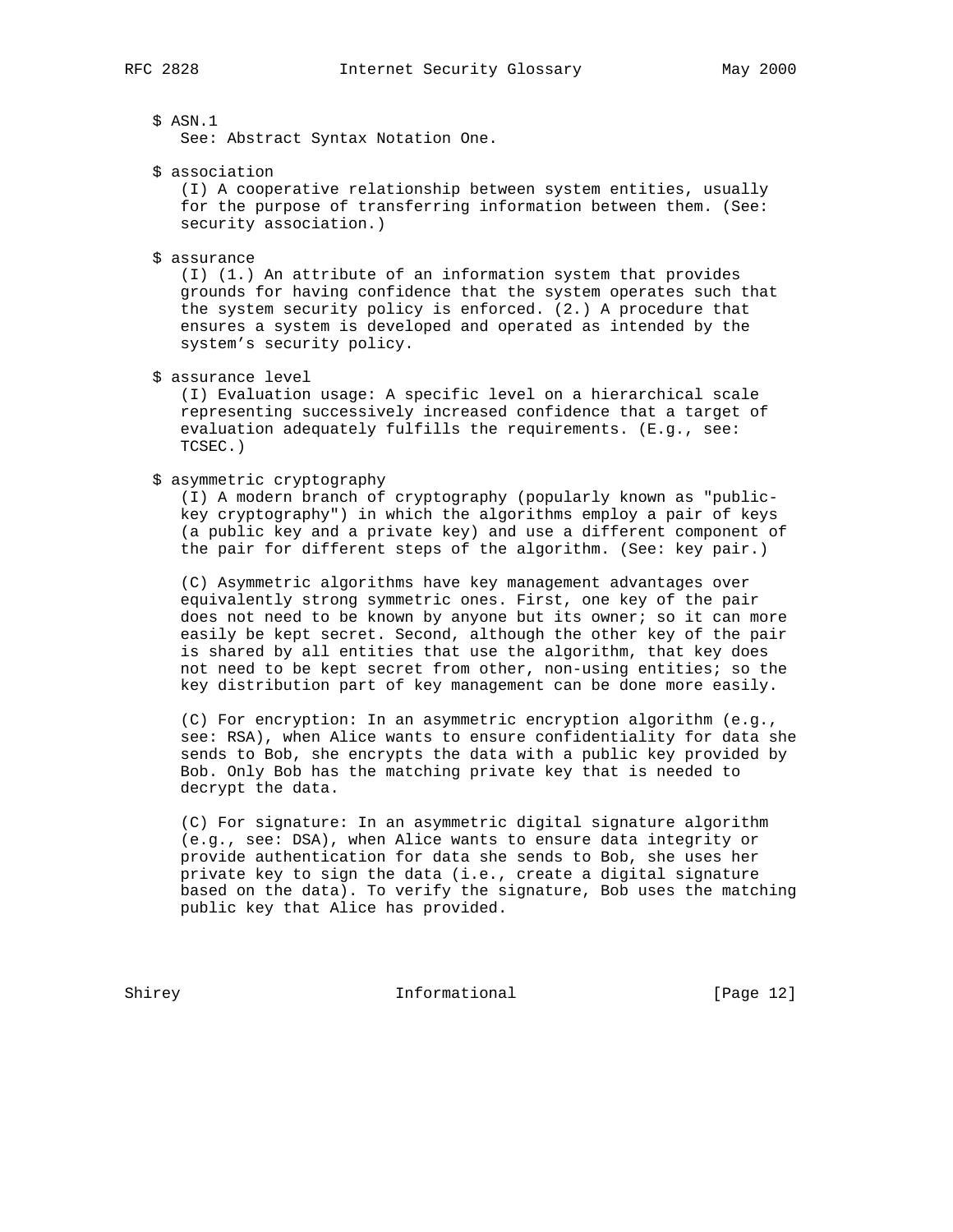(C) For key agreement: In an asymmetric key agreement algorithm (e.g., see: Diffie-Hellman), Alice and Bob each send their own public key to the other person. Then each uses their own private key and the other's public key to compute the new key value.

\$ attack

 (I) An assault on system security that derives from an intelligent threat, i.e., an intelligent act that is a deliberate attempt (especially in the sense of a method or technique) to evade security services and violate the security policy of a system. (See: penetration, violation, vulnerability.)

- Active vs. passive: An "active attack" attempts to alter system resources or affect their operation. A "passive attack" attempts to learn or make use of information from the system but does not affect system resources. (E.g., see: wiretapping.)
- Insider vs. outsider: An "inside attack" is an attack initiated by an entity inside the security perimeter (an "insider"), i.e., an entity that is authorized to access system resources but uses them in a way not approved by those who granted the authorization. An "outside attack" is initiated from outside the perimeter, by an unauthorized or illegitimate user of the system (an "outsider"). In the Internet, potential outside attackers range from amateur pranksters to organized criminals, international terrorists, and hostile governments.

 (C) The term "attack" relates to some other basic security terms as shown in the following diagram:

| An Attack:                    | i.e., A Threat Action           |                         | A System Resource:<br>Target of the Attack |
|-------------------------------|---------------------------------|-------------------------|--------------------------------------------|
| Attacker<br>i.e.,<br>A Threat | Passive<br><==================> | $\le$ = = = = = = = = > | Vulnerability                              |
| Agent<br>---------+           | or Active<br>Attack             |                         | VVV<br>Threat Consequences                 |

\$ attribute authority

(I) A CA that issues attribute certificates.

 (O) "An authority, trusted by the verifier to delegate privilege, which issues attribute certificates." [FPDAM]

Shirey **Informational** Informational [Page 13]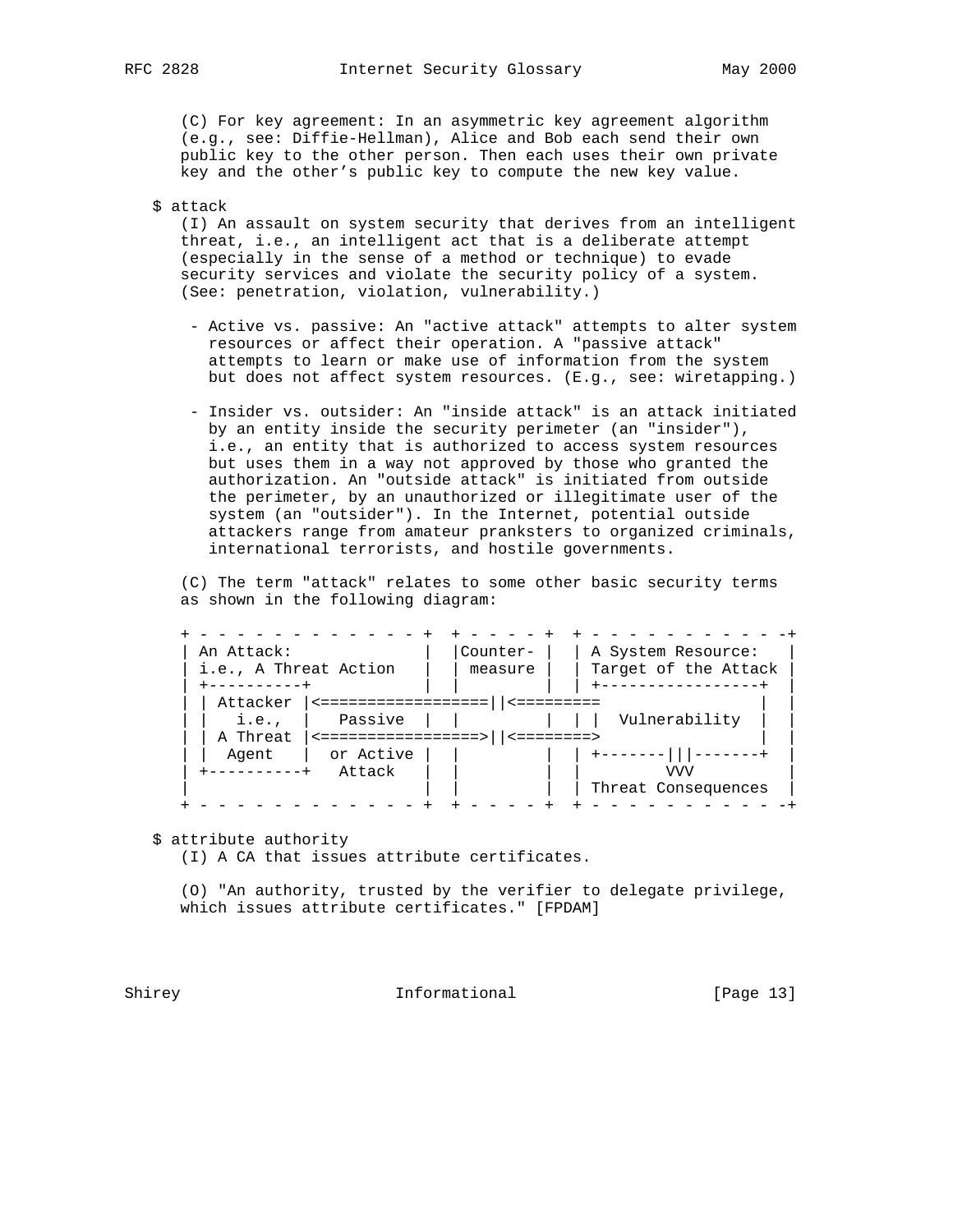\$ attribute certificate

 (I) A digital certificate that binds a set of descriptive data items, other than a public key, either directly to a subject name or to the identifier of another certificate that is a public-key certificate. [X509]

 (O) "A set of attributes of a user together with some other information, rendered unforgeable by the digital signature created using the private key of the CA which issued it." [X509]

 (O) "A data structure that includes some attribute values and identification information about the owner of the attribute certificate, all digitally signed by an Attribute Authority. This authority's signature serves as the guarantee of the binding between the attributes and their owner." [FPDAM]

 (C) A public-key certificate binds a subject name to a public key value, along with information needed to perform certain cryptographic functions. Other attributes of a subject, such as a security clearance, may be certified in a separate kind of digital certificate, called an attribute certificate. A subject may have multiple attribute certificates associated with its name or with each of its public-key certificates.

 (C) An attribute certificate might be issued to a subject in the following situations:

- Different lifetimes: When the lifetime of an attribute binding is shorter than that of the related public-key certificate, or when it is desirable not to need to revoke a subject's public key just to revoke an attribute.
- Different authorities: When the authority responsible for the attributes is different than the one that issues the public-key certificate for the subject. (There is no requirement that an attribute certificate be issued by the same CA that issued the associated public-key certificate.)
- \$ audit service

 (I) A security service that records information needed to establish accountability for system events and for the actions of system entities that cause them. (See: security audit.)

Shirey **Informational** [Page 14]

 <sup>\$</sup> audit trail See: security audit trail.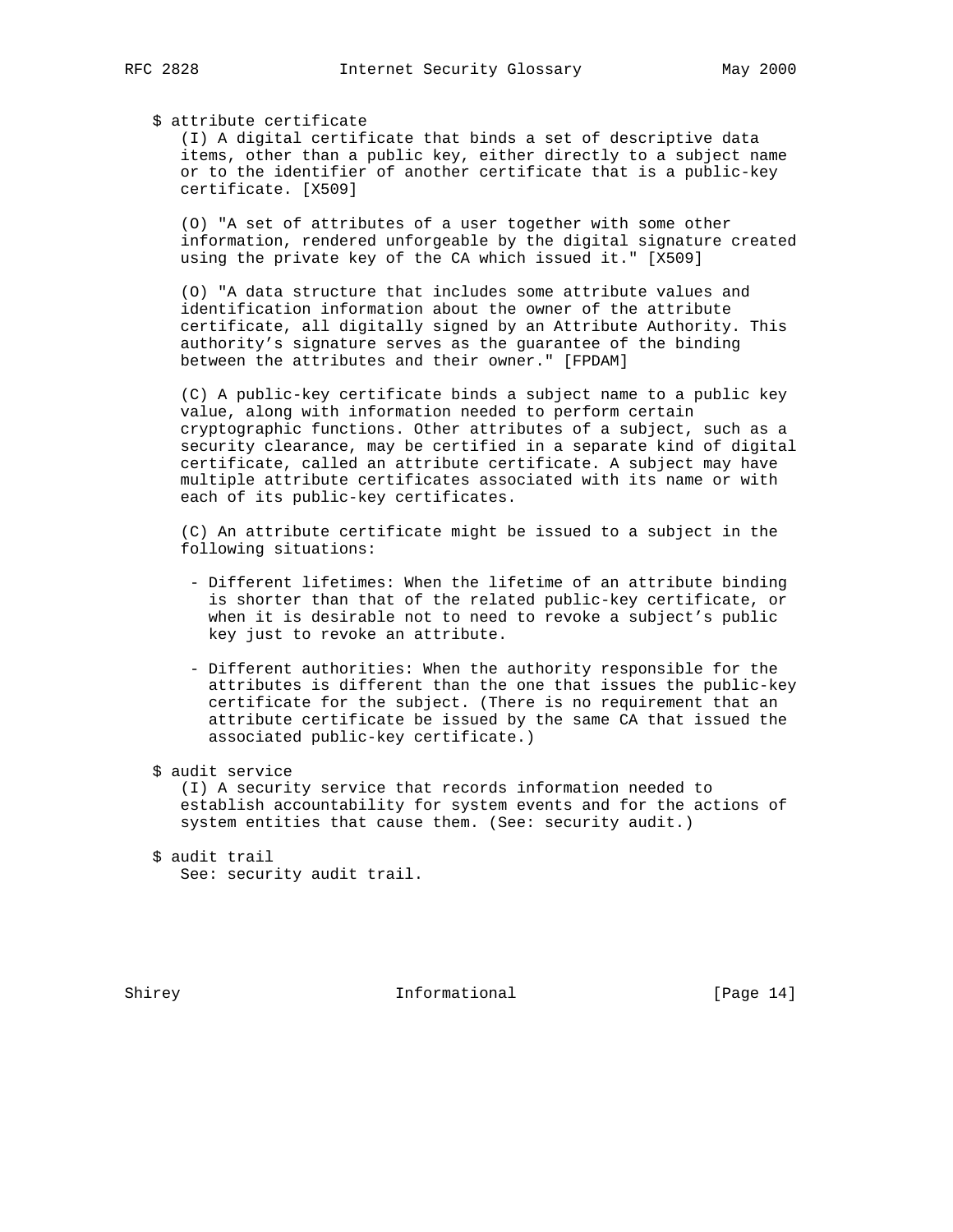\$ AUTH

See: POP3 AUTH.

\$ authentic signature

 (I) A signature (particularly a digital signature) that can be trusted because it can be verified. (See: validate vs. verify.)

\$ authenticate

 (I) Verify (i.e., establish the truth of) an identity claimed by or for a system entity. (See: authentication.)

 (D) In general English usage, this term usually means "to prove genuine" (e.g., an art expert authenticates a Michelangelo painting). But the recommended definition carries a much narrower meaning. For example, to be precise, an ISD SHOULD NOT say "the host authenticates each received datagram". Instead, the ISD SHOULD say "the host authenticates the origin of each received datagram". In most cases, we also can say "and verifies the datagram's integrity", because that is usually implied. (See: ("relationship between data integrity service and authentication services" under) data integrity service.)

 (D) ISDs SHOULD NOT talk about authenticating a digital signature or digital certificate. Instead, we "sign" and then "verify" digital signatures, and we "issue" and then "validate" digital certificates. (See: validate vs. verify.)

\$ authentication

 (I) The process of verifying an identity claimed by or for a system entity. (See: authenticate, authentication exchange, authentication information, credential, data origin authentication, peer entity authentication.)

(C) An authentication process consists of two steps:

- 1. Identification step: Presenting an identifier to the security system. (Identifiers should be assigned carefully, because authenticated identities are the basis for other security services, such as access control service.)
- 2. Verification step: Presenting or generating authentication information that corroborates the binding between the entity and the identifier. (See: verification.)

 (C) See: ("relationship between data integrity service and authentication services" under) data integrity service.

Shirey **Informational** [Page 15]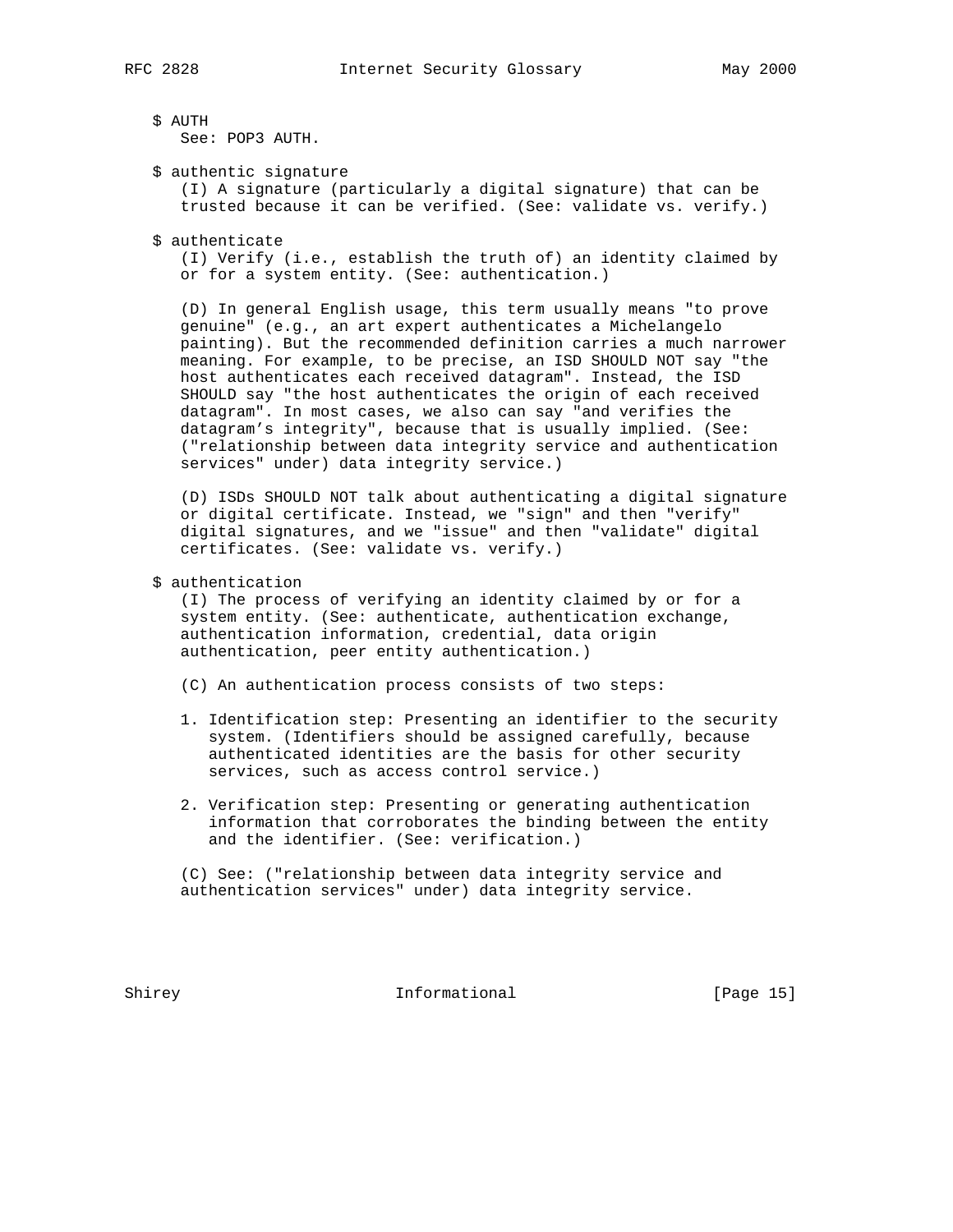\$ authentication code

 (D) ISDs SHOULD NOT use this term as a synonym for any form of checksum, whether cryptographic or not. The word "authentication" is misleading because the mechanism involved usually serves a data integrity function rather than an authentication function, and the word "code" is misleading because it implies that either encoding or encryption is involved or that the term refers to computer software. (See: message authentication code.)

\$ authentication exchange

 (I) A mechanism to verify the identity of an entity by means of information exchange.

 (O) "A mechanism intended to ensure the identity of an entity by means of information exchange." [I7498 Part 2]

\$ Authentication Header (AH)

 (I) An Internet IPsec protocol [R2402] designed to provide connectionless data integrity service and data origin authentication service for IP datagrams, and (optionally) to provide protection against replay attacks.

 (C) Replay protection may be selected by the receiver when a security association is established. AH authenticates upper-layer protocol data units and as much of the IP header as possible. However, some IP header fields may change in transit, and the value of these fields, when the packet arrives at the receiver, may not be predictable by the sender. Thus, the values of such fields cannot be protected end-to-end by AH; protection of the IP header by AH is only partial when such fields are present.

 (C) AH may be used alone, or in combination with the IPsec ESP protocol, or in a nested fashion with tunneling. Security services can be provided between a pair of communicating hosts, between a pair of communicating security gateways, or between a host and a gateway. ESP can provide the same security services as AH, and ESP can also provide data confidentiality service. The main difference between authentication services provided by ESP and AH is the extent of the coverage; ESP does not protect IP header fields unless they are encapsulated by AH.

\$ authentication information

 (I) Information used to verify an identity claimed by or for an entity. (See: authentication, credential.)

 (C) Authentication information may exist as, or be derived from, one of the following:

Shirey **Informational** [Page 16]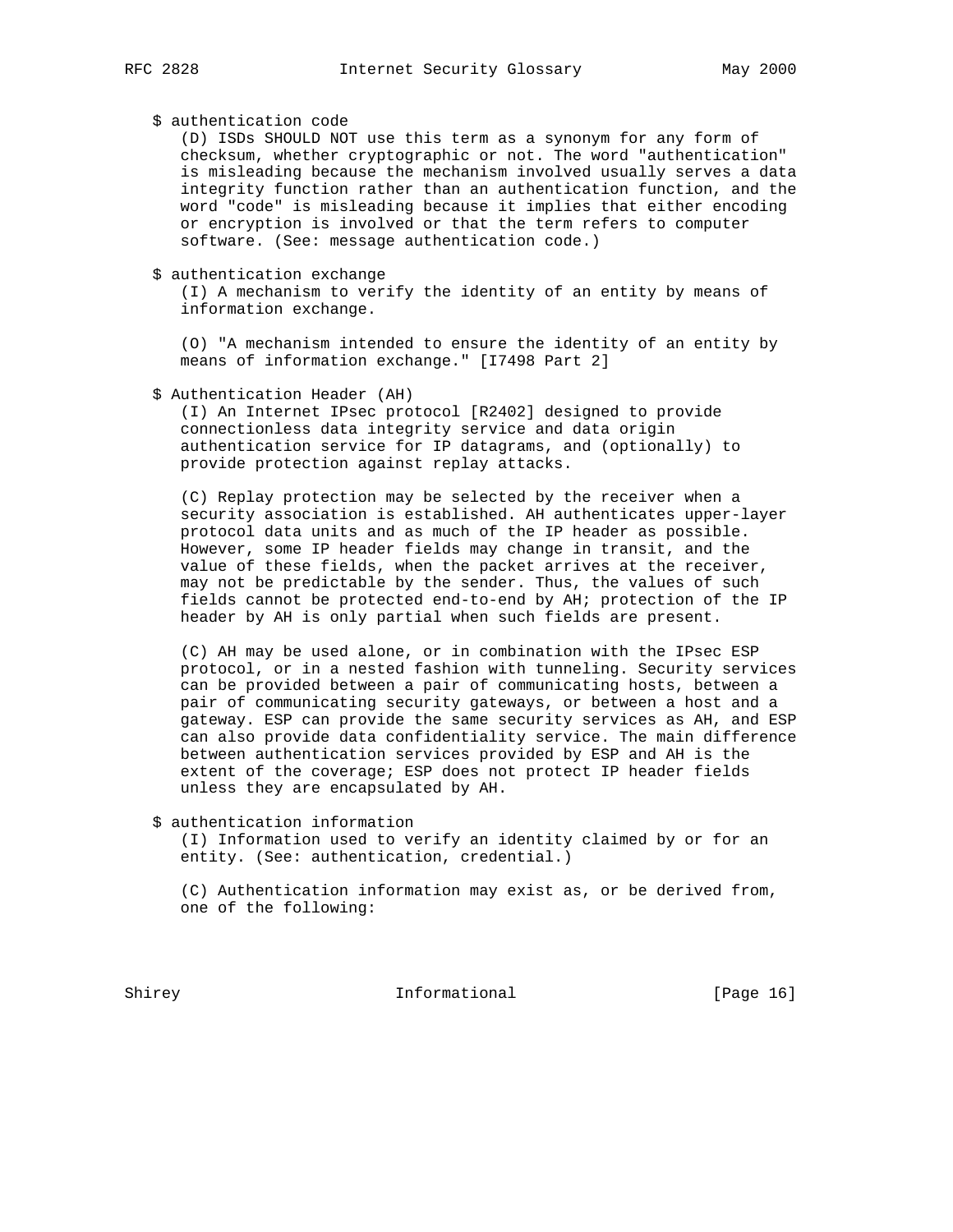- Something the entity knows. (See: password).

- Something the entity possesses. (See: token.)

- Something the entity is. (See: biometric authentication.)

\$ authentication service

 (I) A security service that verifies an identity claimed by or for an entity. (See: authentication.)

 (C) In a network, there are two general forms of authentication service: data origin authentication service and peer entity authentication service.

\$ authenticity

 (I) The property of being genuine and able to be verified and be trusted. (See: authenticate, authentication, validate vs. verify)

\$ authority

 (D) "An entity, responsible for the issuance of certificates." [FPDAM]

 (C) ISDs SHOULD NOT use this term as a synonym for AA, CA, RA, ORA, or similar terms, because it may cause confusion. Instead, use the full term at the first instance of usage and then, if it is necessary to shorten text, use the style of abbreviation defined in this Glossary.

 (C) ISDs SHOULD NOT use this definition for any PKI entity, because the definition is ambiguous with regard to whether the entity actually issues certificates (e.g., attribute authority or certification authority) or just has accountability for processes that precede or follow signing (e.g., registration authority). (See: issue.)

\$ authority certificate

 (D) "A certificate issued to an authority (e.g. either to a certification authority or to an attribute authority)." [FPDAM] (See: authority.)

 (C) ISDs SHOULD NOT use this term or definition because they are ambiguous with regard to which specific types of PKI entities they address.

\$ authority revocation list (ARL)

 (I) A data structure that enumerates digital certificates that were issued to CAs but have been invalidated by their issuer prior to when they were scheduled to expire. (See: certificate expiration, X.509 authority revocation list.)

Shirey **Informational** [Page 17]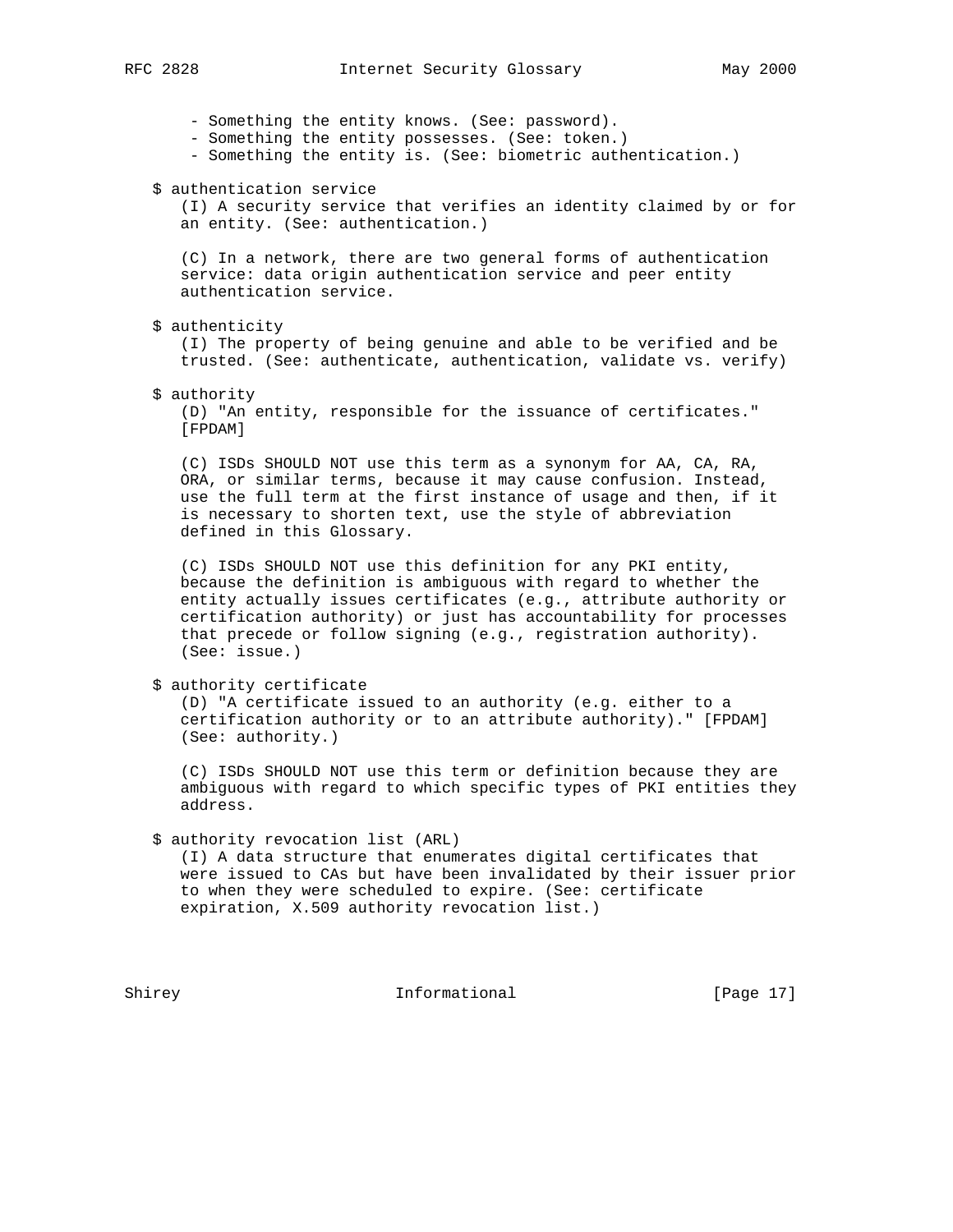(O) "A revocation list containing a list of public-key certificates issued to authorities, which are no longer considered valid by the certificate issuer." [FPDAM]

- \$ authorization
- \$ authorize

 (I) (1.) An "authorization" is a right or a permission that is granted to a system entity to access a system resource. (2.) An "authorization process" is a procedure for granting such rights. (3.) To "authorize" means to grant such a right or permission. (See: privilege.)

 (O) SET usage: "The process by which a properly appointed person or persons grants permission to perform some action on behalf of an organization. This process assesses transaction risk, confirms that a given transaction does not raise the account holder's debt above the account's credit limit, and reserves the specified amount of credit. (When a merchant obtains authorization, payment for the authorized amount is guaranteed--provided, of course, that the merchant followed the rules associated with the authorization process.)" [SET2]

\$ automated information system

 (I) An organized assembly of resources and procedures--i.e., computing and communications equipment and services, with their supporting facilities and personnel--that collect, record, process, store, transport, retrieve, or display information to accomplish a specified set of functions.

\$ availability

 (I) The property of a system or a system resource being accessible and usable upon demand by an authorized system entity, according to performance specifications for the system; i.e., a system is available if it provides services according to the system design whenever users request them. (See: critical, denial of service, reliability, survivability.)

 (O) "The property of being accessible and usable upon demand by an authorized entity." [I7498 Part 2]

\$ availability service

 (I) A security service that protects a system to ensure its availability.

 (C) This service addresses the security concerns raised by denial of-service attacks. It depends on proper management and control of system resources, and thus depends on access control service and other security services.

Shirey **Informational** [Page 18]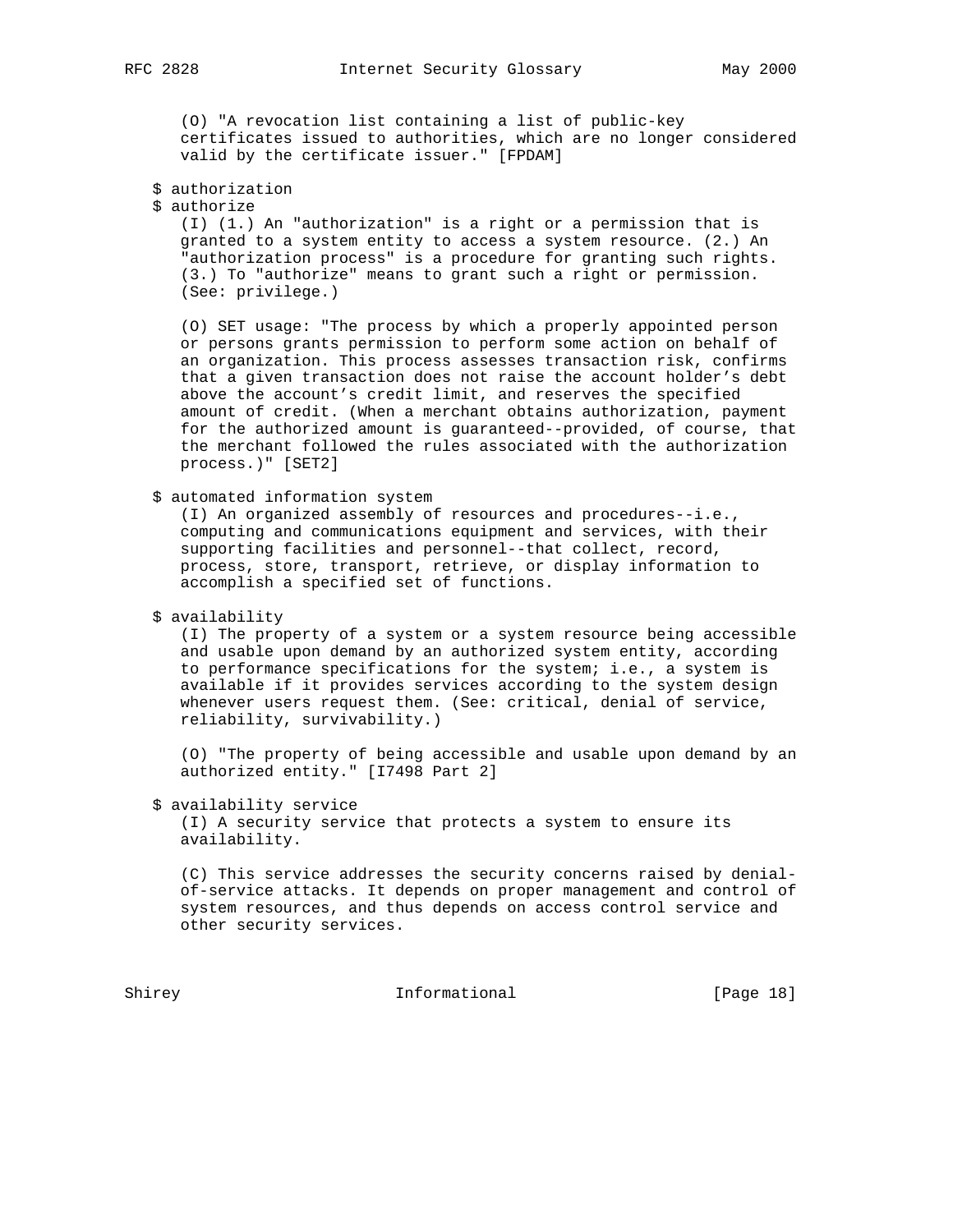# \$ back door

 (I) A hardware or software mechanism that (a) provides access to a system and its resources by other than the usual procedure, (b) was deliberately left in place by the system's designers or maintainers, and (c) usually is not publicly known. (See: trap door.)

 (C) For example, a way to access a computer other than through a normal login. Such access paths do not necessarily have malicious intent; e.g., operating systems sometimes are shipped by the manufacturer with privileged accounts intended for use by field service technicians or the vendor's maintenance programmers. (See: trap door.)

\$ back up vs. backup

 (I) Verb "back up": To store data for the purpose of creating a backup copy. (See: archive.)

 (I) Noun/adjective "backup": (1.) A reserve copy of data that is stored separately from the original, for use if the original becomes lost or damaged. (See: archive.) (2.) Alternate means to permit performance of system functions despite a disaster to system resources. (See: contingency plan.)

#### \$ baggage

 (D) ISDs SHOULD NOT use this term to describe a data element except when stated as "SET(trademark) baggage" with the following meaning:

 (O) SET usage: An "opaque encrypted tuple, which is included in a SET message but appended as external data to the PKCS encapsulated data. This avoids superencryption of the previously encrypted tuple, but guarantees linkage with the PKCS portion of the message." [SET2]

### \$ bandwidth

 (I) Commonly used to mean the capacity of a communication channel to pass data through the channel in a given amount of time. Usually expressed in bits per second.

### \$ bank identification number (BIN)

 (N) The digits of a credit card number that identify the issuing bank. (See: primary account number.)

(O) SET usage: The first six digits of a primary account number.

Shirey **Informational** [Page 19]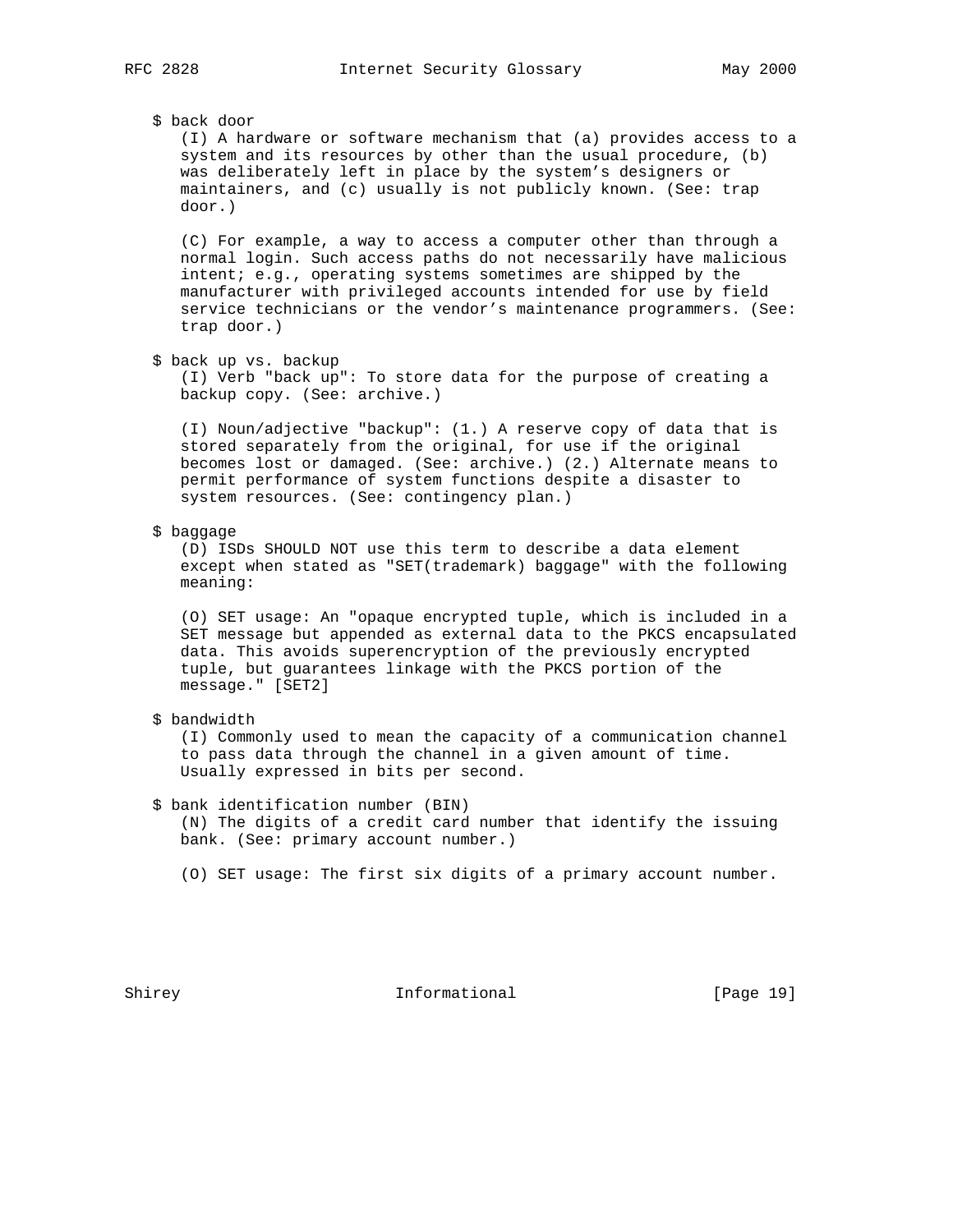# \$ Basic Encoding Rules (BER)

 (I) A standard for representing ASN.1 data types as strings of octets. [X690] (See: Distinguished Encoding Rules.)

\$ bastion host

 (I) A strongly protected computer that is in a network protected by a firewall (or is part of a firewall) and is the only host (or one of only a few hosts) in the network that can be directly accessed from networks on the other side of the firewall.

 (C) Filtering routers in a firewall typically restrict traffic from the outside network to reaching just one host, the bastion host, which usually is part of the firewall. Since only this one host can be directly attacked, only this one host needs to be very strongly protected, so security can be maintained more easily and less expensively. However, to allow legitimate internal and external users to access application resources through the firewall, higher layer protocols and services need to be relayed and forwarded by the bastion host. Some services (e.g., DNS and SMTP) have forwarding built in; other services (e.g., TELNET and FTP) require a proxy server on the bastion host.

\$ BCA

See: brand certification authority.

\$ BCI

See: brand CRL identifier.

\$ Bell-LaPadula Model

 (N) A formal, mathematical, state-transition model of security policy for multilevel-secure computer systems. [Bell]

 (C) The model separates computer system elements into a set of subjects and a set of objects. To determine whether or not a subject is authorized for a particular access mode on an object, the clearance of the subject is compared to the classification of the object. The model defines the notion of a "secure state", in which the only permitted access modes of subjects to objects are in accordance with a specified security policy. It is proven that each state transition preserves security by moving from secure state to secure state, thereby proving that the system is secure.

 (C) In this model, a multilevel-secure system satisfies several rules, including the following:

Shirey **Informational** [Page 20]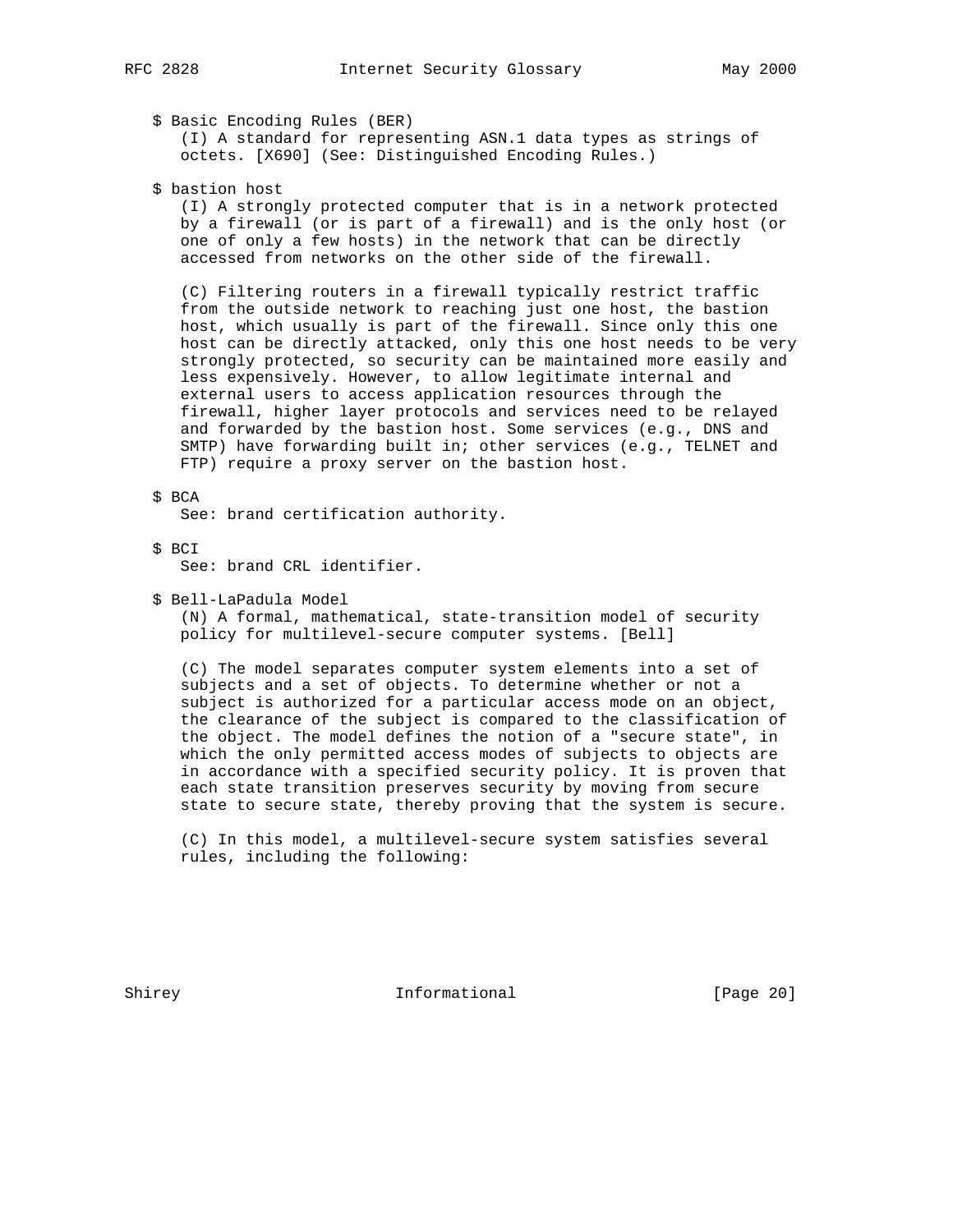- "Confinement property" (also called "\*-property", pronounced "star property"): A subject has write access to an object only if classification of the object dominates the clearance of the subject.
- "Simple security property": A subject has read access to an object only if the clearance of the subject dominates the classification of the object.
- "Tranquillity property": The classification of an object does not change while the object is being processed by the system.

## \$ BER

See: Basic Encoding Rules.

\$ beyond A1

 (O) (1.) Formally, a level of security assurance that is beyond the highest level of criteria specified by the TCSEC. (2.) Informally, a level of trust so high that it cannot be provided or verified by currently available assurance methods, and particularly not by currently available formal methods.

#### \$ BIN

See: bank identification number.

#### \$ bind

 (I) To inseparably associate by applying some mechanism, such as when a CA uses a digital signature to bind together a subject and a public key in a public-key certificate.

\$ biometric authentication

 (I) A method of generating authentication information for a person by digitizing measurements of a physical characteristic, such as a fingerprint, a hand shape, a retina pattern, a speech pattern (voiceprint), or handwriting.

\$ bit

 (I) The smallest unit of information storage; a contraction of the term "binary digit"; one of two symbols--"0" (zero) and "1" (one) --that are used to represent binary numbers.

\$ BLACK

 (I) Designation for information system equipment or facilities that handle (and for data that contains) only ciphertext (or, depending on the context, only unclassified information), and for such data itself. This term derives from U.S. Government COMSEC terminology. (See: RED, RED/BLACK separation.)

Shirey **Informational** [Page 21]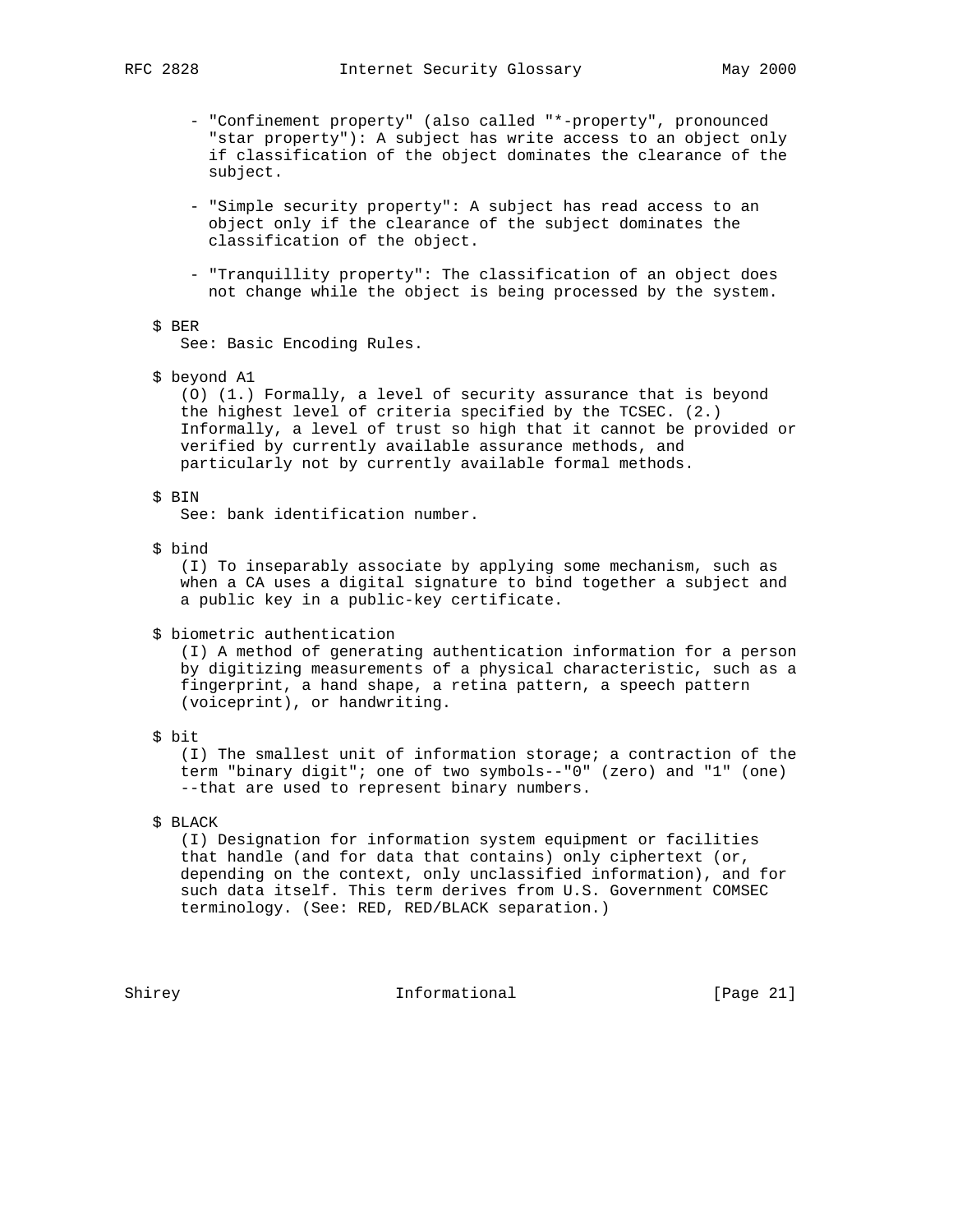\$ block cipher

 (I) An encryption algorithm that breaks plaintext into fixed-size segments and uses the same key to transform each plaintext segment into a fixed-size segment of ciphertext. (See: mode, stream cipher.)

 (C) For example, Blowfish, DEA, IDEA, RC2, and SKIPJACK. However, a block cipher can be adapted to have a different external interface, such as that of a stream cipher, by using a mode of operation to "package" the basic algorithm.

\$ Blowfish

 (N) A symmetric block cipher with variable-length key (32 to 448 bits) designed in 1993 by Bruce Schneier as an unpatented, license-free, royalty-free replacement for DES or IDEA. [Schn]

\$ brand

 (I) A distinctive mark or name that identifies a product or business entity.

 (O) SET usage: The name of a payment card. Financial institutions and other companies have founded payment card brands, protect and advertise the brands, establish and enforce rules for use and acceptance of their payment cards, and provide networks to interconnect the financial institutions. These brands combine the roles of issuer and acquirer in interactions with cardholders and merchants. [SET1]

\$ brand certification authority (BCA)

 (O) SET usage: A CA owned by a payment card brand, such as MasterCard, Visa, or American Express. [SET2] (See: certification hierarchy, SET.)

```
 $ brand CRL identifier (BCI)
```
 (O) SET usage: A digitally signed list, issued by a BCA, of the names of CAs for which CRLs need to be processed when verifying signatures in SET messages. [SET2]

\$ break

 (I) Cryptographic usage: To successfully perform cryptanalysis and thus succeed in decrypting data or performing some other cryptographic function, without initially having knowledge of the key that the function requires. (This term applies to encrypted data or, more generally, to a cryptographic algorithm or cryptographic system.)

Shirey **Informational** [Page 22]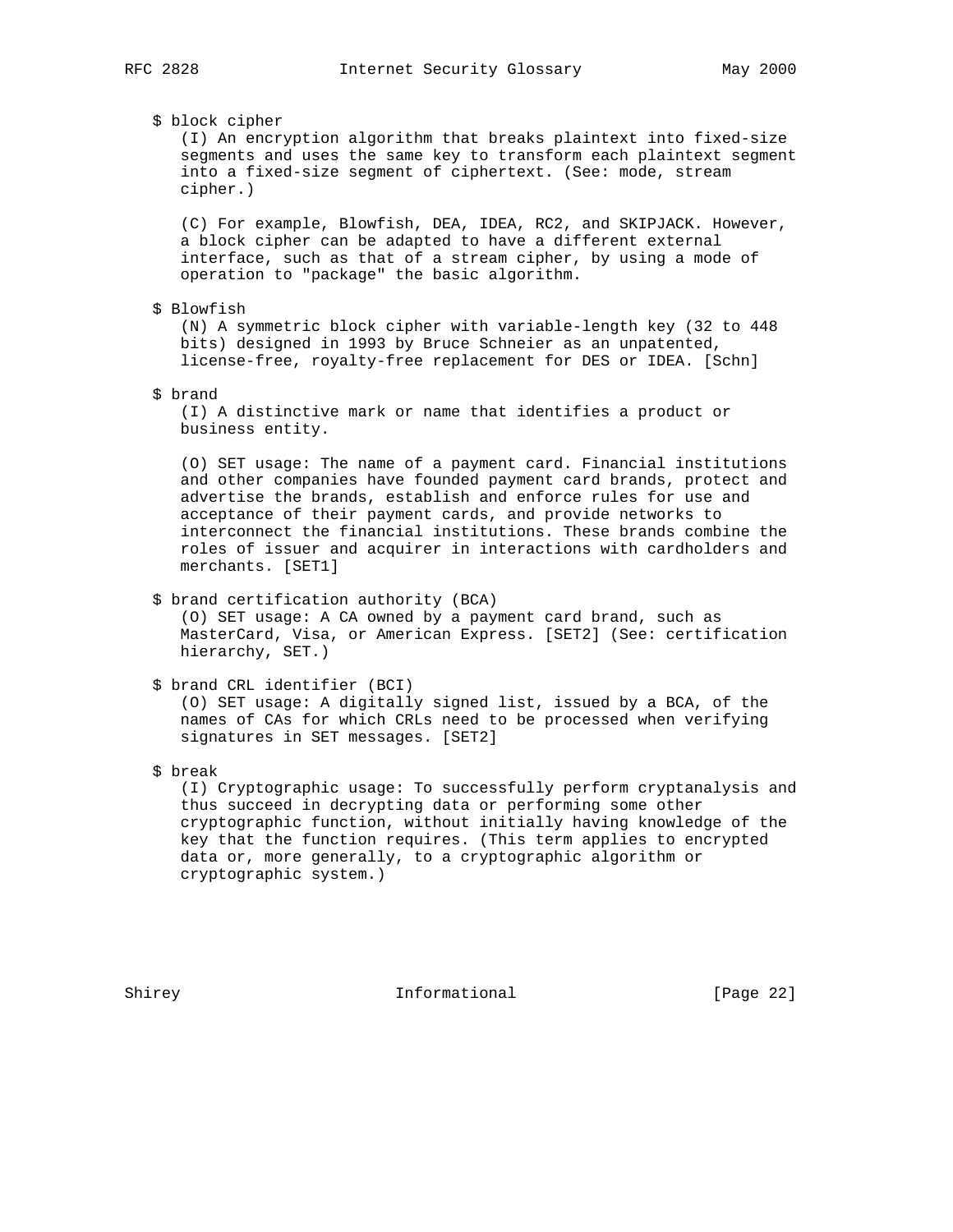# \$ bridge

 (I) A computer that is a gateway between two networks (usually two LANs) at OSI layer 2. (See: router.)

\$ British Standard 7799

 (N) Part 1 is a standard code of practice and provides guidance on how to secure an information system. Part 2 specifies the management framework, objectives, and control requirements for information security management systems [B7799]. The certification scheme works like ISO 9000. It is in use in the UK, the Netherlands, Australia, and New Zealand and might be proposed as an ISO standard or adapted to be part of the Common Criteria.

### \$ browser

 (I) An client computer program that can retrieve and display information from servers on the World Wide Web.

 (C) For example, Netscape's Navigator and Communicator, and Microsoft's Explorer.

\$ brute force

 (I) A cryptanalysis technique or other kind of attack method involving an exhaustive procedure that tries all possibilities, one-by-one.

 (C) For example, for ciphertext where the analyst already knows the decryption algorithm, a brute force technique to finding the original plaintext is to decrypt the message with every possible key.

# \$ BS7799

See: British Standard 7799.

### \$ byte

 (I) A fundamental unit of computer storage; the smallest addressable unit in a computer's architecture. Usually holds one character of information and, today, usually means eight bits. (See: octet.)

 (C) Larger than a "bit", but smaller than a "word". Although "byte" almost always means "octet" today, bytes had other sizes (e.g., six bits, nine bits) in earlier computer architectures.

### \$ CA

See: certification authority.

Shirey **Informational** [Page 23]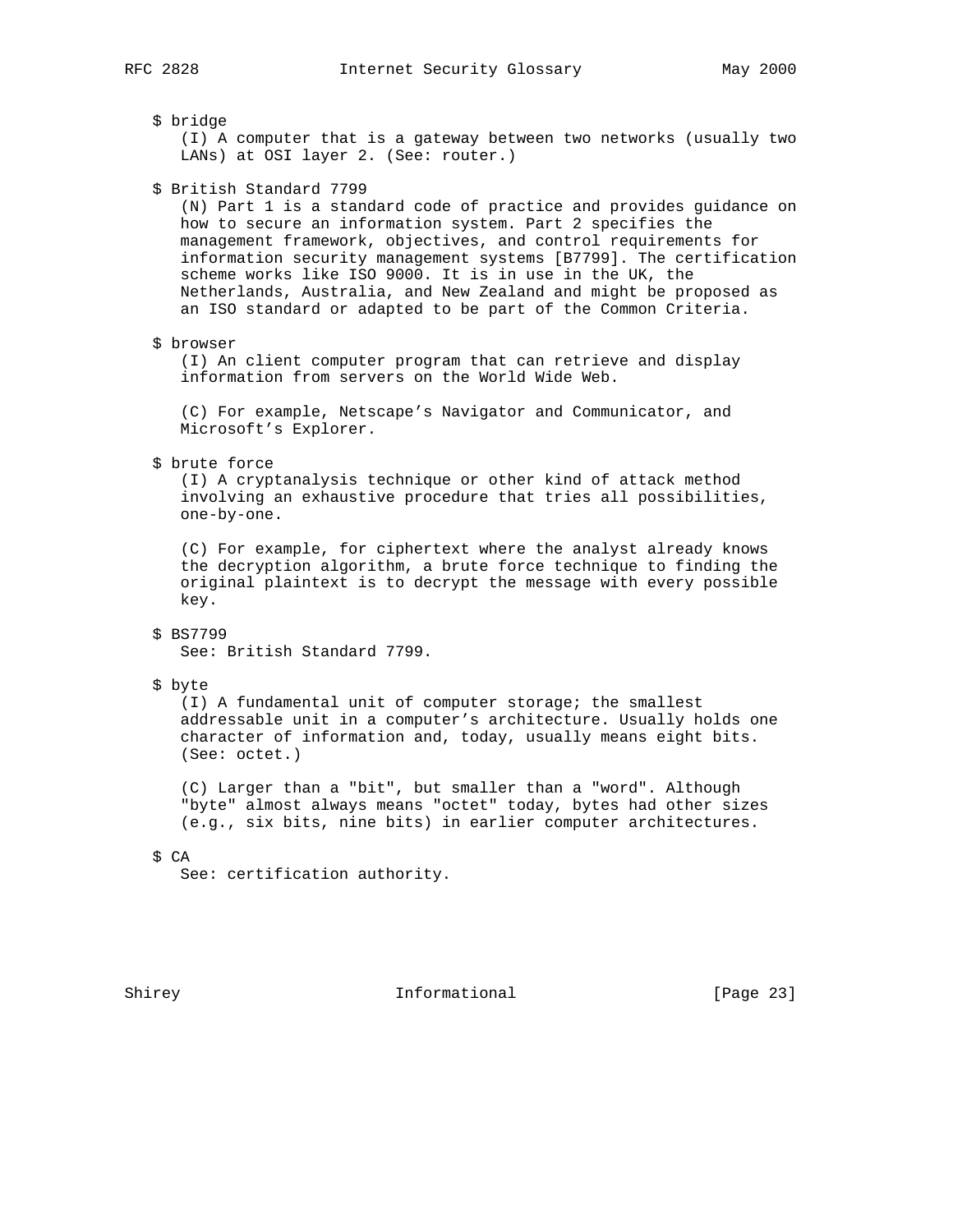\$ CA certificate

```
 (I) "A [digital] certificate for one CA issued by another CA."
[X509]
```
 (C) That is, a digital certificate whose holder is able to issue digital certificates. A v3 X.509 public-key certificate may have a "basicConstraints" extension containing a "cA" value that specifically "indicates whether or not the public key may be used to verify certificate signatures."

\$ call back

 (I) An authentication technique for terminals that remotely access a computer via telephone lines. The host system disconnects the caller and then calls back on a telephone number that was previously authorized for that terminal.

# \$ capability

 (I) A token, usually an unforgeable data value (sometimes called a "ticket") that gives the bearer or holder the right to access a system resource. Possession of the token is accepted by a system as proof that the holder has been authorized to access the resource named or indicated by the token. (See: access control list, credential, digital certificate.)

 (C) This concept can be implemented as a digital certificate. (See: attribute certificate.)

# \$ CAPI

See: cryptographic application programming interface.

\$ CAPSTONE chip

 (N) An integrated circuit (the Mykotronx, Inc. MYK-82) with a Type II cryptographic processor that implements SKIPJACK, KEA, DSA, SHA, and basic mathematical functions to support asymmetric cryptography, and includes the key escrow feature of the CLIPPER chip. (See: FORTEZZA card.)

\$ card

 See: cryptographic card, FORTEZZA card, payment card, PC card, smart card, token.

- \$ card backup See: token backup.
- \$ card copy See: token copy.

Shirey **Informational** [Page 24]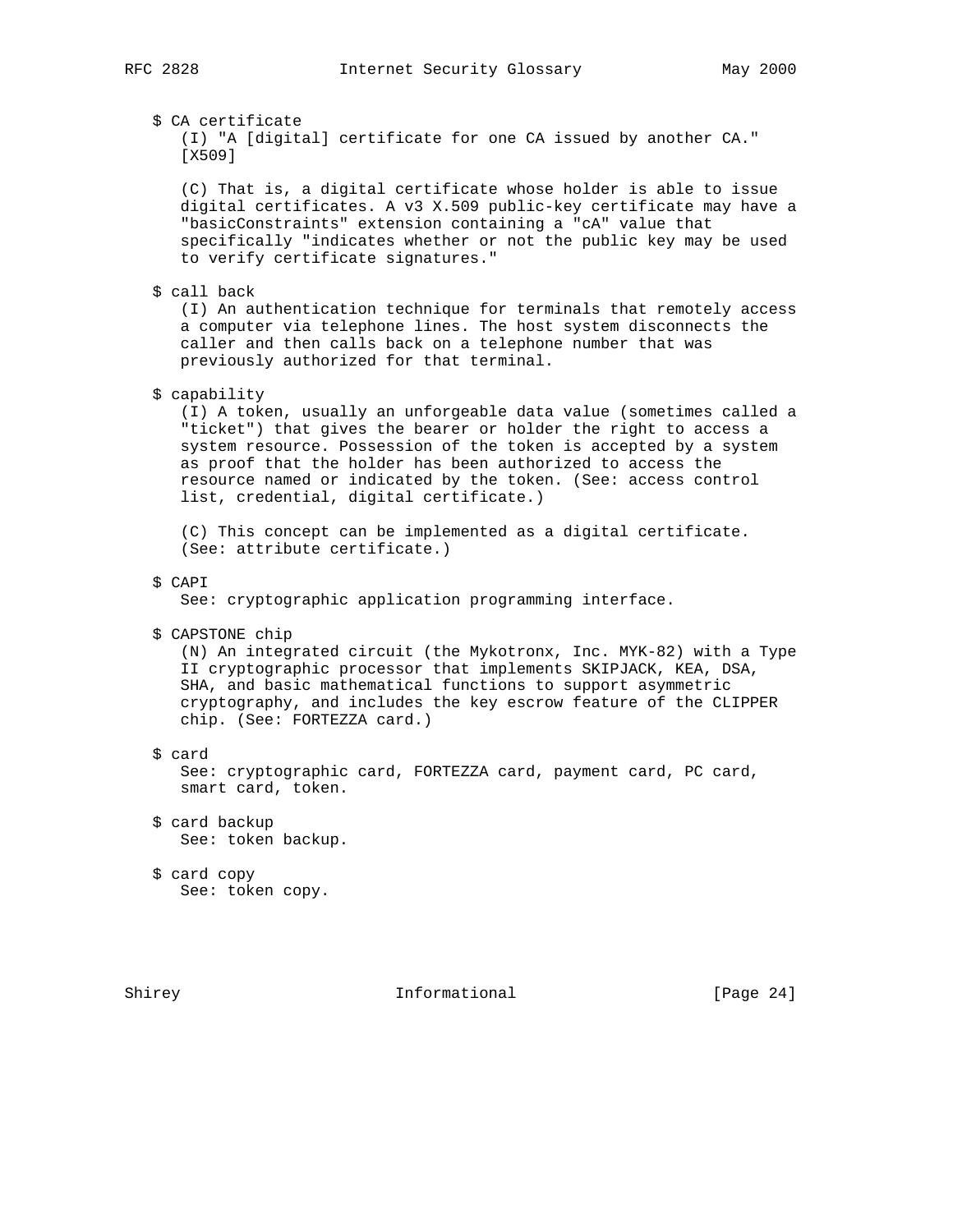\$ card restore See: token restore.

\$ cardholder

(I) An entity that has been issued a card.

 (O) SET usage: "The holder of a valid payment card account and user of software supporting electronic commerce." [SET2] A cardholder is issued a payment card by an issuer. SET ensures that in the cardholder's interactions with merchants, the payment card account information remains confidential. [SET1]

\$ cardholder certificate

 (O) SET usage: A digital certificate that is issued to a cardholder upon approval of the cardholder's issuing financial institution and that is transmitted to merchants with purchase requests and encrypted payment instructions, carrying assurance that the account number has been validated by the issuing financial institution and cannot be altered by a third party. [SET1]

\$ cardholder certification authority (CCA)

 (O) SET usage: A CA responsible for issuing digital certificates to cardholders and operated on behalf of a payment card brand, an issuer, or another party according to brand rules. A CCA maintains relationships with card issuers to allow for the verification of cardholder accounts. A CCA does not issue a CRL but does distribute CRLs issued by root CAs, brand CAs, geopolitical CAs, and payment gateway CAs. [SET2]

# \$ CAST

 (N) A design procedure for symmetric encryption algorithms, and a resulting family of algorithms, invented by C.A. (Carlisle Adams) and S.T. (Stafford Tavares). [R2144, R2612]

\$ category

 (I) A grouping of sensitive information items to which a non hierarchical restrictive security label is applied to increase protection of the data. (See: compartment.)

 \$ CAW See: certification authority workstation.

\$ CBC

See: cipher block chaining.

- \$ CCA
	- See: cardholder certification authority.

Shirey **Informational** [Page 25]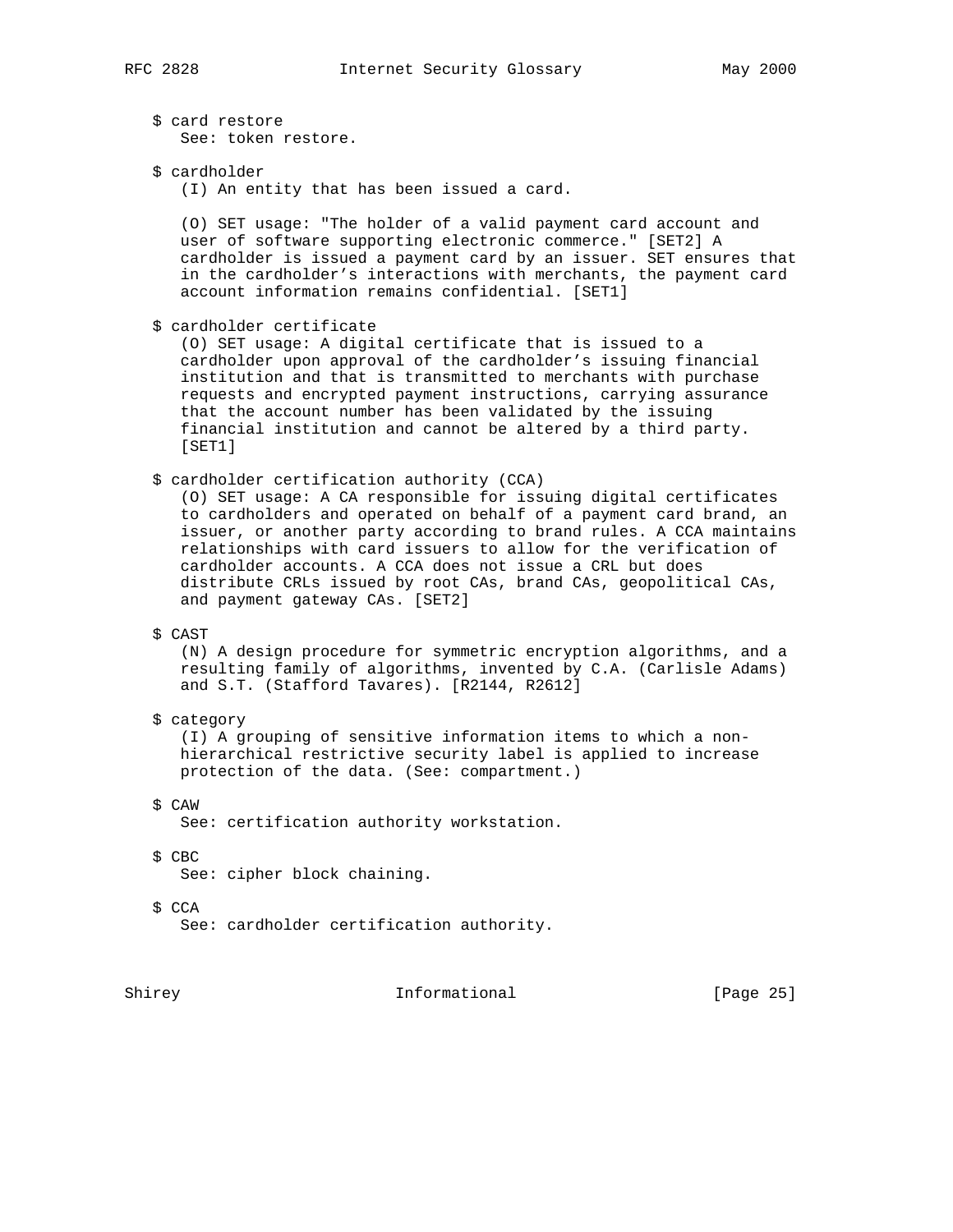### \$ CCITT

 (N) Acronym for French translation of International Telephone and Telegraph Consultative Committee. Now renamed ITU-T.

\$ CERT

See: computer emergency response team.

\$ certificate

 (I) General English usage: A document that attests to the truth of something or the ownership of something.

- (C) Security usage: See: capability, digital certificate.
- (C) PKI usage: See: attribute certificate, public-key certificate.
- \$ certificate authority

 (D) ISDs SHOULD NOT use this term because it looks like sloppy use of "certification authority", which is the term standardized by X.509.

\$ certificate chain

 (D) ISDs SHOULD NOT use this term because it duplicates the meaning of a standardized term. Instead, use "certification path".

\$ certificate chain validation

 (D) ISDs SHOULD NOT use this term because it duplicates the meaning of standardized terms and mixes concepts in a potentially misleading way. Instead, use "certificate validation" or "path validation", depending on what is meant. (See: validate vs. verify.)

```
 $ certificate creation
  (I) The act or process by which a CA sets the values of a digital
  certificate's data fields and signs it. (See: issue.)
```
\$ certificate expiration

 (I) The event that occurs when a certificate ceases to be valid because its assigned lifetime has been exceeded. (See: certificate revocation, validity period.)

 \$ certificate extension See: extension.

Shirey **Informational** [Page 26]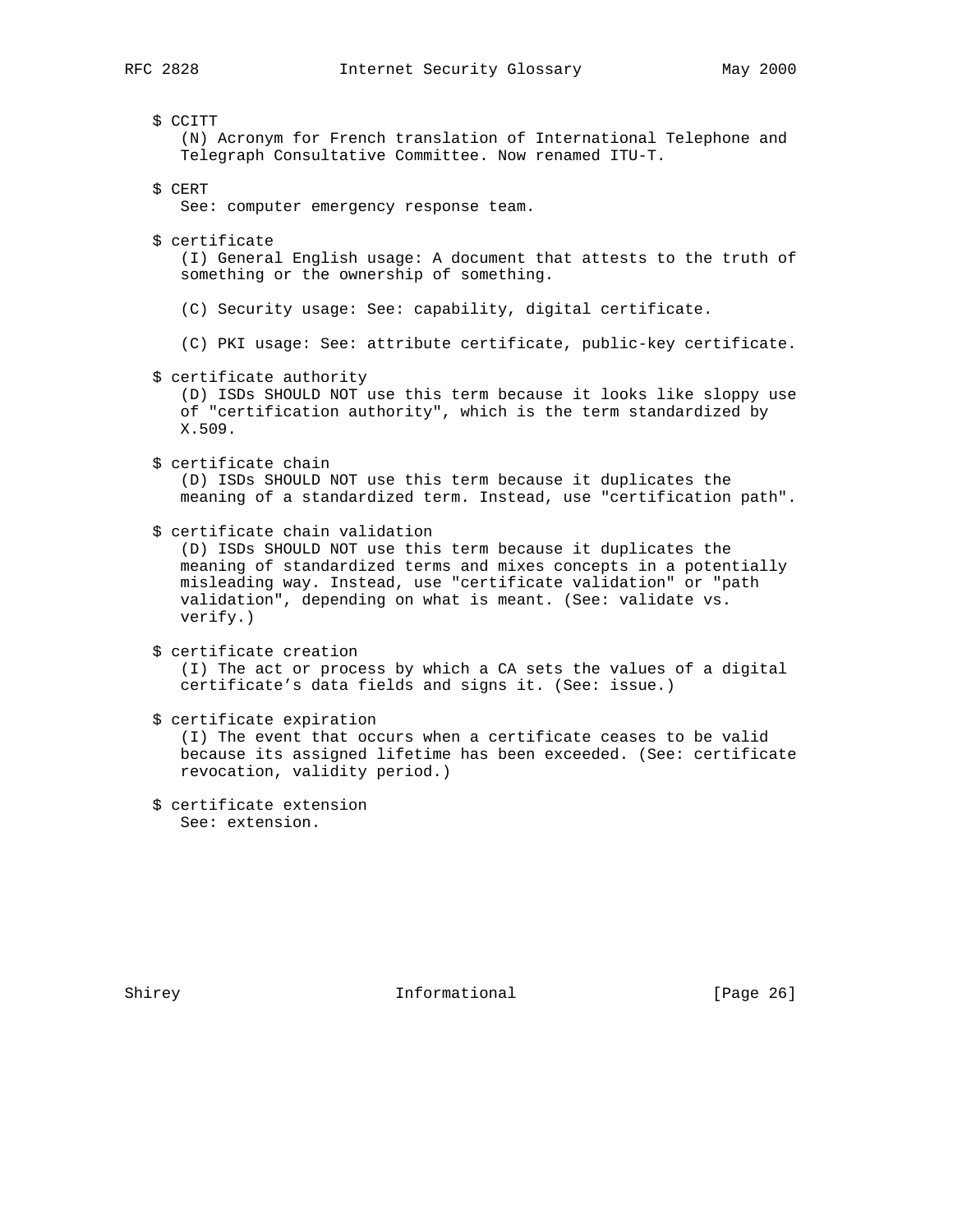# \$ certificate holder

 (D) ISDs SHOULD NOT use this term as a synonym for the subject of a digital certificate because the term is potentially ambiguous. For example, the term could also refer to a system entity, such as a repository, that simply has possession of a copy of the certificate. (See: certificate owner.)

\$ certificate management

 (I) The functions that a CA may perform during the life cycle of a digital certificate, including the following:

- Acquire and verify data items to bind into the certificate.
- Encode and sign the certificate.
- Store the certificate in a directory or repository.
- Renew, rekey, and update the certificate.
- Revoke the certificate and issue a CRL.

 (See: archive management, certificate management, key management, security architecture, token management.)

\$ certificate owner

 (D) ISDs SHOULD NOT use this term as a synonym for the subject of a digital certificate because the term is potentially ambiguous. For example, the term could also refer to a system entity, such as a corporation, that has acquired a certificate to operate some other entity, such as a Web server. (See: certificate holder.)

\$ certificate policy

 (I) "A named set of rules that indicates the applicability of a certificate to a particular community and/or class of application with common security requirements." [X509] (See: certification practice statement.)

 (C) A certificate policy can help a certificate user decide whether a certificate should be trusted in a particular application. "For example, a particular certificate policy might indicate applicability of a type of certificate for the authentication of electronic data interchange transactions for the trading goods within a given price range." [R2527]

 (C) A v3 X.509 public-key certificate may have a "certificatePolicies" extension that lists certificate policies, recognized by the issuing CA, that apply to the certificate and govern its use. Each policy is denoted by an object identifier and may optionally have certificate policy qualifiers.

Shirey **Informational** [Page 27]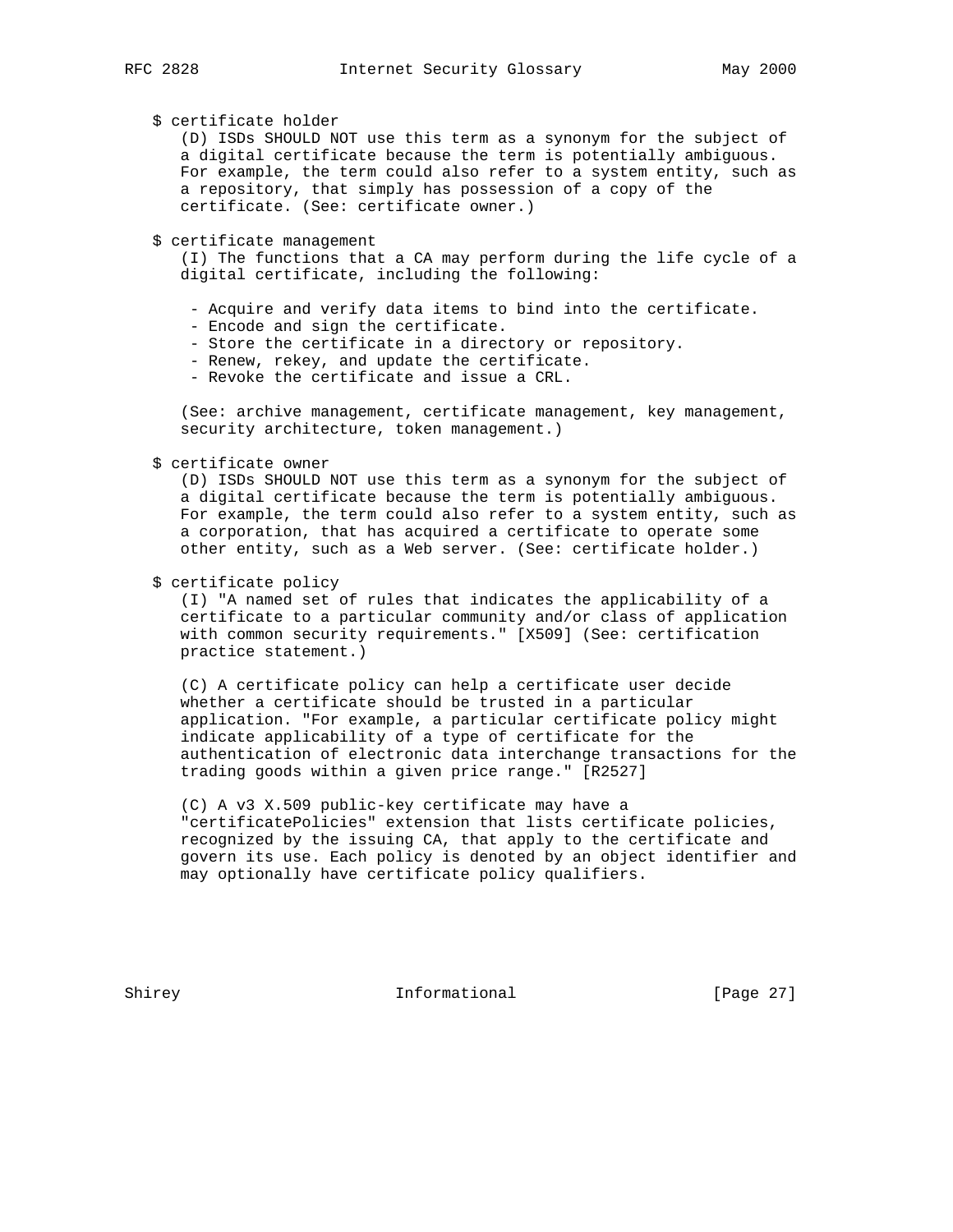(C) SET usage: Every SET certificate specifies at least one certificate policy, that of the SET root CA. SET uses certificate policy qualifiers to point to the actual policy statement and to add qualifying policies to the root policy. (See: SET qualifier.)

\$ certificate policy qualifier

 (I) Information that pertains to a certificate policy and is included in a "certificatePolicies" extension in a v3 X.509 public-key certificate.

\$ certificate reactivation

 (I) The act or process by which a digital certificate, which a CA has designated for revocation but not yet listed on a CRL, is returned to the valid state.

\$ certificate rekey

 (I) The act or process by which an existing public-key certificate has its public key value changed by issuing a new certificate with a different (usually new) public key. (See: certificate renewal, certificate update, rekey.)

 (C) For an X.509 public-key certificate, the essence of rekey is that the subject stays the same and a new public key is bound to that subject. Other changes are made, and the old certificate is revoked, only as required by the PKI and CPS in support of the rekey. If changes go beyond that, the process is a "certificate update".

 (O) MISSI usage: To rekey a MISSI X.509 public-key certificate means that the issuing authority creates a new certificate that is identical to the old one, except the new one has a new, different KEA key; or a new, different DSS key; or new, different KEA and DSS keys. The new certificate also has a different serial number and may have a different validity period. A new key creation date and maximum key lifetime period are assigned to each newly generated key. If a new KEA key is generated, that key is assigned a new KMID. The old certificate remains valid until it expires, but may not be further renewed, rekeyed, or updated.

\$ certificate renewal

 (I) The act or process by which the validity of the data binding asserted by an existing public-key certificate is extended in time by issuing a new certificate. (See: certificate rekey, certificate update.)

 (C) For an X.509 public-key certificate, this term means that the validity period is extended (and, of course, a new serial number is assigned) but the binding of the public key to the subject and

Shirey **Informational** [Page 28]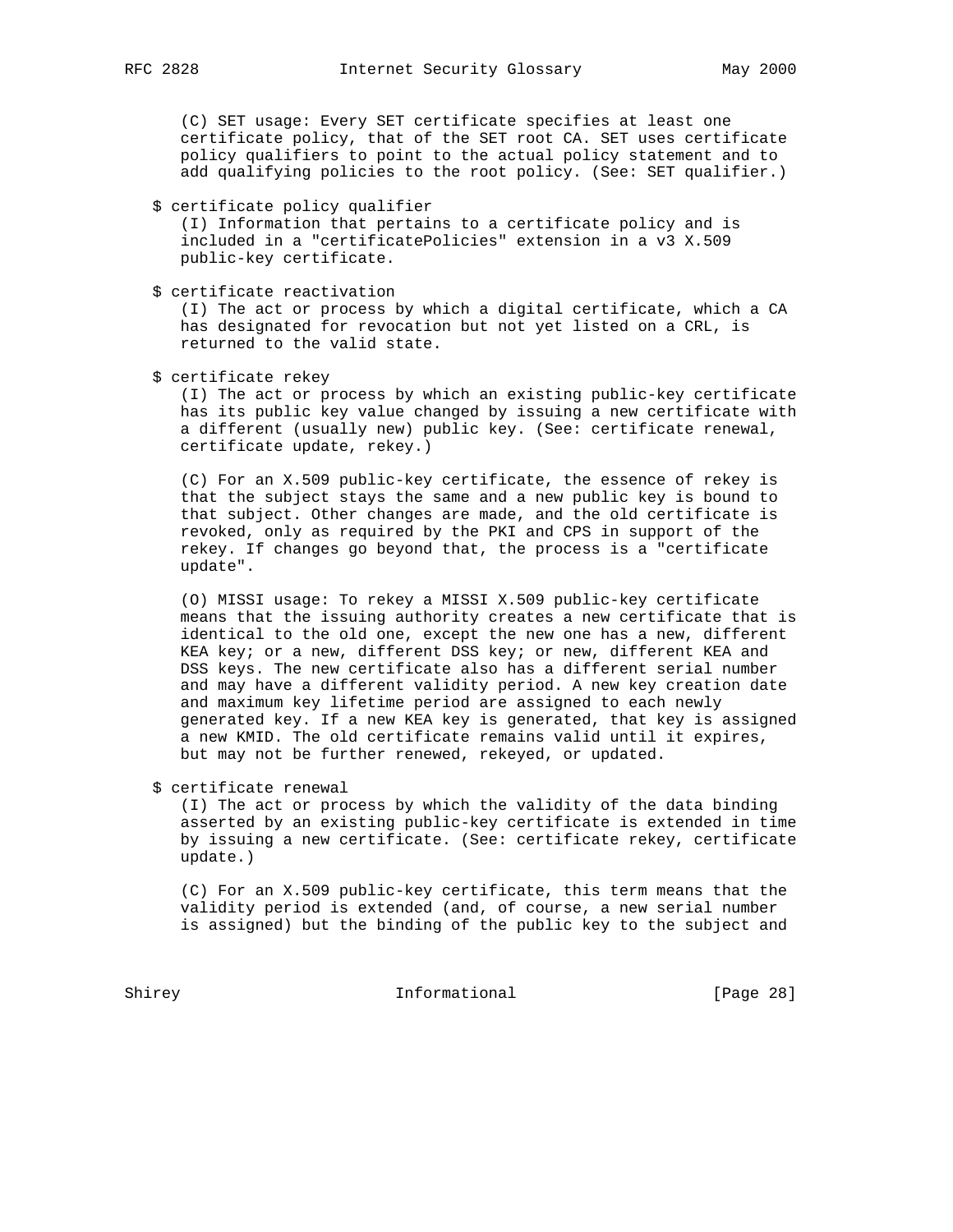to other data items stays the same. The other data items are changed, and the old certificate is revoked, only as required by the PKI and CPS to support the renewal. If changes go beyond that, the process is a "certificate rekey" or "certificate update".

\$ certificate request

 (D) ISDs SHOULD NOT use this term because it looks like imprecise use of a term standardized by PKCS #10 and used in PKIX. Instead, use the standard term, "certification request".

\$ certificate revocation

 (I) The event that occurs when a CA declares that a previously valid digital certificate issued by that CA has become invalid; usually stated with a revocation date.

 (C) In X.509, a revocation is announced to potential certificate users by issuing a CRL that mentions the certificate. Revocation and listing on a CRL is only necessary before certificate expiration.

\$ certificate revocation list (CRL)

 (I) A data structure that enumerates digital certificates that have been invalidated by their issuer prior to when they were scheduled to expire. (See: certificate expiration, X.509 certificate revocation list.)

 (O) "A signed list indicating a set of certificates that are no longer considered valid by the certificate issuer. After a certificate appears on a CRL, it is deleted from a subsequent CRL after the certificate's expiry. CRLs may be used to identify revoked public-key certificates or attribute certificates and may represent revocation of certificates issued to authorities or to users. The term CRL is also commonly used as a generic term applying to all the different types of revocation lists, including CRLs, ARLs, ACRLs, etc." [FPDAM]

\$ certificate revocation tree

 (I) A mechanism for distributing notice of certificate revocations; uses a tree of hash results that is signed by the tree's issuer. Offers an alternative to issuing a CRL, but is not supported in X.509. (See: certificate status responder.)

\$ certificate serial number

 (I) An integer value that (a) is associated with, and may be carried in, a digital certificate; (b) is assigned to the certificate by the certificate's issuer; and (c) is unique among all the certificates produced by that issuer.

Shirey **Informational** [Page 29]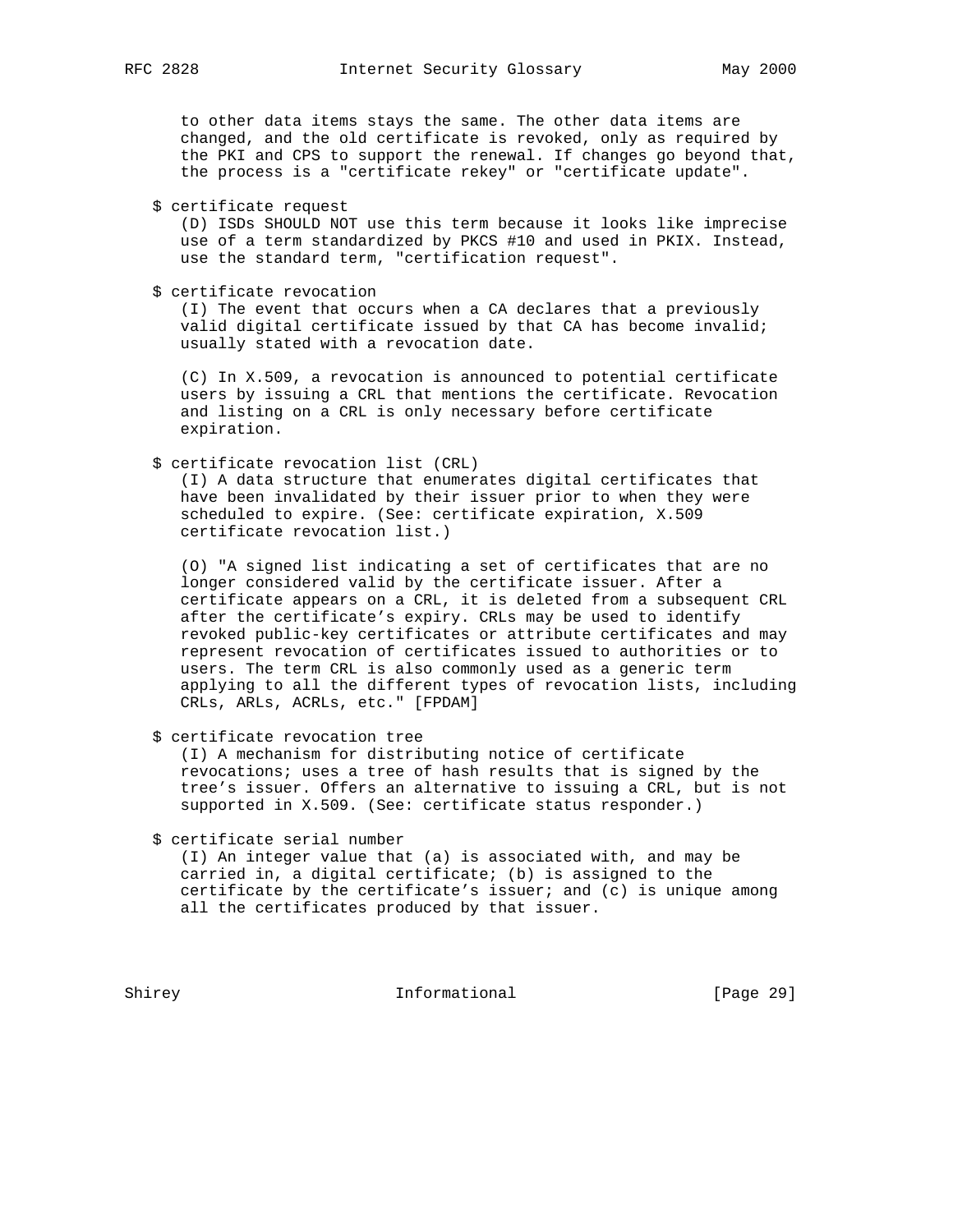(O) "An integer value, unique within the issuing CA, which is unambiguously associated with a certificate issued by that CA." [X509]

### \$ certificate status responder

 (N) FPKI usage: A trusted on-line server that acts for a CA to provide authenticated certificate status information to certificate users. [FPKI] Offers an alternative to issuing a CRL, but is not supported in X.509. (See: certificate revocation tree.)

\$ certificate update

 (I) The act or process by which non-key data items bound in an existing public-key certificate, especially authorizations granted to the subject, are changed by issuing a new certificate. (See: certificate rekey, certificate renewal.)

 (C) For an X.509 public-key certificate, the essence of this process is that fundamental changes are made in the data that is bound to the public key, such that it is necessary to revoke the old certificate. (Otherwise, the process is only a "certificate rekey" or "certificate renewal".)

\$ certificate user

 (I) A system entity that depends on the validity of information (such as another entity's public key value) provided by a digital certificate. (See: relying party.)

 (O) "An entity that needs to know, with certainty, the public key of another entity." [X509]

 (C) The system entity may be a human being or an organization, or a device or process under the control of a human or an organization.

 (D) ISDs SHOULD NOT use this term as a synonym for the "subject" of a certificate.

### \$ certificate validation

 (I) An act or process by which a certificate user establishes that the assertions made by a digital certificate can be trusted. (See: valid certificate, validate vs. verify.)

 (O) "The process of ensuring that a certificate is valid including possibly the construction and processing of a certification path, and ensuring that all certificates in that path have not expired or been revoked." [FPDAM]

Shirey **Informational** [Page 30]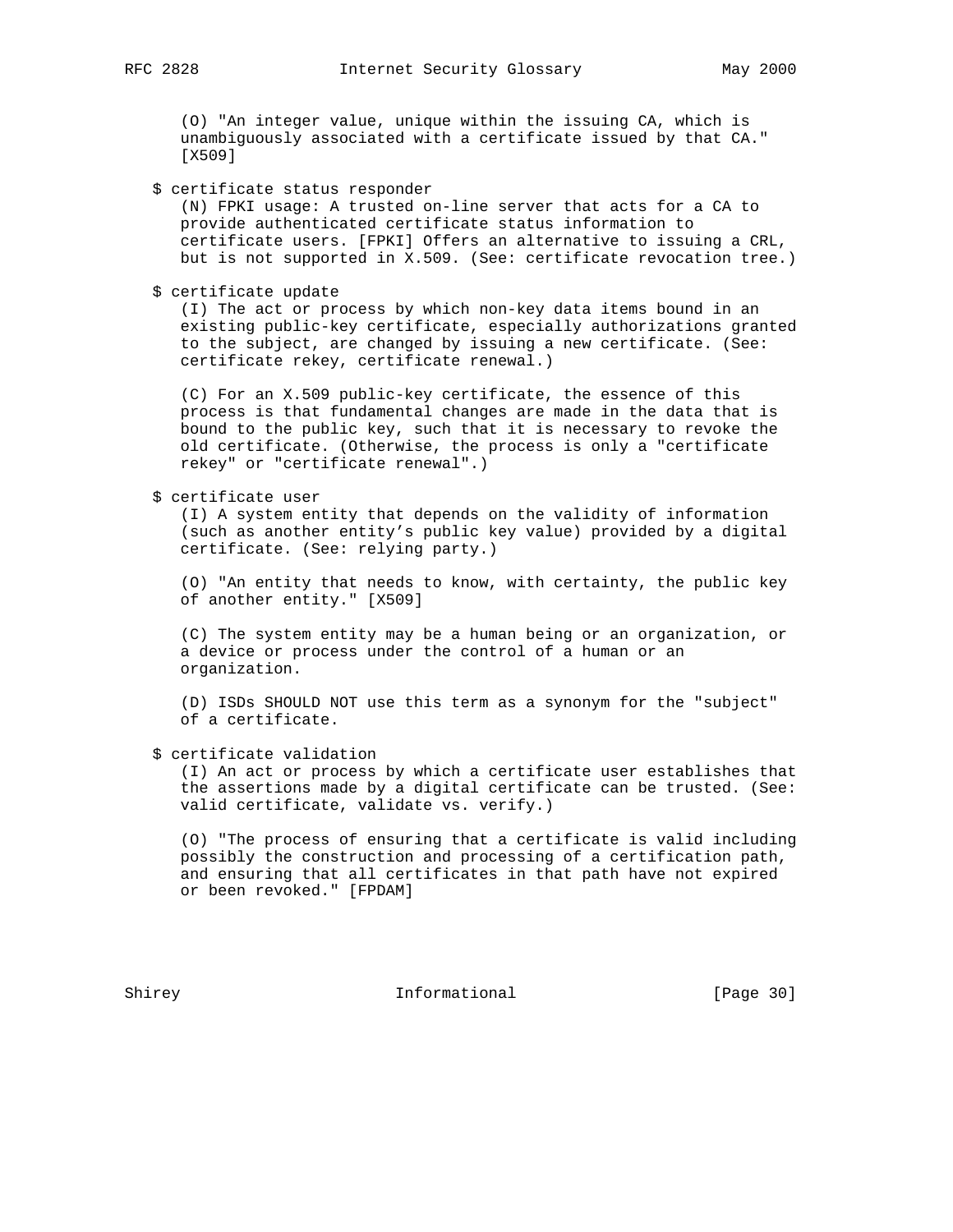(C) To validate a certificate, a certificate user checks that the certificate is properly formed and signed and currently in force:

- Checks the signature: Employs the issuer's public key to verify the digital signature of the CA who issued the certificate in question. If the verifier obtains the issuer's public key from the issuer's own public-key certificate, that certificate should be validated, too. That validation may lead to yet another certificate to be validated, and so on. Thus, in general, certificate validation involves discovering and validating a certification path.
- Checks the syntax and semantics: Parses the certificate's syntax and interprets its semantics, applying rules specified for and by its data fields, such as for critical extensions in an X.509 certificate.
- Checks currency and revocation: Verifies that the certificate is currently in force by checking that the current date and time are within the validity period (if that is specified in the certificate) and that the certificate is not listed on a CRL or otherwise announced as invalid. (CRLs themselves require a similar validation process.)
- \$ certification

 (I) Information system usage: Technical evaluation (usually made in support of an accreditation action) of an information system's security features and other safeguards to establish the extent to which the system's design and implementation meet specified security requirements. [FP102] (See: accreditation.)

 (I) Digital certificate usage: The act or process of vouching for the truth and accuracy of the binding between data items in a certificate. (See: certify.)

 (I) Public key usage: The act or process of vouching for the ownership of a public key by issuing a public-key certificate that binds the key to the name of the entity that possesses the matching private key. In addition to binding a key to a name, a public-key certificate may bind those items to other restrictive or explanatory data items. (See: X.509 public-key certificate.)

 (O) SET usage: "The process of ascertaining that a set of requirements or criteria has been fulfilled and attesting to that fact to others, usually with some written instrument. A system that has been inspected and evaluated as fully compliant with the SET protocol by duly authorized parties and process would be said to have been certified compliant." [SET2]

Shirey Informational [Page 31]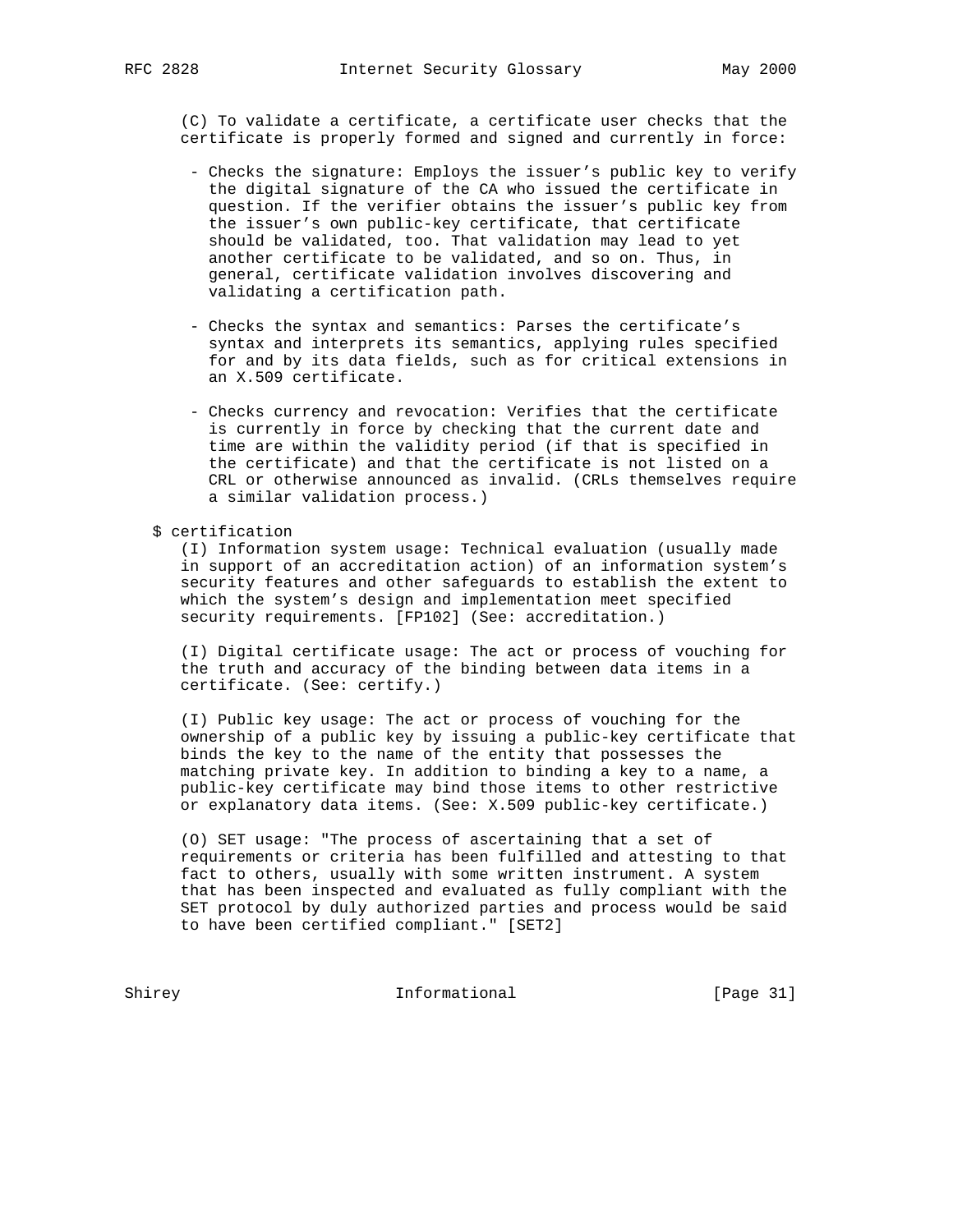# \$ certification authority (CA)

 (I) An entity that issues digital certificates (especially X.509 certificates) and vouches for the binding between the data items in a certificate.

 (O) "An authority trusted by one or more users to create and assign certificates. Optionally, the certification authority may create the user's keys." [X509]

 (C) Certificate users depend on the validity of information provided by a certificate. Thus, a CA should be someone that certificate users trust, and usually holds an official position created and granted power by a government, a corporation, or some other organization. A CA is responsible for managing the life cycle of certificates (see: certificate management) and, depending on the type of certificate and the CPS that applies, may be responsible for the life cycle of key pairs associated with the certificates (see: key management).

- \$ certification authority workstation (CAW) (I) A computer system that enables a CA to issue digital certificates and supports other certificate management functions as required.
- \$ certification hierarchy

 (I) A tree-structured (loop-free) topology of relationships among CAs and the entities to whom the CAs issue public-key certificates. (See: hierarchical PKI.)

 (C) In this structure, one CA is the top CA, the highest level of the hierarchy. (See: root, top CA.) The top CA may issue public key certificates to one or more additional CAs that form the second highest level. Each of these CAs may issue certificates to more CAs at the third highest level, and so on. The CAs at the second-lowest of the hierarchy issue certificates only to non-CA entities, called "end entities" that form the lowest level. (See: end entity.) Thus, all certification paths begin at the top CA and descend through zero or more levels of other CAs. All certificate users base path validations on the top CA's public key.

 (O) MISSI usage: A MISSI certification hierarchy has three or four levels of CAs:

- A CA at the highest level, the top CA, is a "policy approving authority".
- A CA at the second-highest level is a "policy creation authority".

Shirey **Informational** [Page 32]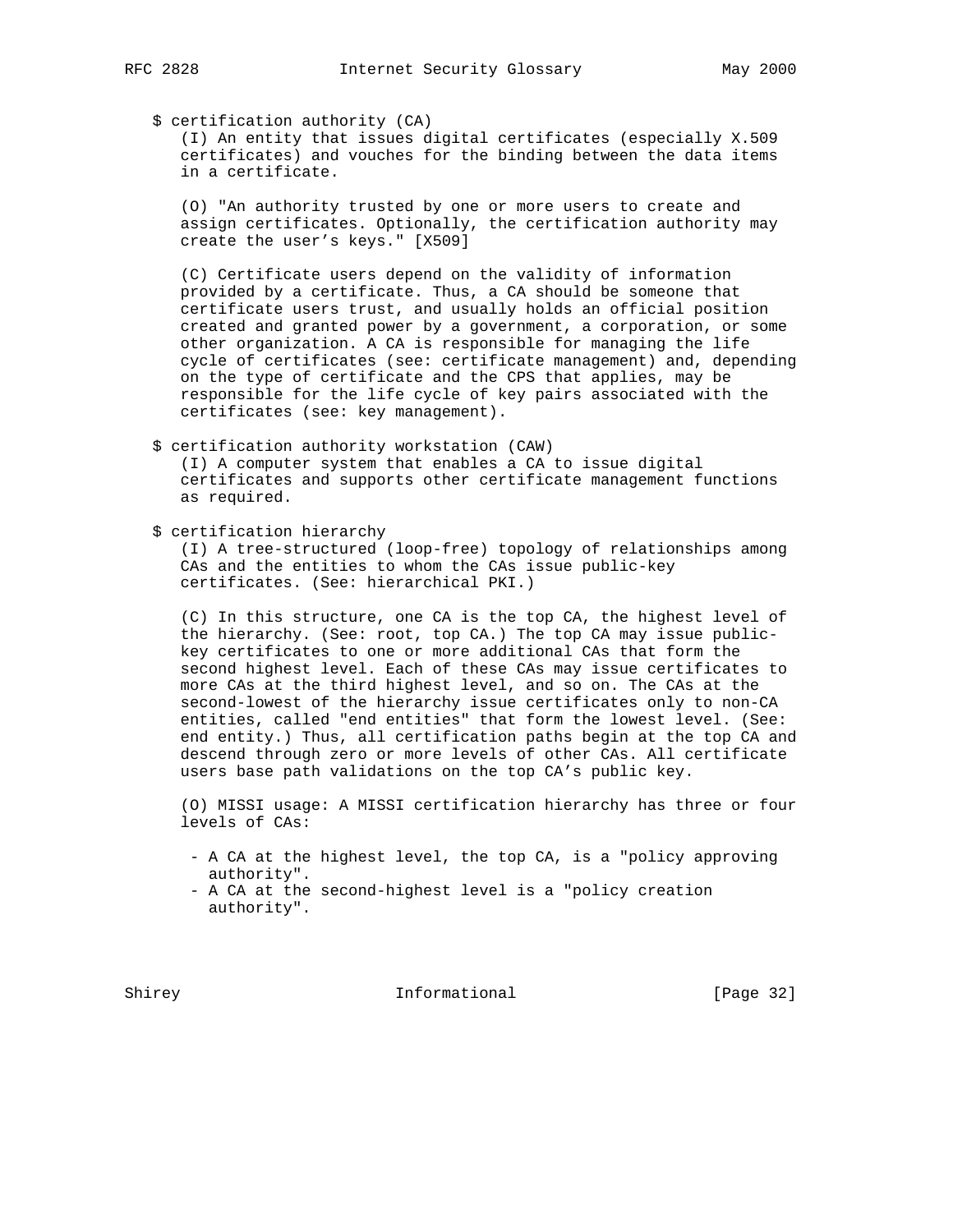- A CA at the third-highest level is a local authority called a "certification authority".
- A CA at the fourth-highest (optional) level is a "subordinate certification authority".

 (O) PEM usage: A PEM certification hierarchy has three levels of CAs [R1422]:

- The highest level is the "Internet Policy Registration Authority".
- A CA at the second-highest level is a "policy certification authority".
- A CA at the third-highest level is a "certification authority".

 (O) SET usage: A SET certification hierarchy has three or four levels of CAs:

- The highest level is a "SET root CA".
- A CA at the second-highest level is a "brand certification authority".
- A CA at the third-highest (optional) level is a "geopolitical certification authority".
- A CA at the fourth-highest level is a "cardholder CA", a "merchant CA", or a "payment gateway CA".

\$ certification path

 (I) An ordered sequence of public-key certificates (or a sequence of public-key certificates followed by one attribute certificate) that enables a certificate user to verify the signature on the last certificate in the path, and thus enables the user to obtain a certified public key (or certified attributes) of the entity that is the subject of that last certificate. (See: certificate validation, valid certificate.)

 (O) "An ordered sequence of certificates of objects in the [X.500 Directory Information Tree] which, together with the public key of the initial object in the path, can be processed to obtain that of the final object in the path." [X509, R2527]

 (C) The path is the "list of certificates needed to allow a particular user to obtain the public key of another." [X509] The list is "linked" in the sense that the digital signature of each certificate (except the first) is verified by the public key contained in the preceding certificate; i.e., the private key used to sign a certificate and the public key contained in the preceding certificate form a key pair owned by the entity that signed.

Shirey **Informational** [Page 33]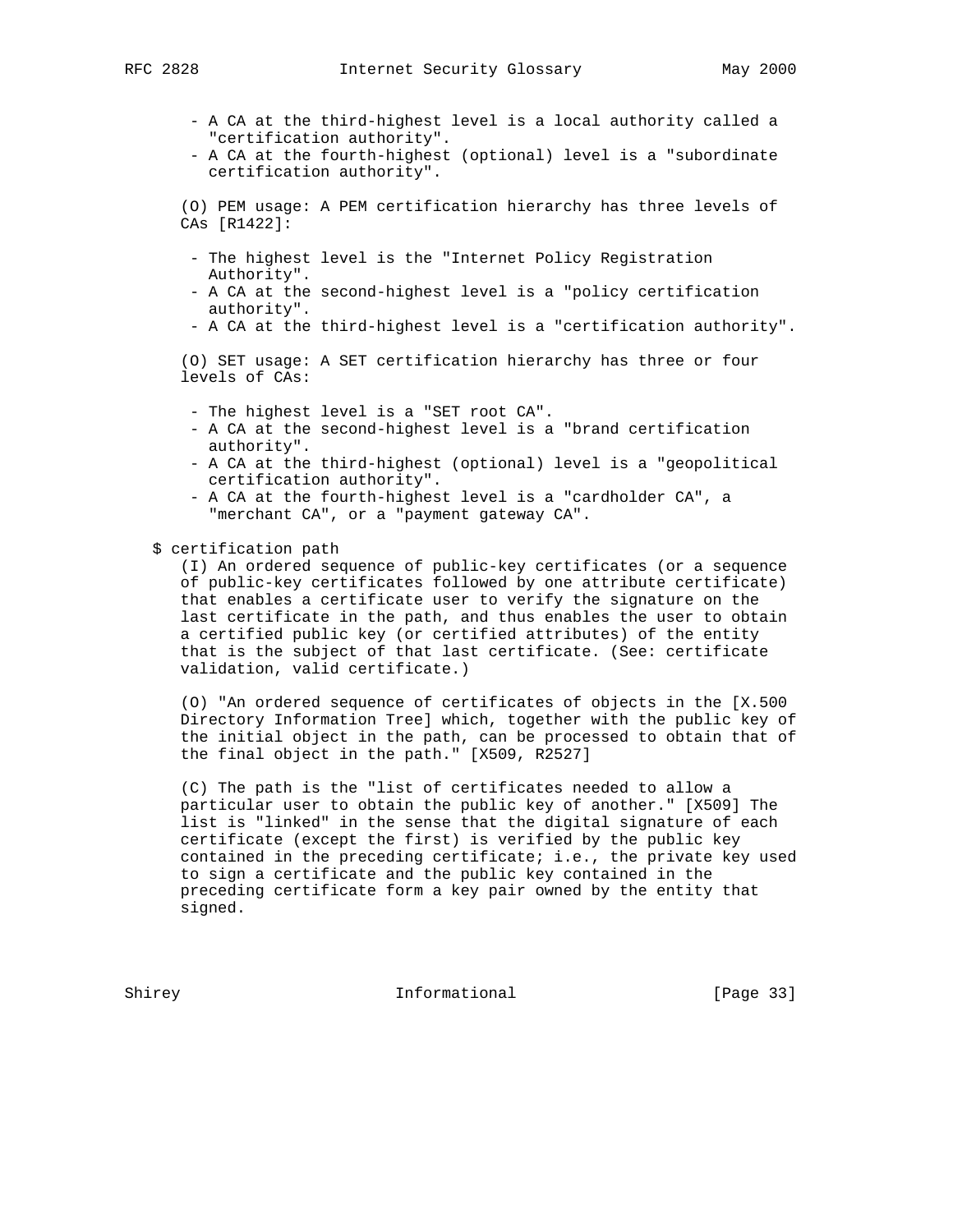(C) In the X.509 quotation in the previous "C" paragraph, the word "particular" points out that a certification path that can be validated by one certificate user might not be able to be validated by another. That is because either the first certificate should be a trusted certificate (it might be a root certificate) or the signature on the first certificate should be verified by a trusted key (it might be a root key), but such trust is defined relative to each user, not absolutely for all users.

\$ certification policy

 (D) ISDs SHOULD NOT use this term. Instead, use either "certificate policy" or "certification practice statement", depending on what is meant.

\$ certification practice statement (CPS)

 (I) "A statement of the practices which a certification authority employs in issuing certificates." [ABA96, R2527] (See: certificate policy.)

 (C) A CPS is a published security policy that can help a certificate user to decide whether a certificate issued by a particular CA can be trusted enough to use in a particular application. A CPS may be (a) a declaration by a CA of the details of the system and practices it employs in its certificate management operations, (b) part of a contract between the CA and an entity to whom a certificate is issued, (c) a statute or regulation applicable to the CA, or (d) a combination of these types involving multiple documents. [ABA]

 (C) A CPS is usually more detailed and procedurally oriented than a certificate policy. A CPS applies to a particular CA or CA community, while a certificate policy applies across CAs or communities. A CA with a single CPS may support multiple certificate policies, which may be used for different application purposes or by different user communities. Multiple CAs, each with a different CPS, may support the same certificate policy. [R2527]

\$ certification request

 (I) A algorithm-independent transaction format, defined by PCKS #10 and used in PKIX, that contains a DN, a public key, and optionally a set of attributes, collectively signed by the entity requesting certification, and sent to a CA, which transforms the request to an X.509 public-key certificate or another type of certificate.

Shirey **Informational** [Page 34]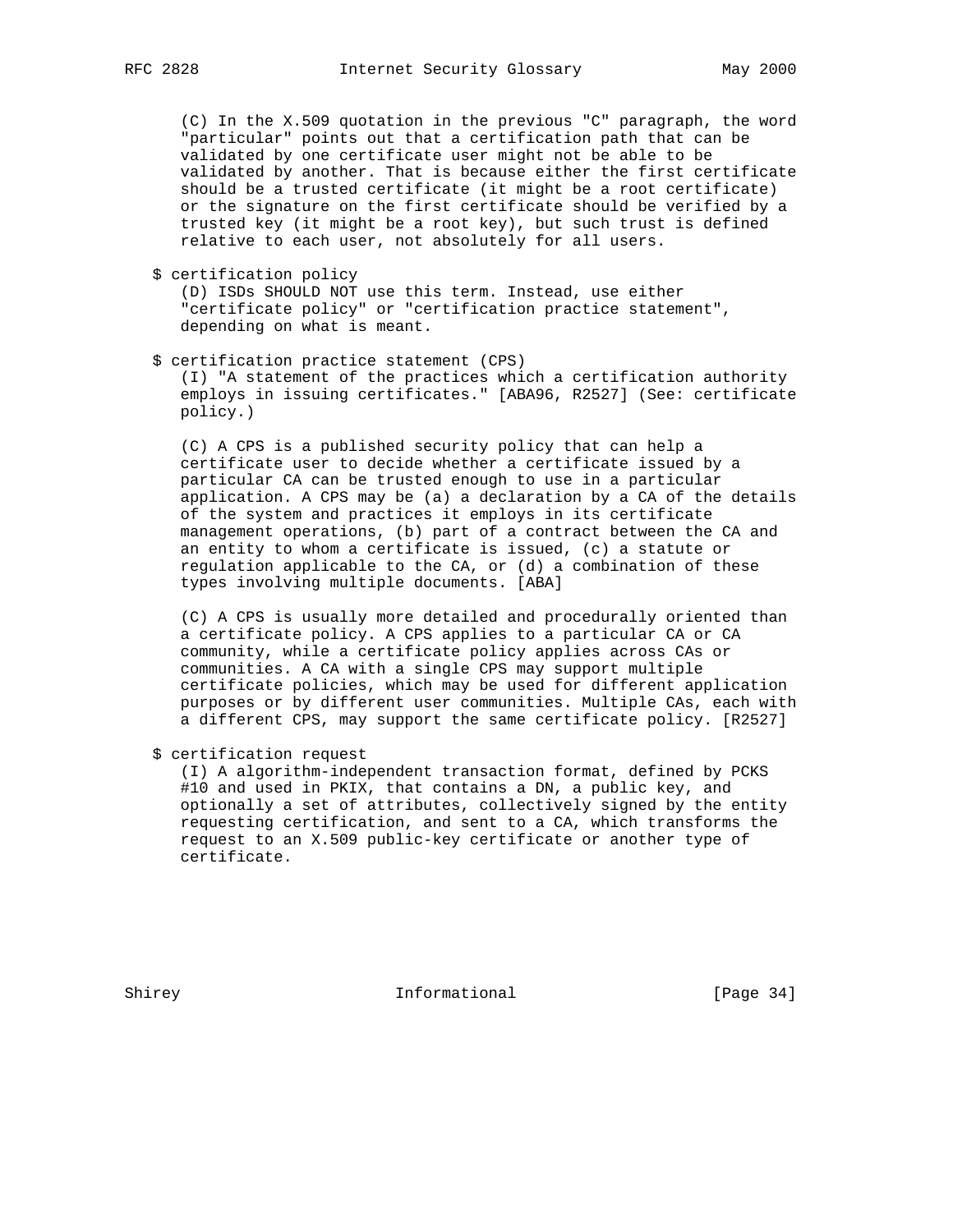### \$ certify

 1. (I) Issue a digital certificate and thus vouch for the truth, accuracy, and binding between data items in the certificate (e.g., see: X.509 public key certificate), such as the identity of the certificate's subject and the ownership of a public key. (See: certification.)

 (C) To "certify a public key" means to issue a public-key certificate that vouches for the binding between the certificate's subject and the key.

 2. (I) The act by which a CA employs measures to verify the truth, accuracy, and binding between data items in a digital certificate.

 (C) A description of the measures used for verification should be included in the CA's CPS.

See: cipher feedback.

\$ Challenge Handshake Authentication Protocol (CHAP)

 (I) A peer entity authentication method for PPP, using a randomly generated challenge and requiring a matching response that depends on a cryptographic hash of the challenge and a secret key. [R1994] (See: challenge-response, PAP.)

\$ challenge-response

 (I) An authentication process that verifies an identity by requiring correct authentication information to be provided in response to a challenge. In a computer system, the authentication information is usually a value that is required to be computed in response to an unpredictable challenge value.

### \$ Challenge-Response Authentication Mechanism (CRAM)

 (I) IMAP4 usage: A mechanism [R2195], intended for use with IMAP4 AUTHENTICATE, by which an IMAP4 client uses a keyed hash [R2104] to authenticate itself to an IMAP4 server. (See: POP3 APOP.)

 (C) The server includes a unique timestamp in its ready response to the client. The client replies with the client's name and the hash result of applying MD5 to a string formed from concatenating the timestamp with a shared secret that is known only to the client and the server.

\$ channel

 (I) An information transfer path within a system. (See: covert channel.)

Shirey **Informational** [Page 35]

 <sup>\$</sup> CFB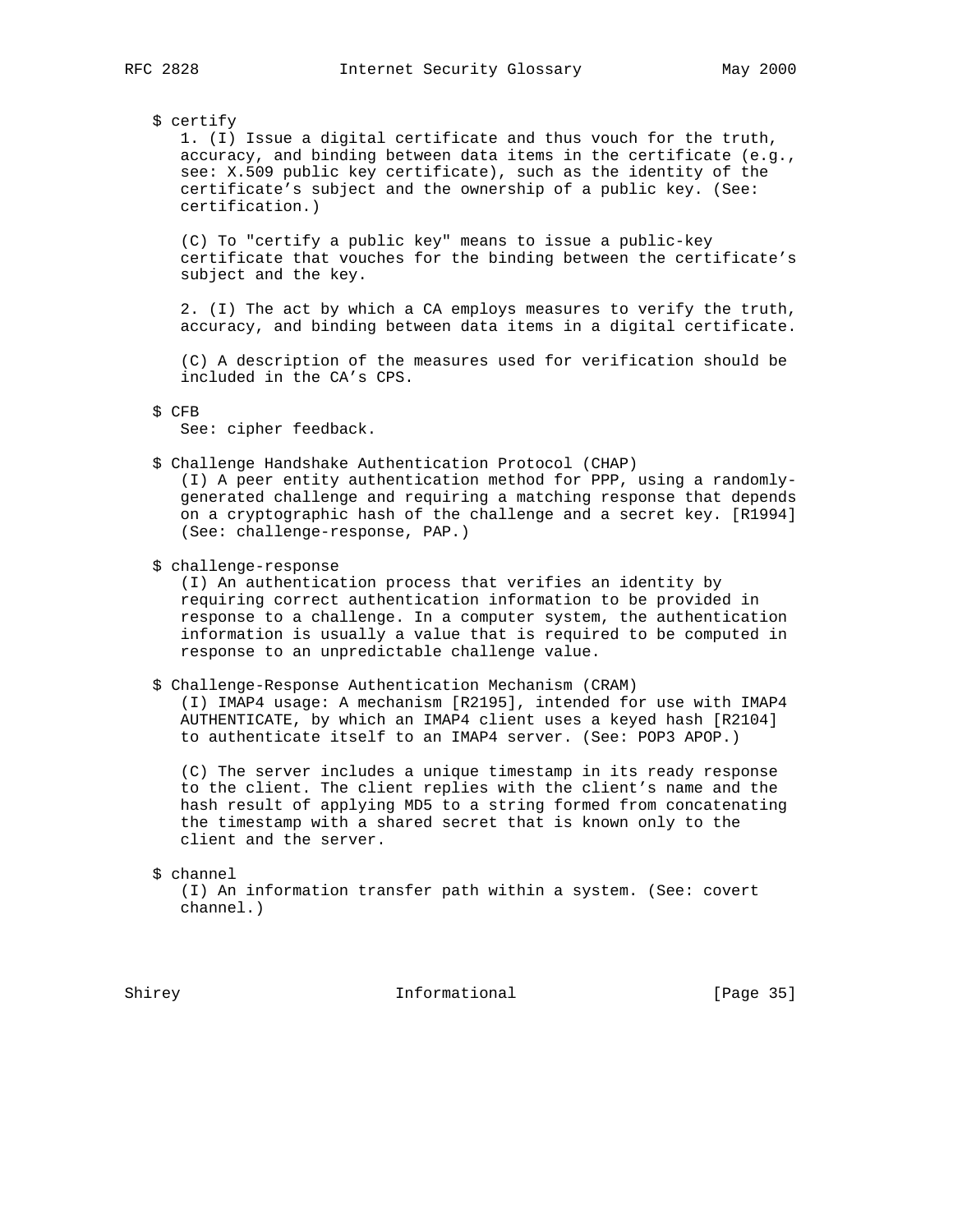\$ CHAP

See: Challenge Handshake Authentication Protocol.

\$ checksum

 (I) A value that (a) is computed by a function that is dependent on the contents of a data object and (b) is stored or transmitted together with the object, for the purpose of detecting changes in the data. (See: cyclic redundancy check, data integrity service, error detection code, hash, keyed hash, protected checksum.)

 (C) To gain confidence that a data object has not been changed, an entity that later uses the data can compute a checksum and compare it with the checksum that was stored or transmitted with the object.

 (C) Computer systems and networks employ checksums (and other mechanisms) to detect accidental changes in data. However, active wiretapping that changes data could also change an accompanying checksum to match the changed data. Thus, some checksum functions by themselves are not good countermeasures for active attacks. To protect against active attacks, the checksum function needs to be well-chosen (see: cryptographic hash), and the checksum result needs to be cryptographically protected (see: digital signature, keyed hash).

\$ chosen-ciphertext attack

 (I) A cryptanalysis technique in which the analyst tries to determine the key from knowledge of plaintext that corresponds to ciphertext selected (i.e., dictated) by the analyst.

\$ chosen-plaintext attack

 (I) A cryptanalysis technique in which the analyst tries to determine the key from knowledge of ciphertext that corresponds to plaintext selected (i.e., dictated) by the analyst.

\$ CIAC

See: Computer Incident Advisory Capability.

\$ CIK

See: cryptographic ignition key.

- \$ cipher (I) A cryptographic algorithm for encryption and decryption.
- \$ cipher block chaining (CBC)

 (I) An block cipher mode that enhances electronic codebook mode by chaining together blocks of ciphertext it produces. [FP081] (See: [R1829], [R2451].)

Shirey **Informational** [Page 36]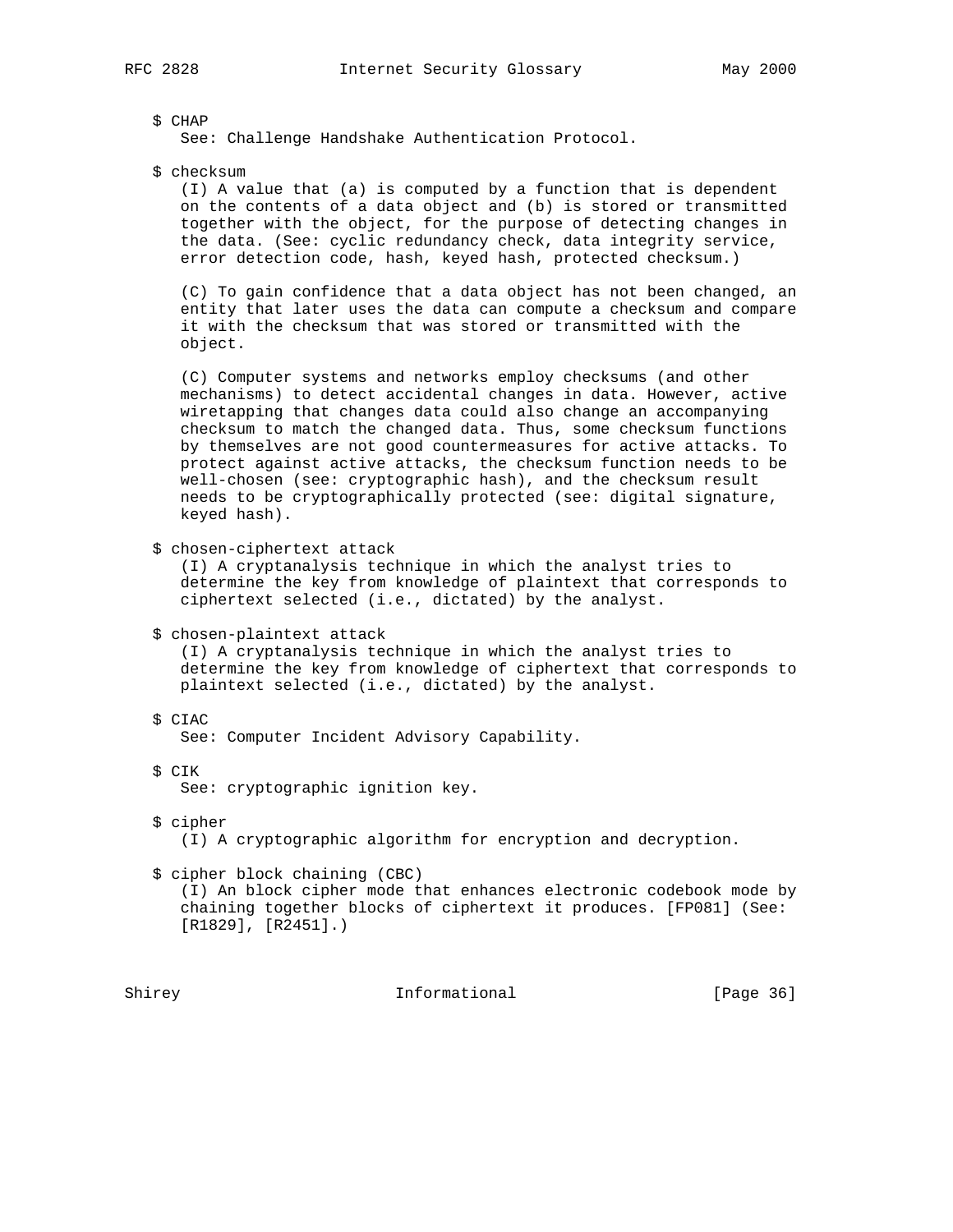(C) This mode operates by combining (exclusive OR-ing) the algorithm's ciphertext output block with the next plaintext block to form the next input block for the algorithm.

\$ cipher feedback (CFB)

 (I) An block cipher mode that enhances electronic code book mode by chaining together the blocks of ciphertext it produces and operating on plaintext segments of variable length less than or equal to the block length. [FP081]

 (C) This mode operates by using the previously generated ciphertext segment as the algorithm's input (i.e., by "feeding back" the ciphertext) to generate an output block, and then combining (exclusive OR-ing) that output block with the next plaintext segment (block length or less) to form the next ciphertext segment.

\$ ciphertext

 (I) Data that has been transformed by encryption so that its semantic information content (i.e., its meaning) is no longer intelligible or directly available. (See: cleartext, plaintext.)

 (O) "Data produced through the use of encipherment. The semantic content of the resulting data is not available." [I7498 Part 2]

\$ ciphertext-only attack

 (I) A cryptanalysis technique in which the analyst tries to determine the key solely from knowledge of intercepted ciphertext (although the analyst may also know other clues, such as the cryptographic algorithm, the language in which the plaintext was written, the subject matter of the plaintext, and some probable plaintext words.)

## \$ CIPSO

See: Common IP Security Option.

# \$ CKL

See: compromised key list.

\$ class 2, 3, 4, or 5

 (O) U.S. Department of Defense usage: Levels of PKI assurance based on risk and value of information to be protected [DOD3]:

 - Class 2: For handling low-value information (unclassified, not mission-critical, or low monetary value) or protection of system-high information in low- to medium-risk environment.

Shirey **Informational** [Page 37]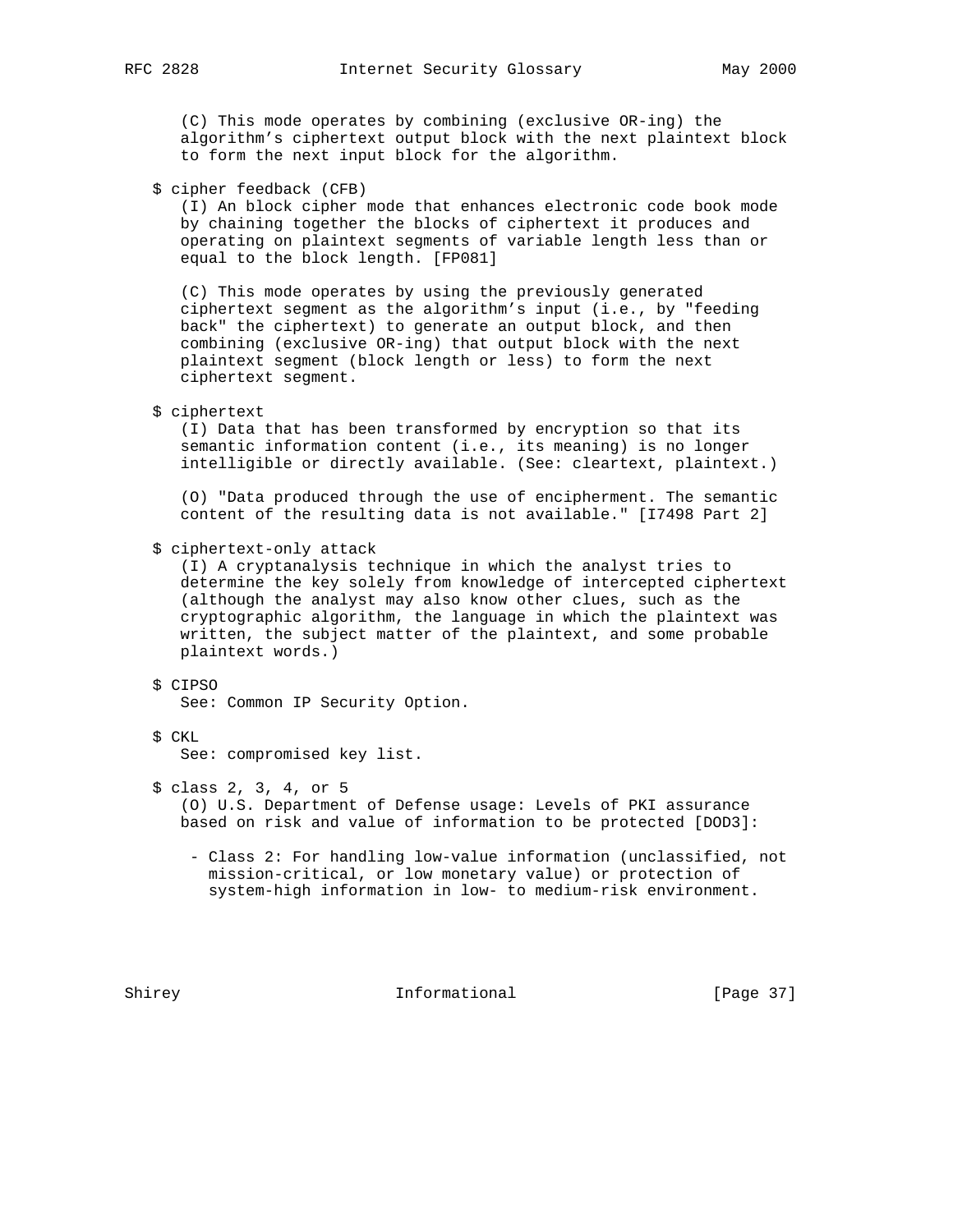- Class 3: For handling medium-value information in low- to medium-risk environment. Typically requires identification of a system entity as a legal person, rather than merely a member of an organization.
- Class 4: For handling medium- to high-value information in any environment. Typically requires identification of an entity as a legal person, rather than merely a member of an organization, and a cryptographic hardware token for protection of keying material.
- Class 5: For handling high-value information in a high-risk environment.
- \$ classification
- \$ classification level

 (I) (1.) A grouping of classified information to which a hierarchical, restrictive security label is applied to increase protection of the data. (2.) The level of protection that is required to be applied to that information. (See: security level.)

\$ classified

 (I) Refers to information (stored or conveyed, in any form) that is formally required by a security policy to be given data confidentiality service and to be marked with a security label (which in some cases might be implicit) to indicate its protected status. (See: unclassified.)

 (C) The term is mainly used in government, especially in the military, although the concept underlying the term also applies outside government. In the U.S. Department of Defense, for example, it means information that has been determined pursuant to Executive Order 12958 ("Classified National Security Information", 20 April 1995) or any predecessor order to require protection against unauthorized disclosure and is marked to indicate its classified status when in documentary form.

\$ clean system

 (I) A computer system in which the operating system and application system software and files have just been freshly installed from trusted software distribution media.

- (C) A clean system is not necessarily in a secure state.
- \$ clearance

See: security clearance.

Shirey **Informational** [Page 38]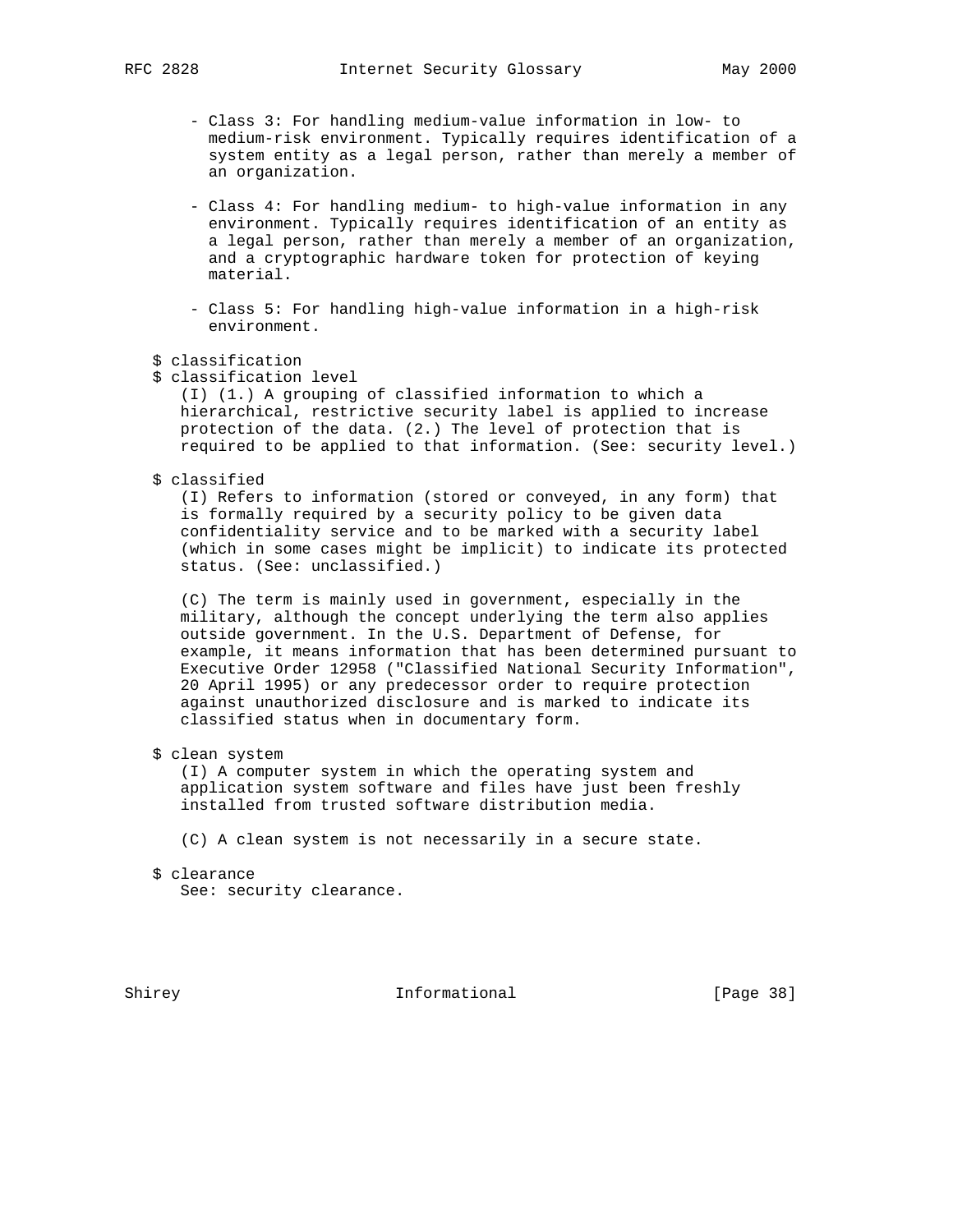\$ clearance level (I) The security level of information to which a security

clearance authorizes a person to have access.

# \$ cleartext

 (I) Data in which the semantic information content (i.e., the meaning) is intelligible or is directly available. (See: plaintext.)

 (O) "Intelligible data, the semantic content of which is available." [I7498 Part 2]

 (D) ISDs SHOULD NOT use this term as a synonym for "plaintext", the input to an encryption operation, because the plaintext input to encryption may itself be ciphertext that was output from another operation. (See: superencryption.)

## \$ client

 (I) A system entity that requests and uses a service provided by another system entity, called a "server". (See: server.)

 (C) Usually, the requesting entity is a computer process, and it makes the request on behalf of a human user. In some cases, the server may itself be a client of some other server.

# \$ CLIPPER chip

 (N) The Mykotronx, Inc. MYK-82, an integrated microcircuit with a cryptographic processor that implements the SKIPJACK encryption algorithm and supports key escrow. (See: CAPSTONE, Escrowed Encryption Standard.)

 (C) The key escrow scheme for a chip involves a SKIPJACK key common to all chips that protects the unique serial number of the chip, and a second SKIPJACK key unique to the chip that protects all data encrypted by the chip. The second key is escrowed as split key components held by NIST and the U.S. Treasury Department.

\$ closed security environment

 (O) U.S. Department of Defense usage: A system environment that meets both of the following conditions: (a) Application developers (including maintainers) have sufficient clearances and authorizations to provide an acceptable presumption that they have not introduced malicious logic. (b) Configuration control provides sufficient assurance that system applications and the equipment they run on are protected against the introduction of malicious logic prior to and during the operation of applications. [NCS04] (See: open security environment.)

Shirey **Informational** [Page 39]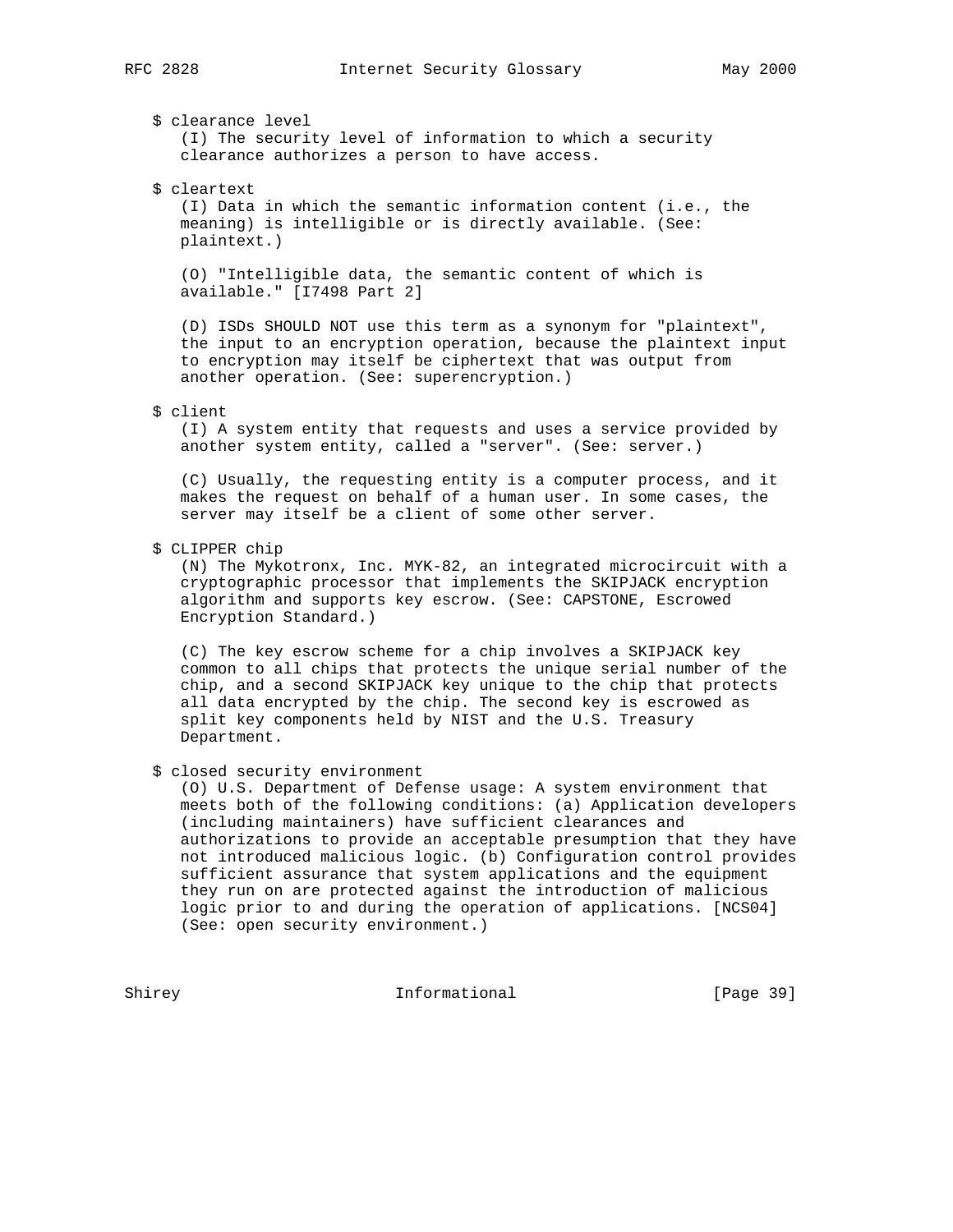\$ code

 (I) noun: A system of symbols used to represent information, which might originally have some other representation. (See: encode.)

 (D) ISDs SHOULD NOT use this term as synonym for the following: (a) "cipher", "hash", or other words that mean "a cryptographic algorithm"; (b) "ciphertext"; or (c) "encrypt", "hash", or other words that refer to applying a cryptographic algorithm.

 (D) ISDs SHOULD NOT this word as an abbreviation for the following terms: country code, cyclic redundancy code, Data Authentication Code, error detection code, Message Authentication Code, object code, or source code. To avoid misunderstanding, use the fully qualified term, at least at the point of first usage.

\$ color change

 (I) In a system that is being operated in periods processing mode, the act of purging all information from one processing period and then changing over to the next processing period.

\$ Common Criteria

 \$ Common Criteria for Information Technology Security (N) "The Common Criteria" is a standard for evaluating information technology products and systems, such as operating systems, computer networks, distributed systems, and applications. It states requirements for security functions and for assurance measures. [CCIB]

 (C) Canada, France, Germany, the Netherlands, the United Kingdom, and the United States (NIST and NSA) began developing this standard in 1993, based on the European ITSEC, the Canadian Trusted Computer Product Evaluation Criteria (CTCPEC), and the U.S. "Federal Criteria for Information Technology Security" (FC) and its precursor, the TCSEC. Work was done in cooperation with ISO/IEC Joint Technical Committee 1 (Information Technology), Subcommittee 27 (Security Techniques), Working Group 3 (Security Criteria). Version 2.1 of the Criteria is equivalent to ISO's International Standard 15408 [I15408]. The U.S. Government intends that this standard eventually will supersede both the TCSEC and FIPS PUB 140-1. (See: NIAP.)

 (C) The standard addresses data confidentiality, data integrity, and availability and may apply to other aspects of security. It focuses on threats to information arising from human activities, malicious or otherwise, but may apply to non-human threats. It applies to security measures implemented in hardware, firmware, or software. It does not apply to (a) administrative security not related directly to technical security, (b) technical physical

Shirey Informational [Page 40]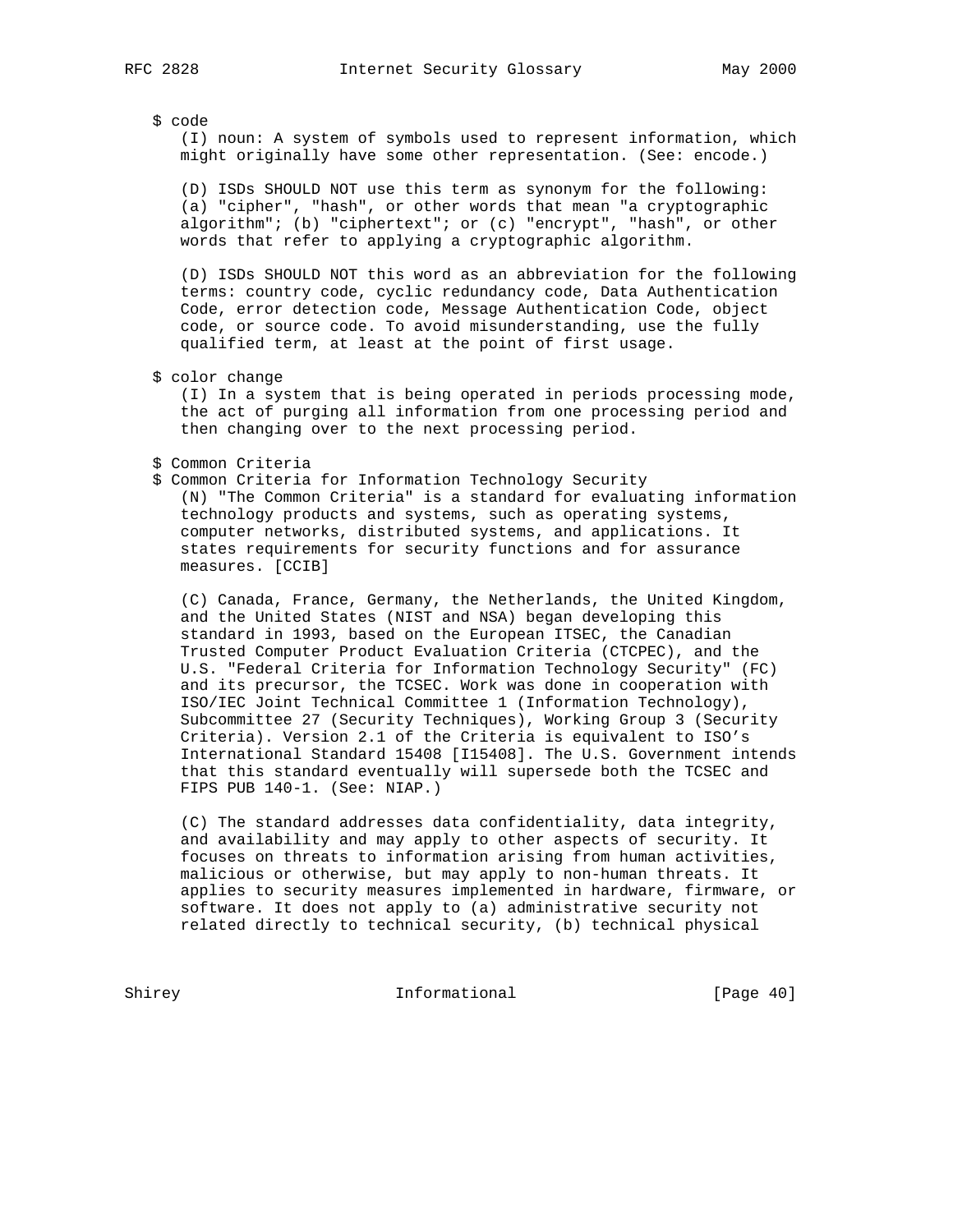aspects of security such as electromagnetic emanation control, (c) evaluation methodology or administrative and legal framework under which the criteria may be applied, (d) procedures for use of evaluation results, or (e) assessment of inherent qualities of cryptographic algorithms.

- \$ Common IP Security Option (CIPSO) See: (secondary definition under) Internet Protocol Security Option.
- \$ common name

 (I) A character string that (a) may be a part of the X.500 DN of a Directory object ("commonName" attribute), (b) is a (possibly ambiguous) name by which the object is commonly known in some limited scope (such as an organization), and (c) conforms to the naming conventions of the country or culture with which it is associated. [X520] (See: ("subject" and "issuer" under) X.509 public-key certificate.)

 (C) For example, "Dr. E. F. Moore", "The United Nations", or "12-th Floor Laser Printer".

\$ communication security (COMSEC)

 (I) Measures that implement and assure security services in a communication system, particularly those that provide data confidentiality and data integrity and that authenticate communicating entities.

 (C) Usually understood to include cryptographic algorithms and key management methods and processes, devices that implement them, and the life cycle management of keying material and devices.

\$ community string

 (I) A community name in the form of an octet string that serves as a cleartext password in SNMP version 1. [R1157]

\$ compartment

 (I) A grouping of sensitive information items that require special access controls beyond those normally provided for the basic classification level of the information. (See: category.)

 (C) The term is usually understood to include the special handling procedures to be used for the information.

 \$ compromise See: data compromise, security compromise.

Shirey **Informational** [Page 41]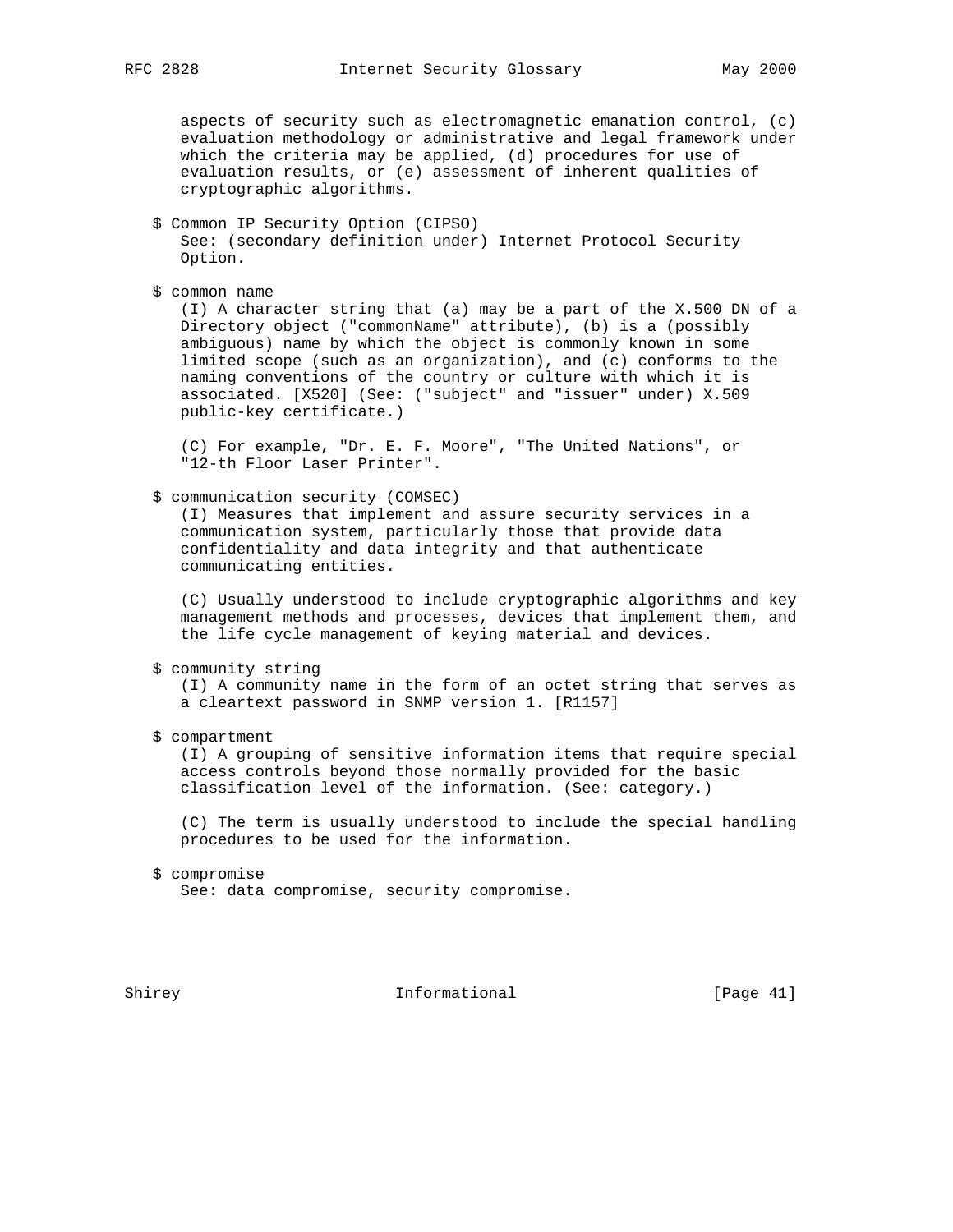\$ compromised key list (CKL)

 (O) MISSI usage: A list that identifies keys for which unauthorized disclosure or alteration may have occurred. (See: compromise.)

 (C) A CKL is issued by an CA, like a CRL is issued. But a CKL lists only KMIDs, not subjects that hold the keys, and not certificates in which the keys are bound.

- \$ COMPUSEC See: computer security.
- \$ computer emergency response team (CERT)

 (I) An organization that studies computer and network INFOSEC in order to provide incident response services to victims of attacks, publish alerts concerning vulnerabilities and threats, and offer other information to help improve computer and network security. (See: CSIRT, security incident.)

 (C) For example, the CERT Coordination Center at Carnegie-Mellon University (sometimes called "the" CERT) and the Computer Incident Advisory Capability.

- \$ Computer Incident Advisory Capability (CIAC) (N) A computer emergency response team in the U.S. Department of Energy.
- \$ computer network

 (I) A collection of host computers together with the subnetwork or internetwork through which they can exchange data.

 (C) This definition is intended to cover systems of all sizes and types, ranging from the complex Internet to a simple system composed of a personal computer dialing in as a remote terminal of another computer.

 \$ computer security (COMPUSEC) (I) Measures that implement and assure security services in a computer system, particularly those that assure access control service.

 (C) Usually understood to include functions, features, and technical characteristics of computer hardware and software, especially operating systems.

Shirey **Informational** [Page 42]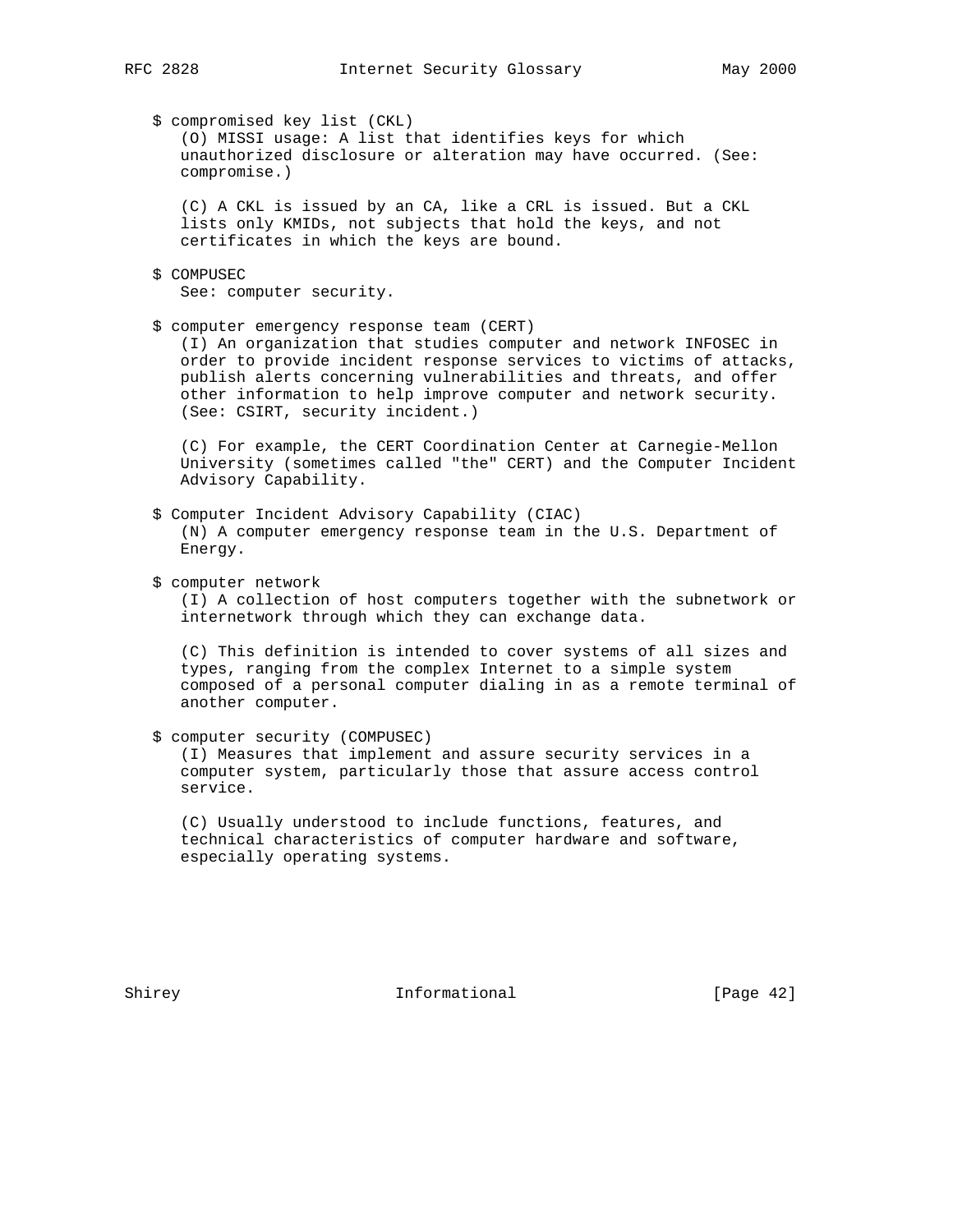- - \$ computer security incident response team (CSIRT) (I) An organization "that coordinates and supports the response to security incidents that involve sites within a defined constituency." [R2350] (See: CERT, FIRST, security incident.)
		- (C) To be considered a CSIRT, an organization must do as follows:
		- Provide a (secure) channel for receiving reports about suspected security incidents.
		- Provide assistance to members of its constituency in handling the incidents.
		- Disseminate incident-related information to its constituency and other involved parties.
	- \$ computer security object

 (I) The definition or representation of a resource, tool, or mechanism used to maintain a condition of security in computerized environments. Includes many elements referred to in standards that are either selected or defined by separate user communities. [CSOR] (See: object identifier, Computer Security Objects Register.)

\$ Computer Security Objects Register (CSOR)

 (N) A service operated by NIST is establishing a catalog for computer security objects to provide stable object definitions identified by unique names. The use of this register will enable the unambiguous specification of security parameters and algorithms to be used in secure data exchanges.

 (C) The CSOR follows registration guidelines established by the international standards community and ANSI. Those guidelines establish minimum responsibilities for registration authorities and assign the top branches of an international registration hierarchy. Under that international registration hierarchy the CSOR is responsible for the allocation of unique identifiers under the branch  $\{joint-iso-ccitt(2) country(16) us(840).gov(101)$  $csor(3)$ .

- \$ COMSEC See: communication security.
- \$ confidentiality See: data confidentiality.
- \$ configuration control

 (I) The process of regulating changes to hardware, firmware, software, and documentation throughout the development and operational life of a system. (See: administrative security.)

Shirey **Informational** [Page 43]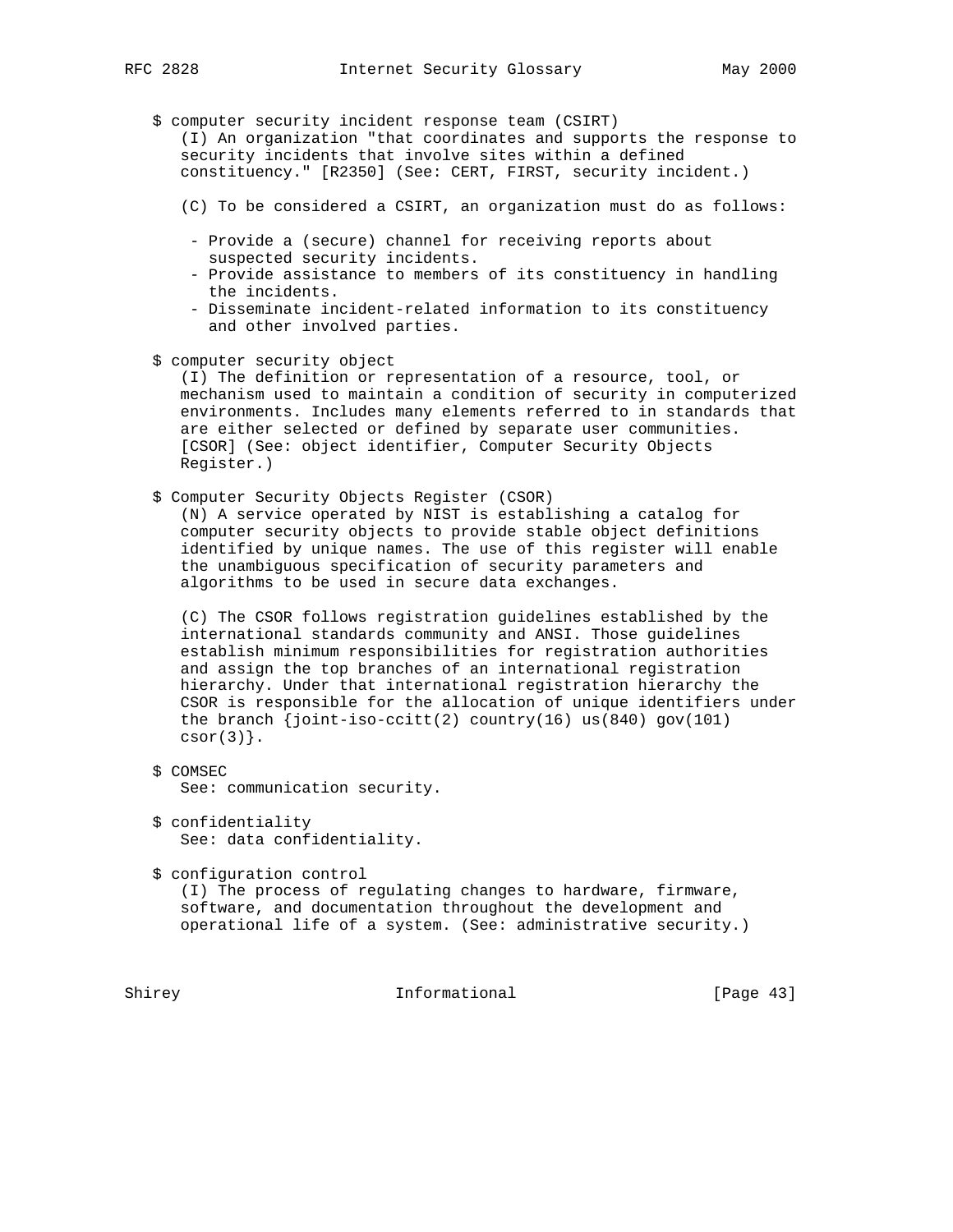(C) Configuration control helps protect against unauthorized or malicious alteration of a system and thus provides assurance of system integrity. (See: malicious logic.)

- \$ confinement property See: (secondary definition under) Bell-LaPadula Model.
- \$ connectionless data integrity service

 (I) A security service that provides data integrity service for an individual IP datagram, by detecting modification of the datagram, without regard to the ordering of the datagram in a stream of datagrams.

 (C) A connection-oriented data integrity service would be able to detect lost or reordered datagrams within a stream of datagrams.

\$ contingency plan

 (I) A plan for emergency response, backup operations, and post disaster recovery in a system as part of a security program to ensure availability of critical system resources and facilitate continuity of operations in a crisis. [NCS04] (See: availability.)

#### \$ controlled security mode

 (D) ISDs SHOULD NOT use this term. It was defined in an earlier version of the U.S. Department of Defense policy that regulates system accreditation, but was subsumed by "partitioned security mode" in the current version. [DOD2]

 (C) The term refers to a mode of operation of an information system, wherein at least some users with access to the system have neither a security clearance nor a need-to-know for all classified material contained in the system. However, separation and control of users and classified material on the basis, respectively, of clearance and classification level are not essentially under operating system control like they are in "multilevel security mode".

 (C) Controlled mode was intended to encourage ingenuity in meeting the security requirements of Defense policy in ways less restrictive than "dedicated security mode" and "system high security mode", but at a level of risk lower than that generally associated with the true "multilevel security mode". This was to be accomplished by implementation of explicit augmenting measures to reduce or remove a substantial measure of system software vulnerability together with specific limitation of the security clearance levels of users permitted concurrent access to the system.

Shirey **Informational** [Page 44]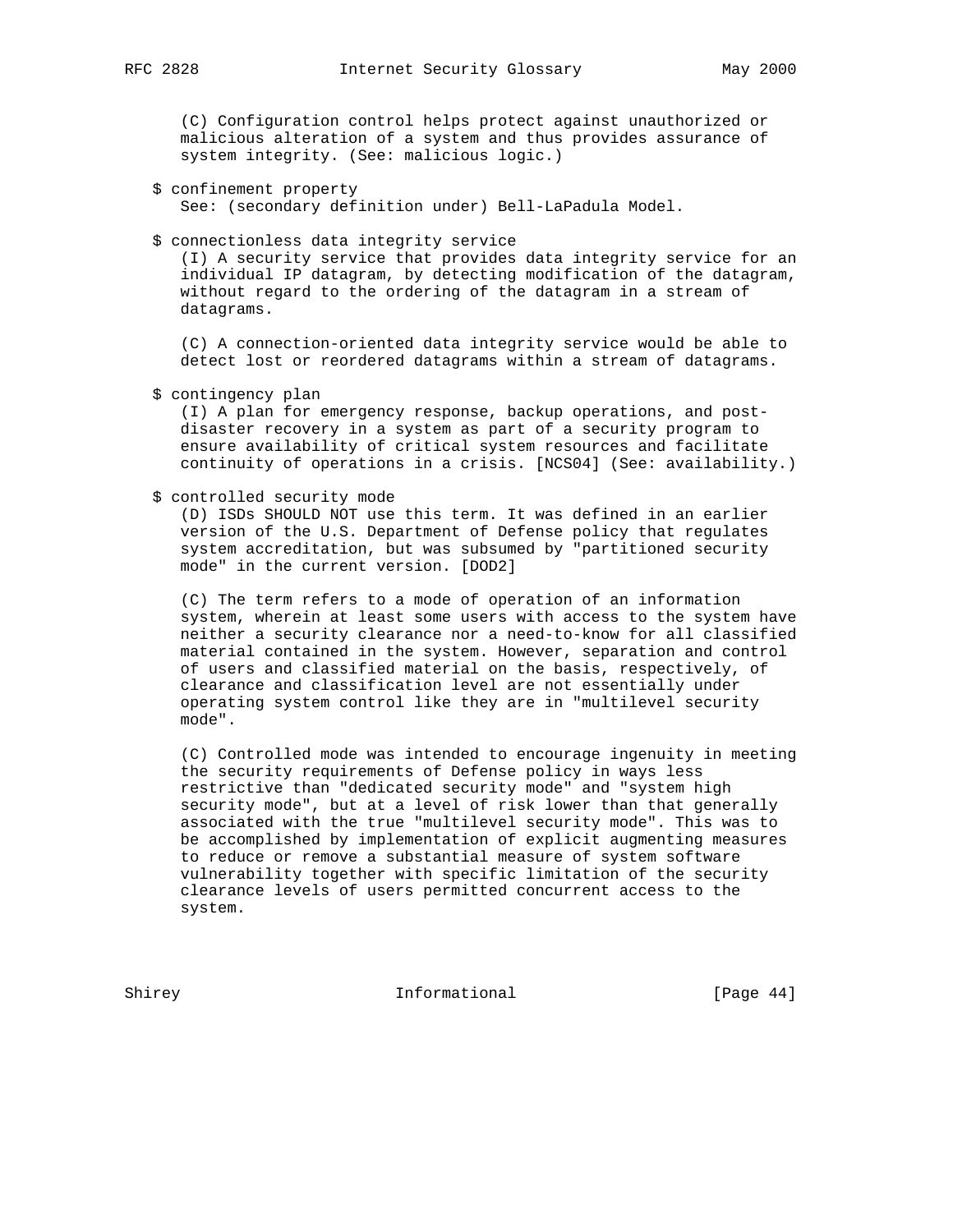## \$ cookie

 (I) access control usage: A synonym for "capability" or "ticket" in an access control system.

 (I) IPsec usage: Data exchanged by ISAKMP to prevent certain denial-of-service attacks during the establishment of a security association.

 (I) HTTP usage: Data exchanged between an HTTP server and a browser (a client of the server) to store state information on the client side and retrieve it later for server use.

 (C) An HTTP server, when sending data to a client, may send along a cookie, which the client retains after the HTTP connection closes. A server can use this mechanism to maintain persistent client-side state information for HTTP-based applications, retrieving the state information in later connections. A cookie may include a description of the range of URLs for which the state is valid. Future requests made by the client in that range will also send the current value of the cookie to the server. Cookies can be used to generate profiles of web usage habits, and thus may infringe on personal privacy.

\$ Coordinated Universal Time (UTC)

 (N) UTC is derived from International Atomic Time (TAI) by adding a number of leap seconds. The International Bureau of Weights and Measures computes TAI once each month by averaging data from many laboratories. (See: GeneralizedTime, UTCTime.)

\$ copy

See: card copy.

\$ correctness integrity

 (I) Accuracy and consistency of the information that data values represent, rather than of the data itself. Closely related to issues of accountability and error handling. (See: data integrity, source integrity.)

\$ correctness proof

 (I) A mathematical proof of consistency between a specification for system security and the implementation of that specification. (See: formal specification.)

\$ countermeasure

 (I) An action, device, procedure, or technique that reduces a threat, a vulnerability, or an attack by eliminating or preventing it, by minimizing the harm it can cause, or by discovering and reporting it so that corrective action can be taken.

Shirey **Informational** [Page 45]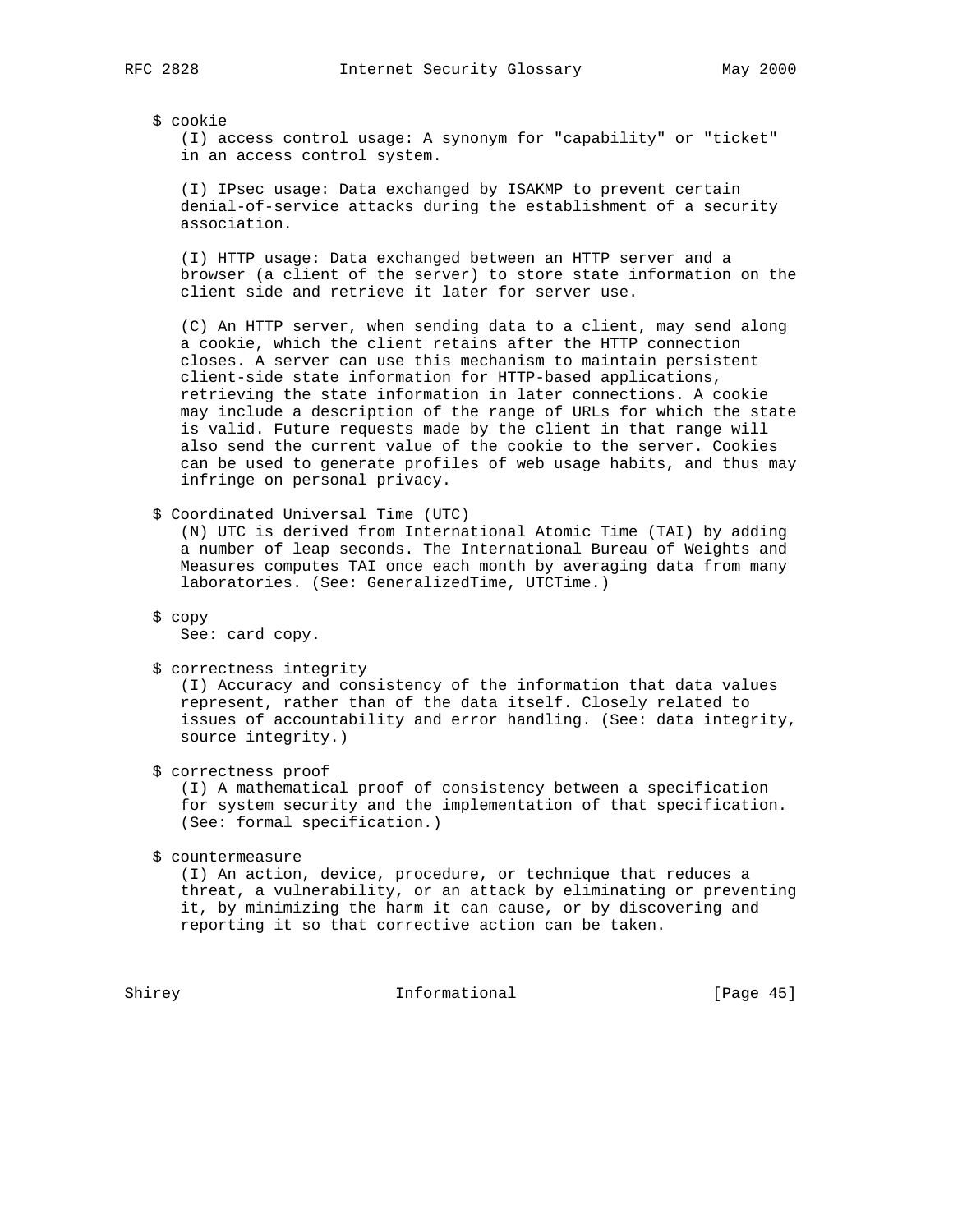(C) In an Internet protocol, a countermeasure may take the form of a protocol feature, an element function, or a usage constraint.

\$ country code

(I) An identifier that is defined for a nation by ISO. [I3166]

 (C) For each nation, ISO Standard 3166 defines a unique two character alphabetic code, a unique three-character alphabetic code, and a three-digit code. Among many uses of these codes, the two-character codes are used as top-level domain names.

\$ covert channel

 (I) A intra-system channel that permits two cooperating entities, without exceeding their access authorizations, to transfer information in a way that violates the system's security policy. (See: channel, out of band.)

 (O) "A communications channel that allows two cooperating processes to transfer information in a manner that violates the system's security policy." [NCS04]

 (C) The cooperating entities can be either two insiders or an insider and an outsider. Of course, an outsider has no access authorization at all. A covert channel is a system feature that the system architects neither designed nor intended for information transfer:

- "Timing channel": A system feature that enable one system entity to signal information to another by modulating its own use of a system resource in such a way as to affect system response time observed by the second entity.
- "Storage channel": A system feature that enables one system entity to signal information to another entity by directly or indirectly writing a storage location that is later directly or indirectly read by the second entity.
- \$ CPS

See: certification practice statement.

\$ cracker

 (I) Someone who tries to break the security of, and gain access to, someone else's system without being invited to do so. (See: hacker and intruder.)

\$ CRAM

See: Challenge-Response Authentication Mechanism.

Shirey **Informational** [Page 46]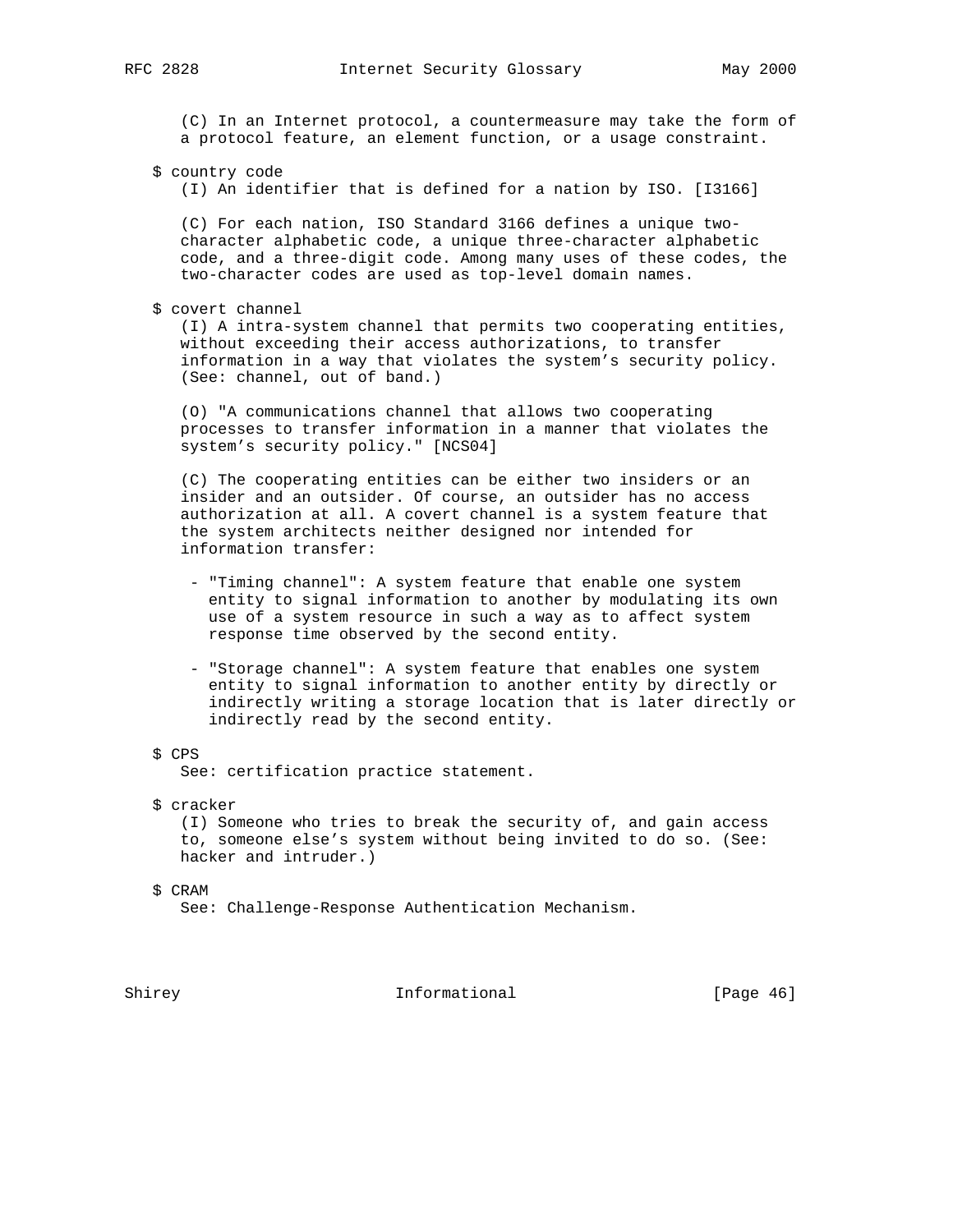\$ CRC See: cyclic redundancy check. \$ credential(s) (I) Data that is transferred or presented to establish either a claimed identity or the authorizations of a system entity. (See: authentication information, capability, ticket.) (O) "Data that is transferred to establish the claimed identity of an entity." [I7498 Part 2] \$ critical 1. (I) "Critical" system resource: A condition of a service or other system resource such that denial of access to (i.e., lack of availability of) that resource would jeopardize a system user's ability to perform a primary function or would result in other serious consequences. (See: availability, sensitive.) 2. (N) "Critical" extension: Each extension of an X.509 certificate (or CRL) is marked as being either critical or non critical. If an extension is critical and a certificate user (or CRL user) does not recognize the extension type or does not implement its semantics, then the user is required to treat the certificate (or CRL) as invalid. If an extension is non-critical, a user that does not recognize or implement that extension type is permitted to ignore the extension and process the rest of the certificate (or CRL). \$ CRL See: certificate revocation list. \$ CRL distribution point See: distribution point. \$ CRL extension See: extension. \$ cross-certificate See: cross-certification. \$ cross-certification (I) The act or process by which two CAs each certify a public key of the other, issuing a public-key certificate to that other CA. (C) Cross-certification enables users to validate each other's certificate when the users are certified under different certification hierarchies.

Shirey **Informational** [Page 47]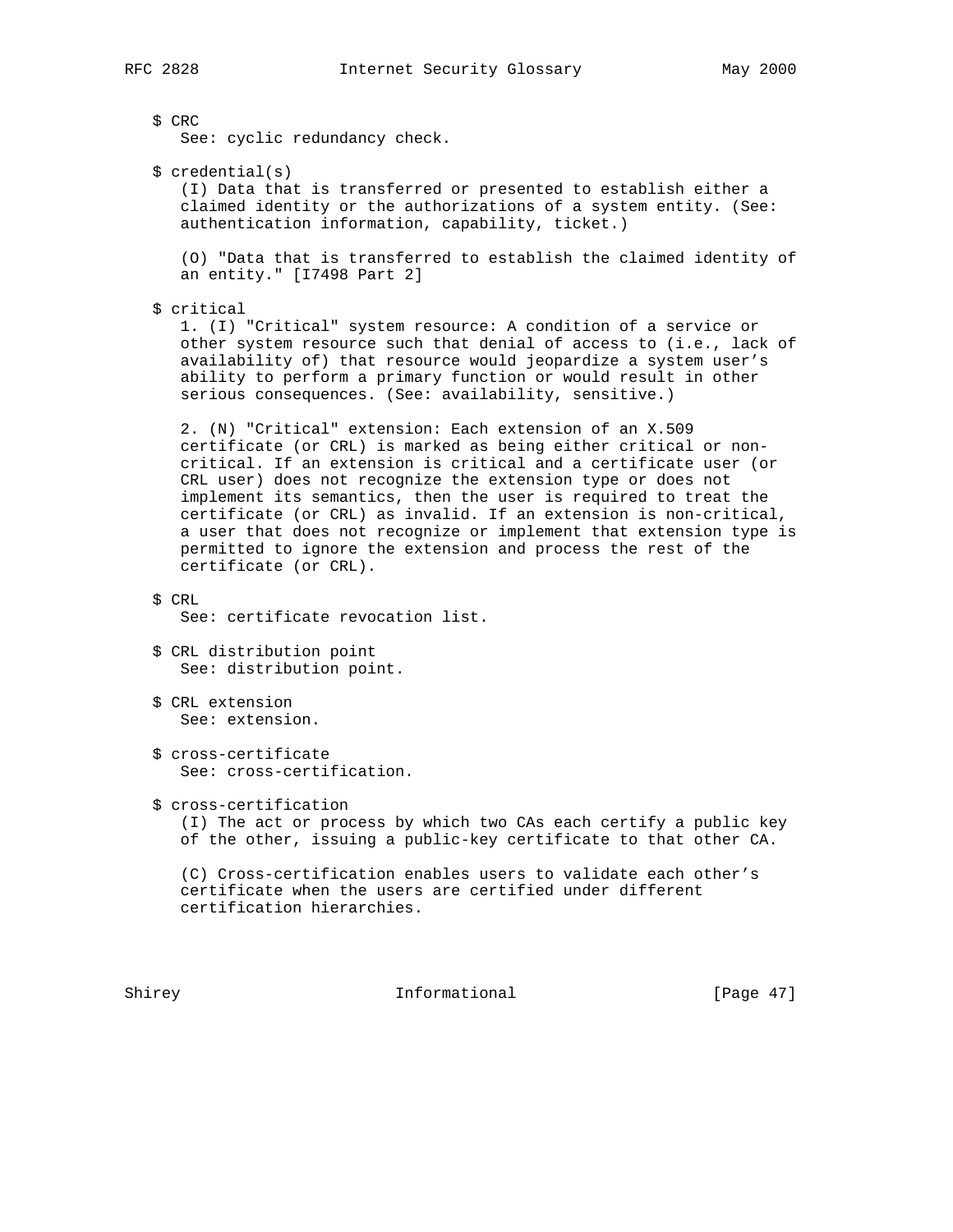## \$ cryptanalysis

 (I) The mathematical science that deals with analysis of a cryptographic system in order to gain knowledge needed to break or circumvent the protection that the system is designed to provide. (See: cryptology.)

 (O) "The analysis of a cryptographic system and/or its inputs and outputs to derive confidential variables and/or sensitive data including cleartext." [I7498 Part 2]

 (C) The "O" definition states the traditional goal of cryptanalysis--convert the ciphertext to plaintext (which usually is cleartext) without knowing the key--but that definition applies only to encryption systems. Today, the term is used with reference to all kinds of cryptographic algorithms and key management, and the "I" definition reflects that. In all cases, however, a cryptanalyst tries to uncover or reproduce someone else's sensitive data, such as cleartext, a key, or an algorithm. The basic cryptanalytic attacks on encryption systems are ciphertext only, known-plaintext, chosen-plaintext, and chosen-ciphertext; and these generalize to the other kinds of cryptography.

### \$ crypto

 (D) Except as part of certain long-established terms listed in this Glossary, ISDs SHOULD NOT use this abbreviated term because it may be misunderstood. Instead, use "cryptography" or "cryptographic".

\$ cryptographic algorithm

 (I) An algorithm that employs the science of cryptography, including encryption algorithms, cryptographic hash algorithms, digital signature algorithms, and key agreement algorithms.

#### \$ cryptographic application programming interface (CAPI)

 (I) The source code formats and procedures through which an application program accesses cryptographic services, which are defined abstractly compared to their actual implementation. For example, see: PKCS #11, [R2628].

\$ cryptographic card

 (I) A cryptographic token in the form of a smart card or a PC card.

 \$ cryptographic component (I) A generic term for any system component that involves cryptography. (See: cryptographic module.)

Shirey **Informational** [Page 48]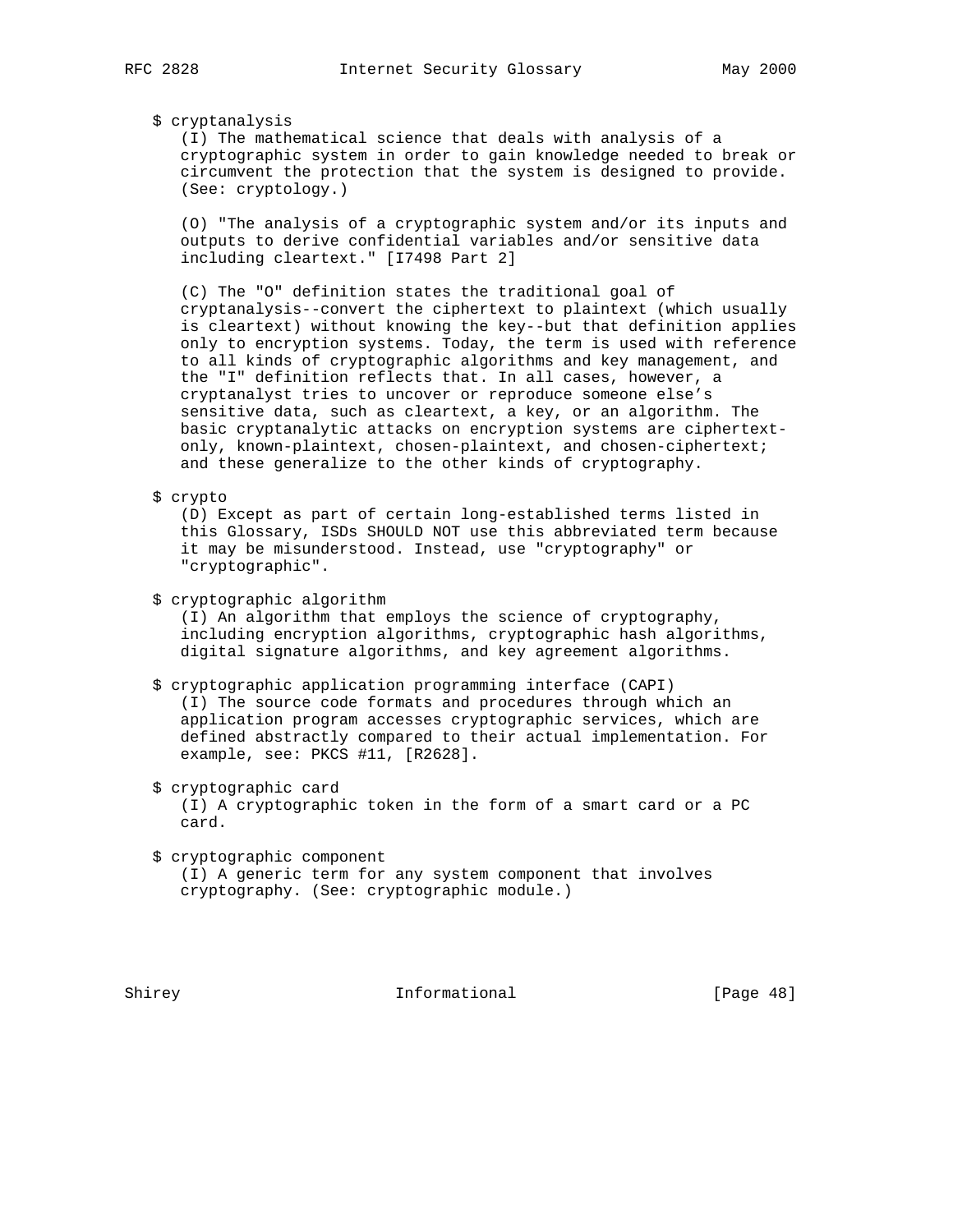\$ cryptographic hash See: (secondary definition under) hash function.

\$ cryptographic ignition key (CIK)

 (I) A physical (usually electronic) token used to store, transport, and protect cryptographic keys. (Sometimes abbreviated as "crypto ignition key".)

 (C) A typical use is to divide a split key between a CIK and a cryptographic module, so that it is necessary to combine the two to regenerate a key-encrypting key and thus activate the module and other keys it contains.

\$ cryptographic key

 (I) Usually shortened to just "key". An input parameter that varies the transformation performed by a cryptographic algorithm.

 (O) "A sequence of symbols that controls the operations of encipherment and decipherment." [I7498 Part 2]

 (C) If a key value needs to be kept secret, the sequence of symbols (usually bits) that comprise it should be random, or at least pseudo-random, because that makes the key hard for an adversary to guess. (See: cryptanalysis, brute force attack.)

#### \$ Cryptographic Message Syntax (CMS)

 (I) A encapsulation syntax for digital signatures, hashes, and encryption of arbitrary messages. [R2630]

 (C) CMS was derived from PKCS #7. CMS values are specified with ASN.1 and use BER encoding. The syntax permits multiple encapsulation with nesting, permits arbitrary attributes to be signed along with message content, and supports a variety of architectures for digital certificate-based key management.

\$ cryptographic module

 (I) A set of hardware, software, firmware, or some combination thereof that implements cryptographic logic or processes, including cryptographic algorithms, and is contained within the module's cryptographic boundary, which is an explicitly defined contiguous perimeter that establishes the physical bounds of the module. [FP140]

\$ cryptographic system

 (I) A set of cryptographic algorithms together with the key management processes that support use of the algorithms in some application context.

Shirey **Informational** [Page 49]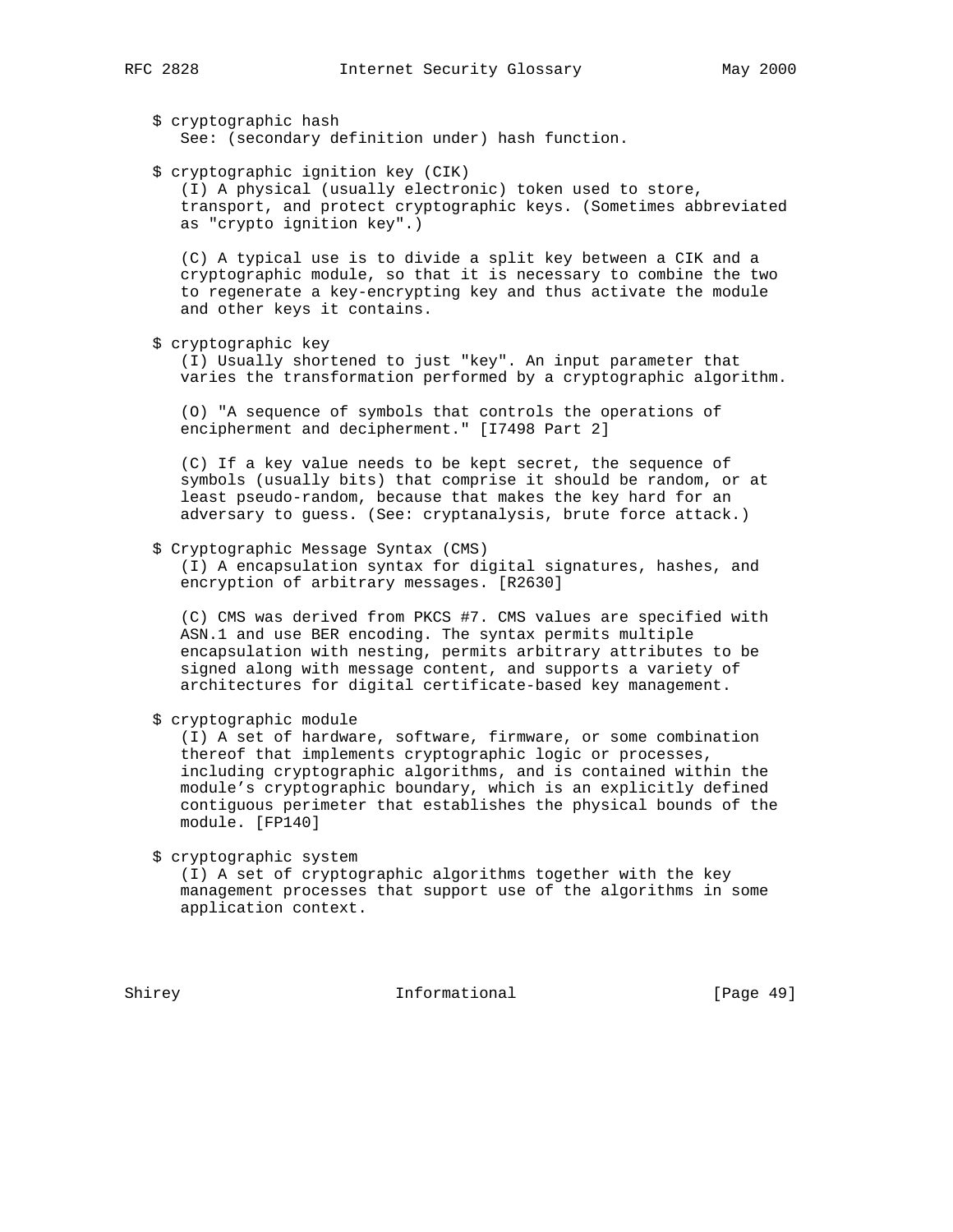(C) This "I" definition covers a wider range of algorithms than the following "O" definition:

 (O) "A collection of transformations from plaintext into ciphertext and vice versa [which would exclude digital signature, cryptographic hash, and key agreement algorithms], the particular transformation(s) to be used being selected by keys. The transformations are normally defined by a mathematical algorithm." [X509]

\$ cryptographic token

 (I) A portable, user-controlled, physical device used to store cryptographic information and possibly perform cryptographic functions. (See: cryptographic card, token.)

 (C) A smart token may implement some set of cryptographic algorithms and may implement related algorithms and key management functions, such as a random number generator. A smart cryptographic token may contain a cryptographic module or may not be explicitly designed that way.

## \$ cryptography

 (I) The mathematical science that deals with transforming data to render its meaning unintelligible (i.e., to hide its semantic content), prevent its undetected alteration, or prevent its unauthorized use. If the transformation is reversible, cryptography also deals with restoring encrypted data to intelligible form. (See: cryptology, steganography.)

 (O) "The discipline which embodies principles, means, and methods for the transformation of data in order to hide its information content, prevent its undetected modification and/or prevent its unauthorized use. . . . Cryptography determines the methods used in encipherment and decipherment." [I7498 Part 2]

## \$ Cryptoki

See: (secondary definition under) PKCS #11.

## \$ cryptology

 (I) The science that includes both cryptography and cryptanalysis, and sometimes is said to include steganography.

\$ cryptonet

 (I) A group of system entities that share a secret cryptographic key for a symmetric algorithm.

Shirey **Informational** [Page 50]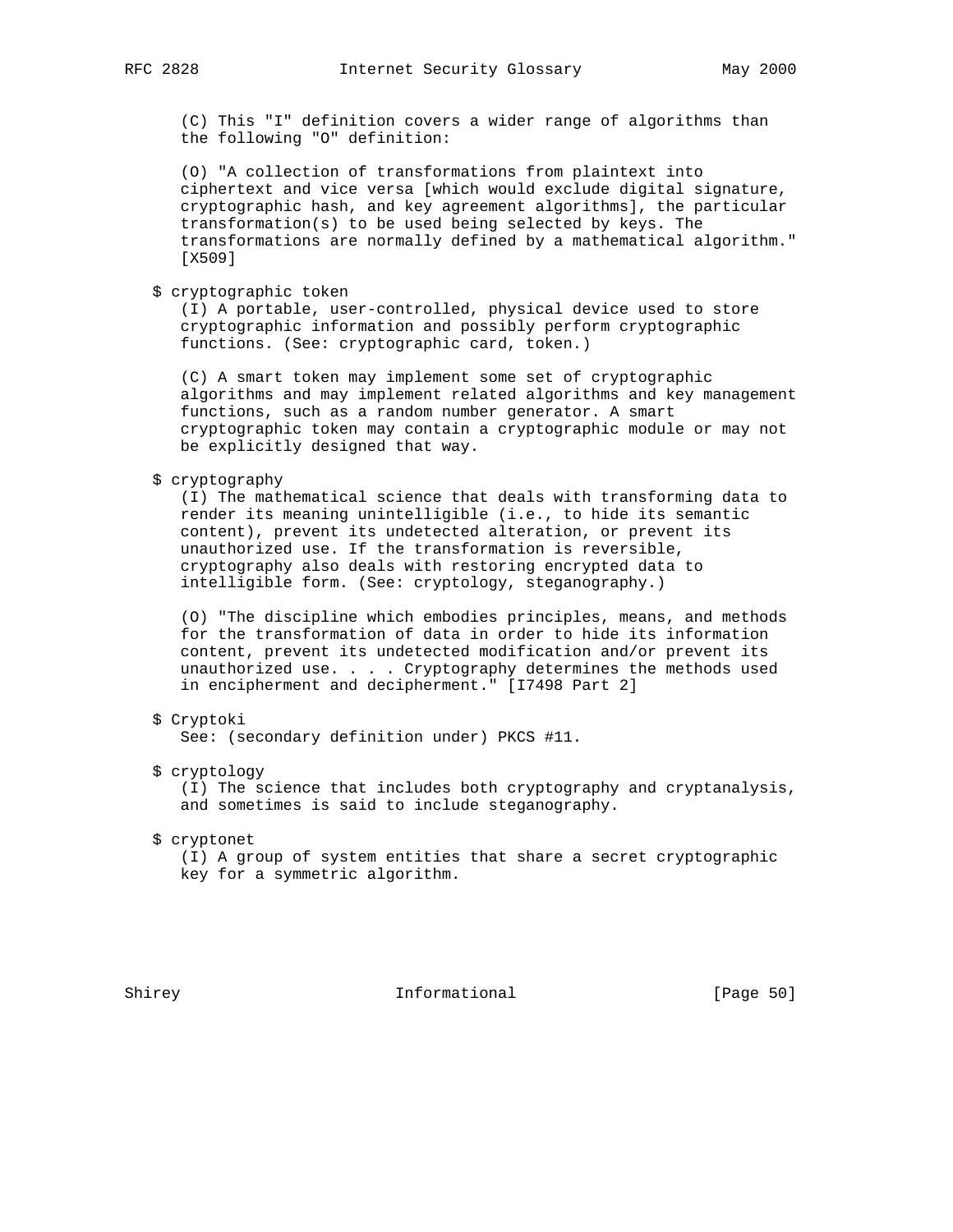#### \$ cryptoperiod

 (I) The time span during which a particular key is authorized to be used in a cryptographic system. (See: key management.)

 (C) A cryptoperiod is usually stated in terms of calendar or clock time, but sometimes is stated in terms of the maximum amount of data permitted to be processed by a cryptographic algorithm using the key. Specifying a cryptoperiod involves a tradeoff between the cost of rekeying and the risk of successful cryptanalysis.

 (C) Although we deprecate its prefix, this term is long established in COMPUSEC usage. (See: crypto) In the context of certificates and public keys, "key lifetime" and "validity period" are often used instead.

\$ cryptosystem

 (D) ISDs SHOULD NOT use this term as an abbreviation for cryptographic system. (For rationale, see: crypto.)

#### \$ CSIRT

See: computer security incident response team.

#### \$ CSOR

See: Computer Security Objects Register.

\$ cut-and-paste attack

 (I) An active attack on the data integrity of ciphertext, effected by replacing sections of ciphertext with other ciphertext, such that the result appears to decrypt correctly but actually decrypts to plaintext that is forged to the satisfaction of the attacker.

#### \$ cyclic redundancy check (CRC)

 (I) Sometimes called "cyclic redundancy code". A type of checksum algorithm that is not a cryptographic hash but is used to implement data integrity service where accidental changes to data are expected.

#### \$ DAC

See: Data Authentication Code, discretionary access control.

\$ DASS

See: Distributed Authentication Security Service.

\$ data

 (I) Information in a specific physical representation, usually a sequence of symbols that have meaning; especially a representation of information that can be processed or produced by a computer.

Shirey **Informational** [Page 51]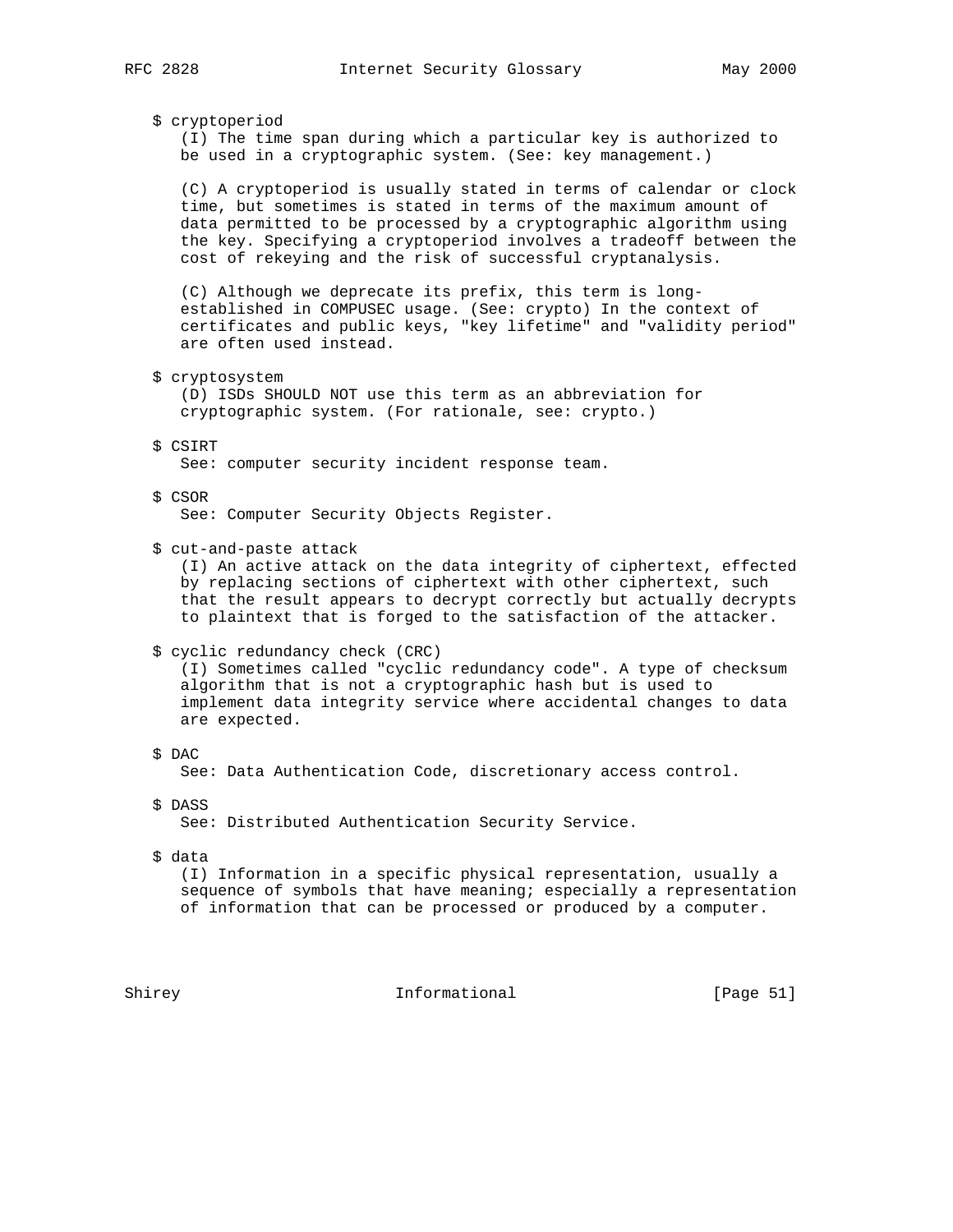\$ Data Authentication Algorithm

 (N) A keyed hash function equivalent to DES cipher block chaining with IV = 0. [A9009]

 (D) ISDs SHOULD NOT use the uncapitalized form of this term as a synonym for other kinds of checksums.

 \$ data authentication code vs. Data Authentication Code (DAC) 1. (N) Capitalized: "The Data Authentication Code" refers to a U.S. Government standard [FP113] for a checksum that is computed by the Data Authentication Algorithm. (Also known as the ANSI standard Message Authentication Code [A9009].)

 2. (D) Not capitalized: ISDs SHOULD NOT use "data authentication code" as a synonym for another kind of checksum, because this term mixes concepts in a potentially misleading way. (See: authentication code.) Instead, use "checksum", "error detection code", "hash", "keyed hash", "Message Authentication Code", or "protected checksum", depending on what is meant.

\$ data compromise

 (I) A security incident in which information is exposed to potential unauthorized access, such that unauthorized disclosure, alteration, or use of the information may have occurred. (See: compromise.)

\$ data confidentiality

 (I) "The property that information is not made available or disclosed to unauthorized individuals, entities, or processes [i.e., to any unauthorized system entity]." [I7498 Part 2]. (See: data confidentiality service.)

 (D) ISDs SHOULD NOT use this term as a synonym for "privacy", which is a different concept.

\$ data confidentiality service

 (I) A security service that protects data against unauthorized disclosure. (See: data confidentiality.)

 (D) ISDs SHOULD NOT use this term as a synonym for "privacy", which is a different concept.

## \$ Data Encryption Algorithm (DEA)

 (N) A symmetric block cipher, defined as part of the U.S. Government's Data Encryption Standard. DEA uses a 64-bit key, of which 56 bits are independently chosen and 8 are parity bits, and maps a 64-bit block into another 64-bit block. [FP046] (See: DES, symmetric cryptography.)

Shirey **Informational** [Page 52]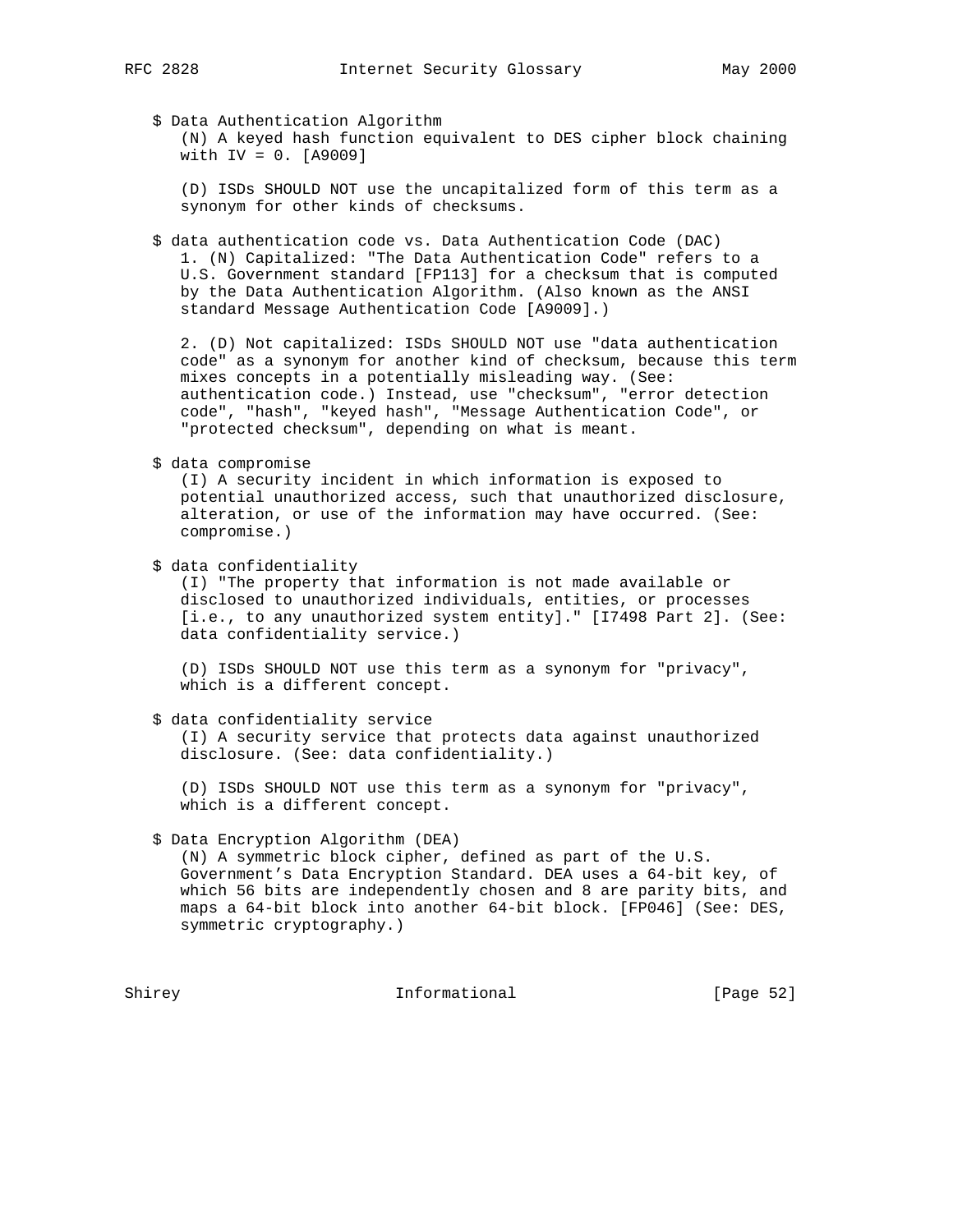(C) This algorithm is usually referred to as "DES". The algorithm has also been adopted in standards outside the Government (e.g., [A3092]).

\$ data encryption key (DEK)

 (I) A cryptographic key that is used to encipher application data. (See: key-encrypting key.)

\$ Data Encryption Standard (DES)

 (N) A U.S. Government standard [FP046] that specifies the Data Encryption Algorithm and states policy for using the algorithm to protect unclassified, sensitive data. (See: AES, DEA.)

\$ data integrity

 (I) The property that data has not been changed, destroyed, or lost in an unauthorized or accidental manner. (See: data integrity service.)

 (O) "The property that information has not been modified or destroyed in an unauthorized manner." [I7498 Part 2]

 (C) Deals with constancy of and confidence in data values, not with the information that the values represent (see: correctness integrity) or the trustworthiness of the source of the values (see: source integrity).

\$ data integrity service

 (I) A security service that protects against unauthorized changes to data, including both intentional change or destruction and accidental change or loss, by ensuring that changes to data are detectable. (See: data integrity.)

 (C) A data integrity service can only detect a change and report it to an appropriate system entity; changes cannot be prevented unless the system is perfect (error-free) and no malicious user has access. However, a system that offers data integrity service might also attempt to correct and recover from changes.

 (C) Relationship between data integrity service and authentication services: Although data integrity service is defined separately from data origin authentication service and peer entity authentication service, it is closely related to them. Authentication services depend, by definition, on companion data integrity services. Data origin authentication service provides verification that the identity of the original source of a received data unit is as claimed; there can be no such verification if the data unit has been altered. Peer entity

Shirey **Informational** [Page 53]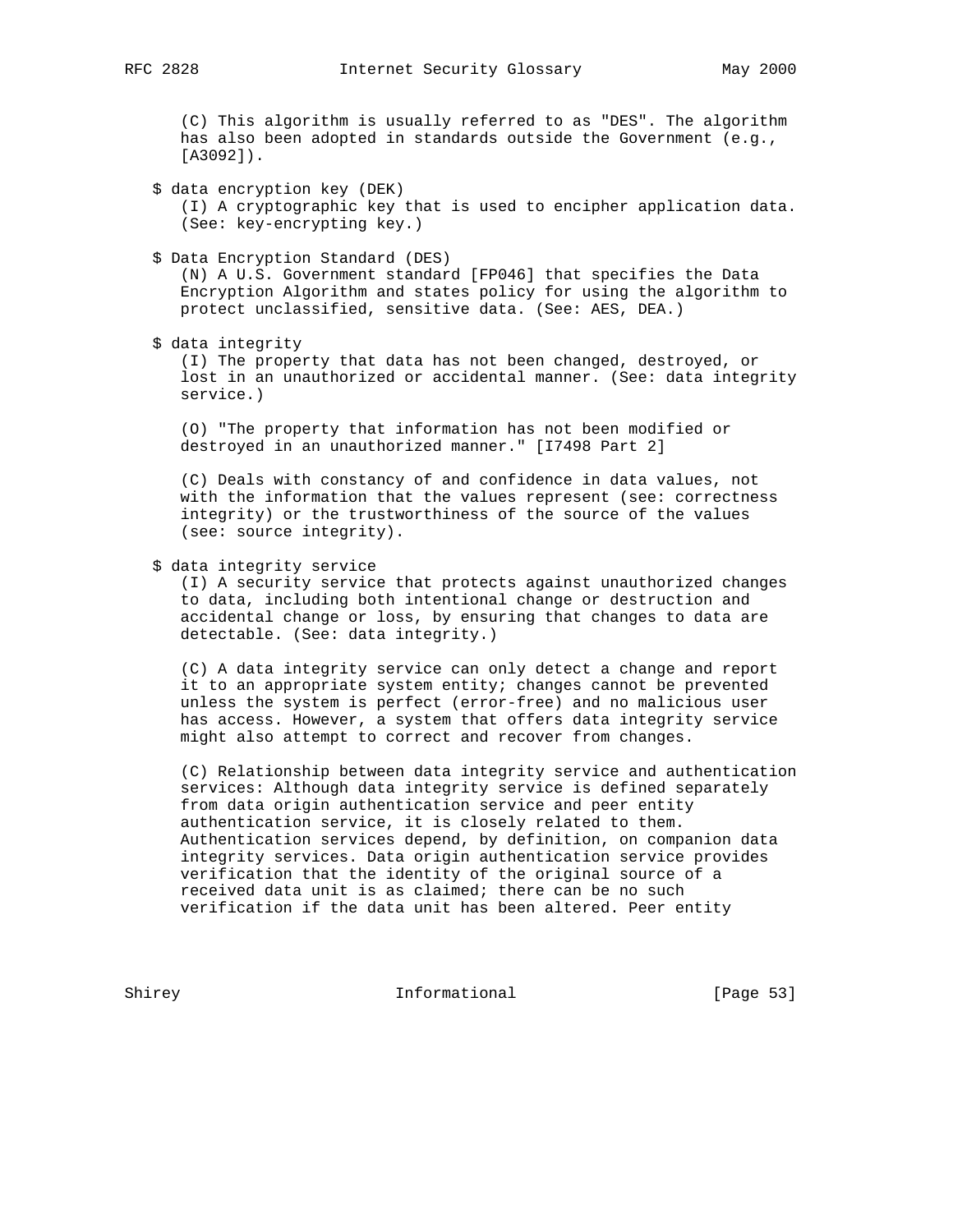authentication service provides verification that the identity of a peer entity in a current association is as claimed; there can be no such verification if the claimed identity has been altered.

\$ data origin authentication

 (I) "The corroboration that the source of data received is as claimed." [I7498 Part 2] (See: authentication.)

\$ data origin authentication service

 (I) A security service that verifies the identity of a system entity that is claimed to be the original source of received data. (See: authentication, authentication service.)

 (C) This service is provided to any system entity that receives or holds the data. Unlike peer entity authentication service, this service is independent of any association between the originator and the recipient, and the data in question may have originated at any time in the past.

 (C) A digital signature mechanism can be used to provide this service, because someone who does not know the private key cannot forge the correct signature. However, by using the signer's public key, anyone can verify the origin of correctly signed data.

 (C) This service is usually bundled with connectionless data integrity service. (See: (relationship between data integrity service and authentication services under) data integrity service.

\$ data privacy

 (D) ISDs SHOULD NOT use this term because it mix concepts in a potentially misleading way. Instead, use either "data confidentiality" or "privacy", depending on what is meant.

\$ data security

 (I) The protection of data from disclosure, alteration, destruction, or loss that either is accidental or is intentional but unauthorized.

 (C) Both data confidentiality service and data integrity service are needed to achieve data security.

\$ datagram

 (I) "A self-contained, independent entity of data carrying sufficient information to be routed from the source to the destination." [R1983]

## \$ DEA

See: Data Encryption Algorithm.

Shirey **Informational** [Page 54]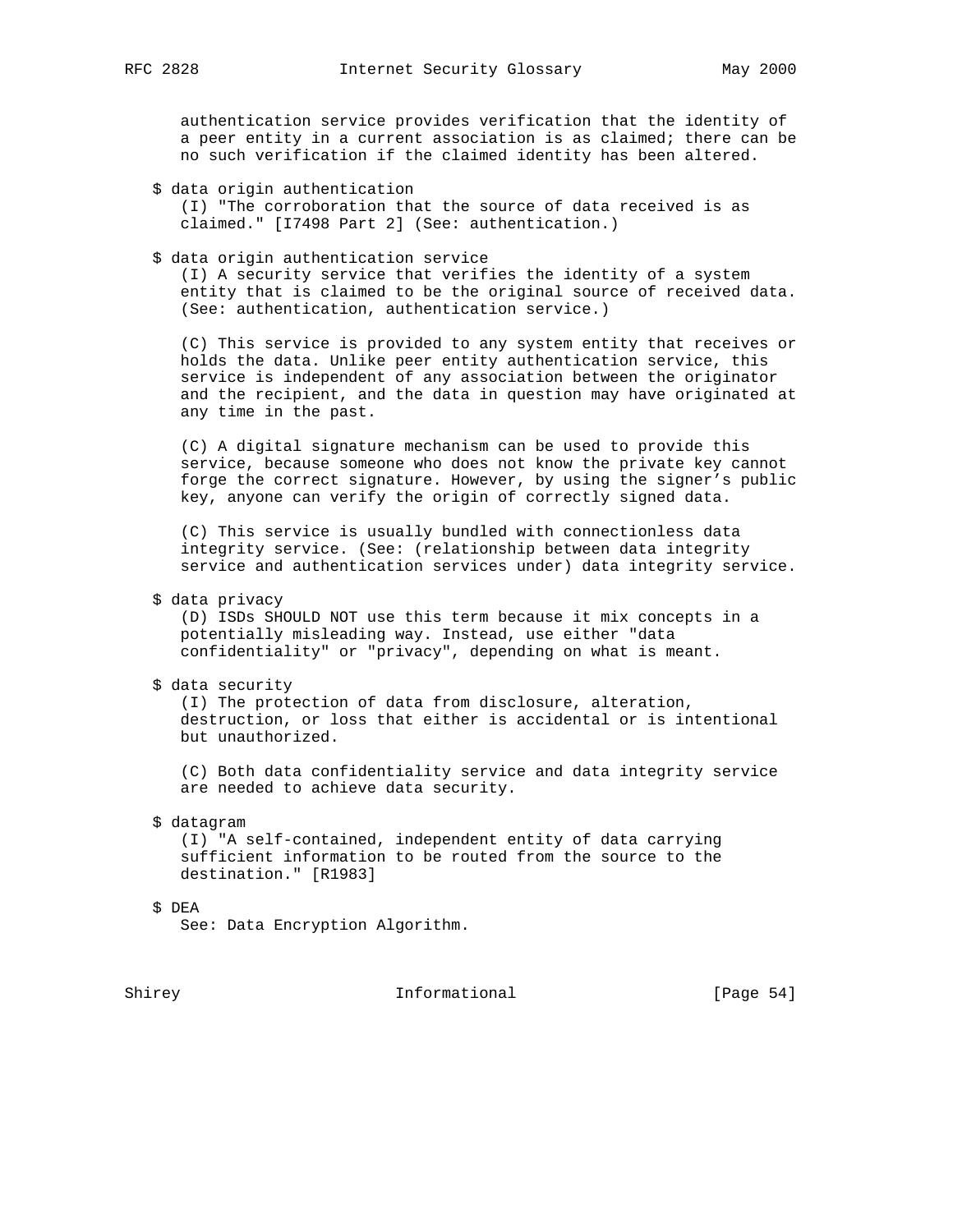## \$ deception

See: (secondary definition under) threat consequence.

\$ decipher

 (D) ISDs SHOULD NOT use this term as a synonym for "decrypt", except in special circumstances. (See: (usage discussion under) encryption.)

\$ decipherment

 (D) ISDs SHOULD NOT use this term as a synonym for "decryption", except in special circumstances. (See: (usage discussion under) encryption.)

\$ decode

 (I) Convert encoded data back to its original form of representation. (See: decrypt.)

 (D) ISDs SHOULD NOT use this term as a synonym for "decrypt", because that would mix concepts in a potentially misleading way.

\$ decrypt

 (I) Cryptographically restore ciphertext to the plaintext form it had before encryption.

\$ decryption

See: (secondary definition under) encryption.

\$ dedicated security mode

 (I) A mode of operation of an information system, wherein all users have the clearance or authorization, and the need-to-know, for all data handled by the system. In this mode, the system may handle either a single classification level or category of information or a range of levels and categories. [DOD2]

 (C) This mode is defined formally in U.S. Department of Defense policy regarding system accreditation, but the term is also used outside the Defense Department and outside the Government.

\$ default account

 (I) A system login account (usually accessed with a user name and password) that has been predefined in a manufactured system to permit initial access when the system is first put into service.

 (C) Sometimes, the default user name and password are the same in each copy of the system. In any case, when the system is put into service, the default password should immediately be changed or the default account should be disabled.

Shirey **Informational** [Page 55]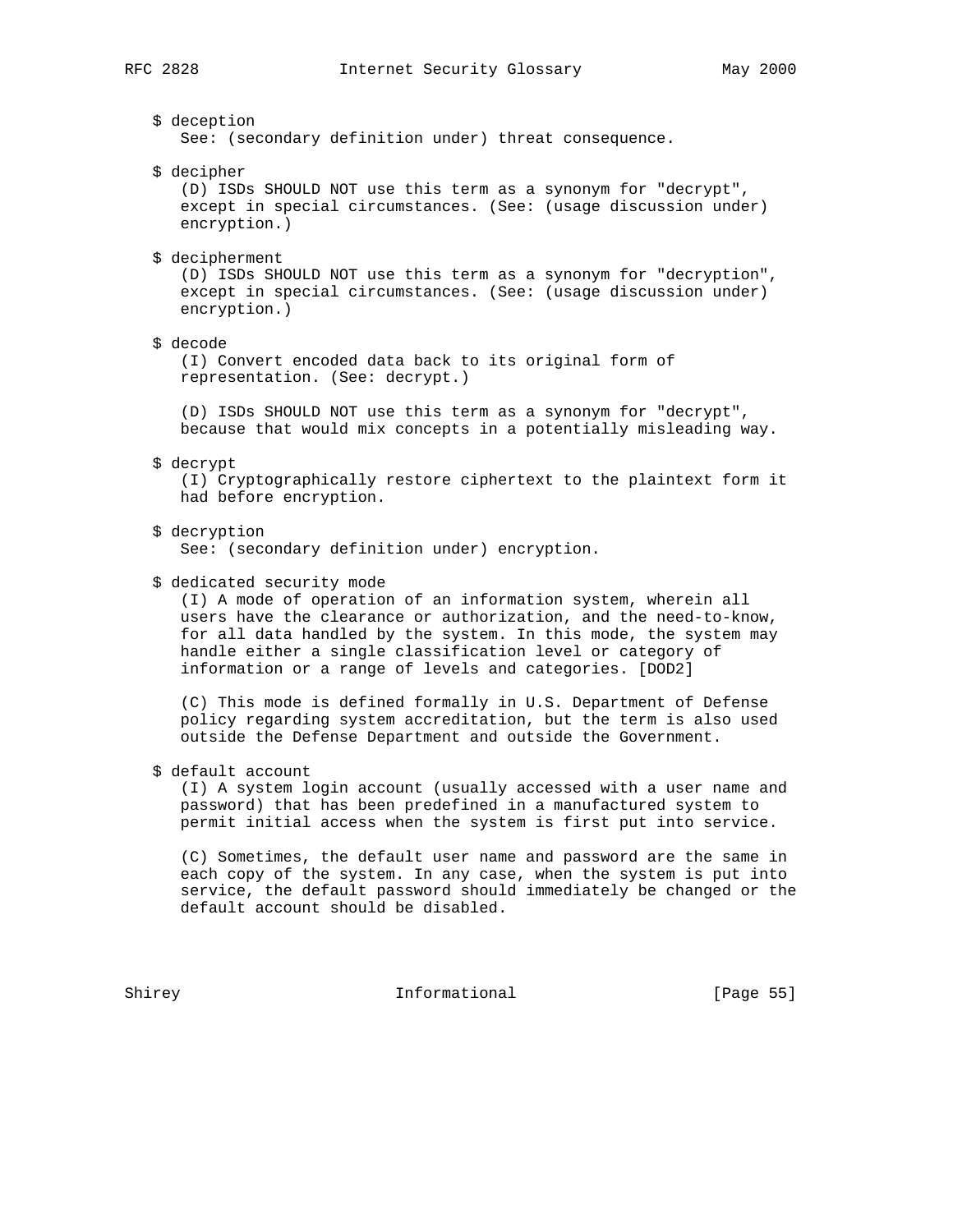\$ degauss

 (N) Apply a magnetic field to permanently remove, erase, or clear data from a magnetic storage medium, such as a tape or disk [NCS25]. Reduce magnetic flux density to zero by applying a reversing magnetic field.

\$ degausser

(N) An electrical device that can degauss magnetic storage media.

### \$ DEK

See: data encryption key.

\$ delta CRL

 (I) A partial CRL that only contains entries for X.509 certificates that have been revoked since the issuance of a prior, base CRL. This method can be used to partition CRLs that become too large and unwieldy.

\$ denial of service

 (I) The prevention of authorized access to a system resource or the delaying of system operations and functions. (See: availability, critical (resource of a system), flooding.)

\$ DES

See: Data Encryption Standard.

\$ dictionary attack

 (I) An attack that uses a brute-force technique of successively trying all the words in some large, exhaustive list.

 (C) For example, an attack on an authentication service by trying all possible passwords; or an attack on encryption by encrypting some known plaintext phrase with all possible keys so that the key for any given encrypted message containing that phrase may be obtained by lookup.

\$ Diffie-Hellman

 (N) A key agreement algorithm published in 1976 by Whitfield Diffie and Martin Hellman [DH76, R2631].

 (C) Diffie-Hellman does key establishment, not encryption. However, the key that it produces may be used for encryption, for further key management operations, or for any other cryptography.

 (C) The difficulty of breaking Diffie-Hellman is considered to be equal to the difficulty of computing discrete logarithms modulo a large prime. The algorithm is described in [R2631] and [Schn]. In brief, Alice and Bob together pick large integers that satisfy

Shirey **Informational** [Page 56]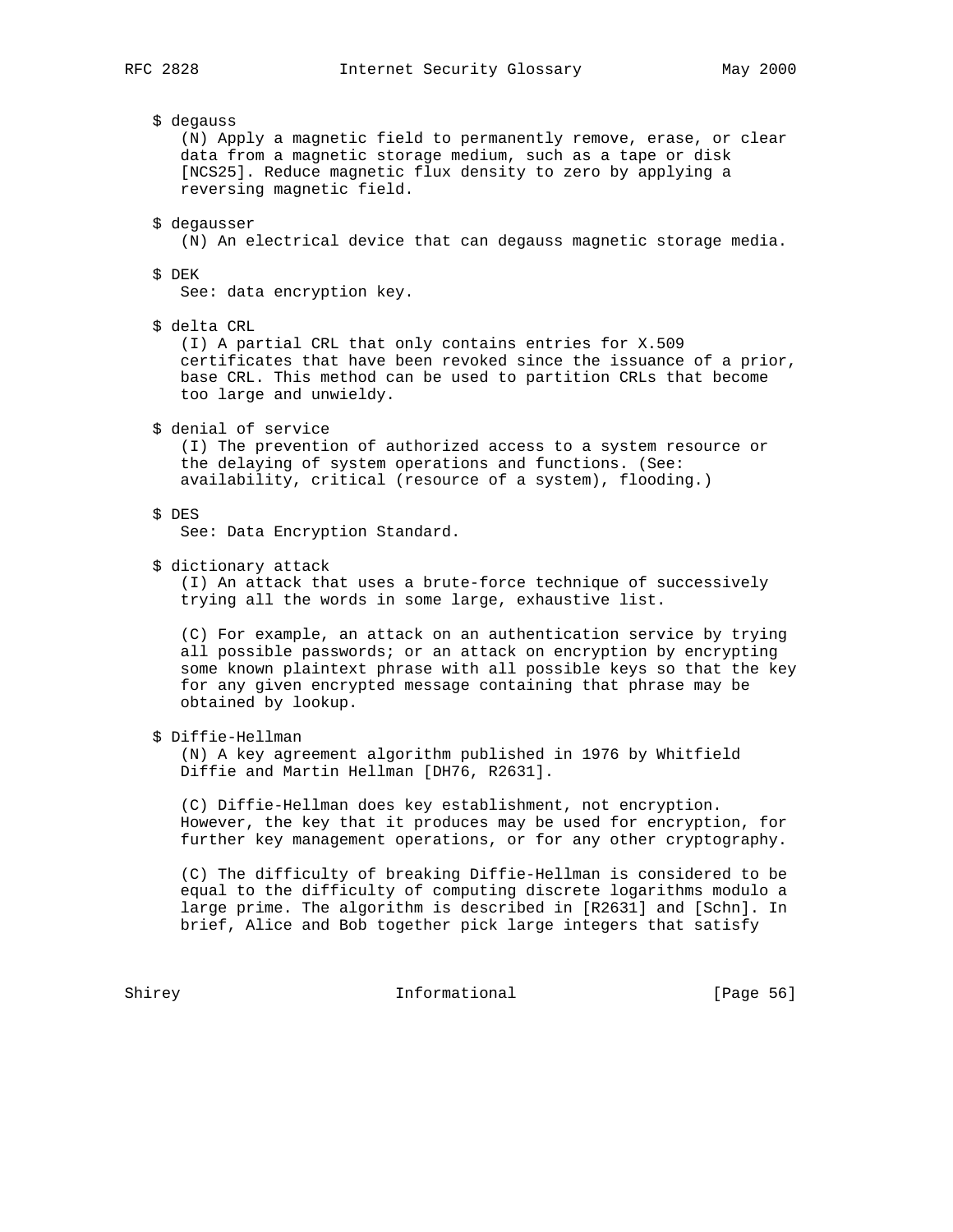certain mathematical conditions, and then use the integers to each separately compute a public-private key pair. They send each other their public key. Each person uses their own private key and the other person's public key to compute a key, k, that, because of the mathematics of the algorithm, is the same for each of them. Passive wiretapping cannot learn the shared k, because k is not transmitted, and neither are the private keys needed to compute k. However, without additional mechanisms to authenticate each party to the other, a protocol based on the algorithm may be vulnerable to a man-in-the-middle attack.

\$ digest

See: message digest.

\$ digital certificate

 (I) A certificate document in the form of a digital data object (a data object used by a computer) to which is appended a computed digital signature value that depends on the data object. (See: attribute certificate, capability, public-key certificate.)

 (D) ISDs SHOULD NOT use this term to refer to a signed CRL or CKL. Although the recommended definition can be interpreted to include those items, the security community does not use the term with those meanings.

\$ digital certification

 (D) ISDs SHOULD NOT use this term as a synonym for "certification", unless the context is not sufficient to distinguish between digital certification and another kind of certification, in which case it would be better to use "public-key certification" or another phrase that indicates what is being certified.

\$ digital document

 (I) An electronic data object that represents information originally written in a non-electronic, non-magnetic medium (usually ink on paper) or is an analogue of a document of that type.

\$ digital envelope

 (I) A digital envelope for a recipient is a combination of (a) encrypted content data (of any kind) and (b) the content encryption key in an encrypted form that has been prepared for the use of the recipient.

 (C) In ISDs, this term should be defined at the point of first use because, although the term is defined in PKCS #7 and used in S/MIME, it is not yet widely established.

Shirey **Informational** [Page 57]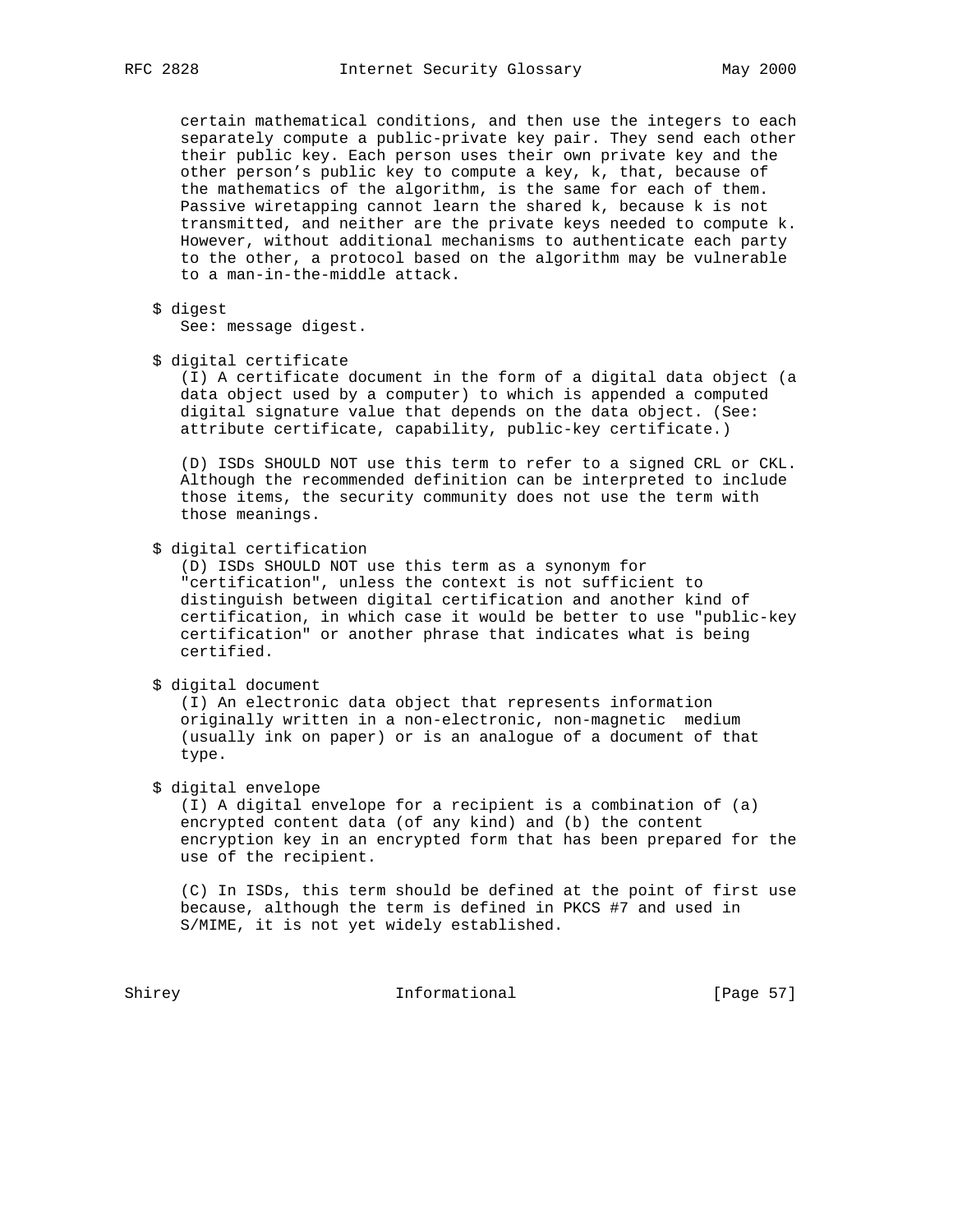(C) Digital enveloping is not simply a synonym for implementing data confidentiality with encryption; digital enveloping is a hybrid encryption scheme to "seal" a message or other data, by encrypting the data and sending both it and a protected form of the key to the intended recipient, so that no one other than the intended recipient can "open" the message. In PCKS #7, it means first encrypting the data using a symmetric encryption algorithm and a secret key, and then encrypting the secret key using an asymmetric encryption algorithm and the public key of the intended recipient. In S/MIME, additional methods are defined for conveying the content encryption key.

\$ Digital ID(service mark)

 (D) ISDs SHOULD NOT use this term as a synonym for "digital certificate" because (a) it is the service mark of a commercial firm, (b) it unnecessarily duplicates the meaning of other, well established terms, and (c) a certificate is not always used as authentication information. In some contexts, however, it may be useful to explain that the key conveyed in a public-key certificate can be used to verify an identity and, therefore, that the certificate can be thought of as digital identification information. (See: identification information.)

\$ digital key

 (C) The adjective "digital" need not be used with "key" or "cryptographic key", unless the context is insufficient to distinguish the digital key from another kind of key, such as a metal key for a door lock.

\$ digital notary

 (I) Analogous to a notary public. Provides a trusted date-and-time stamp for a document, so that someone can later prove that the document existed at a point in time. May also verify the signature(s) on a signed document before applying the stamp. (See: notarization.)

\$ digital signature

 (I) A value computed with a cryptographic algorithm and appended to a data object in such a way that any recipient of the data can use the signature to verify the data's origin and integrity. (See: data origin authentication service, data integrity service, digitized signature, electronic signature, signer.)

 (I) "Data appended to, or a cryptographic transformation of, a data unit that allows a recipient of the data unit to prove the source and integrity of the data unit and protect against forgery, e.g. by the recipient." [I7498 Part 2]

Shirey **Informational** [Page 58]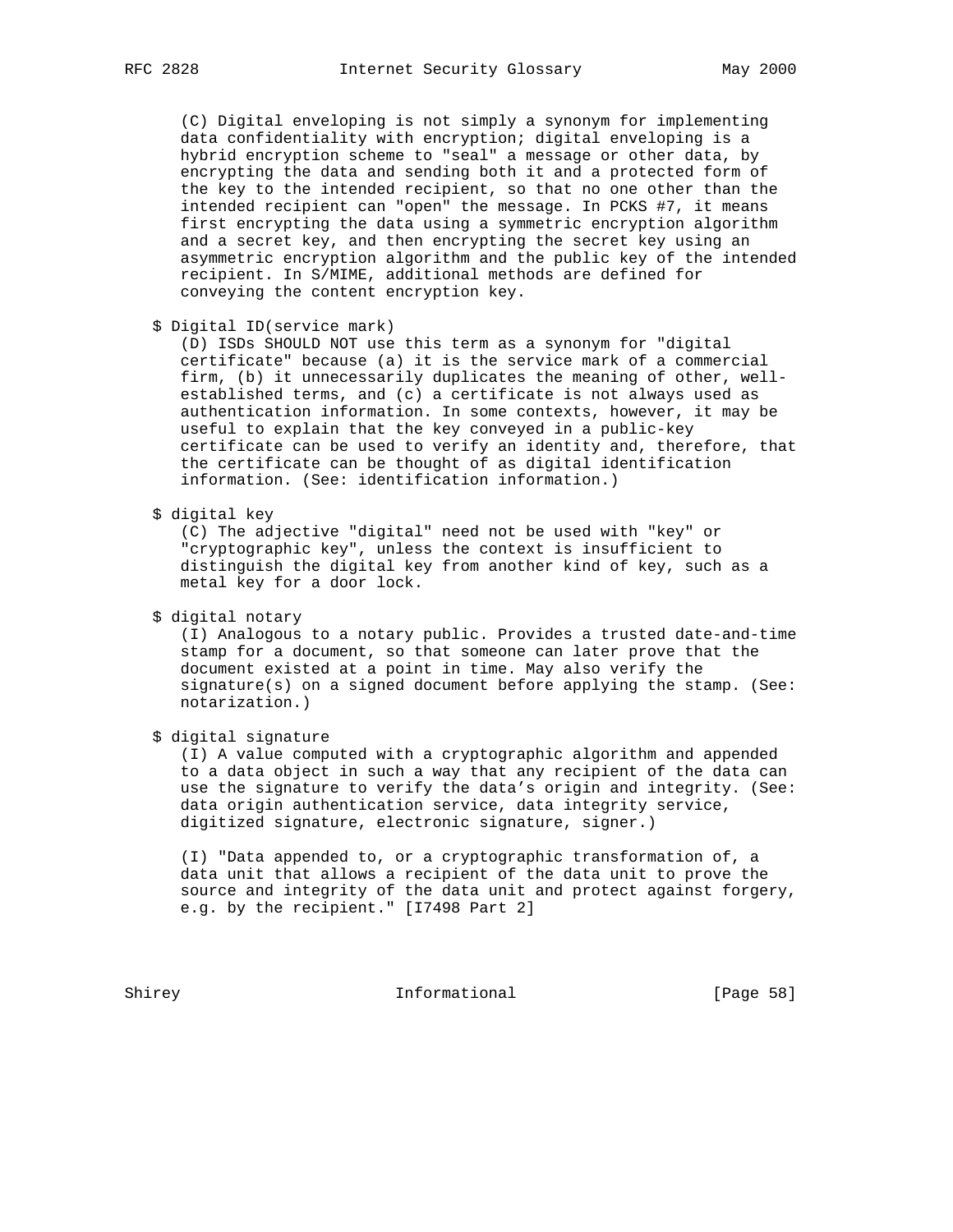(C) Typically, the data object is first input to a hash function, and then the hash result is cryptographically transformed using a private key of the signer. The final resulting value is called the digital signature of the data object. The signature value is a protected checksum, because the properties of a cryptographic hash ensure that if the data object is changed, the digital signature will no longer match it. The digital signature is unforgeable because one cannot be certain of correctly creating or changing the signature without knowing the private key of the supposed signer.

 (C) Some digital signature schemes use a asymmetric encryption algorithm (e.g., see: RSA) to transform the hash result. Thus, when Alice needs to sign a message to send to Bob, she can use her private key to encrypt the hash result. Bob receives both the message and the digital signature. Bob can use Alice's public key to decrypt the signature, and then compare the plaintext result to the hash result that he computes by hashing the message himself. If the values are equal, Bob accepts the message because he is certain that it is from Alice and has arrived unchanged. If the values are not equal, Bob rejects the message because either the message or the signature was altered in transit.

 (C) Other digital signature schemes (e.g., see: DSS) transform the hash result with an algorithm (e.g., see: DSA, El Gamal) that cannot be directly used to encrypt data. Such a scheme creates a signature value from the hash and provides a way to verify the signature value, but does not provide a way to recover the hash result from the signature value. In some countries, such a scheme may improve exportability and avoid other legal constraints on usage.

\$ Digital Signature Algorithm (DSA)

 (N) An asymmetric cryptographic algorithm that produces a digital signature in the form of a pair of large numbers. The signature is computed using rules and parameters such that the identity of the signer and the integrity of the signed data can be verified. (See: Digital Signature Standard.)

 \$ Digital Signature Standard (DSS) (N) The U.S. Government standard [FP186] that specifies the Digital Signature Algorithm (DSA), which involves asymmetric cryptography.

\$ digital watermarking

 (I) Computing techniques for inseparably embedding unobtrusive marks or labels as bits in digital data--text, graphics, images, video, or audio--and for detecting or extracting the marks later.

Shirey **Informational** [Page 59]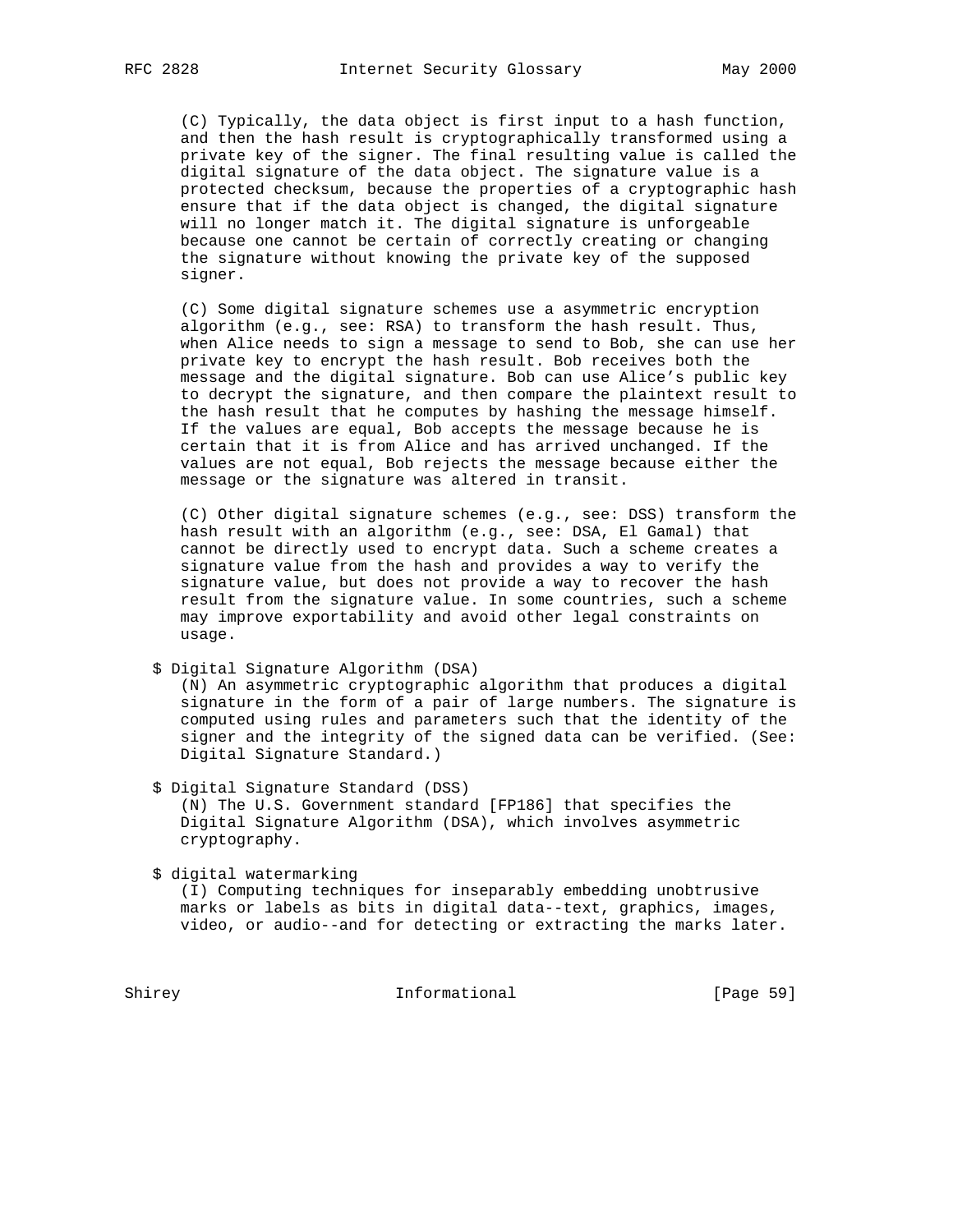(C) The set of embedded bits (the digital watermark) is sometimes hidden, usually imperceptible, and always intended to be unobtrusive. Depending on the particular technique that is used, digital watermarking can assist in proving ownership, controlling duplication, tracing distribution, ensuring data integrity, and performing other functions to protect intellectual property rights. [ACM]

\$ digitized signature

 (D) ISDs SHOULD NOT use this term because there is no current consensus on its definition. Although it appears to be used mainly to refer to various forms of digitized images of handwritten signatures, the term should be avoided because it might be confused with "digital signature".

- \$ directory
- \$ Directory See: directory vs. Directory.
- \$ Directory Access Protocol (DAP) (N) An OSI protocol [X519] for communication between a Directory User Agent (a client) and a Directory System Agent (a server). (See: Lightweight Directory Access Protocol.)
- \$ directory vs. Directory

 1. (I) Not capitalized: The term "directory" refers generically to a database server or other system that provides information--such as a digital certificate or CRL--about an entity whose name is known.

 2. (I) Capitalized: "Directory" refers specifically to the X.500 Directory. (See: repository.)

\$ disaster plan

 (D) A synonym for "contingency plan". In the interest of consistency, ISDs SHOULD use "contingency plan" instead of "disaster plan".

 \$ disclosure (i.e., unauthorized disclosure) See: (secondary definition under) threat consequence.

# \$ discretionary access control (DAC) (I) An access control service that enforces a security policy based on the identity of system entities and their authorizations to access system resources. (See: access control list, identity based security policy, mandatory access control.)

Shirey **Informational** [Page 60]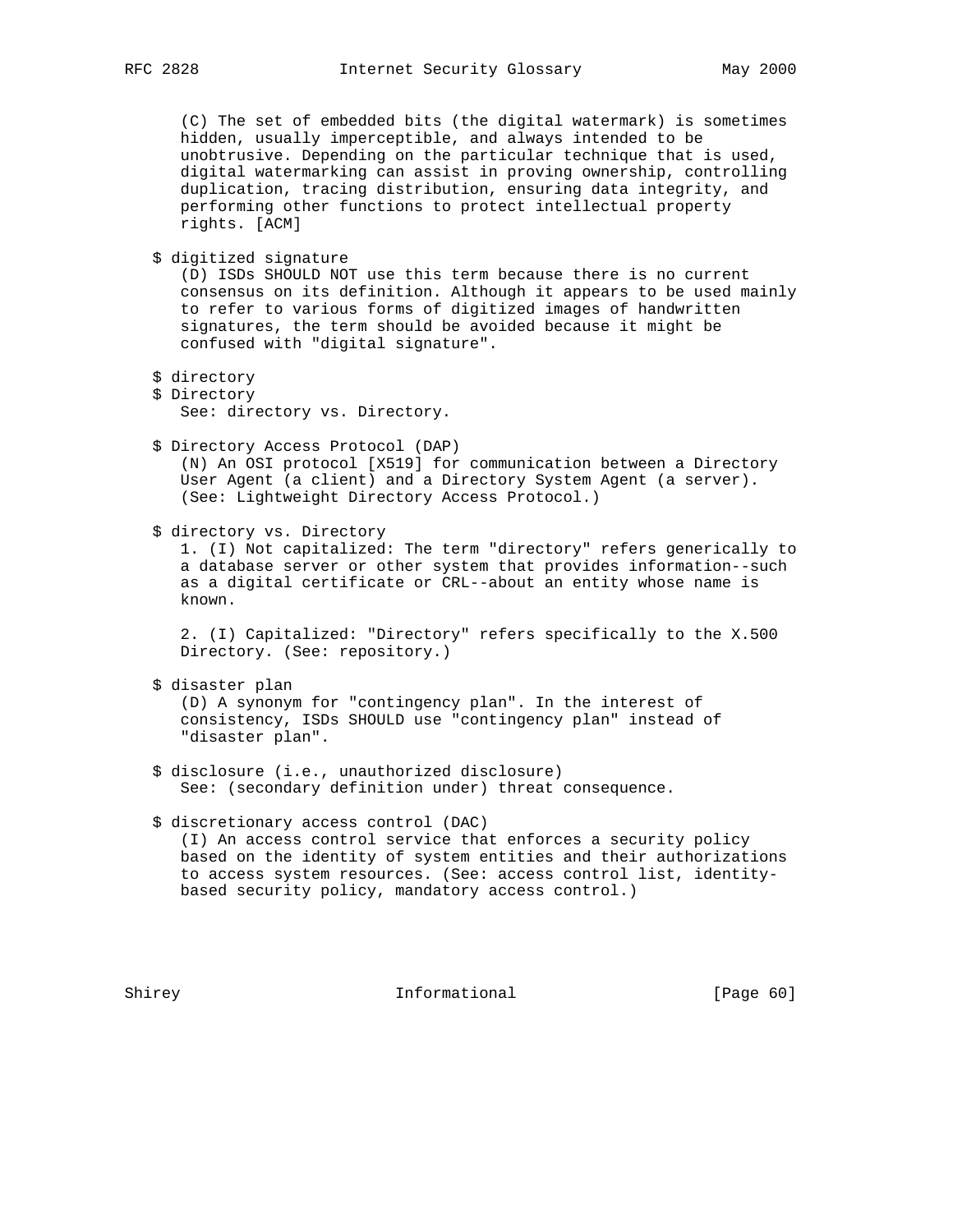(C) This service is termed "discretionary" because an entity might have access rights that permit the entity, by its own volition, to enable another entity to access some resource.

 (O) "A means of restricting access to objects based on the identity of subjects and/or groups to which they belong. The controls are discretionary in the sense that a subject with a certain access permission is capable of passing that permission (perhaps indirectly) on to any other subject." [DOD1]

- \$ disruption See: (secondary definition under) threat consequence.
- \$ Distinguished Encoding Rules (DER)

 (N) A subset of the Basic Encoding Rules, which gives exactly one way to represent any ASN.1 value as an octet string [X690].

 (C) Since there is more than one way to encode ASN.1 in BER, DER is used in applications in which a unique encoding is needed, such as when a digital signature is computed on an ASN.1 value.

\$ distinguished name (DN)

 (I) An identifier that uniquely represents an object in the X.500 Directory Information Tree (DIT) [X501]. (See: domain name.)

 (C) A DN is a set of attribute values that identify the path leading from the base of the DIT to the object that is named. An X.509 public-key certificate or CRL contains a DN that identifies its issuer, and an X.509 attribute certificate contains a DN or other form of name that identifies its subject.

- \$ Distributed Authentication Security Service (DASS) (I) An experimental Internet protocol [R1507] that uses cryptographic mechanisms to provide strong, mutual authentication services in a distributed environment.
- \$ distribution point

 (I) An X.500 Directory entry or other information source that is named in a v3 X.509 public-key certificate extension as a location from which to obtain a CRL that might list the certificate.

 (C) A v3 X.509 public-key certificate may have a "cRLDistributionPoints" extension that names places to get CRLs on which the certificate might be listed. A CRL obtained from a distribution point may (a) cover either all reasons for which a certificate might be revoked or only some of the reasons, (b) be issued by either the authority that signed the certificate or some

Shirey **Informational** [Page 61]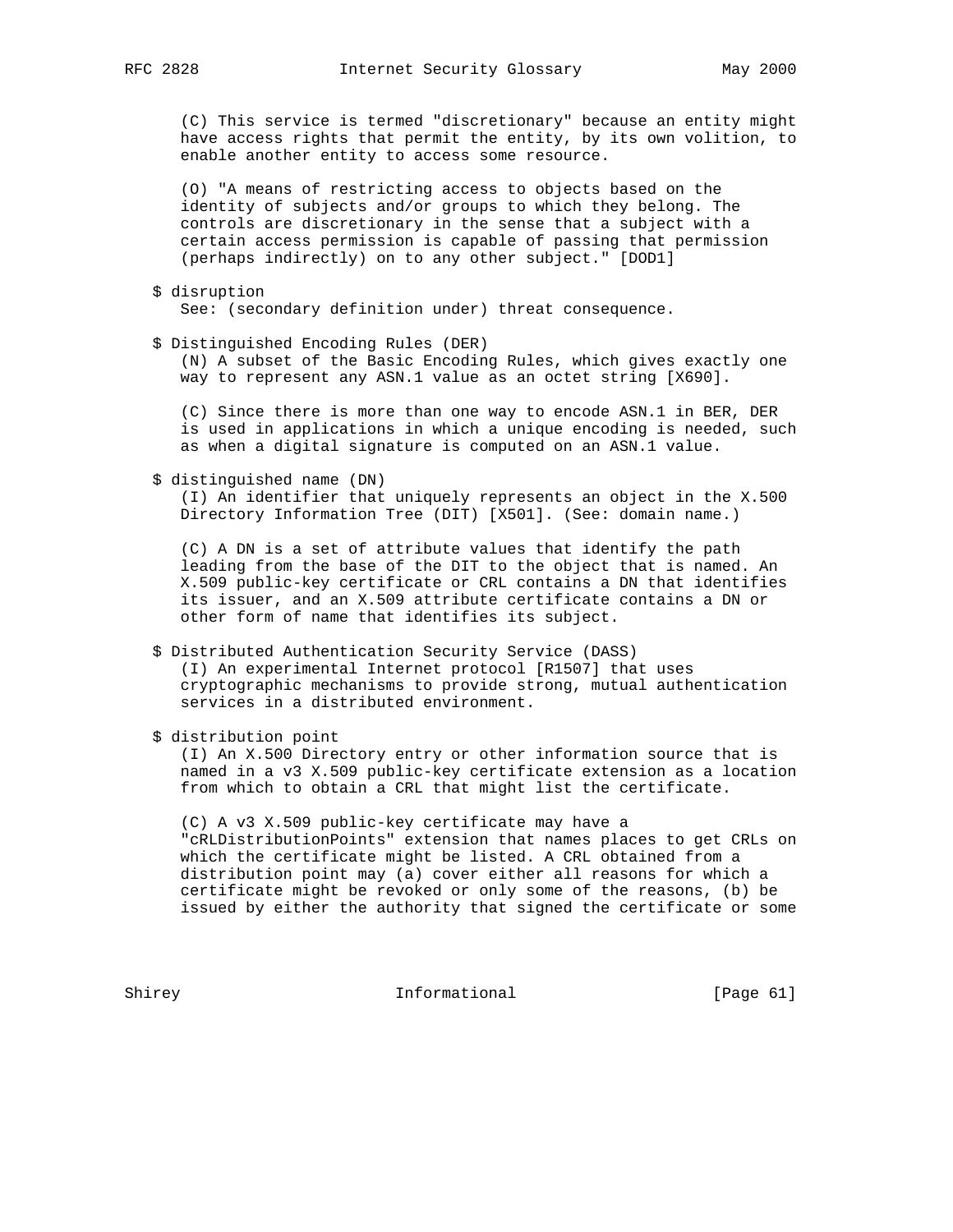other authority, and (c) contain revocation entries for only a subset of the full set of certificates issued by one CA or (c') contain revocation entries for multiple CAs.

\$ DN

See: distinguished name.

 \$ DNS See: Domain Name System.

\$ DOI

See: Domain of Interpretation.

\$ domain

 (I) Security usage: An environment or context that is defined by a security policy, security model, or security architecture to include a set of system resources and the set of system entities that have the right to access the resources. (See: domain of interpretation, security perimeter.)

 (I) Internet usage: That part of the Internet domain name space tree [R1034] that is at or below the name the specifies the domain. A domain is a subdomain of another domain if it is contained within that domain. For example, D.C.B.A is a subdomain of C.B.A. (See: Domain Name System.)

 (O) MISSI usage: The domain of a MISSI CA is the set of MISSI users whose certificates are signed by the CA.

 (O) OSI usage: An administrative partition of a complex distributed OSI system.

\$ domain name

 (I) The style of identifier--a sequence of case-insensitive ASCII labels separated by dots ("bbn.com.")--defined for subtrees in the Internet Domain Name System [R1034] and used in other Internet identifiers, such as host names (e.g., "rosslyn.bbn.com."), mailbox names (e.g., "rshirey@bbn.com."), and URLs (e.g., "http://www.rosslyn.bbn.com/foo"). (See: distinguished name, domain.)

 (C) The domain name space of the DNS is a tree structure in which each node and leaf holds records describing a resource. Each node has a label. The domain name of a node is the list of labels on the path from the node to the root of the tree. The labels in a domain name are printed or read left to right, from the most specific (lowest, farthest from the root) to the least specific (highest, closest to the root). The root's label is the null

Shirey **Informational** [Page 62]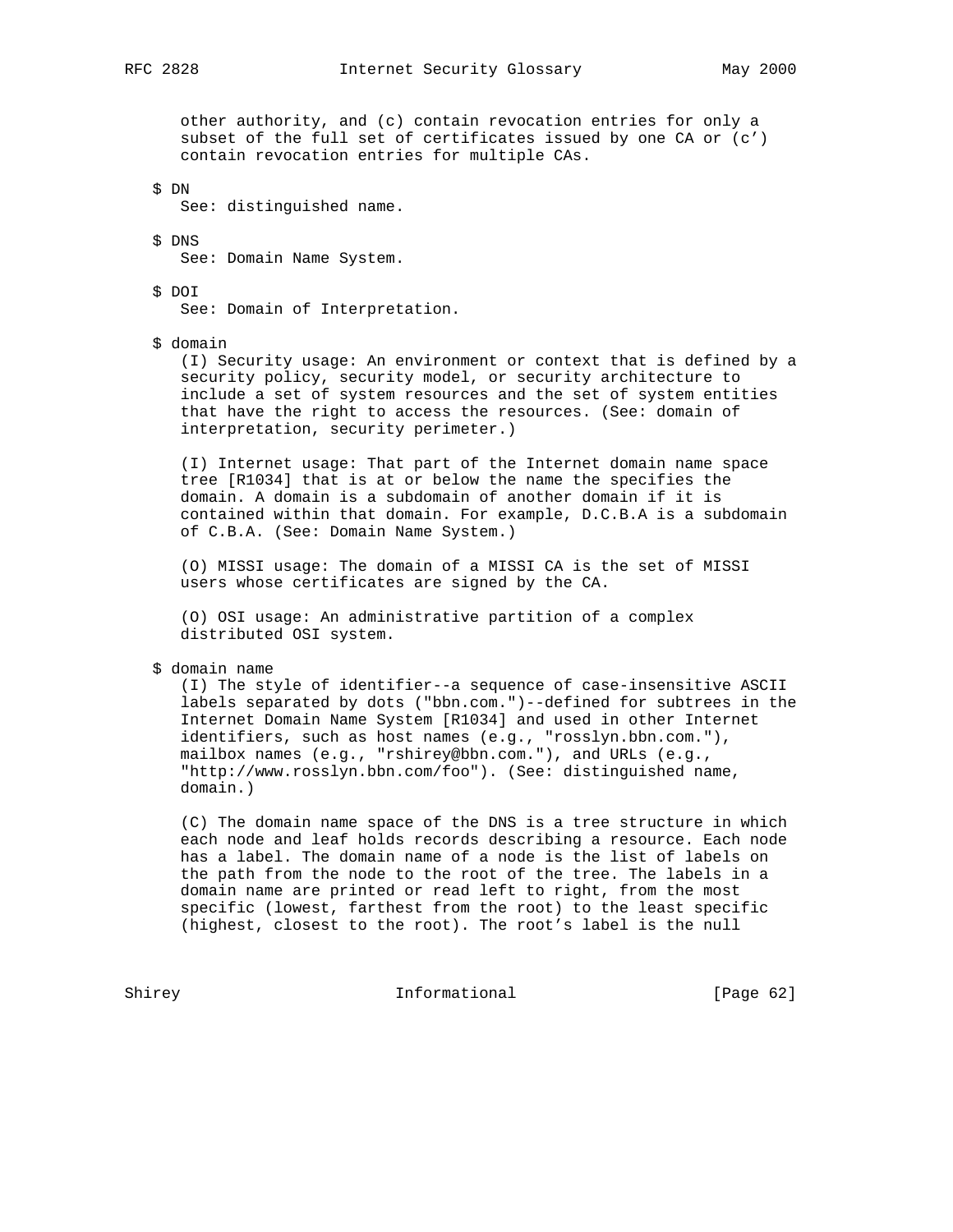string, so a complete domain name properly ends in a dot. The top level domains, those immediately below the root, include COM, EDU, GOV, INT, MIL, NET, ORG, and two-letter country codes (such as US) from ISO-3166. [R1591] (See: country code.)

\$ Domain Name System (DNS)

 (I) The main Internet operations database, which is distributed over a collection of servers and used by client software for purposes such as translating a domain name-style host name into an IP address (e.g., "rosslyn.bbn.com" is "192.1.7.10") and locating a host that accepts mail for some mailbox address. [R1034]

- (C) The DNS has three major components:
- Domain name space and resource records: Specifications for the tree-structured domain name space, and data associated with the names.
- Name servers: Programs that hold information about a subset of the tree's structure and data holdings, and also hold pointers to other name servers that can provide information from any part of the tree.
- Resolvers: Programs that extract information from name servers in response to client requests; typically, system routines directly accessible to user programs.

 (C) Extensions to the DNS [R2065, R2137, R2536] support (a) key distribution for public keys needed for the DNS and for other protocols, (b) data origin authentication service and data integrity service for resource records, (c) data origin authentication service for transactions between resolvers and servers, and (d) access control of records.

\$ domain of interpretation (DOI)

 (I) IPsec usage: An ISAKMP/IKE DOI defines payload formats, exchange types, and conventions for naming security-relevant information such as security policies or cryptographic algorithms and modes.

 (C) For example, see [R2407]. The DOI concept is based on work by the TSIG's CIPSO Working Group.

## \$ dominate

 (I) Security level A is said to "dominate" security level B if the hierarchical classification level of A is greater (higher) than or equal to that of B and the nonhierarchical categories of A include all of those of B.

Shirey **Informational** [Page 63]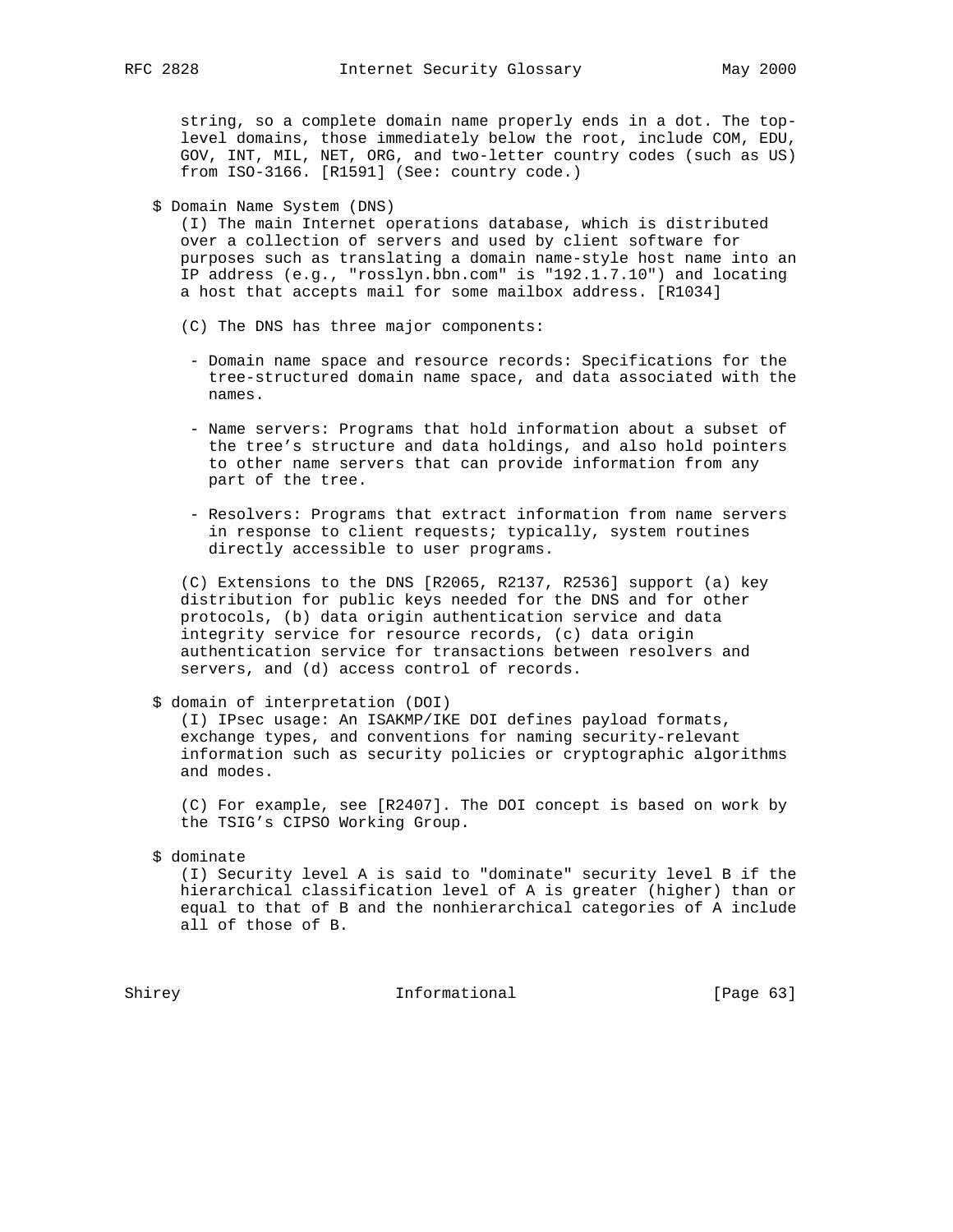# \$ dongle

 (I) A portable, physical, electronic device that is required to be attached to a computer to enable a particular software program to run. (See: token.)

 (C) A dongle is essentially a physical key used for copy protection of software, because the program will not run unless the matching dongle is attached. When the software runs, it periodically queries the dongle and quits if the dongle does not reply with the proper authentication information. Dongles were originally constructed as an EPROM (erasable programmable read only memory) to be connected to a serial input-output port of a personal computer.

\$ downgrade

 (I) Reduce the classification level of information in an authorized manner.

## \$ draft RFC

 (D) ISDs SHOULD NOT use this term, because the Request for Comment series is archival in nature and does not have a "draft" category. (Instead, see: Internet Draft, Draft Standard (in Internet Standard).)

## \$ DSA

See: Digital Signature Algorithm.

\$ DSS

See: Digital Signature Standard.

\$ dual control

 (I) A procedure that uses two or more entities (usually persons) operating in concert to protect a system resource, such that no single entity acting alone can access that resource. (See: no-lone zone, separation of duties, split knowledge.)

\$ dual signature

 (D) ISDs SHOULD NOT use this term except when stated as "SET(trademark) dual signature" with the following meaning:

 (O) SET usage: A single digital signature that protects two separate messages by including the hash results for both sets in a single encrypted value. [SET2]

Shirey **Informational** [Page 64]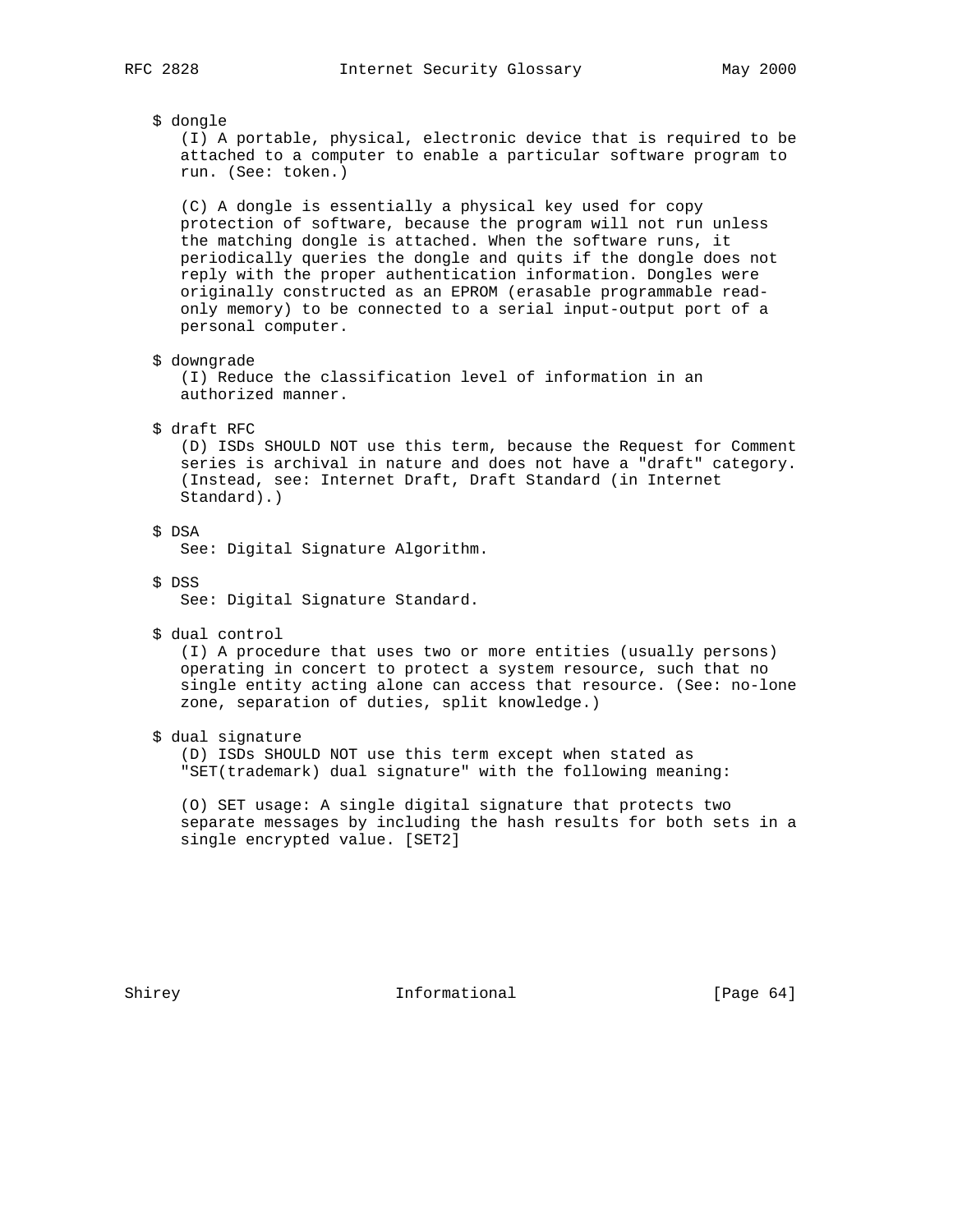(C) Generated by hashing each message separately, concatenating the two hash results, and then hashing that value and encrypting the result with the signer's private key. Done to reduce the number of encryption operations and to enable verification of data integrity without complete disclosure of the data.

# \$ EAP

See: Extensible Authentication Protocol

\$ eavesdropping

 (I) Passive wiretapping done secretly, i.e., without the knowledge of the originator or the intended recipients of the communication.

\$ ECB

See: electronic codebook.

\$ ECDSA

See: Elliptic Curve Digital Signature Algorithm.

\$ economy of mechanism

 (I) The principle that each security mechanism should be designed to be as simple as possible, so that the mechanism can be correctly implemented and so that it can be verified that the operation of the mechanism enforces the containing system's security policy. (See: least privilege.)

\$ EDI

See: electronic data interchange.

\$ EDIFACT

See: (secondary definition under) electronic data interchange.

\$ EE

 (D) ISDs SHOULD NOT use this abbreviation because of possible confusion among "end entity", "end-to-end encryption", "escrowed encryption standard", and other terms.

\$ EES

See: Escrowed Encryption Standard.

\$ El Gamal algorithm

 (N) An algorithm for asymmetric cryptography, invented in 1985 by Taher El Gamal, that is based on the difficulty of calculating discrete logarithms and can be used for both encryption and digital signatures. [ElGa, Schn]

Shirey **Informational** [Page 65]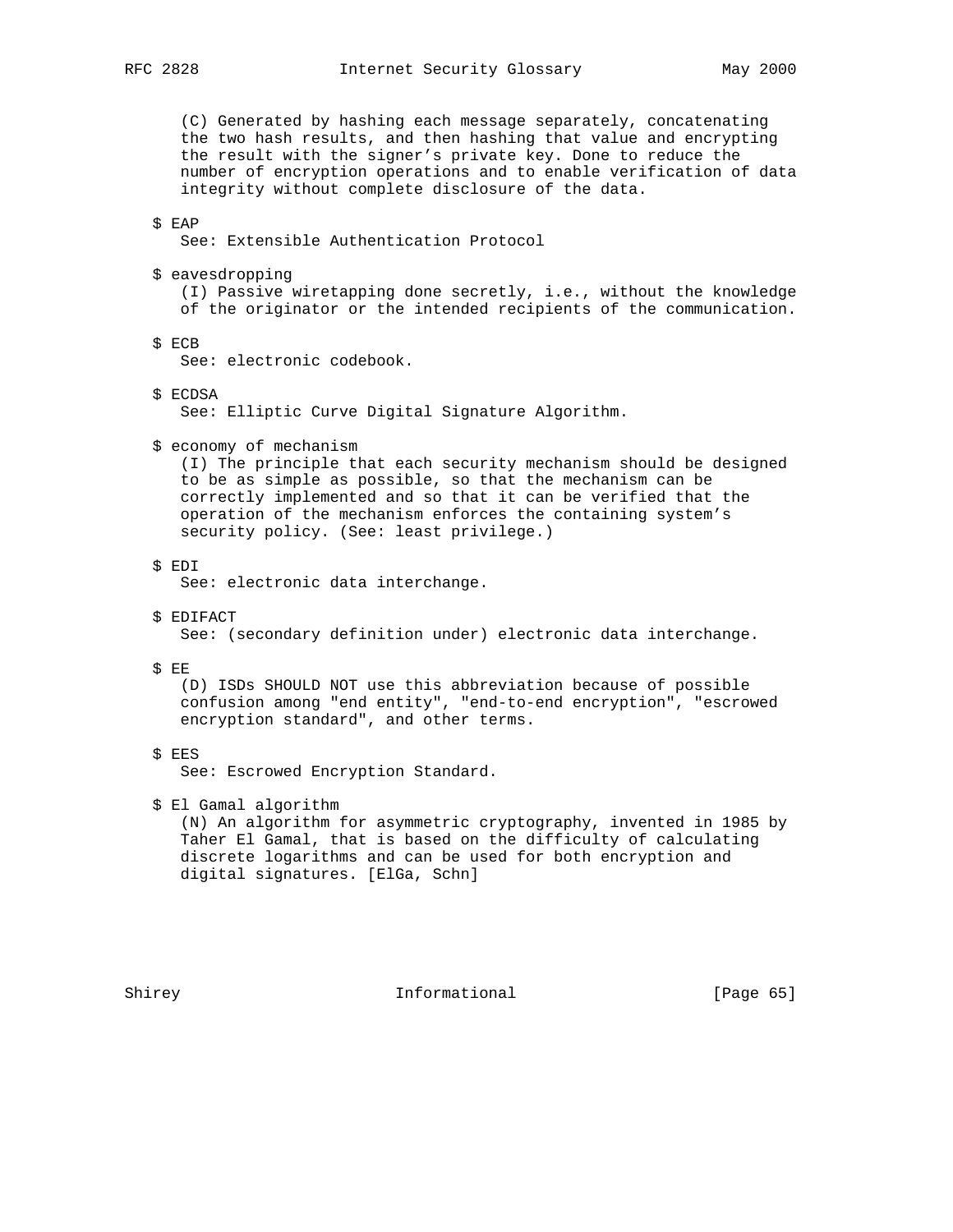\$ electronic codebook (ECB)

 (I) An block cipher mode in which a plaintext block is used directly as input to the encryption algorithm and the resultant output block is used directly as ciphertext [FP081].

\$ electronic commerce

 (I) General usage: Business conducted through paperless exchanges of information, using electronic data interchange, electronic funds transfer (EFT), electronic mail, computer bulletin boards, facsimile, and other paperless technologies.

 (O) SET usage: "The exchange of goods and services for payment between the cardholder and merchant when some or all of the transaction is performed via electronic communication." [SET2]

\$ electronic data interchange (EDI)

 (I) Computer-to-computer exchange, between trading partners, of business data in standardized document formats.

 (C) EDI formats have been standardized primarily by ANSI X12 and by EDIFACT (EDI for Administration, Commerce, and Transportation), which is an international, UN-sponsored standard primarily used in Europe and Asia. X12 and EDIFACT are aligning to create a single, global EDI standard.

\$ electronic signature

 (D) ISDs SHOULD NOT use this term because there is no current consensus on its definition. (Instead, see: digital signature.)

\$ elliptic curve cryptography (ECC)

 (I) A type of asymmetric cryptography based on mathematics of groups that are defined by the points on a curve.

 (C) The most efficient implementation of ECC is claimed to be stronger per bit of key (against cryptanalysis that uses a brute force attack) than any other known form of asymmetric cryptography. ECC is based on mathematics different than the kinds originally used to define the Diffie-Hellman algorithm and the Digital Signature Algorithm. ECC is based on the mathematics of groups defined by the points on a curve, where the curve is defined by a quadratic equation in a finite field. ECC can be used to define both an algorithm for key agreement that is an analog of Diffie-Hellman and an algorithm for digital signature that is an analog of DSA. (See: ECDSA.)

 \$ Elliptic Curve Digital Signature Algorithm (ECDSA) (N) A standard [A9062] that is the elliptic curve cryptography analog of the Digital Signature Algorithm.

Shirey **Informational** [Page 66]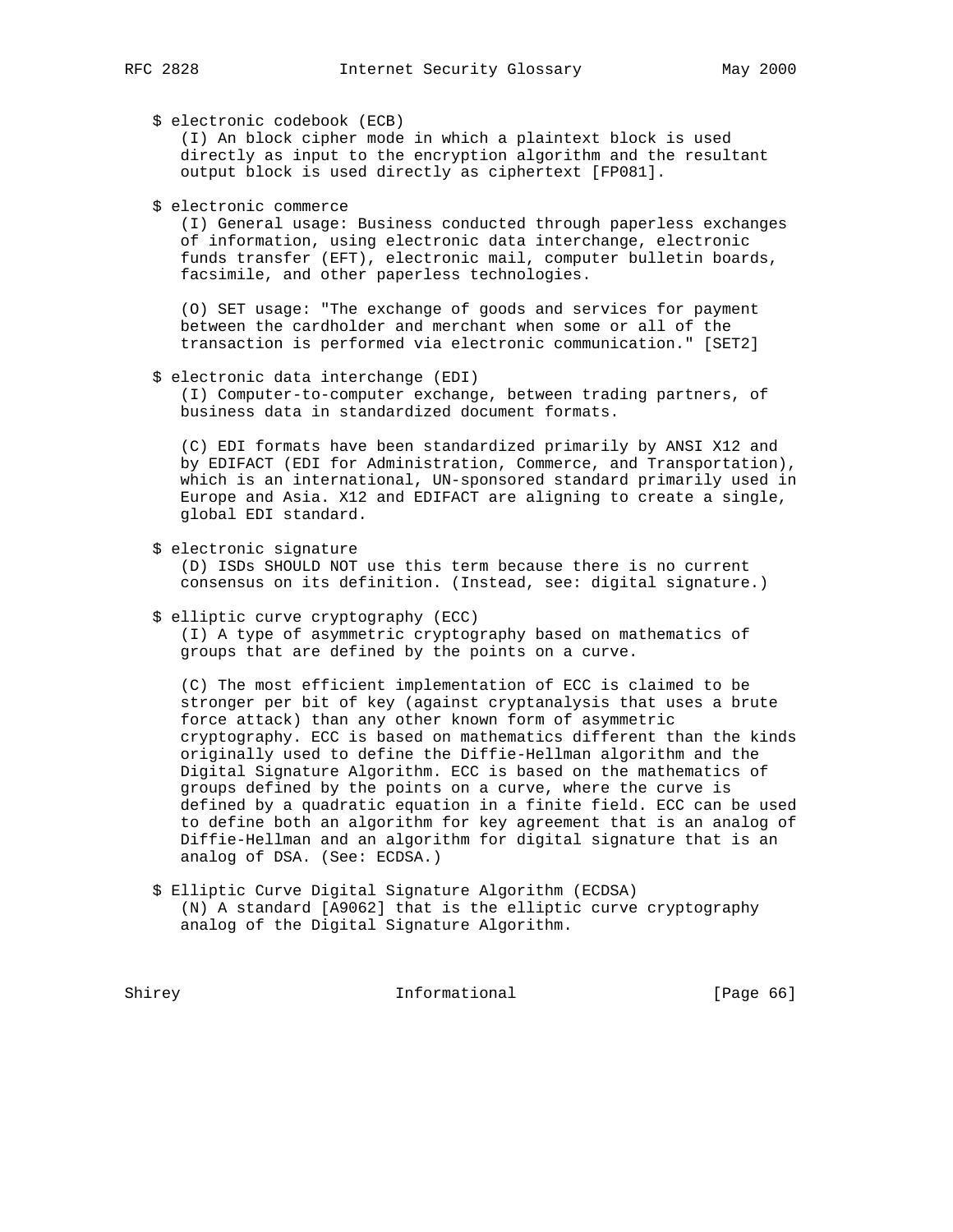\$ emanation

 (I) An signal (electromagnetic, acoustic, or other medium) that is emitted by a system (through radiation or conductance) as a consequence (i.e., byproduct) of its operation, and that may contain information. (See: TEMPEST.)

\$ emanations security (EMSEC)

 (I) Physical constraints to prevent information compromise through signals emanated by a system, particular the application of TEMPEST technology to block electromagnetic radiation.

\$ emergency plan

 (D) A synonym for "contingency plan". In the interest of consistency, ISDs SHOULD use "contingency plan" instead of "emergency plan".

\$ EMSEC

See: emanations security.

\$ EMV

 (I) An abbreviation of "Europay, MasterCard, Visa". Refers to a specification for smart cards that are used as payment cards, and for related terminals and applications. [EMV1, EMV2, EMV3]

#### \$ Encapsulating Security Payload (ESP)

 (I) An Internet IPsec protocol [R2406] designed to provide a mix of security services--especially data confidentiality service--in the Internet Protocol. (See: Authentication Header.)

 (C) ESP may be used alone, or in combination with the IPsec AH protocol, or in a nested fashion with tunneling. Security services can be provided between a pair of communicating hosts, between a pair of communicating security gateways, or between a host and a gateway. The ESP header is encapsulated by the IP header, and the ESP header encapsulates either the upper layer protocol header (transport mode) or an IP header (tunnel mode). ESP can provide data confidentiality service, data origin authentication service, connectionless data integrity service, an anti-replay service, and limited traffic flow confidentiality. The set of services depends on the placement of the implementation and on options selected when the security association is established.

\$ encipher

 (D) ISDs SHOULD NOT use this term as a synonym for "encrypt". However, see the usage note under "encryption".

Shirey **Informational** [Page 67]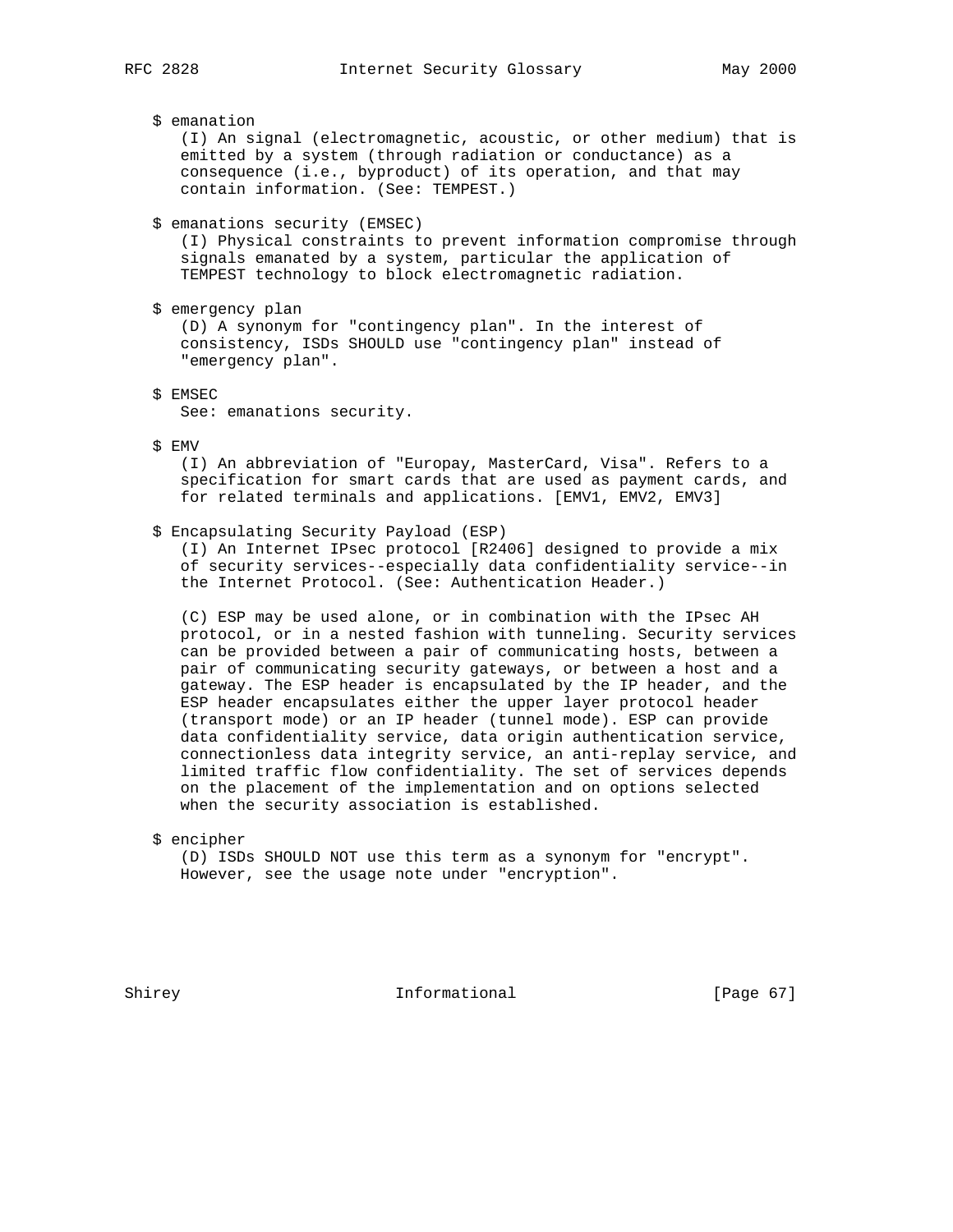\$ encipherment

 (D) ISDs SHOULD NOT use this term as a synonym for "encryption", except in special circumstances that are explained in the usage discussion under "encryption".

\$ encode

 (I) Use a system of symbols to represent information, which might originally have some other representation. (See: decode.)

(C) Examples include Morse code, ASCII, and BER.

 (D) ISDs SHOULD NOT use this term as a synonym for "encrypt", because encoding is not usually intended to conceal meaning.

\$ encrypt

 (I) Cryptographically transform data to produce ciphertext. (See: encryption.)

\$ encryption

 (I) Cryptographic transformation of data (called "plaintext") into a form (called "ciphertext") that conceals the data's original meaning to prevent it from being known or used. If the transformation is reversible, the corresponding reversal process is called "decryption", which is a transformation that restores encrypted data to its original state. (See: cryptography.)

 (C) Usage note: For this concept, ISDs should use the verb "to encrypt" (and related variations: encryption, decrypt, and decryption). However, because of cultural biases, some international usage, particularly ISO and CCITT standards, avoids "to encrypt" and instead uses the verb "to encipher" (and related variations: encipherment, decipher, decipherment).

 (O) "The cryptographic transformation of data (see: cryptography) to produce ciphertext." [I7498 Part 2]

 (C) Usually, the plaintext input to an encryption operation is cleartext. But in some cases, the plaintext may be ciphertext that was output from another encryption operation. (See: superencryption.)

 (C) Encryption and decryption involve a mathematical algorithm for transforming data. In addition to the data to be transformed, the algorithm has one or more inputs that are control parameters: (a) a key value that varies the transformation and, in some cases, (b) an initialization value that establishes the starting state of the algorithm.

Shirey **Informational** [Page 68]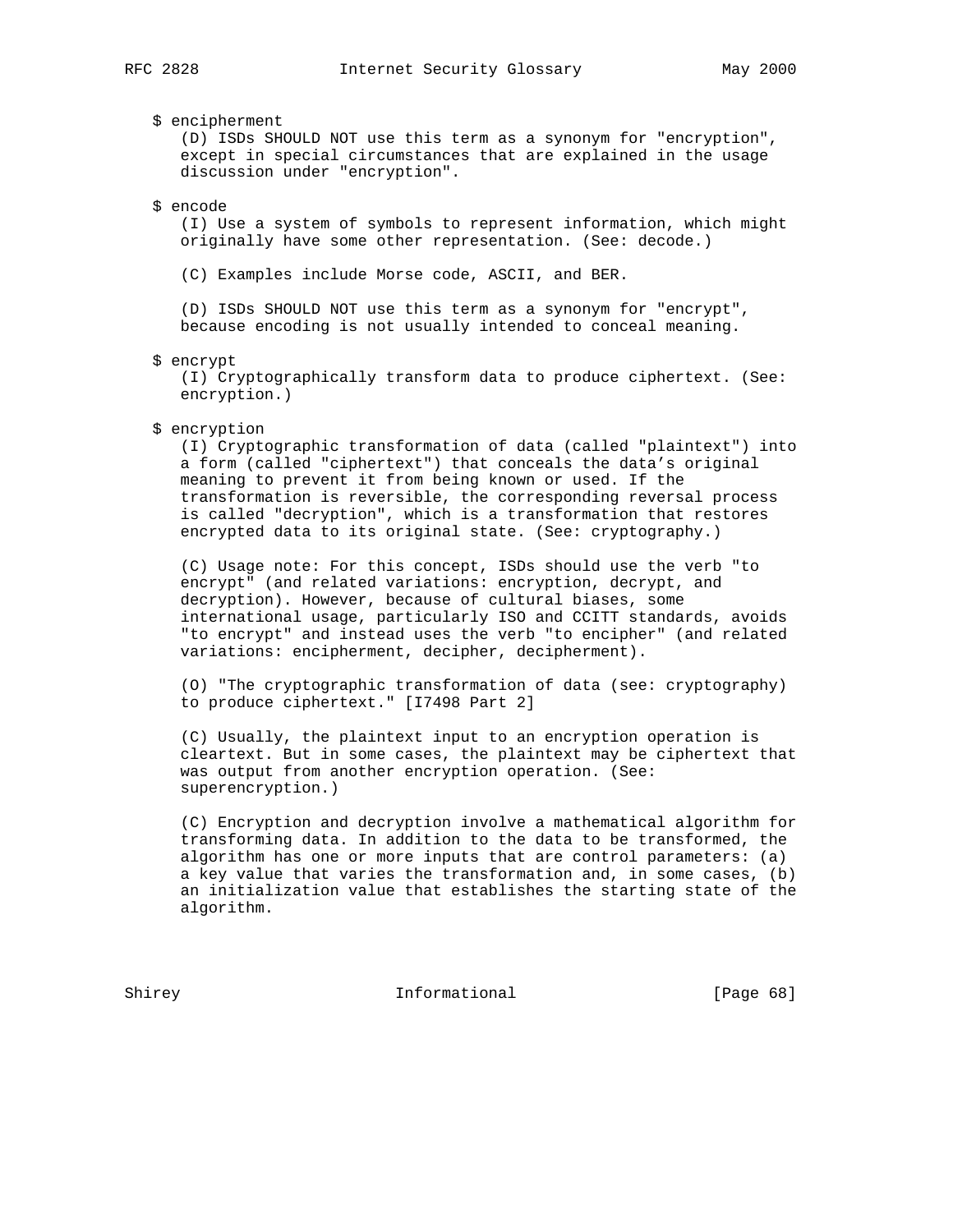## \$ encryption certificate

 (I) A public-key certificate that contains a public key that is intended to be used for encrypting data, rather than for verifying digital signatures or performing other cryptographic functions.

 C) A v3 X.509 public-key certificate may have a "keyUsage" extension that indicates the purpose for which the certified public key is intended.

## \$ end entity

 (I) A system entity that is the subject of a public-key certificate and that is using, or is permitted and able to use, the matching private key only for a purpose or purposes other than signing a digital certificate; i.e., an entity that is not a CA.

 (D) "A certificate subject which uses its public [sic] key for purposes other than signing certificates." [X509]

 (C) ISDs SHOULD NOT use the X.509 definition, because it is misleading and incomplete. First, the X.509 definition should say "private key" rather than "public key" because certificates are not usefully signed with a public key. Second, the X.509 definition is weak regarding whether an end entity may or may not use the private key to sign a certificate, i.e., whether the subject may be a CA. The intent of X.509's authors was that an end entity certificate is not valid for use in verifying a signature on an X.509 certificate or X.509 CRL. Thus, it would have been better for the X.509 definition to have said "only for purposes other than signing certificates".

 (C) Despite the problems in the X.509 definition, the term itself is useful in describing applications of asymmetric cryptography. The way the term is used in X.509 implies that it was meant to be defined, as we have done here, relative to roles that an entity (which is associated with an OSI end system) is playing or is permitted to play in applications of asymmetric cryptography other than the PKI that supports applications.

 (C) Whether a subject can play both CA and non-CA roles, with either the same or different certificates, is a matter of policy. (See: certification practice statement.) A v3 X.509 public-key certificate may have a "basicConstraints" extension containing a "cA" value that specifically "indicates whether or not the public key may be used to verify certificate signatures".

Shirey **Informational** [Page 69]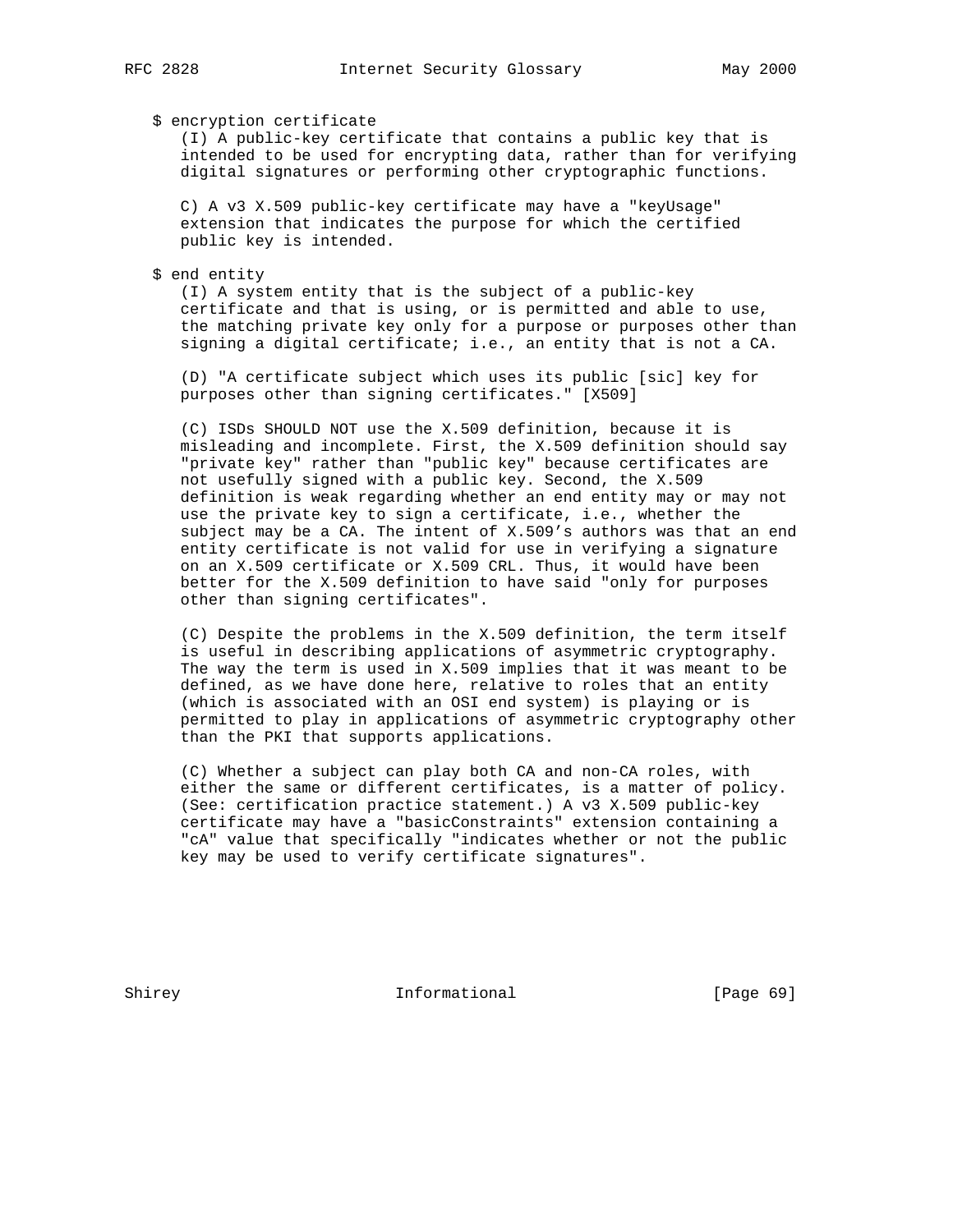## \$ end system

 (I) An OSI term for a computer that implements all seven layers of the OSIRM and may attach to a subnetwork. (In the context of the Internet Protocol Suite, usually called a "host".)

### \$ end-to-end encryption

 (I) Continuous protection of data that flows between two points in a network, provided by encrypting data when it leaves its source, leaving it encrypted while it passes through any intermediate computers (such as routers), and decrypting only when the data arrives at the intended destination. (See: link encryption, wiretapping.)

 (C) When two points are separated by multiple communication links that are connected by one or more intermediate relays, end-to-end encryption enables the source and destination systems to protect their communications without depending on the intermediate systems to provide the protection.

#### \$ end user

 (I) General usage: A system entity, usually a human individual, that makes use of system resources, primarily for application purposes as opposed to system management purposes.

 (I) PKI usage: A synonym for "end entity"; but the term "end entity" is preferred.

\$ entity

See: system entity.

\$ entrapment

 (I) "The deliberate planting of apparent flaws in a system for the purpose of detecting attempted penetrations or confusing an intruder about which flaws to exploit." [FP039] (See: honey pot.)

\$ ephemeral key

 (I) A public key or a private key that is relatively short-lived. (See: session key.)

 \$ error detection code (I) A checksum designed to detect, but not correct, accidental

(i.e., unintentional) changes in data.

# \$ Escrowed Encryption Standard (EES) (N) A U.S. Government standard [FP185] that specifies use of a symmetric encryption algorithm (SKIPJACK) and a Law Enforcement

Shirey **Informational** [Page 70]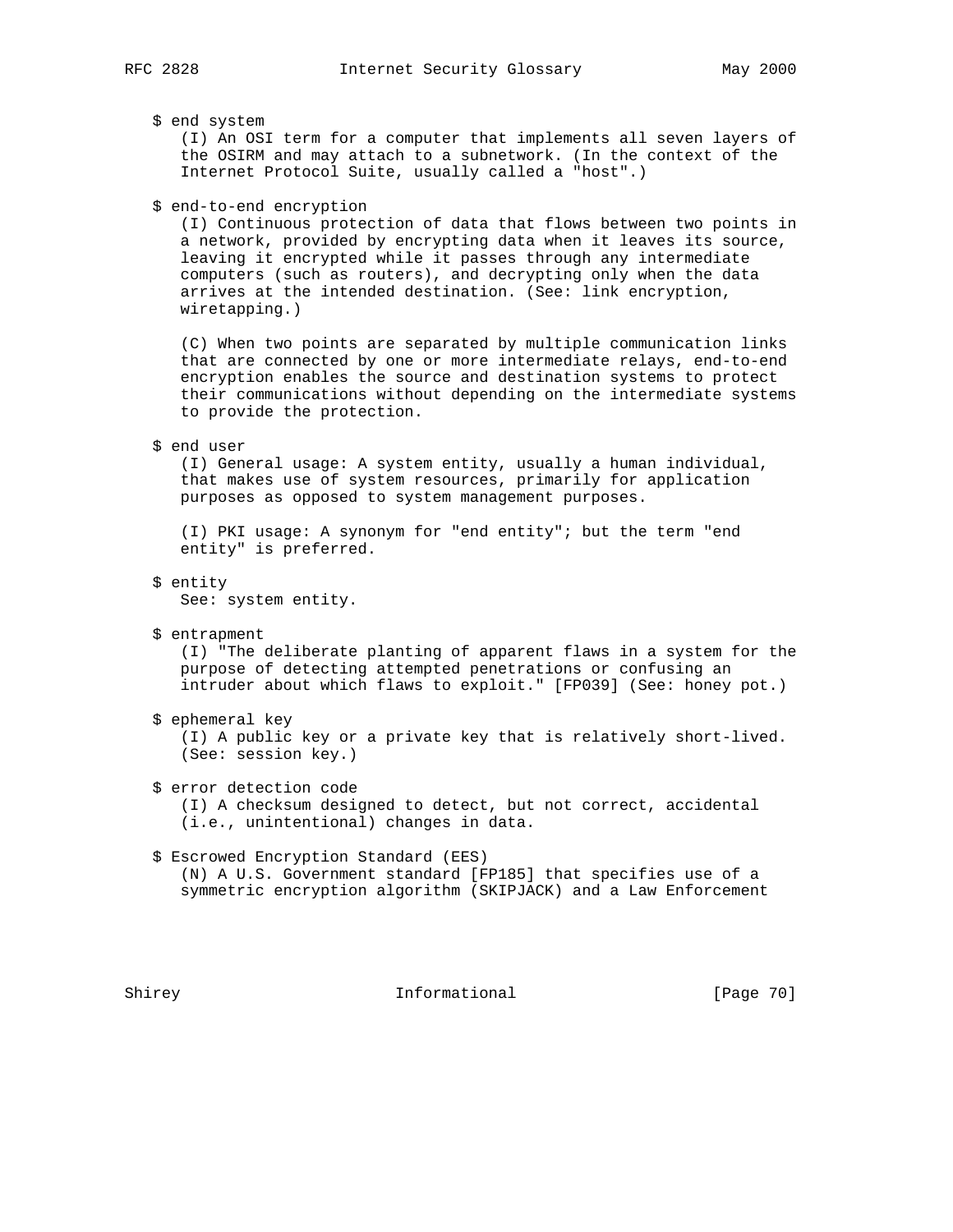Access Field (LEAF) creation method to implement part of a key escrow system that provides for decryption of encrypted telecommunications when interception is lawfully authorized.

 (C) Both SKIPJACK and the LEAF are to be implemented in equipment used to encrypt and decrypt unclassified, sensitive telecommunications data.

\$ ESP

See: Encapsulating Security Payload.

\$ Estelle

 (N) A language (ISO 9074-1989) for formal specification of computer network protocols.

\$ evaluated products list

 (O) General usage: A list of information system equipment items that have been evaluated against, and found to be compliant with, a particular set of criteria.

 (O) U.S. Department of Defense usage: The Evaluated Products List (http://www.radium.ncsc.mil/tpep/epl/) contains items that have been evaluated against the TCSEC by the NCSC, or against the Common Criteria by the NCSC or one of its partner agencies in another county. The List forms Chapter 4 of NSA's "Information Systems Security Products and Services Catalogue".

\$ evaluated system

 (I) Refers to a system that has been evaluated against security criteria such as the TCSEC or the Common Criteria.

- \$ expire See: certificate expiration.
- \$ exposure See: (secondary definition under) threat consequence.
- \$ Extensible Authentication Protocol (I) A framework that supports multiple, optional authentication mechanisms for PPP, including cleartext passwords, challenge-

response, and arbitrary dialog sequences. [R2284]

 (C) This protocol is intended for use primarily by a host or router that connects to a PPP network server via switched circuits or dial-up lines.

Shirey **Informational** [Page 71]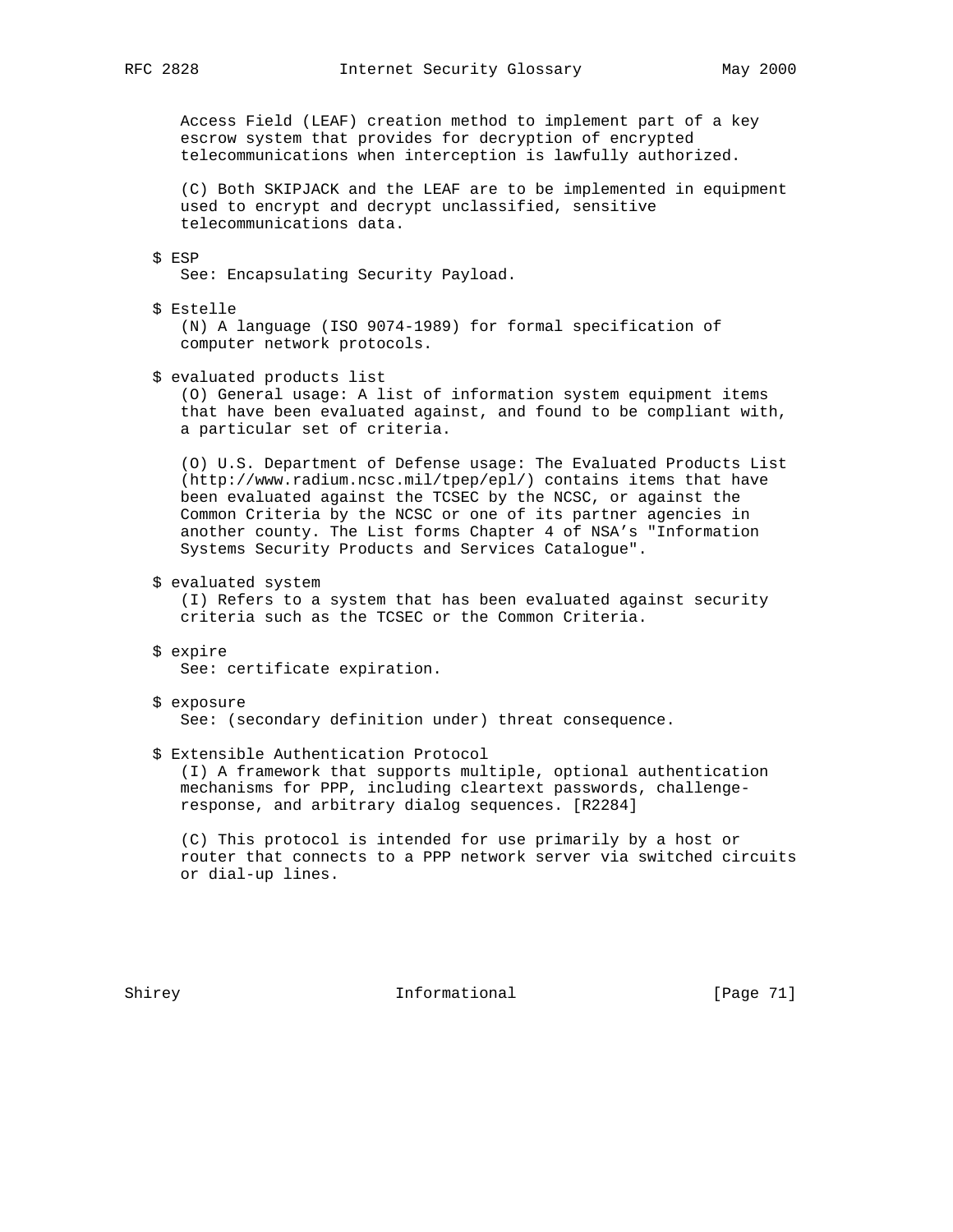## \$ extension

 (I) A data item defined for optional inclusion in a v3 X.509 public-key certificate or a v2 X.509 CRL.

 (C) The formats defined in X.509 can be extended to provide methods for associating additional attributes with subjects and public keys and for managing a certification hierarchy:

- "Certificate extension": X.509 defines standard extensions that may be included in v3 certificates to provide additional key and security policy information, subject and issuer attributes, and certification path constraints.
- "CRL extension": X.509 defines extensions that may be included in v2 CRLs to provide additional issuer key and name information, revocation reasons and constraints, and information about distribution points and delta CRLs.
- "Private extension": Additional extensions, each named by an OID, can be locally defined as needed by applications or communities. (See: PKIX private extension, SET private extensions.)

# \$ extranet

 (I) A computer network that an organization uses to carry application data traffic between the organization and its business partners. (See: intranet.)

 (C) An extranet can be implemented securely, either on the Internet or using Internet technology, by constructing the extranet as a VPN.

\$ fail safe

 (I) A mode of system termination that automatically leaves system processes and components in a secure state when a failure occurs or is detected in the system.

\$ fail soft

 (I) Selective termination of affected non-essential system functions and processes when a failure occurs or is detected in the system.

\$ failure control

 (I) A methodology used to provide fail-safe or fail-soft termination and recovery of functions and processes when failures are detected or occur in a system. [FP039]

Shirey **Informational** [Page 72]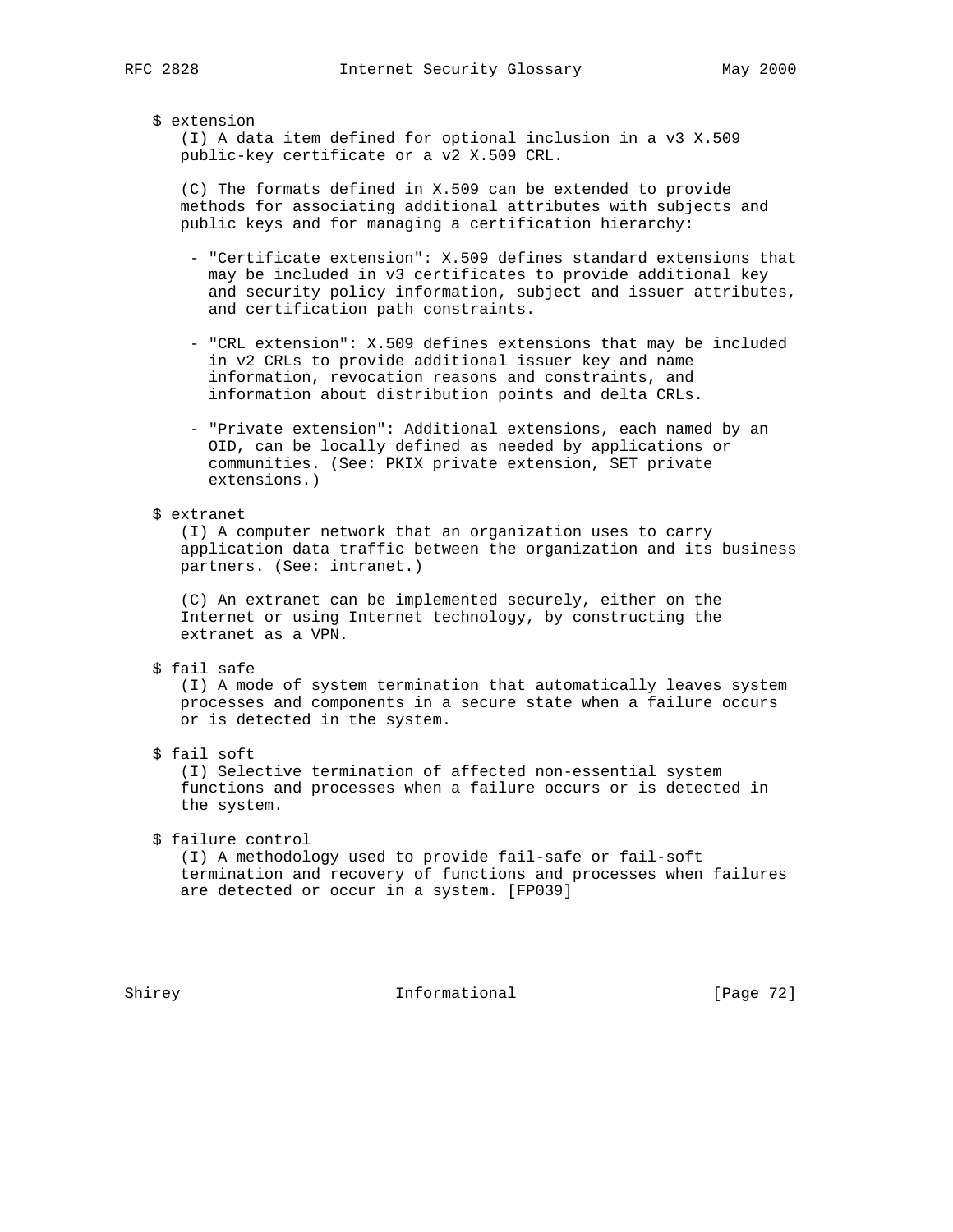## \$ Federal Information Processing Standards (FIPS)

 (N) The Federal Information Processing Standards Publication (FIPS PUB) series issued by the U.S. National Institute of Standards and Technology as technical guidelines for U.S. Government procurements of information processing system equipment and services. [FP031, FP039, FP046, FP081, FP102, FP113, FP140, FP151, FP180, FP185, FP186, FP188]

 (C) Issued under the provisions of section 111(d) of the Federal Property and Administrative Services Act of 1949 as amended by the Computer Security Act of 1987, Public Law 100-235.

\$ Federal Public-key Infrastructure (FPKI)

 (N) A PKI being planned to establish facilities, specifications, and policies needed by the U.S. Federal Government to use public key certificates for INFOSEC, COMSEC, and electronic commerce involving unclassified but sensitive applications and interactions between Federal agencies as well as with entities of other branches of the Federal Government, state, and local governments, business, and the public. [FPKI]

\$ Federal Standard 1027

 (N) An U.S. Government document defining emanation, anti-tamper, security fault analysis, and manual key management criteria for DES encryption devices, primary for OSI layer 2. Was renamed "FIPS PUB 140" when responsibility for protecting unclassified, sensitive information was transferred from NSA to NIST, and then was superseded by FIPS PUB 140-1.

\$ File Transfer Protocol (FTP)

 (I) A TCP-based, application-layer, Internet Standard protocol [R0959] for moving data files from one computer to another.

\$ filtering router

 (I) An internetwork router that selectively prevents the passage of data packets according to a security policy.

 (C) A filtering router may be used as a firewall or part of a firewall. A router usually receives a packet from a network and decides where to forward it on a second network. A filtering router does the same, but first decides whether the packet should be forwarded at all, according to some security policy. The policy is implemented by rules (packet filters) loaded into the router. The rules mostly involve values of data packet control fields (especially IP source and destination addresses and TCP port numbers). [R2179]

Shirey **Informational** [Page 73]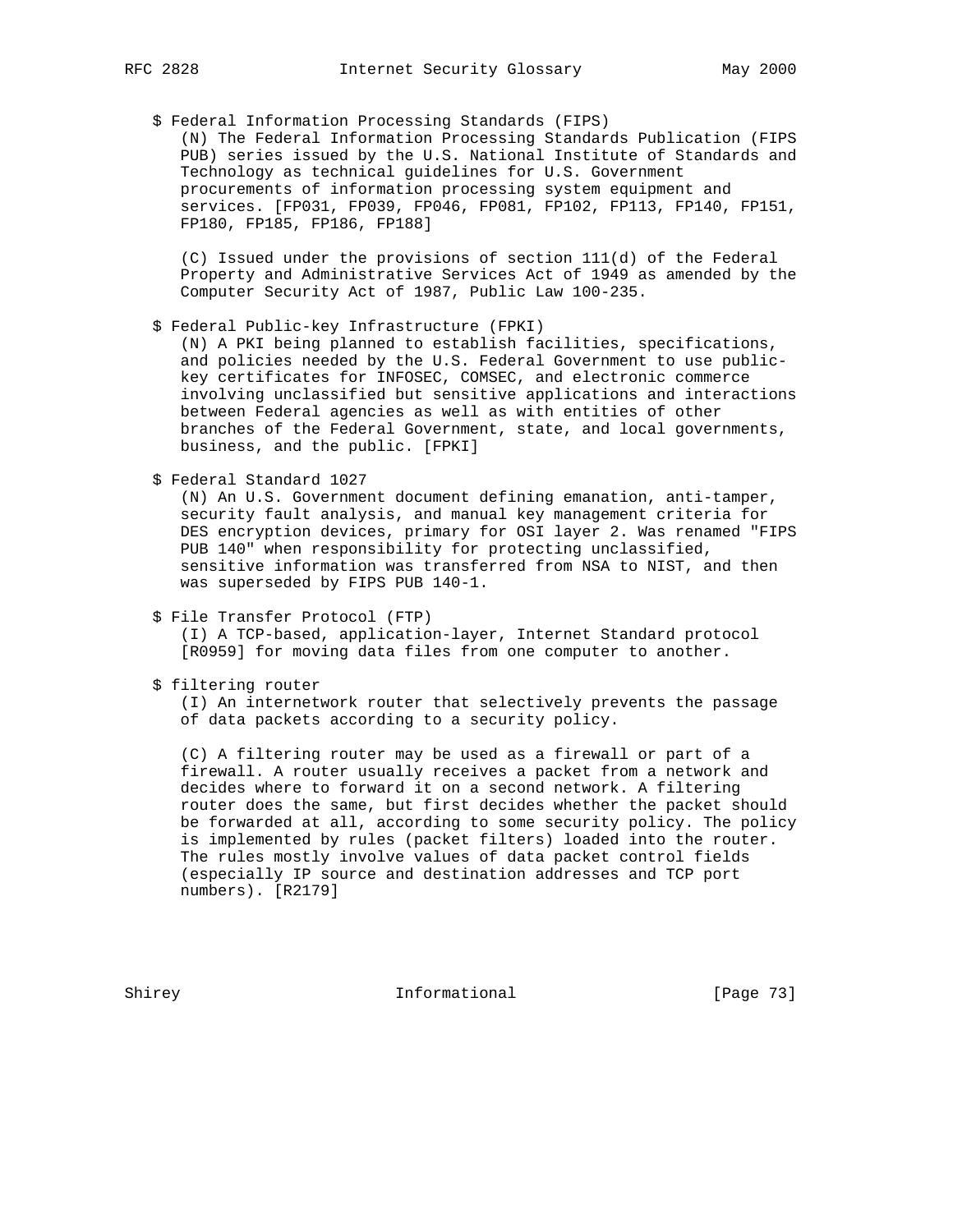\$ financial institution

 (N) "An establishment responsible for facilitating customer initiated transactions or transmission of funds for the extension of credit or the custody, loan, exchange, or issuance of money." [SET2]

\$ fingerprint

 (I) A pattern of curves formed by the ridges on a fingertip. (See: biometric authentication, thumbprint.)

 (D) ISDs SHOULD NOT use this term as a synonym for "hash result" because it mixes concepts in a potentially misleading way.

 (D) ISDs SHOULD NOT use this term with the following PGP definition, because the term and definition mix concepts in a potentially misleading way and duplicate the meaning of "hash result":

 (O) PGP usage: A hash result used to authenticate a public key (key fingerprint) or other data. [PGP]

## \$ FIPS

See: Federal Information Processing Standards.

\$ FIPS PUB 140-1

 (N) The U.S. Government standard [FP140] for security requirements to be met by a cryptographic module used to protect unclassified information in computer and communication systems. (See: Common Criteria, FIPS, Federal Standard 1027.)

 (C) The standard specifies four increasing levels (from "Level 1" to "Level 4") of requirements to cover a wide range of potential applications and environments. The requirements address basic design and documentation, module interfaces, authorized roles and services, physical security, software security, operating system security, key management, cryptographic algorithms, electromagnetic interference and electromagnetic compatibility (EMI/EMC), and self-testing. NIST and the Canadian Communication Security Establishment jointly certify modules.

\$ firewall

 (I) An internetwork gateway that restricts data communication traffic to and from one of the connected networks (the one said to be "inside" the firewall) and thus protects that network's system resources against threats from the other network (the one that is said to be "outside" the firewall). (See: guard, security gateway.)

Shirey Informational [Page 74]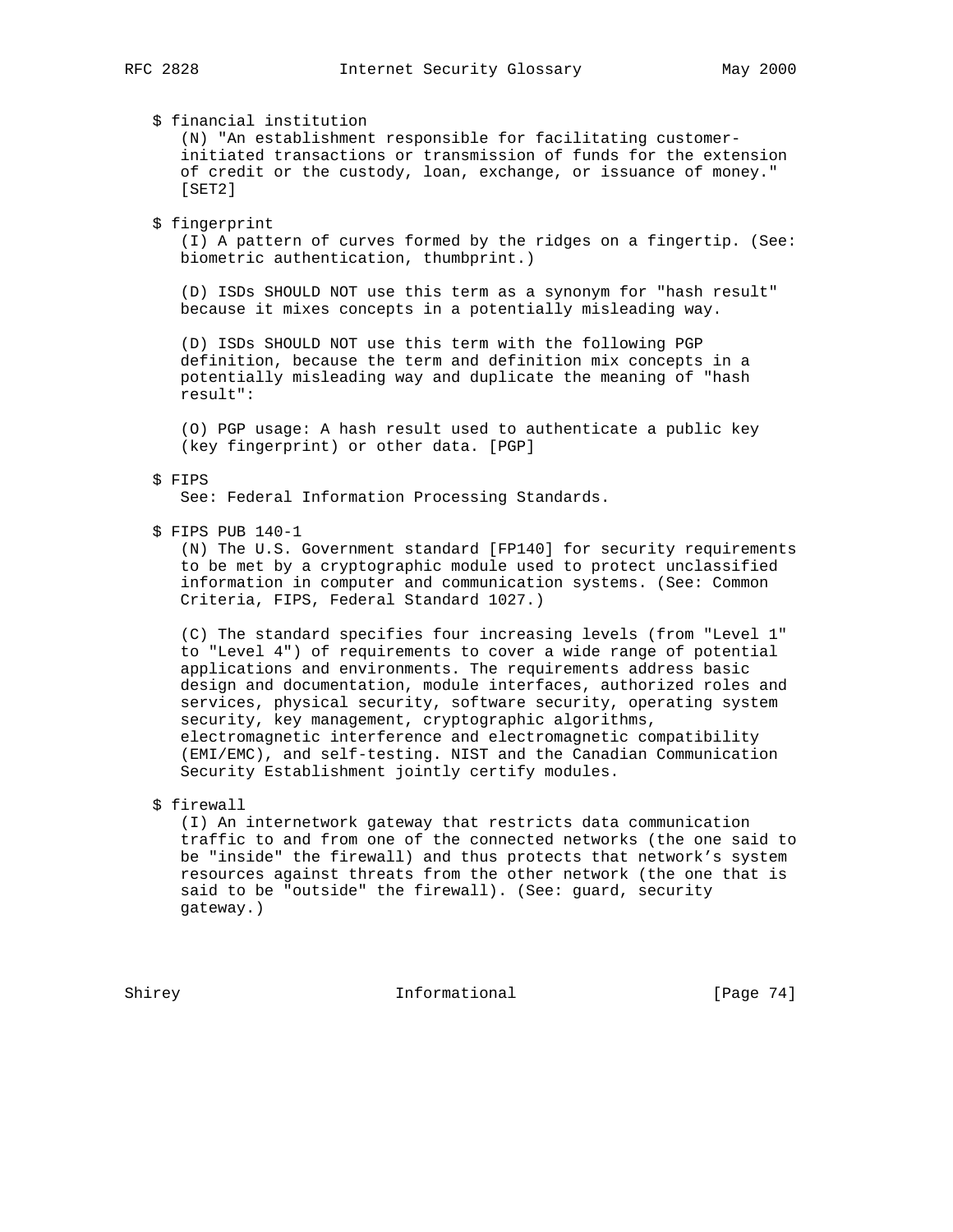(C) A firewall typically protects a smaller, secure network (such as a corporate LAN, or even just one host) from a larger network (such as the Internet). The firewall is installed at the point where the networks connect, and the firewall applies security policy rules to control traffic that flows in and out of the protected network.

 (C) A firewall is not always a single computer. For example, a firewall may consist of a pair of filtering routers and one or more proxy servers running on one or more bastion hosts, all connected to a small, dedicated LAN between the two routers. The external router blocks attacks that use IP to break security (IP address spoofing, source routing, packet fragments), while proxy servers block attacks that would exploit a vulnerability in a higher layer protocol or service. The internal router blocks traffic from leaving the protected network except through the proxy servers. The difficult part is defining criteria by which packets are denied passage through the firewall, because a firewall not only needs to keep intruders out, but usually also needs to let authorized users in and out.

#### \$ firmware

 (I) Computer programs and data stored in hardware--typically in read-only memory (ROM) or programmable read-only memory (PROM)- such that the programs and data cannot be dynamically written or modified during execution of the programs. (See: hardware, software.)

## \$ FIRST See: Forum of Incident Response and Security Teams.

#### \$ flaw hypothesis methodology

 (I) An evaluation or attack technique in which specifications and documentation for a system are analyzed to hypothesize flaws in the system. The list of hypothetical flaws is prioritized on the basis of the estimated probability that a flaw exists and, assuming it does, on the ease of exploiting it and the extent of control or compromise it would provide. The prioritized list is used to direct a penetration test or attack against the system. [NCS04]

## \$ flooding

 (I) An attack that attempts to cause a failure in (especially, in the security of) a computer system or other data processing entity by providing more input than the entity can process properly. (See: denial of service.)

Shirey **Informational** Informational [Page 75]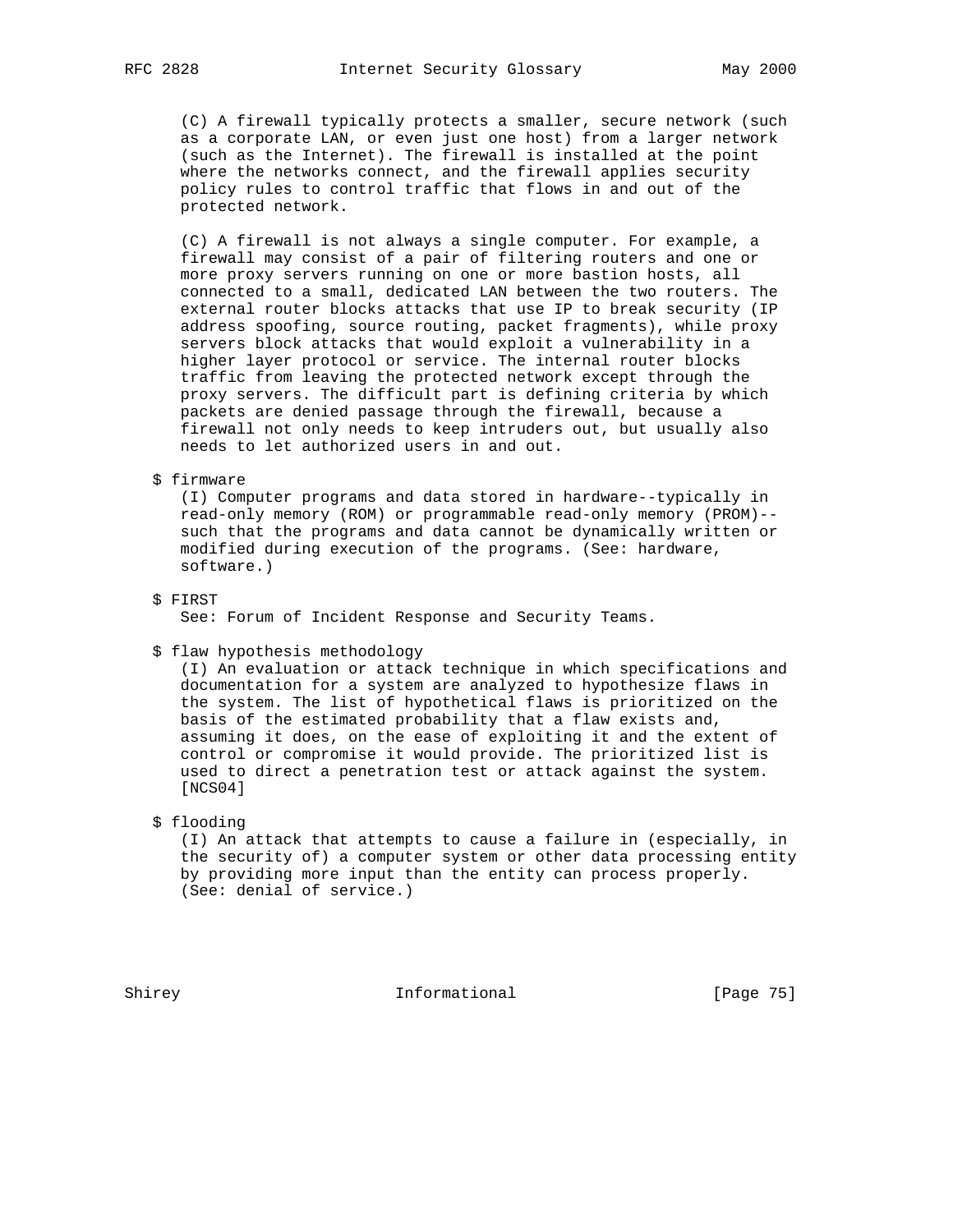## \$ flow analysis

 (I) An analysis performed on a nonprocedural formal system specification that locates potential flows of information between system variables. By assigning security levels to the variables, the analysis can find some types of covert channels.

\$ flow control

 (I) A procedure or technique to ensure that information transfers within a system are not made from one security level to another security level, and especially not from a higher level to a lower level. (See: covert channel, simple security property, confinement property.)

\$ formal specification

 (I) A specification of hardware or software functionality in a computer-readable language; usually a precise mathematical description of the behavior of the system with the aim of providing a correctness proof.

\$ formulary

 (I) A technique for enabling a decision to grant or deny access to be made dynamically at the time the access is attempted, rather than earlier when an access control list or ticket is created.

\$ FORTEZZA(trademark)

 (N) A registered trademark of NSA, used for a family of interoperable security products that implement a NIST/NSA-approved suite of cryptographic algorithms for digital signature, hash, encryption, and key exchange. The products include a PC card that contains a CAPSTONE chip, serial port modems, server boards, smart cards, and software implementations.

 \$ Forum of Incident Response and Security Teams (FIRST) (N) An international consortium of CSIRTs that work together to handle computer security incidents and promote preventive activities. (See: CSIRT, security incident.)

 (C) FIRST was founded in 1990 and, as of September 1999, had nearly 70 members spanning the globe. Its mission includes:

- Provide members with technical information, tools, methods, assistance, and guidance.
- Coordinate proactive liaison activities and analytical support.
- Encourage development of quality products and services.
- Improve national and international information security for government, private industry, academia, and the individual.
- Enhance the image and status of the CSIRT community.

Shirey **Informational** [Page 76]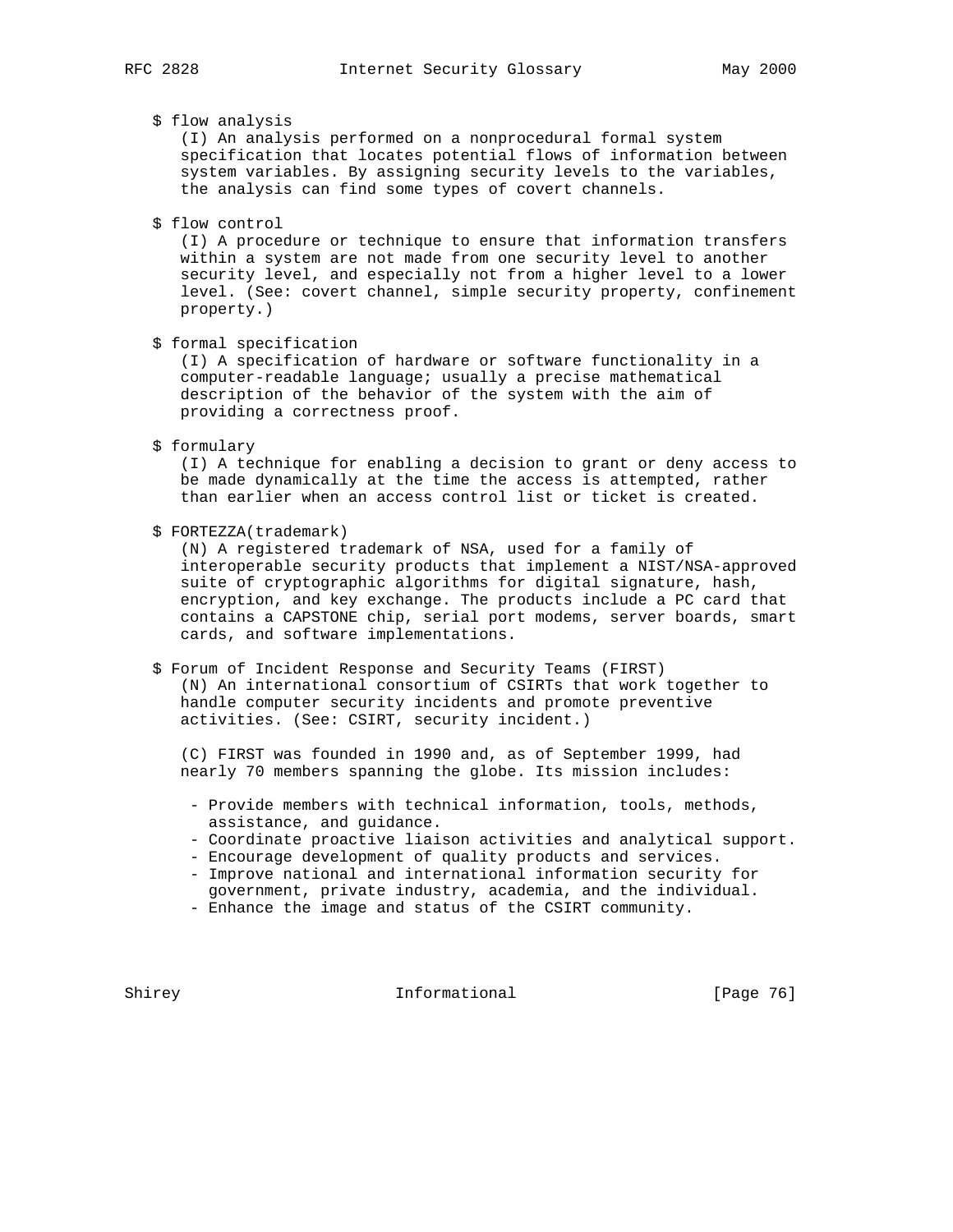\$ forward secrecy See: public-key forward secrecy.

\$ FPKI

See: Federal Public-Key Infrastructure.

\$ FTP

See: File Transfer Protocol.

\$ gateway

 (I) A relay mechanism that attaches to two (or more) computer networks that have similar functions but dissimilar implementations and that enables host computers on one network to communicate with hosts on the other; an intermediate system that is the interface between two computer networks. (See: bridge, firewall, guard, internetwork, proxy server, router, and subnetwork.)

 (C) In theory, gateways are conceivable at any OSI layer. In practice, they operate at OSI layer 3 (see: bridge, router) or layer 7 (see: proxy server). When the two networks differ in the protocol by which they offer service to hosts, the gateway may translate one protocol into another or otherwise facilitate interoperation of hosts (see: Internet Protocol).

\$ GCA

See: geopolitical certificate authority.

\$ GeneralizedTime

 (N) The ASN.1 data type "GeneralizedTime" (specified in ISO 8601) contains a calendar date (YYYYMMDD) and a time of day, which is either (a) the local time, (b) the Coordinated Universal Time, or (c) both the local time and an offset allowing Coordinated Universal Time to be calculated. (See: Coordinated Universal Time, UTCTime.)

 \$ Generic Security Service Application Program Interface (GSS-API) (I) An Internet Standard protocol [R2078] that specifies calling conventions by which an application (typically another communication protocol) can obtain authentication, integrity, and confidentiality security services independently of the underlying security mechanisms and technologies, thus allowing the application source code to be ported to different environments.

 (C) "A GSS-API caller accepts tokens provided to it by its local GSS-API implementation and transfers the tokens to a peer on a remote system; that peer passes the received tokens to its local

Shirey **Informational Informational** [Page 77]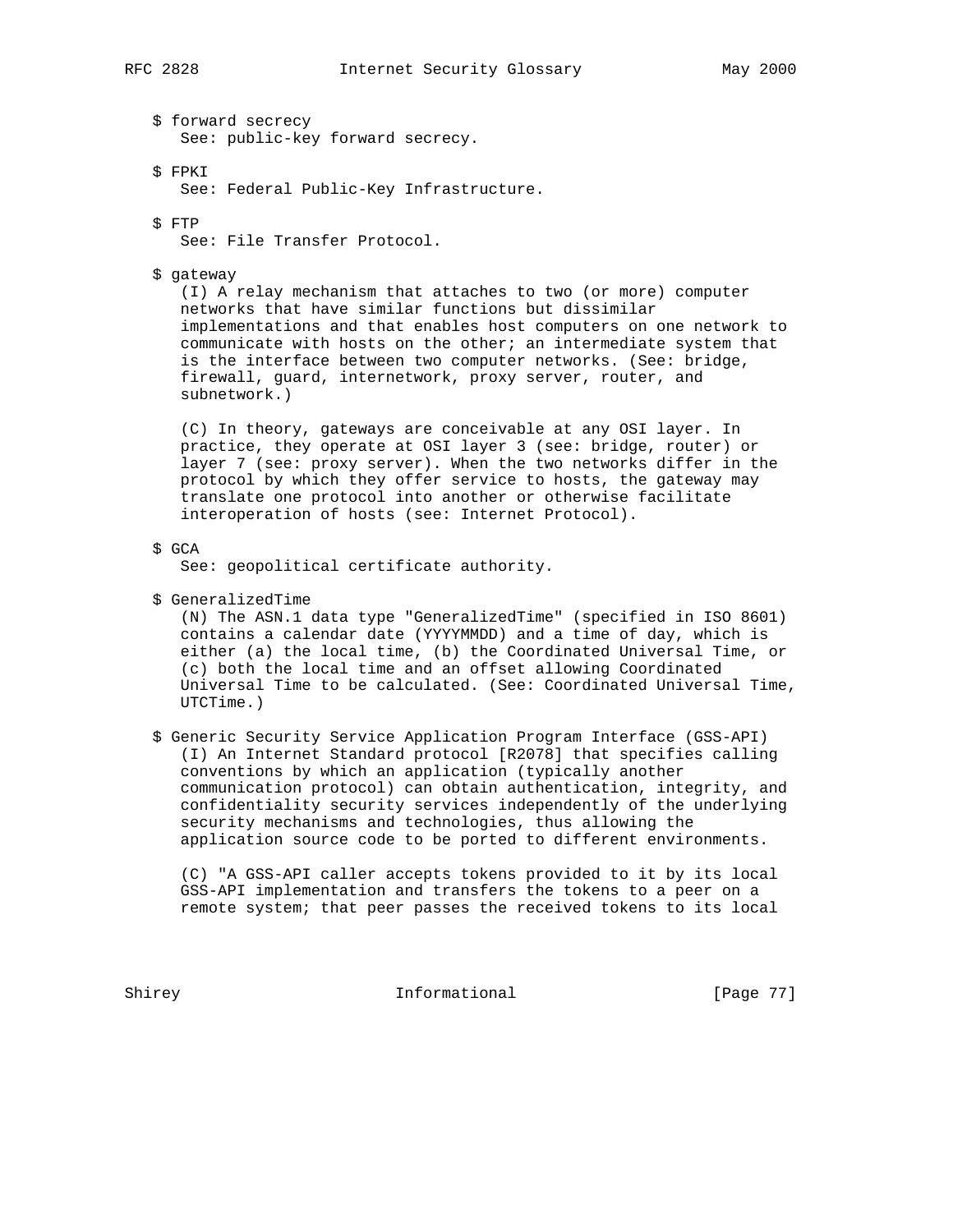GSS-API implementation for processing. The security services available through GSS-API in this fashion are implementable (and have been implemented) over a range of underlying mechanisms based on [symmetric] and [asymmetric cryptography]." [R2078]

\$ geopolitical certificate authority (GCA)

 (O) SET usage: In a SET certification hierarchy, an optional level that is certified by a BCA and that may certify cardholder CAs, merchant CAs, and payment gateway CAs. Using GCAs enables a brand to distribute responsibility for managing certificates to geographic or political regions, so that brand policies can vary between regions as needed.

\$ Green Book

 (D) Except as an explanatory appositive, ISDs SHOULD NOT use this term as a synonym for "Defense Password Management Guideline" [CSC2]. Instead, use the full proper name of the document or, in subsequent references, a conventional abbreviation. (See: Rainbow Series.)

 (D) Usage note: To improve international comprehensibility of Internet Standards and the Internet Standards Process, ISDs SHOULD NOT use "cute" synonyms for document titles. No matter how popular and clearly understood a nickname may be in one community, it is likely to cause confusion in others. For example, several other information system standards also are called "the Green Book". The following are some examples:

- Each volume of 1992 ITU-T (at that time, CCITT) standards.
- "PostScript Language Program Design", Adobe Systems, Addison- Wesley, 1988.
- IEEE 1003.1 POSIX Operating Systems Interface.
- "Smalltalk-80: Bits of History, Words of Advice", Glenn Krasner, Addison-Wesley, 1983.
- "X/Open Compatibility Guide".
- A particular CD-ROM format developed by Phillips.
- \$ GRIP

 (I) A contraction of "Guidelines and Recommendations for Security Incident Processing", the name of the IETF working group that seeks to facilitate consistent handling of security incidents in the Internet community. (See: security incident.)

 (C) Guidelines to be produced by the WG will address technology vendors, network service providers, and response teams in their roles assisting organizations in resolving security incidents. These relationships are functional and can exist within and across organizational boundaries.

Shirey Informational [Page 78]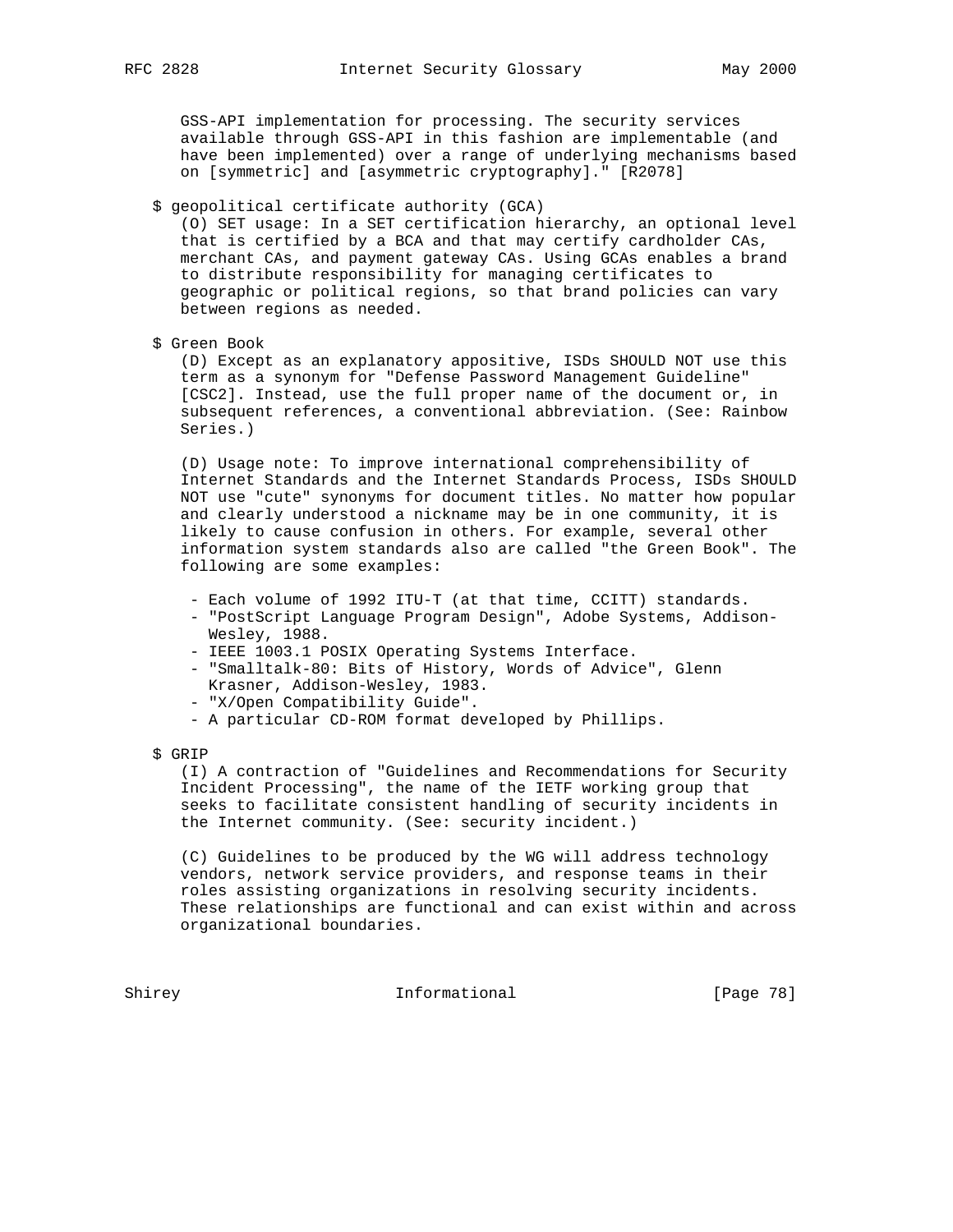# \$ GSS-API

See: Generic Security Service Application Program Interface.

\$ guard

 (I) A gateway that is interposed between two networks (or computers, or other information systems) operating at different security levels (one level is usually higher than the other) and is trusted to mediate all information transfers between the two levels, either to ensure that no sensitive information from the first (higher) level is disclosed to the second (lower) level, or to protect the integrity of data on the first (higher) level. (See: firewall.)

\$ guest login

See: anonymous login.

\$ GULS

 (I) Generic Upper Layer Security service element (ISO 11586), a five-part standard for the exchange of security information and security-transformation functions that protect confidentiality and integrity of application data.

\$ hacker

 (I) Someone with a strong interest in computers, who enjoys learning about them and experimenting with them. (See: cracker.)

 (C) The recommended definition is the original meaning of the term (circa 1960), which then had a neutral or positive connotation of "someone who figures things out and makes something cool happen". Today, the term is frequently misused, especially by journalists, to have the pejorative meaning of cracker.

## \$ handle

 (I) (1.) Verb: Perform processing operations on data, such as receive and transmit, collect and disseminate, create and delete, store and retrieve, read and write, and compare. (2.) Noun: An on line pseudonym, particularly one used by a cracker; derived from citizens band radio culture.

\$ hardware

 (I) The material physical components of a computer system. (See: firmware, software.)

 \$ hardware token See: token.

Shirey **Informational** [Page 79]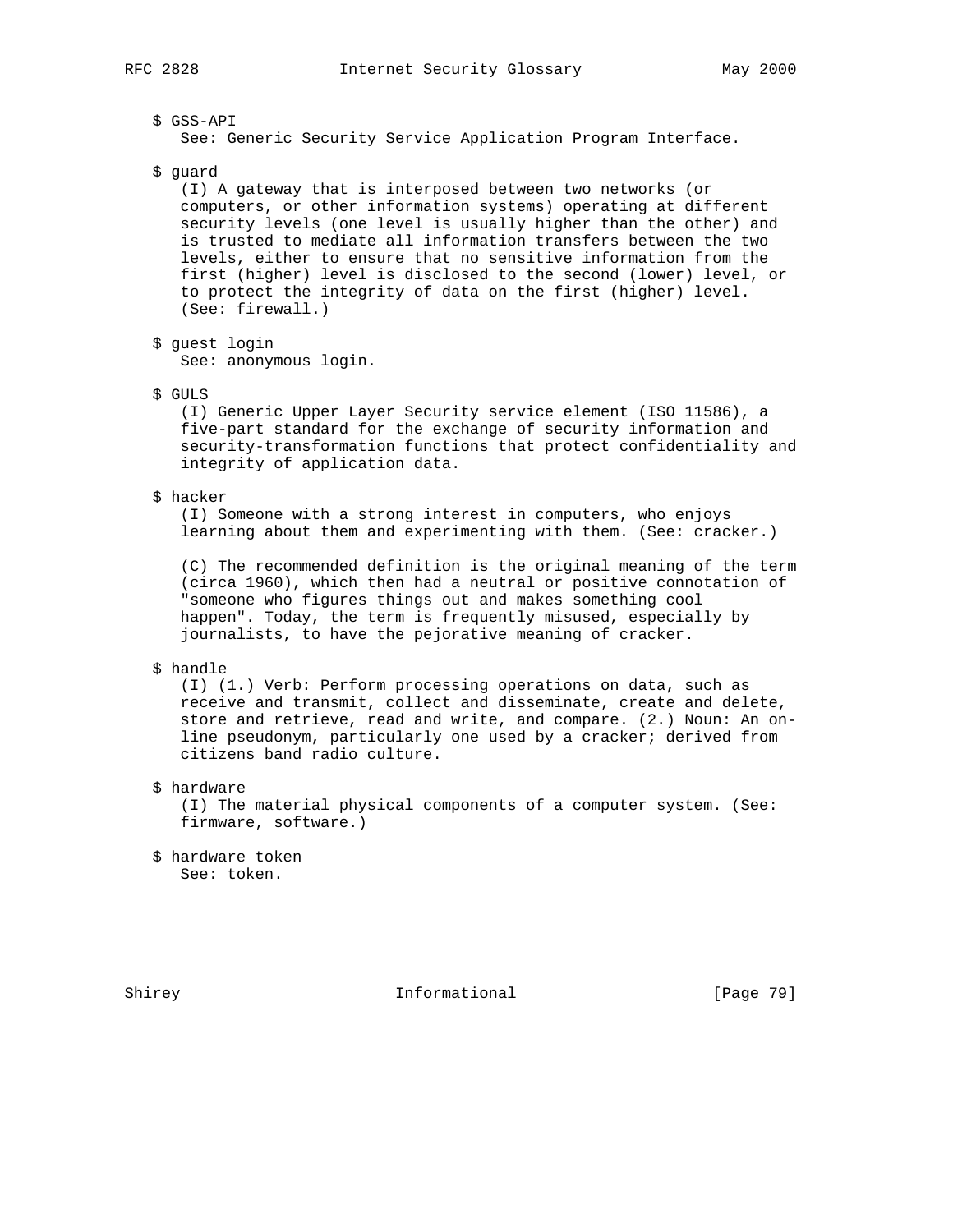# \$ hash code

 (D) ISDs SHOULD NOT use this term (especially not as a synonym for "hash result") because it mixes concepts in a potentially misleading way. A hash result is not a "code" in any sense defined by this glossary. (See: code, hash result, hash value, message digest.)

\$ hash function

 (I) An algorithm that computes a value based on a data object (such as a message or file; usually variable-length; possibly very large), thereby mapping the data object to a smaller data object (the "hash result") which is usually a fixed-size value. (See: checksum, keyed hash.)

 (O) "A (mathematical) function which maps values from a large (possibly very large) domain into a smaller range. A 'good' hash function is such that the results of applying the function to a (large) set of values in the domain will be evenly distributed (and apparently at random) over the range." [X509]

 (C) The kind of hash function needed for security applications is called a "cryptographic hash function", an algorithm for which it is computationally infeasible (because no attack is significantly more efficient than brute force) to find either (a) a data object that maps to a pre-specified hash result (the "one-way" property) or (b) two data objects that map to the same hash result (the "collision-free" property). (See: MD2, MD4, MD5, SHA-1.)

 (C) A cryptographic hash is "good" in the sense stated in the "O" definition for hash function. Any change to an input data object will, with high probability, result in a different hash result, so that the result of a cryptographic hash makes a good checksum for a data object.

## \$ hash result

(I) The output of a hash function. (See: hash code, hash value.)

 (O) "The output produced by a hash function upon processing a message" (where "message" is broadly defined as "a digital representation of data"). [ABA] (The recommended definition is compatible with this ABA definition, but we avoid the unusual definition of "message".)

#### \$ hash value

 (D) ISDs SHOULD NOT use this term (especially not as a synonym for "hash result", the output of a hash function) because it might be confused with "hashed value" (the input to a hash function). (See: hash code, hash result, message digest.)

Shirey Informational [Page 80]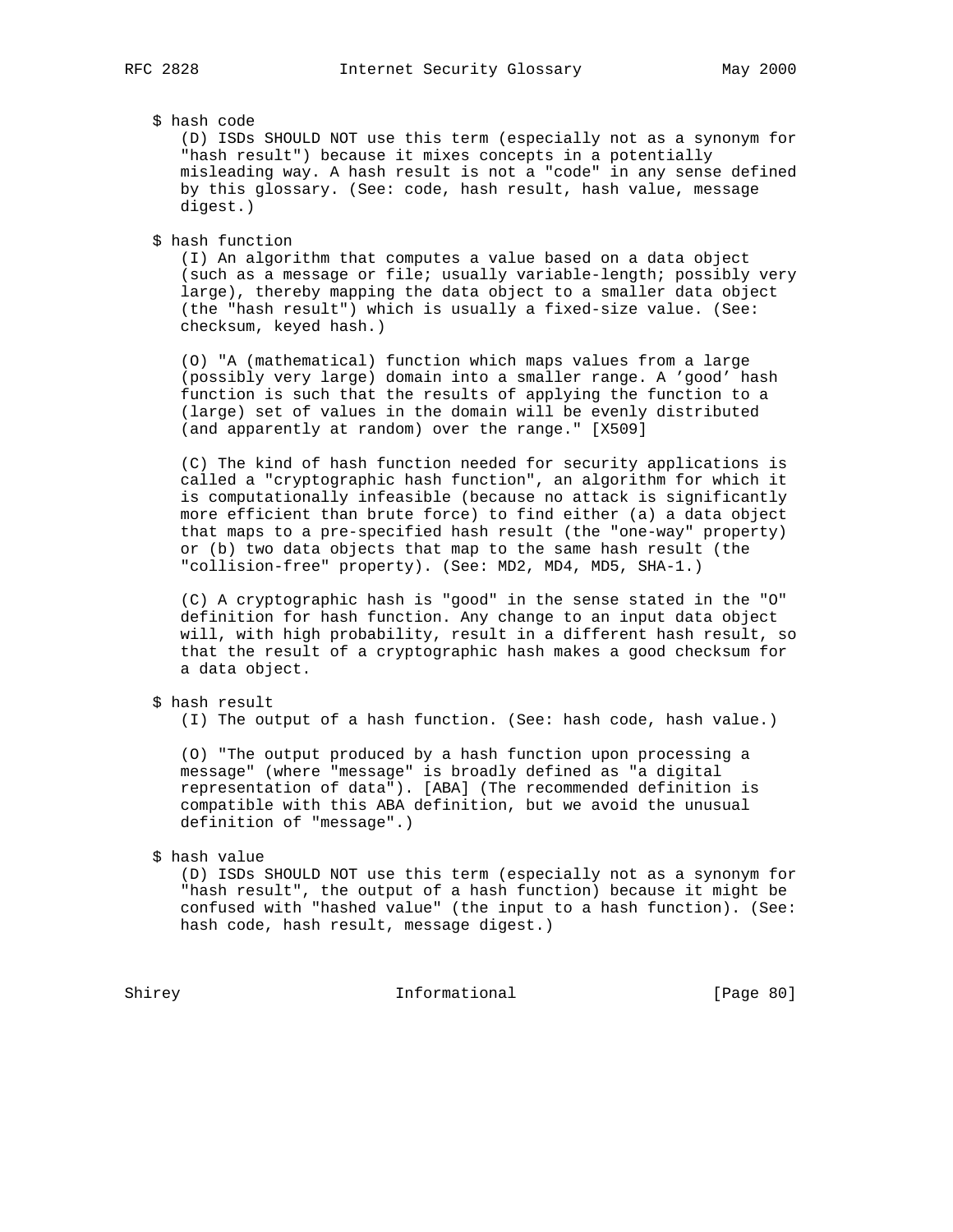\$ hierarchical PKI

 (I) A PKI architecture based on a certification hierarchy. (See: mesh PKI, trust-file PKI.)

\$ hierarchy management

 (I) The process of generating configuration data and issuing public-key certificates to build and operate a certification hierarchy.

\$ hierarchy of trust

 (D) ISDs SHOULD NOT use this term with regard to PKI, especially not as a synonym for "certification hierarchy", because this term mixes concepts in a potentially misleading way. (See: certification hierarchy, trust, web of trust.)

\$ hijack attack

 (I) A form of active wiretapping in which the attacker seizes control of a previously established communication association. (See: man-in-the-middle attack, pagejacking, piggyback attack.)

\$ HMAC

 (I) A keyed hash [R2104] that can be based on any iterated cryptographic hash (e.g., MD5 or SHA-1), so that the cryptographic strength of HMAC depends on the properties of the selected cryptographic hash. (See: [R2202, R2403, R2404].)

 (C) Assume that H is a generic cryptographic hash in which a function is iterated on data blocks of length B bytes. L is the length of the of hash result of H. K is a secret key of length L <= K <= B. The values IPAD and OPAD are fixed strings used as inner and outer padding and defined as follows: IPAD = the byte 0x36 repeated B times, OPAD = the byte 0x5C repeated B times. HMAC is computed by H(K XOR OPAD, H(K XOR IPAD, inputdata)).

(C) The goals of HMAC are as follows:

- To use available cryptographic hash functions without modification, particularly functions that perform well in software and for which software is freely and widely available.
- To preserve the original performance of the selected hash without significant degradation.
- To use and handle keys in a simple way.
- To have a well-understood cryptographic analysis of the strength of the mechanism based on reasonable assumptions about the underlying hash function.
- To enable easy replacement of the hash function in case a faster or stronger hash is found or required.

Shirey 1nformational [Page 81]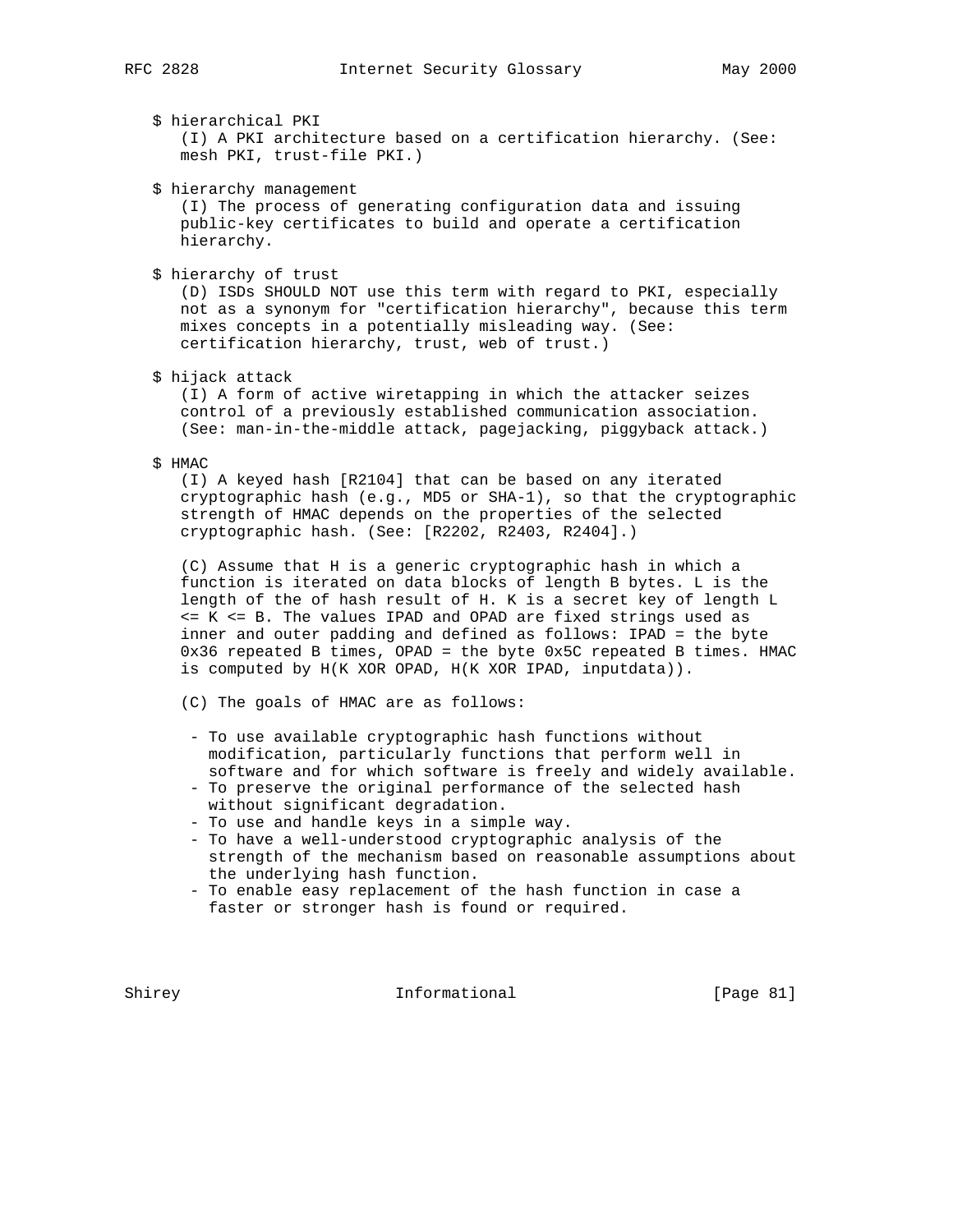\$ honey pot

 (I) A system (e.g., a web server) or a system resource (e.g., a file on a server), that is designed to be attractive to potential crackers and intruders, like honey is attractive to bears. (See: entrapment.)

 (D) It is likely that other cultures have different metaphors for this concept. To ensure international understanding, ISDs should not use this term unless they also provide an explanation like this one. (See: (usage note under) Green Book.)

\$ host

 (I) General computer network usage: A computer that is attached to a communication subnetwork or internetwork and can use services provided by the network to exchange data with other attached systems. (See: end system.)

 (I) Specific Internet Protocol Suite usage: A networked computer that does not forward Internet Protocol packets that are not addressed to the computer itself. (See: router.)

 (C) Derivation: As viewed by its users, a host "entertains" guests, providing application layer services or access to other computers attached to the network. However, even though some traditional peripheral service devices, such as printers, can now be independently connected to networks, they are not usually called hosts.

\$ HTML

See: Hypertext Markup Language.

#### \$ HTTP

See: Hypertext Transfer Protocol.

\$ https

 (I) When used in the first part of a URL (the part that precedes the colon and specifies an access scheme or protocol), this term specifies the use of HTTP enhanced by a security mechanism, which is usually SSL. (See: S-HTTP.)

#### \$ hybrid encryption

 (I) An application of cryptography that combines two or more encryption algorithms, particularly a combination of symmetric and asymmetric encryption. (E.g., see: digital envelope.)

 (C) Asymmetric algorithms require more computation than equivalently strong symmetric ones. Thus, asymmetric encryption is not normally used for data confidentiality except in distributing

Shirey **Informational** [Page 82]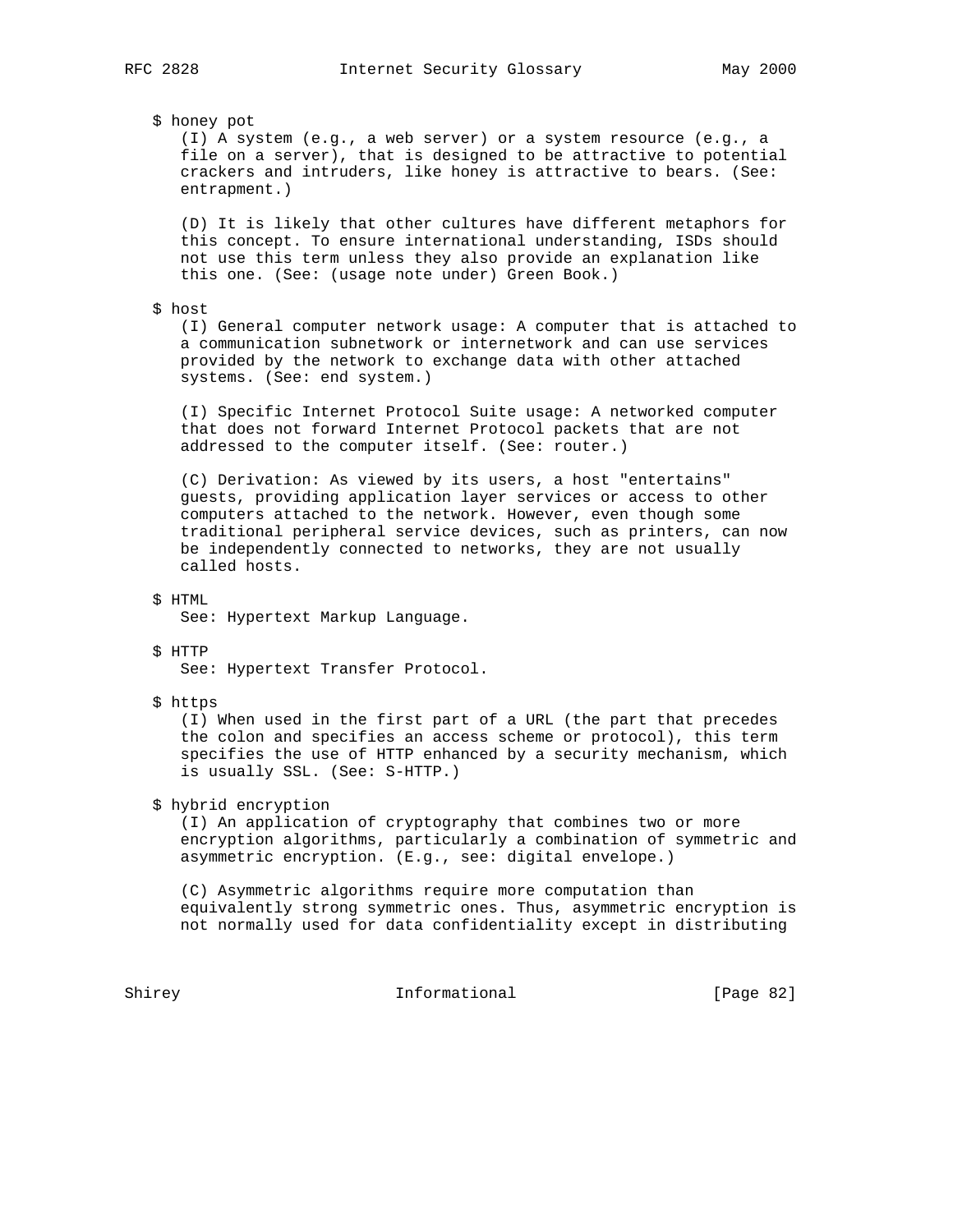symmetric keys in applications where the key data is usually short (in terms of bits) compared to the data it protects. (E.g., see: MSP, PEM, PGP.)

\$ hyperlink

 (I) In hypertext or hypermedia, an information object (such as a word, a phrase, or an image; usually highlighted by color or underscoring) that points (indicates how to connect) to related information that is located elsewhere and can be retrieved by activating the link (e.g., by selecting the object with a mouse pointer and then clicking).

\$ hypermedia

 (I) A generalization of hypertext; any media that contain hyperlinks that point to material in the same or another data object.

\$ hypertext

 (I) A computer document, or part of a document, that contains hyperlinks to other documents; i.e., text that contains active pointers to other text. Usually written in Hypertext Markup Language and accessed using a web browser. (See: hypermedia.)

\$ Hypertext Markup Language (HTML)

 (I) A platform-independent system of syntax and semantics for adding characters to data files (particularly text files) to represent the data's structure and to point to related data, thus creating hypertext for use in the World Wide Web and other applications. [R1866]

\$ Hypertext Transfer Protocol (HTTP)

 (I) A TCP-based, application-layer, client-server, Internet protocol [R2616] used to carry data requests and responses in the World Wide Web. (See: hypertext.)

\$ IAB

See: Internet Architecture Board.

- \$ IANA See: Internet Assigned Numbers Authority.
- \$ ICANN

See: Internet Corporation for Assigned Names and Numbers.

 \$ ICMP See: Internet Control Message Protocol.

Shirey **Informational** [Page 83]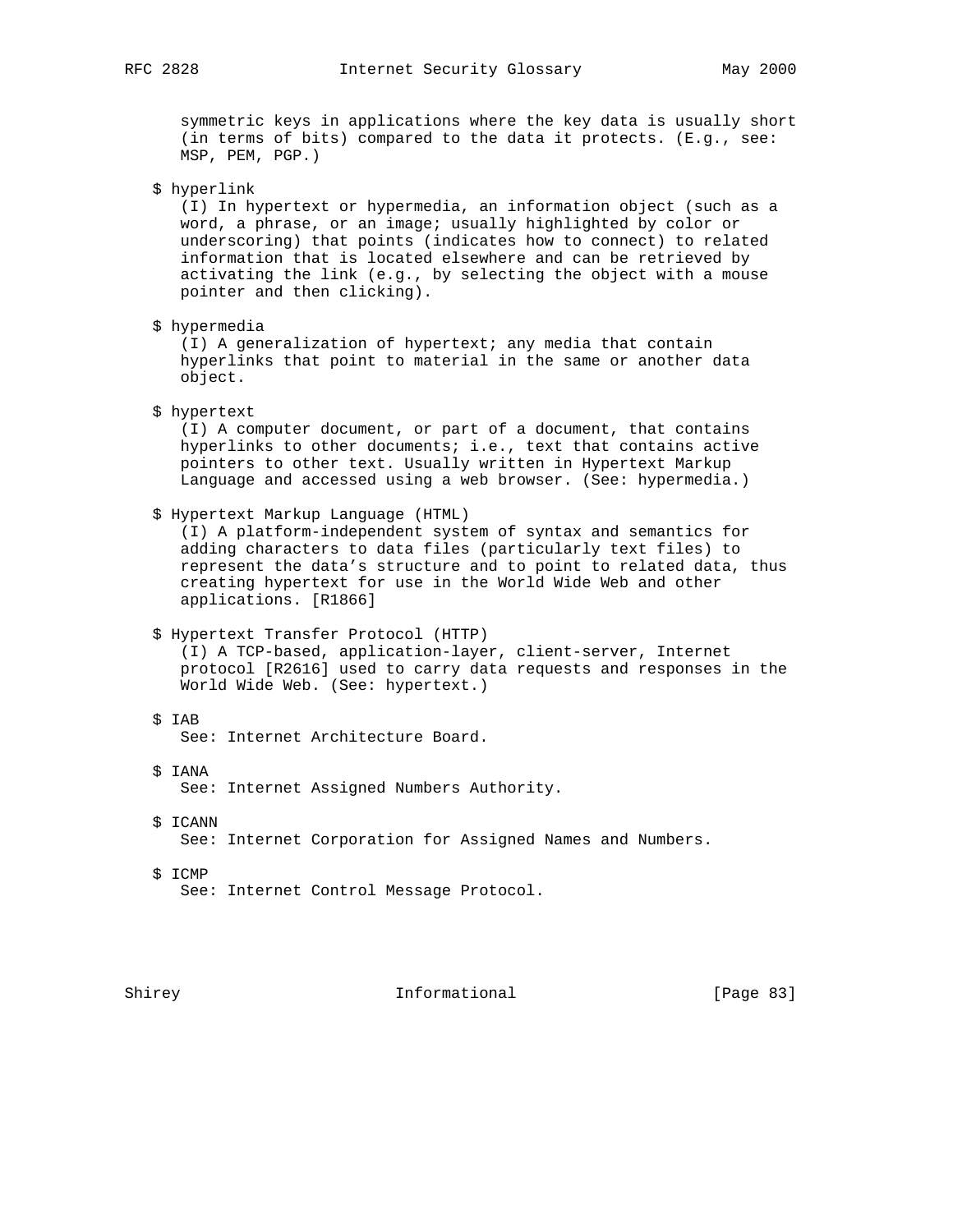- - \$ ICMP flood (I) A denial of service attack that sends a host more ICMP echo request ("ping") packets than the protocol implementation can handle. (See: flooding, smurf.)
	- \$ ICRL

See: indirect certificate revocation list.

\$ IDEA

See: International Data Encryption Algorithm.

\$ identification

 (I) An act or process that presents an identifier to a system so that the system can recognize a system entity and distinguish it from other entities. (See: authentication.)

\$ Identification Protocol

 (I) An client-server Internet protocol [R1413] for learning the identity of a user of a particular TCP connection.

 (C) Given a TCP port number pair, the server returns a character string that identifies the owner of that connection on the server's system. The protocol is not intended for authorization or access control. At best, it provides additional auditing information with respect to TCP.

\$ identity-based security policy

 (I) "A security policy based on the identities and/or attributes of users, a group of users, or entities acting on behalf of the users and the resources/objects being accessed." [I7498 Part 2] (See: rule-based security policy.)

\$ IEEE

See: Institute of Electrical and Electronics Engineers, Inc.

\$ IEEE 802.10

 (N) An IEEE committee developing security standards for local area networks. (See: SILS.)

\$ IEEE P1363

 (N) An IEEE working group, Standard for Public-Key Cryptography, developing a comprehensive reference standard for asymmetric cryptography. Covers discrete logarithm (e.g., DSA), elliptic curve, and integer factorization (e.g., RSA); and covers key agreement, digital signature, and encryption.

 \$ IESG See: Internet Engineering Steering Group.

Shirey **Informational** [Page 84]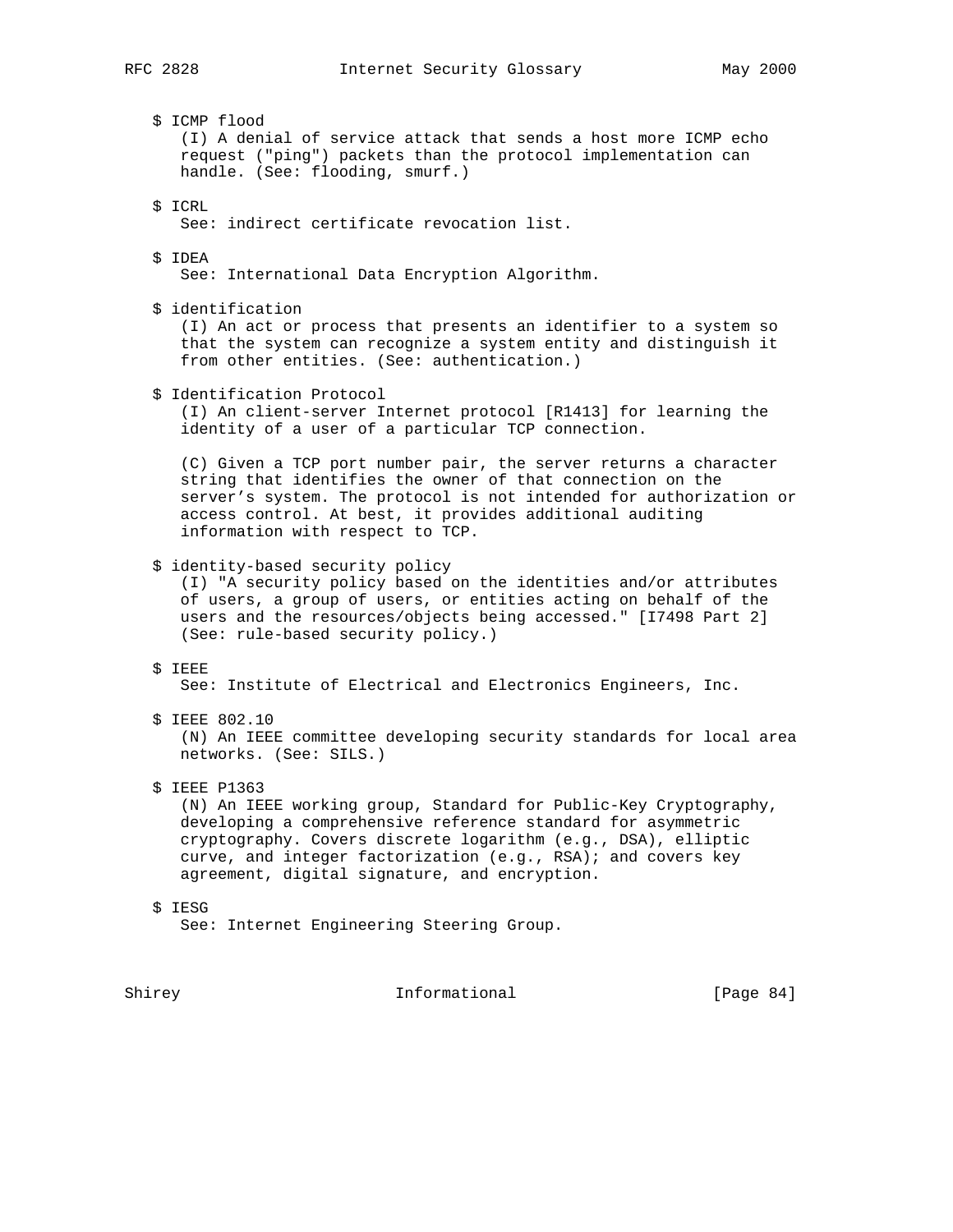- \$ IETF See: Internet Engineering Task Force.
- \$ IKE

See: IPsec Key Exchange.

\$ IMAP4

See: Internet Message Access Protocol, version 4.

\$ IMAP4 AUTHENTICATE

 (I) A IMAP4 "command" (better described as a transaction type, or a protocol-within-a-protocol) by which an IMAP4 client optionally proposes a mechanism to an IMAP4 server to authenticate the client to the server and provide other security services. (See: POP3.)

 (C) If the server accepts the proposal, the command is followed by performing a challenge-response authentication protocol and, optionally, negotiating a protection mechanism for subsequent POP3 interactions. The security mechanisms that are used by IMAP4 AUTHENTICATE--including Kerberos, GSSAPI, and S/Key--are described in [R1731].

- \$ in the clear (I) Not encrypted. (See: cleartext.)
- \$ indirect certificate revocation list (ICRL) (I) In X.509, a CRL that may contain certificate revocation notifications for certificates issued by CAs other than the issuer of the ICRL.
- \$ indistinguishability

 (I) An attribute of an encryption algorithm that is a formalization of the notion that the encryption of some string is indistinguishable from the encryption of an equal-length string of nonsense.

 (C) Under certain conditions, this notion is equivalent to "semantic security".

\$ information

 (I) Facts and ideas, which can be represented (encoded) as various forms of data.

 \$ Information Technology Security Evaluation Criteria (ITSEC) (N) Standard developed for use in the European Union; accommodates a wider range of security assurance and functionality combinations than the TCSEC. Superseded by the Common Criteria. [ITSEC]

Shirey **Informational** [Page 85]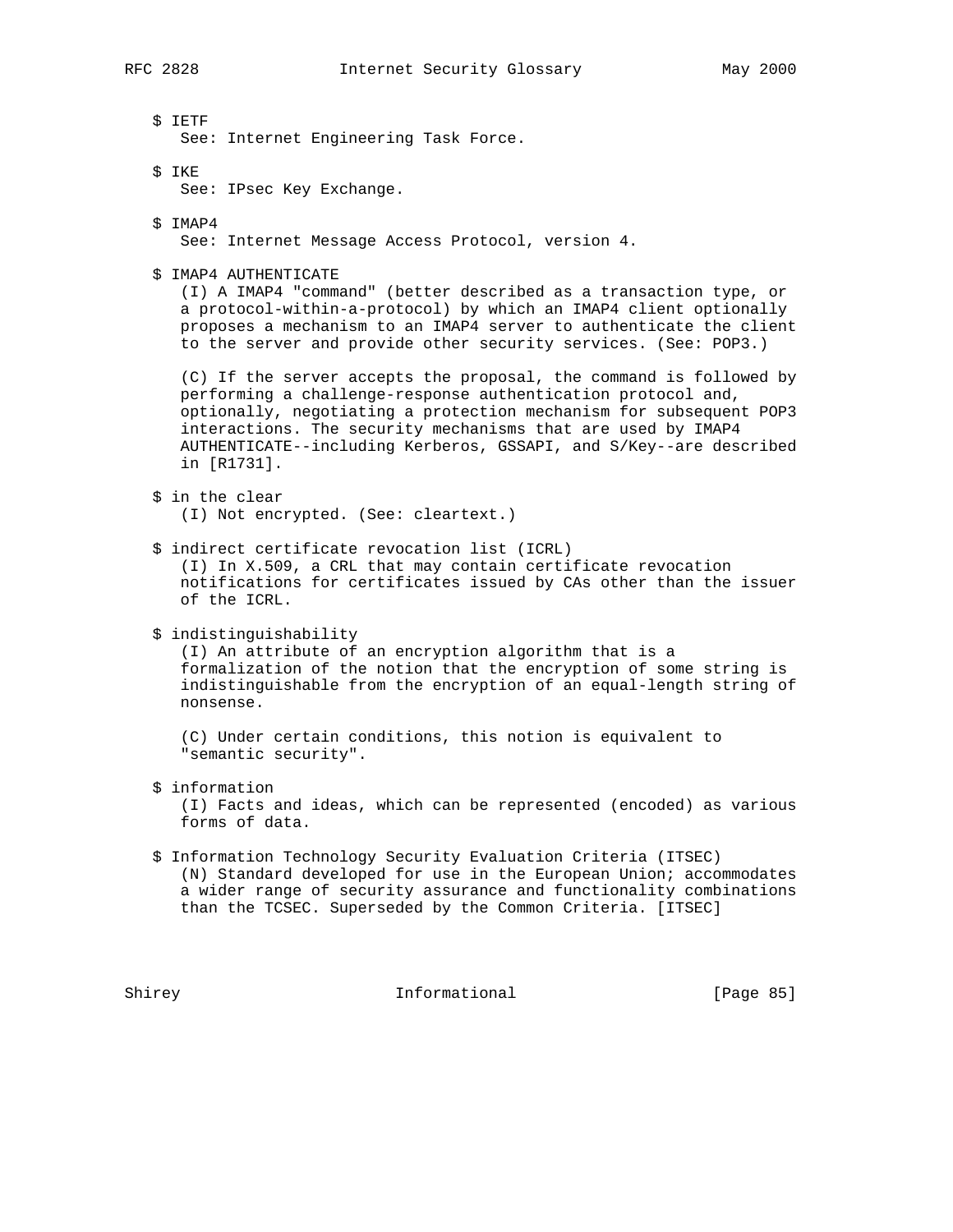\$ INFOSEC (I) Abbreviation for "information security", referring to security measures that implement and assure security services in computer systems (i.e., COMPUSEC) and communication systems (i.e., COMSEC). \$ initialization value (IV) (I) An input parameter that sets the starting state of a cryptographic algorithm or mode. (Sometimes called "initialization vector" or "message indicator".) (C) An IV can be used to introduce cryptographic variance in addition to that provided by a key (see: salt), and to synchronize one cryptographic process with another. For an example of the latter, cipher block chaining mode requires an IV. [R2405] \$ initialization vector (D) For consistency, ISDs SHOULD NOT use this term as a synonym for "initialization value". \$ insider attack See: (secondary definition under) attack. \$ Institute of Electrical and Electronics Engineers, Inc. (IEEE) (N) The IEEE is a not-for-profit association of more than 330,000 individual members in 150 countries. The IEEE produces 30 percent of the world's published literature in electrical engineering, computers, and control technology; holds annually more than 300 major conferences; and has more than 800 active standards with 700 under development. (See: Standards for Interoperable LAN/MAN

\$ integrity

 See: data integrity, correctness integrity, source integrity, system integrity.

\$ integrity check

Security.)

 (D) ISDs SHOULD NOT use this term as a synonym for "cryptographic hash" or "protected checksum", because this term unnecessarily duplicates the meaning of other, well-established terms.

\$ intelligent threat

 (I) A circumstance in which an adversary has the technical and operational capability to detect and exploit a vulnerability and also has the demonstrated, presumed, or inferred intent to do so. (See: threat.)

Shirey **Informational** [Page 86]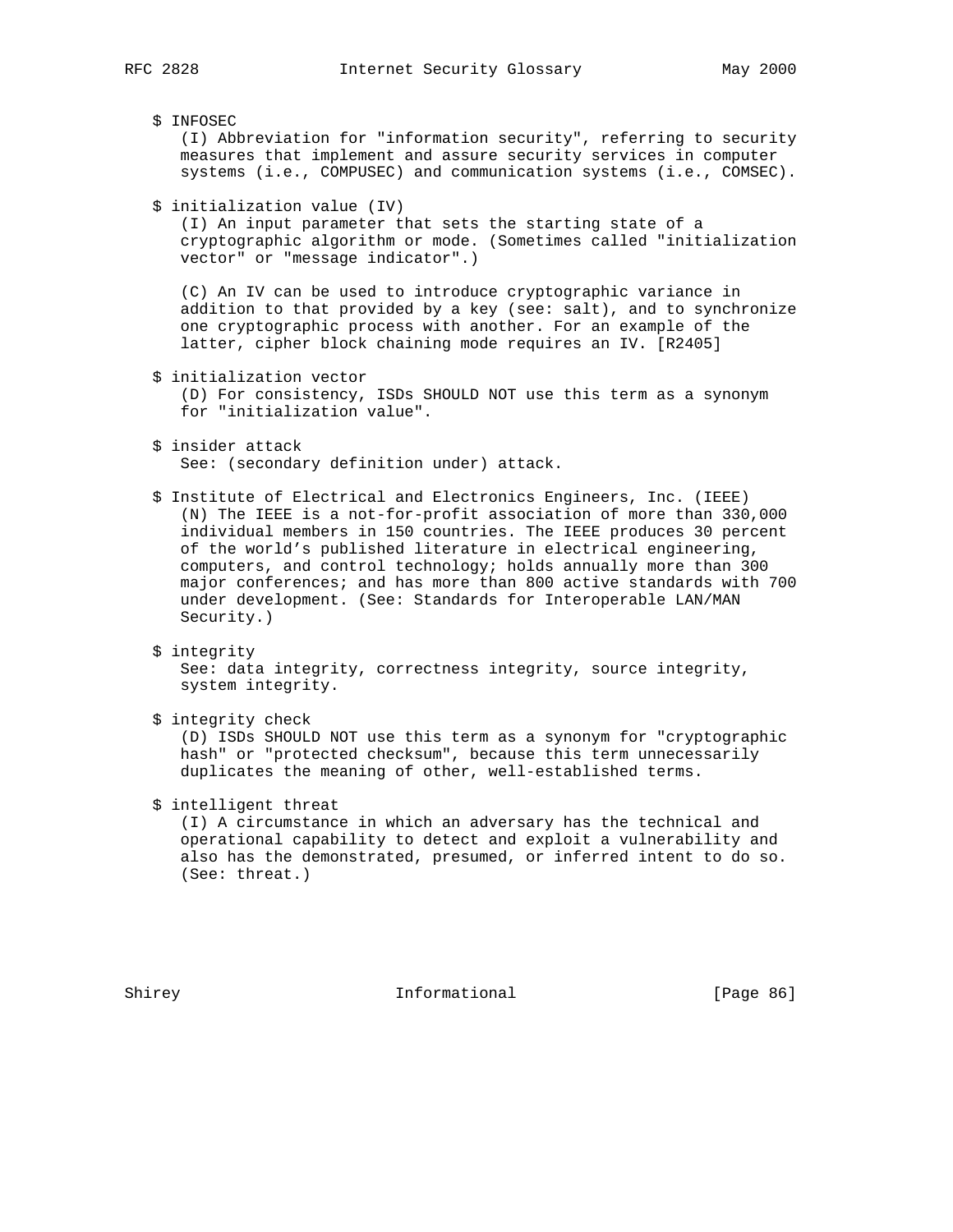- - \$ International Data Encryption Algorithm (IDEA) (N) A patented, symmetric block cipher that uses a 128-bit key and operates on 64-bit blocks. [Schn] (See: symmetric cryptography.)
	- \$ International Standard See: (secondary definition under) ISO.
	- \$ International Traffic in Arms Regulations (ITAR) (N) Rules issued by the U.S. State Department, by authority of the Arms Export Control Act (22 U.S.C. 2778), to control export and import of defense articles and defense services, including information security systems, such as cryptographic systems, and TEMPEST suppression technology. (See: Wassenaar Arrangement.)
	- \$ internet
	- \$ Internet See: internet vs. Internet.
	- \$ Internet Architecture Board (IAB)

 (I) A technical advisory group of the ISOC, chartered by the ISOC Trustees to provide oversight of Internet architecture and protocols and, in the context of Internet Standards, a body to which decisions of the IESG may be appealed. Responsible for approving appointments to the IESG from among nominees submitted by the IETF nominating committee. [R2026]

\$ Internet Assigned Numbers Authority (IANA)

 (I) From the early days of the Internet, the IANA was chartered by the ISOC and the U.S. Government's Federal Network Council to be the central coordination, allocation, and registration body for parameters for Internet protocols. Superseded by ICANN.

# \$ Internet Control Message Protocol (ICMP)

 (I) An Internet Standard protocol [R0792] that is used to report error conditions during IP datagram processing and to exchange other information concerning the state of the IP network.

 \$ Internet Corporation for Assigned Names and Numbers (ICANN) (I) The non-profit, private corporation that has assumed responsibility for the IP address space allocation, protocol parameter assignment, domain name system management, and root server system management functions formerly performed under U.S. Government contract by IANA and other entities.

 (C) The Internet Protocol Suite, as defined by the IETF and the IESG, contains numerous parameters, such as internet addresses, domain names, autonomous system numbers, protocol numbers, port numbers, management information base object identifiers, including

Shirey Informational [Page 87]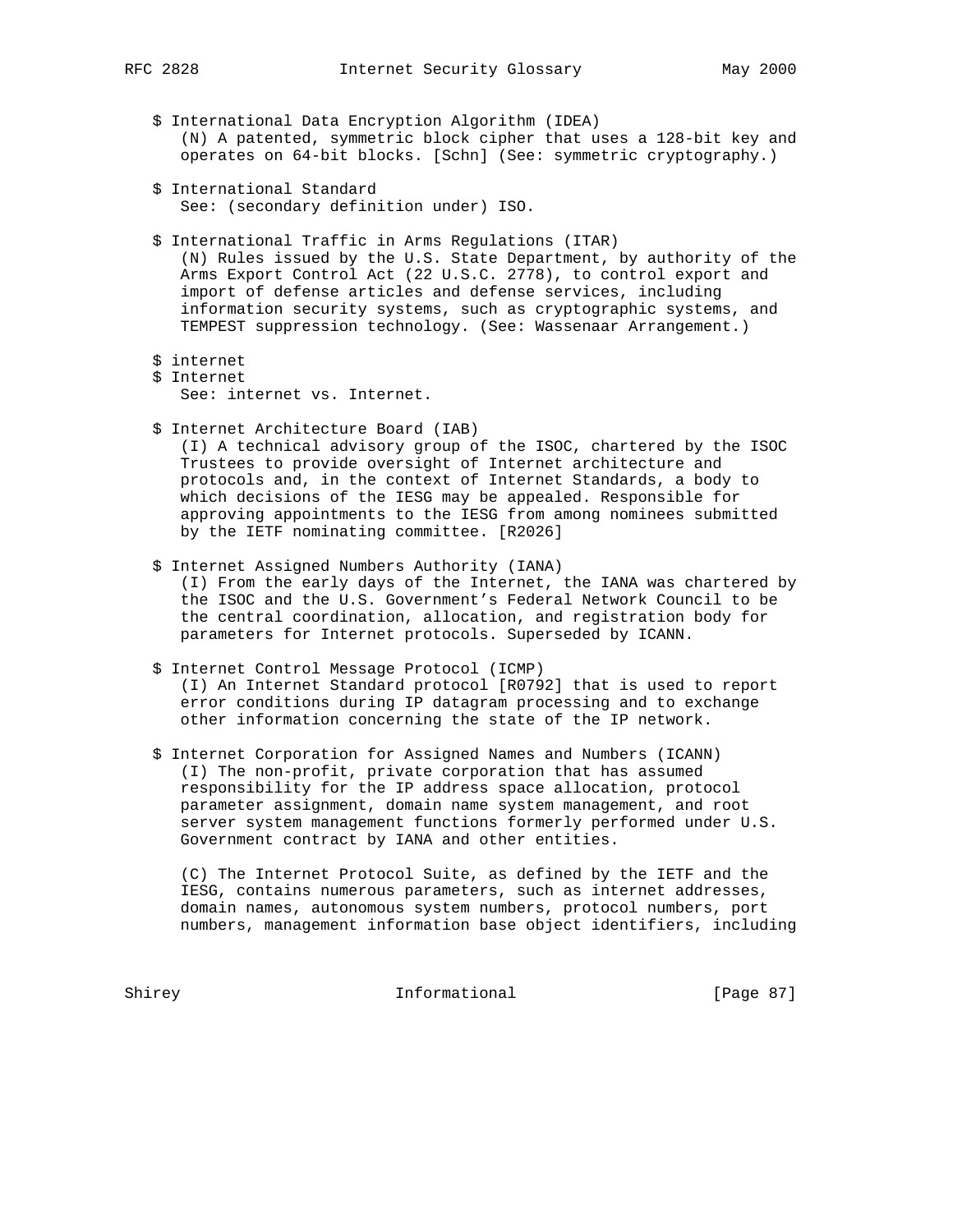private enterprise numbers, and many others. The Internet community requires that the values used in these parameter fields be assigned uniquely. ICANN makes those assignments as requested and maintains a registry of the current values.

 (C) ICANN was formed in October 1998, by a coalition of the Internet's business, technical, and academic communities. The U.S. Government designated ICANN to serve as the global consensus entity with responsibility for coordinating four key functions for the Internet: the allocation of IP address space, the assignment of protocol parameters, the management of the DNS, and the management of the DNS root server system.

\$ Internet Draft

 (I) A working document of the IETF, its areas, and its working groups. (Other groups may also distribute working documents as Internet Drafts.) An Internet Draft is not an archival document like an RFC is. Instead, an Internet Draft is a preliminary or working document that is valid for a maximum of six months and may be updated, replaced, or made obsolete by other documents at any time. It is inappropriate to use an Internet Draft as reference material or to cite it other than as "work in progress."

\$ Internet Engineering Steering Group (IESG)

 (I) The part of the ISOC responsible for technical management of IETF activities and administration of the Internet Standards Process according to procedures approved by the ISOC Trustees. Directly responsible for actions along the "standards track", including final approval of specifications as Internet Standards. Composed of IETF Area Directors and the IETF chairperson, who also chairs the IESG. [R2026]

\$ Internet Engineering Task Force (IETF)

 (I) A self-organized group of people who make contributions to the development of Internet technology. The principal body engaged in developing Internet Standards, although not itself a part of the ISOC. Composed of Working Groups, which are arranged into Areas (such as the Security Area), each coordinated by one or more Area Directors. Nominations to the IAB and the IESG are made by a committee selected at random from regular IETF meeting attendees who have volunteered. [R2026, R2323]

 \$ Internet Message Access Protocol, version 4 (IMAP4) (I) An Internet protocol [R2060] by which a client workstation can dynamically access a mailbox on a server host to manipulate and retrieve mail messages that the server has received and is holding for the client. (See: POP3.)

Shirey **Informational** [Page 88]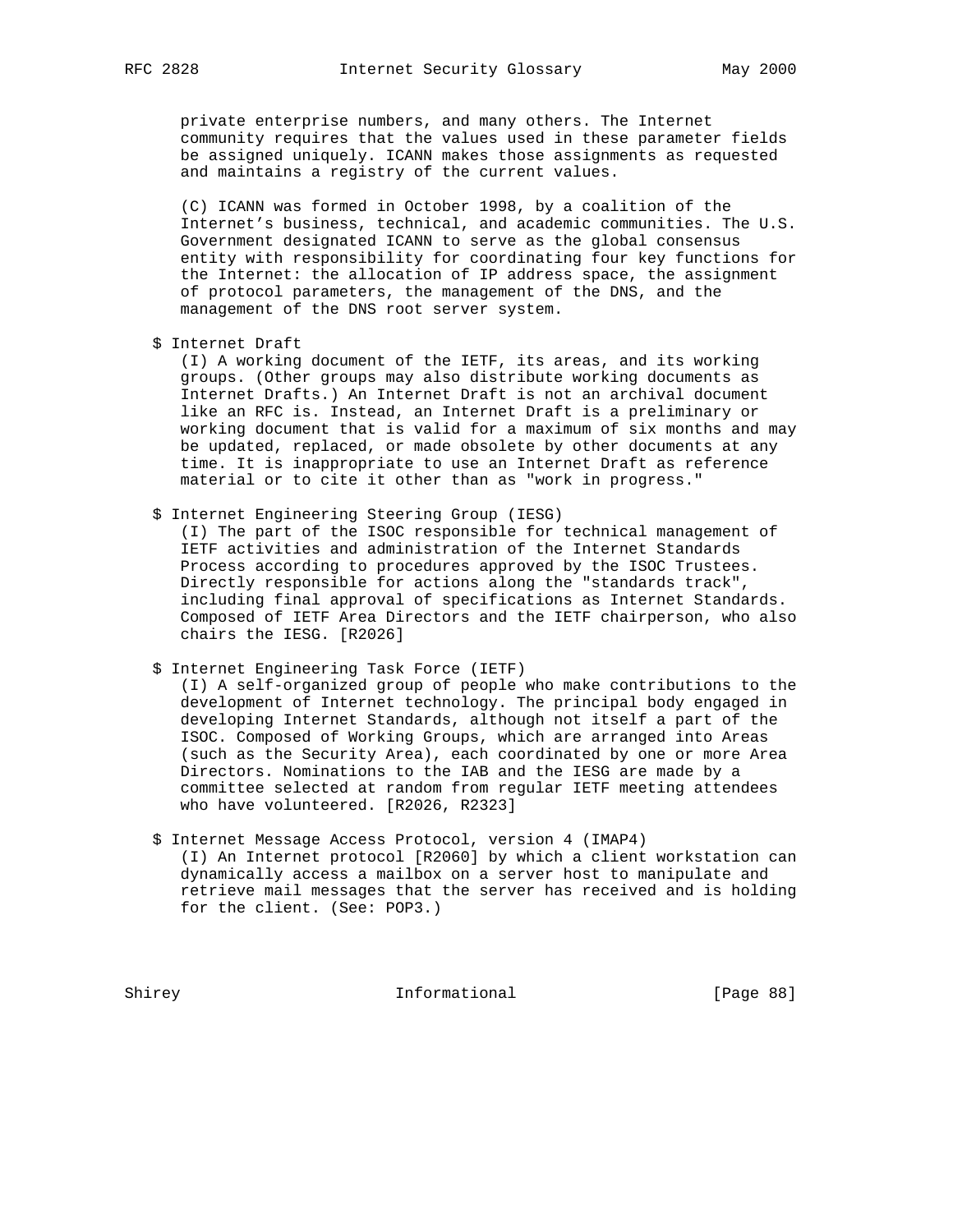(C) IMAP4 has mechanisms for optionally authenticating a client to a server and providing other security services. (See: IMAP4 AUTHENTICATE.)

- \$ Internet Policy Registration Authority (IPRA) (I) An X.509-compliant CA that is the top CA of the Internet certification hierarchy operated under the auspices of the ISOC [R1422]. (See: (PEM usage under) certification hierarchy.)
- \$ Internet Protocol (IP)

 (I) A Internet Standard protocol (version 4 [R0791] and version 6 [R2460]) that moves datagrams (discrete sets of bits) from one computer to another across an internetwork but does not provide reliable delivery, flow control, sequencing, or other end-to-end services that TCP provides. (See: IP address, TCP/IP.)

(C) In the OSIRM, IP would be located at the top of layer 3.

\$ Internet Protocol security (IPsec)

 (I) (1.) The name of the IETF working group that is specifying a security architecture [R2401] and protocols to provide security services for Internet Protocol traffic. (2.) A collective name for that architecture and set of protocols. (Implementation of IPsec protocols is optional for IP version 4, but mandatory for IP version 6.) (See: Internet Protocol Security Option.)

(C) Note that the letters "sec" are lower-case.

 (C) The IPsec architecture specifies (a) security protocols (AH and ESP), (b) security associations (what they are, how they work, how they are managed, and associated processing), (c) key management (IKE), and (d) algorithms for authentication and encryption. The set of security services include access control service, connectionless data integrity service, data origin authentication service, protection against replays (detection of the arrival of duplicate datagrams, within a constrained window), data confidentiality service, and limited traffic flow confidentiality.

\$ Internet Protocol Security Option (IPSO)

 (I) Refers to one of three types of IP security options, which are fields that may be added to an IP datagram for the purpose of carrying security information about the datagram. (See: IPsec.)

 (D) ISDs SHOULD NOT use this term without a modifier to indicate which of the three types is meant.

Shirey **Informational** [Page 89]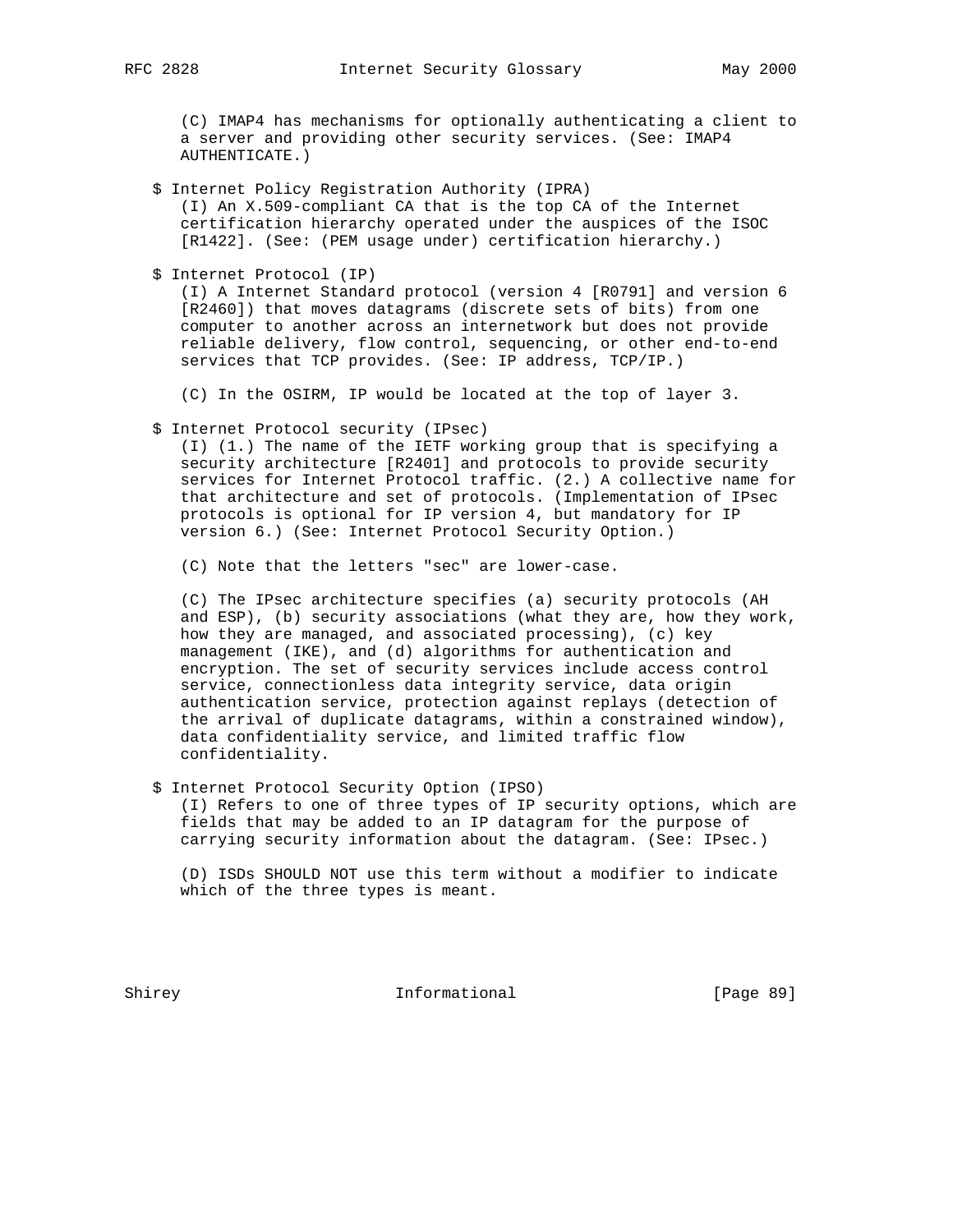1. "DoD Basic Security Option" (IP option type 130): Defined for use on U.S. Department of Defense common user data networks. Identifies the Defense classification level at which the datagram is to be protected and the protection authorities whose rules apply to the datagram. [R1108]

 A "protection authority" is a National Access Program (e.g., GENSER, SIOP-ESI, SCI, NSA, Department of Energy) or Special Access Program that specifies protection rules for transmission and processing of the information contained in the datagram. [R1108]

 2. "DoD Extended Security Option" (IP option type 133): Permits additional security labeling information, beyond that present in the Basic Security Option, to be supplied in the datagram to meet the needs of registered authorities. [R1108]

 3. "Common IP Security Option" (CIPSO) (IP option type 134): Designed by TSIG to carry hierarchic and non-hierarchic security labels. (Formerly called "Commercial IP Security Option".) Was published as Internet-Draft [CIPSO]; not advanced to RFC.

- \$ Internet Protocol Suite See: (secondary definition under) Internet.
- \$ Internet Security Association and Key Management Protocol (ISAKMP) (I) An Internet IPsec protocol [R2408] to negotiate, establish, modify, and delete security associations, and to exchange key generation and authentication data, independent of the details of any specific key generation technique, key establishment protocol, encryption algorithm, or authentication mechanism.

 (C) ISAKMP supports negotiation of security associations for protocols at all TCP/IP layers. By centralizing management of security associations, ISAKMP reduces duplicated functionality within each protocol. ISAKMP can also reduce connection setup time, by negotiating a whole stack of services at once. Strong authentication is required on ISAKMP exchanges, and a digital signature algorithm based on asymmetric cryptography is used within ISAKMP's authentication component.

\$ Internet Society (ISOC)

 (I) A professional society concerned with Internet development (including technical Internet Standards); with how the Internet is and can be used; and with social, political, and technical issues

Shirey **Informational** [Page 90]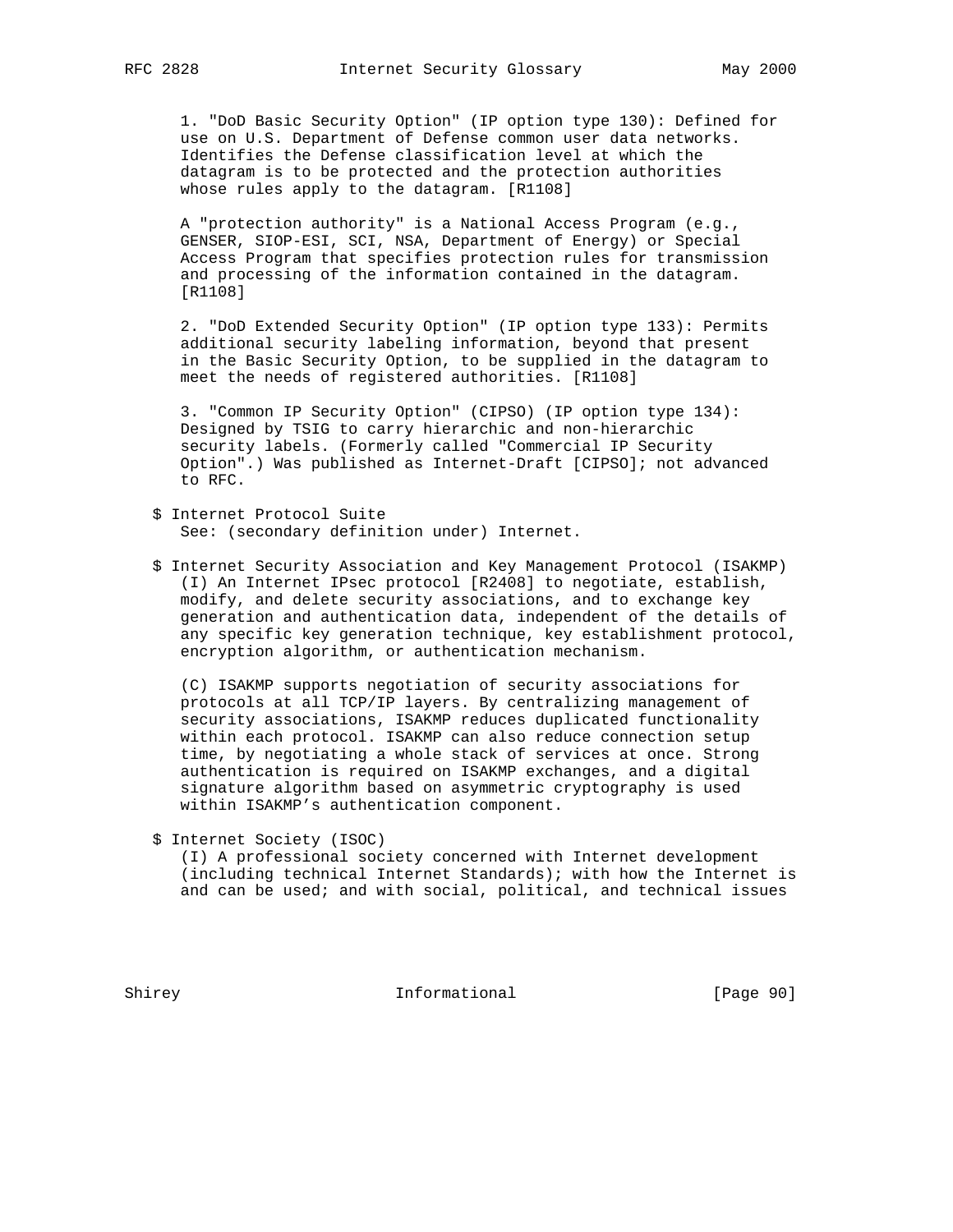that result. The ISOC Board of Trustees approves appointments to the IAB from among nominees submitted by the IETF nominating committee. [R2026]

\$ Internet Standard

 (I) A specification, approved by the IESG and published as an RFC, that is stable and well-understood, is technically competent, has multiple, independent, and interoperable implementations with substantial operational experience, enjoys significant public support, and is recognizably useful in some or all parts of the Internet. [R2026] (See: RFC.)

 (C) The Internet Standards Process is an activity of the ISOC and is organized and managed by the IAB and the IESG. The process is concerned with all protocols, procedures, and conventions used in or by the Internet, whether or not they are part of the Internet Protocol Suite. The "Internet Standards Track" has three levels of increasing maturity: Proposed Standard, Draft Standard, and Standard. (See: (standards levels under) ISO.)

#### \$ Internet Standards document (ISD)

 (C) In this Glossary, this term refers to an RFC, Internet-Draft, or other item that is produced as part of the Internet Standards Process [R2026]. However, neither the term nor the abbreviation is widely accepted and, therefore, SHOULD NOT be used in an ISD unless it is accompanied by an explanation like this. (See: Internet Standard.)

## \$ internet vs. Internet 1. (I) Not capitalized: A popular abbreviation for "internetwork".

 2. (I) Capitalized: "The Internet" is the single, interconnected, worldwide system of commercial, government, educational, and other computer networks that share the set of protocols specified by the IAB [R2026] and the name and address spaces managed by the ICANN.

 (C) The protocol set is named the "Internet Protocol Suite". It also is popularly known as "TCP/IP", because TCP and IP are two of its fundamental components. These protocols enable a user of any one of the networks in the Internet to communicate with, or use services located on, any of the other networks.

 (C) Although the Internet does have architectural principles [R1958], no Internet Standard formally defines a layered reference model for the IPS that is similar to the OSIRM. However, Internet community documents do refer (inconsistently) to layers: application, socket, transport, internetwork, network, data link,

Shirey Informational [Page 91]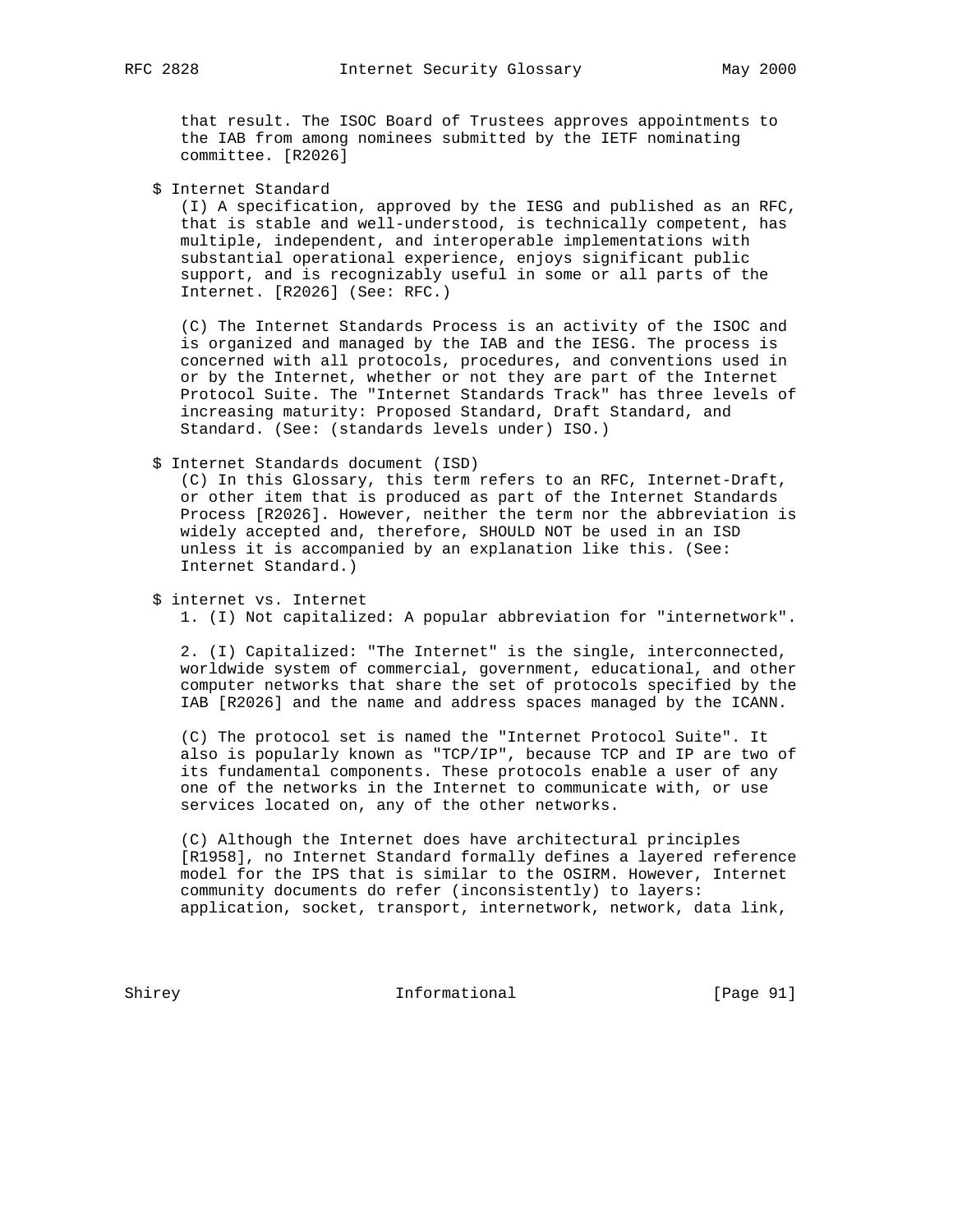and physical. In this Glossary, Internet layers are referred to by name to avoid confusing them with OSIRM layers, which are referred to by number.

## \$ internetwork

 (I) A system of interconnected networks; a network of networks. Usually shortened to "internet". (See: internet vs. Internet.)

 (C) An internet is usually built using OSI layer 3 gateways to connect a set of subnetworks. When the subnetworks differ in the OSI layer 3 protocol service they provide, the gateways sometimes implement a uniform internetwork protocol (e.g., IP) that operates at the top of layer 3 and hides the underlying heterogeneity from hosts that use communication services provided by the internet. (See: router.)

## \$ intranet

 (I) A computer network, especially one based on Internet technology, that an organization uses for its own internal, and usually private, purposes and that is closed to outsiders. (See: extranet, virtual private network.)

## \$ intruder

 (I) An entity that gains or attempts to gain access to a system or system resource without having authorization to do so. (See: cracker.)

 \$ intrusion See: security intrusion.

#### \$ intrusion detection

 (I) A security service that monitors and analyzes system events for the purpose of finding, and providing real-time or near real time warning of, attempts to access system resources in an unauthorized manner.

\$ invalidity date

 (N) An X.509 CRL entry extension that "indicates the date at which it is known or suspected that the [revoked certificate's private key] was compromised or that the certificate should otherwise be considered invalid" [X509].

 (C) This date may be earlier than the revocation date in the CRL entry, and may even be earlier than the date of issue of earlier CRLs. However, the invalidity date is not, by itself, sufficient for purposes of non-repudiation service. For example, to

Shirey **Informational** [Page 92]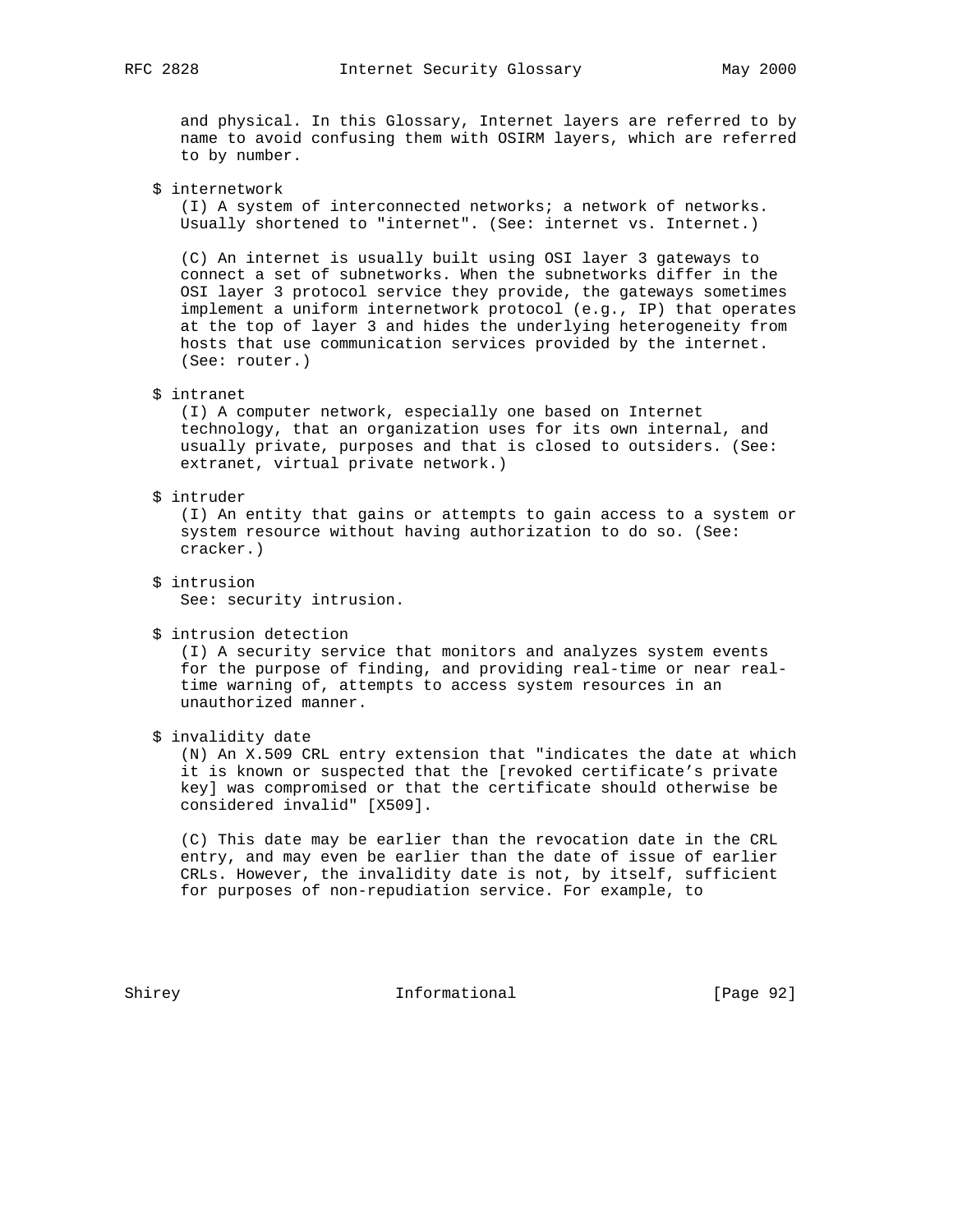fraudulently repudiate a validly-generated signature, a private key holder may falsely claim that the key was compromised at some time in the past.

\$ IP

See: Internet Protocol.

\$ IP address

 (I) A computer's internetwork address that is assigned for use by the Internet Protocol and other protocols.

 (C) An IP version 4 [R0791] address is written as a series of four 8-bit numbers separated by periods. For example, the address of the host named "rosslyn.bbn.com" is 192.1.7.10.

(C) An IP version 6 [R2373] address is written as  $x:x:x:x:x:x:x,x,$  where each "x" is the hexadecimal value of one of the eight 16-bit parts of the address. For example, 1080:0:0:0:8:800:200C:417A and FEDC:BA98:7654:3210:FEDC:BA98:7654:3210.

- \$ IP Security Option See: Internet Protocol Security Option.
- \$ IPRA See: Internet Policy Registration Authority.
- \$ IPsec See: Internet Protocol security.

 \$ IPsec Key Exchange (IKE) (I) An Internet, IPsec, key-establishment protocol [R2409] (partly based on OAKLEY) that is intended for putting in place authenticated keying material for use with ISAKMP and for other security associations, such as in AH and ESP.

\$ IPSO

See: Internet Protocol Security Option.

- \$ ISAKMP See: Internet Security Association and Key Management Protocol.
- \$ ISD

See: Internet Standards document.

 $$TSO$ 

 (I) International Organization for Standardization, a voluntary, non-treaty, non-government organization, established in 1947, with voting members that are designated standards bodies of

Shirey **Informational** [Page 93]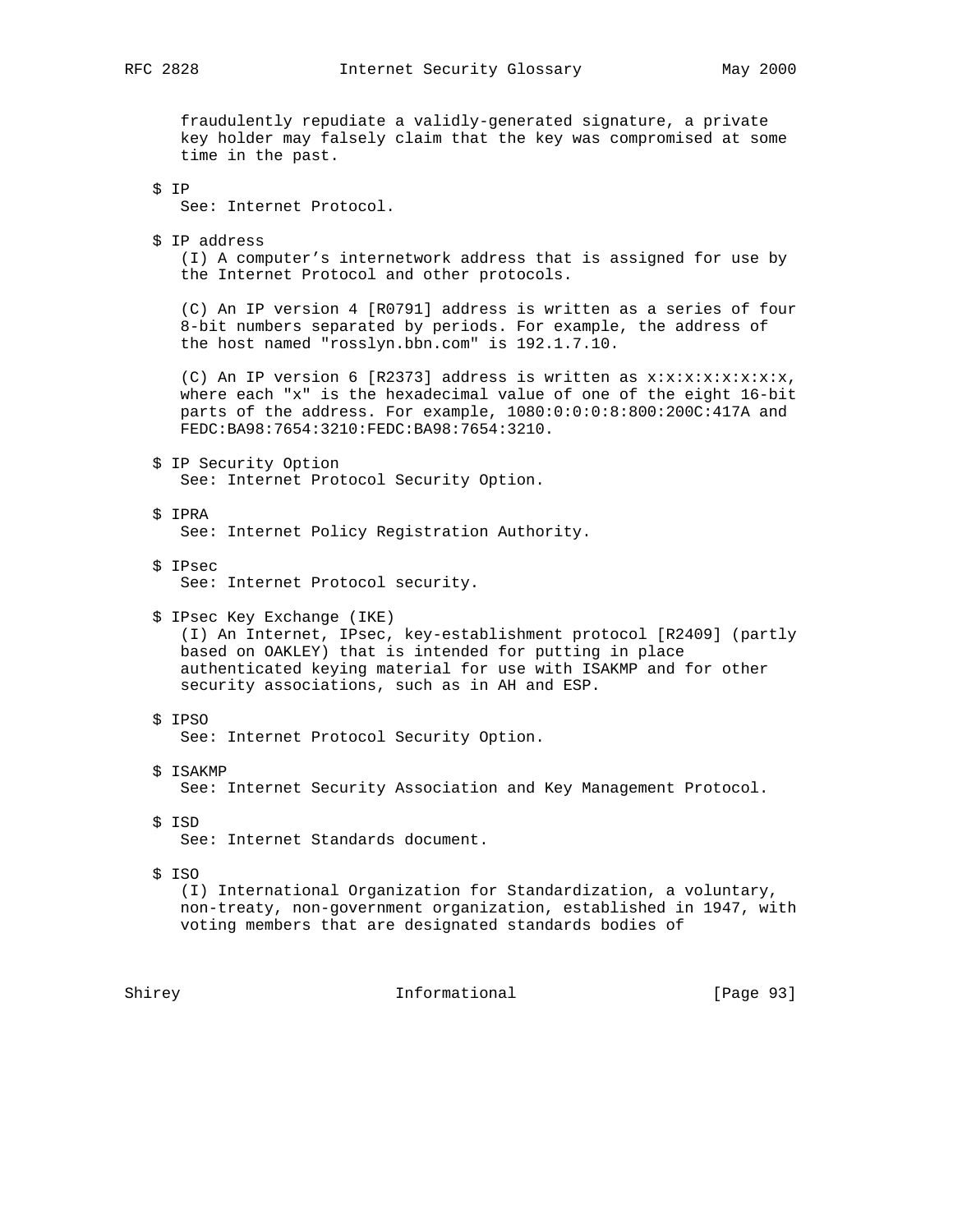participating nations and non-voting observer organizations. (See: ANSI, ITU-T.)

 (C) Legally, ISO is a Swiss, non-profit, private organization. ISO and the IEC (the International Electrotechnical Commission) form the specialized system for worldwide standardization. National bodies that are members of ISO or IEC participate in developing international standards through ISO and IEC technical committees that deal with particular fields of activity. Other international governmental and non-governmental organizations, in liaison with ISO and IEC, also take part. (ANSI is the U.S. voting member of ISO. ISO is a class D member of ITU-T.)

 (C) The ISO standards development process has four levels of increasing maturity: Working Draft (WD), Committee Draft (CD), Draft International Standard (DIS), and International Standard (IS). (See: (standards track levels under) Internet Standard.) In information technology, ISO and IEC have a joint technical committee, ISO/IEC JTC 1. DISs adopted by JTC 1 are circulated to national bodies for voting, and publication as an IS requires approval by at least 75% of the national bodies casting a vote.

 \$ ISOC See: Internet Society.

\$ issue (a digital certificate or CRL)

 (I) Generate and sign a digital certificate (or CRL) and, usually, distribute it and make it available to potential certificate users (or CRL users). (See: certificate creation.)

 (C) The ABA Guidelines [ABA] explicitly limit this term to certificate creation, and exclude the act of publishing. In general usage, however, "issuing" a digital certificate (or CRL) includes not only certificate creation but also making it available to potential users, such as by storing it in a repository or other directory or otherwise publishing it.

\$ issuer

 1. (I) "Issuer" of a certificate or CRL: The CA that signs the digital certificate or CRL.

 (C) An X.509 certificate always includes the issuer's name. The name may include a common name value.

 2. (N) "Issuer" of a payment card: SET usage: "The financial institution or its agent that issues the unique primary account number to the cardholder for the payment card brand." [SET2]

Shirey **Informational** [Page 94]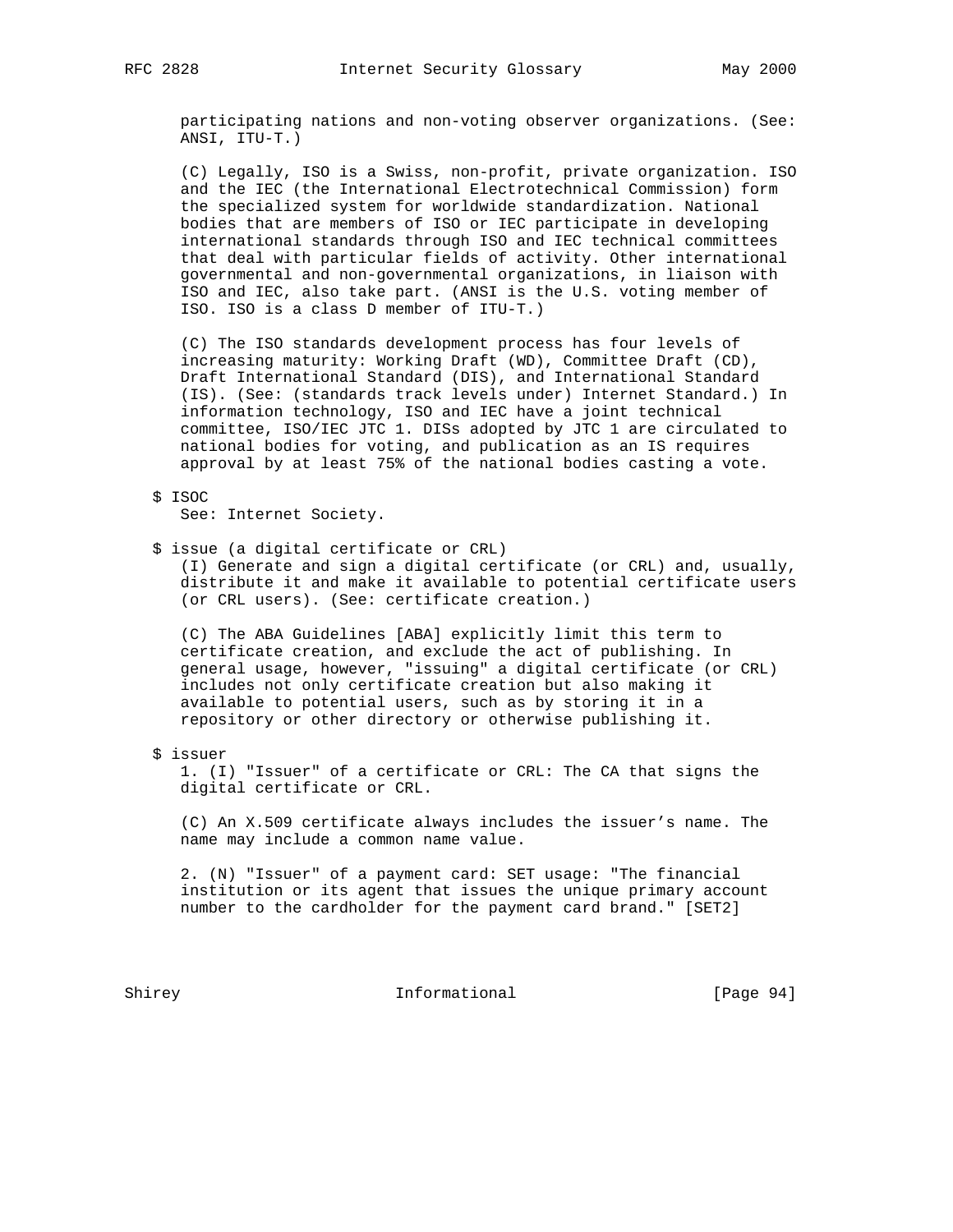(C) The institution that establishes the account for a cardholder and issues the payment card also guarantees payment for authorized transactions that use the card in accordance with card brand regulations and local legislation. [SET1] \$ ITAR See: International Traffic in Arms Regulations. \$ ITSEC See: Information Technology System Evaluation Criteria. \$ ITU-T (N) International Telecommunications Union, Telecommunication Standardization Sector (formerly "CCITT"), a United Nations treaty organization that is composed mainly of postal, telephone, and telegraph authorities of the member countries and that publishes standards called "Recommendations". (See: X.400, X.500.) (C) The Department of State represents the United States. ITU-T works on many kinds of communication systems. ITU-T cooperates with ISO on communication protocol standards, and many Recommendations in that area are also published as an ISO standard with an ISO name and number. \$ IV See: initialization value. \$ KDC See: Key Distribution Center. \$ KEA See: Key Exchange Algorithm. \$ KEK See: key-encrypting key. \$ Kerberos (N) A system developed at the Massachusetts Institute of Technology that depends on passwords and symmetric cryptography (DES) to implement ticket-based, peer entity authentication service and access control service distributed in a client-server network environment. [R1510, Stei]

 (C) Kerberos was developed by Project Athena and is named for the three-headed dog guarding Hades.

\$ key

See: cryptographic key.

Shirey **Informational** [Page 95]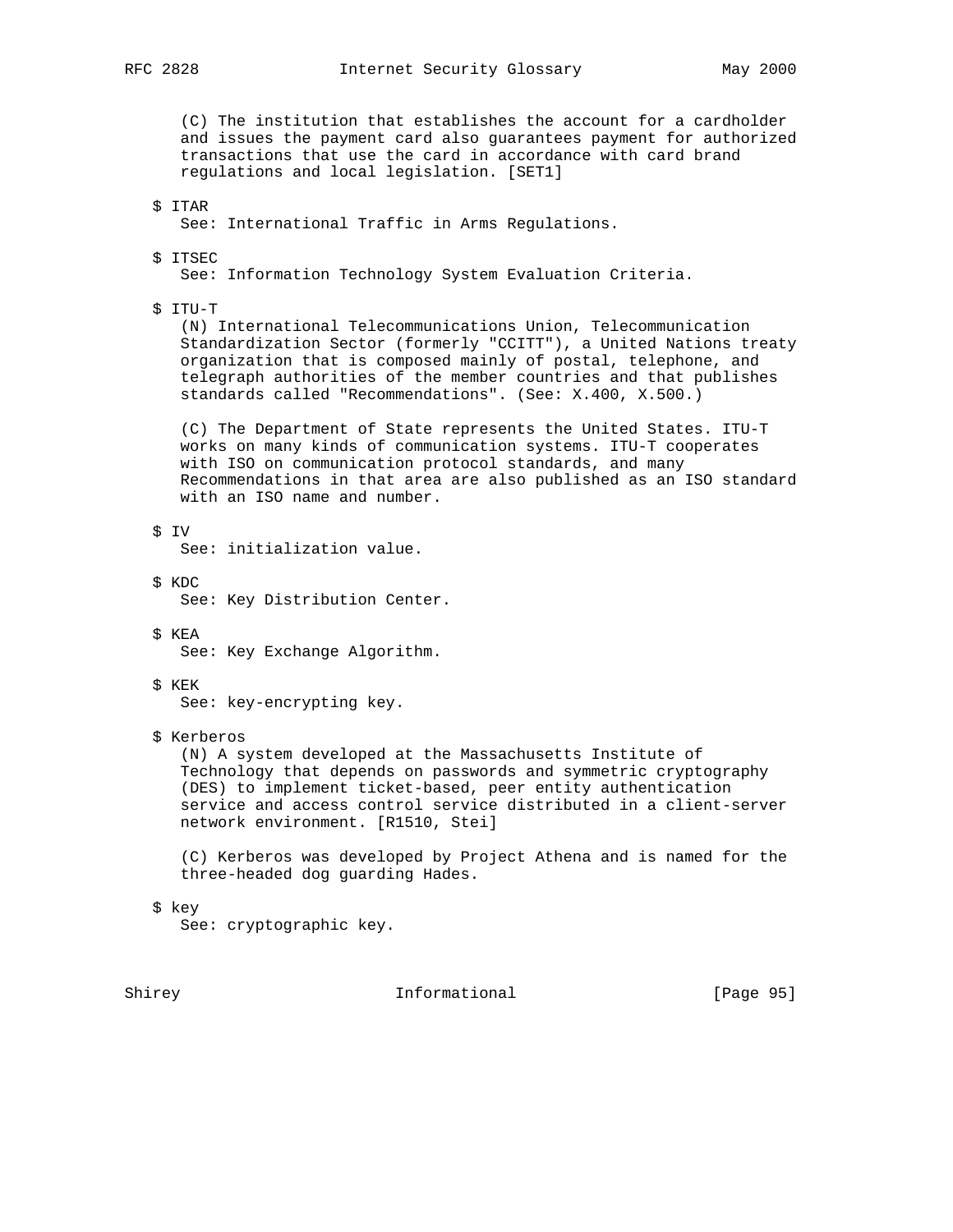\$ key agreement (algorithm or protocol)

 (I) A key establishment method (especially one involving asymmetric cryptography) by which two or more entities, without prior arrangement except a public exchange of data (such as public keys), each computes the same key value. I.e., each can independently generate the same key value, but that key cannot be computed by other entities. (See: Diffie-Hellman, key establishment, Key Exchange Algorithm, key transport.)

 (O) "A method for negotiating a key value on line without transferring the key, even in an encrypted form, e.g., the Diffie- Hellman technique." [X509]

 (O) "The procedure whereby two different parties generate shared symmetric keys such that any of the shared symmetric keys is a function of the information contributed by all legitimate participants, so that no party [alone] can predetermine the value of the key." [A9042]

 (C) For example, a message originator and the intended recipient can each use their own private key and the other's public key with the Diffie-Hellman algorithm to first compute a shared secret value and, from that value, derive a session key to encrypt the message.

\$ key authentication

 (N) "The assurance of the legitimate participants in a key agreement that no non-legitimate party possesses the shared symmetric key." [A9042]

\$ key center

 (I) A centralized key distribution process (used in symmetric cryptography), usually a separate computer system, that uses key encrypting keys (master keys) to encrypt and distribute session keys needed in a community of users.

 (C) An ANSI standard [A9017] defines two types of key center: key distribution center and key translation center.

\$ key confirmation

 (N) "The assurance of the legitimate participants in a key establishment protocol that the intended parties sharing the symmetric key actually possess the shared symmetric key." [A9042]

\$ key distribution

 (I) A process that delivers a cryptographic key from the location where it is generated to the locations where it is used in a cryptographic algorithm. (See: key management.)

Shirey **Informational** [Page 96]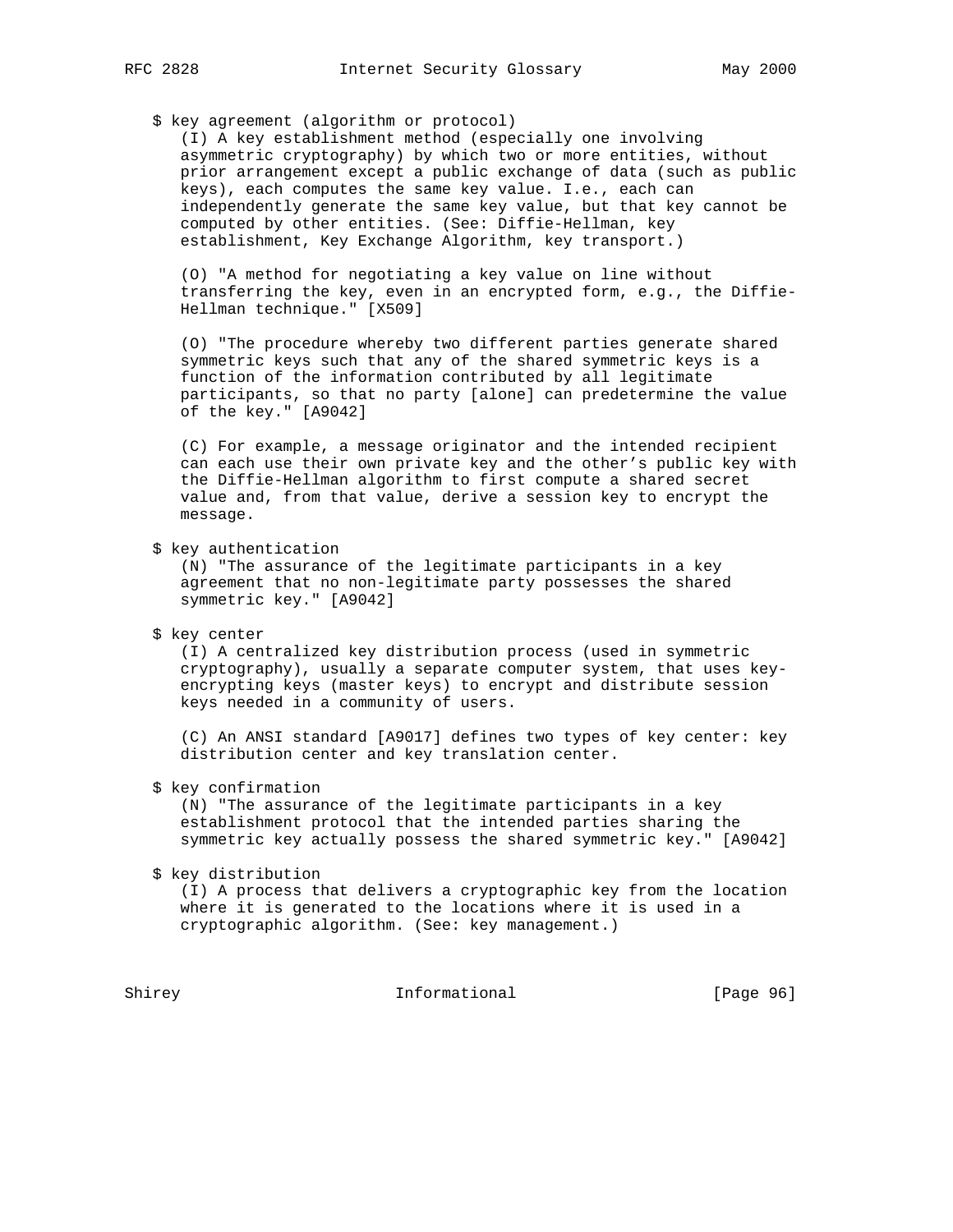- - \$ key distribution center (KDC)

 (I) A type of key center (used in symmetric cryptography) that implements a key distribution protocol to provide keys (usually, session keys) to two (or more) entities that wish to communicate securely. (See: key translation center.)

 (C) A KDC distributes keys to Alice and Bob, who (a) wish to communicate with each other but do not currently share keys, (b) each share a KEK with the KDC, and (c) may not be able to generate or acquire keys by themselves. Alice requests the keys from the KDC. The KDC generates or acquires the keys and makes two identical sets. The KDC encrypts one set in the KEK it shares with Alice, and sends that encrypted set to Alice. The KDC encrypts the second set in the KEK it shares with Bob, and either sends that encrypted set to Alice for her to forward to Bob, or sends it directly to Bob (although the latter option is not supported in the ANSI standard [A9017]).

- \$ key encapsulation See: (secondary definition under) key recovery.
- \$ key-encrypting key (KEK)

 (I) A cryptographic key that is used to encrypt other keys, either DEKs or other KEKs, but usually is not used to encrypt application data.

- \$ key escrow See: (secondary definition under) key recovery.
- \$ key establishment (algorithm or protocol)

 (I) A process that combines the key generation and key distribution steps needed to set up or install a secure communication association. (See: key agreement, key transport.)

 (O) "The procedure to share a symmetric key among different parties by either key agreement or key transport." [A9042]

 (C) Key establishment involves either key agreement or key transport:

- Key transport: One entity generates a secret key and securely sends it to the other entity. (Or each entity generates a secret value and securely sends it to the other entity, where the two values are combined to form a secret key.)
- Key agreement: No secret is sent from one entity to another. Instead, both entities, without prior arrangement except a public exchange of data, compute the same secret value. I.e.,

Shirey Informational [Page 97]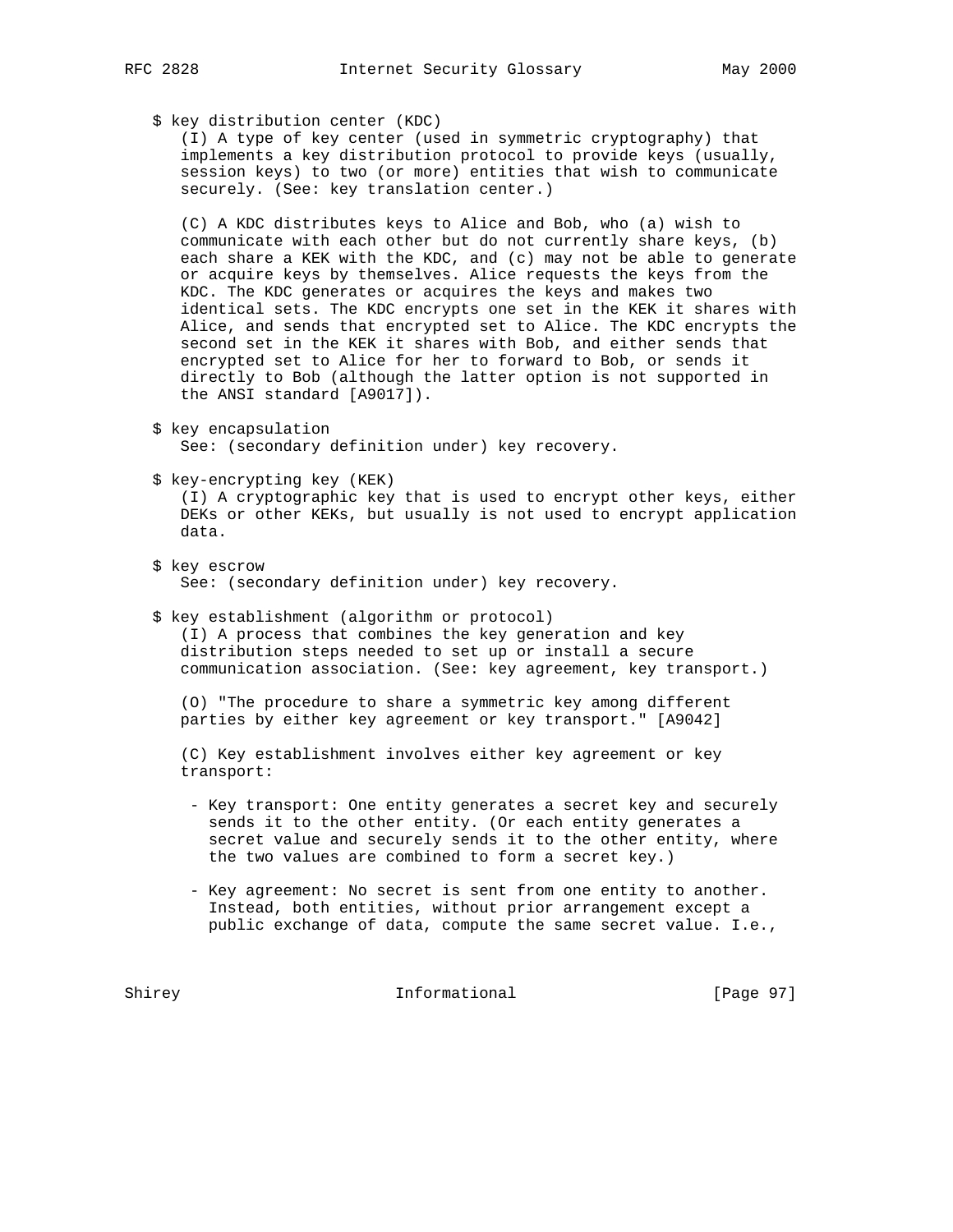each can independently generate the same value, but that value cannot be computed by other entities.

\$ Key Exchange Algorithm (KEA)

 (N) A key agreement algorithm [NIST] that is similar to the Diffie-Hellman algorithm, uses 1024-bit asymmetric keys, and was developed and formerly classified at the "Secret" level by NSA. (See: CAPSTONE, CLIPPER, FORTEZZA, SKIPJACK.)

 (C) On 23 June 1998, the NSA announced that KEA had been declassified.

\$ key generation

 (I) A process that creates the sequence of symbols that comprise a cryptographic key. (See: key management.)

\$ key generator

 1. (I) An algorithm that uses mathematical rules to deterministically produce a pseudo-random sequence of cryptographic key values.

 2. (I) An encryption device that incorporates a key generation mechanism and applies the key to plaintext (e.g., by exclusive OR ing the key bit string with the plaintext bit string) to produce ciphertext.

\$ key length

 (I) The number of symbols (usually bits) needed to be able to represent any of the possible values of a cryptographic key. (See: key space.)

\$ key lifetime

 (N) MISSI usage: An attribute of a MISSI key pair that specifies a time span that bounds the validity period of any MISSI X.509 public-key certificate that contains the public component of the pair. (See: cryptoperiod.)

\$ key management

 (I) The process of handling and controlling cryptographic keys and related material (such as initialization values) during their life cycle in a cryptographic system, including ordering, generating, distributing, storing, loading, escrowing, archiving, auditing, and destroying the material. (See: key distribution, key escrow, keying material, public-key infrastructure.)

 (O) "The generation, storage, distribution, deletion, archiving and application of keys in accordance with a security policy." [I7498 Part 2]

Shirey **Informational** [Page 98]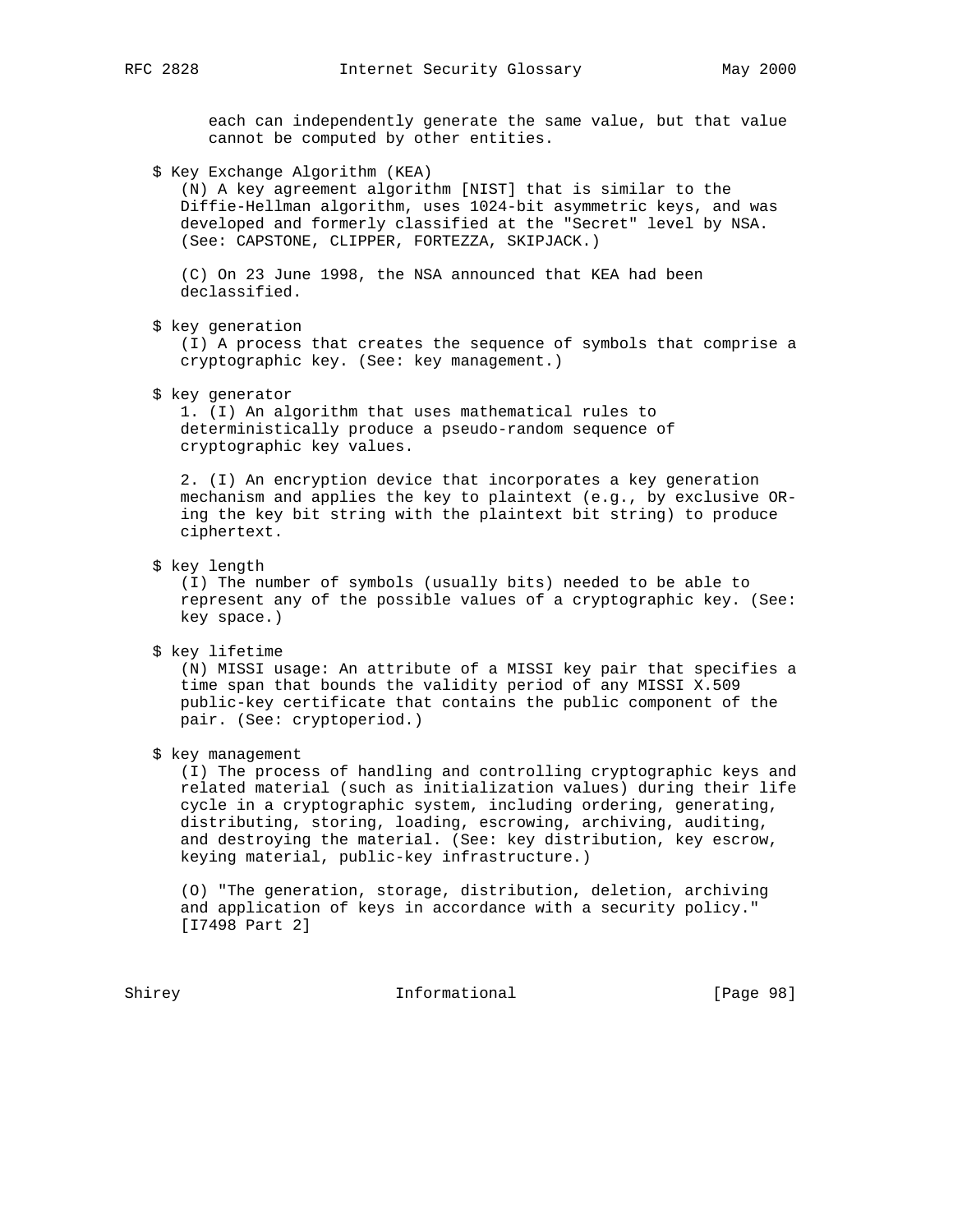(O) "The activities involving the handling of cryptographic keys and other related security parameters (e.g., IVs, counters) during the entire life cycle of the keys, including their generation, storage, distribution, entry and use, deletion or destruction, and archiving." [FP140]

## \$ Key Management Protocol (KMP)

 (N) A protocol to establish a shared symmetric key between a pair (or a group) of users. (One version of KMP was developed by SDNS, and another by SILS.)

\$ key material identifier (KMID)

 (N) MISSI usage: A 64-bit identifier that is assigned to a key pair when the public key is bound in a MISSI X.509 public-key certificate.

\$ key pair

 (I) A set of mathematically related keys--a public key and a private key--that are used for asymmetric cryptography and are generated in a way that makes it computationally infeasible to derive the private key from knowledge of the public key (e.g., see: Diffie-Hellman, Rivest-Shamir-Adleman).

 (C) A key pair's owner discloses the public key to other system entities so they can use the key to encrypt data, verify a digital signature, compute a protected checksum, or generate a key in a key agreement algorithm. The matching private key is kept secret by the owner, who uses it to decrypt data, generate a digital signature, verify a protected checksum, or generate a key in a key agreement algorithm.

\$ key recovery

 1. (I) A process for learning the value of a cryptographic key that was previously used to perform some cryptographic operation. (See: cryptanalysis.)

 2. (I) Techniques that provide an intentional, alternate (i.e., secondary) means to access the key used for data confidentiality service in an encrypted association. [DOD4]

 (C) We assume that the encryption mechanism has a primary means of obtaining the key through a key establishment algorithm or protocol. For the secondary means, there are two classes of key recovery techniques--key escrow and key encapsulation:

Shirey **Informational** [Page 99]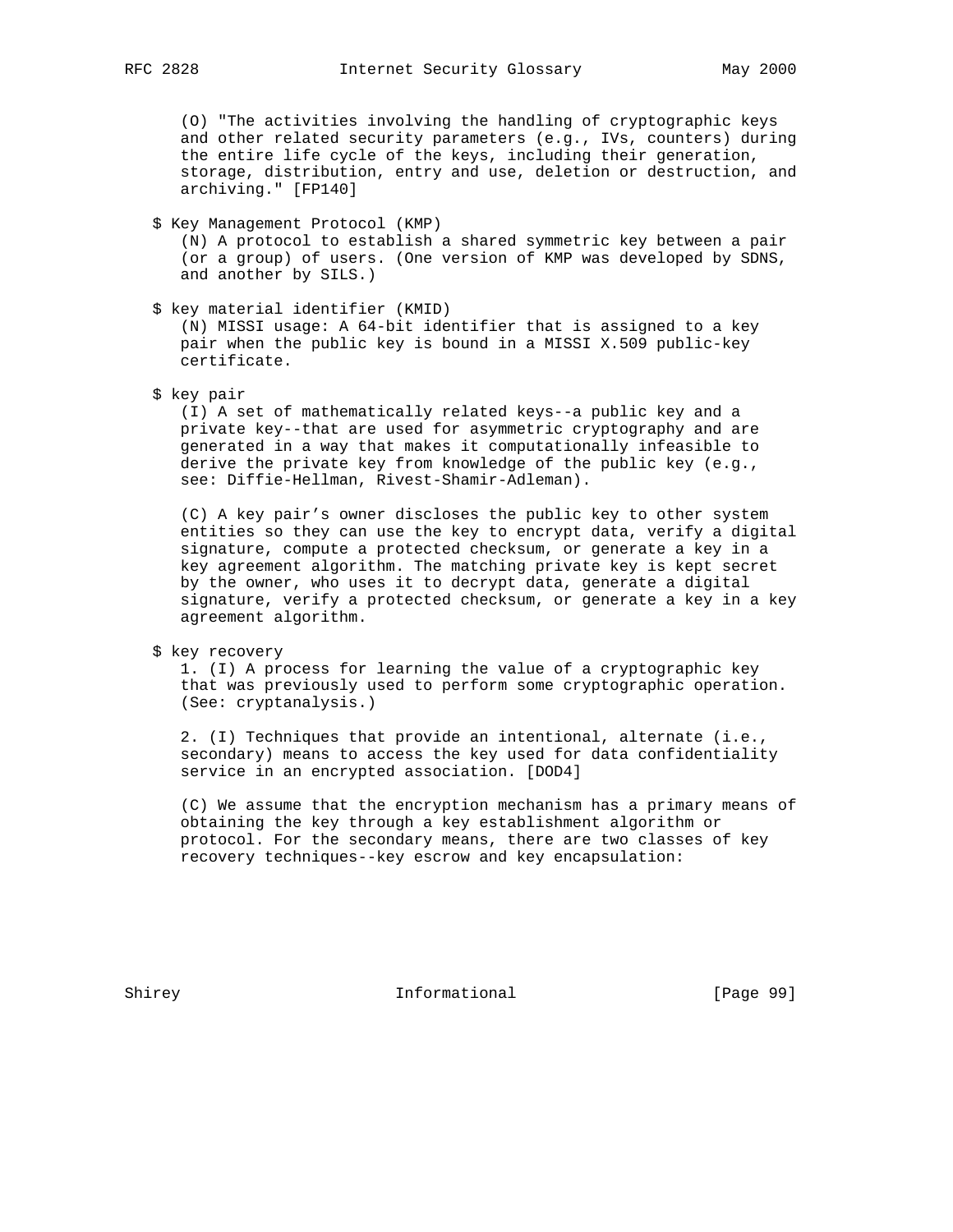- "Key escrow": A key recovery technique for storing knowledge of a cryptographic key or parts thereof in the custody of one or more third parties called "escrow agents", so that the key can be recovered and used in specified circumstances.

 Key escrow is typically implemented with split knowledge techniques. For example, the Escrowed Encryption Standard [FP185] entrusts two components of a device-unique split key to separate escrow agents. The agents provide the components only to someone legally authorized to conduct electronic surveillance of telecommunications encrypted by that specific device. The components are used to reconstruct the device unique key, and it is used to obtain the session key needed to decrypt communications.

 - "Key encapsulation": A key recovery technique for storing knowledge of a cryptographic key by encrypting it with another key and ensuring that that only certain third parties called "recovery agents" can perform the decryption operation to retrieve the stored key.

 Key encapsulation typically allows direct retrieval of the secret key used to provide data confidentiality.

\$ key space

 (I) The range of possible values of a cryptographic key; or the number of distinct transformations supported by a particular cryptographic algorithm. (See: key length.)

\$ key translation center

 (I) A type of key center (used in a symmetric cryptography) that implements a key distribution protocol to convey keys between two (or more) parties who wish to communicate securely. (See: key distribution center.)

 (C) A key translation center translates keys for future communication between Bob and Alice, who (a) wish to communicate with each other but do not currently share keys, (b) each share a KEK with the center, and (c) have the ability to generate or acquire keys by themselves. Alice generates or acquires a set of keys for communication with Bob. Alice encrypts the set in the KEK she shares with the center and sends the encrypted set to the center. The center decrypts the set, reencrypts the set in the KEK it shares with Bob, and either sends that encrypted set to Alice for her to forward to Bob, or sends it directly to Bob (although direct distribution is not supported in the ANSI standard [A9017]).

Shirey **Informational** [Page 100]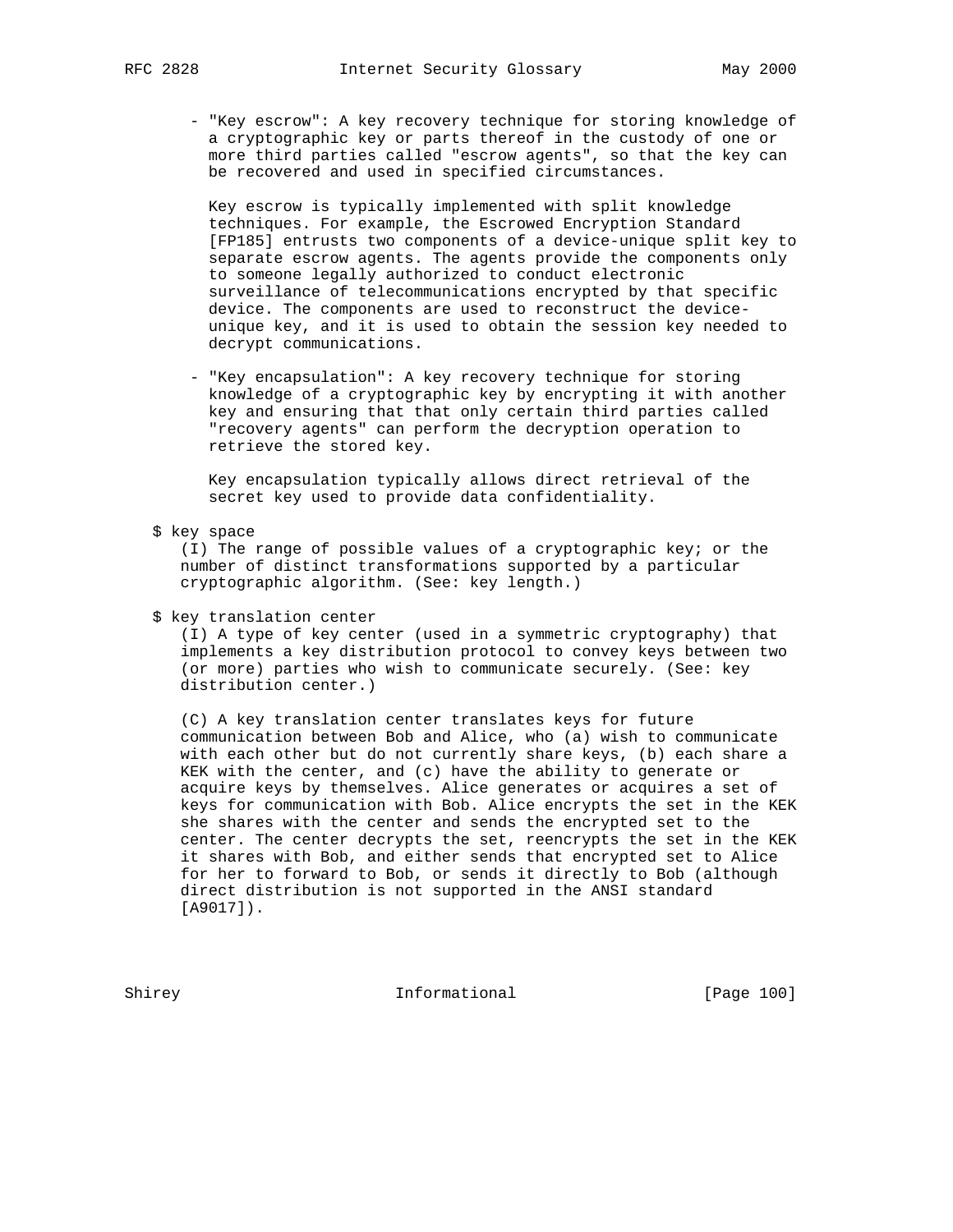\$ key transport (algorithm or protocol)

 (I) A key establishment method by which a secret key is generated by one entity in a communication association and securely sent to another entity in the association. (See: key agreement.)

 (O) "The procedure to send a symmetric key from one party to other parties. As a result, all legitimate participants share a common symmetric key in such a way that the symmetric key is determined entirely by one party." [A9042]

 (C) For example, a message originator can generate a random session key and then use the Rivest-Shamir-Adleman algorithm to encrypt that key with the public key of the intended recipient.

\$ key update

 (I) Derive a new key from an existing key. (See: certificate rekey.)

\$ key validation

 (N) "The procedure for the receiver of a public key to check that the key conforms to the arithmetic requirements for such a key in order to thwart certain types of attacks." [A9042]

\$ keyed hash

 (I) A cryptographic hash (e.g., [R1828]) in which the mapping to a hash result is varied by a second input parameter that is a cryptographic key. (See: checksum.)

 (C) If the input data object is changed, a new hash result cannot be correctly computed without knowledge of the secret key. Thus, the secret key protects the hash result so it can be used as a checksum even when there is a threat of an active attack on the data. There are least two forms of keyed hash:

- A function based on a keyed encryption algorithm. (E.g., see: Data Authentication Code.)
- A function based on a keyless hash that is enhanced by combining (e.g., by concatenating) the input data object parameter with a key parameter before mapping to the hash result. (E.g., see: HMAC.)

\$ keying material

 (I) Data (such as keys, key pairs, and initialization values) needed to establish and maintain a cryptographic security association.

Shirey **Informational** [Page 101]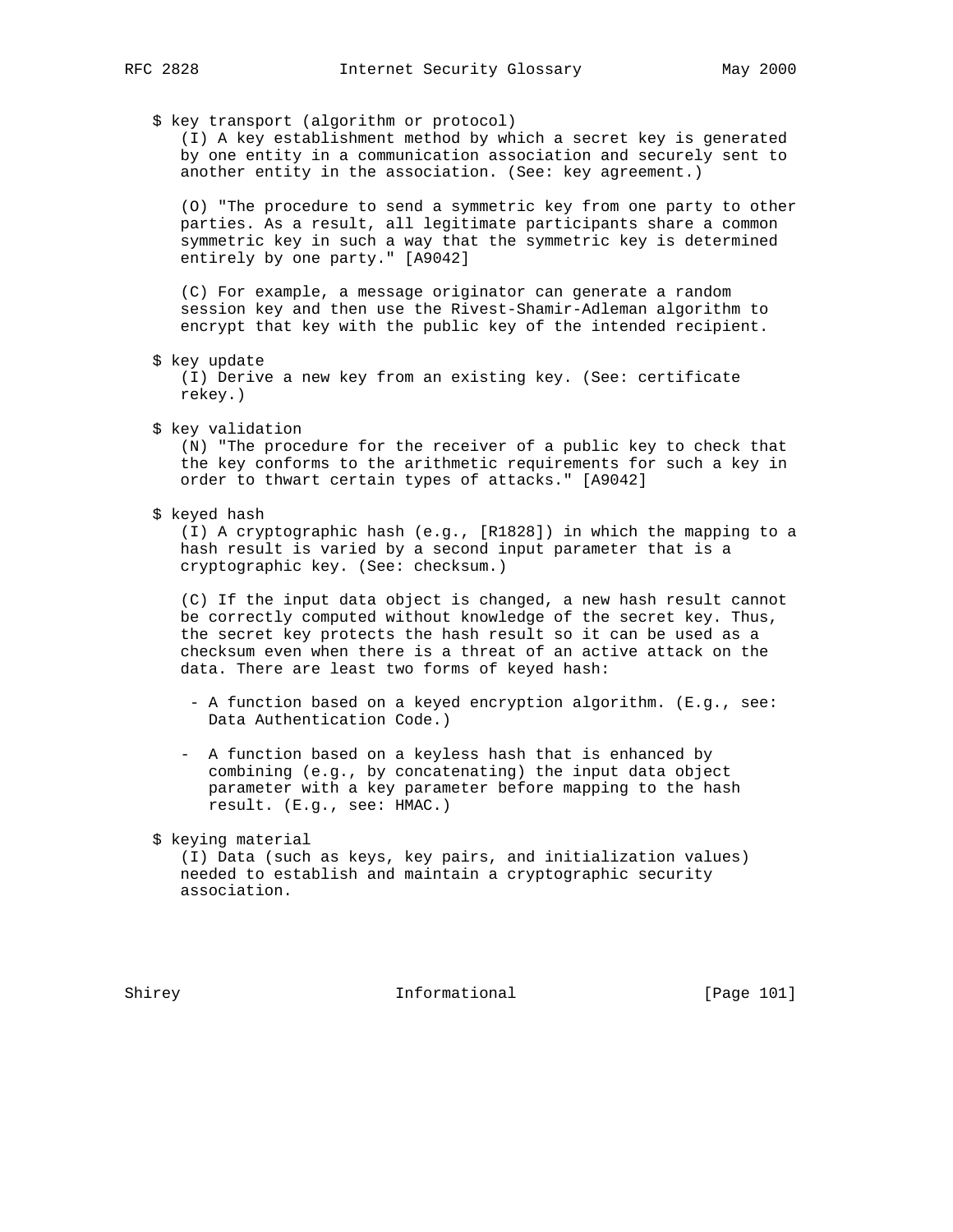\$ KMID See: key material identifier.

\$ known-plaintext attack

 (I) A cryptanalysis technique in which the analyst tries to determine the key from knowledge of some plaintext-ciphertext pairs (although the analyst may also have other clues, such as the knowing the cryptographic algorithm).

## \$ L2F

See: Layer 2 Forwarding Protocol.

# \$ L2TP

See: Layer 2 Tunneling Protocol.

\$ label

See: security label.

- \$ Language of Temporal Ordering Specification (LOTOS) (N) A language (ISO 8807-1990) for formal specification of computer network protocols; describes the order in which events occur.
- \$ lattice model

 (I) A security model for flow control in a system, based on the lattice that is formed by the finite security levels in a system and their partial ordering. [Denn] (See: flow control, security level, security model.)

 (C) The model describes the semantic structure formed by a finite set of security levels, such as those used in military organizations.

 (C) A lattice is a finite set together with a partial ordering on its elements such that for every pair of elements there is a least upper bound and a greatest lower bound. For example, a lattice is formed by a finite set S of security levels -- i.e., a set S of all ordered pairs (x, c), where x is one of a finite set X of hierarchically ordered classification levels (X1, ..., Xm), and c is a (possibly empty) subset of a finite set C of non-hierarchical categories  $(Cl, ..., Cn)$  -- together with the "dominate" relation. (See: dominate.)

 \$ Law Enforcement Access Field (LEAF) (N) A data item that is automatically embedded in data encrypted by devices (e.g., see: CLIPPER chip) that implement the Escrowed Encryption Standard.

Shirey **Informational** [Page 102]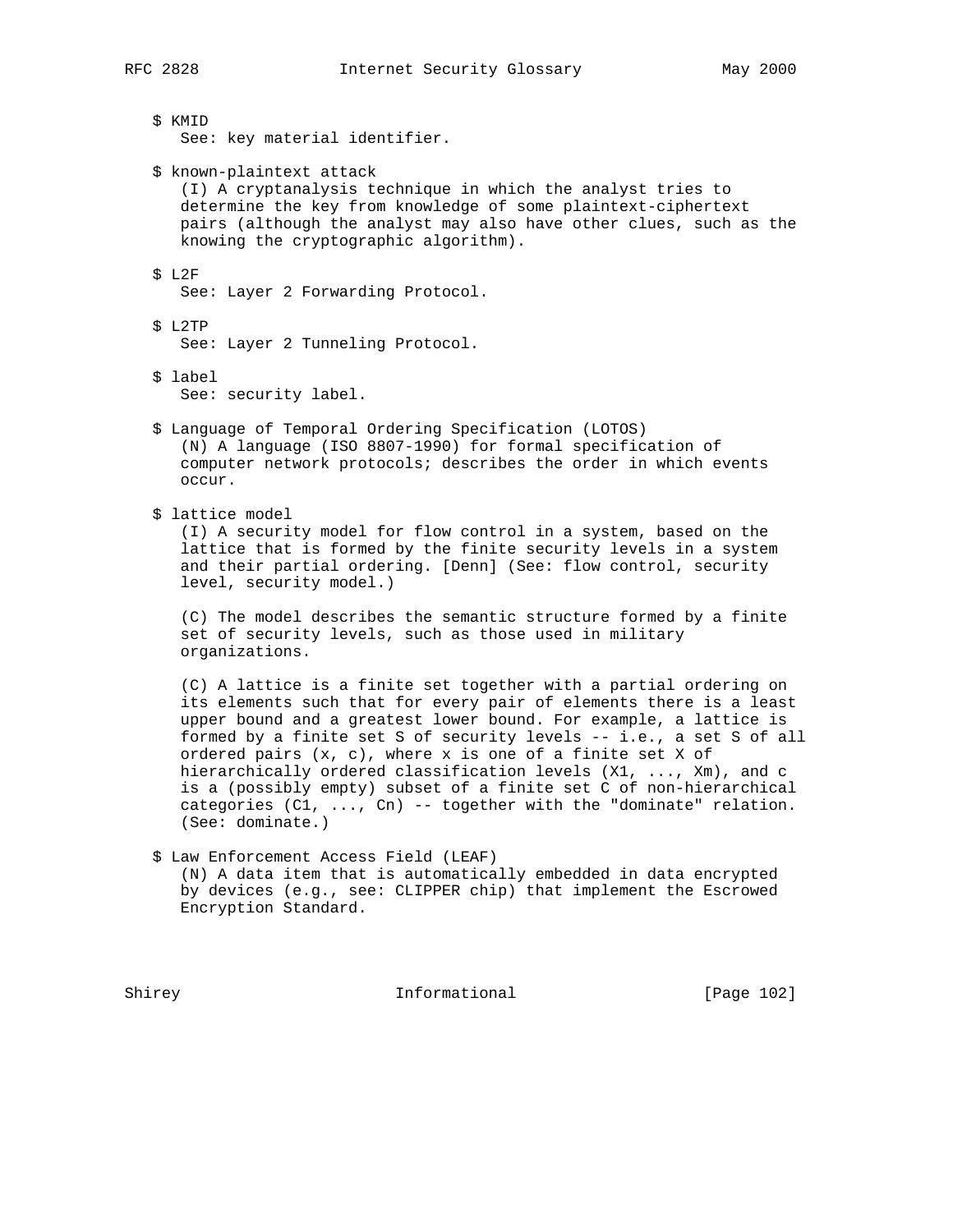\$ Layer 2 Forwarding Protocol (L2F)

 (N) An Internet protocol (originally developed by Cisco Corporation) that uses tunneling of PPP over IP to create a virtual extension of a dial-up link across a network, initiated by the dial-up server and transparent to the dial-up user. (See: L2TP.)

\$ Layer 2 Tunneling Protocol (L2TP)

 (N) An Internet client-server protocol that combines aspects of PPTP and L2F and supports tunneling of PPP over an IP network or over frame relay or other switched network. (See: virtual private network.)

 (C) PPP can in turn encapsulate any OSI layer 3 protocol. Thus, L2TP does not specify security services; it depends on protocols layered above and below it to provide any needed security.

## \$ LDAP

See: Lightweight Directory Access Protocol.

\$ least privilege

 (I) The principle that a security architecture should be designed so that each system entity is granted the minimum system resources and authorizations that the entity needs to do its work. (See: economy of mechanism.)

 (C) This principle tends to limit damage that can be caused by an accident, error, or unauthorized act.

#### \$ Lightweight Directory Access Protocol (LDAP)

 (N) A client-server protocol that supports basic use of the X.500 Directory (or other directory servers) without incurring the resource requirements of the full Directory Access Protocol (DAP). [R1777]

 (C) Designed for simple management and browser applications that provide simple read/write interactive directory service. Supports both simple authentication and strong authentication of the client to the directory server.

## \$ link

(I) World Wide Web usage: See: hyperlink.

 (I) Subnetwork usage: A point-to-point communication channel connecting two subnetwork relays (especially one between two packet switches) that is implemented at OSI layer 2. (See: link encryption.)

Shirey **Informational** [Page 103]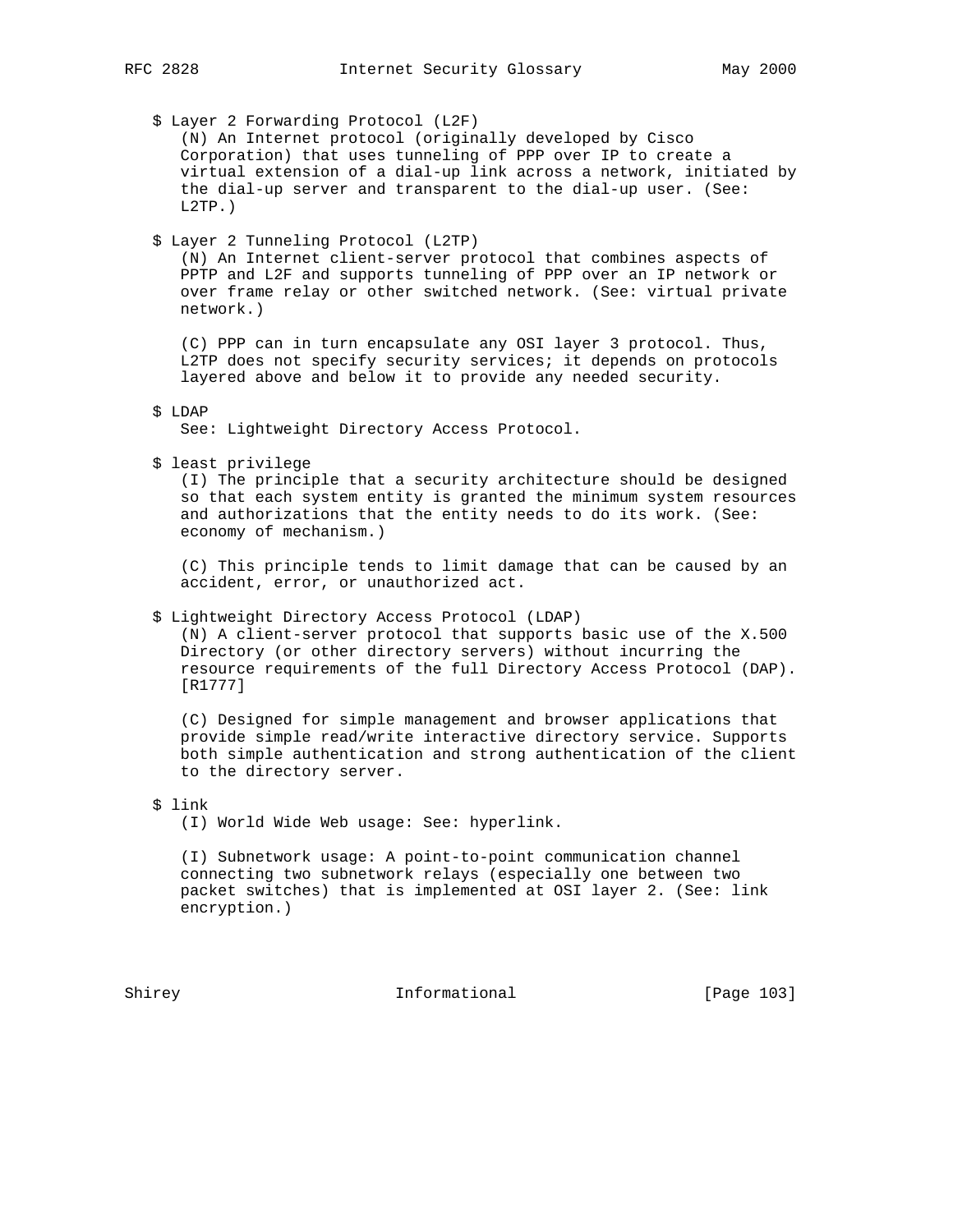(C) The relay computers assume that links are logically passive. If a computer at one end of a link sends a sequence of bits, the sequence simply arrives at the other end after a finite time, although some bits may have been changed either accidentally (errors) or by active wiretapping.

#### \$ link-by-link encryption

\$ link encryption

 (I) Stepwise protection of data that flows between two points in a network, provided by encrypting data separately on each network link, i.e., by encrypting data when it leaves a host or subnetwork relay and decrypting when it arrives at the next host or relay. Each link may use a different key or even a different algorithm. [R1455] (See: end-to-end encryption.)

### \$ logic bomb

 (I) Malicious logic that activates when specified conditions are met. Usually intended to cause denial of service or otherwise damage system resources. (See: Trojan horse, virus, worm.)

\$ login

 (I) The act of a system entity gaining access to a session in which the entity can use system resources; usually accomplished by providing a user name and password to an access control system that authenticates the user.

 (C) Derives from "log" file", a security audit trail that records security events, such as the beginning of sessions, and who initiates them.

#### \$ LOTOS

See: Language of Temporal Ordering Specification.

#### \$ MAC

See: mandatory access control, Message Authentication Code.

\$ malicious logic

 (I) Hardware, software, or firmware that is intentionally included or inserted in a system for a harmful purpose. (See: logic bomb, Trojan horse, virus, worm.)

\$ malware

(I) A contraction of "malicious software". (See: malicious logic.)

 (D) ISDs SHOULD NOT use this term because it is not listed in most dictionaries and could confuse international readers.

Shirey **Informational** [Page 104]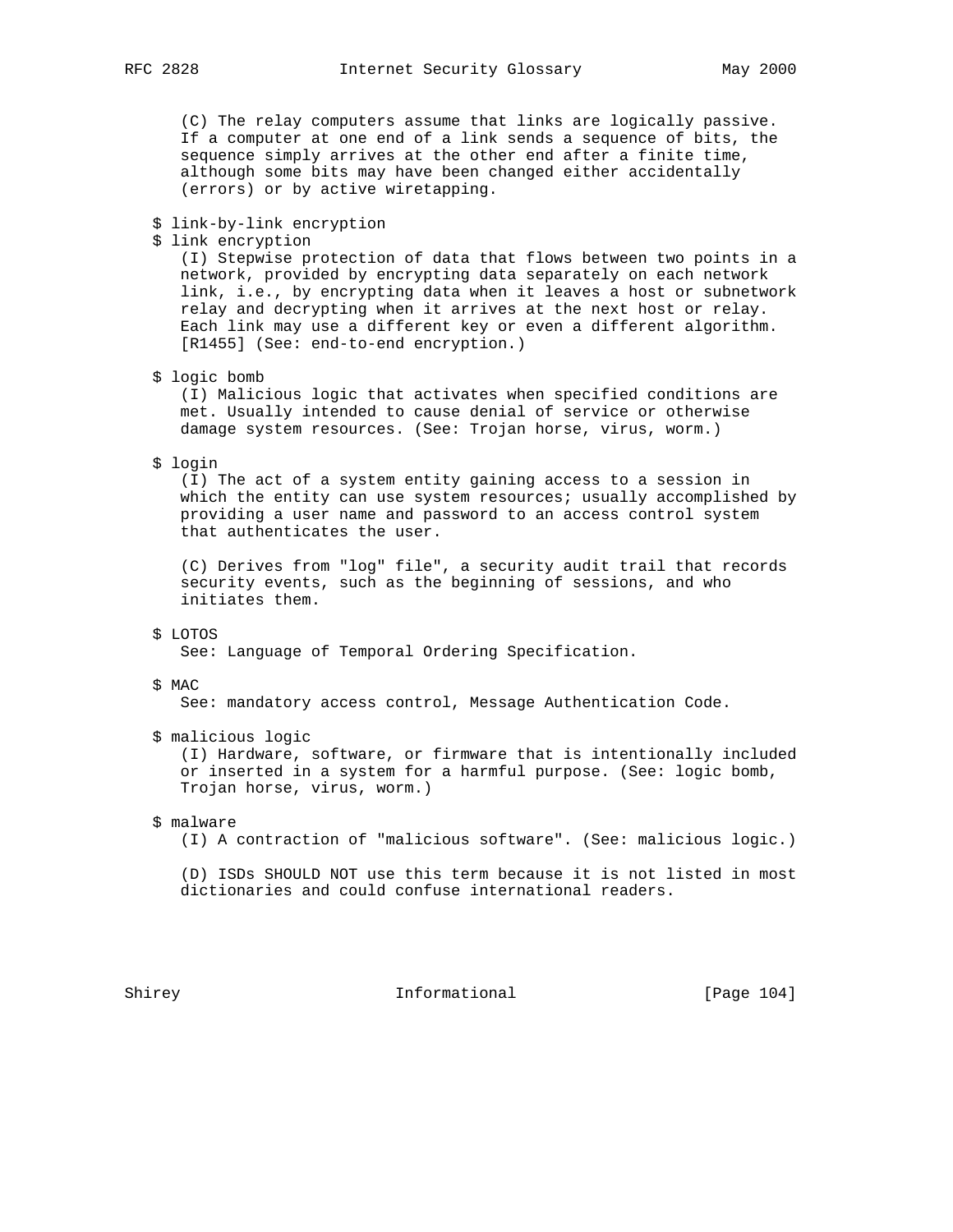## \$ man-in-the-middle

 (I) A form of active wiretapping attack in which the attacker intercepts and selectively modifies communicated data in order to masquerade as one or more of the entities involved in a communication association. (See: hijack attack, piggyback attack.)

 (C) For example, suppose Alice and Bob try to establish a session key by using the Diffie-Hellman algorithm without data origin authentication service. A "man in the middle" could (a) block direct communication between Alice and Bob and then (b) masquerade as Alice sending data to Bob, (c) masquerade as Bob sending data to Alice, (d) establish separate session keys with each of them, and (e) function as a clandestine proxy server between them in order to capture or modify sensitive information that Alice and Bob think they are sending only to each other.

#### \$ mandatory access control (MAC)

 (I) An access control service that enforces a security policy based on comparing (a) security labels (which indicate how sensitive or critical system resources are) with (b) security clearances (which indicate system entities are eligible to access certain resources). (See: discretionary access control, rule-based security policy.)

 (C) This kind of access control is called "mandatory" because an entity that has clearance to access a resource may not, just by its own volition, enable another entity to access that resource.

 (O) "A means of restricting access to objects based on the sensitivity (as represented by a label) of the information contained in the objects and the formal authorization (i.e., clearance) of subjects to access information of such sensitivity." [DOD1]

\$ manipulation detection code

 (D) ISDs SHOULD NOT use this term as a synonym for "checksum" because the word "manipulation" implies protection against active attacks, which an ordinary checksum might not provide. Instead, if such protection is intended, use "protected checksum" or some particular type thereof, depending on which is meant. If such protection is not intended, use "error detection code" or some specific type of checksum that is not protected.

\$ masquerade attack

 (I) A type of attack in which one system entity illegitimately poses as (assumes the identity of) another entity. (See: spoofing attack.)

Shirey **Informational** [Page 105]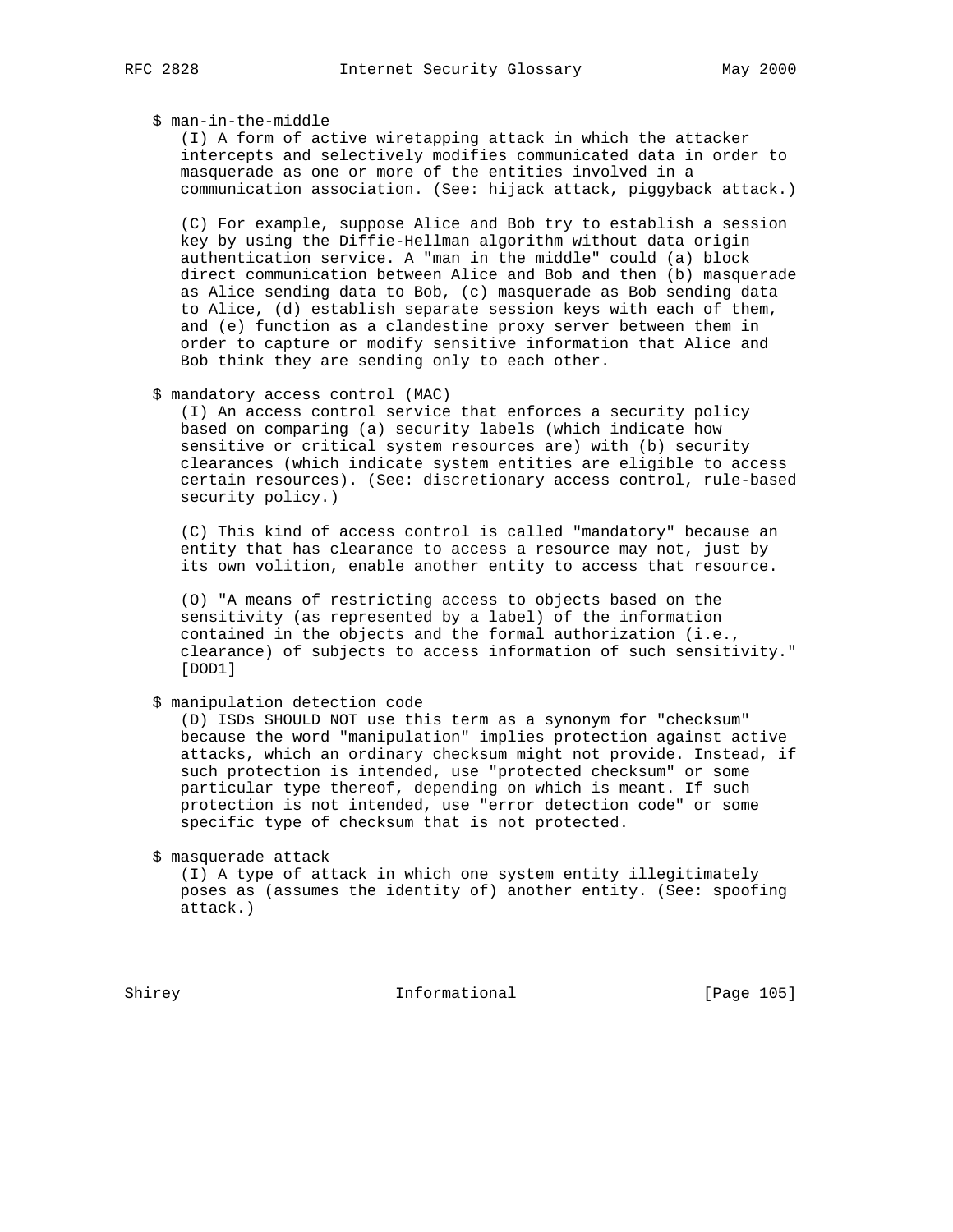## \$ MCA

See: merchant certificate authority.

\$ MD2

 (N) A cryptographic hash [R1319] that produces a 128-bit hash result, was designed by Ron Rivest, and is similar to MD4 and MD5 but slower. (See: message digest.)

\$ MD4

 (N) A cryptographic hash [R1320] that produces a 128-bit hash result and was designed by Ron Rivest. (See: message digest and  $SHA-1.$ )

\$ MD5

 (N) A cryptographic hash [R1321] that produces a 128-bit hash result and was designed by Ron Rivest to be an improved version of MD4.

\$ merchant

 (O) SET usage: "A seller of goods, services, and/or other information who accepts payment for these items electronically." [SET2] A merchant may also provide electronic selling services and/or electronic delivery of items for sale. With SET, the merchant can offer its cardholders secure electronic interactions, but a merchant that accepts payment cards is required to have a relationship with an acquirer. [SET1, SET2]

\$ merchant certificate

 (O) SET usage: A public-key certificate issued to a merchant. Sometimes used to refer to a pair of such certificates where one is for digital signature use and the other is for encryption.

\$ merchant certification authority (MCA)

 (O) SET usage: A CA that issues digital certificates to merchants and is operated on behalf of a payment card brand, an acquirer, or another party according to brand rules. Acquirers verify and approve requests for merchant certificates prior to issuance by the MCA. An MCA does not issue a CRL, but does distribute CRLs issued by root CAs, brand CAs, geopolitical CAs, and payment gateway CAs. [SET2]

\$ mesh PKI

 (I) A non-hierarchical PKI architecture in which there are several trusted CAs rather than a single root. Each certificate user bases path validations on the public key of one of the trusted CAs, usually the one that issued that user's own public-key certificate. Rather than having superior-to-subordinate

Shirey **Informational** [Page 106]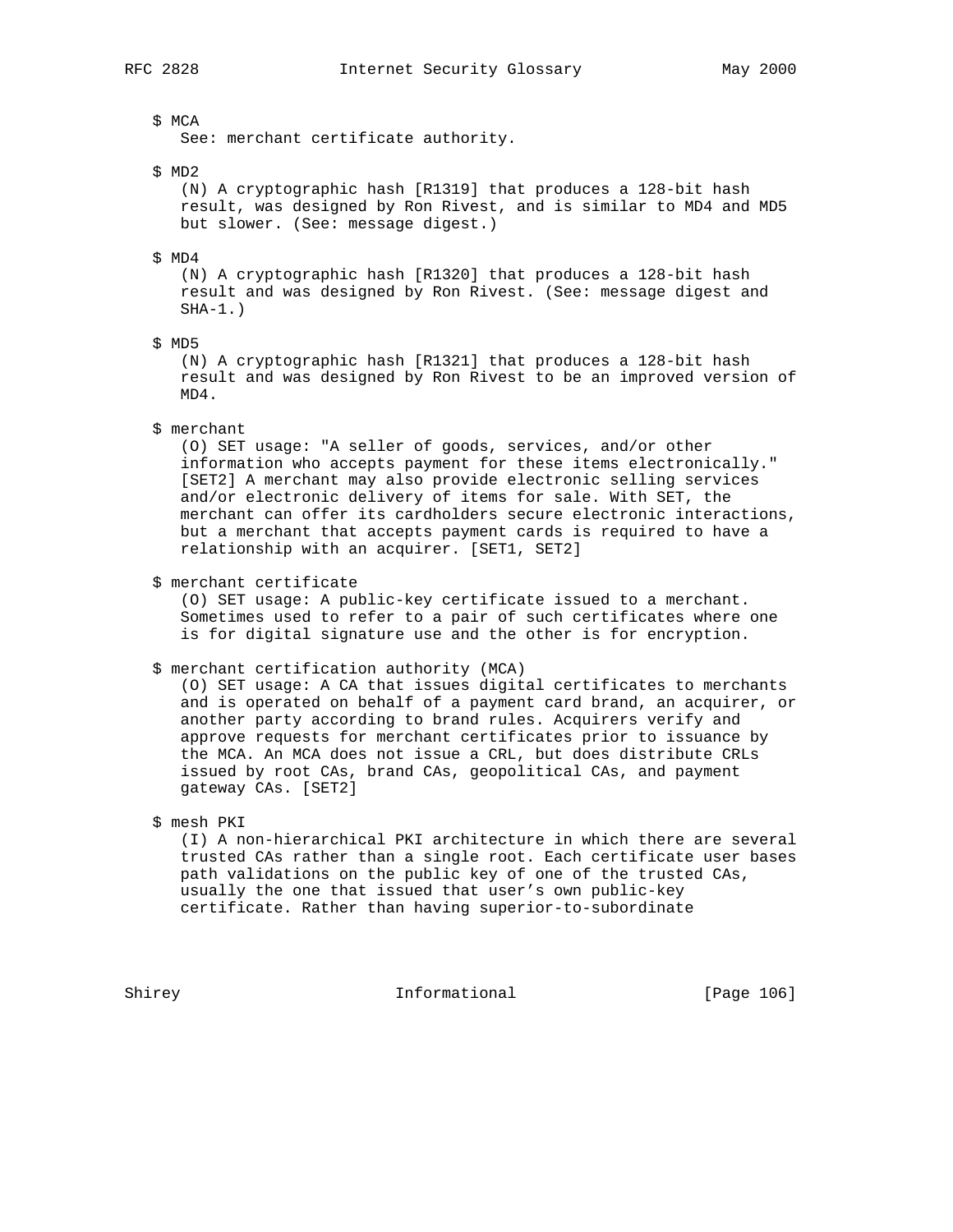relationships between CAs, the relationships are peer-to-peer, and CAs issue cross-certificates to each other. (See: hierarchical PKI, trust-file PKI.)

 \$ message authentication code vs. Message Authentication Code (MAC) 1. (N) Capitalized: "(The) Message Authentication Code" refers to an ANSI standard for a checksum that is computed with a keyed hash that is based on DES. [A9009] (Also known as the U.S. Government standard Data Authentication Code. [FP113])

 (C) The ANSI standard MAC algorithm is equivalent to cipher block chaining with IV = 0.

 2. (D) Not capitalized: ISDs SHOULD NOT use the uncapitalized form "message authentication code", because this term mixes concepts in a potentially misleading way. Instead, use "checksum", "error detection code", "hash", "keyed hash", "Message Authentication Code", or "protected checksum", depending on what is meant. (See: authentication code.)

 (C) In the uncapitalized form, the word "message" is misleading because it implies that the mechanism is particularly suitable for or limited to electronic mail (see: Message Handling Systems), the word "authentication" is misleading because the mechanism primarily serves a data integrity function rather than an authentication function, and the word "code" is misleading because it implies that either encoding or encryption is involved or that the term refers to computer software.

\$ message digest

 (D) ISDs SHOULD NOT use this term as a synonym for "hash result" because it unnecessarily duplicates the meaning of the other, more general term and mixes concepts in a potentially misleading way. (See: cryptographic hash, Message Handling System.)

\$ Message Handling Systems

 (I) A ITU-T/ISO system concept, which encompasses the notion of electronic mail but defines more comprehensive OSI systems and services that enable users to exchange messages on a store-and forward basis. (The ISO equivalent is "Message Oriented Text Interchange System".) (See: X.400.)

\$ message indicator

 (D) ISDs SHOULD NOT use this term as a synonym for "initialization value" because it mixes concepts in a potentially misleading way.

Shirey **Informational** [Page 107]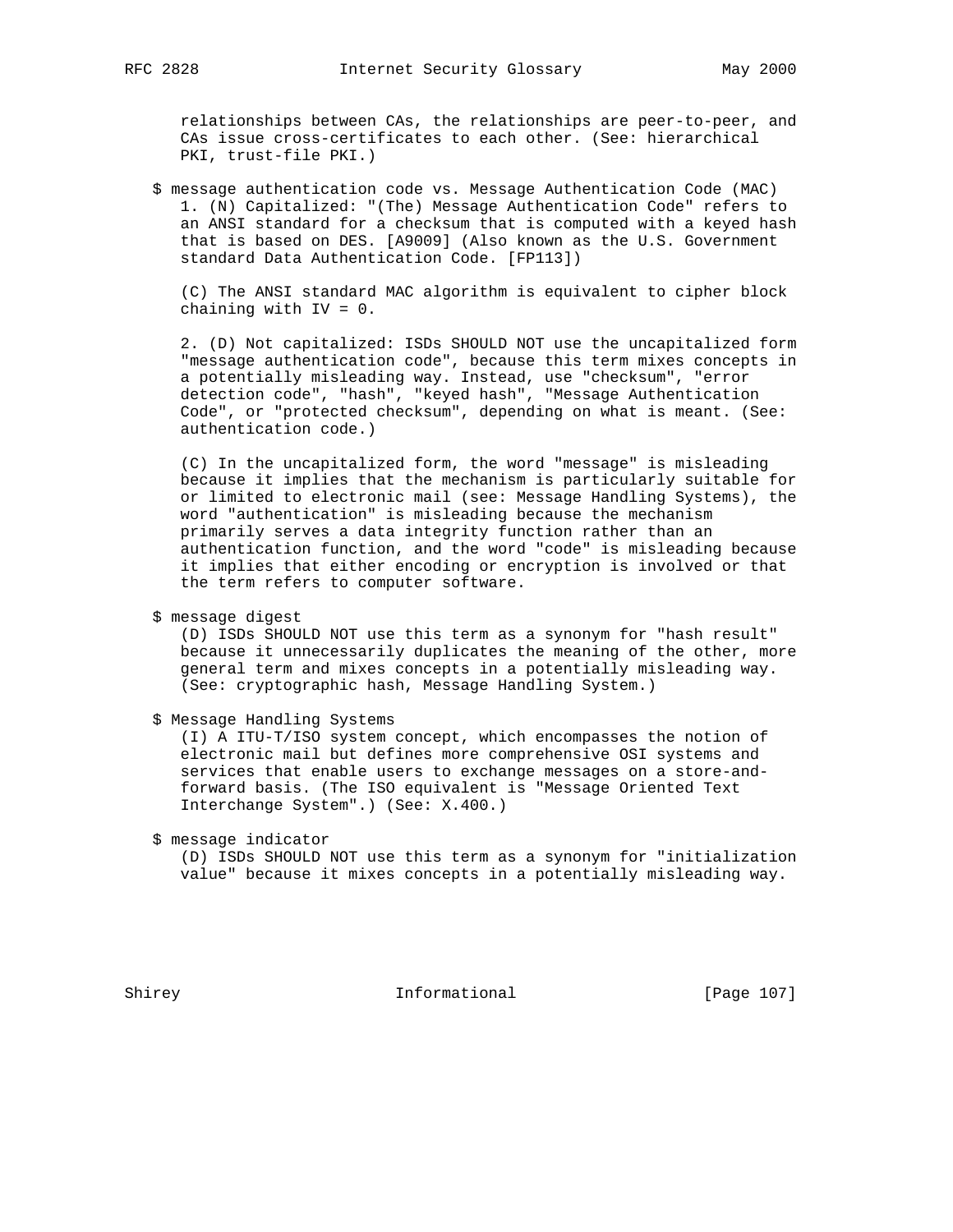|        | RFC 2828                                                                     | Internet Security Glossary                                                                                                                                                                                                                                                                                                                                                                                                                                                                                                                         | May 2000   |
|--------|------------------------------------------------------------------------------|----------------------------------------------------------------------------------------------------------------------------------------------------------------------------------------------------------------------------------------------------------------------------------------------------------------------------------------------------------------------------------------------------------------------------------------------------------------------------------------------------------------------------------------------------|------------|
|        | \$ message integrity check<br>\$ message integrity code<br>on what is meant. | (D) ISDs SHOULD NOT use these terms because they mix concepts in a<br>potentially misleading way. (The word "message" is misleading<br>because it suggests that the mechanism is particularly suitable<br>for or limited to electronic mail. The word "code" is misleading<br>because it suggests that either encoding or encryption is<br>involved, or that the term refers to computer software.) Instead,<br>use "checksum", "error detection code", "hash", "keyed hash",<br>"Message Authentication Code", or "protected checksum", depending |            |
|        | \$ Message Security Protocol (MSP)                                           | (N) A secure message handling protocol [SDNS7] for use with X.400<br>and Internet mail protocols. Developed by NSA's SDNS program and<br>used in the U.S. Defense Message System.                                                                                                                                                                                                                                                                                                                                                                  |            |
|        | \$ MHS<br>See: message handling system.                                      |                                                                                                                                                                                                                                                                                                                                                                                                                                                                                                                                                    |            |
|        | S MIME                                                                       | See: Multipurpose Internet Mail Extensions.                                                                                                                                                                                                                                                                                                                                                                                                                                                                                                        |            |
|        | \$ MIME Object Security Services (MOSS)                                      | (I) An Internet protocol [R1848] that applies end-to-end<br>encryption and digital signature to MIME message content, using<br>symmetric cryptography for encryption and asymmetric cryptography<br>for key distribution and signature. MOSS is based on features and<br>specifications of PEM. (See: S/MIME.)                                                                                                                                                                                                                                     |            |
|        |                                                                              | \$ Minimum Interoperability Specification for PKI Components (MISPC)<br>(N) A technical description to provide a basis for interoperation<br>between PKI components from different vendors; consists primarily<br>of a profile of certificate and CRL extensions and a set of<br>transactions for PKI operation. [MISPC]                                                                                                                                                                                                                           |            |
|        | \$ MISPC                                                                     | See: Minimum Interoperability Specification for PKI Components.                                                                                                                                                                                                                                                                                                                                                                                                                                                                                    |            |
|        | \$ MISSI                                                                     | (N) Multilevel Information System Security Initiative, an NSA<br>program to encourage development of interoperable, modular<br>products for constructing secure network information systems in<br>support of a wide variety of Government missions. (See: MSP.)                                                                                                                                                                                                                                                                                    |            |
| Shirey |                                                                              | Informational                                                                                                                                                                                                                                                                                                                                                                                                                                                                                                                                      | [Page 108] |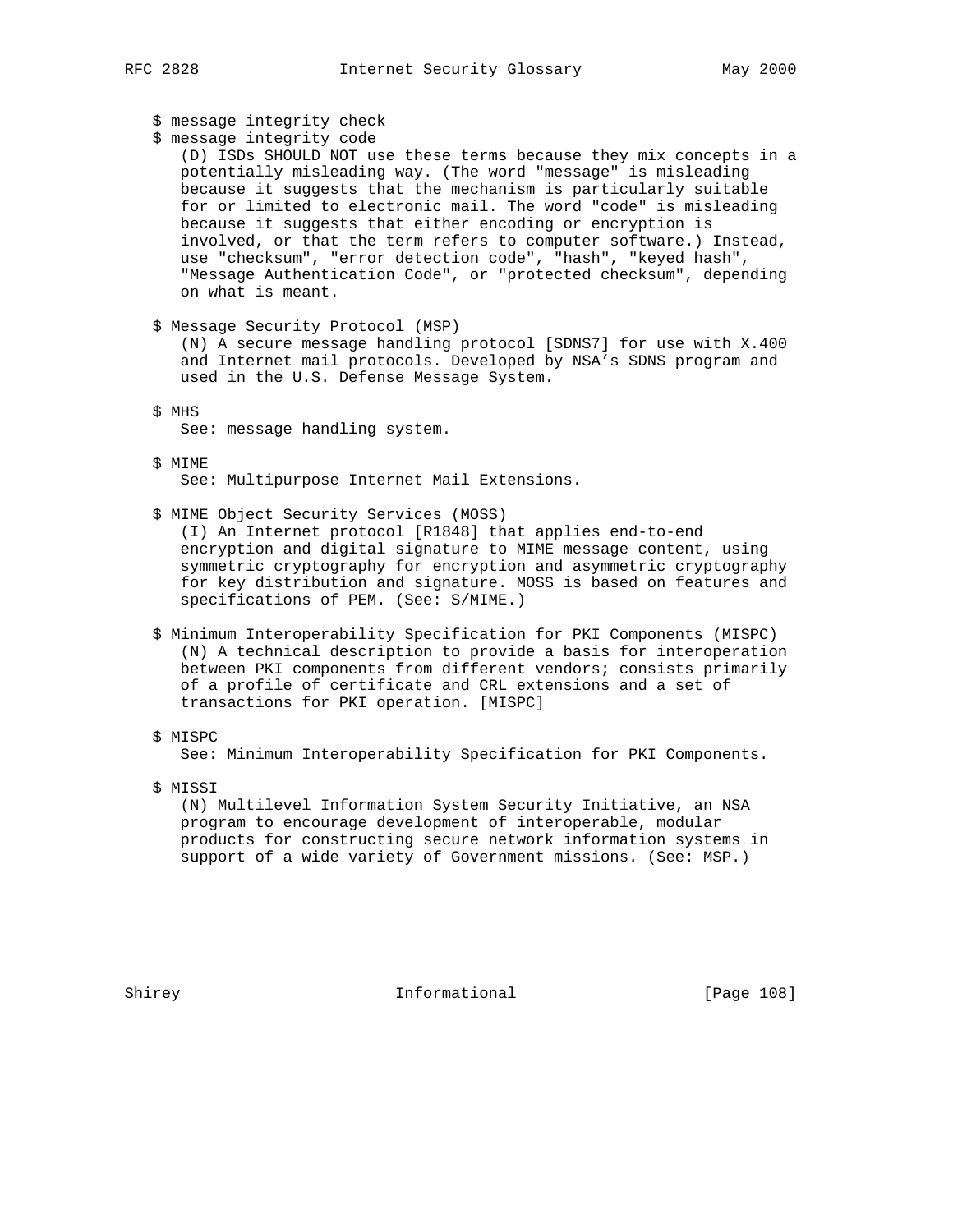## \$ MISSI user

 (O) MISSI usage: A system entity that is the subject of one or more MISSI X.509 public-key certificates issued under a MISSI certification hierarchy. (See: personality.)

 (C) MISSI users include both end users and the authorities that issue certificates. A MISSI user is usually a person but may be a machine or other automated process. Some machines are required to operate non-stop. To avoid downtime needed to exchange the FORTEZZA cards of machine operators at shift changes, the machines may be issued their own cards, as if they were persons.

#### \$ mode

\$ mode of operation

 (I) Encryption usage: A technique for enhancing the effect of a cryptographic algorithm or adapting the algorithm for an application, such as applying a block cipher to a sequence of data blocks or a data stream. (See: electronic codebook, cipher block chaining, cipher feedback, output feedback.)

 (I) System operation usage: A type of security policy that states the range of classification levels of information that a system is permitted to handle and the range of clearances and authorizations of users who are permitted to access the system. (See: dedicated security mode, multilevel security mode, partitioned security mode, system high security mode.)

\$ modulus

 (I) The defining constant in modular arithmetic, and usually a part of the public key in asymmetric cryptography that is based on modular arithmetic. (See: Diffie-Hellman, Rivest-Shamir-Adleman.)

\$ Morris Worm

 (I) A worm program written by Robert T. Morris, Jr. that flooded the ARPANET in November, 1988, causing problems for thousands of hosts. (See: worm.)

\$ MOSS

See: MIME Object Security Services.

\$ MSP

See: Message Security Protocol.

\$ multilevel secure (MLS)

 (I) A class of system that has system resources (particularly stored information) at more than one security level (i.e., has different types of sensitive resources) and that permits

Shirey **Informational** [Page 109]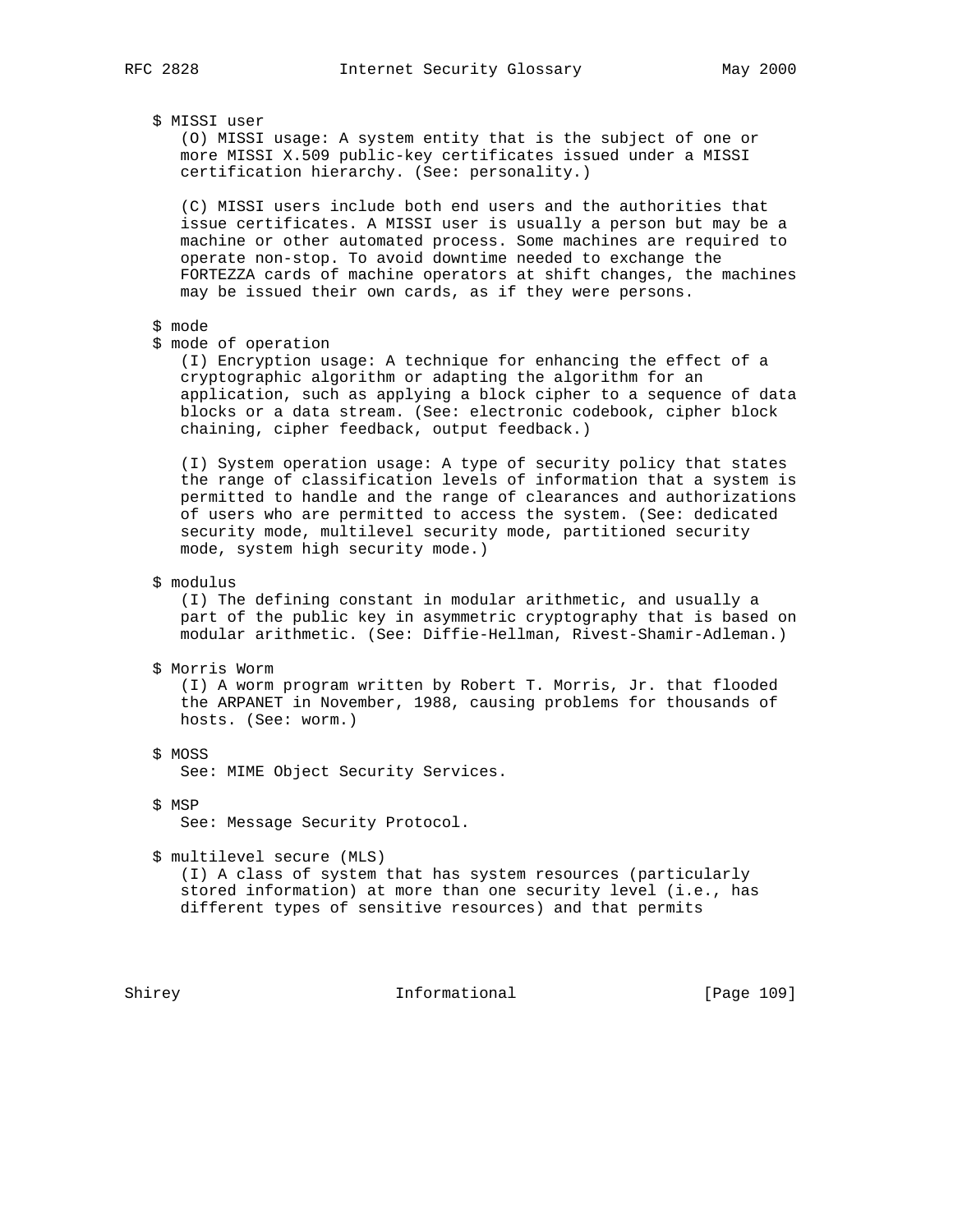concurrent access by users who differ in security clearance and need-to-know, but is able to prevent each user from accessing resources for which the user lacks authorization.

\$ multilevel security mode

 (I) A mode of operation of an information system, that allows two or more classification levels of information to be processed concurrently within the same system when not all users have a clearance or formal access authorization for all data handled by the system.

 (C) This mode is defined formally in U.S. Department of Defense policy regarding system accreditation [DOD2], but the term is also used outside the Defense Department and outside the Government.

\$ Multipurpose Internet Mail Extensions (MIME)

 (I) An Internet protocol [R2045] that enhances the basic format of Internet electronic mail messages [R0822] to be able to use character sets other than US-ASCII for textual headers and text content, and to carry non-textual and multi-part content. (See: S/MIME.)

\$ mutual suspicion

 (I) The state that exists between two interacting system entities in which neither entity can trust the other to function correctly with regard to some security requirement.

 \$ National Computer Security Center (NCSC) (N) A U.S. Department of Defense organization, housed in NSA, that has responsibility for encouraging widespread availability of trusted computer systems throughout the Federal Government. It has established criteria for, and performs evaluations of, computer and network systems that have a trusted computing base. (See:

\$ National Information Assurance Partnership (NIAP)

Evaluated Products List, Rainbow Series, TCSEC.)

 (N) An organization created by NIST and NSA to enhance the quality of commercial products for information security and increase consumer confidence in those products through objective evaluation and testing methods.

 (C) NIAP is registered, through the U.S. Department of Defense, as a National Performance Review Reinvention Laboratory. NIAP functions include the following:

 - Developing tests, test methods, and other tools that developers and testing laboratories may use to improve and evaluate security products.

Shirey **Informational** [Page 110]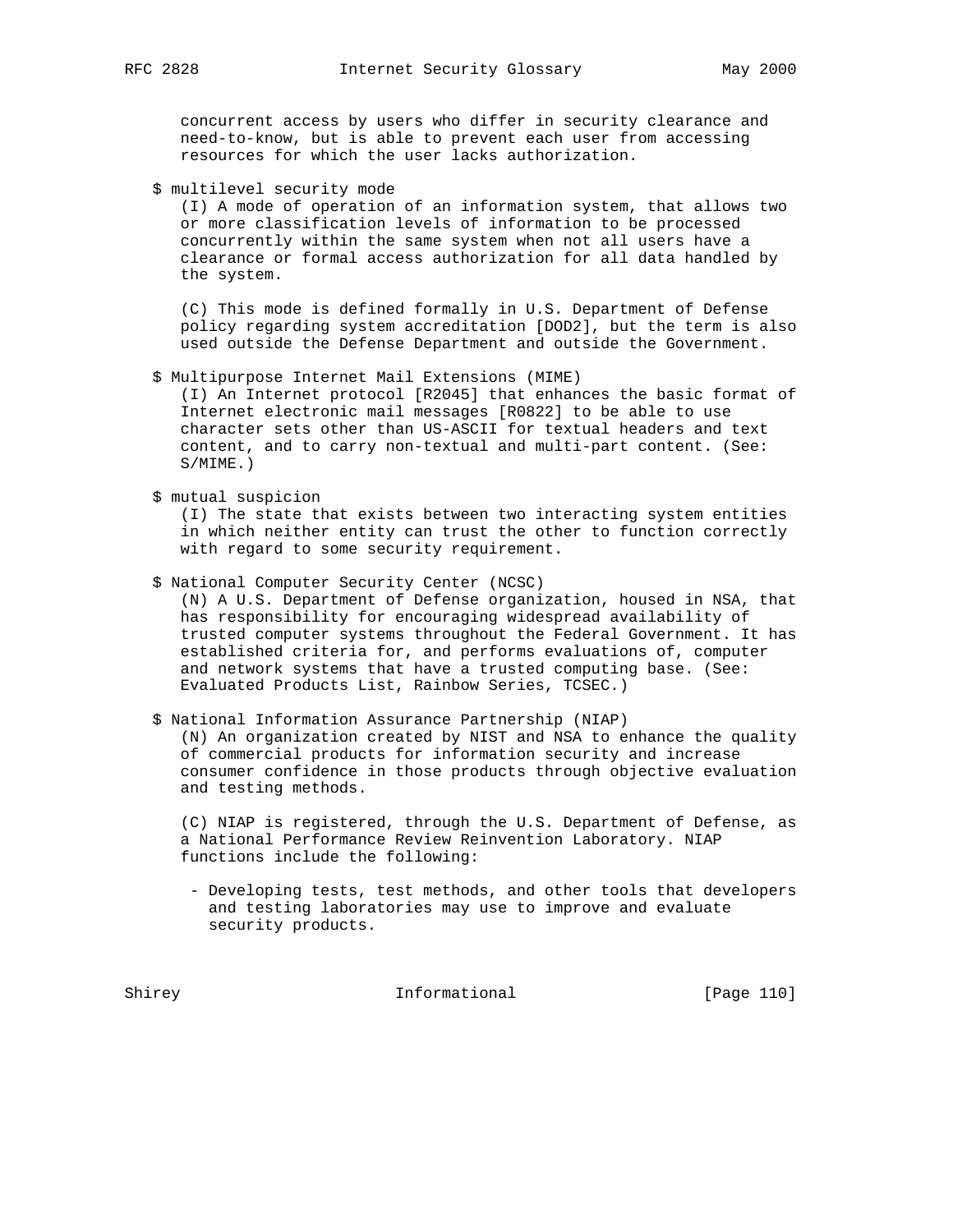- Collaborating with industry and others on research and testing programs.
- Using the Common Criteria to develop protection profiles and associated test sets for security products and systems.
- Cooperating with the NIST National Voluntary Laboratory Accreditation Program to develop a program to accredit private sector laboratories for the testing of information security products using the Common Criteria.
- Working to establish a formal, international mutual recognition scheme for a Common Criteria-based evaluation.
- \$ National Institute of Standards and Technology (NIST)

 (N) A U.S. Department of Commerce agency that promotes U.S. economic growth by working with industry to develop and apply technology, measurements, and standards. Has primary Government responsibility for INFOSEC standards for unclassified but sensitive information. (See: ANSI, DES, DSA, DSS, FIPS, NIAP, NSA.)

\$ National Security Agency (NSA)

 (N) A U.S. Department of Defense intelligence agency that has primary Government responsibility for INFOSEC for classified information and for unclassified but sensitive information handled by national security systems. (See: FORTEZZA, KEA, MISSI, NIAP, NIST, SKIPJACK.)

\$ need-to-know

 (I) The necessity for access to, knowledge of, or possession of specific information required to carry out official duties.

 (C) This criterion is used in security procedures that require a custodian of sensitive information, prior to disclosing the information to someone else, to establish that the intended recipient has proper authorization to access the information.

\$ network

See: computer network.

\$ NIAP

See: National Information Assurance Partnership.

\$ NIST

See: National Institute of Standards and Technology.

\$ NLSP

 Network Layer Security Protocol. An OSI protocol (IS0 11577) for end-to-end encryption services at the top of OSI layer 3. NLSP is derived from an SDNS protocol, SP3, but is much more complex.

Shirey **Informational** [Page 111]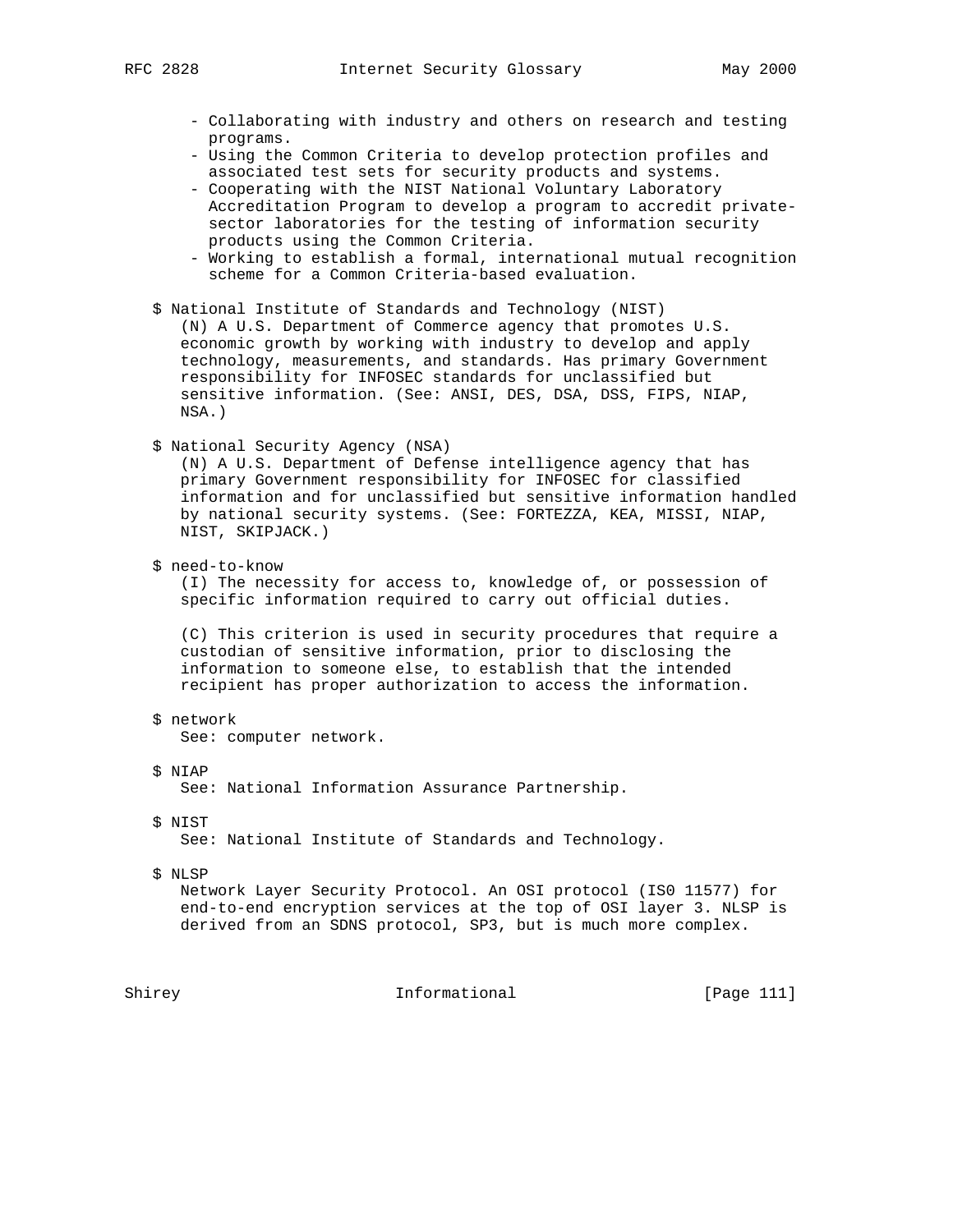\$ no-lone zone

 (I) A room or other space to which no person may have unaccompanied access and that, when occupied, is required to be occupied by two or more appropriately authorized persons. (See: dual control.)

#### \$ nonce

 (I) A random or non-repeating value that is included in data exchanged by a protocol, usually for the purpose of guaranteeing liveness and thus detecting and protecting against replay attacks.

- \$ non-critical See: critical (extension of certificate).
- \$ non-repudiation service

 (I) A security service that provide protection against false denial of involvement in a communication. (See: repudiation.)

 (C) Non-repudiation service does not and cannot prevent an entity from repudiating a communication. Instead, the service provides evidence that can be stored and later presented to a third party to resolve disputes that arise if and when a communication is repudiated by one of the entities involved. There are two basic kinds of non-repudiation service:

- "Non-repudiation with proof of origin" provides the recipient of data with evidence that proves the origin of the data, and thus protects the recipient against an attempt by the originator to falsely deny sending the data. This service can be viewed as a stronger version of an data origin authentication service, in that it proves authenticity to a third party.
- "Non-repudiation with proof of receipt" provides the originator of data with evidence that proves the data was received as addressed, and thus protects the originator against an attempt by the recipient to falsely deny receiving the data.

 (C) Phases of a Non-Repudiation Service: Ford [For94, For97] uses the term "critical action" to refer to the act of communication that is the subject of the service:

Shirey **Informational** [Page 112]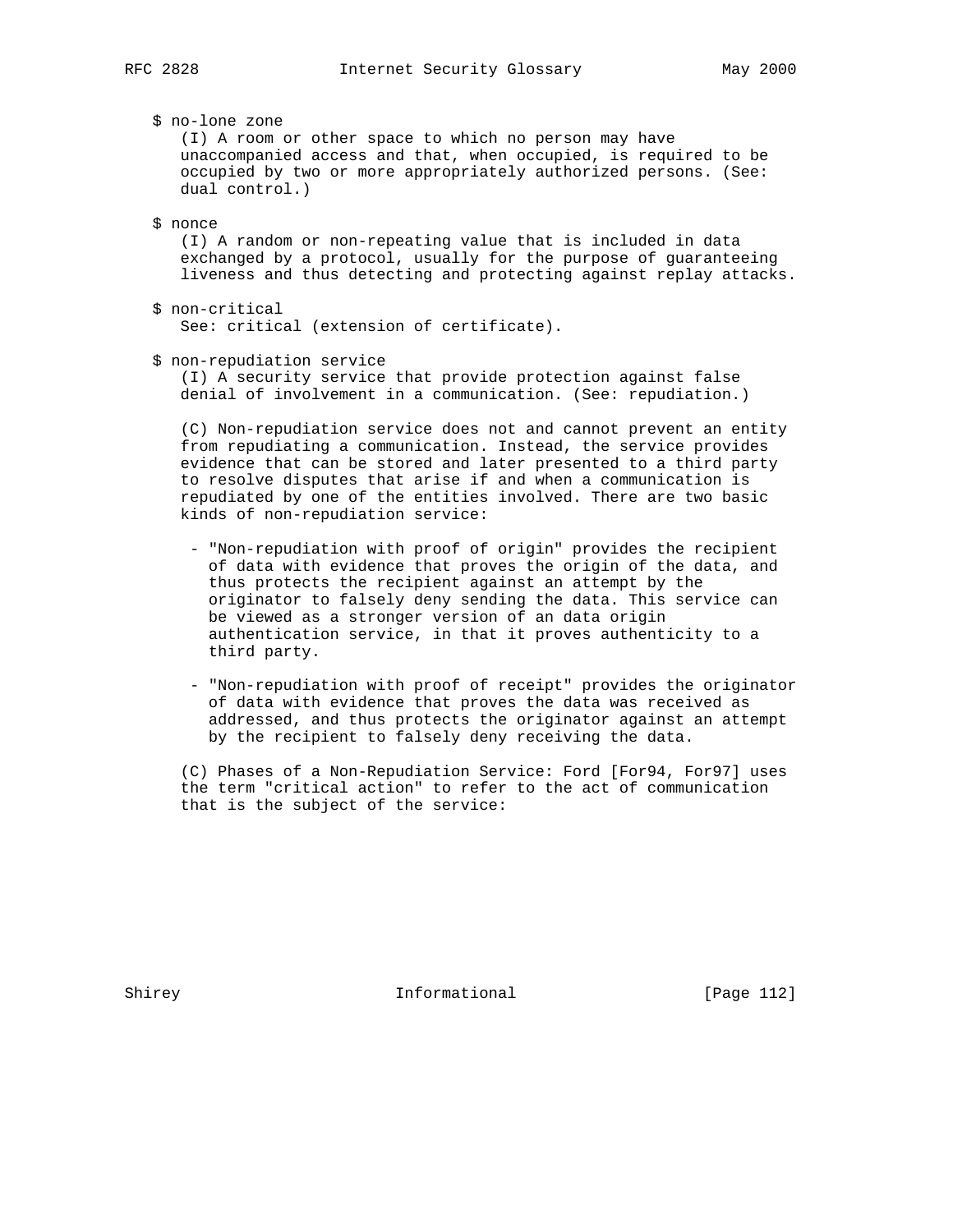```
 -------- -------- -------- -------- -------- . --------
 Phase 1: Phase 2: Phase 3: Phase 4: Phase 5: . Phase 6:
 Request Generate Transfer Verify Retain . Resolve
 Service Evidence Evidence Evidence Evidence . Dispute
 -------- -------- -------- -------- -------- . --------
     Service Critical Evidence Evidence Archive . Evidence
     Request => Action => Stored => Is => Evidence . Is
 Is Made Occurs For Later Tested In Case . Verified
and Use and Use \sim \sim Critical . \simEvidence v | Action Is . |
 Is +-------------------+ Repudiated . |
             Generated |Verifiable Evidence|------> ... . ----+
                     +-------------------+
```
 Phase / Explanation -------------------

- 1. Before the critical action, the service requester asks, either implicitly or explicitly, to have evidence of the action be generated.
- 2. When the critical action occurs, evidence is generated by a process involving the potential repudiator and possibly also a trusted third party.
- 3. The evidence is transferred to the requester, or stored by a third party, for later use if needed.
- 4. The entity that holds the evidence tests to be sure that it will suffice if a dispute arises.
- 5. The evidence is retained for possible future retrieval and use.
- 6. In this phase, which occurs only if the critical action is repudiated, the evidence is retrieved from storage, presented, and verified to resolve the dispute.
- \$ no-PIN ORA (NORA)

 (O) MISSI usage: An organizational RA that operates in a mode in which the ORA performs no card management functions and, therefore, does not require knowledge of either the SSO PIN or user PIN for an end user's FORTEZZA PC card.

\$ NORA

See: no-PIN ORA.

\$ notarization

 (I) Registration of data under the authority or in the care of a trusted third party, thus making it possible to provide subsequent assurance of the accuracy of characteristics claimed for the data, such as content, origin, time, and delivery. [I7498 Part 2] (See: digital notary.)

Shirey **Informational** [Page 113]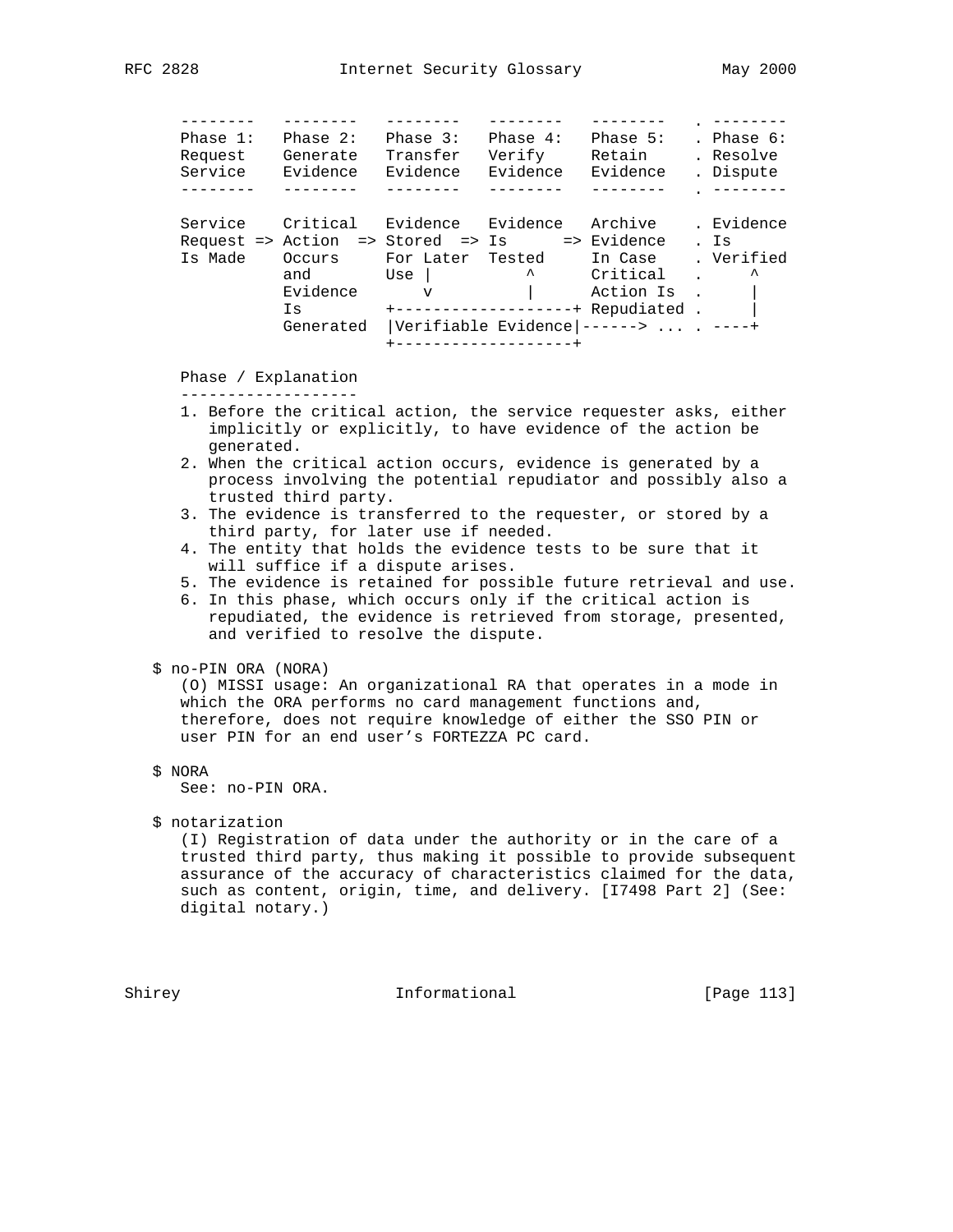## \$ NULL encryption algorithm

 (I) An algorithm [R2410] that does nothing to transform plaintext data; i.e., a no-op. It originated because of IPsec ESP, which always specifies the use of an encryption algorithm to provide confidentiality. The NULL encryption algorithm is a convenient way to represent the option of not applying encryption in ESP (or in any other context where this is needed).

\$ OAKLEY

 (I) A key establishment protocol (proposed for IPsec but superseded by IKE) based on the Diffie-Hellman algorithm and designed to be a compatible component of ISAKMP. [R2412]

 (C) OAKLEY establishes a shared key with an assigned identifier and associated authenticated identities for parties. I.e., OAKLEY provides authentication service to ensure the entities of each other's identity, even if the Diffie-Hellman exchange is threatened by active wiretapping. Also, provides public-key forward secrecy for the shared key and supports key updates, incorporation of keys distributed by out-of-band mechanisms, and user-defined abstract group structures for use with Diffie- Hellman.

\$ object

 (I) Trusted computer system modeling usage: A system element that contains or receives information. (See: Bell-LaPadula Model, trusted computer system.)

\$ object identifier (OID)

 (I) An official, globally unique name for a thing, written as a sequence of integers (which are formed and assigned as defined in the ASN.1 standard) and used to reference the thing in abstract specifications and during negotiation of security services in a protocol.

 (O) "A value (distinguishable from all other such values) which is associated with an object." [X680]

 (C) Objects named by OIDs are leaves of the object identifier tree (which is similar to but different from the X.500 Directory Information Tree). Each arc (i.e., each branch of the tree) is labeled with a non-negative integer. An OID is the sequence of integers on the path leading from the root of the tree to a named object.

(C) The OID tree has three arcs immediately below the root:  $\{0\}$ for use by ITU-T,  $\{1\}$  for use by ISO, and  $\{2\}$  for use by both jointly. Below ITU-T are four arcs, where {0 0} is for ITU-T

Shirey **Informational** [Page 114]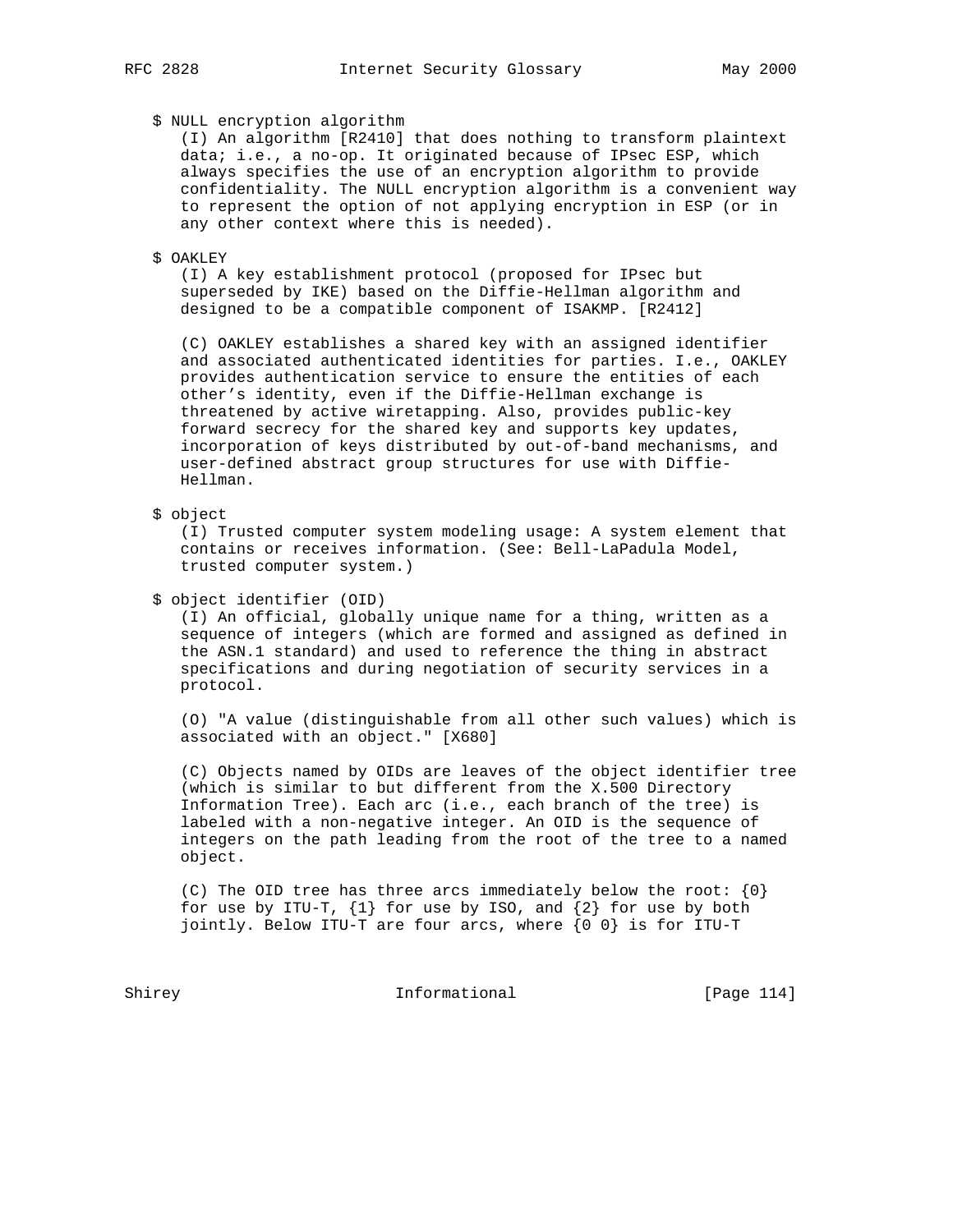recommendations. Below  $\{0\ 0\}$  are 26 arcs, one for each series of recommendations starting with the letters A to Z, and below these are arcs for each recommendation. Thus, the OID for ITU-T Recommendation X.509 is  $\{0$  0 24 509}. Below ISO are four arcs, where  $\{1\ 0\ }$  is for ISO standards, and below these are arcs for each ISO standard. Thus, the OID for ISO/IEC 9594-8 (the ISO number for X.509) is {1 0 9594 8}.

 (C) The following are additional examples: ANSI registers organization names below the branch {joint-iso-ccitt(2) country(16) US(840) organization(1)}. The NIST CSOR records PKI objects below the branch  $\{joint-iso-ccitt(2)$  country(16) us(840) gov(101) csor(3) pki(4)}. The U.S. Department of Defense registers INFOSEC objects below the branch  $\{\n$ ioint-iso-ccitt(2) country(16) us(840) organization(1) gov(101)  $dod(2)$  infosec(1) }. The OID for the PKIX private extension is defined in an arc below the arc for the PKIX name space, as  ${\text{iso}(1)}$  identified-organization(3) dod(6)  $internet(1) security(5) mechanisms(5) pix(7) 1.$ 

```
 $ object reuse
```
 (N) "The reassignment and reuse of a storage medium (e.g., page frame, disk sector, magnetic tape) that once contained one or more [information] objects. To be securely reused and assigned to a new subject, storage media must contain no residual data (magnetic remanence) from the object(s) previously contained in the media." [NCS04]

\$ OCSP

See: On-line Certificate Status Protocol.

\$ octet

(I) A data unit of eight bits. (See: byte.)

 (c) This term is used in networking (especially in OSI standards) in preference to "byte", because some systems use "byte" for data storage units of a size other than eight.

\$ OFB

See: output feedback.

\$ ohnosecond

 (C) That minuscule fraction of time in which you realize that your private key has been compromised.

\$ OID

See: object identifier.

Shirey **Informational** [Page 115]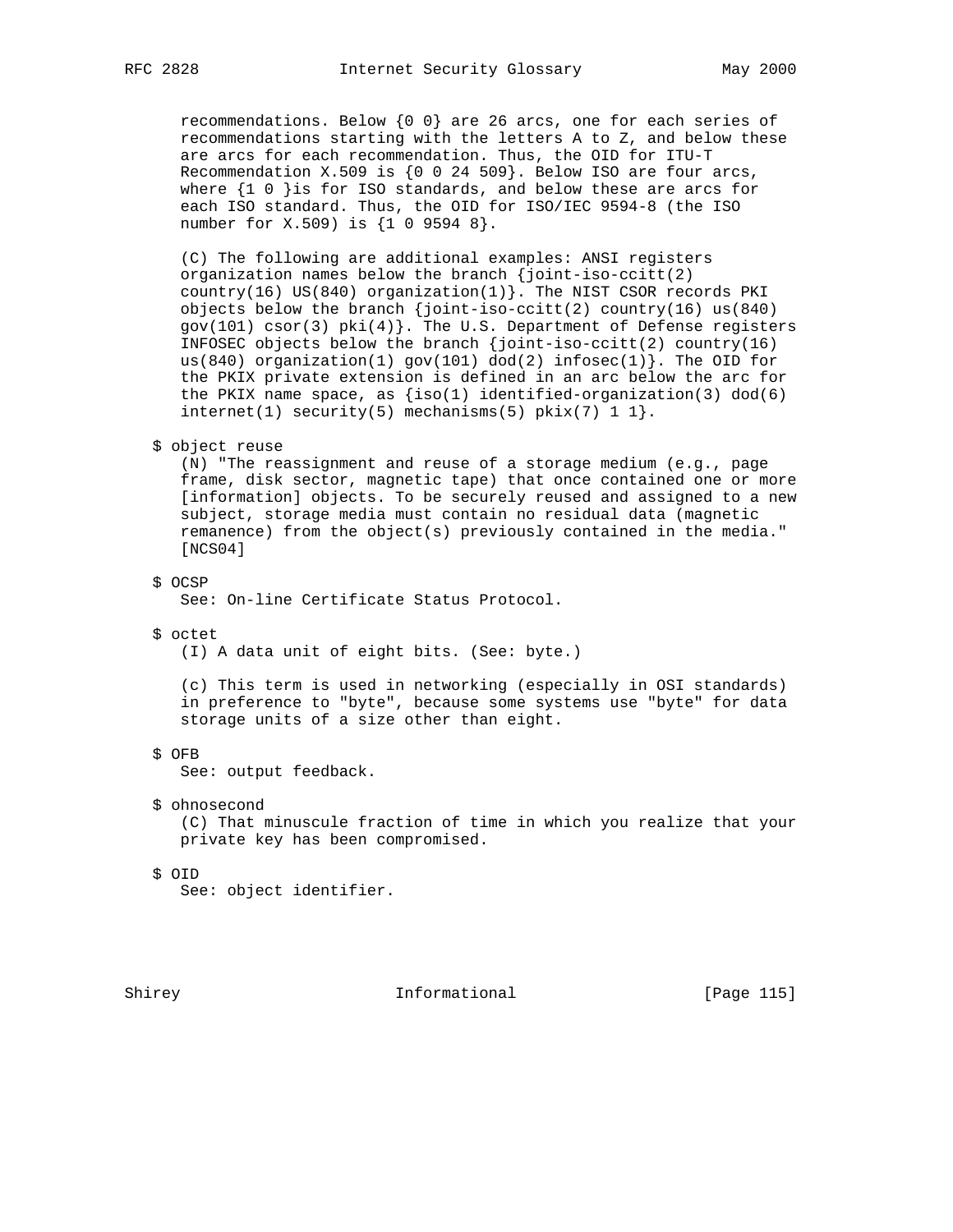\$ On-line Certificate Status Protocol (OCSP)

 (I) An Internet protocol used by a client to obtain from a server the validity status and other information concerning a digital certificate.

 (C) In some applications, such as those involving high-value commercial transactions, it may be necessary to obtain certificate revocation status that is more timely than is possible with CRLs or to obtain other kinds of status information. OCSP may be used to determine the current revocation status of a digital certificate, in lieu of or as a supplement to checking against a periodic CRL. An OCSP client issues a status request to an OCSP server and suspends acceptance of the certificate in question until the server provides a response.

\$ one-time pad

 (I) An encryption algorithm in which the key is a random sequence of symbols and each symbol is used for encryption only one time- to encrypt only one plaintext symbol to produce only one ciphertext symbol--and a copy of the key is used similarly for decryption.

 (C) To ensure one-time use, the copy of the key used for encryption is destroyed after use, as is the copy used for decryption. This is the only encryption algorithm that is truly unbreakable, even given unlimited resources for cryptanalysis [Schn], but key management costs and synchronization problems make it impractical except in special situations.

\$ one-time password

\$ One-Time Password (OTP)

 1. Not capitalized: A "one-time password" is a simple authentication technique in which each password is used only once as authentication information that verifies an identity. This technique counters the threat of a replay attack that uses passwords captured by wiretapping.

 2. Capitalized: "One-Time Password" is an Internet protocol [R1938] that is based on S/KEY and uses a cryptographic hash function to generate one-time passwords for use as authentication information in system login and in other processes that need protection against replay attacks.

\$ one-way encryption

 (I) Irreversible transformation of plaintext to ciphertext, such that the plaintext cannot be recovered from the ciphertext by other than exhaustive procedures even if the cryptographic key is known. (See: encryption.)

Shirey **Informational** [Page 116]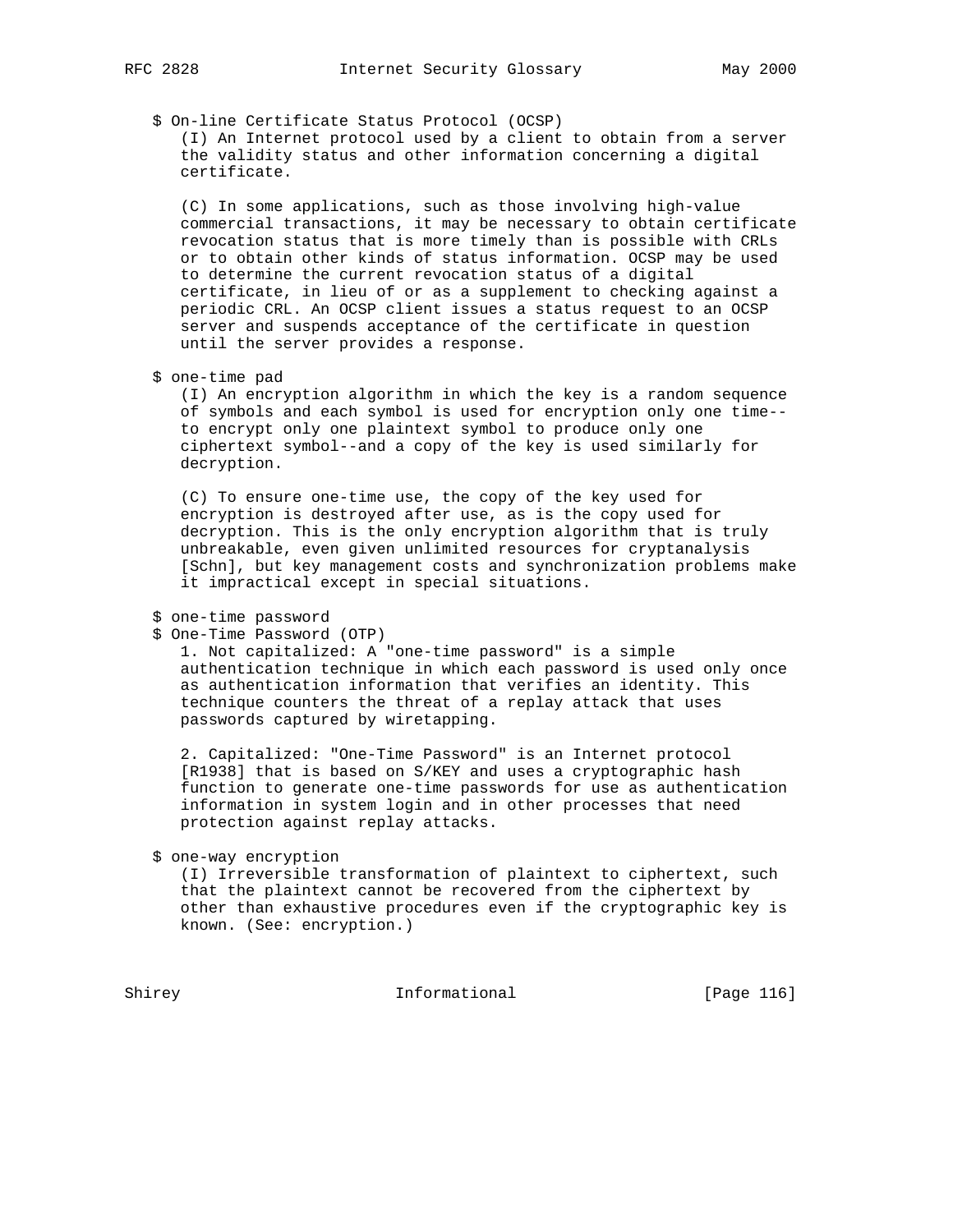\$ one-way function

 (I) "A (mathematical) function, f, which is easy to compute, but which for a general value y in the range, it is computationally difficult to find a value x in the domain such that  $f(x) = y$ . There may be a few values of y for which finding x is not computationally difficult." [X509]

 (D) ISDs SHOULD NOT use this term as a synonym for "cryptographic hash".

\$ open security environment

 (O) U.S. Department of Defense usage: A system environment that meets at least one of the following conditions: (a) Application developers (including maintainers) do not have sufficient clearance or authorization to provide an acceptable presumption that they have not introduced malicious logic. (b) Configuration control does not provide sufficient assurance that applications and the equipment are protected against the introduction of malicious logic prior to and during the operation of system applications. [NCS04] (See: closed security environment.)

 \$ Open Systems Interconnection (OSI) Reference Model (OSIRM) (N) A joint ISO/ITU-T standard [I7498 Part 1] for a seven-layer, architectural communication framework for interconnection of computers in networks.

 (C) OSI-based standards include communication protocols that are mostly incompatible with the Internet Protocol Suite, but also include security models, such as X.509, that are used in the Internet.

 (C) The OSIRM layers, from highest to lowest, are (7) Application, (6) Presentation, (5) Session, (4) Transport, (3) Network, (2) Data Link, and (1) Physical. In this Glossary, these layers are referred to by number to avoid confusing them with Internet Protocol Suite layers, which are referred to by name.

 (C) Some unknown person described how the OSI layers correspond to the seven deadly sins:

- 7. Wrath: Application is always angry at the mess it sees below itself. (Hey! Who is it to be pointing fingers?)
- 6. Sloth: Presentation is too lazy to do anything productive by itself.
- 5. Lust: Session is always craving and demanding what truly belongs to Application's functionality.
- 4. Avarice: Transport wants all of the end-to-end functionality. (Of course, it deserves it, but life isn't fair.)

Shirey **Informational** [Page 117]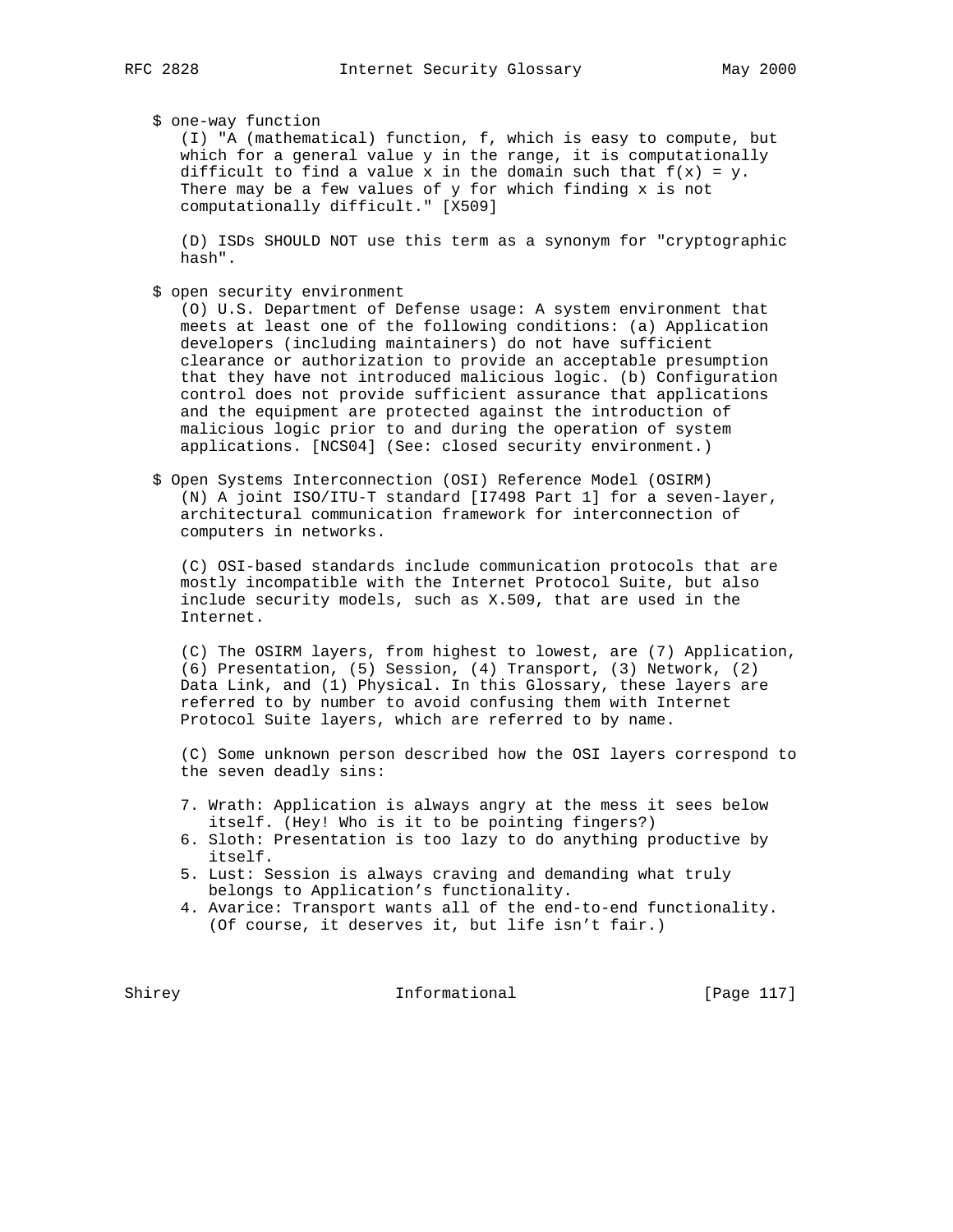- 3. Gluttony: (Connection-Oriented) Network is overweight and overbearing after trying too often to eat Transport's lunch.
- 2. Envy: Poor Data Link is always starved for attention. (With Asynchronous Transfer Mode, maybe now it is feeling less neglected.)
- 1. Pride: Physical has managed to avoid much of the controversy, and nearly all of the embarrassment, suffered by the others.

 (C) John G. Fletcher described how the OSI layers also correspond to Snow White's dwarf friends:

- 7. Doc: Application acts as if it is in charge, but sometimes muddles its syntax.
- 6. Sleepy: Presentation is indolent, being guilty of the sin of Sloth.
- 5. Dopey: Session is confused because its charter is not very clear.
- 4. Grumpy: Transport is irritated because Network has encroached on Transport's turf.
- 3. Happy: Network smiles for the same reason that Transport is irritated.
- 2. Sneezy: Data Link makes loud noises in the hope of attracting attention.
- 1. Bashful: Physical quietly does its work, unnoticed by the others.
- \$ operational integrity

 (I) A synonym for "system integrity"; emphasizes the actual performance of system functions rather than just the ability to perform them.

\$ operations security (OPSEC)

 (I) A process to identify, control, and protect evidence of the planning and execution of sensitive activities and operations, and thereby prevent potential adversaries from gaining knowledge of capabilities and intentions.

\$ OPSEC

See: operations security.

\$ ORA

See: organizational registration authority.

\$ Orange Book

 (D) ISDs SHOULD NOT use this term as a synonym for "Trusted Computer System Evaluation Criteria" [CSC001, DOD1]. Instead, use

Shirey **Informational** [Page 118]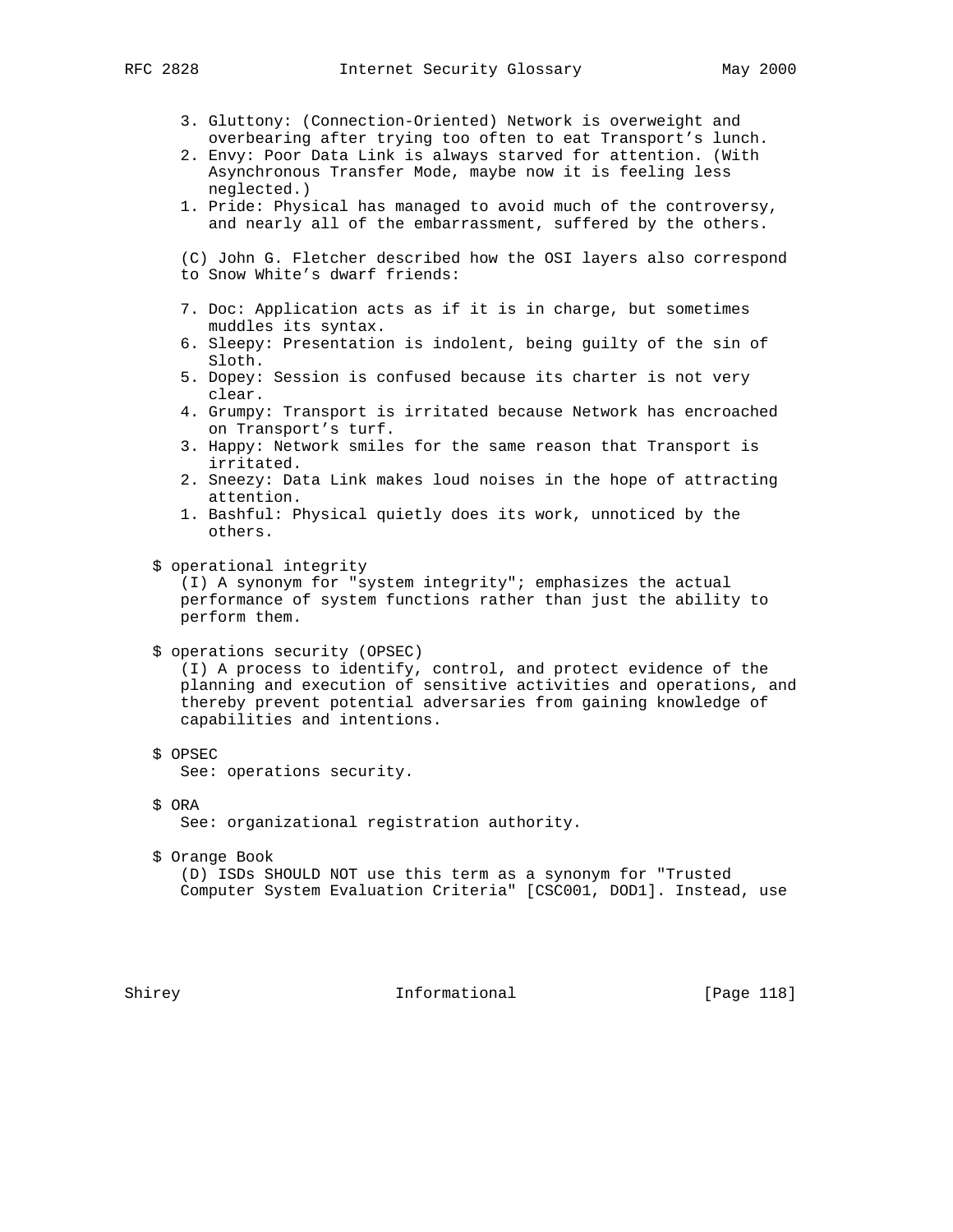the full, proper name of the document or, in subsequent references, the abbreviation "TCSEC". (See: (usage note under) Green Book.)

```
 $ organizational certificate
    (O) MISSI usage: A type of MISSI X.509 public-key certificate that
    is issued to support organizational message handling for the U.S.
   Government's Defense Message System.
 $ organizational registration authority (ORA)
    (I) General usage: An RA for an organization.
    (O) MISSI usage: The MISSI implementation of RA. A MISSI end
    entity that (a) assists a PCA, CA, or SCA to register other end
   entities, by gathering, verifying, and entering data and
    forwarding it to the signing authority and (b) may also assist
   with card management functions. An ORA is a local administrative
   authority, and the term refers both to the office or role, and to
   the person who fills that office. An ORA does not sign
   certificates, CRLs, or CKLs. (See: no-PIN ORA, SSO-PIN ORA, user-
   PIN ORA.)
 $ origin authentication
 $ origin authenticity
    (D) ISDs SHOULD NOT use these terms because they look like
    careless use of an internationally standardized term. Instead, use
    "data origin authentication" or "peer entity authentication",
   depending which is meant.
 $ OSI
```
\$ OSIRM

See: Open Systems Interconnection Reference Model.

# \$ OTP

See: One-Time Password.

\$ out of band

 (I) Transfer of information using a channel that is outside (i.e., separate from) the channel that is normally used. (See: covert channel.)

 (C) Out-of-band mechanisms are often used to distribute shared secrets (e.g., a symmetric key) or other sensitive information items (e.g., a root key) that are needed to initialize or otherwise enable the operation of cryptography or other security mechanisms. (See: key distribution.)

Shirey **Informational** [Page 119]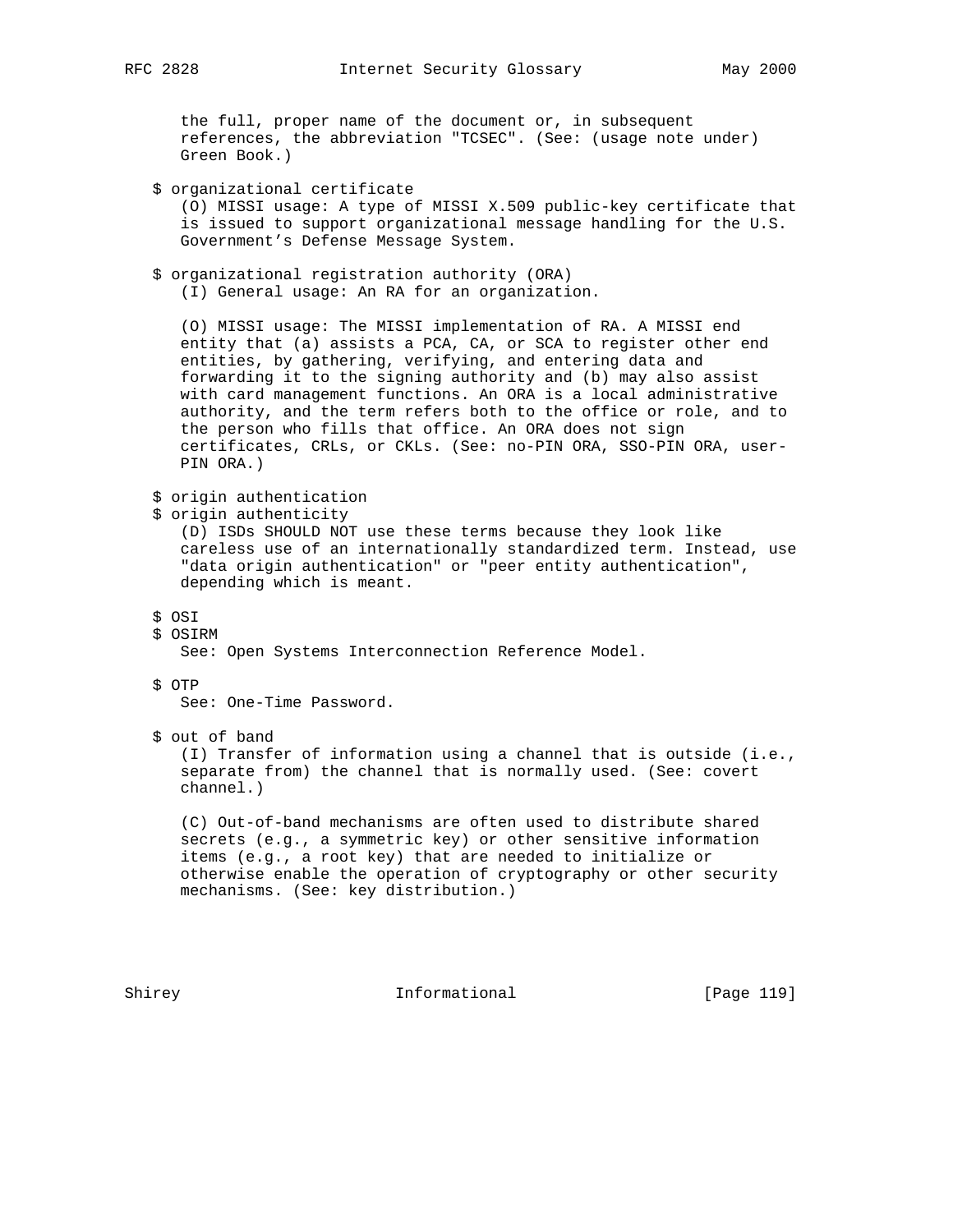\$ output feedback (OFB) (N) A block cipher mode [FP081] that modifies electronic codebook mode to operate on plaintext segments of variable length less than or equal to the block length. (C) This mode operates by directly using the algorithm's previously generated output block as the algorithm's next input block (i.e., by "feeding back" the output block) and combining (exclusive OR-ing) the output block with the next plaintext segment (of block length or less) to form the next ciphertext segment. \$ outside attack \$ outsider attack See: (secondary definition under) attack. \$ P1363 See: IEEE P1363. \$ PAA See: policy approving authority. \$ packet filter See: (secondary definition under) filtering router. \$ pagejacking (I) A contraction of "Web page hijacking". A masquerade attack in which the attacker copies (steals) a home page or other material from the target server, rehosts the page on a server the attacker controls, and causes the rehosted page to be indexed by the major Web search services, thereby diverting browsers from the target server to the attacker's server. (D) ISDs SHOULD NOT use this term without including a definition, because the term is not listed in most dictionaries and could confuse international readers. (See: (usage note under) Green Book.) \$ PAN See: primary account number.

\$ PAP

See: Password Authentication Protocol.

Shirey **Informational** [Page 120]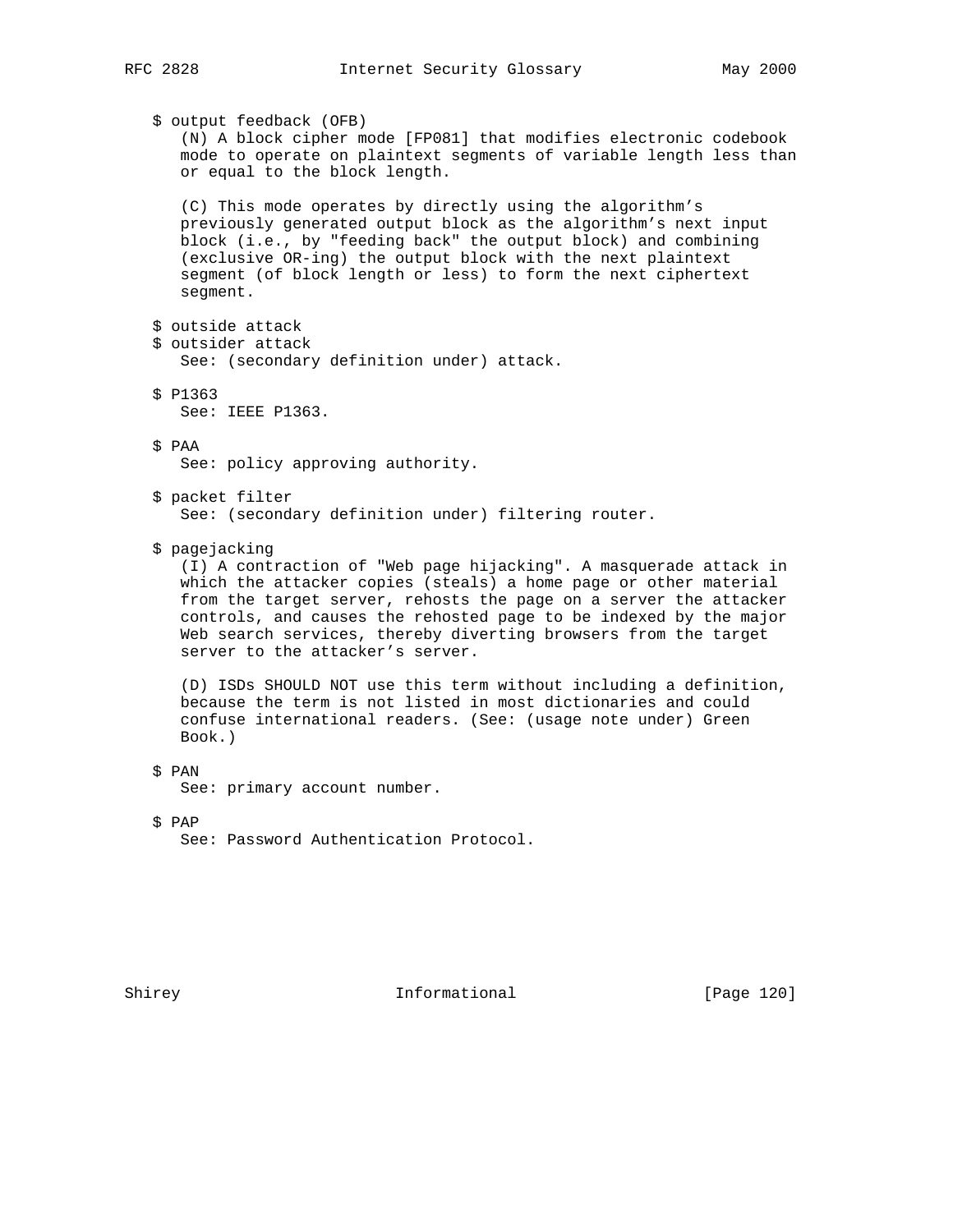\$ partitioned security mode

 (N) A mode of operation of an information system, wherein all users have the clearance, but not necessarily formal access authorization and need-to-know, for all information handled by the system. This mode is defined in U.S. Department of Defense policy regarding system accreditation. [DoD2]

 \$ passive attack See: (secondary definition under) attack.

 \$ passive wiretapping See: (secondary definition under) wiretapping.

\$ password

 (I) A secret data value, usually a character string, that is used as authentication information. (See: challenge-response.)

 (C) A password is usually matched with a user identifier that is explicitly presented in the authentication process, but in some cases the identity may be implicit.

 (C) Using a password as authentication information assumes that the password is known only by the system entity whose identity is being authenticated. Therefore, in a network environment where wiretapping is possible, simple authentication that relies on transmission of static (i.e., repetitively used) passwords as cleartext is inadequate. (See: one-time password, strong authentication.)

## \$ Password Authentication Protocol (PAP)

 (I) A simple authentication mechanism in PPP. In PAP, a user identifier and password are transmitted in cleartext. [R1334] (See: CHAP.)

```
 $ password sniffing
```
 (I) Passive wiretapping, usually on a local area network, to gain knowledge of passwords. (See: (usage note under) sniffing.)

\$ path discovery

 (I) For a digital certificate, the process of finding a set of public-key certificates that comprise a certification path from a trusted key to that specific certificate.

\$ path validation

 (I) The process of validating (a) all of the digital certificates in a certification path and (b) the required relationships between those certificates, thus validating the contents of the last certificate on the path. (See: certificate validation.)

Shirey **Informational** [Page 121]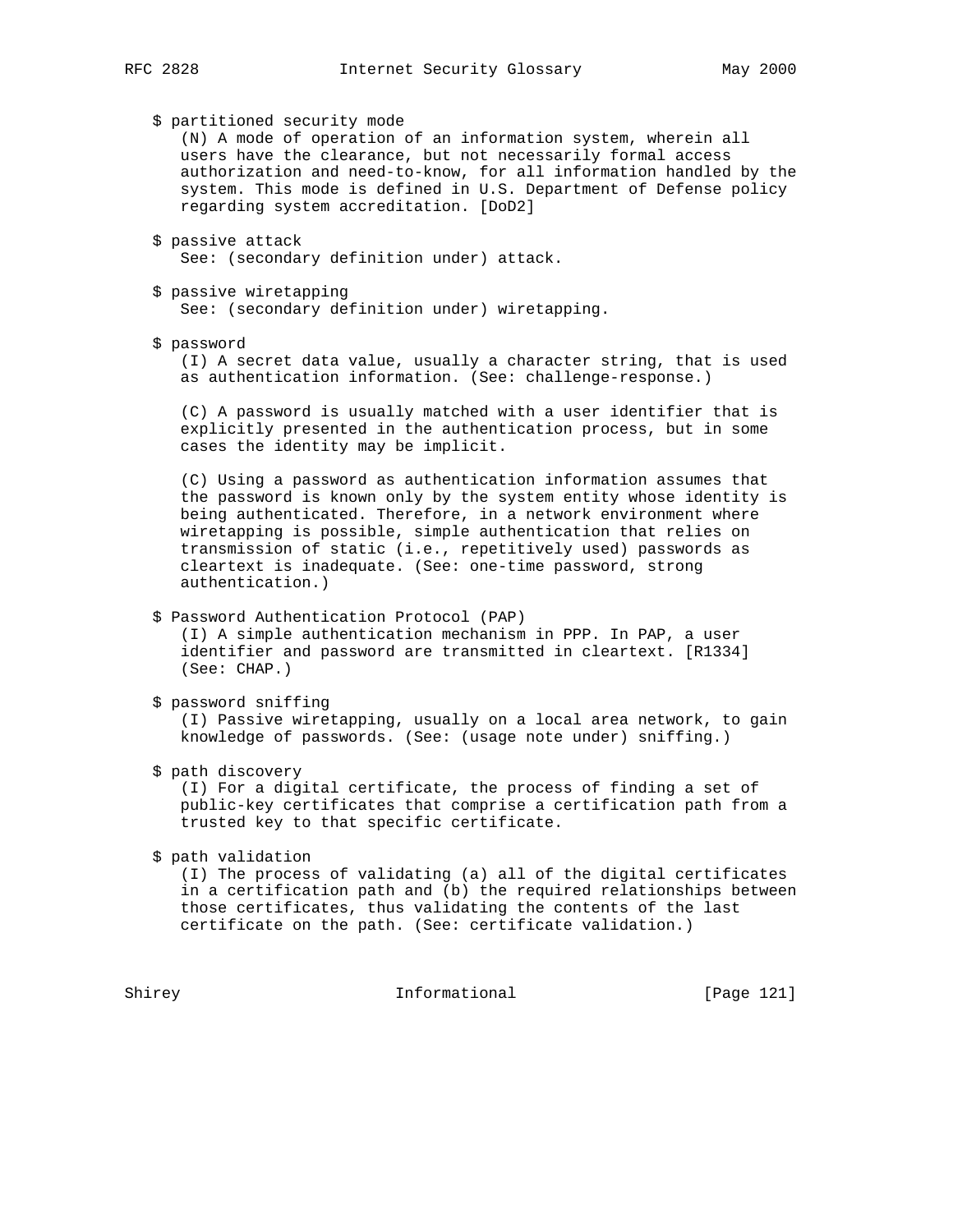## \$ payment card

 (N) SET usage: Collectively refers "to credit cards, debit cards, charge cards, and bank cards issued by a financial institution and which reflects a relationship between the cardholder and the financial institution." [SET2]

\$ payment gateway

 (O) SET usage: A system operated by an acquirer, or a third party designated by an acquirer, for the purpose of providing electronic commerce services to the merchants in support of the acquirer, and which interfaces to the acquirer to support the authorization, capture, and processing of merchant payment messages, including payment instructions from cardholders. [SET1, SET2]

\$ payment gateway certification authority (SET PCA)

 (O) SET usage: A CA that issues digital certificates to payment gateways and is operated on behalf of a payment card brand, an acquirer, or another party according to brand rules. A SET PCA issues a CRL for compromised payment gateway certificates. [SET2] (See: PCA.)

\$ PC card

 (N) A type of credit card-sized, plug-in peripheral device that was originally developed to provide memory expansion for portable computers, but is also used for other kinds of functional expansion. (See: FORTEZZA, PCMCIA.)

 (C) The international PC Card Standard defines a non-proprietary form factor in three standard sizes--Types I, II and III--each of which have a 68-pin interface between the card and the socket into which it plugs. All three types have the same length and width, roughly the size of a credit card, but differ in their thickness from 3.3 to 10.5 mm. Examples include storage modules, modems, device interface adapters, and cryptographic modules.

\$ PCA

 (D) ISDs SHOULD NOT use this acronym without a qualifying adjective because that would be ambiguous. (See: Internet policy certification authority, (MISSI) policy creation authority, (SET) payment gateway certification authority.)

\$ PCMCIA

 (N) Personal Computer Memory Card International Association, a group of manufacturers, developers, and vendors, founded in 1989 to standardize plug-in peripheral memory cards for personal computers and now extended to deal with any technology that works in the PC card form factor. (See: PC card.)

Shirey **Informational** [Page 122]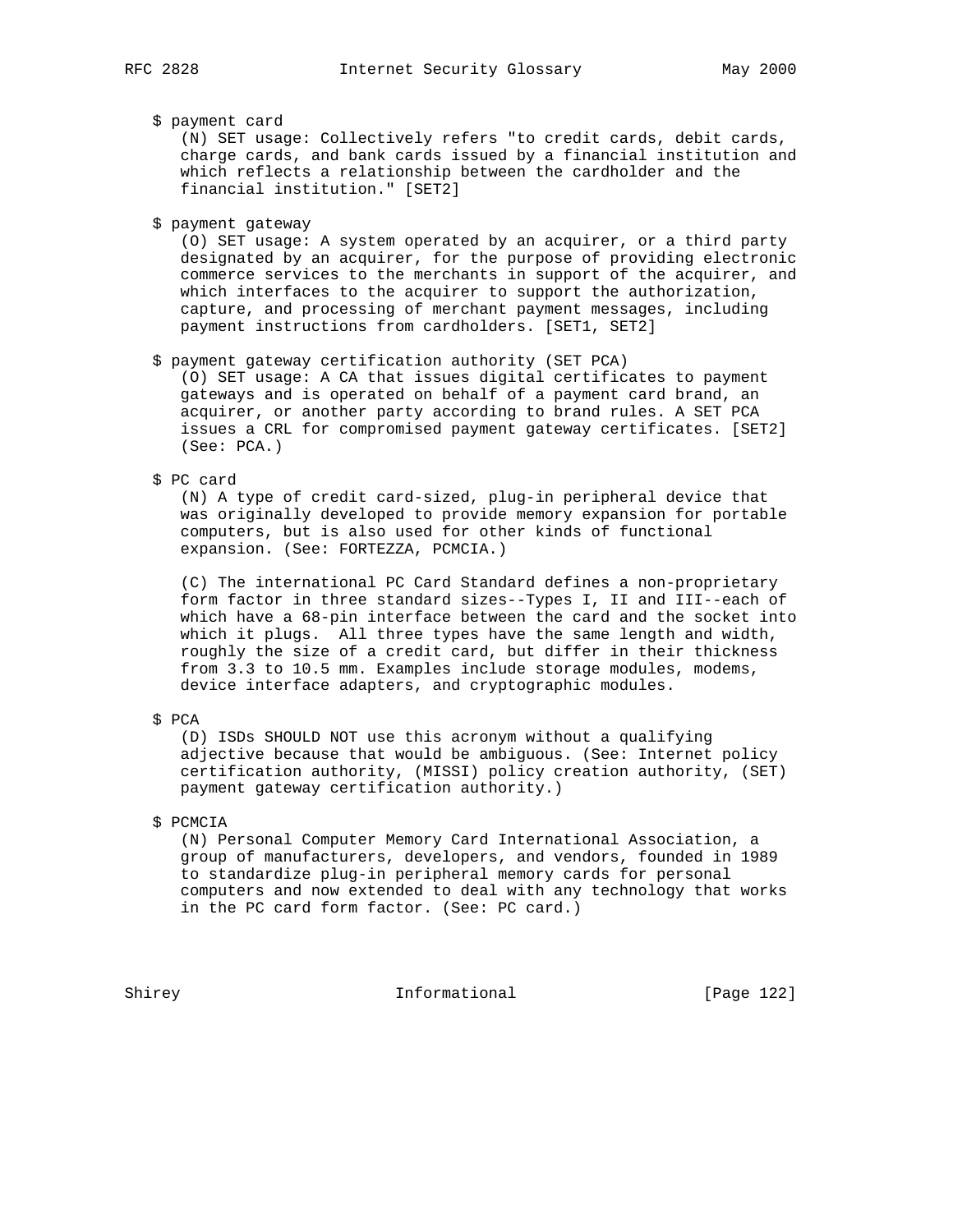\$ peer entity authentication

 (I) "The corroboration that a peer entity in an association is the one claimed." [I7498 Part 2] (See: authentication.)

\$ peer entity authentication service

 (I) A security service that verifies an identity claimed by or for a system entity in an association. (See: authentication, authentication service.)

 (C) This service is used at the establishment of, or at times during, an association to confirm the identity of one entity to another, thus protecting against a masquerade by the first entity. However, unlike data origin authentication service, this service requires an association to exist between the two entities, and the corroboration provided by the service is valid only at the current time that the service is provided.

 (C) See: "relationship between data integrity service and authentication services" under data integrity service.

\$ PEM

See: Privacy Enhanced Mail.

\$ penetration

 (I) Successful, repeatable, unauthorized access to a protected system resource. (See: attack, violation.)

\$ penetration test

 (I) A system test, often part of system certification, in which evaluators attempt to circumvent the security features of the system. [NCS04]

 (C) Penetration testing may be performed under various constraints and conditions. However, for a TCSEC evaluation, testers are assumed to have all system design and implementation documentation, including source code, manuals, and circuit diagrams, and to work under no greater constraints than those applied to ordinary users.

- \$ perfect forward secrecy See: (discussion under) public-key forward secrecy.
- \$ perimeter See: security perimeter.

Shirey **Informational** [Page 123]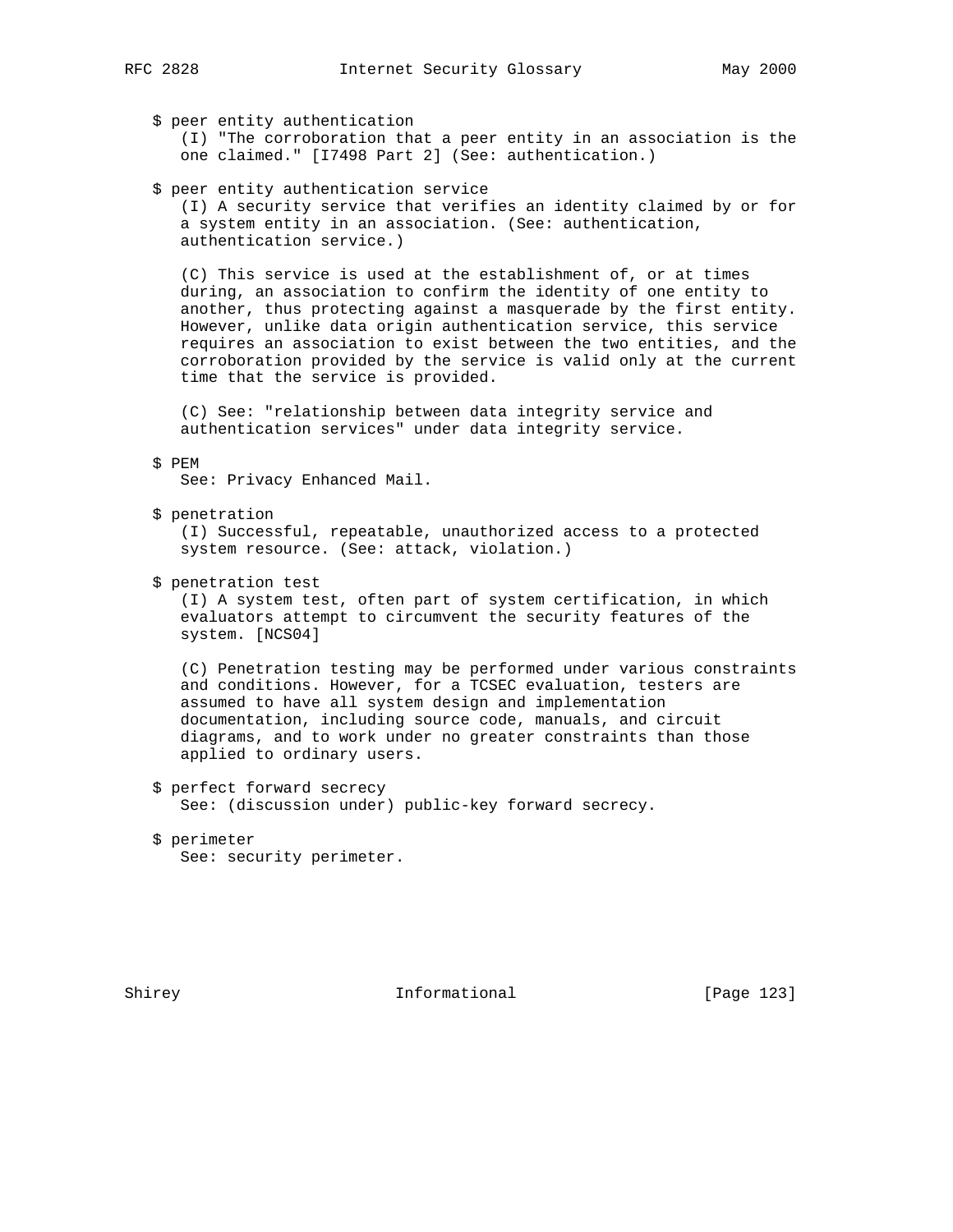\$ periods processing

 (I) A mode of system operation in which information of different sensitivities is processed at distinctly different times by the same system, with the system being properly purged or sanitized between periods. (See: color change.)

\$ permission

 (I) A synonym for "authorization", but "authorization" is preferred in the PKI context. (See: privilege.)

#### \$ personal identification number (PIN)

 (I) A character string used as a password to gain access to a system resource. (See: authentication information.)

 (C) Despite the words "identification" and "number", a PIN seldom serves as a user identifier, and a PIN's characters are not necessarily all numeric. A better name for this concept would have been "personal authentication system string (PASS)".

 (C) Retail banking applications commonly use 4-digit PINs. FORTEZZA PC card's use up to 12 characters for user or SSO PINs.

## \$ personality

\$ personality label

 (O) MISSI usage: A set of MISSI X.509 public-key certificates that have the same subject DN, together with their associated private keys and usage specifications, that is stored on a FORTEZZA PC card to support a role played by the card's user.

 (C) When a card's user selects a personality to use in a FORTEZZA aware application, the data determines behavior traits (the personality) of the application. A card's user may have multiple personalities on the card. Each has a "personality label", a user friendly character string that applications can display to the user for selecting or changing the personality to be used. For example, a military user's card might contain three personalities: GENERAL HALFTRACK, COMMANDER FORT SWAMPY, and NEW YEAR'S EVE PARTY CHAIRMAN. Each personality includes one or more certificates of different types (such as DSA versus RSA), for different purposes (such as digital signature versus encryption), or with different authorizations.

\$ personnel security

 (I) Procedures to ensure that persons who access a system have proper clearance, authorization, and need-to-know as required by the system's security policy.

Shirey 10.1 Informational [Page 124]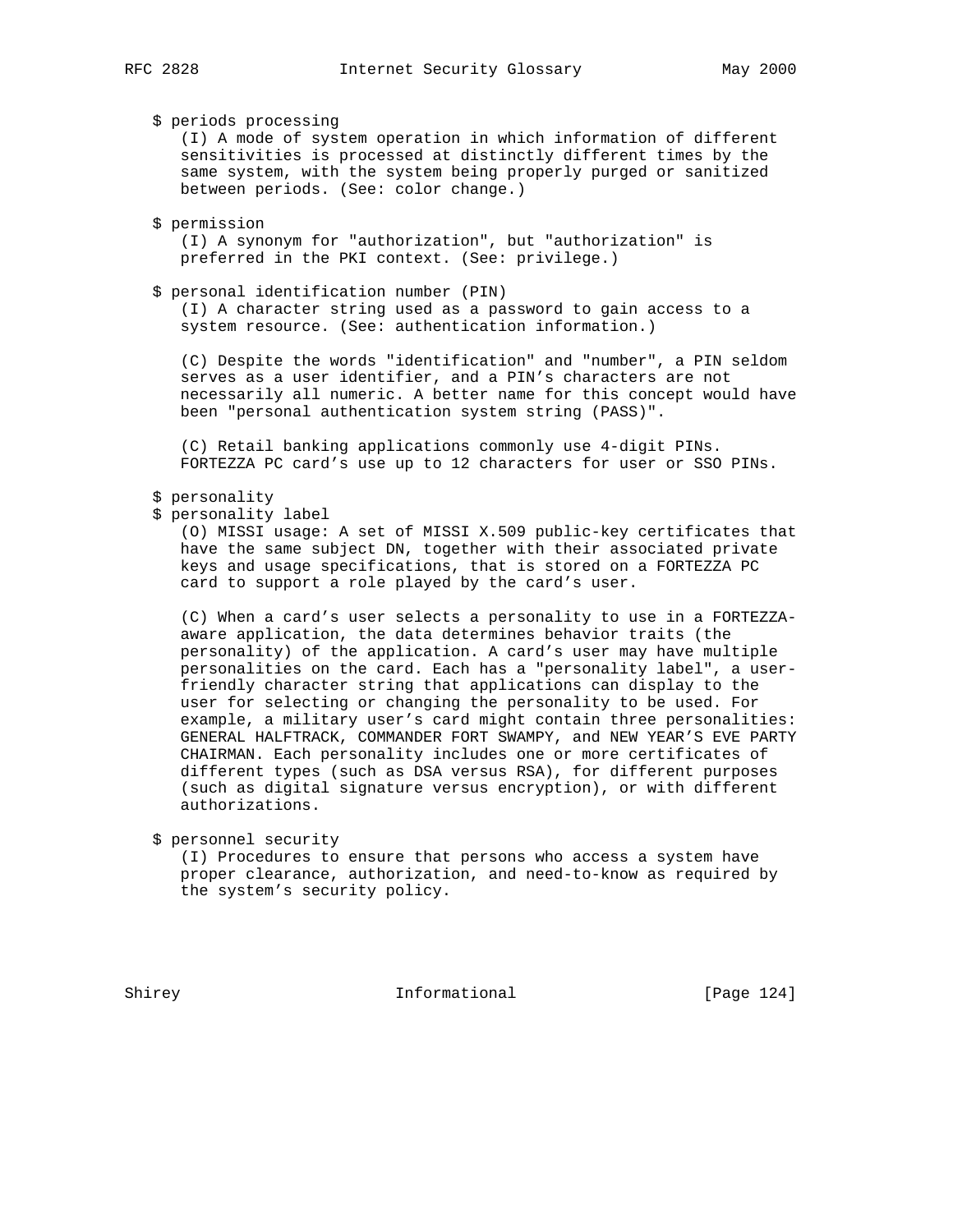\$ PGP(trademark)

See: Pretty Good Privacy.

\$ Photuris

 (I) A UDP-based, key establishment protocol for session keys, designed for use with the IPsec protocols AH and ESP. Superseded by IKE.

\$ phreaking

 (I) A contraction of "telephone breaking". An attack on or penetration of a telephone system or, by extension, any other communication or information system. [Raym]

 (D) ISDs SHOULD NOT use this term because it is not listed in most dictionaries and could confuse international readers.

\$ physical security

 (I) Tangible means of preventing unauthorized physical access to a system. E.g., fences, walls, and other barriers; locks, safes, and vaults; dogs and armed guards; sensors and alarm bells. [FP031, R1455]

#### \$ piggyback attack

 (I) A form of active wiretapping in which the attacker gains access to a system via intervals of inactivity in another user's legitimate communication connection. Sometimes called a "between the-lines" attack. (See: hijack attack, man-in-the-middle attack.)

\$ PIN

See: personal identification number.

\$ ping of death

 (I) An attack that sends an improperly large ICMP [R0792] echo request packet (a "ping") with the intent of overflowing the input buffers of the destination machine and causing it to crash.

\$ ping sweep

 (I) An attack that sends ICMP [R0792] echo requests ("pings") to a range of IP addresses, with the goal of finding hosts that can be probed for vulnerabilities.

\$ PKCS

See: Public-Key Cryptography Standards.

\$ PKCS #7

 (N) A standard [PKC07, R2315] from the PKCS series; defines a syntax for data that may have cryptography applied to it, such as for digital signatures and digital envelopes.

Shirey **Informational** [Page 125]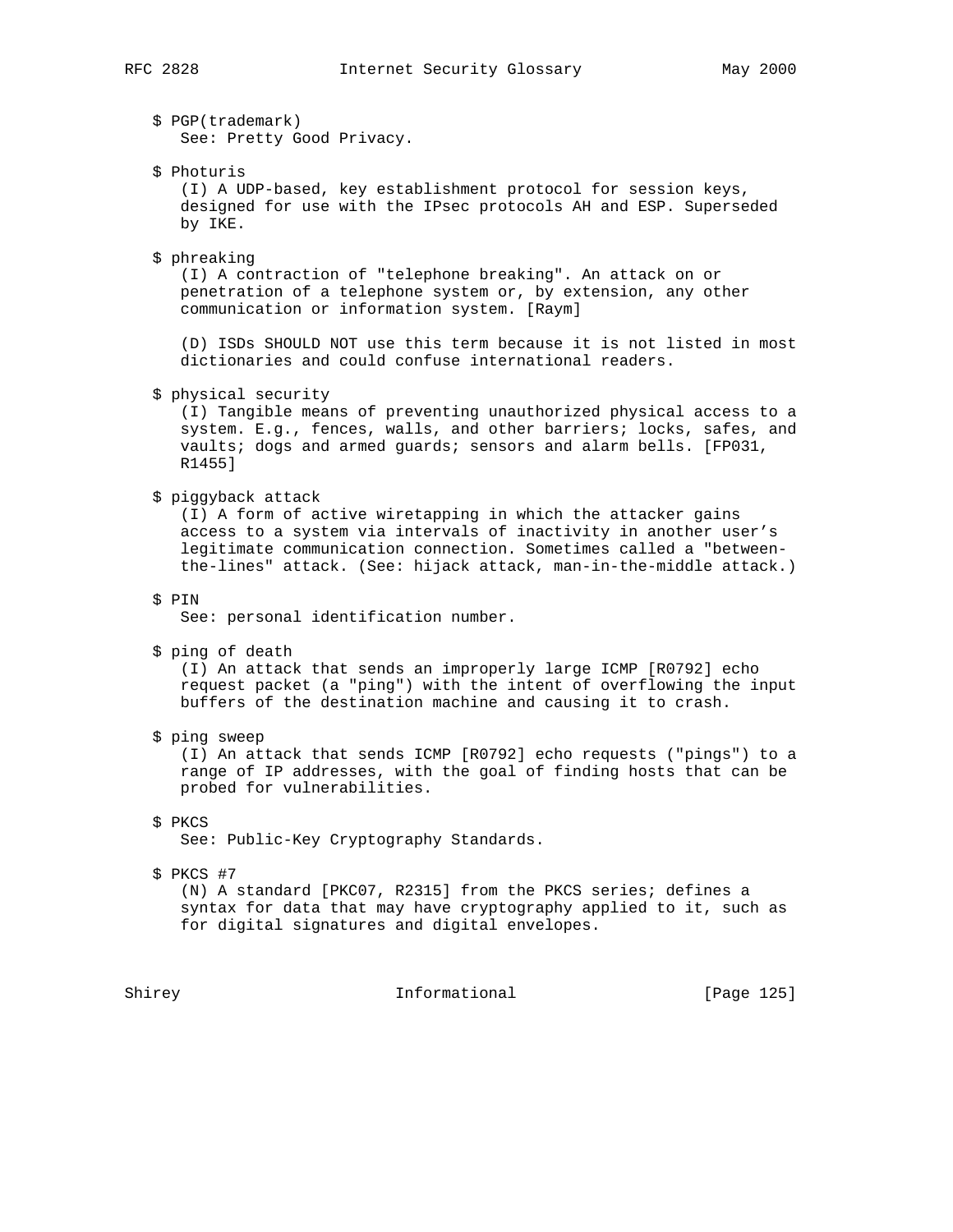\$ PKCS #10

 (N) A standard [PKC10] from the PKCS series; defines a syntax for requests for public-key certificates. (See: certification request.)

 (C) A PKCS #10 request contains a DN and a public key, and may contain other attributes, and is signed by the entity making the request. The request is sent to a CA, who converts it to an X.509 public-key certificate (or some other form) and returns it, possibly in PKCS #7 format.

\$ PKCS #11

 (N) A standard [PKC11] from the PKCS series; defines a software CAPI called Cryptoki (pronounced "crypto-key"; short for "cryptographic token interface") for devices that hold cryptographic information and perform cryptographic functions.

\$ PKI

See: public-key infrastructure.

\$ PKIX

 (I) (1.) A contraction of "Public-Key Infrastructure (X.509)", the name of the IETF working group that is specifying an architecture and set of protocols needed to support an X.509-based PKI for the Internet. (2.) A collective name for that architecture and set of protocols.

 (C) The goal of PKIX is to facilitate the use of X.509 public-key certificates in multiple Internet applications and to promote interoperability between different implementations that use those certificates. The resulting PKI is intended to provide a framework that supports a range of trust and hierarchy environments and a range of usage environments. PKIX specifies (a) profiles of the v3 X.509 public-key certificate standards and the v2 X.509 CRL standards for the Internet; (b) operational protocols used by relying parties to obtain information such as certificates or certificate status; (c) management protocols used by system entities to exchange information needed for proper management of the PKI; and (d) information about certificate policies and CPSs, covering the areas of PKI security not directly addressed in the rest of PKIX.

 \$ PKIX private extension (I) PKIX defines a private extension to identify an on-line verification service supporting the issuing CA.

Shirey **Informational** [Page 126]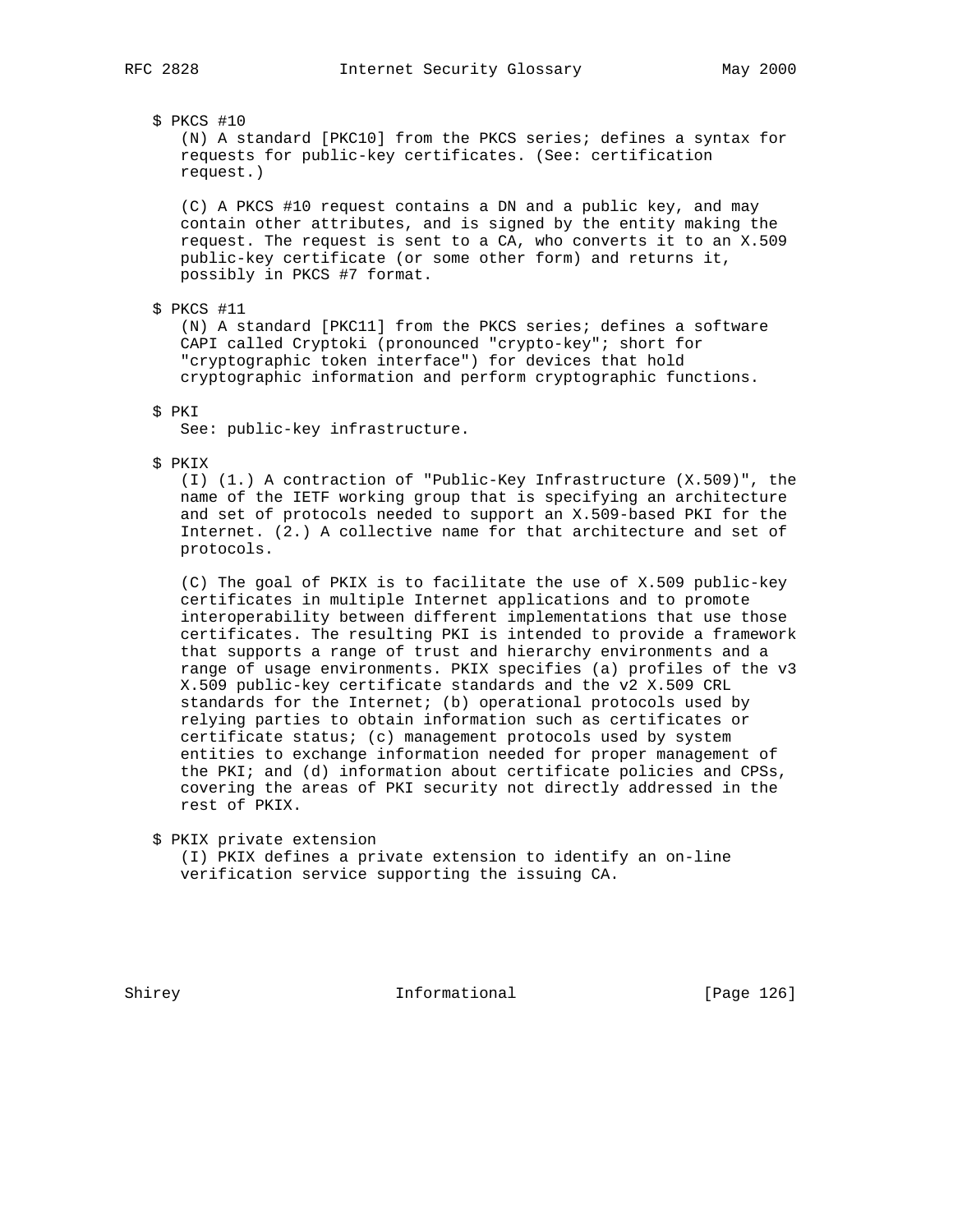#### \$ plaintext

 (I) Data that is input to and transformed by an encryption process, or that is output by a decryption process.

 (C) Usually, the plaintext input to an encryption operation is cleartext. But in some cases, the input is ciphertext that was output from another encryption operation. (See: superencryption.)

\$ Point-to-Point Protocol (PPP)

 (I) An Internet Standard protocol [R1661] for encapsulation and full-duplex transportation of network layer (mainly OSI layer 3) protocol data packets over a link between two peers, and for multiplexing different network layer protocols over the same link. Includes optional negotiation to select and use a peer entity authentication protocol to authenticate the peers to each other before they exchange network layer data. (See: CHAP, EAP, PAP.)

\$ Point-to-Point Tunneling Protocol (PPTP)

 (I) An Internet client-server protocol (originally developed by Ascend and Microsoft) that enables a dial-up user to create a virtual extension of the dial-up link across a network by tunneling PPP over IP. (See: L2TP.)

 (C) PPP can encapsulate any Internet Protocol Suite network layer protocol (or OSI layer 3 protocol). Therefore, PPTP does not specify security services; it depends on protocols above and below it to provide any needed security. PPTP makes it possible to divorce the location of the initial dial-up server (i.e., the PPTP Access Concentrator, the client, which runs on a special-purpose host) from the location at which the dial-up protocol (PPP) connection is terminated and access to the network is provided (i.e., the PPTP Network Server, which runs on a general-purpose host).

\$ policy

 (D) ISDs SHOULD NOT use this word as an abbreviation for either "security policy" or "certificate policy". Instead, to avoid misunderstanding, use the fully qualified term, at least at the point of first usage.

\$ policy approving authority (PAA)

 (O) MISSI usage: The top-level signing authority of a MISSI certification hierarchy. The term refers both to that authoritative office or role and to the person who plays that role. (See: root registry.)

Shirey **Informational** [Page 127]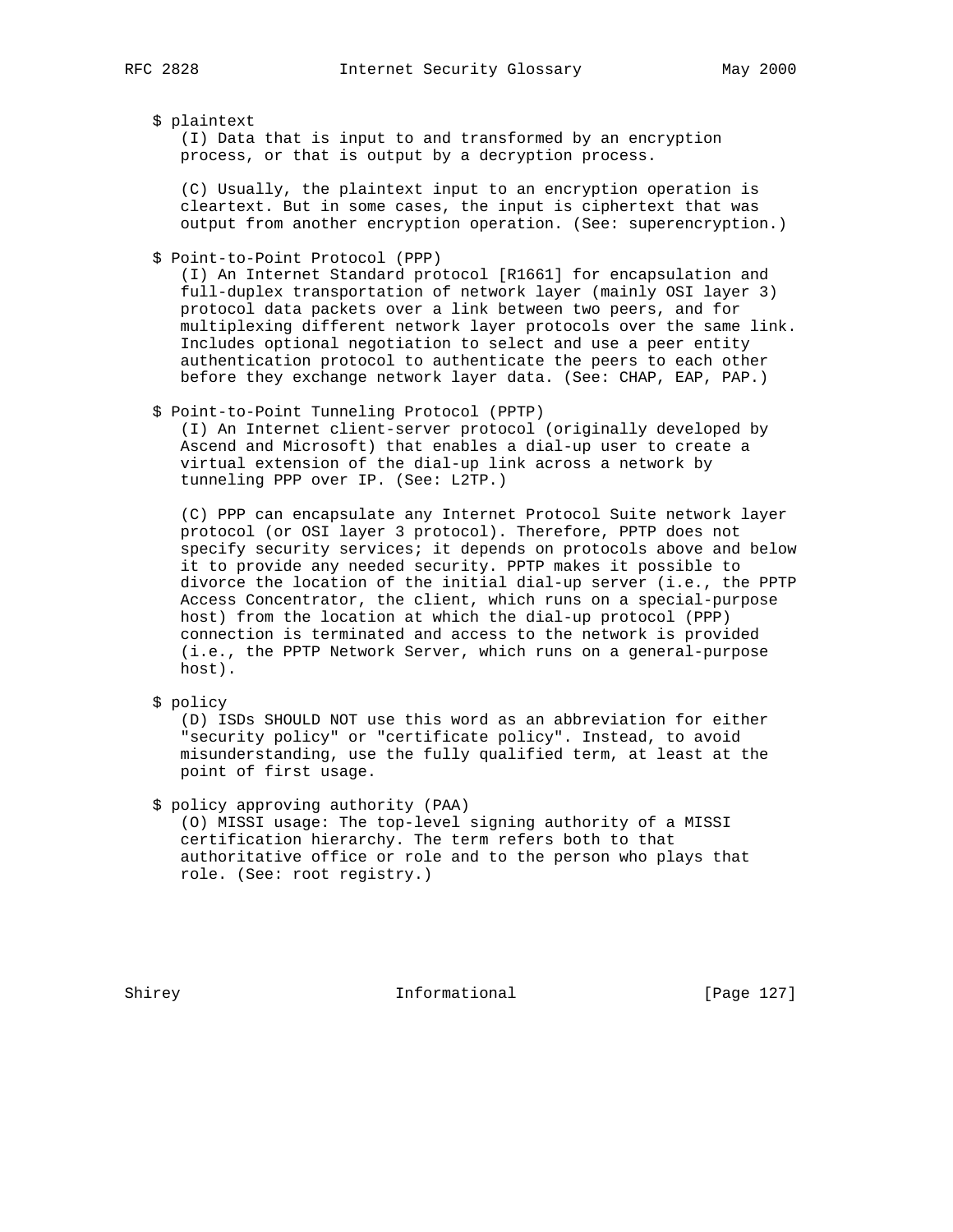(C) A PAA registers MISSI PCAs and signs their X.509 public-key certificates. A PAA issues CRLs but does not issue a CKL. A PAA may issue cross-certificates to other PAAs.

- \$ policy certification authority (Internet PCA) (I) An X.509-compliant CA at the second level of the Internet certification hierarchy, under the Internet Policy Registration Authority (IPRA). Each PCA operates in accordance with its published security policy (see: certification practice statement) and within constraints established by the IPRA for all PCAs. [R1422]. (See: policy creation authority.)
- \$ policy creation authority (MISSI PCA)

 (O) MISSI usage: The second level of a MISSI certification hierarchy; the administrative root of a security policy domain of MISSI users and other, subsidiary authorities. The term refers both to that authoritative office or role and to the person who fills that office. (See: policy certification authority.)

 (C) A MISSI PCA's certificate is issued by a policy approving authority. The PCA registers the CAs in its domain, defines their configurations, and issues their X.509 public-key certificates. (The PCA may also issue certificates for SCAs, ORAs, and other end entities, but a PCA does not usually do this.) The PCA periodically issues CRLs and CKLs for its domain.

\$ Policy Management Authority

 (N) Canadian usage: An organization responsible for PKI oversight and policy management in the Government of Canada.

\$ policy mapping

 (I) "Recognizing that, when a CA in one domain certifies a CA in another domain, a particular certificate policy in the second domain may be considered by the authority of the first domain to be equivalent (but not necessarily identical in all respects) to a particular certificate policy in the first domain." [X509]

\$ POP3

See: Post Office Protocol, version 3.

\$ POP3 APOP

 (I) A POP3 "command" (better described as a transaction type, or a protocol-within-a-protocol) by which a POP3 client optionally uses a keyed hash (based on MD5) to authenticate itself to a POP3 server and, depending on the server implementation, to protect against replay attacks. (See: CRAM, POP3 AUTH, IMAP4 AUTHENTICATE.)

Shirey **Informational** [Page 128]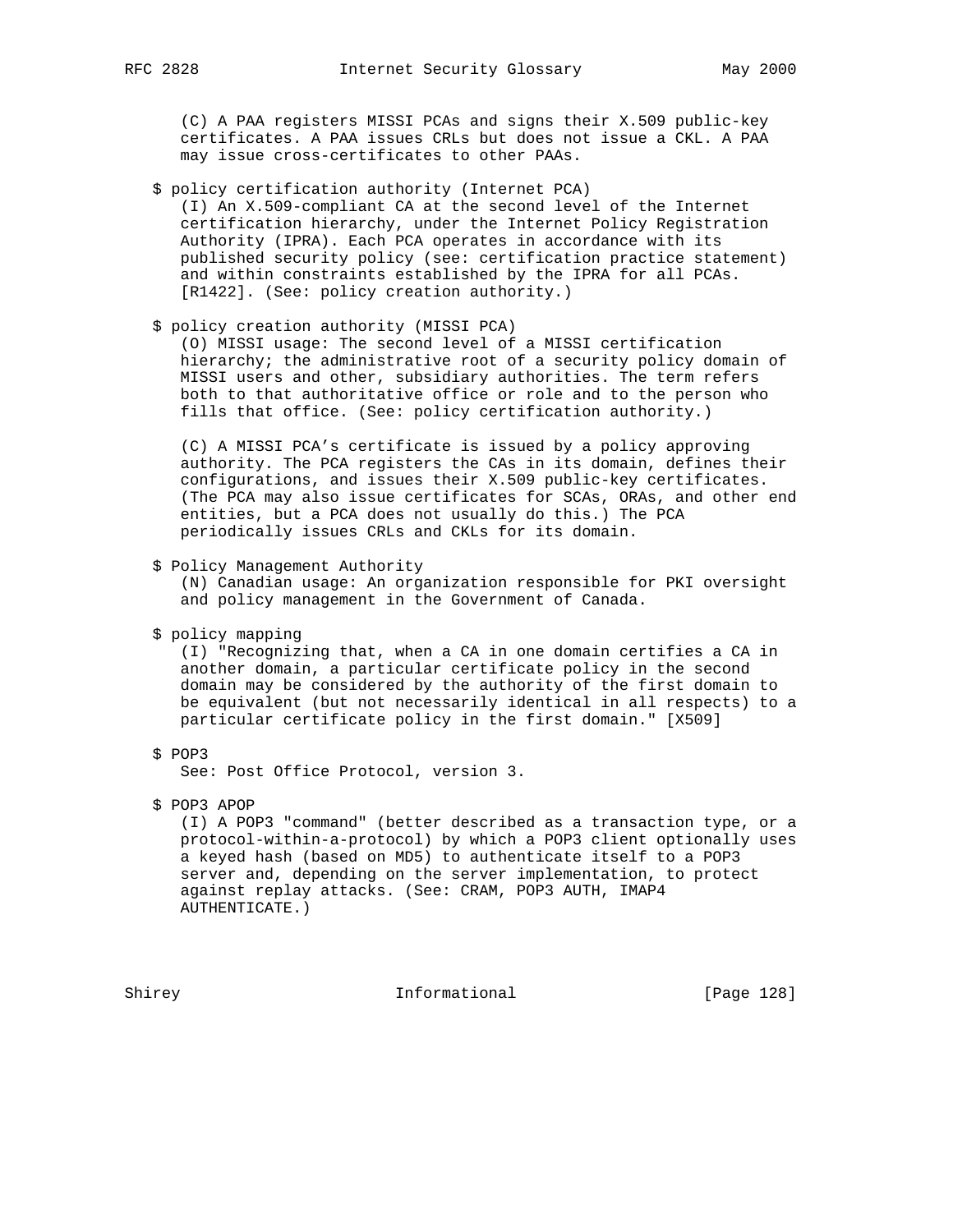(C) The server includes a unique timestamp in its greeting to the client. The subsequent APOP command sent by the client to the server contains the client's name and the hash result of applying MD5 to a string formed from both the timestamp and a shared secret that is known only to the client and the server. APOP was designed to provide as an alternative to using POP3's USER and PASS (i.e., password) command pair, in which the client sends a cleartext password to the server.

\$ POP3 AUTH

 (I) A "command" [R1734] (better described as a transaction type, or a protocol-within-a-protocol) in POP3, by which a POP3 client optionally proposes a mechanism to a POP3 server to authenticate the client to the server and provide other security services. (See: POP3 APOP, IMAP4 AUTHENTICATE.)

 (C) If the server accepts the proposal, the command is followed by performing a challenge-response authentication protocol and, optionally, negotiating a protection mechanism for subsequent POP3 interactions. The security mechanisms used by POP3 AUTH are those used by IMAP4.

## \$ port scan

 (I) An attack that sends client requests to a range of server port addresses on a host, with the goal of finding an active port and exploiting a known vulnerability of that service.

\$ POSIX

 (N) Portable Operating System Interface for Computer Environments, a standard [FP151, IS9945-1] (originally IEEE Standard P1003.1) that defines an operating system interface and environment to support application portability at the source code level. It is intended to be used by both application developers and system implementers.

 (C) P1003.1 supports security functionality like those on most UNIX systems, including discretionary access control and privilege. IEEE Draft Standard P1003.6.1 specifies additional functionality not provided in the base standard, including (a) discretionary access control, (b) audit trail mechanisms, (c) privilege mechanisms, (d) mandatory access control, and (e) information label mechanisms.

\$ Post Office Protocol, version 3 (POP3)

 (I) An Internet Standard protocol [R1939] by which a client workstation can dynamically access a mailbox on a server host to retrieve mail messages that the server has received and is holding for the client. (See: IMAP4.)

Shirey **Informational** [Page 129]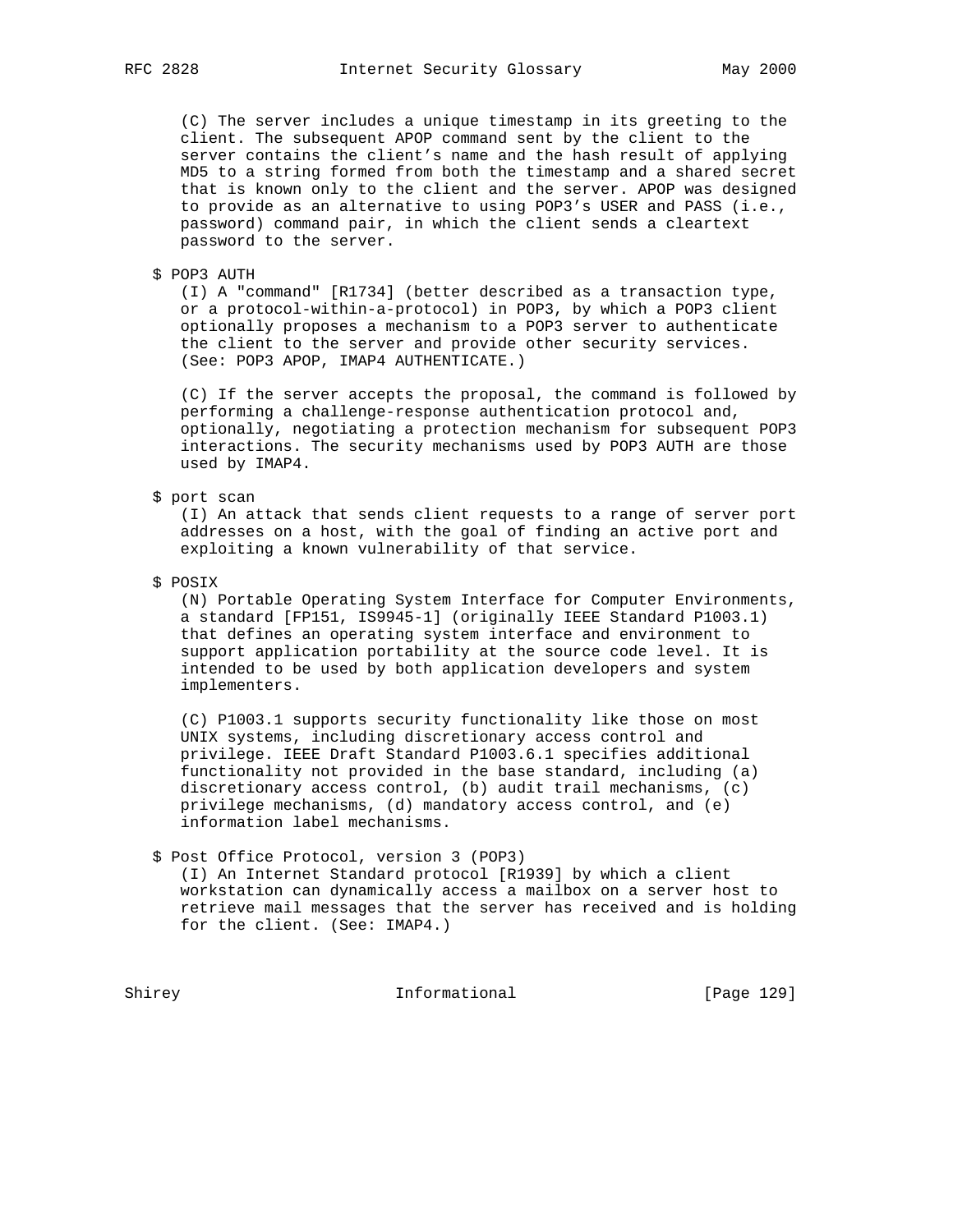(C) POP3 has mechanisms for optionally authenticating a client to a server and providing other security services. (See: POP3 APOP, POP3 AUTH.)

 \$ PPP See: Point-to-Point Protocol.

\$ PPTP

See: Point-to-Point Tunneling Protocol.

\$ pre-authorization

 (I) A capability of a CAW that enables certification requests to be automatically validated against data provided in advance to the CA by an authorizing entity.

\$ Pretty Good Privacy(trademark) (PGP(trademark))

 (O) Trademarks of Network Associates, Inc., referring to a computer program (and related protocols) that uses cryptography to provide data security for electronic mail and other applications on the Internet. (See: MOSS, PEM, S/MIME.)

 (C) PGP encrypts messages with IDEA in CFB mode, distributes the IDEA keys by encrypting them with RSA, and creates digital signatures on messages with MD5 and RSA. To establish ownership of public keys, PGP depends on the web of trust. (See: Privacy Enhanced Mail.)

```
 $ primary account number (PAN)
```
 (O) SET usage: "The assigned number that identifies the card issuer and cardholder. This account number is composed of an issuer identification number, an individual account number identification, and an accompanying check digit as defined by ISO 7812-1985." [SET2, IS7812] (See: bank identification number.)

 (C) The PAN is embossed, encoded, or both on a magnetic-strip based credit card. The PAN identifies the issuer to which a transaction is to be routed and the account to which it is to be applied unless specific instructions indicate otherwise. The authority that assigns the bank identification number part of the PAN is the American Bankers Association.

\$ privacy

 (I) The right of an entity (normally a person), acting in its own behalf, to determine the degree to which it will interact with its environment, including the degree to which the entity is willing to share information about itself with others. (See: anonymity.)

Shirey **Informational** [Page 130]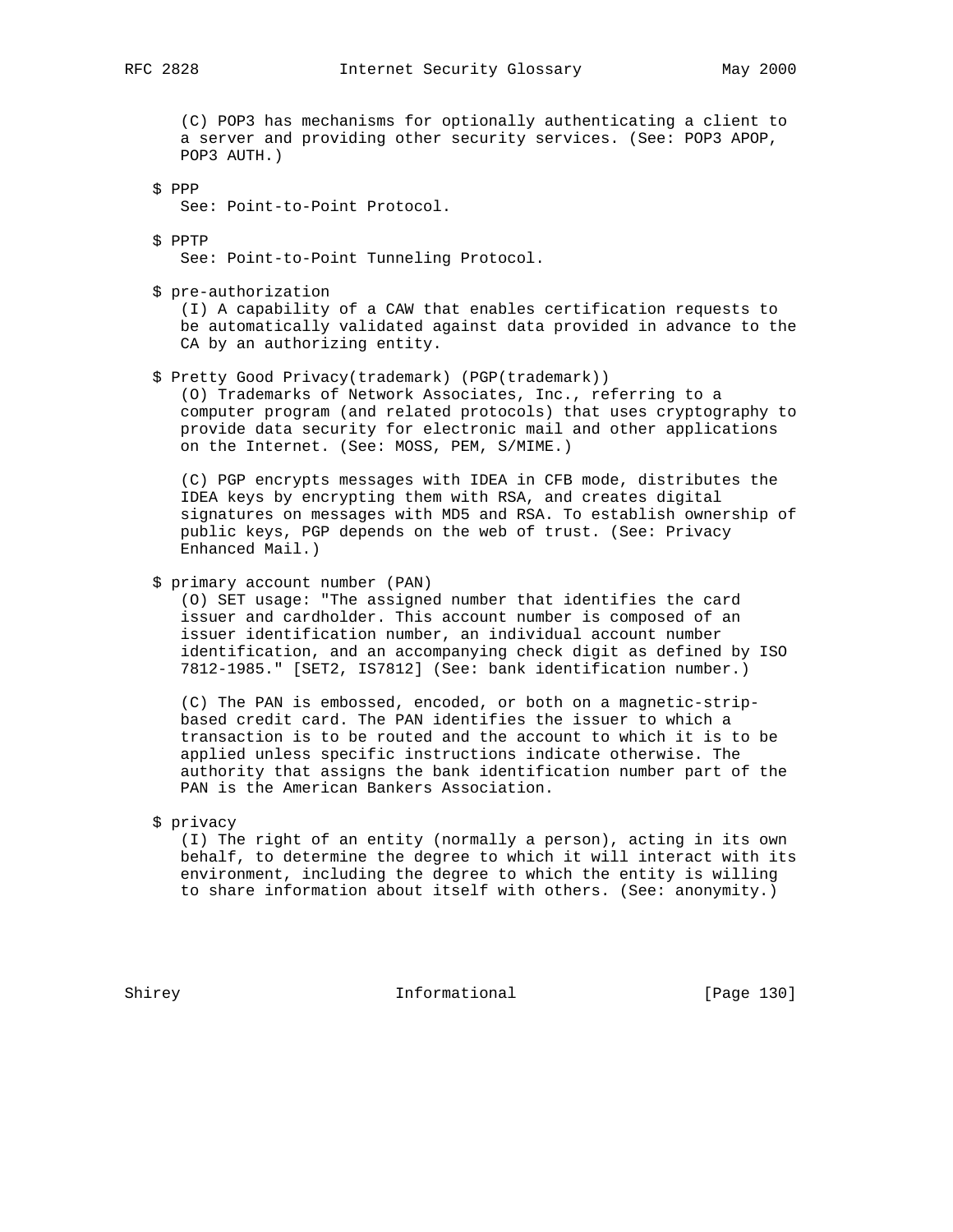(O) "The right of individuals to control or influence what information related to them may be collected and stored and by whom and to whom that information may be disclosed." [I7498 Part 2]

 (D) ISDs SHOULD NOT use this term as a synonym for "data confidentiality" or "data confidentiality service", which are different concepts. Privacy is a reason for security rather than a kind of security. For example, a system that stores personal data needs to protect the data to prevent harm, embarrassment, inconvenience, or unfairness to any person about whom data is maintained, and to protect the person's privacy. For that reason, the system may need to provide data confidentiality service.

\$ Privacy Enhanced Mail (PEM)

 (I) An Internet protocol to provide data confidentiality, data integrity, and data origin authentication for electronic mail. [R1421, R1422]. (See: MOSS, MSP, PGP, S/MIME.)

 (C) PEM encrypts messages with DES in CBC mode, provides key distribution of DES keys by encrypting them with RSA, and signs messages with RSA over either MD2 or MD5. To establish ownership of public keys, PEM uses a certification hierarchy, with X.509 public-key certificates and X.509 CRLs that are signed with RSA and MD2. (See: Pretty Good Privacy.)

 (C) PEM is designed to be compatible with a wide range of key management methods, but is limited to specifying security services only for text messages and, like MOSS, has not been widely implemented in the Internet.

```
 $ private component
```
(I) A synonym for "private key".

 (D) In most cases, ISDs SHOULD NOT use this term; to avoid confusing readers, use "private key" instead. However, the term MAY be used when specifically discussing a key pair; e.g., "A key pair has a public component and a private component."

 \$ private extension See: (secondary definition under) extension.

\$ private key

 (I) The secret component of a pair of cryptographic keys used for asymmetric cryptography. (See: key pair, public key.)

 (O) "(In a public key cryptosystem) that key of a user's key pair which is known only by that user." [X509]

Shirey **Informational** [Page 131]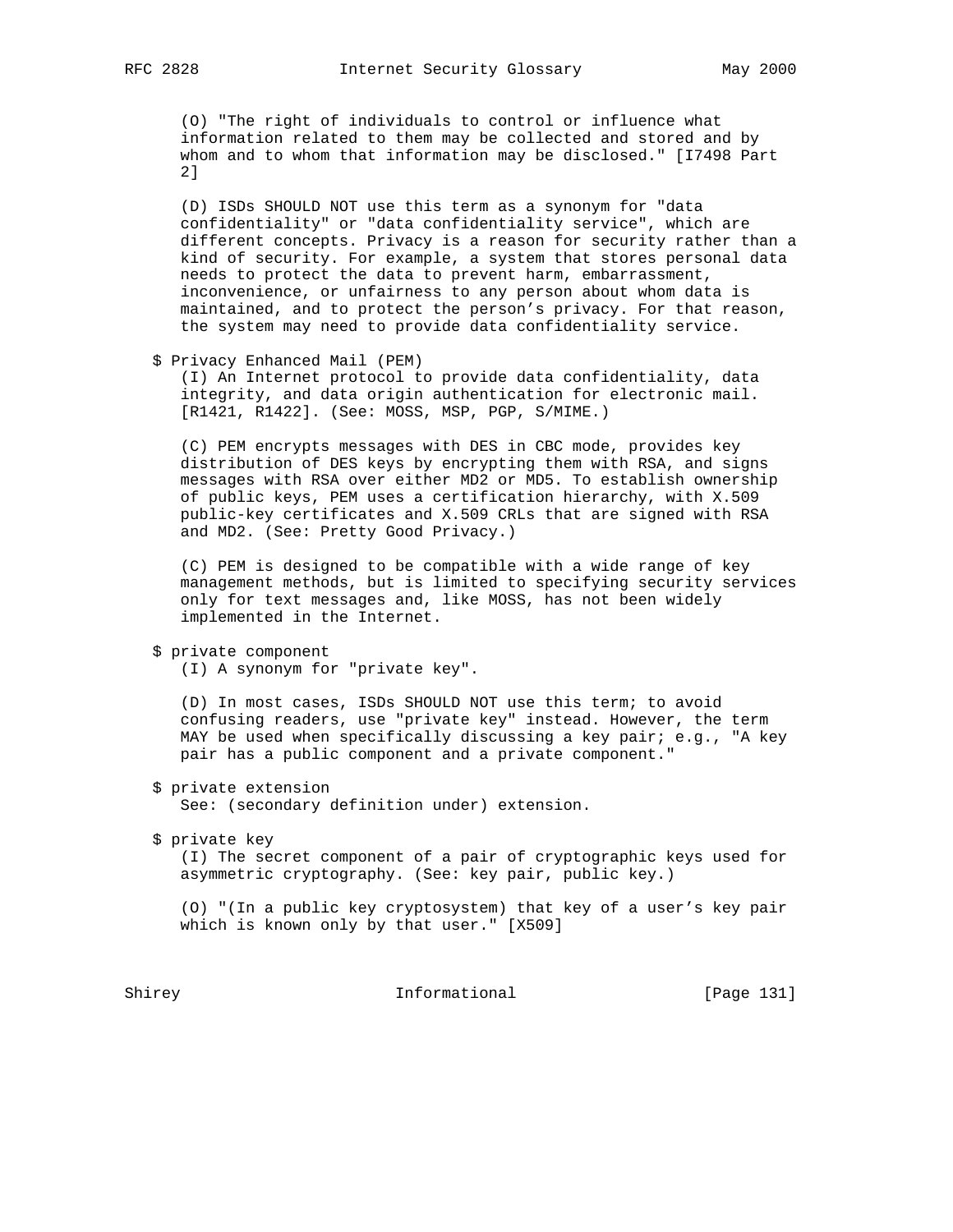## \$ privilege

 (I) An authorization or set of authorizations to perform security relevant functions, especially in the context of a computer operating system.

\$ privilege management infrastructure

 (N) "The complete set of processes required to provide an authorization service", i.e., processes concerned with attribute certificates. [FPDAM] (See: PKI.)

 (D) ISDs SHOULD NOT use this term and its definition because the definition is vague, and there is no consensus on an alternate definition.

\$ privileged process

 (I) An computer process that is authorized (and, therefore, trusted) to perform some security-relevant functions that ordinary processes are not. (See: privilege, trusted process.)

\$ procedural security

 (D) ISDs SHOULD NOT use this term as a synonym for "administrative security". Any type of security may involve procedures; therefore, the term may be misleading. Instead, use "administrative security", "communication security", "computer security", "emanations security", "personnel security", "physical security", or whatever specific type is meant. (See: security architecture.)

\$ proprietary

 (I) Refers to information (or other property) that is owned by an individual or organization and for which the use is restricted by that entity.

\$ protected checksum

 (I) A checksum that is computed for a data object by means that protect against active attacks that would attempt to change the checksum to make it match changes made to the data object. (See: digital signature, keyed hash, (discussion under) checksum.

\$ protected distribution system

 (I) A wireline or fiber-optic system that includes sufficient safeguards (acoustic, electric, electromagnetic, and physical) to permit its use for unencrypted transmission of (cleartext) data.

 \$ protection authority See: (secondary definition under) Internet Protocol Security Option.

Shirey **Informational** [Page 132]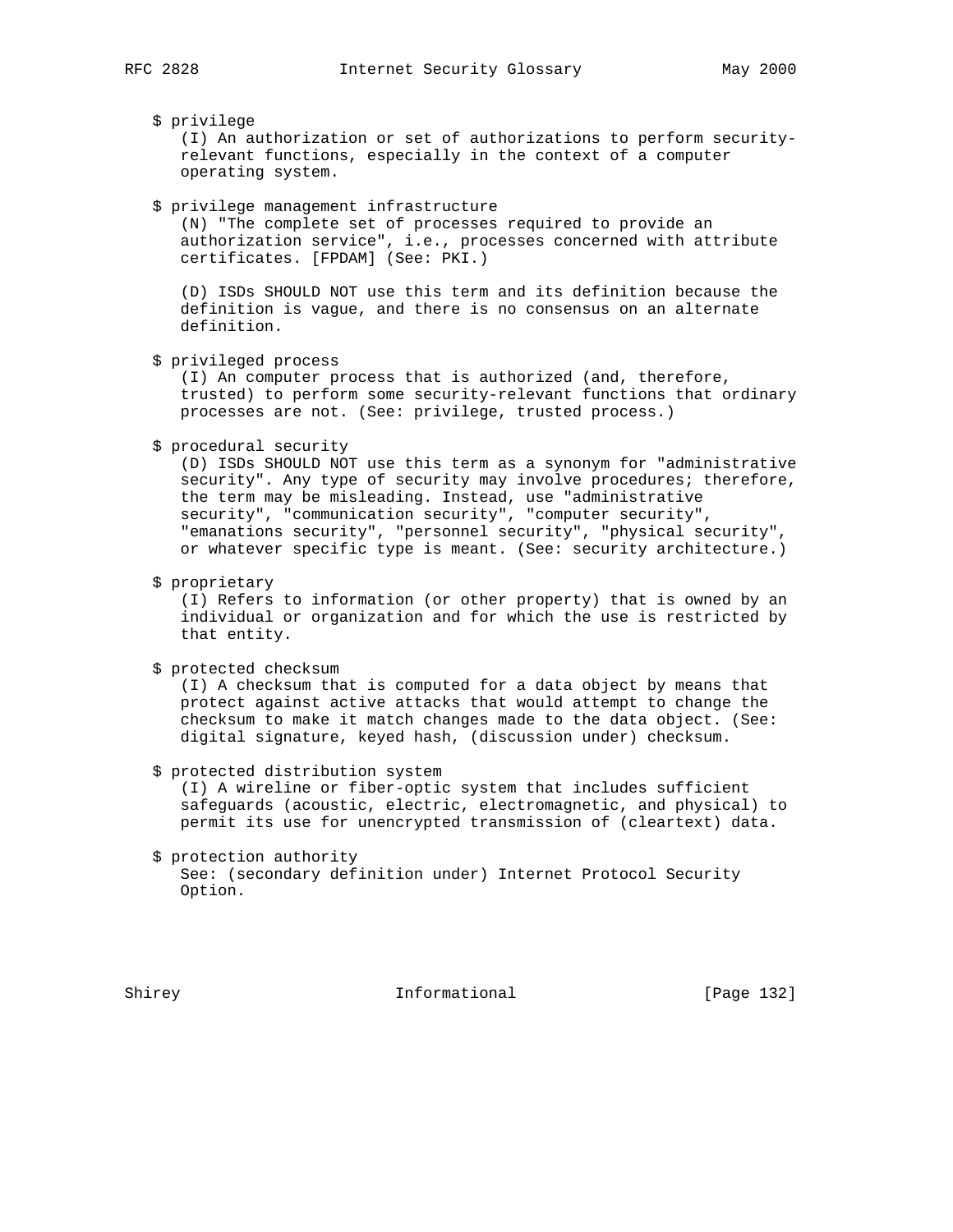\$ protection ring

 (I) One of a hierarchy of privileged operation modes of a system that gives certain access rights to processes authorized to operate in that mode.

#### \$ protocol

 (I) A set of rules (i.e., formats and procedures) to implement and control some type of association (e.g., communication) between systems. (E.g., see: Internet Protocol.)

 (C) In particular, a series of ordered steps involving computing and communication that are performed by two or more system entities to achieve a joint objective. [A9042]

#### \$ protocol suite

 (I) A complementary collection of communication protocols used in a computer network. (See: Internet, OSI.)

#### \$ proxy server

 (I) A computer process--often used as, or as part of, a firewall- that relays a protocol between client and server computer systems, by appearing to the client to be the server and appearing to the server to be the client. (See: SOCKS.)

 (C) In a firewall, a proxy server usually runs on a bastion host, which may support proxies for several protocols (e.g., FTP, HTTP, and TELNET). Instead of a client in the protected enclave connecting directly to an external server, the internal client connects to the proxy server which in turn connects to the external server. The proxy server waits for a request from inside the firewall, forwards the request to the remote server outside the firewall, gets the response, then sends the response back to the client. The proxy may be transparent to the clients, or they may need to connect first to the proxy server, and then use that association to also initiate a connection to the real server.

 (C) Proxies are generally preferred over SOCKS for their ability to perform caching, high-level logging, and access control. A proxy can provide security service beyond that which is normally part of the relayed protocol, such as access control based on peer entity authentication of clients, or peer entity authentication of servers when clients do not have that capability. A proxy at OSI layer 7 can also provide finer-grained security service than can a filtering router at OSI layer 3. For example, an FTP proxy could permit transfers out of, but not into, a protected network.

Shirey **Informational** [Page 133]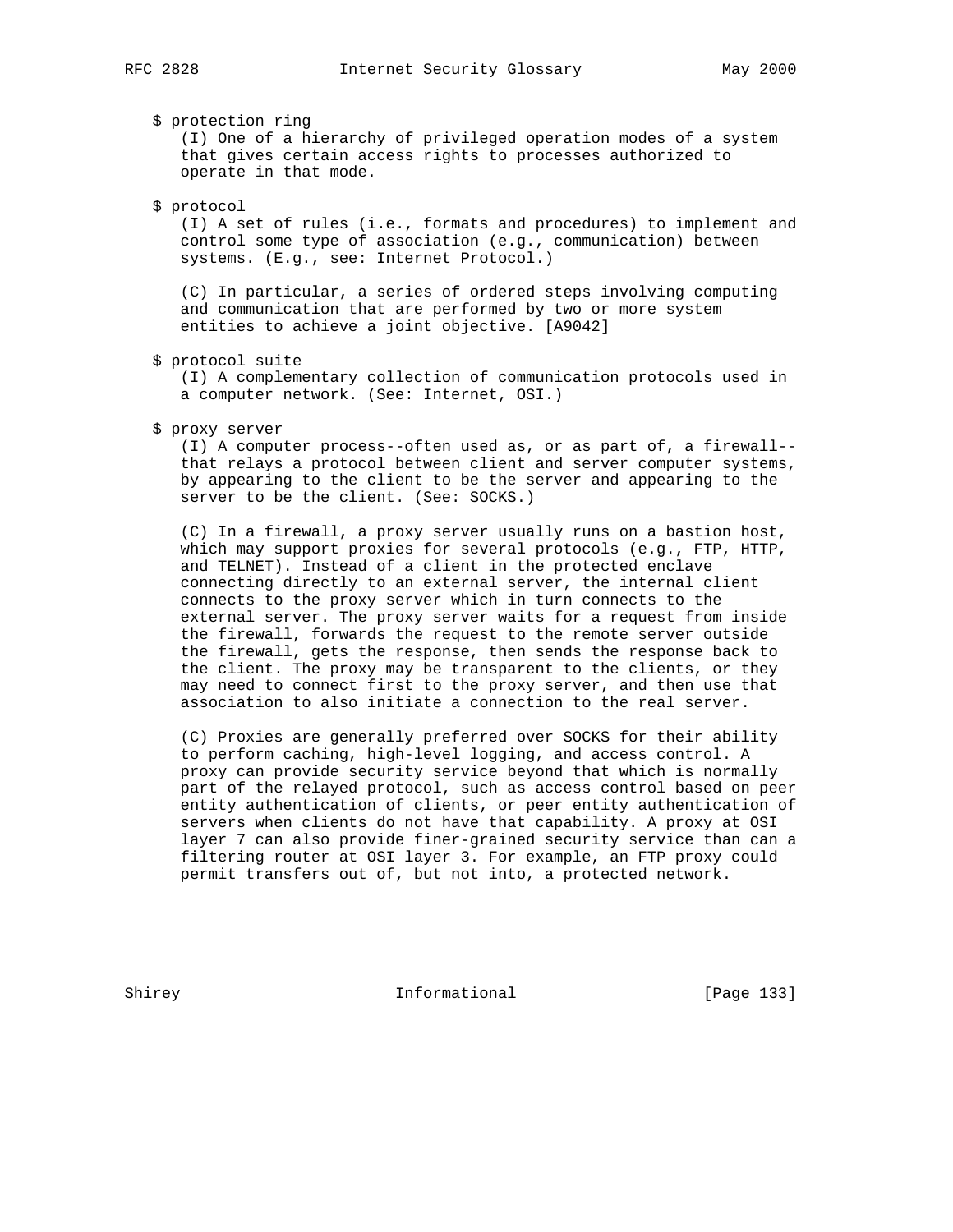\$ pseudo-random

 (I) A sequence of values that appears to be random (i.e., unpredictable) but is actually generated by a deterministic algorithm. (See: random.)

\$ pseudo-random number generator

 (I) A process used to deterministically generate a series of numbers (usually integers) that appear to be random according to certain statistical tests, but actually are pseudo-random.

 (C) Pseudo-random number generators are usually implemented in software.

```
 $ public component
```
(I) A synonym for "public key".

 (D) In most cases, ISDs SHOULD NOT use this term; to avoid confusing readers, use "private key" instead. However, the term MAY be used when specifically discussing a key pair; e.g., "A key pair has a public component and a private component."

\$ public key

 (I) The publicly-disclosable component of a pair of cryptographic keys used for asymmetric cryptography. (See: key pair, private key.)

 (O) "(In a public key cryptosystem) that key of a user's key pair which is publicly known." [X509]

## \$ public-key certificate

 (I) A digital certificate that binds a system entity's identity to a public key value, and possibly to additional data items; a digitally-signed data structure that attests to the ownership of a public key. (See: X.509 public-key certificate.)

 (C) The digital signature on a public-key certificate is unforgeable. Thus, the certificate can be published, such as by posting it in a directory, without the directory having to protect the certificate's data integrity.

 (O) "The public key of a user, together with some other information, rendered unforgeable by encipherment with the private key of the certification authority which issued it." [X509]

\$ public-key cryptography

(I) The popular synonym for "asymmetric cryptography".

Shirey **Informational** [Page 134]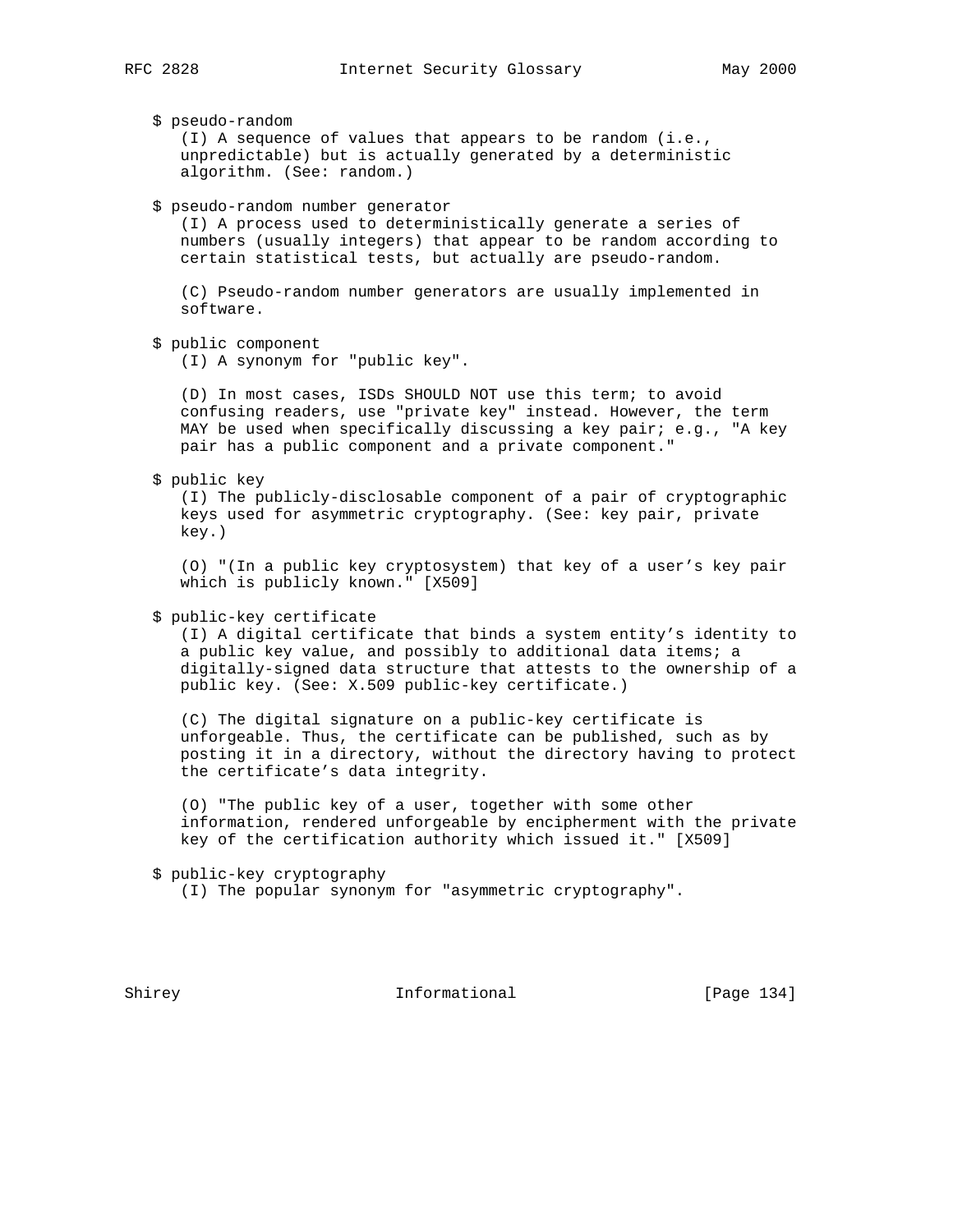\$ Public-Key Cryptography Standards (PKCS)

 (I) A series of specifications published by RSA Laboratories for data structures and algorithm usage for basic applications of asymmetric cryptography. (See: PKCS #7, PKCS #10, PKCS #11.)

 (C) The PKCS were begun in 1991 in cooperation with industry and academia, originally including Apple, Digital, Lotus, Microsoft, Northern Telecom, Sun, and MIT. Today, the specifications are widely used, but they are not sanctioned by an official standards organization, such as ANSI, ITU-T, or IETF. RSA Laboratories retains sole decision-making authority over the PKCS.

\$ public-key forward secrecy (PFS)

 (I) For a key agreement protocol based on asymmetric cryptography, the property that ensures that a session key derived from a set of long-term public and private keys will not be compromised if one of the private keys is compromised in the future.

 (C) Some existing RFCs use the term "perfect forward secrecy" but either do not define it or do not define it precisely. While preparing this Glossary, we tried to find a good definition for that term, but found this to be a muddled area. Experts did not agree. For all practical purposes, the literature defines "perfect forward secrecy" by stating the Diffie-Hellman algorithm. The term "public-key forward secrecy" (suggested by Hilarie Orman) and the I' definition stated for it here were crafted to be compatible with current Internet documents, yet be narrow and leave room for improved terminology.

 (C) Challenge to the Internet security community: We need a taxonomy--a family of mutually exclusive and collectively exhaustive terms and definitions to cover the basic properties discussed here--for the full range of cryptographic algorithms and protocols used in Internet Standards:

 (C) Involvement of session keys vs. long-term keys: Experts disagree about the basic ideas involved.

 - One concept of "forward secrecy" is that, given observations of the operation of a key establishment protocol up to time t, and given some of the session keys derived from those protocol runs, you cannot derive unknown past session keys or future session keys.

 - A related property is that, given observations of the protocol and knowledge of the derived session keys, you cannot derive one or more of the long-term private keys.

Shirey **Informational** [Page 135]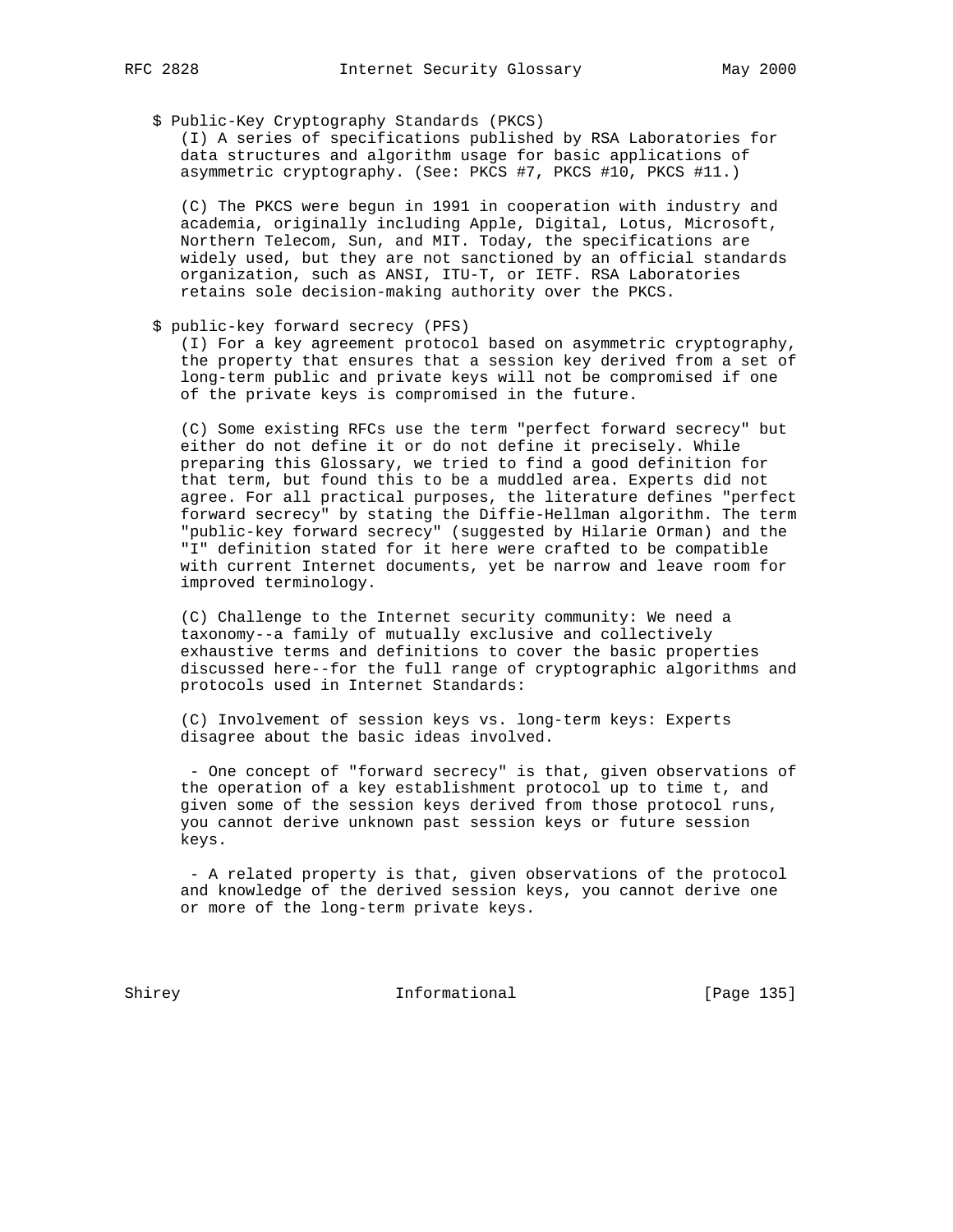- The "I" definition presented above involves a third concept of "forward secrecy" that refers to the effect of the compromise of long-term keys.

 - All three concepts involve the idea that a compromise of "this" encryption key is not supposed to compromise the "next" one. There also is the idea that compromise of a single key will compromise only the data protected by the single key. In Internet literature, the focus has been on protection against decryption of back traffic in the event of a compromise of secret key material held by one or both parties to a communication.

 (C) Forward vs. backward: Experts are unhappy with the word "forward", because compromise of "this" encryption key also is not supposed to compromise the "previous" one, which is "backward" rather than forward. In S/KEY, if the key used at time t is compromised, then all keys used prior to that are compromised. If the "long-term" key (i.e., the base of the hashing scheme) is compromised, then all keys past and future are compromised; thus, you could say that S/KEY has neither forward nor backward secrecy.

 (C) Asymmetric cryptography vs. symmetric: Experts disagree about forward secrecy in the context of symmetric cryptographic systems. In the absence of asymmetric cryptography, compromise of any long term key seems to compromise any session key derived from the long-term key. For example, Kerberos isn't forward secret, because compromising a client's password (thus compromising the key shared by the client and the authentication server) compromises future session keys shared by the client and the ticket-granting server.

 (C) Ordinary forward secrecy vs. "perfect" forward secret: Experts disagree about the difference between these two. Some say there is no difference, and some say that the initial naming was unfortunate and suggest dropping the word "perfect". Some suggest using "forward secrecy" for the case where one long-term private key is compromised, and adding "perfect" for when both private keys (or, when the protocol is multi-party, all private keys) are compromised.

 (C) Acknowledgements: Bill Burr, Burt Kaliski, Steve Kent, Paul Van Oorschot, Michael Wiener, and, especially, Hilarie Orman contributed ideas to this discussion.

\$ public-key infrastructure (PKI)

 (I) A system of CAs (and, optionally, RAs and other supporting servers and agents) that perform some set of certificate management, archive management, key management, and token

Shirey **Informational** [Page 136]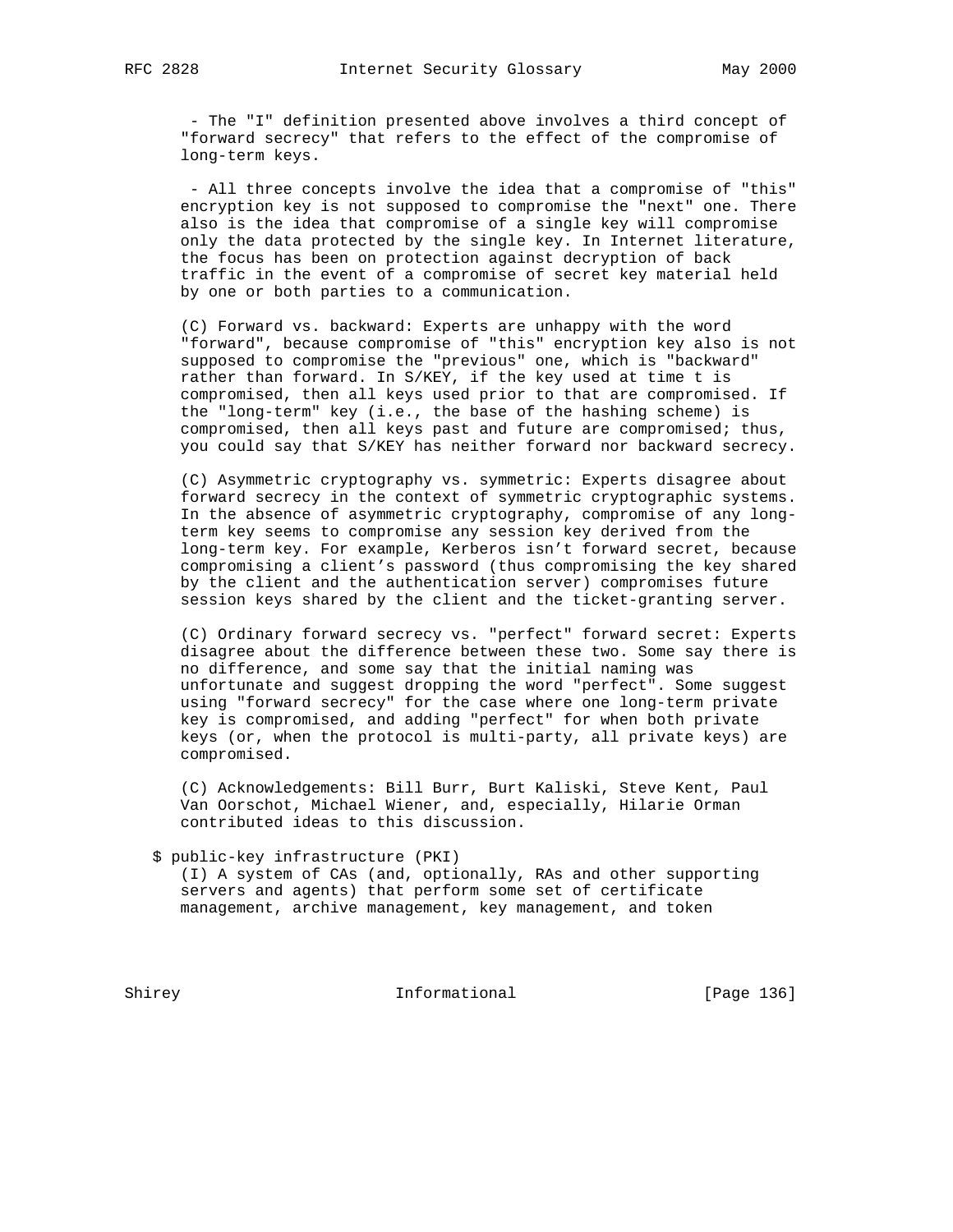management functions for a community of users in an application of asymmetric cryptography. (See: hierarchical PKI, mesh PKI, security management infrastructure, trust-file PKI.)

 (O) PKIX usage: The set of hardware, software, people, policies, and procedures needed to create, manage, store, distribute, and revoke digital certificates based on asymmetric cryptography.

 (C) The core PKI functions are (a) to register users and issue their public-key certificates, (b) to revoke certificates when required, and (c) to archive data needed to validate certificates at a much later time. Key pairs for data confidentiality may be generated (and perhaps escrowed) by CAs or RAs, but requiring a PKI client to generate its own digital signature key pair helps maintain system integrity of the cryptographic system, because then only the client ever possesses the private key it uses. Also, an authority may be established to approve or coordinate CPSs, which are security policies under which components of a PKI operate.

 (C) A number of other servers and agents may support the core PKI, and PKI clients may obtain services from them. The full range of such services is not yet fully understood and is evolving, but supporting roles may include archive agent, certified delivery agent, confirmation agent, digital notary, directory, key escrow agent, key generation agent, naming agent who ensures that issuers and subjects have unique identifiers within the PKI, repository, ticket-granting agent, and time stamp agent.

\$ RA

See: registration authority.

\$ RA domains

 (I) A capability of a CAW that allows a CA to divide the responsibility for certification requests among multiple RAs.

 (C) This capability might be used to restrict access to private authorization data that is provided with a certification request, and to distribute the responsibility to review and approve certification requests in high volume environments. RA domains might segregate certification requests according to an attribute of the certificate subject, such as an organizational unit.

\$ RADIUS

See: Remote Authentication Dial-In User Service.

Shirey **Informational** [Page 137]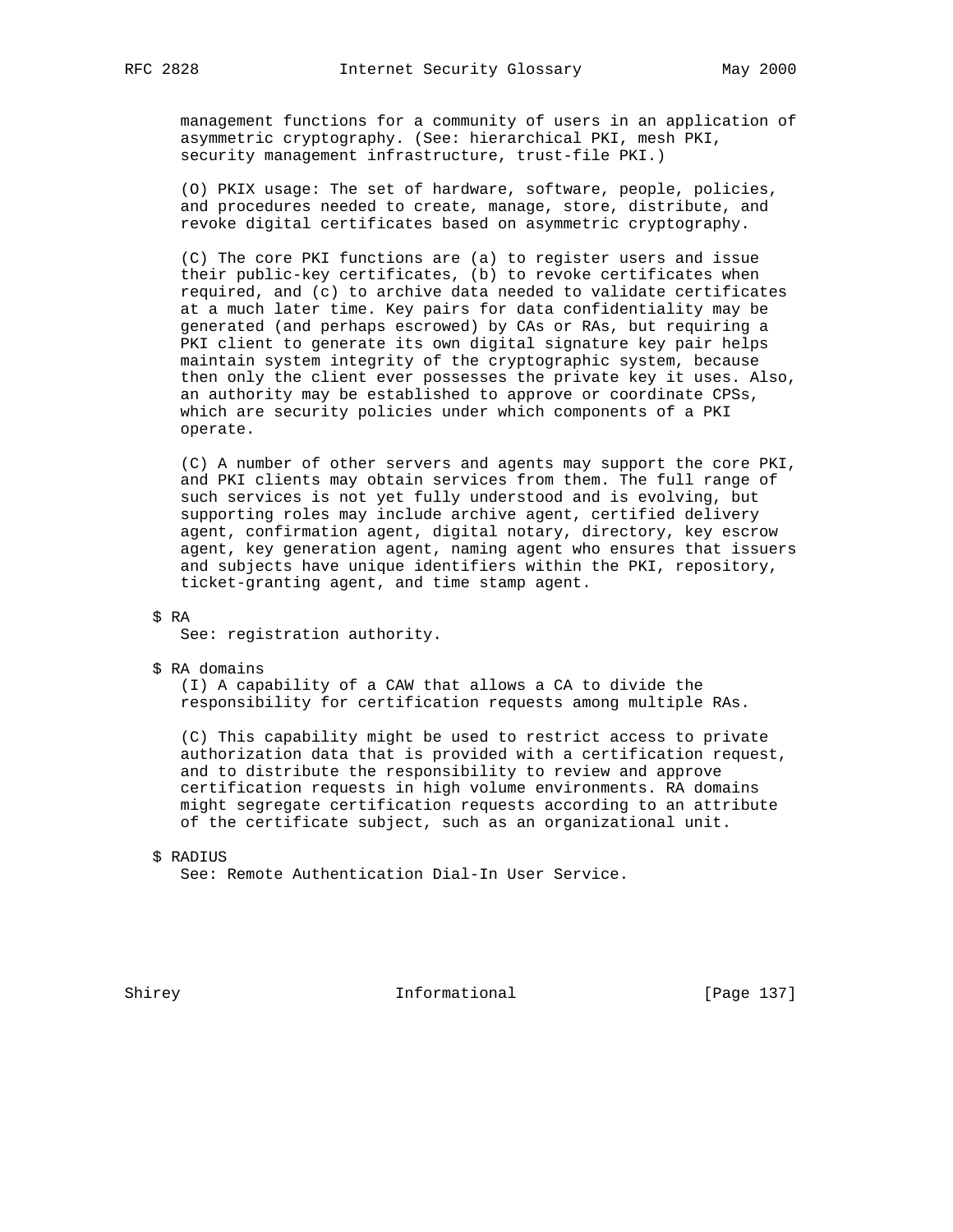## \$ Rainbow Series

 (O) A set of more than 30 technical and policy documents with colored covers, issued by the NCSC, that discuss in detail the TCSEC and provide guidance for meeting and applying the criteria. (See: Green Book, Orange Book, Red Book, Yellow Book.)

## \$ random

 (I) General usage: In mathematics, random means "unpredictable". A sequence of values is called random if each successive value is obtained merely by chance and does not depend on the preceding values of the sequence, and a selected individual value is called random if each of the values in the total population of possibilities has equal probability of being selected. [Knuth] (See: cryptographic key, pseudo-random, random number generator.)

 (I) Security usage: In cryptography and other security applications, random means not only unpredictable, but also "unguessable". When selecting data values to use for cryptographic keys, "the requirement is for data that an adversary has a very low probability of guessing or determining." It is not sufficient to use data that "only meets traditional statistical tests for randomness or which is based on limited range sources, such as clocks. Frequently such random quantities are determinable [i.e., guessable] by an adversary searching through an embarrassingly small space of possibilities." [R1750]

\$ random number generator

 (I) A process used to generate an unpredictable, uniformly distributed series of numbers (usually integers). (See: pseudo random, random.)

 (C) True random number generators are hardware-based devices that depend on the output of a "noisy diode" or other physical phenomena. [R1750]

- \$ RBAC See: Role-Based Access Control.
- \$ RC2
- \$ RC4

See: Rivest Cipher #2, Rivest Cipher #4.

\$ realm

 (O) Kerberos usage: The domain of authority of a Kerberos server (consisting of an authentication server and a ticket-granting server), including the Kerberized clients and the Kerberized application servers

Shirey **Informational** [Page 138]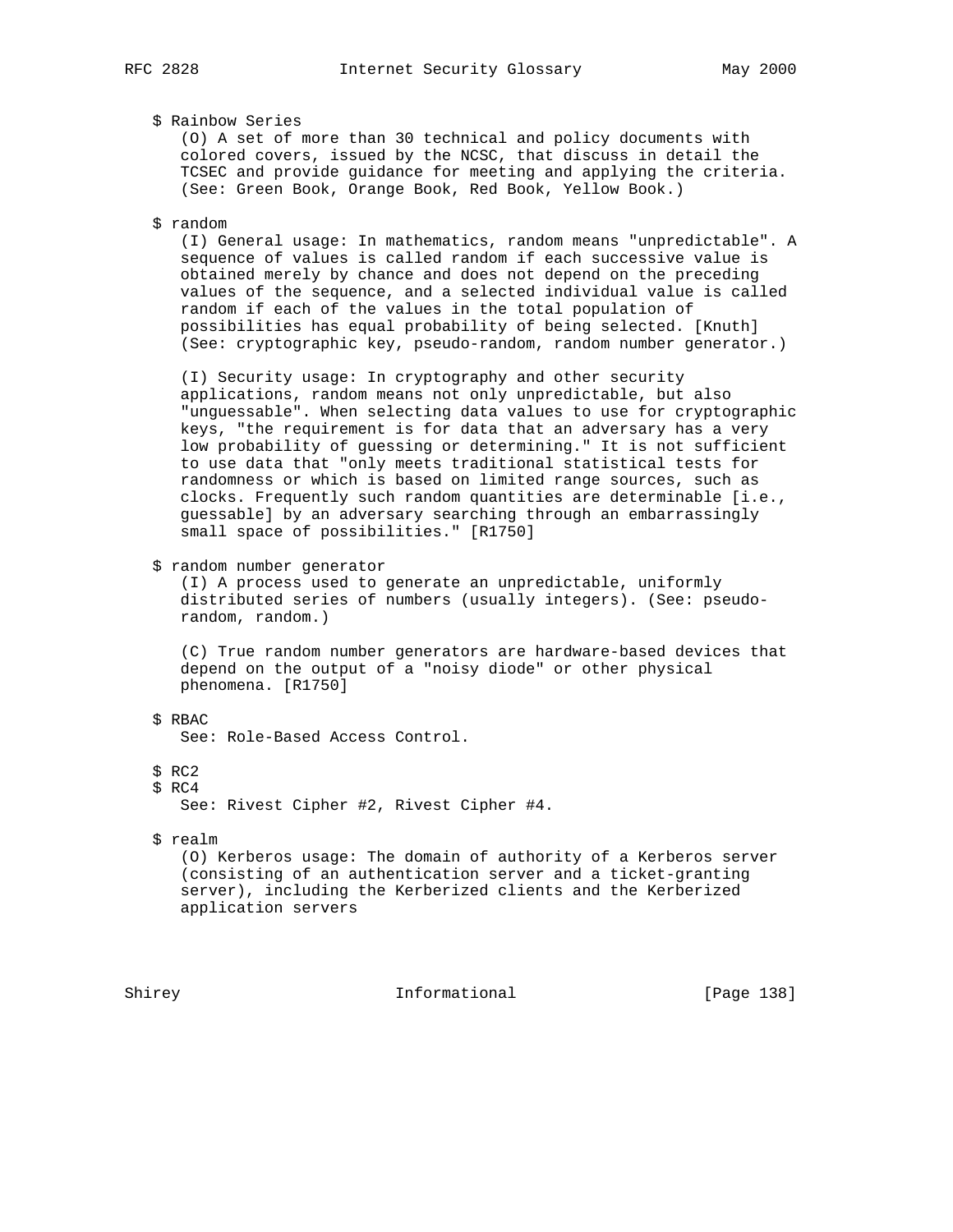\$ RED

 (I) Designation for information system equipment or facilities that handle (and for data that contains) only plaintext (or, depending on the context, classified information), and for such data itself. This term derives from U.S. Government COMSEC terminology. (See: BLACK, RED/BLACK separation.)

\$ Red Book

 (D) ISDs SHOULD NOT use this term as a synonym for "Trusted Network Interpretation of the Trusted Computer System Evaluation Criteria" [NCS05]. Instead, use the full proper name of the document or, in subsequent references, a more conventional abbreviation. (See: TCSEC, Rainbow Series, (usage note under) Green Book.)

\$ RED/BLACK separation

 (I) An architectural concept for cryptographic systems that strictly separates the parts of a system that handle plaintext (i.e., RED information) from the parts that handle ciphertext (i.e., BLACK information). This term derives from U.S. Government COMSEC terminology. (See: BLACK, RED.)

\$ reference monitor

 (I) "An access control concept that refers to an abstract machine that mediates all accesses to objects by subjects." [NCS04] (See: security kernel.)

 (C) A reference monitor should be (a) complete (i.e., it mediates every access), (b) isolated (i.e., it cannot be modified by other system entities), and (c) verifiable (i.e., small enough to be subjected to analysis and tests to ensure that it is correct).

\$ reflection attack

 (I) A type of replay attack in which transmitted data is sent back to its originator.

- \$ register
- \$ registration

 (I) An administrative act or process whereby an entity's name and other attributes are established for the first time at a CA, prior to the CA issuing a digital certificate that has the entity's name as the subject. (See: registration authority.)

 (C) Registration may be accomplished either directly, by the CA, or indirectly, by a separate RA. An entity is presented to the CA or RA, and the authority either records the name(s) claimed for the entity or assigns the entity's name(s). The authority also determines and records other attributes of the entity that are to

Shirey **Informational** [Page 139]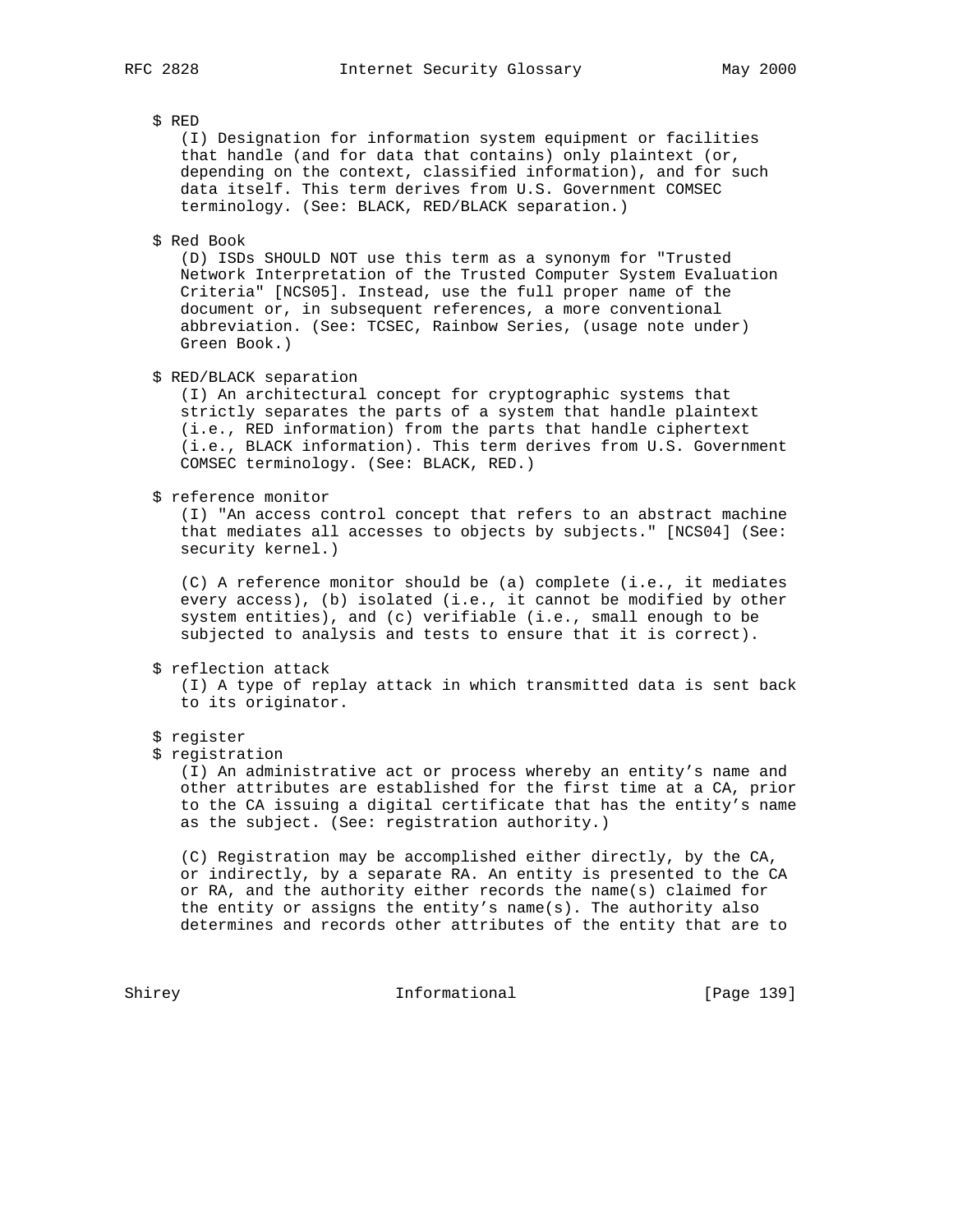be bound in a certificate (such as a public key or authorizations) or maintained in the authority's database (such as street address and telephone number). The authority is responsible, possibly assisted by an RA, for authenticating the entity's identity and verifying the correctness of the other attributes, in accordance with the CA's CPS.

 (C) Among the registration issues that a CPS may address are the following [R2527]:

- How a claimed identity and other attributes are verified.
- How organization affiliation or representation is verified.
- What forms of names are permitted, such as X.500 DN, domain name, or IP address.
- Whether names are required to be meaningful or unique, and within what domain.
- How naming disputes are resolved, including the role of trademarks.
- Whether certificates are issued to entities that are not persons.
- Whether a person is required to appear before the CA or RA, or can instead be represented by an agent.
- Whether and how an entity proves possession of the private key matching a public key.
- \$ registration authority (RA)

 (I) An optional PKI entity (separate from the CAs) that does not sign either digital certificates or CRLs but has responsibility for recording or verifying some or all of the information (particularly the identities of subjects) needed by a CA to issue certificates and CRLs and to perform other certificate management functions. (See: organizational registration authority, registration.)

 (C) Sometimes, a CA may perform all certificate management functions for all end users for which the CA signs certificates. Other times, such as in a large or geographically dispersed community, it may be necessary or desirable to offload secondary CA functions and delegate them to an assistant, while the CA retains the primary functions (signing certificates and CRLs). The tasks that are delegated to an RA by a CA may include personal authentication, name assignment, token distribution, revocation reporting, key generation, and archiving. An RA is an optional PKI component, separate from the CA, that is assigned secondary functions. The duties assigned to RAs vary from case to case but may include the following:

Shirey **Informational** [Page 140]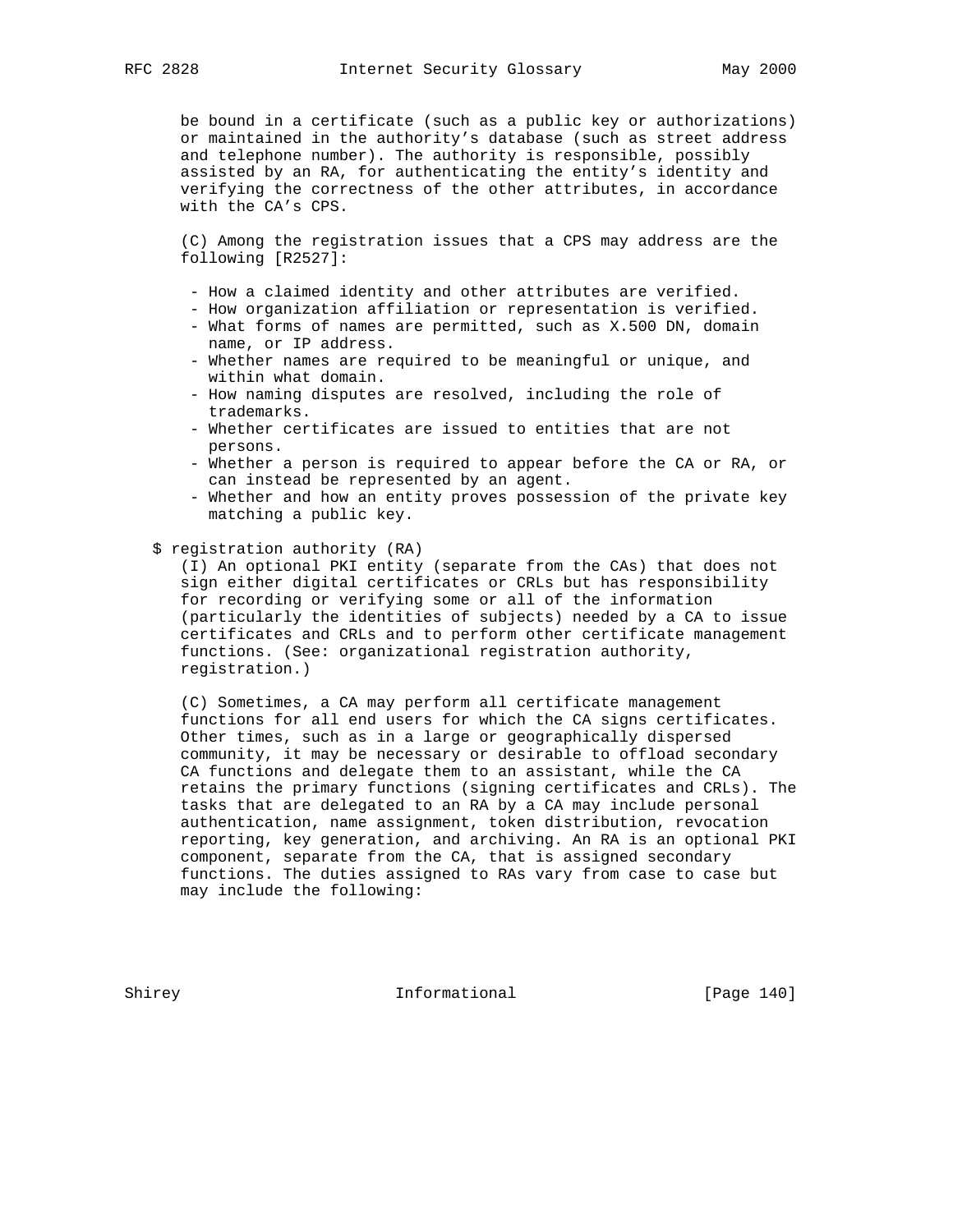- - Verifying a subject's identity, i.e., performing personal authentication functions.
	- Assigning a name to a subject. (See: distinguished name.)
	- Verifying that a subject is entitled to have the attributes requested for a certificate.
	- Verifying that a subject possesses the private key that matches the public key requested for a certificate.
	- Performing functions beyond mere registration, such as generating key pairs, distributing tokens, and handling revocation reports. (Such functions may be assigned to a PKI element that is separate from both the CA and the RA.)

 (I) PKIX usage: An optional PKI component, separate from the CA(s). The functions that the RA performs will vary from case to case but may include identity authentication and name assignment, key generation and archiving of key pairs, token distribution, and revocation reporting. [R2510]

 (O) SET usage: "An independent third-party organization that processes payment card applications for multiple payment card brands and forwards applications to the appropriate financial institutions." [SET2]

\$ regrade

 (I) Deliberately change the classification level of information in an authorized manner.

\$ rekey

 (I) Change the value of a cryptographic key that is being used in an application of a cryptographic system. (See: certificate rekey.)

 (C) For example, rekey is required at the end of a cryptoperiod or key lifetime.

\$ reliability

 (I) The ability of a system to perform a required function under stated conditions for a specified period of time. (See: availability, survivability.)

# \$ relying party

 (N) A synonym for "certificate user". Used in a legal context to mean a recipient of a certificate who acts in reliance on that certificate. (See: ABA Guidelines.)

 \$ Remote Authentication Dial-In User Service (RADIUS) (I) An Internet protocol [R2138] for carrying dial-in users' authentication information and configuration information between a

Shirey **Informational** [Page 141]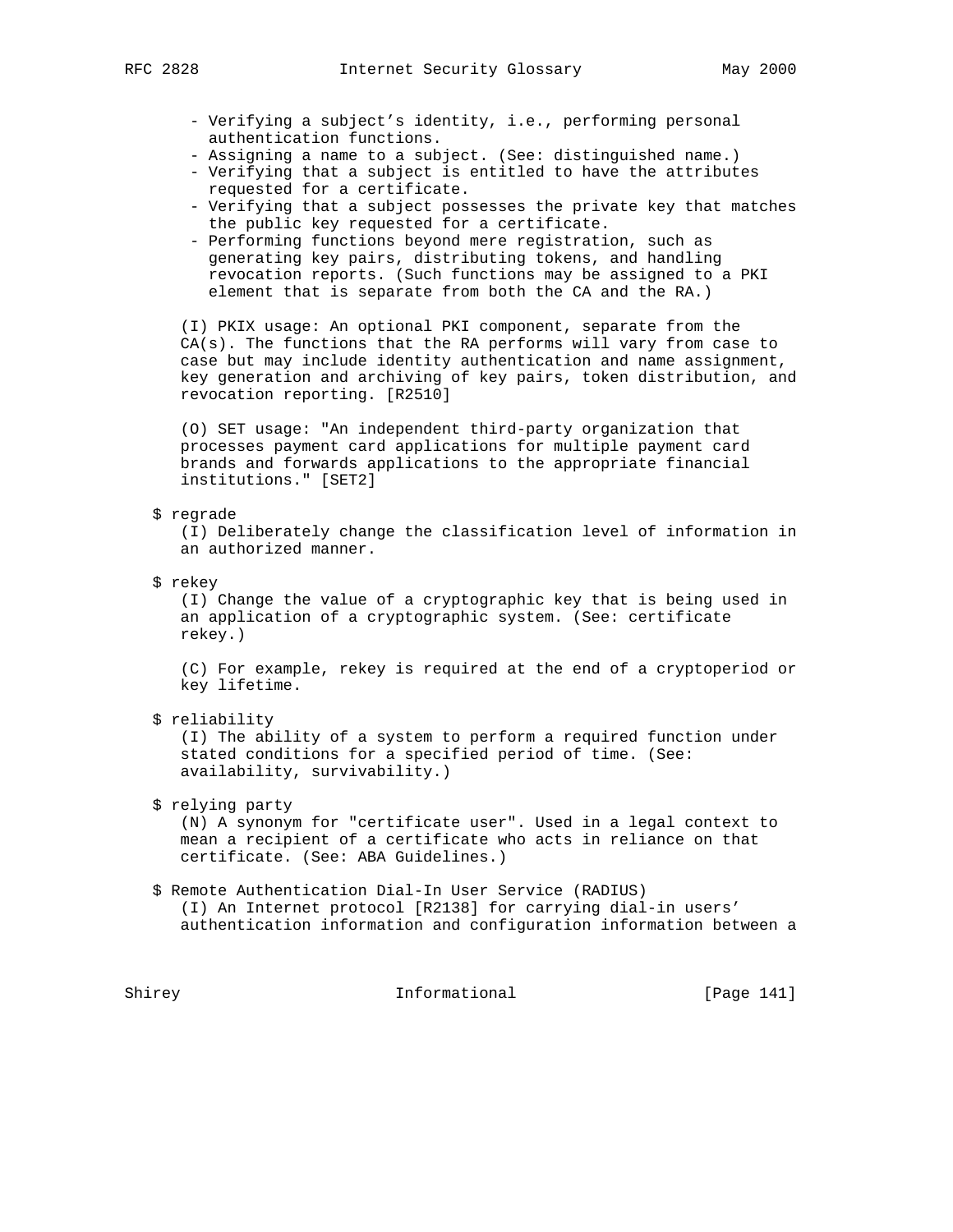shared, centralized authentication server (the RADIUS server) and a network access server (the RADIUS client) that needs to authenticate the users of its network access ports. (See: TACACS.)

 (C) A user of the RADIUS client presents authentication information to the client, and the client passes that information to the RADIUS server. The server authenticates the client using a shared secret value, then checks the user's authentication information, and finally returns to the client all authorization and configuration information needed by the client to deliver service to the user.

\$ renew

See: certificate renewal.

\$ replay attack

 (I) An attack in which a valid data transmission is maliciously or fraudulently repeated, either by the originator or by an adversary who intercepts the data and retransmits it, possibly as part of a masquerade attack. (See: active wiretapping.)

#### \$ repository

 (I) A system for storing and distributing digital certificates and related information (including CRLs, CPSs, and certificate policies) to certificate users. (See: directory.)

 (O) "A trustworthy system for storing and retrieving certificates or other information relevant to certificates." [ABA]

 (C) A certificate is published to those who might need it by putting it in a repository. The repository usually is a publicly accessible, on-line server. In the Federal Public-key Infrastructure, for example, the expected repository is a directory that uses LDAP, but also may be the X.500 Directory that uses DAP, or an HTTP server, or an FTP server that permits anonymous login.

## \$ repudiation

 (I) Denial by a system entity that was involved in an association (especially an association that transfers information) of having participated in the relationship. (See: accountability, non repudiation service.)

 (O) "Denial by one of the entities involved in a communication of having participated in all or part of the communication." [I7498 Part 2]

Shirey **Informational** [Page 142]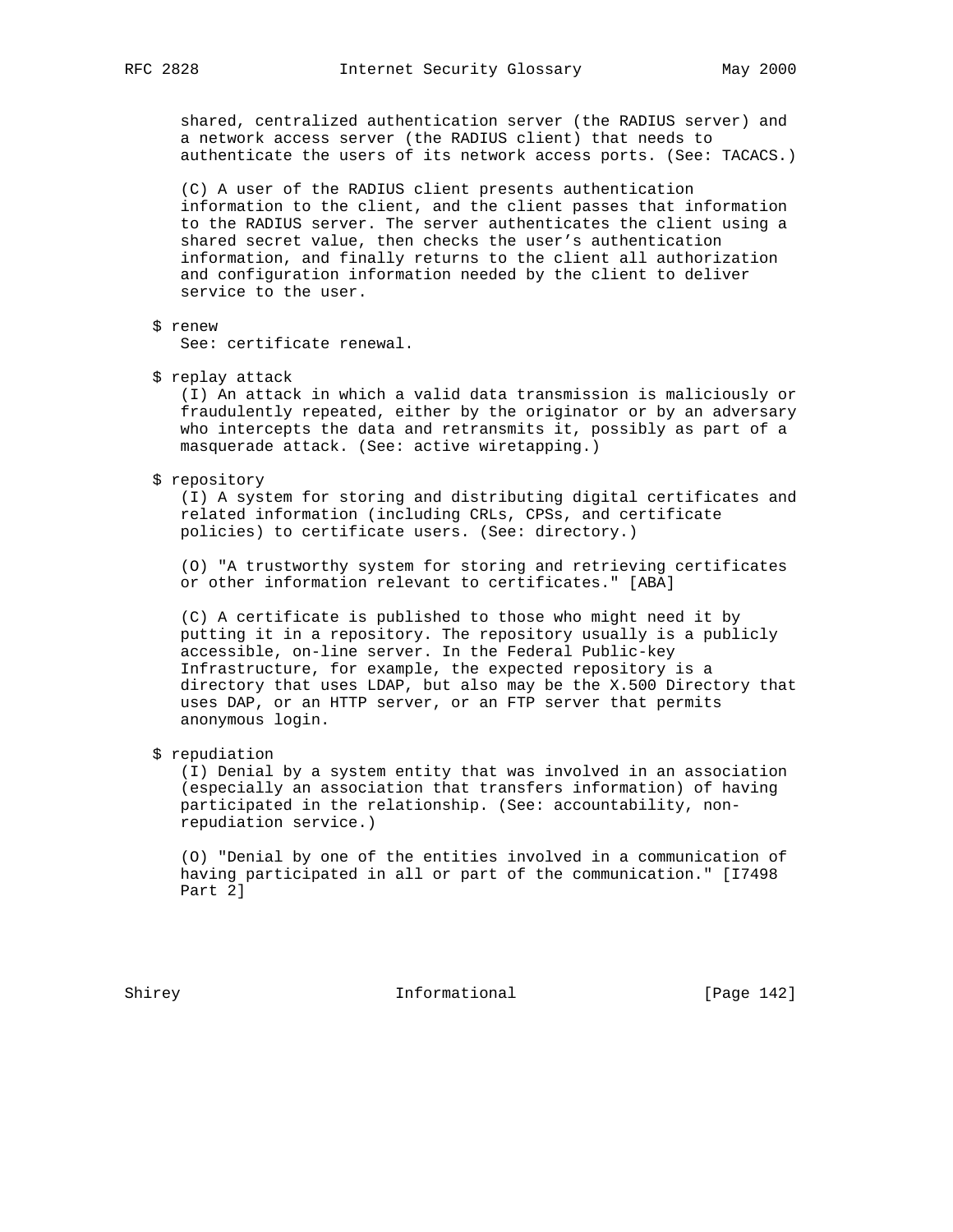\$ Request for Comment (RFC) (I) One of the documents in the archival series that is the official channel for ISDs and other publications of the Internet Engineering Steering Group, the Internet Architecture Board, and the Internet community in general. [R2026, R2223] (See: Internet Standard.) (C) This term is \*not\* a synonym for "Internet Standard". \$ residual risk (I) The risk that remains after countermeasures have been applied. \$ restore See: card restore. \$ revocation See: certificate revocation. \$ revocation date (N) In an X.509 CRL entry, a date-time field that states when the certificate revocation occurred, i.e., when the CA declared the digital certificate to be invalid. (See: invalidity date.) (C) The revocation date may not resolve some disputes because, in the worst case, all signatures made during the validity period of the certificate may have to be considered invalid. However, it may be desirable to treat a digital signature as valid even though the private key used to sign was compromised after the signing. If more is known about when the compromise actually occurred, a second date-time, an "invalidity date", can be included in an extension of the CRL entry. \$ revocation list See: certificate revocation list. \$ revoke See: certificate revocation. \$ RFC See: Request for Comment. \$ risk (I) An expectation of loss expressed as the probability that a particular threat will exploit a particular vulnerability with a particular harmful result.

Shirey **Informational** [Page 143]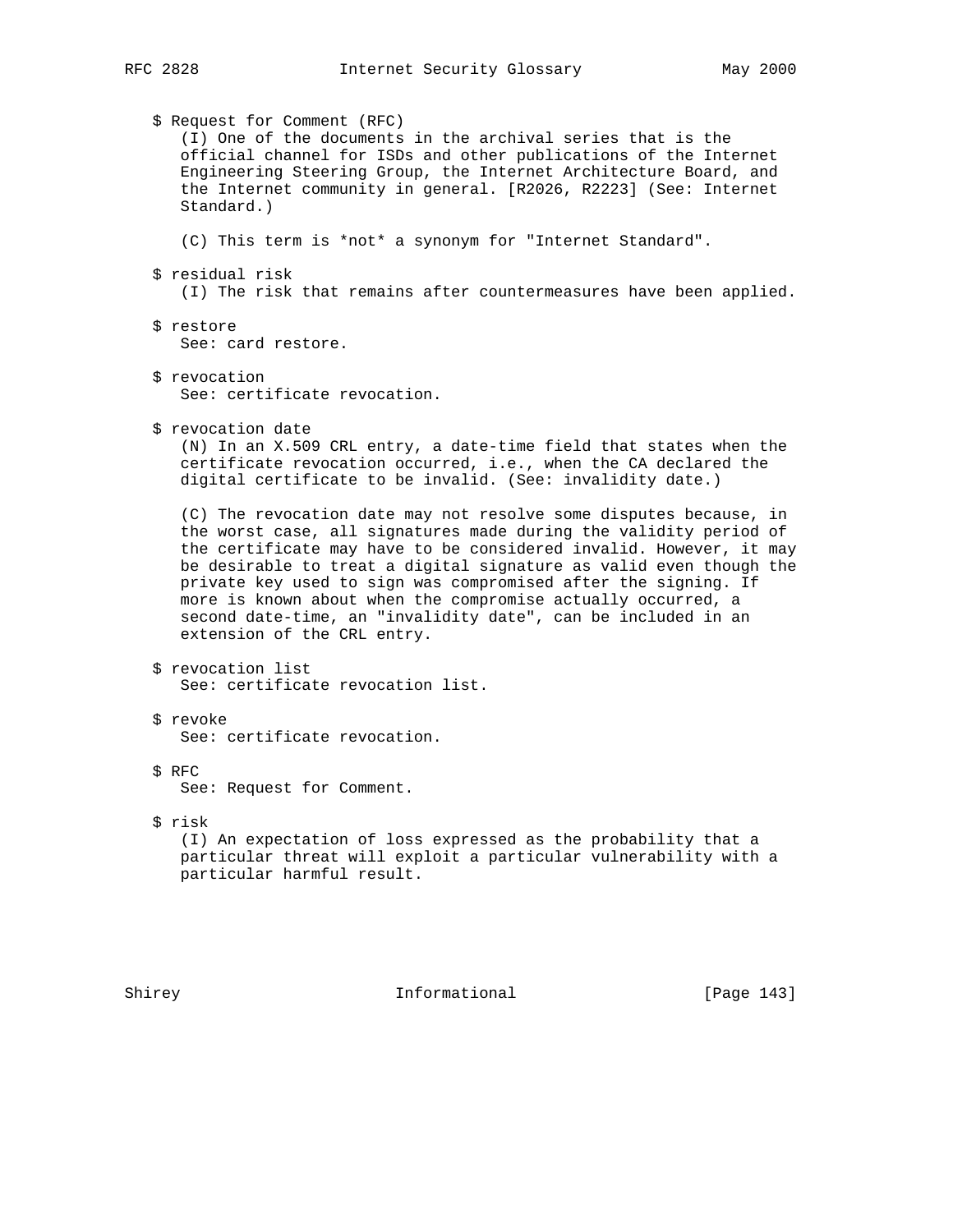(O) SET usage: "The possibility of loss because of one or more threats to information (not to be confused with financial or business risk)." [SET2]

- \$ risk analysis
- \$ risk assessment

 (I) A process that systematically identifies valuable system resources and threats to those resources, quantifies loss exposures (i.e., loss potential) based on estimated frequencies and costs of occurrence, and (optionally) recommends how to allocate resources to countermeasures so as to minimize total exposure.

 (C) The analysis lists risks in order of cost and criticality, thereby determining where countermeasures should be applied first. It is usually financially and technically infeasible to counteract all aspects of risk, and so some residual risk will remain, even after all available countermeasures have been deployed. [FP031, R2196]

\$ risk management

 (I) The process of identifying, controlling, and eliminating or minimizing uncertain events that may affect system resources. (See: risk analysis.)

\$ Rivest Cipher #2 (RC2)

 (N) A proprietary, variable-key-length block cipher invented by Ron Rivest for RSA Data Security, Inc. (now a wholly-owned subsidiary of Security Dynamics, Inc.).

\$ Rivest Cipher #4 (RC4)

 (N) A proprietary, variable-key-length stream cipher invented by Ron Rivest for RSA Data Security, Inc. (now a wholly-owned subsidiary of Security Dynamics, Inc.).

\$ Rivest-Shamir-Adleman (RSA)

 (N) An algorithm for asymmetric cryptography, invented in 1977 by Ron Rivest, Adi Shamir, and Leonard Adleman [RSA78, Schn].

 (C) RSA uses exponentiation modulo the product of two large prime numbers. The difficulty of breaking RSA is believed to be equivalent to the difficulty of factoring integers that are the product of two large prime numbers of approximately equal size.

 (C) To create an RSA key pair, randomly choose two large prime numbers, p and q, and compute the modulus, n = pq. Randomly choose a number e, the public exponent, that is less than n and relatively prime to  $(p-1)(q-1)$ . Choose another number d, the

Shirey Informational [Page 144]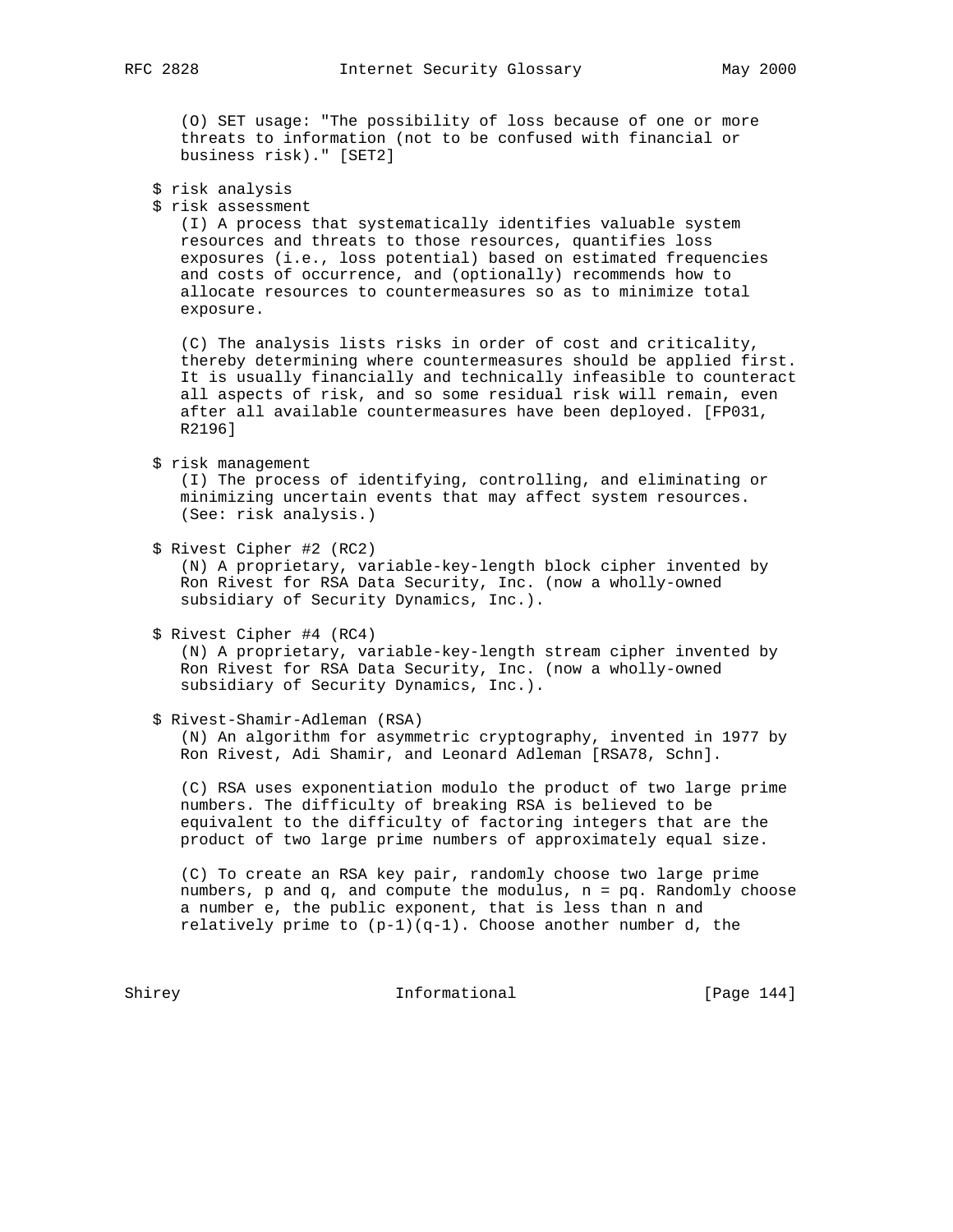private exponent, such that ed-1 evenly divides  $(p-1)(q-1)$ . The public key is the set of numbers  $(n,e)$ , and the private key is the set (n,d).

 (C) It is assumed to be difficult to compute the private key (n,d) from the public key  $(n,e)$ . However, if n can be factored into p and q, then the private key d can be computed easily. Thus, RSA security depends on the assumption that it is computationally difficult to factor a number that is the product of two large prime numbers. (Of course, p and q are treated as part of the private key, or else destroyed after computing n.)

 (C) For encryption of a message, m, to be sent to Bob, Alice uses Bob's public key  $(n,e)$  to compute  $m**e$  (mod n) = c. She sends c to Bob. Bob computes  $c**d \pmod{n} = m$ . Only Bob knows d, so only Bob can compute c\*\*d (mod n) = m to recover m.

 (C) To provide data origin authentication of a message, m, to be sent to Bob, Alice computes  $m**d \pmod{n} = s$ , where  $(d,n)$  is Alice's private key. She sends m and s to Bob. To recover the message that only Alice could have sent, Bob computes s\*\*e (mod n) = m, where (e,n) is Alice's public key.

 (C) To ensure data integrity in addition to data origin authentication requires extra computation steps in which Alice and Bob use a cryptographic hash function h (as explained for digital signature). Alice computes the hash value  $h(m) = v$ , and then encrypts v with her private key to get s. She sends m and s. Bob receives m' and s', either of which might have been changed from the m and s that Alice sent. To test this, he decrypts s' with Alice's public key to get v'. He then computes  $h(m') = v''$ . If v' equals v", Bob is assured that m' is the same m that Alice sent.

## \$ role-based access control (RBAC)

 (I) A form of identity-based access control where the system entities that are identified and controlled are functional positions in an organization or process.

\$ root

 (I) A CA that is directly trusted by an end entity. Acquiring the value of a root CA's public key involves an out-of-band procedure.

 (I) Hierarchical PKI usage: The CA that is the highest level (most trusted) CA in a certification hierarchy; i.e., the authority upon whose public key all certificate users base their trust. (See: top  $CA.$ )

Shirey **Informational** [Page 145]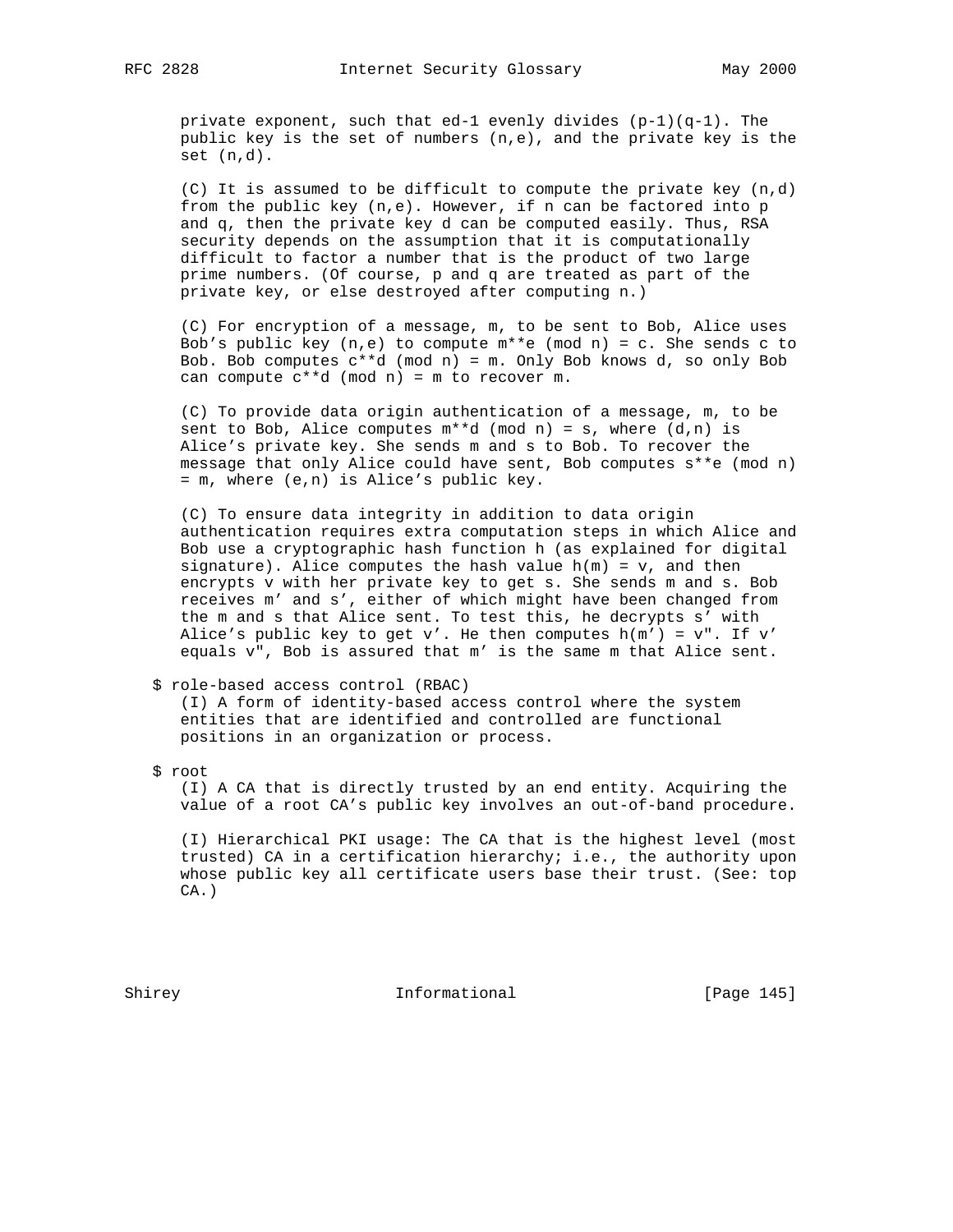(C) In a hierarchical PKI, a root issues public-key certificates to one or more additional CAs that form the second highest level. Each of these CAs may issue certificates to more CAs at the third highest level, and so on. To initialize operation of a hierarchical PKI, the root's initial public key is securely distributed to all certificate users in a way that does not depend on the PKI's certification relationships. The root's public key may be distributed simply as a numerical value, but typically is distributed in a self-signed certificate in which the root is the subject. The root's certificate is signed by the root itself because there is no higher authority in a certification hierarchy. The root's certificate is then the first certificate in every certification path.

 (O) MISSI usage: A name previously used for a MISSI policy creation authority, which is not a root as defined above for general usage, but is a CA at the second level of the MISSI hierarchy, immediately subordinate to a MISSI policy approving authority.

 (O) UNIX usage: A user account (also called "superuser") that has all privileges (including all security-related privileges) and thus can manage the system and its other user accounts.

\$ root certificate

(I) A certificate for which the subject is a root.

 (I) Hierarchical PKI usage: The self-signed public-key certificate at the top of a certification hierarchy.

\$ root key

 (I) A public key for which the matching private key is held by a root.

\$ root registry

 (O) MISSI usage: A name previously used for a MISSI policy approving authority.

\$ router

 (I) A computer that is a gateway between two networks at OSI layer 3 and that relays and directs data packets through that internetwork. The most common form of router operates on IP packets. (See: bridge.)

 (I) Internet usage: In the context of the Internet protocol suite, a networked computer that forwards Internet Protocol packets that are not addressed to the computer itself. (See: host.)

Shirey **Informational** [Page 146]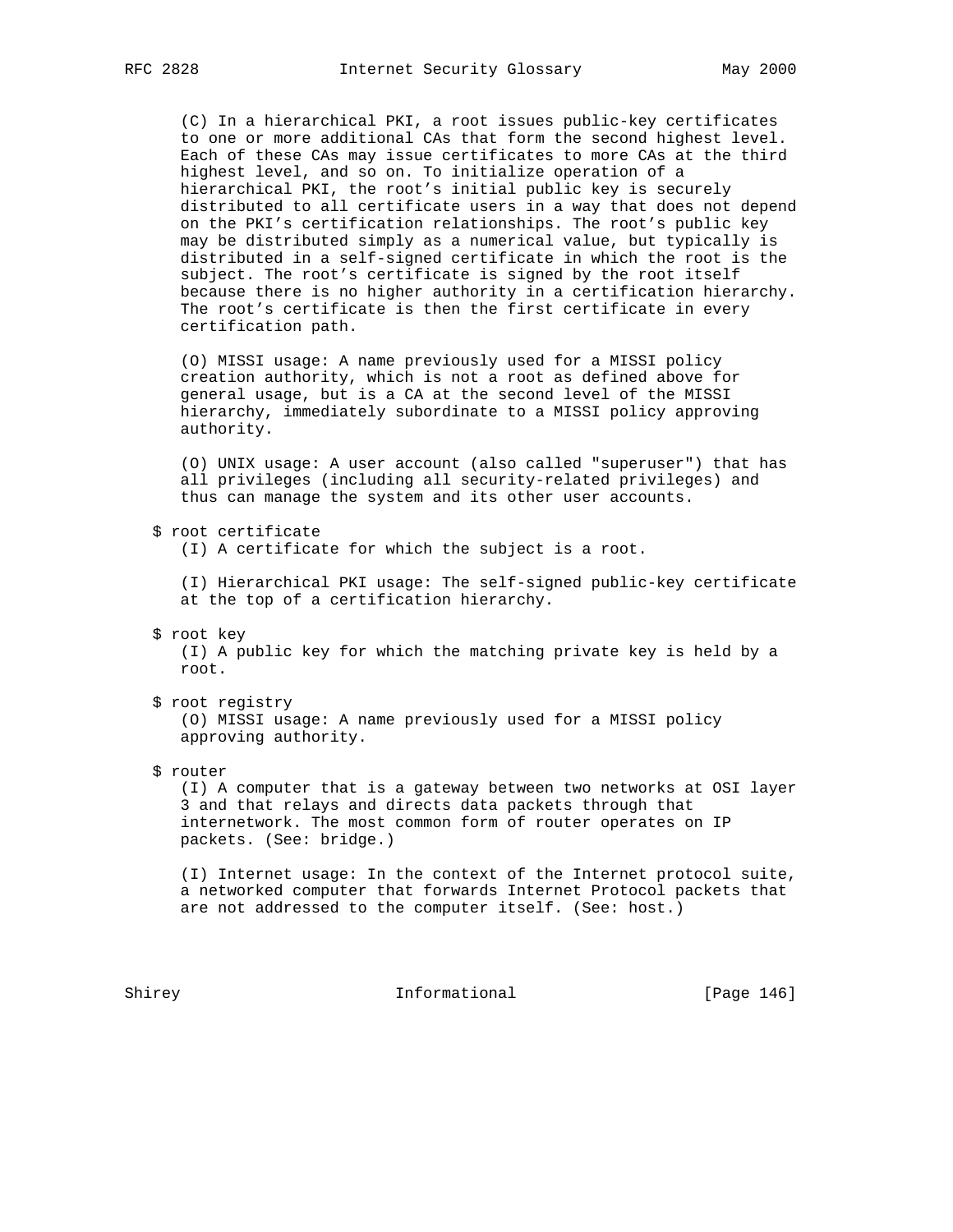\$ RSA See: Rivest-Shamir-Adleman. \$ rule-based security policy (I) "A security policy based on global rules imposed for all users. These rules usually rely on comparison of the sensitivity of the resource being accessed and the possession of corresponding attributes of users, a group of users, or entities acting on behalf of users." [I7498 Part 2] (See: identity-based security policy.) \$ safety (I) The property of a system being free from risk of causing harm to system entities and outside entities. \$ SAID See: security association identifier. \$ salt (I) A random value that is concatenated with a password before applying the one-way encryption function used to protect passwords that are stored in the database of an access control system. (See: initialization value.) (C) Salt protects a password-based access control system against a dictionary attack. \$ sanitize (I) Delete sensitive data from a file, a device, or a system; or modify data so as to be able to downgrade its classification level. \$ SASL See: Simple Authentication and Security Layer. \$ SCA See: subordinate certification authority. \$ scavenging See: (secondary definition under) threat consequence. \$ screening router (I) A synonym for "filtering router". \$ SDE See: Secure Data Exchange.

Shirey **Informational** [Page 147]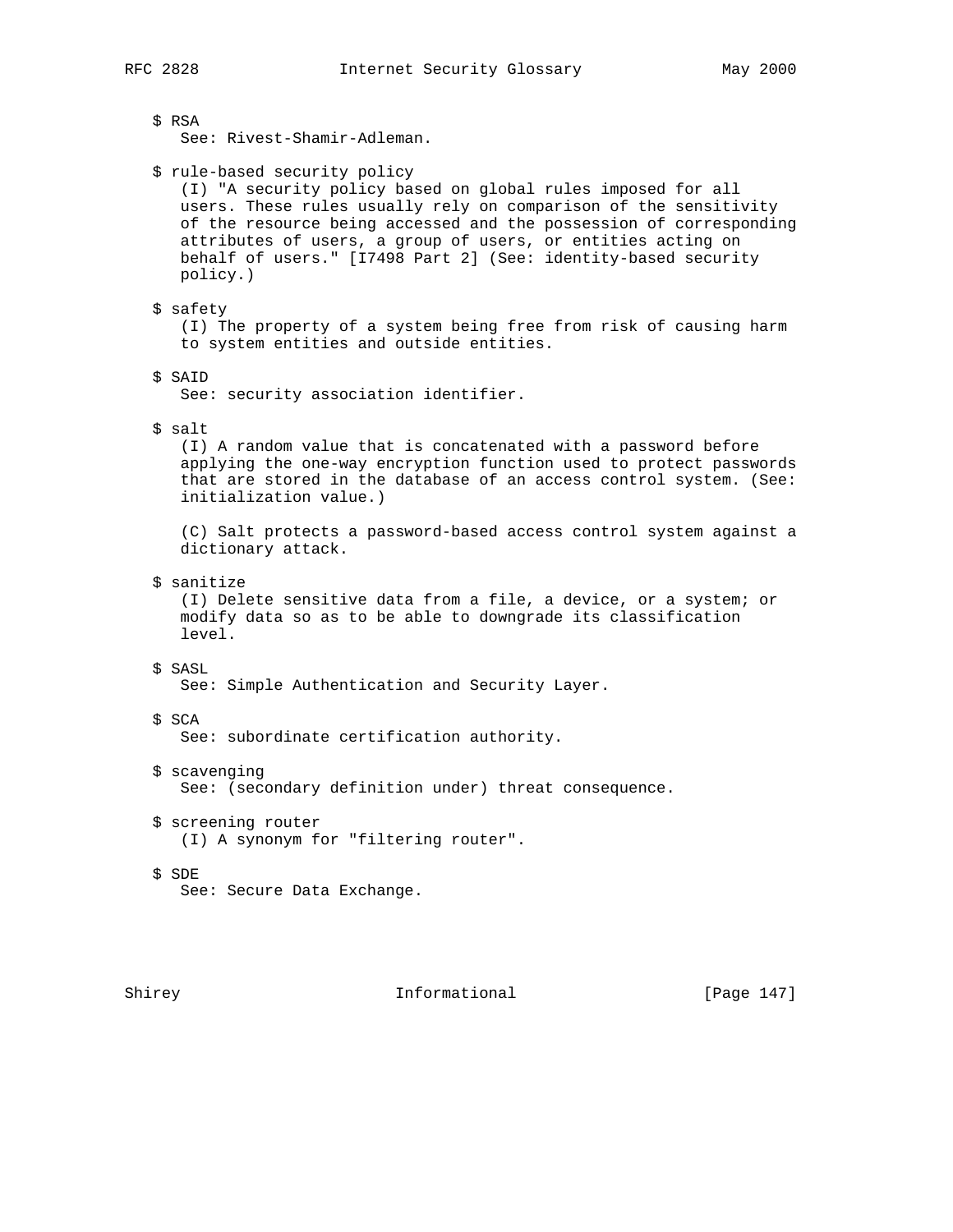\$ SDNS See: Secure Data Network System. \$ seal (O) To use cryptography to provide data integrity service for a data object. (See: sign, wrap.) (D) ISDs SHOULD NOT use this definition; instead, use language that is more specific with regard to the mechanism(s) used, such as "sign" when the mechanism is digital signature. \$ secret (I) (1.) Adjective: The condition of information being protected from being known by any system entities except those who are intended to know it. (2.) Noun: An item of information that is protected thusly. (C) This term applies to symmetric keys, private keys, and passwords. \$ secret-key cryptography (I) A synonym for "symmetric cryptography". \$ Secure Data Exchange (SDE) (N) A local area network security protocol defined by the IEEE 802.10 standard. \$ Secure Data Network System (SDNS) (N) An NSA program that developed security protocols for electronic mail (Message Security Protocol), OSI layer 3 (SP3), OSI layer 4 (SP4), and key management (KMP). \$ Secure Hash Standard (SHS) (N) The U.S. Government standard [FP180] that specifies the Secure Hash Algorithm (SHA-1), a cryptographic hash function that produces a 160-bit output (hash result) for input data of any length <  $2**64$  bits. \$ Secure Hypertext Transfer Protocol (Secure-HTTP, S-HTTP) (I) A Internet protocol for providing client-server security services for HTTP communications. (See: https.) (C) S-HTTP was originally specified by CommerceNet, a coalition of

 businesses interested in developing the Internet for commercial uses. Several message formats may be incorporated into S-HTTP clients and servers, particularly CMS and MOSS. S-HTTP supports choice of security policies, key management mechanisms, and cryptographic algorithms through option negotiation between

Shirey **Informational** [Page 148]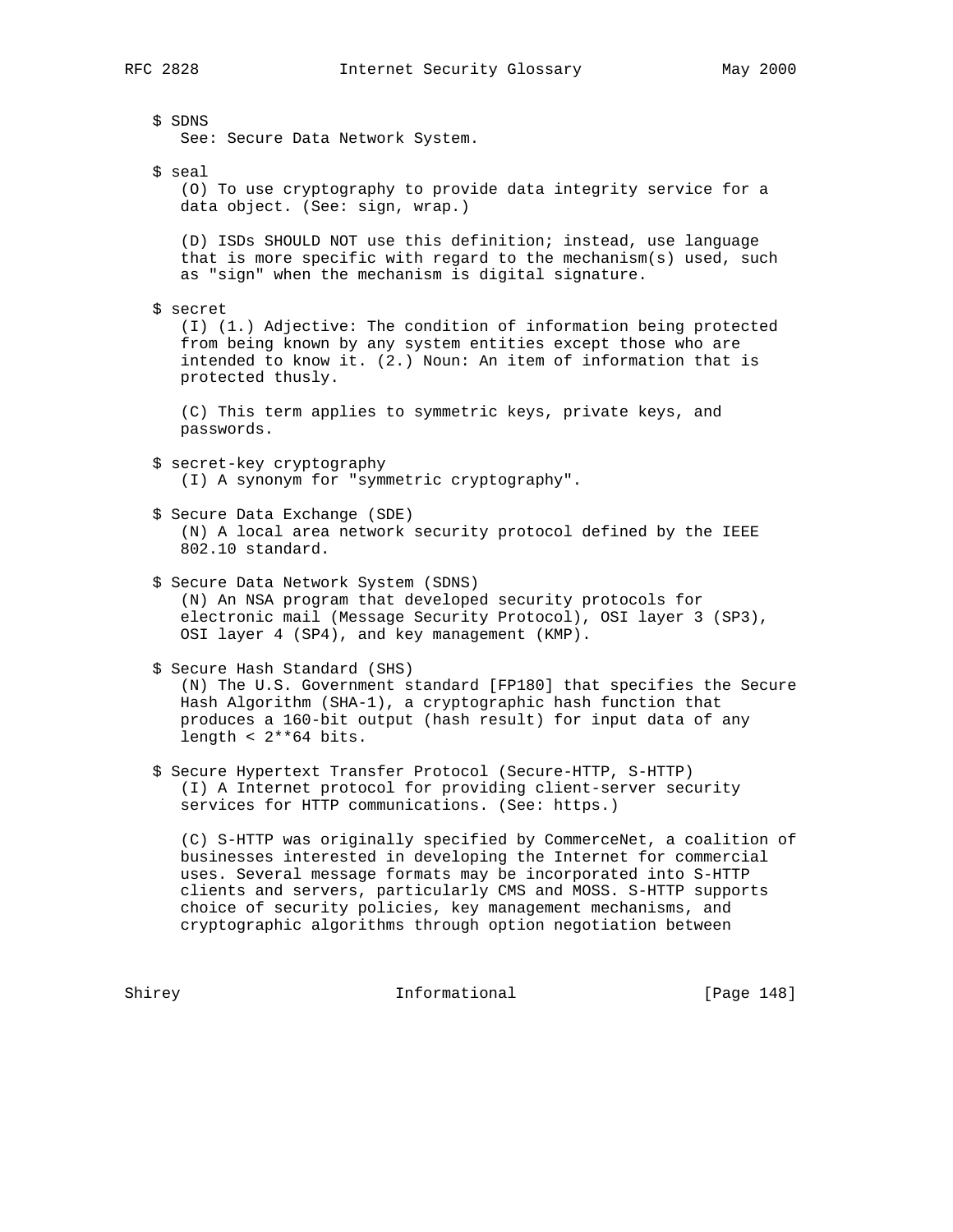parties for each transaction. S-HTTP supports both asymmetric and symmetric key operation modes. S-HTTP attempts to avoid presuming a particular trust model, but it attempts to facilitate multiply rooted hierarchical trust and anticipates that principals may have many public key certificates.

\$ Secure/MIME (S/MIME)

 (I) Secure/Multipurpose Internet Mail Extensions, an Internet protocol [R2633] to provide encryption and digital signatures for Internet mail messages.

\$ Secure Sockets Layer (SSL)

 (N) An Internet protocol (originally developed by Netscape Communications, Inc.) that uses connection-oriented end-to-end encryption to provide data confidentiality service and data integrity service for traffic between a client (often a web browser) and a server, and that can optionally provide peer entity authentication between the client and the server. (See: Transport Layer Security.)

 (C) SSL is layered below HTTP and above a reliable transport protocol (TCP). SSL is independent of the application it encapsulates, and any higher level protocol can layer on top of SSL transparently. However, many Internet applications might be better served by IPsec.

 (C) SSL has two layers: (a) SSL's lower layer, the SSL Record Protocol, is layered on top of the transport protocol and encapsulates higher level protocols. One such encapsulated protocol is SSL Handshake Protocol. (b) SSL's upper layer provides asymmetric cryptography for server authentication (verifying the server's identity to the client) and optional client authentication (verifying the client's identity to the server), and also enables them to negotiate a symmetric encryption algorithm and secret session key (to use for data confidentiality) before the application protocol transmits or receives data. A keyed hash provides data integrity service for encapsulated data.

\$ secure state

 (I) A system condition in which no subject can access any object in an unauthorized manner. (See: (secondary definition under) Bell-LaPadula Model, clean system.)

#### \$ security

 (I) (1.) Measures taken to protect a system. (2.) The condition of a system that results from the establishment and maintenance of

Shirey **Informational** [Page 149]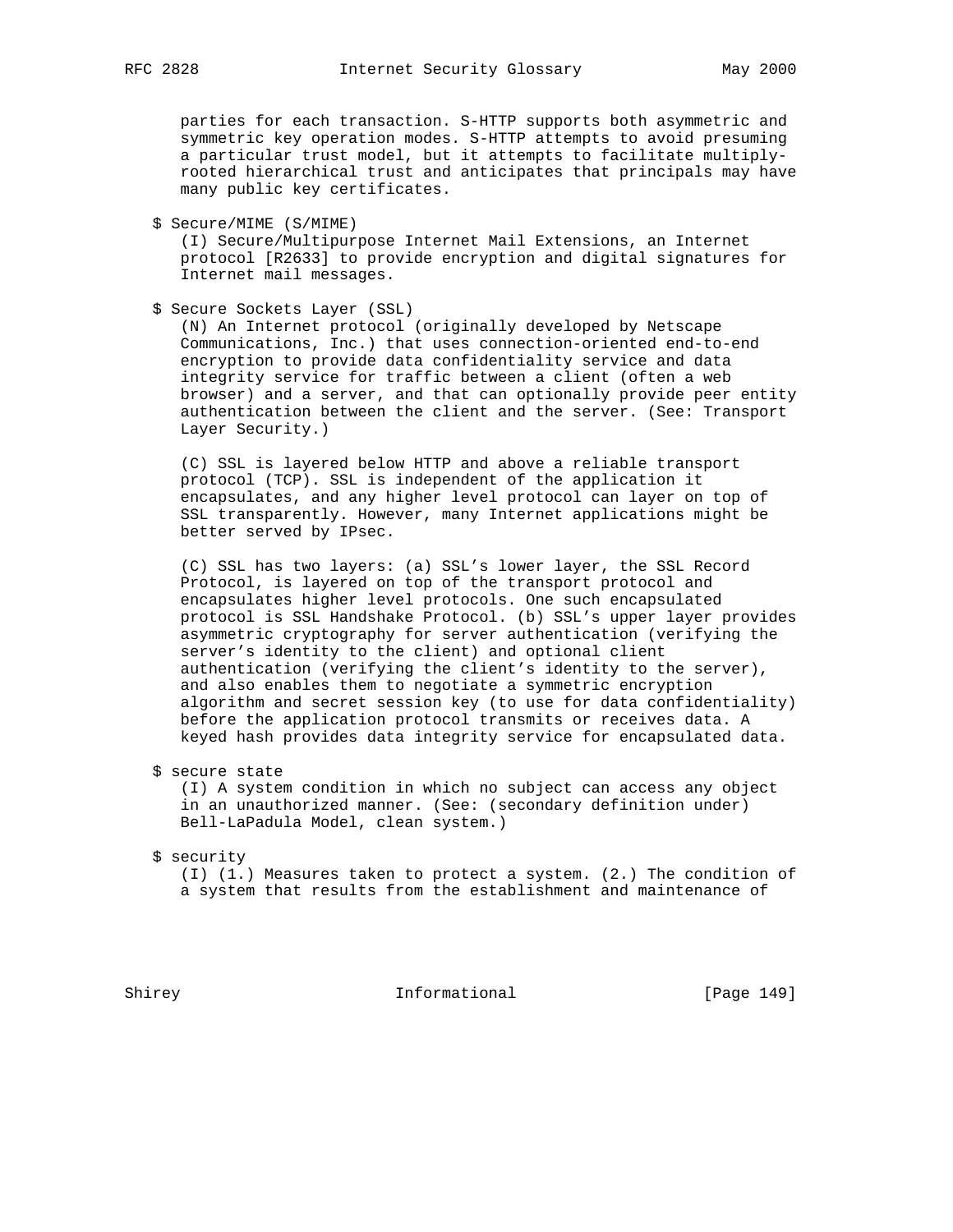measures to protect the system. (3.) The condition of system resources being free from unauthorized access and from unauthorized or accidental change, destruction, or loss.

\$ security architecture

 (I) A plan and set of principles that describe (a) the security services that a system is required to provide to meet the needs of its users, (b) the system elements required to implement the services, and (c) the performance levels required in the elements to deal with the threat environment. (See: (discussion under) security policy.)

 (C) A security architecture is the result of applying the system engineering process. A complete system security architecture includes administrative security, communication security, computer security, emanations security, personnel security, and physical security (e.g., see: [R2179]). A complete security architecture needs to deal with both intentional, intelligent threats and accidental kinds of threats.

\$ security association

 (I) A relationship established between two or more entities to enable them to protect data they exchange. The relationship is used to negotiate characteristics of protection mechanisms, but does not include the mechanisms themselves. (See: association.)

 (C) A security association describes how entities will use security services. The relationship is represented by a set of information that is shared between the entities and is agreed upon and considered a contract between them.

 (O) IPsec usage: A simplex (uni-directional) logical connection created for security purposes and implemented with either AH or ESP (but not both). The security services offered by a security association depend on the protocol selected, the IPsec mode (transport or tunnel), the endpoints, and the election of optional services within the protocol. A security association is identified by a triple consisting of (a) a destination IP address, (b) a protocol (AH or ESP) identifier, and (c) a Security Parameter Index.

\$ security association identifier (SAID)

 (I) A data field in a security protocol (such as NLSP or SDE), used to identify the security association to which a protocol data unit is bound. The SAID value is usually used to select a key for decryption or authentication at the destination. (See: Security Parameter Index.)

Shirey **Informational** [Page 150]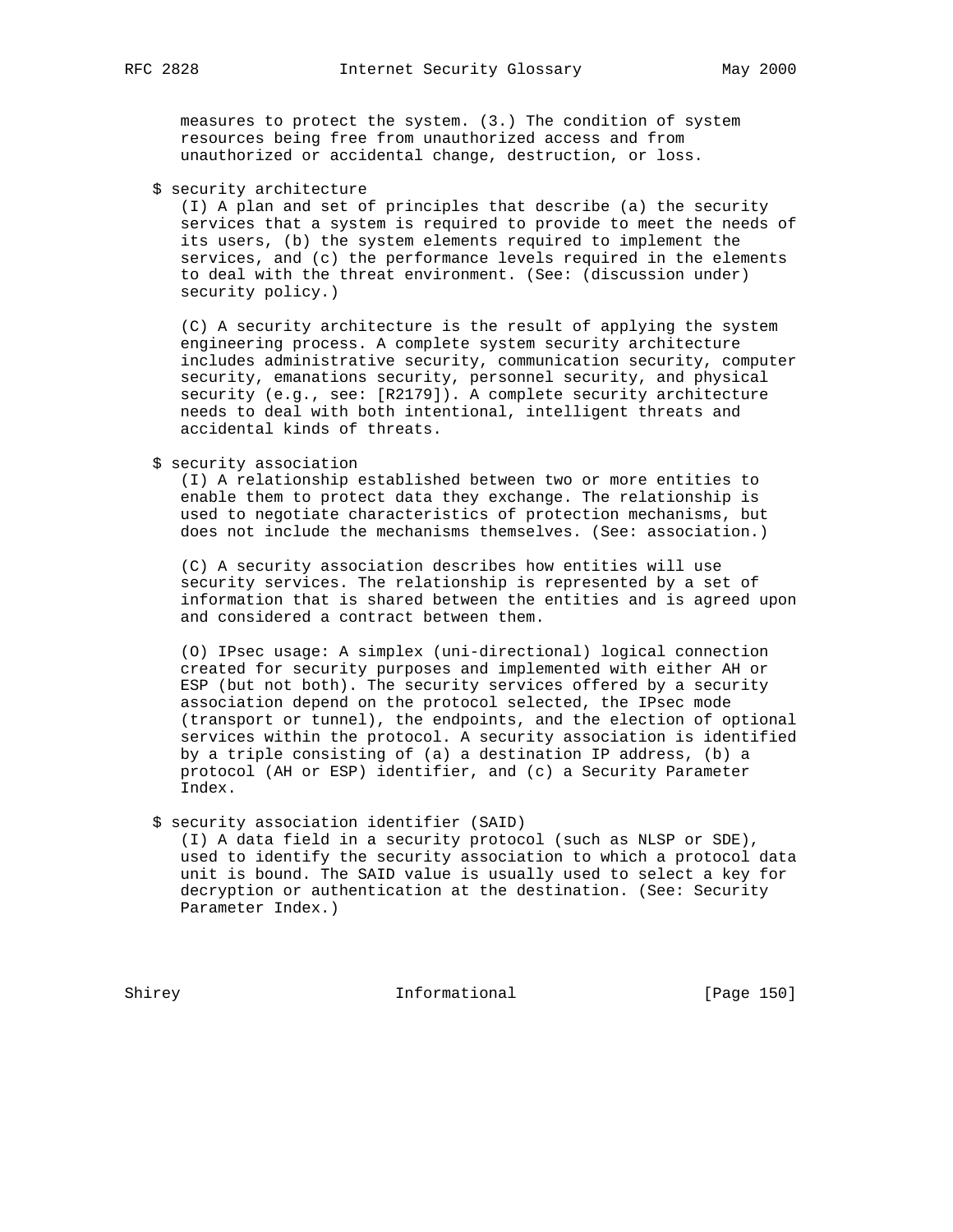# \$ security audit

 (I) An independent review and examination of a system's records and activities to determine the adequacy of system controls, ensure compliance with established security policy and procedures, detect breaches in security services, and recommend any changes that are indicated for countermeasures. [I7498 Part 2, NCS01]

 (C) The basic audit objective is to establish accountability for system entities that initiate or participate in security-relevant events and actions. Thus, means are needed to generate and record a security audit trail and to review and analyze the audit trail to discover and investigate attacks and security compromises.

\$ security audit trail

 (I) A chronological record of system activities that is sufficient to enable the reconstruction and examination of the sequence of environments and activities surrounding or leading to an operation, procedure, or event in a security-relevant transaction from inception to final results. [NCS04] (See: security audit.)

\$ security class

 (D) A synonym for "security level". For consistency, ISDs SHOULD use "security level" instead of "security class".

\$ security clearance

 (I) A determination that a person is eligible, under the standards of a specific security policy, for authorization to access sensitive information or other system resources. (See: clearance level.)

- \$ security compromise (I) A security violation in which a system resource is exposed, or is potentially exposed, to unauthorized access. (See: data compromise, violation.)
- \$ security domain See: domain.
- \$ security environment (I) The set of external entities, procedures, and conditions that affect secure development, operation, and maintenance of a system.
- \$ security event (I) A occurrence in a system that is relevant to the security of the system. (See: security incident.)

Shirey **Informational** [Page 151]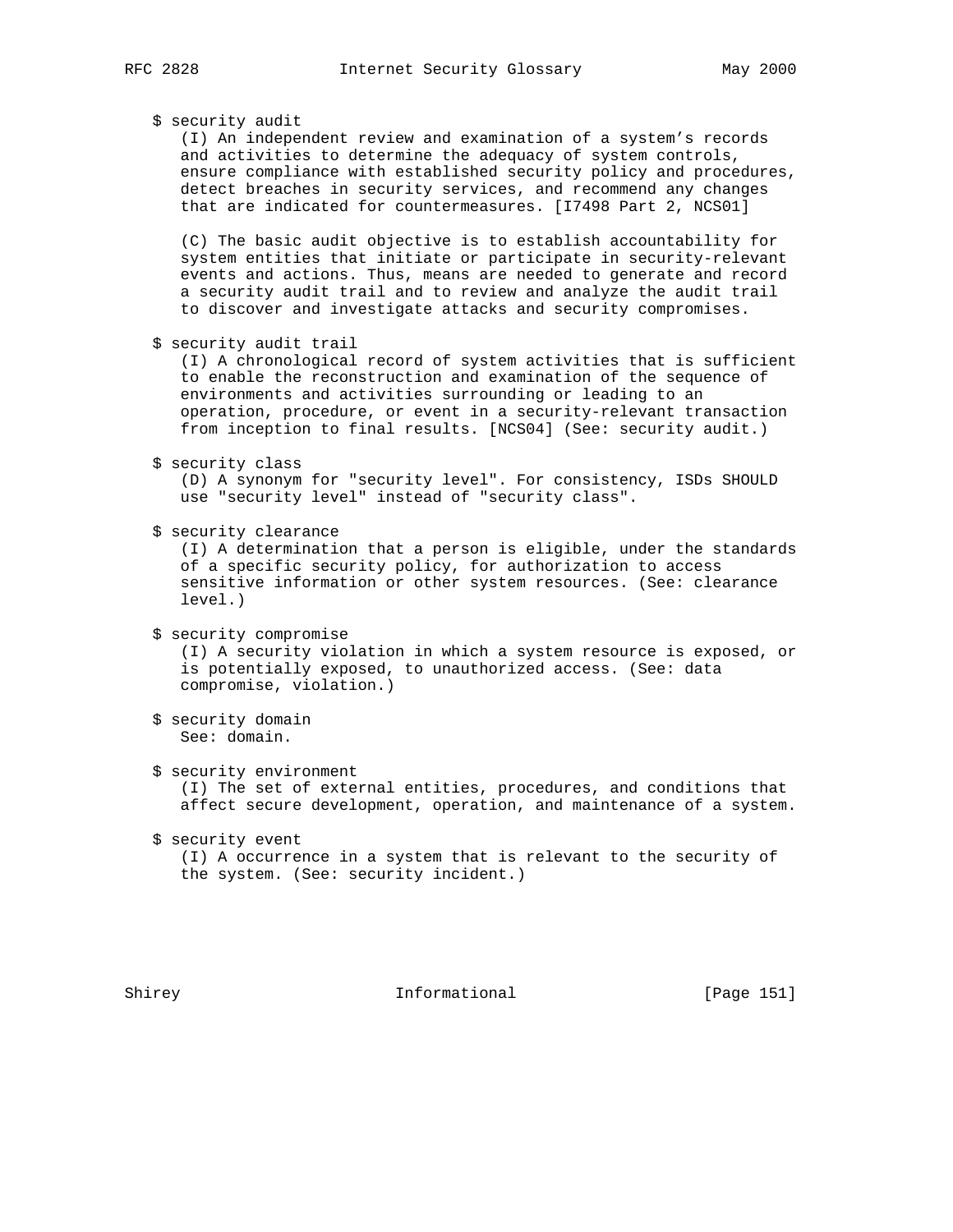(C) The term includes both events that are security incidents and those that are not. In a CA workstation, for example, a list of security events might include the following:

- Performing a cryptographic operation, e.g., signing a digital certificate or CRL.
- Performing a cryptographic card operation: creation, insertion, removal, or backup.
- Performing a digital certificate lifecycle operation: rekey, renewal, revocation, or update.
- Posting information to an X.500 Directory.
- Receiving a key compromise notification.
- Receiving an improper certification request.
- Detecting an alarm condition reported by a cryptographic module.
- Logging the operator in or out.
- Failing a built-in hardware self-test or a software system integrity check.

# \$ security fault analysis

 (I) A security analysis, usually performed on hardware at a logic gate level, gate-by-gate, to determine the security properties of a device when a hardware fault is encountered.

\$ security gateway

 (I) A gateway that separates trusted (or relatively more trusted) hosts on the internal network side from untrusted (or less trusted) hosts on the external network side. (See: firewall and guard.)

 (O) IPsec usage: "An intermediate system that implements IPsec protocols." [R2401] Normally, AH or ESP is implemented to serve a set of internal hosts, providing security services for the hosts when they communicate with other, external hosts or gateways that also implement IPsec.

\$ security incident

 (I) A security event that involves a security violation. (See: CERT, GRIP, security event, security intrusion, security violation.)

 (C) In other words, a security-relevant system event in which the system's security policy is disobeyed or otherwise breached.

 (O) "Any adverse event which compromises some aspect of computer or network security." [R2350]

Shirey **Informational** [Page 152]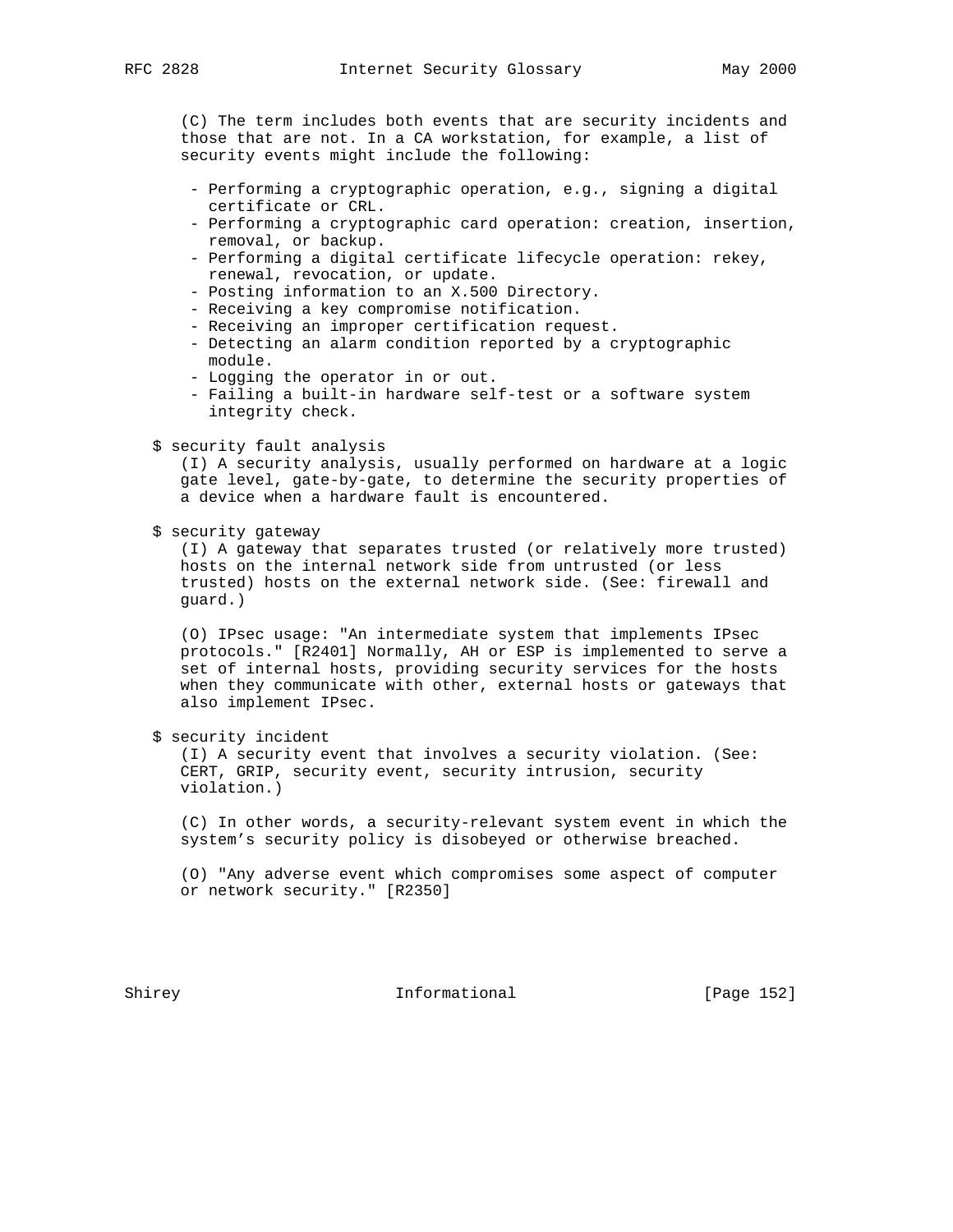(D) ISDs SHOULD NOT use this "O" definition because (a) a security incident may occur without actually being harmful (i.e., adverse) and (b) this Glossary defines "compromise" more narrowly in relation to unauthorized access.

\$ security intrusion

 (I) A security event, or a combination of multiple security events, that constitutes a security incident in which an intruder gains, or attempts to gain, access to a system (or system resource) without having authorization to do so.

\$ security kernel

 (I) "The hardware, firmware, and software elements of a trusted computing base that implement the reference monitor concept. It must mediate all accesses, be protected from modification, and be verifiable as correct." [NCS04] (See: reference monitor.)

 (C) That is, a security kernel is an implementation of a reference monitor for a given hardware base.

\$ security label

 (I) A marking that is bound to a system resource and that names or designates the security-relevant attributes of that resource. [I7498 Part 2, R1457]

 (C) The recommended definition is usefully broad, but usually the term is understood more narrowly as a marking that represents the security level of an information object, i.e., a marking that indicates how sensitive an information object is. [NCS04]

 (C) System security mechanisms interpret security labels according to applicable security policy to determine how to control access to the associated information, otherwise constrain its handling, and affix appropriate security markings to visible (printed and displayed) images thereof. [FP188]

\$ security level

 (I) The combination of a hierarchical classification level and a set of non-hierarchical category designations that represents how sensitive information is. (See: (usage note under) classification level, dominate, lattice model.)

# \$ security management infrastructure (SMI)

 (I) System elements and activities that support security policy by monitoring and controlling security services and mechanisms, distributing security information, and reporting security events. The associated functions are as follows [I7498-4]:

Shirey **Informational** [Page 153]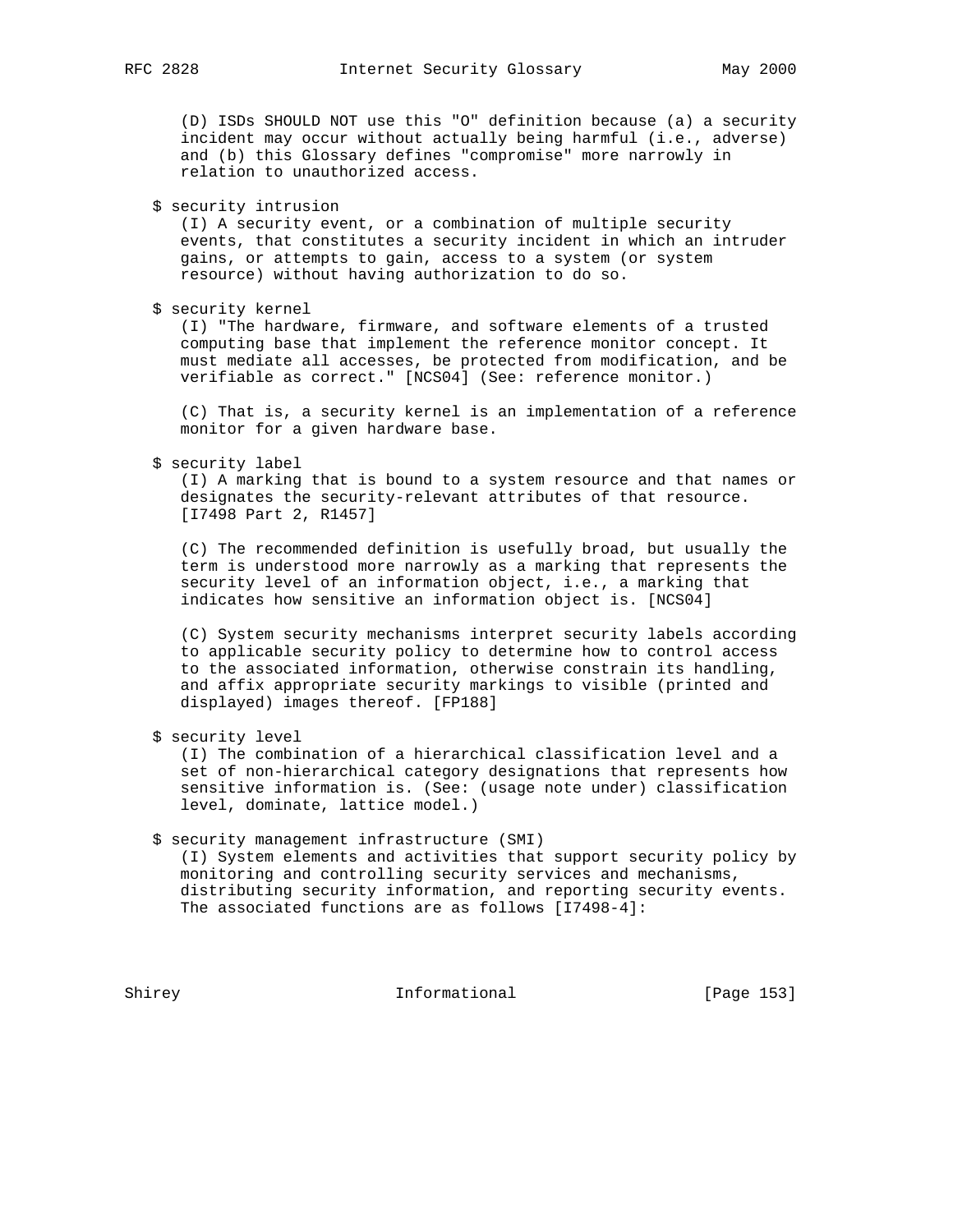- Controlling (granting or restricting) access to system resources: This includes verifying authorizations and identities, controlling access to sensitive security data, and modifying access priorities and procedures in the event of attacks.

 - Retrieving (gathering) and archiving (storing) security information: This includes logging security events and analyzing the log, monitoring and profiling usage, and reporting security violations.

 - Managing and controlling the encryption process: This includes performing the functions of key management and reporting on key management problems. (See: public-key infrastructure.)

\$ security mechanism

 (I) A process (or a device incorporating such a process) that can be used in a system to implement a security service that is provided by or within the system. (See: (discussion under) security policy.)

 (C) Some examples of security mechanisms are authentication exchange, checksum, digital signature, encryption, and traffic padding.

\$ security model

 (I) A schematic description of a set of entities and relationships by which a specified set of security services are provided by or within a system. (See: (discussion under) security policy.)

(C) An example is the Bell-LaPadula Model.

\$ security parameters index (SPI)

 (I) IPsec usage: The type of security association identifier used in IPsec protocols. A 32-bit value used to distinguish among different security associations terminating at the same destination (IP address) and using the same IPsec security protocol (AH or ESP). Carried in AH and ESP to enable the receiving system to determine under which security association to process a received packet.

# \$ security perimeter

 (I) The boundary of the domain in which a security policy or security architecture applies; i.e., the boundary of the space in which security services protect system resources.

Shirey **Informational** [Page 154]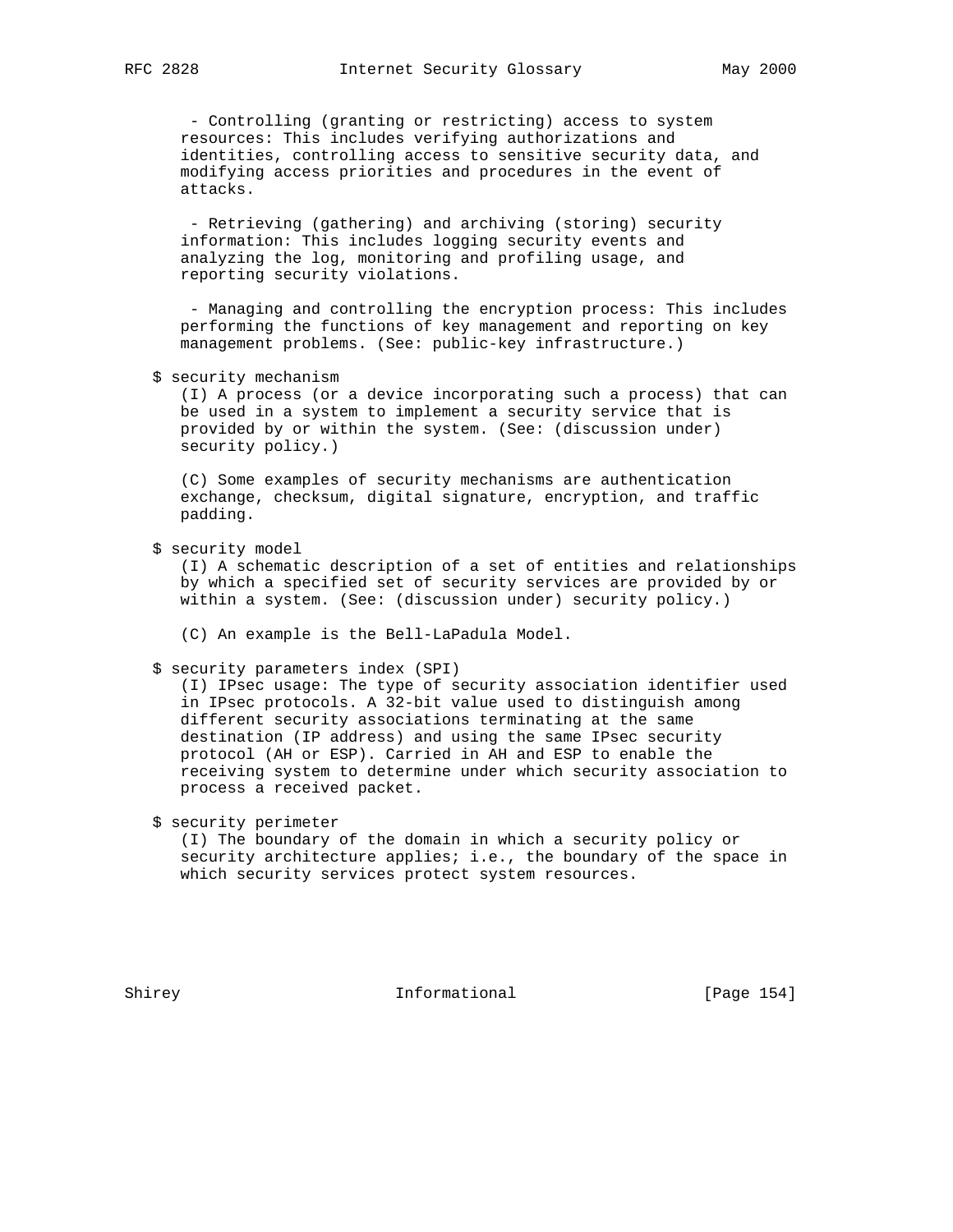$\sim$   $\sim$ 

\$ security policy

 (I) A set of rules and practices that specify or regulate how a system or organization provides security services to protect sensitive and critical system resources. (See: identity-based security policy, rule-based security policy, security architecture, security mechanism, security model.)

 (O) "The set of rules laid down by the security authority governing the use and provision of security services and facilities." [X509]

 (C) Ravi Sandhu notes that security policy is one of four layers of the security engineering process (as shown in the following diagram). Each layer provides a different view of security, ranging from what services are needed to how services are implemented.

What Security Services Should Be Provided?

 | + - - - - - - - - - - - + | Security Policy | | + - - - - - - - - - - - + + - - - - - - - - - - - - - - + | | Security Model | | A "top-level specification" | | + - - - - - - - - - - - + <- | is at a level below "model" | | | Security Architecture | | but above "architecture". | | + - - - - - - - - - - - + + - - - - - - - - - - - - - - + | | Security Mechanism | | + - - - - - - - - - - - + v

How Are Security Services Implemented?

\$ Security Protocol 3 (SP3)

 (O) A protocol [SDNS3] developed by SDNS to provide connectionless data security at the top of OSI layer 3. (See: NLSP.)

\$ Security Protocol 4 (SP4)

 (O) A protocol [SDNS4] developed by SDNS to provide either connectionless or end-to-end connection-oriented data security at the bottom of OSI layer 4. (See: TLSP.)

 \$ security-relevant event See: security event.

 \$ security service (I) A processing or communication service that is provided by a system to give a specific kind of protection to system resources. (See: access control service, audit service, availability service,

Shirey **Informational** [Page 155]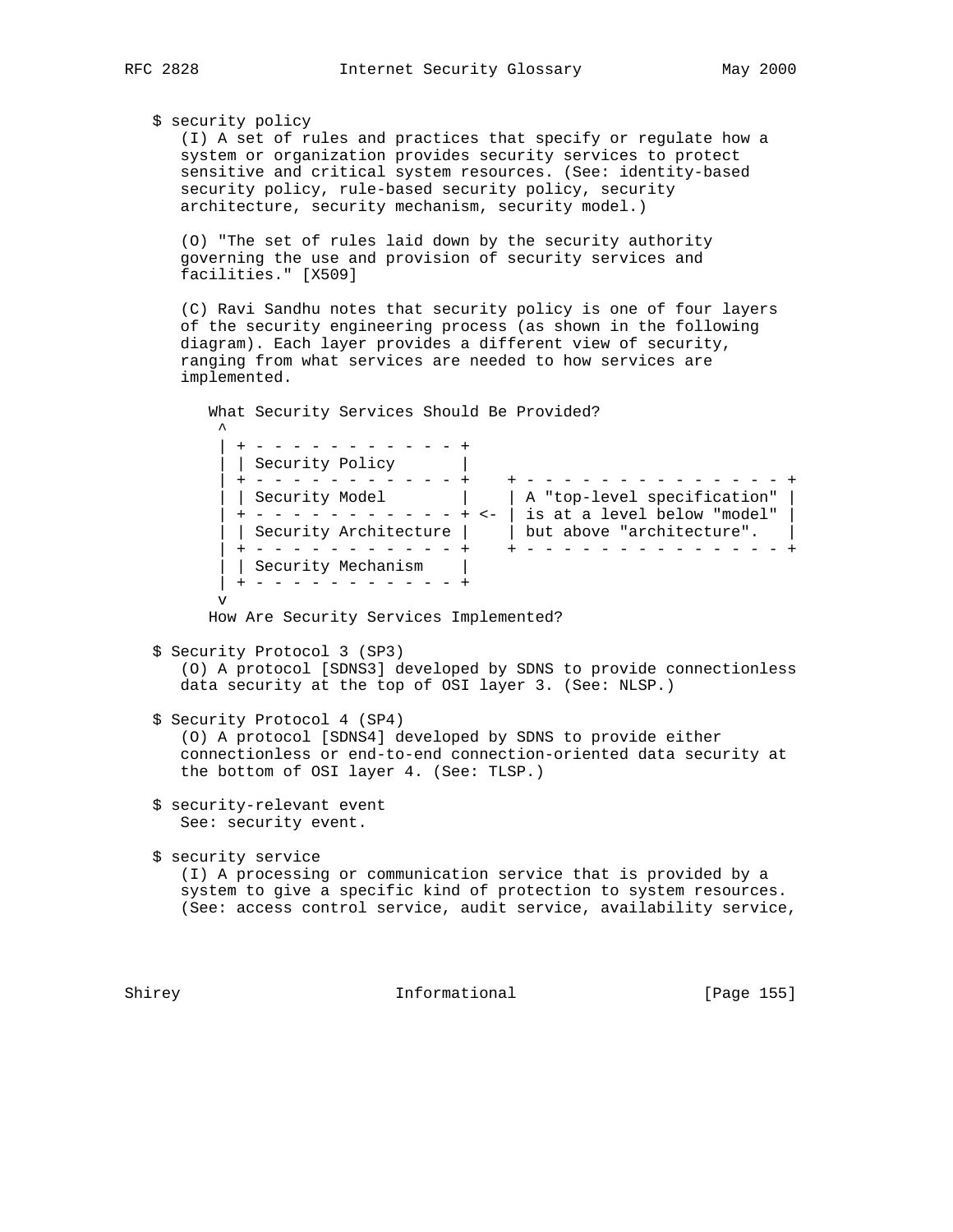data confidentiality service, data integrity service, data origin authentication service, non-repudiation service, peer entity authentication service, system integrity service.)

 (O) "A service, provided by a layer of communicating open systems, which ensures adequate security of the systems or the data transfers." [I7498 Part 2]

 (C) Security services implement security policies, and are implemented by security mechanisms.

\$ security situation

 (I) ISAKMP usage: The set of all security-relevant information- e.g., network addresses, security classifications, manner of operation (normal or emergency)--that is needed to decide the security services that are required to protect the association that is being negotiated.

\$ security violation

 (I) An act or event that disobeys or otherwise breaches security policy. (See: compromise, penetration, security incident.)

\$ self-signed certificate

 (I) A public-key certificate for which the public key bound by the certificate and the private key used to sign the certificate are components of the same key pair, which belongs to the signer. (See: root certificate.)

 (C) In a self-signed X.509 public-key certificate, the issuer's DN is the same as the subject's DN.

\$ semantic security

 (I) An attribute of a encryption algorithm that is a formalization of the notion that the algorithm not only hides the plaintext but also reveals no partial information about the plaintext. Whatever is efficiently computable about the plaintext when given the ciphertext, is also efficiently computable without the ciphertext. (See: indistinguishability.)

\$ sensitive (information)

 (I) Information is sensitive if disclosure, alteration, destruction, or loss of the information would adversely affect the interests or business of its owner or user. (See: critical.)

Shirey **Informational** [Page 156]

 <sup>\$</sup> security token See: token.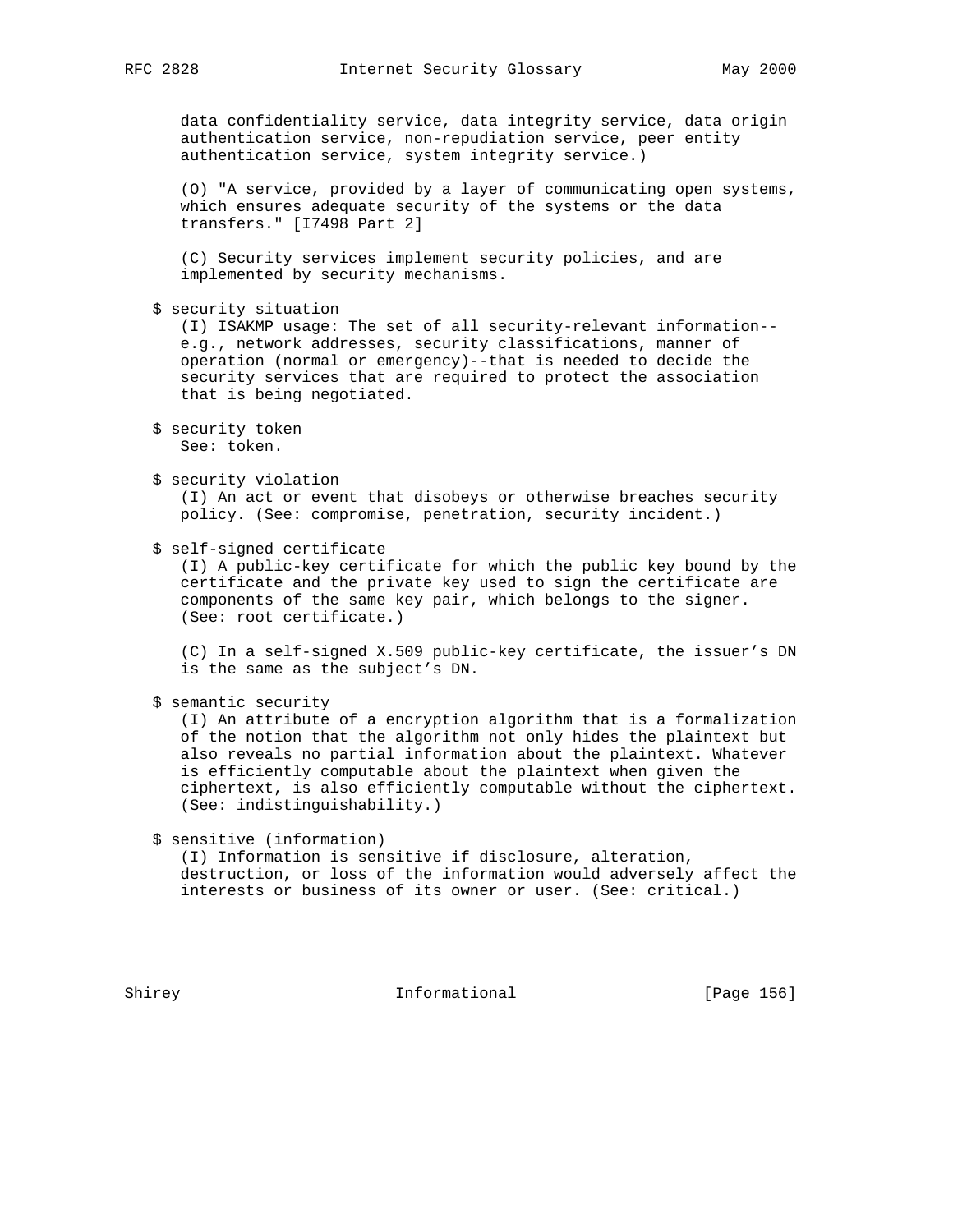\$ separation of duties (I) The practice of dividing the steps in a system function among different individuals, so as to keep a single individual from subverting the process. (See: dual control, administrative security.) \$ serial number See: certificate serial number. \$ server (I) A system entity that provides a service in response to requests from other system entities called clients. \$ session key (I) In the context of symmetric encryption, a key that is temporary or is used for a relatively short period of time. (See: ephemeral key, key distribution center, master key.) (C) Usually, a session key is used for a defined period of communication between two computers, such as for the duration of a single connection or transaction set, or the key is used in an application that protects relatively large amounts of data and, therefore, needs to be rekeyed frequently. \$ SET See: SET Secure Electronic Transaction(trademark). \$ SET private extension (O) One of the private extensions defined by SET for X.509 certificates. Carries information about hashed root key, certificate type, merchant data, cardholder certificate requirements, encryption support for tunneling, or message support for payment instructions. \$ SET qualifier (O) A certificate policy qualifier that provides information about the location and content of a SET certificate policy. (C) In addition to the policies and qualifiers inherited from its own certificate, each CA in the SET certification hierarchy may add one qualifying statement to the root policy when the CA issues a certificate. The additional qualifier is a certificate policy for that CA. Each policy in a SET certificate may have these qualifiers: - A URL where a copy of the policy statement may be found. - An electronic mail address where a copy of the policy statement may be found. Shirey **Informational** [Page 157]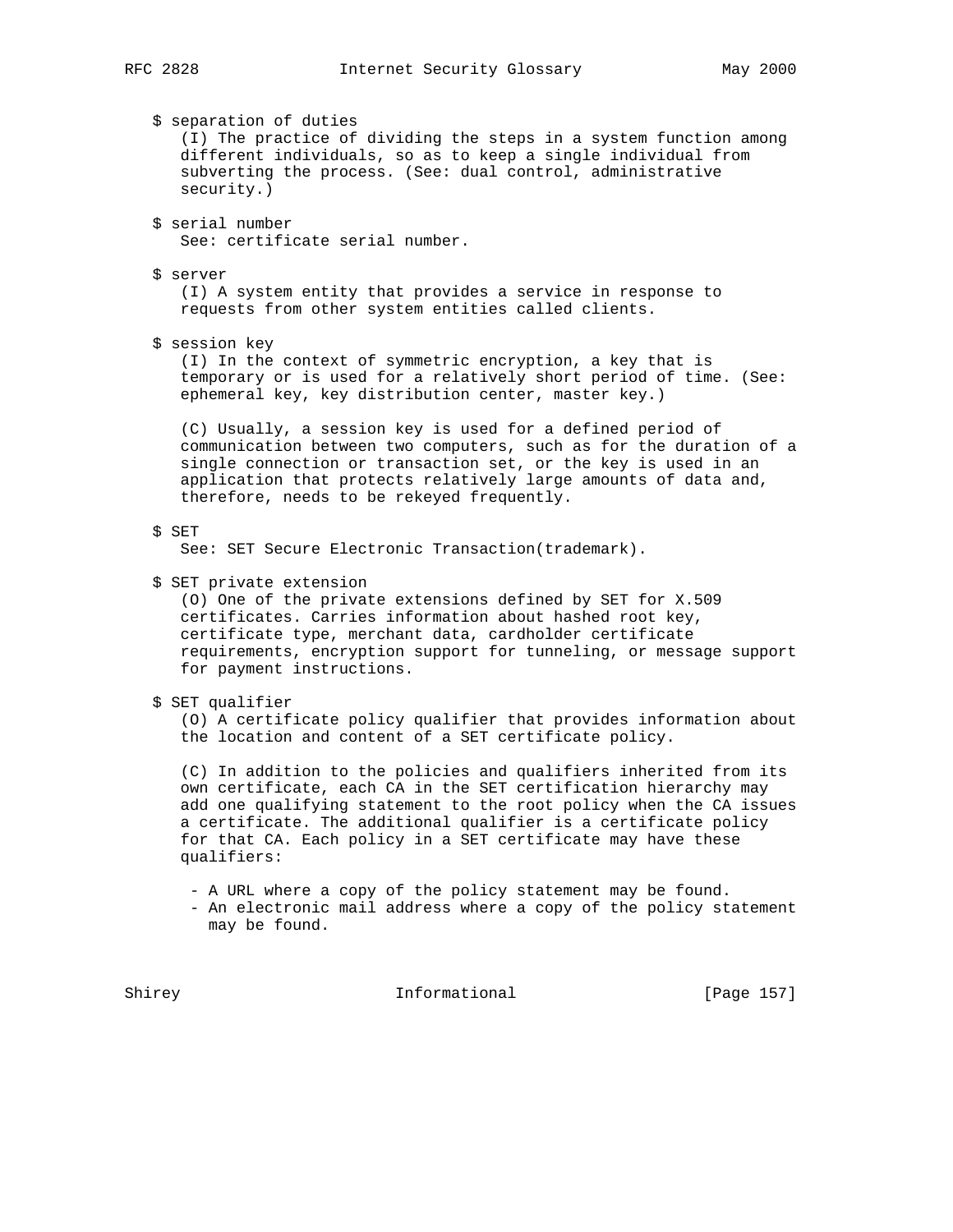- - A hash result of the policy statement, computed using the indicated algorithm.
	- A statement declaring any disclaimers associated with the issuing of the certificate.
	- \$ SET Secure Electronic Transaction(trademark) or SET(trademark) (N) A protocol developed jointly by MasterCard International and Visa International and published as an open standard to provide confidentiality of transaction information, payment integrity, and authentication of transaction participants for payment card transactions over unsecured networks, such as the Internet. [SET1] (See: acquirer, brand, cardholder, dual signature, electronic commerce, issuer, merchant, payment gateway, third party.)

 (C) This term and acronym are trademarks of SETCo. MasterCard and Visa announced the SET standard on 1 February 1996. On 19 December 1997, MasterCard and Visa formed SET Secure Electronic Transaction LLC (commonly referred to as "SETCo") to implement the SET 1.0 specification. A memorandum of understanding adds American Express and JCB Credit Card Company as co-owners of SETCo.

## \$ SETCo

 See: (secondary definition under) SET Secure Electronic Transaction.

\$ SHA-1

See: Secure Hash Standard.

- \$ shared secret (I) A synonym for "keying material" or "cryptographic key".
- \$ S-HTTP See: Secure HTTP.
- \$ sign

(I) Create a digital signature for a data object.

\$ signature

See: digital signature, electronic signature.

\$ signature certificate

 (I) A public-key certificate that contains a public key that is intended to be used for verifying digital signatures, rather than for encrypting data or performing other cryptographic functions.

 (C) A v3 X.509 public-key certificate may have a "keyUsage" extension which indicates the purpose for which the certified public key is intended.

Shirey **Informational** [Page 158]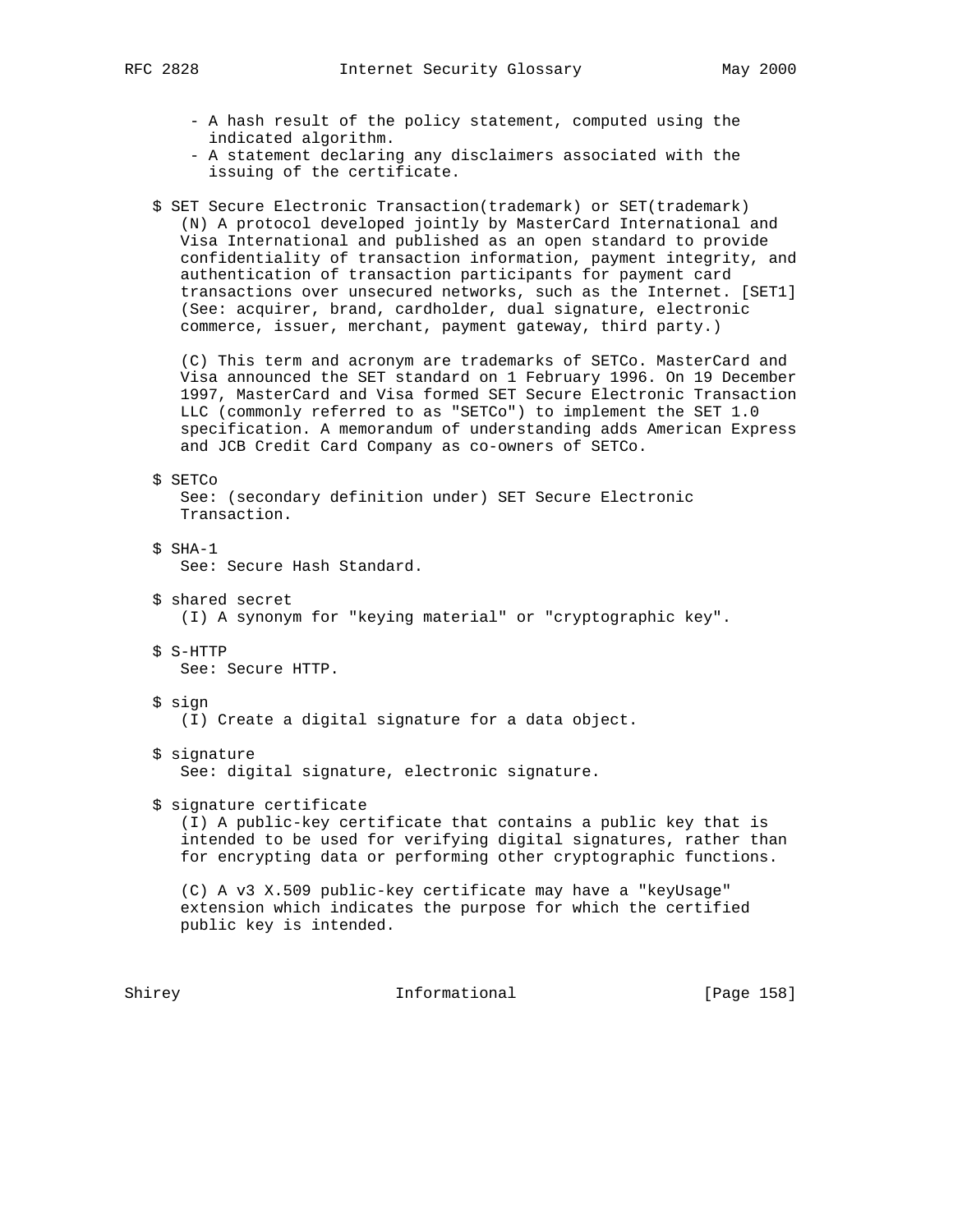\$ signer (N) A human being or an organization entity that uses its private key to create a digital signature for a data object. [ABA] \$ SILS See: Standards for Interoperable LAN/MAN Security. \$ simple authentication (I) An authentication process that uses a password as the information needed to verify an identity claimed for an entity. (See: strong authentication.) (O) "Authentication by means of simple password arrangements." [X509] \$ Simple Authentication and Security Layer (SASL) (I) An Internet specification [R2222] for adding authentication service to connection-based protocols. To use SASL, a protocol includes a command for authenticating a user to a server and for optionally negotiating protection of subsequent protocol

 interactions. The command names a registered security mechanism. SASL mechanisms include Kerberos, GSSAPI, S/KEY, and others. Some protocols that use SASL are IMAP4 and POP3.

 \$ Simple Key-management for Internet Protocols (SKIP) (I) A key distribution protocol that uses hybrid encryption to convey session keys that are used to encrypt data in IP packets. [R2356] (See: IKE, IPsec.)

 (C) SKIP uses the Diffie-Hellman algorithm (or could use another key agreement algorithm) to generate a key-encrypting key for use between two entities. A session key is used with a symmetric algorithm to encrypt data in one or more IP packets that are to be sent from one of the entities to the other. The KEK is used with a symmetric algorithm to encrypt the session key, and the encrypted session key is placed in a SKIP header that is added to each IP packet that is encrypted with that session key.

- \$ Simple Mail Transfer Protocol (SMTP) (I) A TCP-based, application-layer, Internet Standard protocol [R0821] for moving electronic mail messages from one computer to another.
- \$ Simple Network Management Protocol (SNMP) (I) A UDP-based, application-layer, Internet Standard protocol [R2570, R2574] for conveying management information between managers and agents.

Shirey **Informational** [Page 159]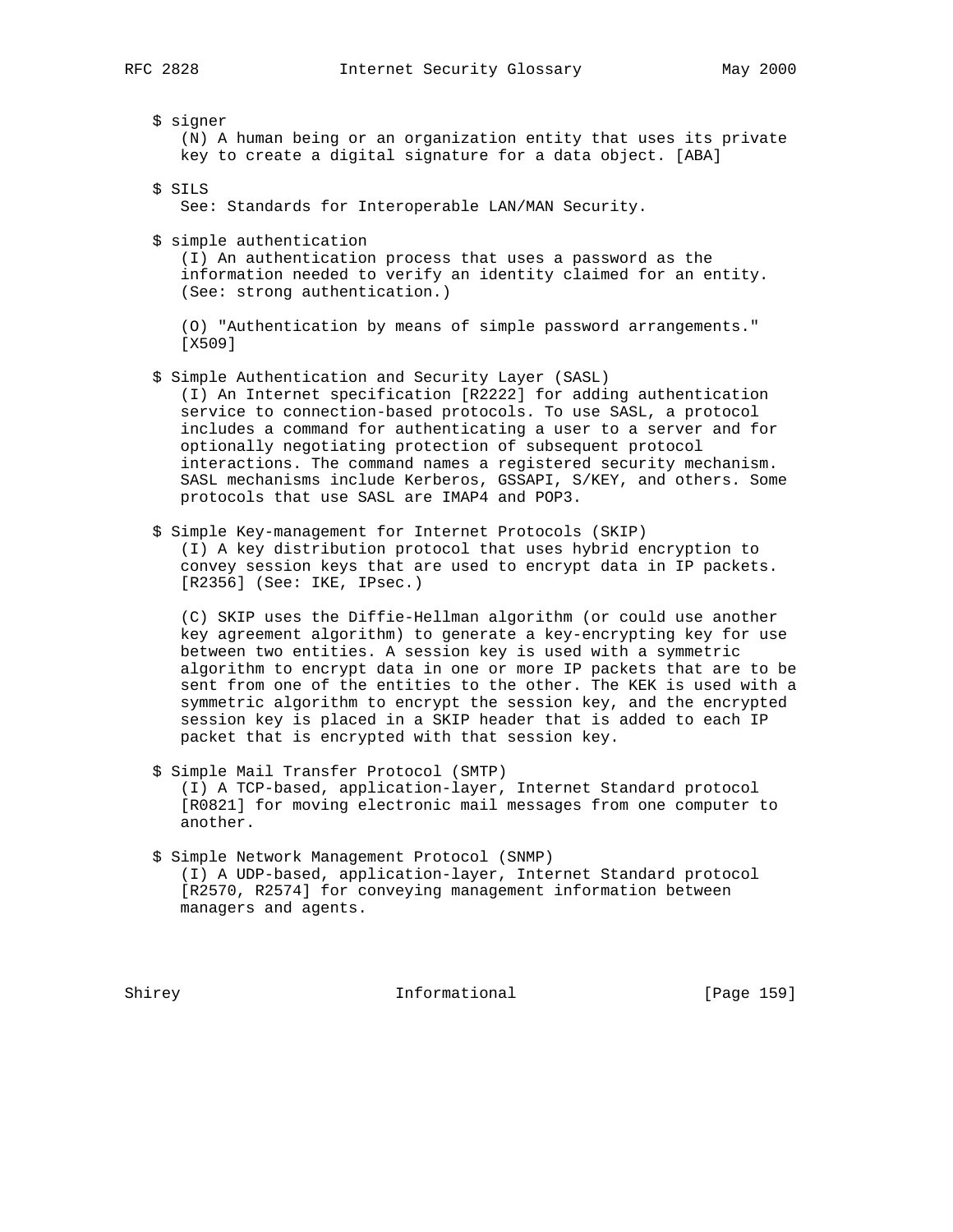(C) SNMP version 1 uses cleartext passwords for authentication and access control. (See: community string.) Version 2 adds cryptographic mechanisms based on DES and MD5. Version 3 provides enhanced, integrated support for security services, including data confidentiality, data integrity, data origin authentication, and message timeliness and limited replay protection.

\$ simple security property

See: (secondary definition under) Bell-LaPadula Model.

\$ single sign-on

 (I) A system that enables a user to access multiple computer platforms (usually a set of hosts on the same network) or application systems after being authenticated just one time. (See: Kerberos.)

 (C) Typically, a user logs in just once, and then is transparently granted access to a variety of permitted resources with no further login being required until after the user logs out. Such a system has the advantages of being user friendly and enabling authentication to be managed consistently across an entire enterprise, and has the disadvantage of requiring all hosts and applications to trust the same authentication mechanism.

\$ situation

See: security situation.

\$ S/Key

 (I) A security mechanism that uses a cryptographic hash function to generate a sequence of 64-bit, one-time passwords for remote user login. [R1760]

 (C) The client generates a one-time password by applying the MD4 cryptographic hash function multiple times to the user's secret key. For each successive authentication of the user, the number of hash applications is reduced by one. (Thus, an intruder using wiretapping cannot compute a valid password from knowledge of one previously used.) The server verifies a password by hashing the currently presented password (or initialization value) one time and comparing the hash result with the previously presented password.

Shirey **Informational** [Page 160]

 <sup>\$</sup> SKIP See: Simple Key-management for IP.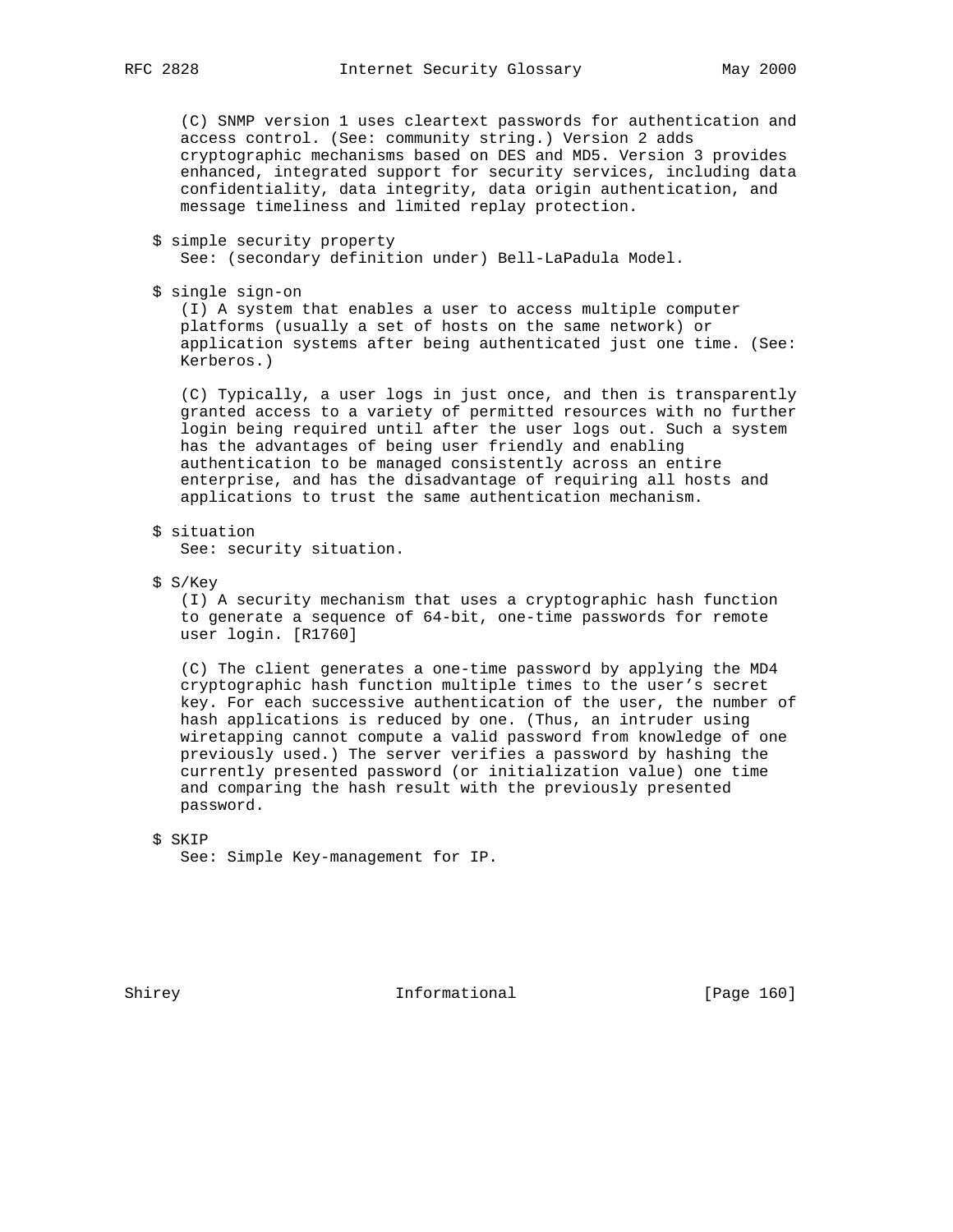## \$ SKIPJACK

 (N) A Type II block cipher [NIST] with a block size of 64 bits and a key size of 80 bits, that was developed by NSA and formerly classified at the U.S. Department of Defense "Secret" level. (See: CAPSTONE, CLIPPER, FORTEZZA, Key Exchange Algorithm.)

 (C) On 23 June 1998, NSA announced that SKIPJACK had been declassified.

# \$ slot

 (O) MISSI usage: One of the FORTEZZA PC card storage areas that are each able to hold an X.509 certificate and additional data that is associated with the certificate, such as the matching private key.

## \$ smart card

 (I) A credit-card sized device containing one or more integrated circuit chips, which perform the functions of a computer's central processor, memory, and input/output interface. (See: PC card.)

 (C) Sometimes this term is used rather strictly to mean a card that closely conforms to the dimensions and appearance of the kind of plastic credit card issued by banks and merchants. At other times, the term is used loosely to include cards that are larger than credit cards, especially cards that are thicker, such as PC cards.

 (C) A "smart token" is a device that conforms to the definition of smart card except that rather than having standard credit card dimensions, the token is packaged in some other form, such as a dog tag or door key shape.

- \$ smart token See: (secondary definition under) smart card.
- \$ SMI See: security management infrastructure.
- \$ S/MIME See: Secure/MIME.
- \$ SMTP See: Simple Mail Transfer Protocol.
- \$ smurf (I) Software that mounts a denial-of-service attack ("smurfing") by exploiting IP broadcast addressing and ICMP ping packets to cause flooding. (See: flood, ICMP flood.)

Shirey **Informational** [Page 161]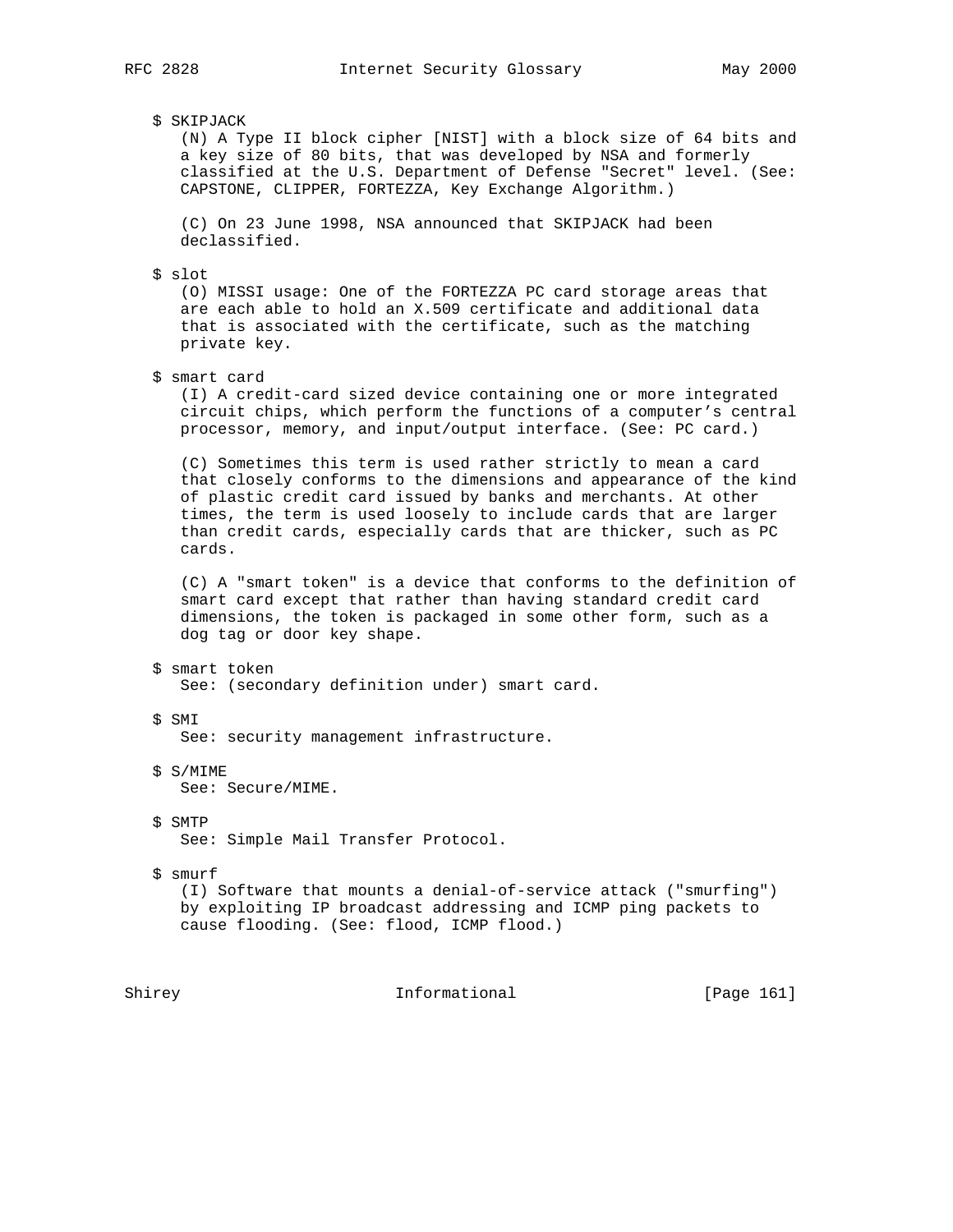(D) ISDs SHOULD NOT use this term because it is not listed in most dictionaries and could confuse international readers.

 (C) A smurf program builds a network packet that appears to originate from another address, that of the "victim", either a host or an IP router. The packet contains an ICMP ping message that is addressed to an IP broadcast address, i.e., to all IP addresses in a given network. The echo responses to the ping message return to the victim's address. The goal of smurfing may be either to deny service at a particular host or to flood all or part of an IP network.

# \$ sniffing

(C) A synonym for "passive wiretapping". (See: password sniffing.)

 (D) ISDs SHOULD NOT use this term because it unnecessarily duplicates the meaning of a term that is better established. (See: (usage note under) Green Book.

#### \$ SNMP

See: Simple Network Management Protocol.

\$ social engineering

 (I) A euphemism for non-technical or low-technology means--such as lies, impersonation, tricks, bribes, blackmail, and threats--used to attack information systems. (See: masquerade attack.)

 (D) ISDs SHOULD NOT use this term because it is vague; instead, use a term that is specific with regard to the means of attack.

\$ SOCKS

 (I) An Internet protocol [R1928] that provides a generalized proxy server that enables client-server applications--such as TELNET, FTP, and HTTP; running over either TCP or UDP--to use the services of a firewall.

 (C) SOCKS is layered under the application layer and above the transport layer. When a client inside a firewall wishes to establish a connection to an object that is reachable only through the firewall, it uses TCP to connect to the SOCKS server, negotiates with the server for the authentication method to be used, authenticates with the chosen method, and then sends a relay request. The SOCKS server evaluates the request, typically based on source and destination addresses, and either establishes the appropriate connection or denies it.

Shirey **Informational** [Page 162]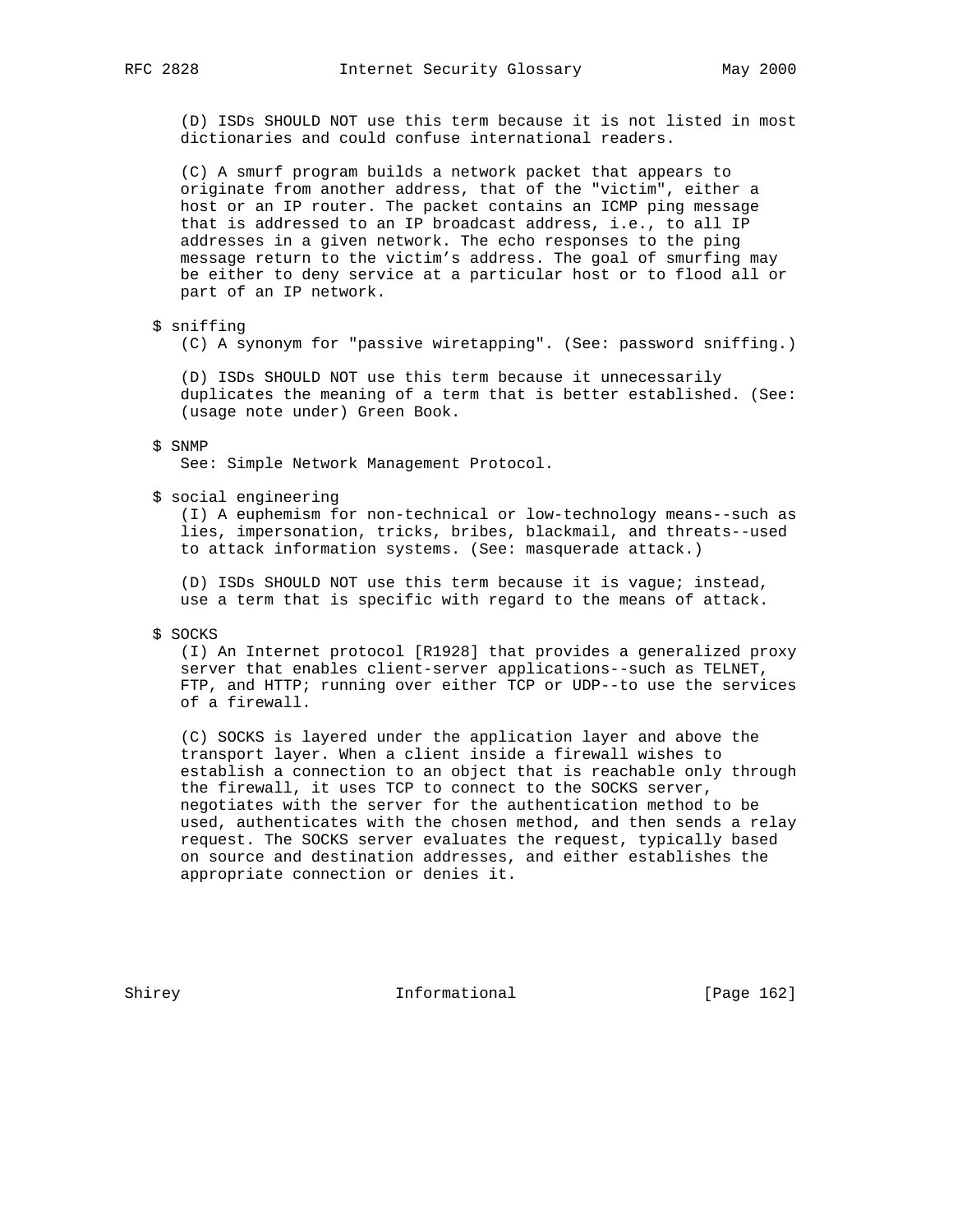\$ soft TEMPEST

 (O) The use of software techniques to reduce the radio frequency information leakage from computer displays and keyboards. [Kuhn] (See: TEMPEST.)

\$ software

 (I) Computer programs (which are stored in and executed by computer hardware) and associated data (which also is stored in the hardware) that may be dynamically written or modified during execution. (See: firmware, hardware.)

\$ SORA

See: SSO-PIN ORA.

\$ source authentication

 (D) ISDs SHOULD NOT use this term because it is ambiguous. If the intent is to authenticate the original creator or packager of data received, then say "data origin authentication". If the intent is to authenticate the identity of the sender of data, then say "peer entity authentication". (See: data origin authentication, peer entity authentication).

\$ source integrity

 (I) The degree of confidence that can be placed in information based on the trustworthiness of its sources. (See: integrity.)

\$ SP3

See: Security Protocol 3.

\$ SP4

See: Security Protocol 4.

\$ spam

 (I) (1.) Verb: To indiscriminately send unsolicited, unwanted, irrelevant, or inappropriate messages, especially commercial advertising in mass quantities. (2.) Noun: electronic "junk mail". [R2635]

 (D) This term SHOULD NOT be written in upper-case letters, because SPAM(trademark) is a trademark of Hormel Foods Corporation. Hormel says, "We do not object to use of this slang term [spam] to describe [unsolicited commercial email (UCE)], although we do object to the use of our product image in association with that term. Also, if the term is to be used, it should be used in all lower-case letters to distinguish it from our trademark SPAM, which should be used with all uppercase letters."

Shirey **Informational** [Page 163]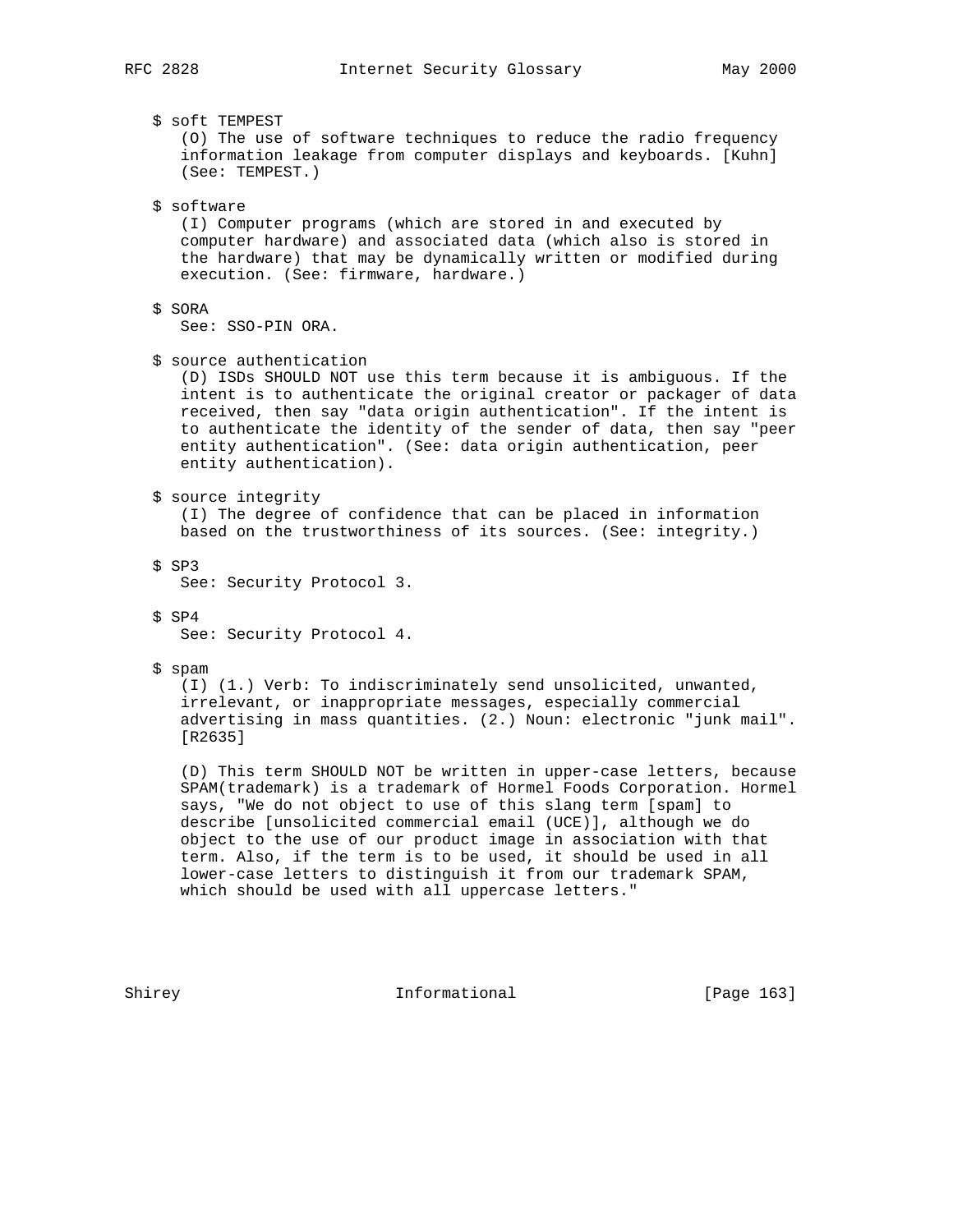(C) In sufficient volume, spam can cause denial of service. (See: flooding.) According to the SPAM Web site, the term was adopted as a result of the Monty Python skit in which a group of Vikings sang a chorus of 'SPAM, SPAM, SPAM . . .' in an increasing crescendo, drowning out other conversation. Hence, the analogy applied because UCE was drowning out normal discourse on the Internet.

# \$ SPC

See: software publisher certificate.

## \$ SPI

See: Security Parameters Index.

\$ split key

 (I) A cryptographic key that is divided into two or more separate data items that individually convey no knowledge of the whole key that results from combining the items. (See: dual control, split knowledge.)

\$ split knowledge

 (I) A security technique in which two or more entities separately hold data items that individually convey no knowledge of the information that results from combining the items. (See: dual control, split key.)

 (O) "A condition under which two or more entities separately have key components which individually convey no knowledge of the plaintext key which will be produced when the key components are combined in the cryptographic module." [FP140]

\$ spoofing attack

(I) A synonym for "masquerade attack".

# \$ SSH

 (I) A protocol for secure remote login and other secure network services over an insecure network.

- (C) Consists of three major components:
- Transport layer protocol: Provides server authentication, confidentiality, and integrity. It may optionally also provide compression. The transport layer will typically be run over a TCP/IP connection, but might also be used on top of any other reliable data stream.
- User authentication protocol: Authenticates the client-side user to the server. It runs over the transport layer protocol.

Shirey **Informational** [Page 164]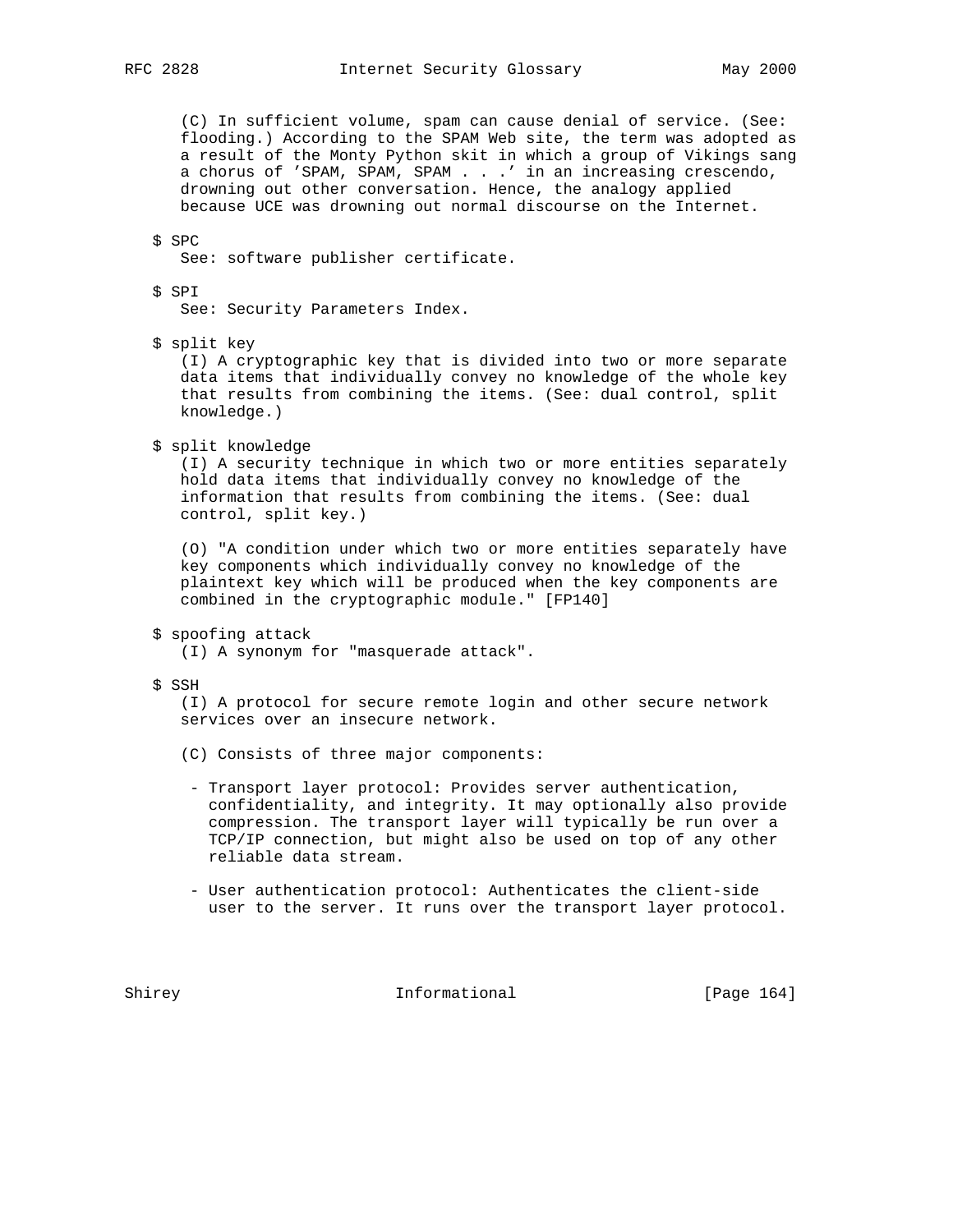- Connection protocol: Multiplexes the encrypted tunnel into several logical channels. It runs over the user authentication protocol.

\$ SSL

See: Secure Sockets Layer, Standard Security Label.

\$ SSO

See: system security officer.

\$ SSO PIN

 (O) MISSI usage: One of two personal identification numbers that control access to the functions and stored data of a FORTEZZA PC card. Knowledge of the SSO PIN enables the card user to perform the FORTEZZA functions intended for use by an end user and also the functions intended for use by a MISSI certification authority. (See: user PIN.)

\$ SSO-PIN ORA (SORA)

 (O) MISSI usage: A MISSI organizational RA that operates in a mode in which the ORA performs all card management functions and, therefore, requires knowledge of the SSO PIN for an end user's FORTEZZA PC card.

\$ Standards for Interoperable LAN/MAN Security (SILS)

 (N) (1.) The IEEE 802.10 standards committee. (2.) A developing set of IEEE standards, which has eight parts: (a) Model, including security management, (b) Secure Data Exchange protocol, (c) Key Management, (d) [has been incorporated in (a)], (e) SDE Over Ethernet 2.0, (f) SDE Sublayer Management, (g) SDE Security Labels, and (h) SDE PICS Conformance. Parts b, e, f, g, and h are incorporated in IEEE Standard 802.10-1998.

\$ star property

 (I) (Written "\*-property".) See: "confinement property" under Bell-LaPadula Model.

- \$ Star Trek attack (C) An attack that penetrates your system where no attack has ever gone before.
- \$ steganography (I) Methods of hiding the existence of a message or other data. This is different than cryptography, which hides the meaning of a message but does not hide the message itself. (See: cryptology.)

 (C) An example of a steganographic method is "invisible" ink. (See: digital watermark.)

Shirey **Informational** [Page 165]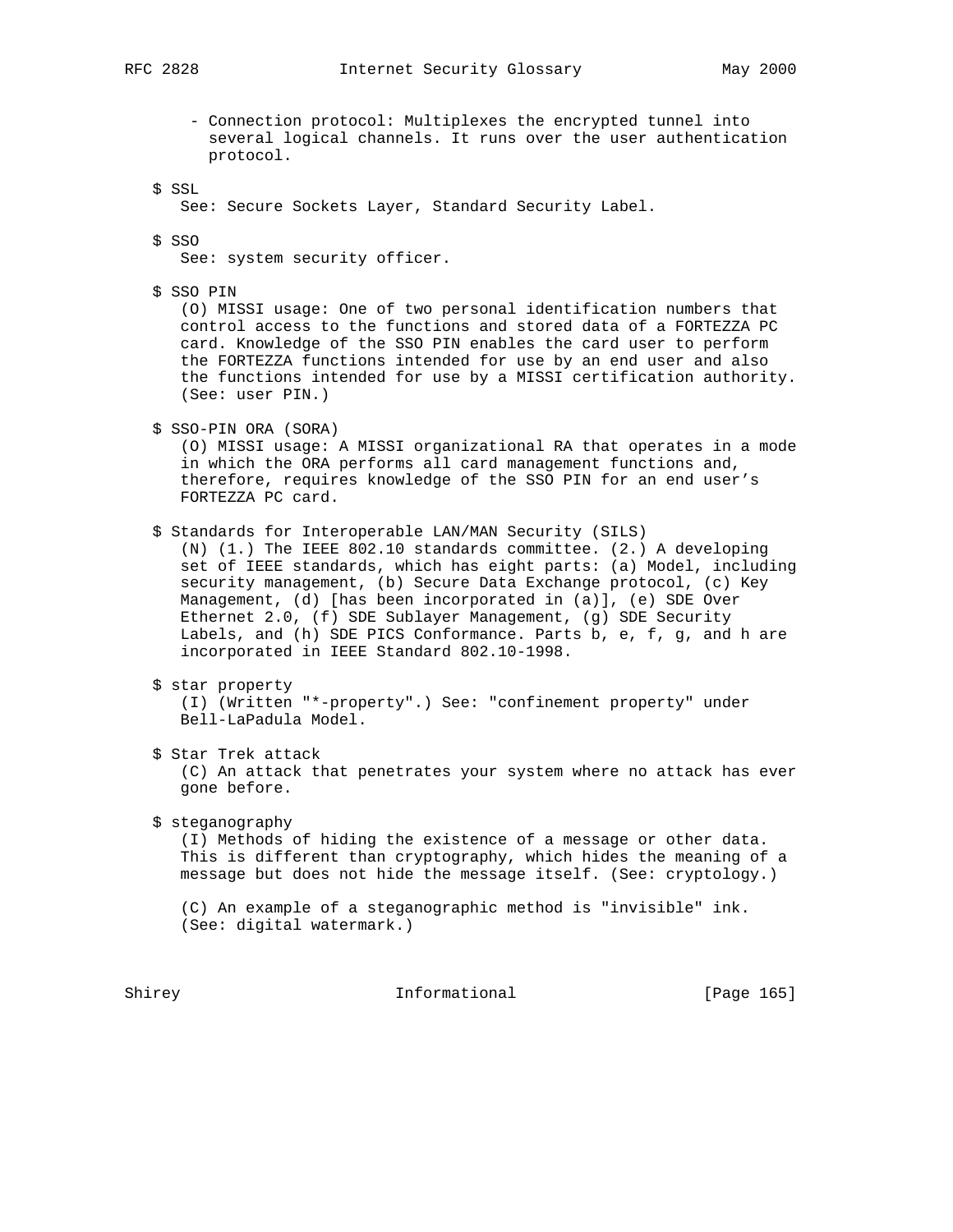\$ storage channel See: (secondary definition under) covert channel.

\$ stream cipher

 (I) An encryption algorithm that breaks plaintext into a stream of successive bits (or characters) and encrypts the n-th plaintext bit with the n-th element of a parallel key stream, thus converting the plaintext bit stream into a ciphertext bit stream. [Schn] (See: block cipher.)

\$ strong authentication

 (I) An authentication process that uses cryptography--particularly public-key certificates--to verify the identity claimed for an entity. (See: X.509.)

 (O) "Authentication by means of cryptographically derived credentials." [X509]

## \$ subject

 1. (I) In a computer system: A system entity that causes information to flow among objects or changes the system state; technically, a process-domain pair. (See: Bell-LaPadula Model.)

 2. (I) Of a certificate: The entity name that is bound to the data items in a digital certificate, and particularly a name that is bound to a key value in a public-key certificate.

\$ subnetwork

 (N) An OSI term for a system of packet relays and connecting links that implement the lower three protocol layers of the OSIRM to provide a communication service that interconnects attached end systems. Usually the relays operate at OSI layer 3 and are all of the same type (e.g., all X.25 packet switches, or all interface units in an IEEE 802.3 LAN). (See: gateway, internet, router.)

# \$ subordinate certification authority (SCA)

 (I) A CA whose public-key certificate is issued by another (superior) CA. (See: certification hierarchy.)

 (O) MISSI usage: The fourth-highest (bottom) level of a MISSI certification hierarchy; a MISSI CA whose public-key certificate is signed by a MISSI CA rather than by a MISSI PCA. A MISSI SCA is the administrative authority for a subunit of an organization, established when it is desirable to organizationally distribute or decentralize the CA service. The term refers both to that authoritative office or role, and to the person who fills that

Shirey **Informational** [Page 166]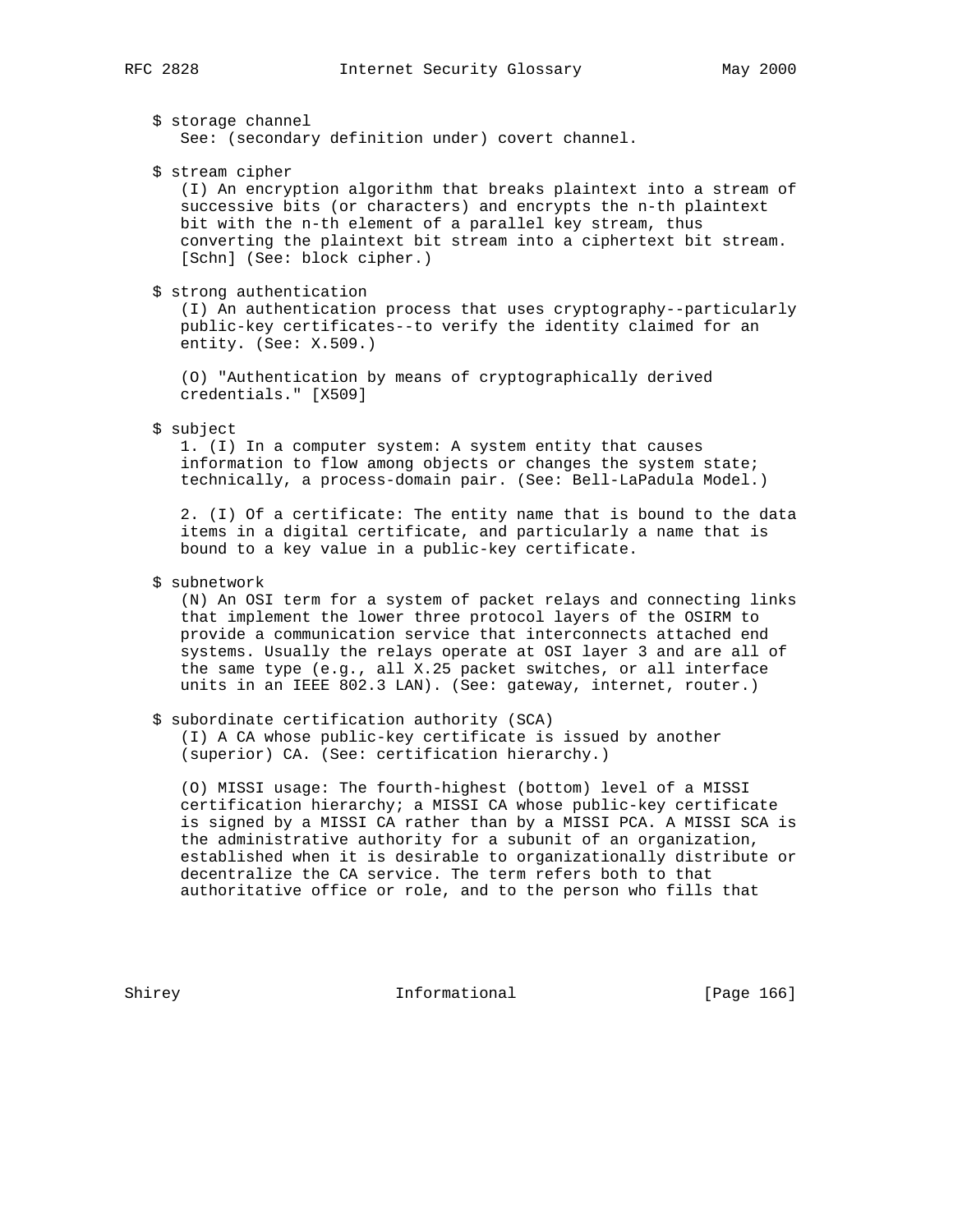office. A MISSI SCA registers end users and issues their certificates and may also register ORAs, but may not register other CAs. An SCA periodically issues a CRL.

\$ subordinate distinguished name

 (I) An X.500 DN is subordinate to another X.500 DN if it begins with a set of attributes that is the same as the entire second DN except for the terminal attribute of the second DN (which is usually the name of a CA). For example, the DN <C=FooLand, O=Gov, OU=Treasurer, CN=DukePinchpenny> is subordinate to the DN <C=FooLand, O=Gov, CN=KingFooCA>.

\$ superencryption

 (I) An encryption operation for which the plaintext input to be transformed is the ciphertext output of a previous encryption operation.

\$ survivability

 (I) The ability of a system to remain in operation or existence despite adverse conditions, including both natural occurrences, accidental actions, and attacks on the system. (See: availability, reliability.)

\$ symmetric cryptography

 (I) A branch of cryptography involving algorithms that use the same key for two different steps of the algorithm (such as encryption and decryption, or signature creation and signature verification). (See: asymmetric cryptography.)

 (C) Symmetric cryptography has been used for thousands of years [Kahn]. A modern example of a symmetric encryption algorithm is the U.S. Government's Data Encryption Algorithm. (See: DEA, DES.)

 (C) Symmetric cryptography is sometimes called "secret-key cryptography" (versus public-key cryptography) because the entities that share the key, such as the originator and the recipient of a message, need to keep the key secret. For example, when Alice wants to ensure confidentiality for data she sends to Bob, she encrypts the data with a secret key, and Bob uses the same key to decrypt. Keeping the shared key secret entails both cost and risk when the key is distributed to both Alice and Bob. Thus, symmetric cryptography has a key management disadvantage compared to asymmetric cryptography.

\$ symmetric key

 (I) A cryptographic key that is used in a symmetric cryptographic algorithm.

Shirey **Informational** [Page 167]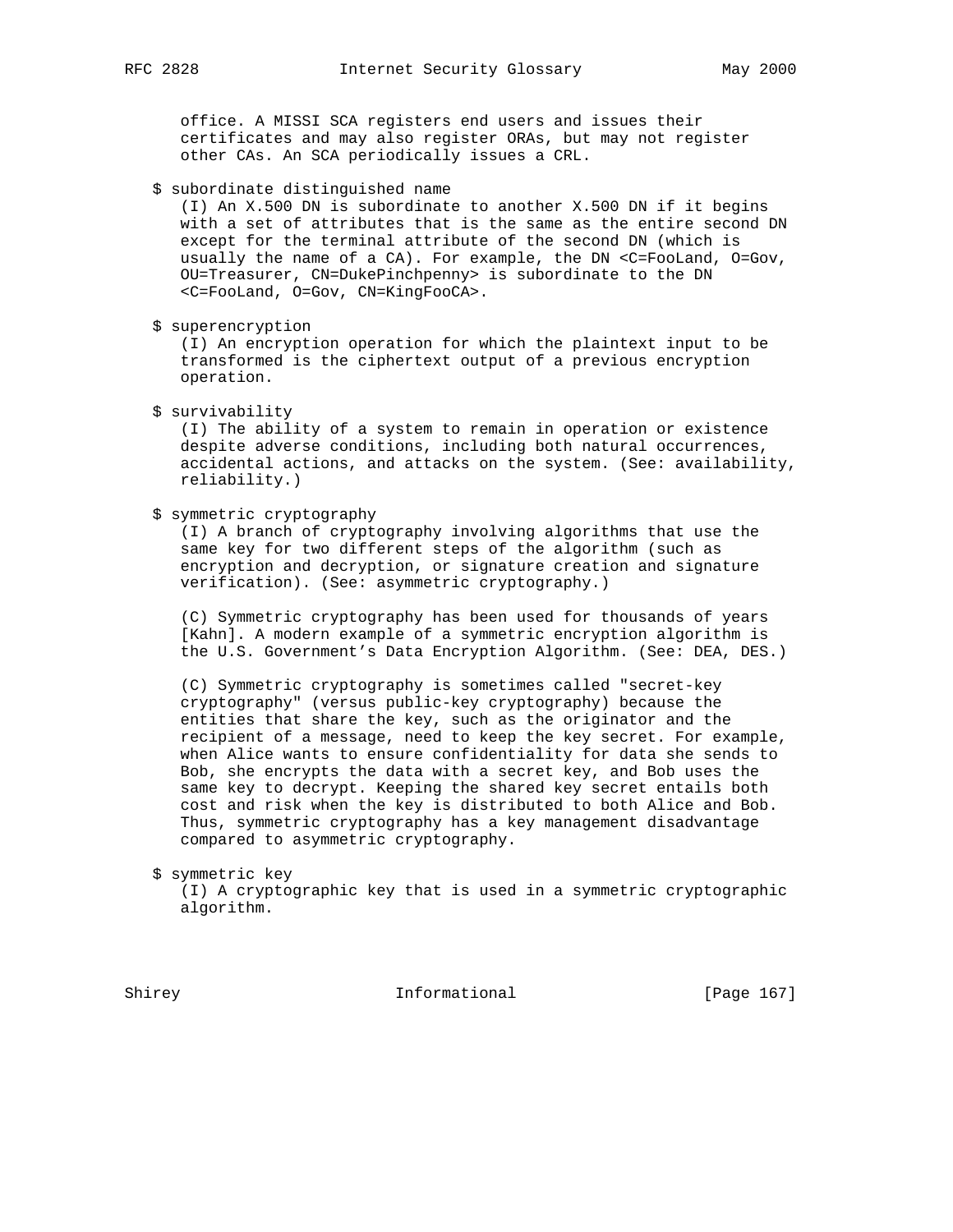# \$ SYN flood

 (I) A denial of service attack that sends a host more TCP SYN packets (request to synchronize sequence numbers, used when opening a connection) than the protocol implementation can handle. (See: flooding.)

\$ system

 (C) In this Glossary, the term is mainly used as an abbreviation for "automated information system".

\$ system entity

 (I) An active element of a system--e.g., an automated process, a subsystem, a person or group of persons--that incorporates a specific set of capabilities.

\$ system high

 (I) The highest security level supported by a system at a particular time or in a particular environment. (See: system high security mode.)

\$ system high security mode

 (I) A mode of operation of an information system, wherein all users having access to the system possess a security clearance or authorization, but not necessarily a need-to-know, for all data handled by the system. (See: mode of operation.)

 (C) This mode is defined formally in U.S. Department of Defense policy regarding system accreditation [DOD2], but the term is widely used outside the Defense Department and outside the Government.

\$ system integrity

 (I) "The quality that a system has when it can perform its intended function in a unimpaired manner, free from deliberate or inadvertent unauthorized manipulation." [NCS04] (See: system integrity service.)

\$ system integrity service

 (I) A security service that protects system resources in a verifiable manner against unauthorized or accidental change, loss, or destruction. (See: system integrity.)

# \$ system low (I) The lowest security level supported by a system at a particular time or in a particular environment. (See: system high.)

Shirey **Informational** [Page 168]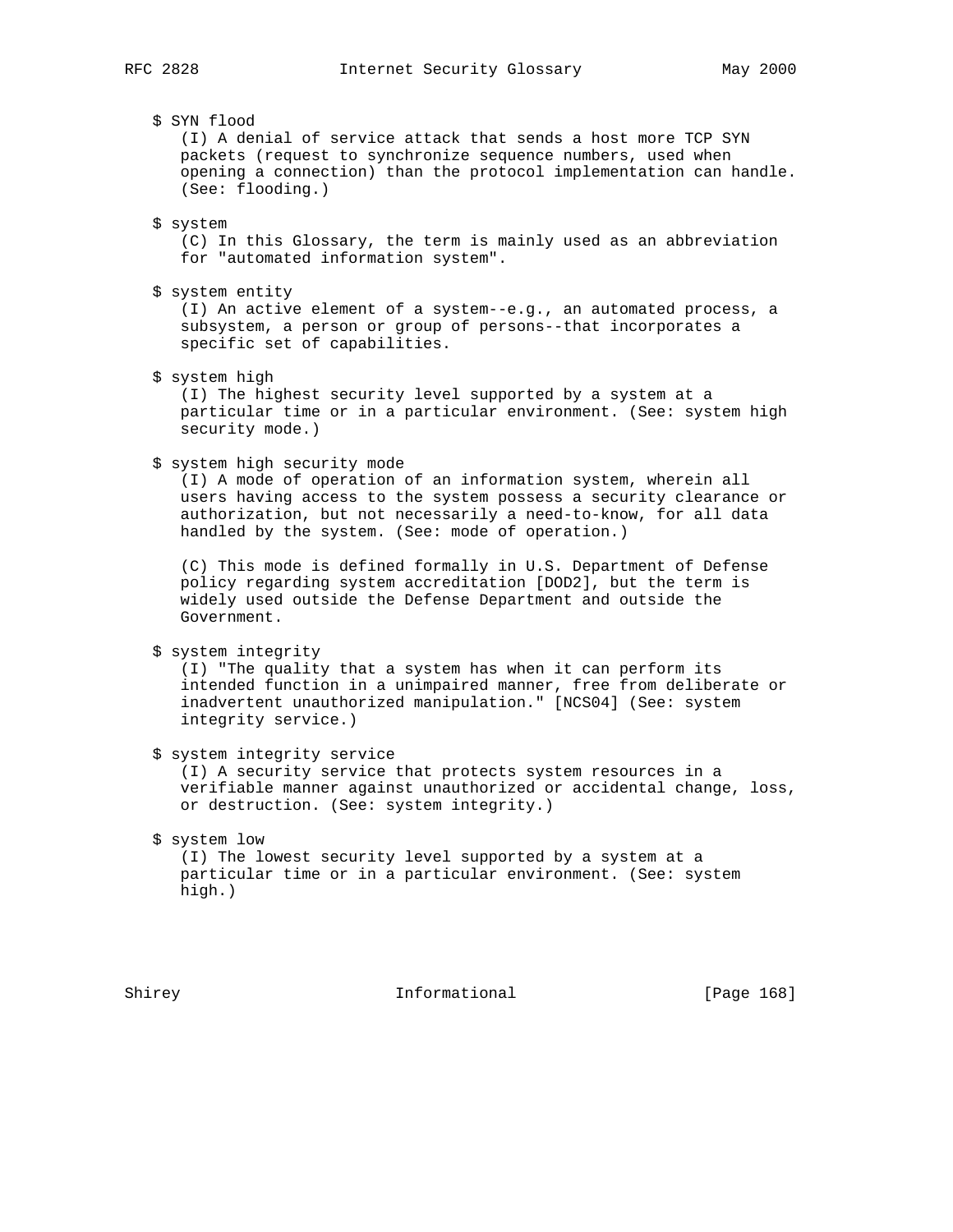\$ system resource (I) Data contained in an information system; or a service provided by a system; or a system capability, such as processing power or communication bandwidth; or an item of system equipment (i.e., a system component--hardware, firmware, software, or documentation); or a facility that houses system operations and equipment. \$ system security officer (SSO) (I) A person responsible for enforcement or administration of the security policy that applies to the system. \$ system verification See: (secondary definition under) verification. \$ TACACS \$ TACACS+ See: Terminal Access Controller (TAC) Access Control System. \$ tamper (I) Make an unauthorized modification in a system that alters the system's functioning in a way that degrades the security services that the system was intended to provide. \$ TCB See: trusted computing base. \$ TCP See: Transmission Control Protocol. \$ TCP/IP (I) A synonym for "Internet Protocol Suite", in which the Transmission Control Protocol (TCP) and the Internet Protocol (IP) are important parts. \$ TCSEC See: Trusted Computer System Evaluation Criteria. \$ TELNET (I) A TCP-based, application-layer, Internet Standard protocol [R0854] for remote login from one host to another. \$ TEMPEST (O) A nickname for specifications and standards for limiting the strength of electromagnetic emanations from electrical and electronic equipment and thus reducing vulnerability to eavesdropping. This term originated in the U.S. Department of Defense. [Army, Kuhn, Russ] (See: emanation security, soft tempest.)

Shirey **Informational** [Page 169]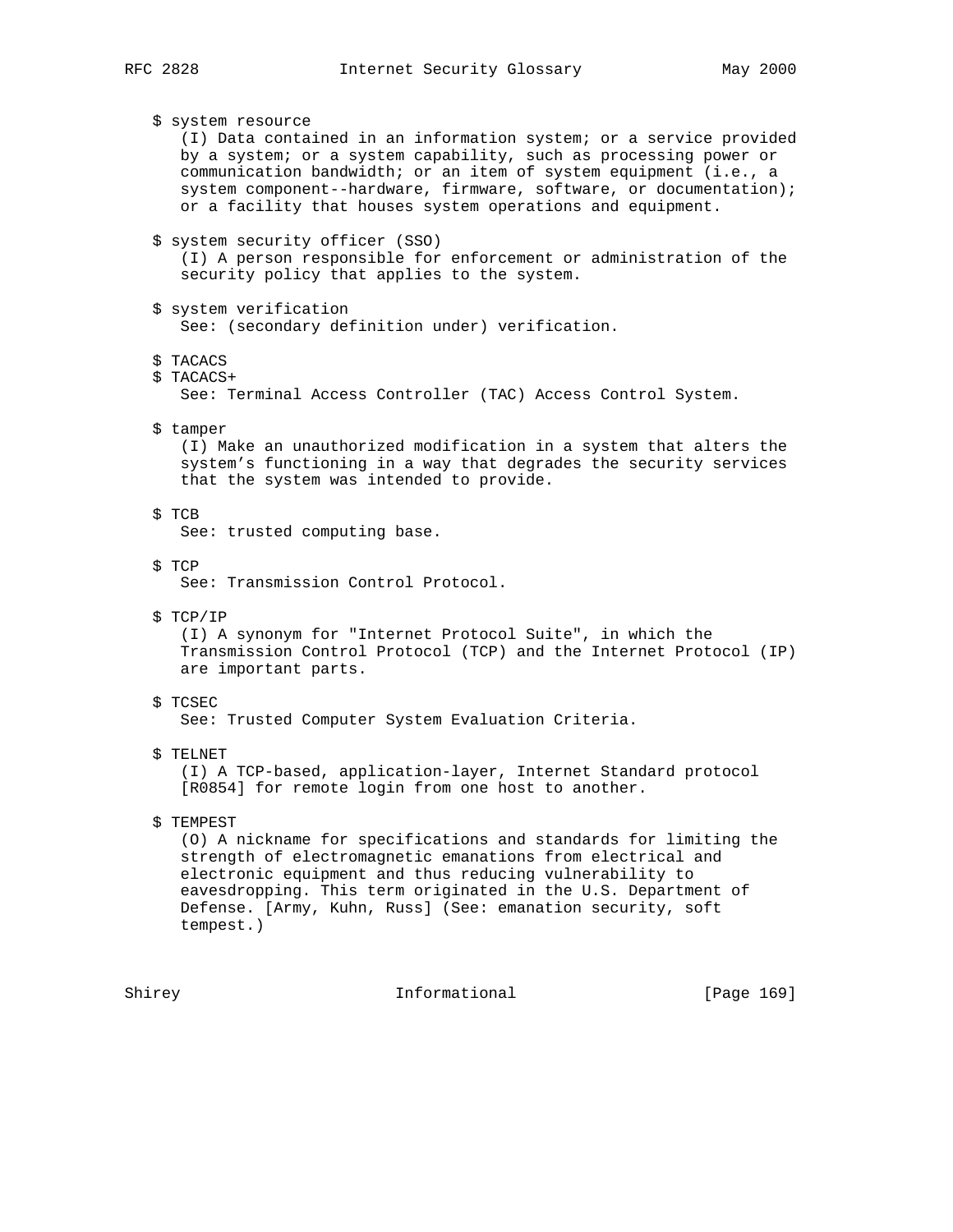(D) ISDs SHOULD NOT use this term as a synonym for "electromagnetic emanations security".

 \$ Terminal Access Controller (TAC) Access Control System (TACACS) (I) A UDP-based authentication and access control protocol [R1492] in which a network access server receives an identifier and password from a remote terminal and passes them to a separate authentication server for verification.

 (C) TACACS was developed for ARPANET and has evolved for use in commercial equipment. TACs were a type of network access server computer used to connect terminals to the early Internet, usually using dial-up modem connections. TACACS used centralized authentication servers and served not only network access servers like TACs but also routers and other networked computing devices. TACs are no longer in use, but TACACS+ is. [R1983]

- "XTACACS": The name of Cisco Corporation's implementation, which enhances and extends the original TACACS.
- "TACACS+": A TCP-based protocol that improves on TACACS and XTACACS by separating the functions of authentication, authorization, and accounting and by encrypting all traffic between the network access server and authentication server. It is extensible to allow any authentication mechanism to be used with TACACS+ clients.
- \$ TESS

See: The Exponential Encryption System.

\$ The Exponential Encryption System (TESS)

 (I) A system of separate but cooperating cryptographic mechanisms and functions for the secure authenticated exchange of cryptographic keys, the generation of digital signatures, and the distribution of public keys. TESS employs asymmetric cryptography, based on discrete exponentiation, and a structure of self certified public keys. [R1824]

\$ threat

 (I) A potential for violation of security, which exists when there is a circumstance, capability, action, or event that could breach security and cause harm. (See: attack, threat action, threat consequence.)

 (C) That is, a threat is a possible danger that might exploit a vulnerability. A threat can be either "intentional" (i.e., intelligent; e.g., an individual cracker or a criminal

Shirey **Informational** [Page 170]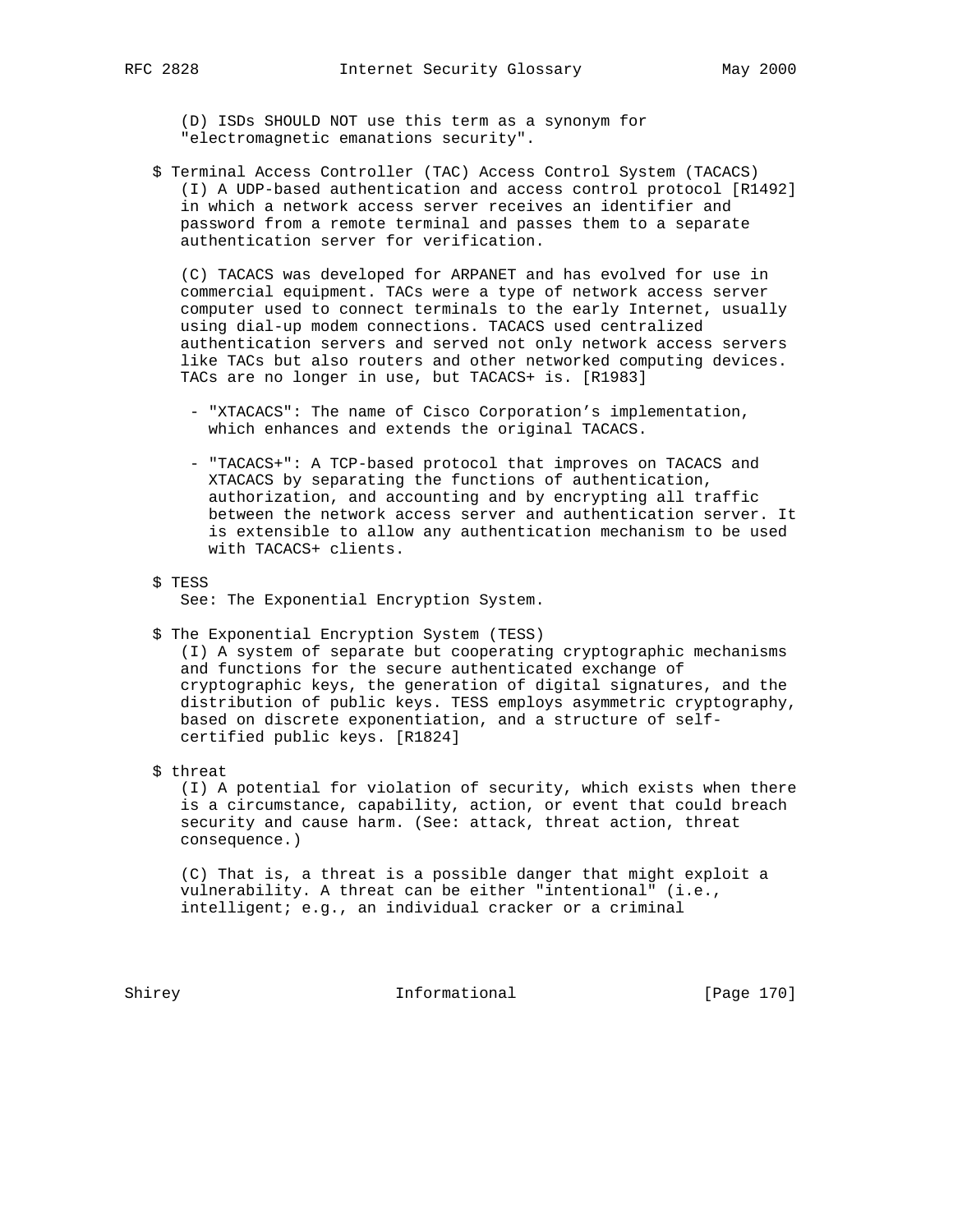organization) or "accidental" (e.g., the possibility of a computer malfunctioning, or the possibility of an "act of God" such as an earthquake, a fire, or a tornado).

 (C) In some contexts, such as the following, the term is used narrowly to refer only to intelligent threats:

 (N) U. S. Government usage: The technical and operational capability of a hostile entity to detect, exploit, or subvert friendly information systems and the demonstrated, presumed, or inferred intent of that entity to conduct such activity.

\$ threat action

 (I) An assault on system security. (See: attack, threat, threat consequence.)

 (C) A complete security architecture deals with both intentional acts (i.e. attacks) and accidental events [FIPS31]. Various kinds of threat actions are defined as subentries under "threat consequence".

\$ threat analysis

 (I) An analysis of the probability of occurrences and consequences of damaging actions to a system.

\$ threat consequence

 (I) A security violation that results from a threat action. Includes disclosure, deception, disruption, and usurpation. (See: attack, threat, threat action.)

 (C) The following subentries describe four kinds of threat consequences, and also list and describe the kinds of threat actions that cause each consequence. Threat actions that are accidental events are marked by "\*".

- 1. "(Unauthorized) Disclosure" (a threat consequence): A circumstance or event whereby an entity gains access to data for which the entity is not authorized. (See: data confidentiality.) The following threat actions can cause unauthorized disclosure:
	- A. "Exposure": A threat action whereby sensitive data is directly released to an unauthorized entity. This includes:
		- a. "Deliberate Exposure": Intentional release of sensitive data to an unauthorized entity.

Shirey **Informational** [Page 171]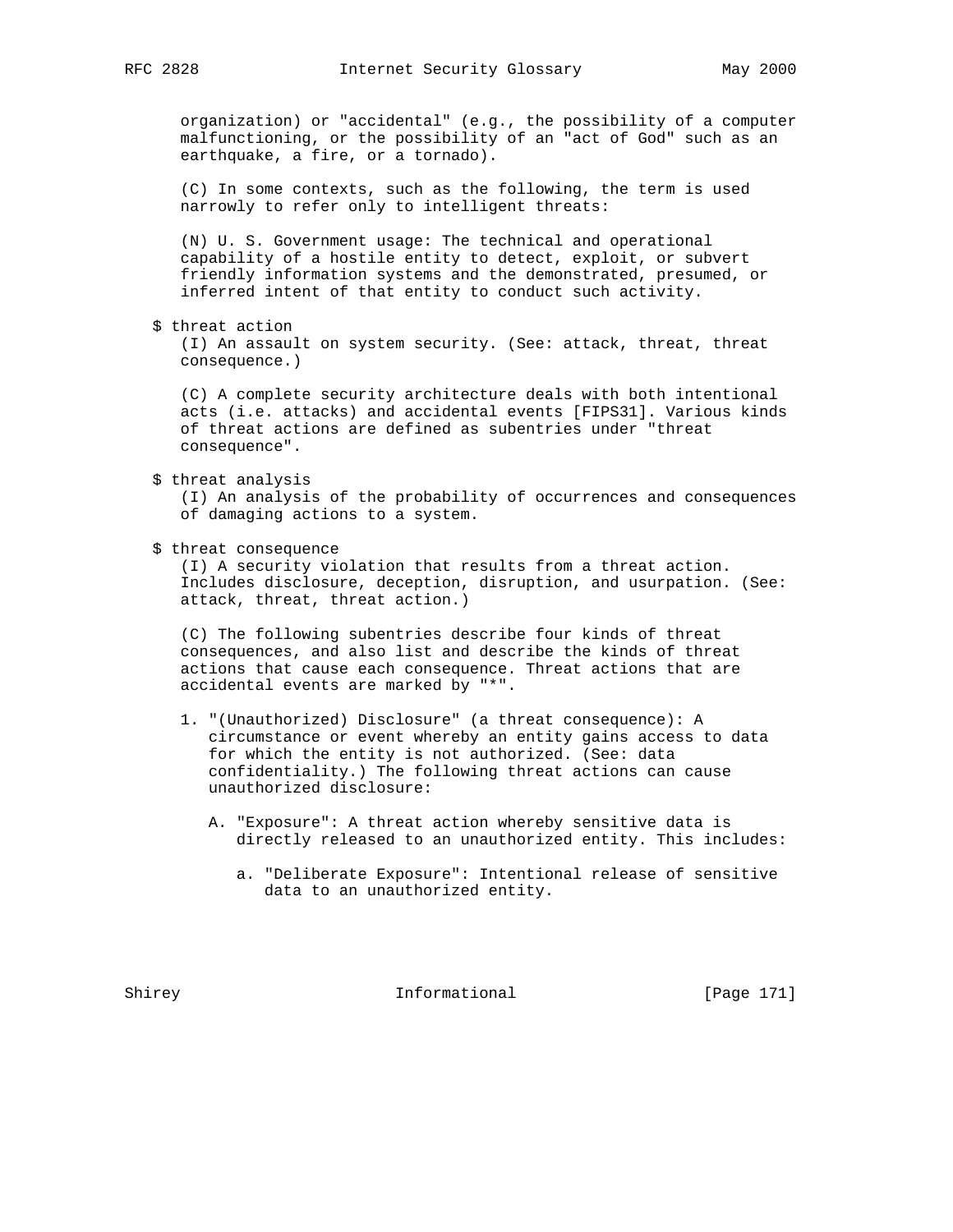- b. "Scavenging": Searching through data residue in a system to gain unauthorized knowledge of sensitive data.
- c\* "Human error": Human action or inaction that unintentionally results in an entity gaining unauthorized knowledge of sensitive data.
- d\* "Hardware/software error". System failure that results in an entity gaining unauthorized knowledge of sensitive data.
- B. "Interception": A threat action whereby an unauthorized entity directly accesses sensitive data traveling between authorized sources and destinations. This includes:
	- a. "Theft": Gaining access to sensitive data by stealing a shipment of a physical medium, such as a magnetic tape or disk, that holds the data.
	- b. "Wiretapping (passive)": Monitoring and recording data that is flowing between two points in a communication system. (See: wiretapping.)
	- c. "Emanations analysis": Gaining direct knowledge of communicated data by monitoring and resolving a signal that is emitted by a system and that contains the data but is not intended to communicate the data. (See: emanation.)
- C. "Inference": A threat action whereby an unauthorized entity indirectly accesses sensitive data (but not necessarily the data contained in the communication) by reasoning from characteristics or byproducts of communications. This includes:
	- a. Traffic analysis: Gaining knowledge of data by observing the characteristics of communications that carry the data. (See: (main Glossary entry for) traffic analysis.)
	- b. "Signals analysis": Gaining indirect knowledge of communicated data by monitoring and analyzing a signal that is emitted by a system and that contains the data but is not intended to communicate the data. (See: emanation.)
- D. "Intrusion": A threat action whereby an unauthorized entity gains access to sensitive data by circumventing a system's security protections. This includes:

Shirey **Informational** [Page 172]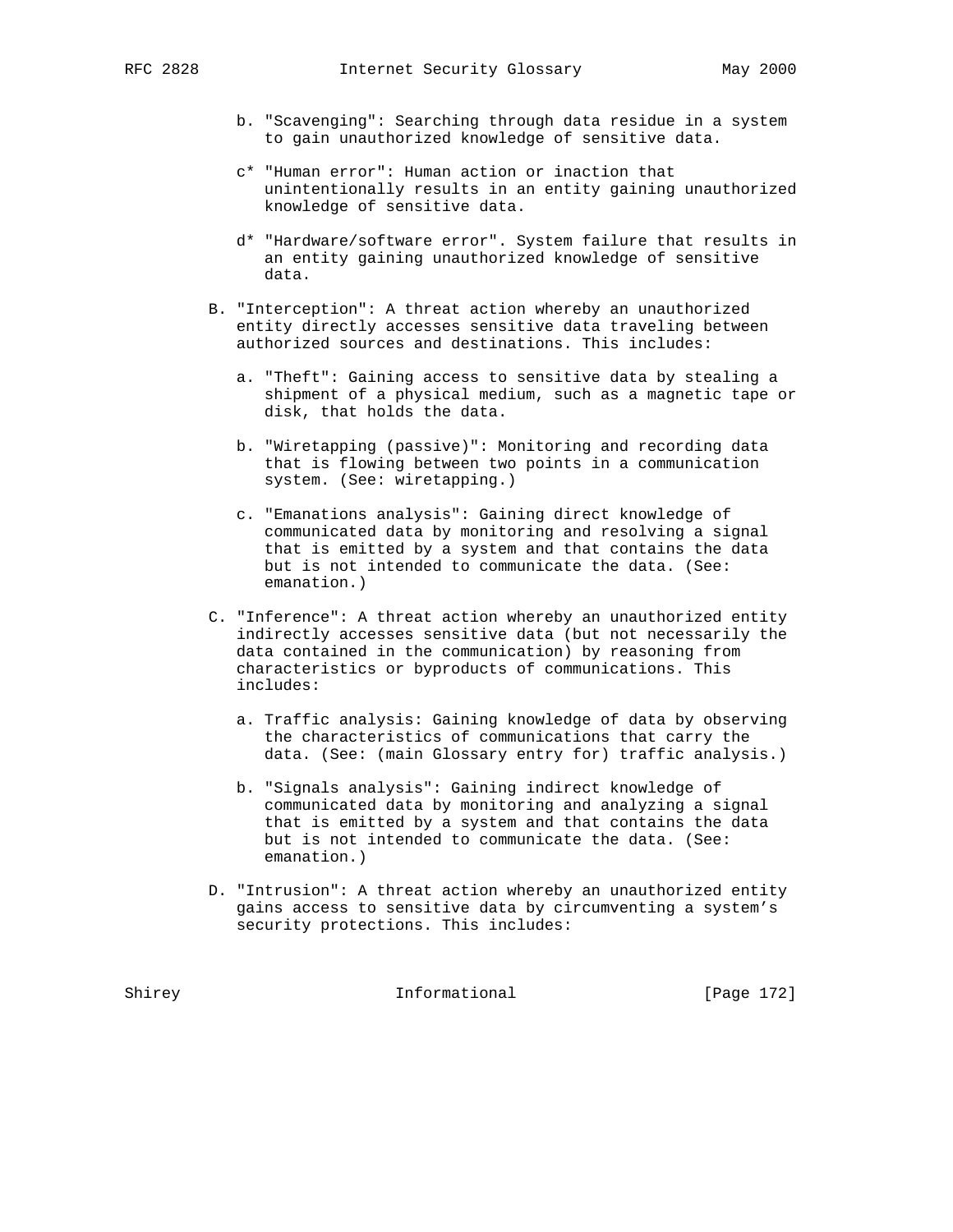- a. "Trespass": Gaining unauthorized physical access to sensitive data by circumventing a system's protections.
- b. "Penetration": Gaining unauthorized logical access to sensitive data by circumventing a system's protections.
- c. "Reverse engineering": Acquiring sensitive data by disassembling and analyzing the design of a system component.
- d. Cryptanalysis: Transforming encrypted data into plaintext without having prior knowledge of encryption parameters or processes. (See: (main Glossary entry for) cryptanalysis.)
- 2. "Deception" (a threat consequence): A circumstance or event that may result in an authorized entity receiving false data and believing it to be true. The following threat actions can cause deception:
	- A. "Masquerade": A threat action whereby an unauthorized entity gains access to a system or performs a malicious act by posing as an authorized entity. (See: (main Glossary entry for) masquerade attack.)
		- a. "Spoof": Attempt by an unauthorized entity to gain access to a system by posing as an authorized user.
		- b. "Malicious logic": In context of masquerade, any hardware, firmware, or software (e.g., Trojan horse) that appears to perform a useful or desirable function, but actually gains unauthorized access to system resources or tricks a user into executing other malicious logic. (See: (main Glossary entry for) malicious logic.)
	- B. "Falsification": A threat action whereby false data deceives an authorized entity. (See: active wiretapping.)
		- a. "Substitution": Altering or replacing valid data with false data that serves to deceive an authorized entity.
		- b. "Insertion": Introducing false data that serves to deceive an authorized entity.
	- C. "Repudiation": A threat action whereby an entity deceives another by falsely denying responsibility for an act. (See: non-repudiation service, (main Glossary entry for) repudiation.)

Shirey **Informational** [Page 173]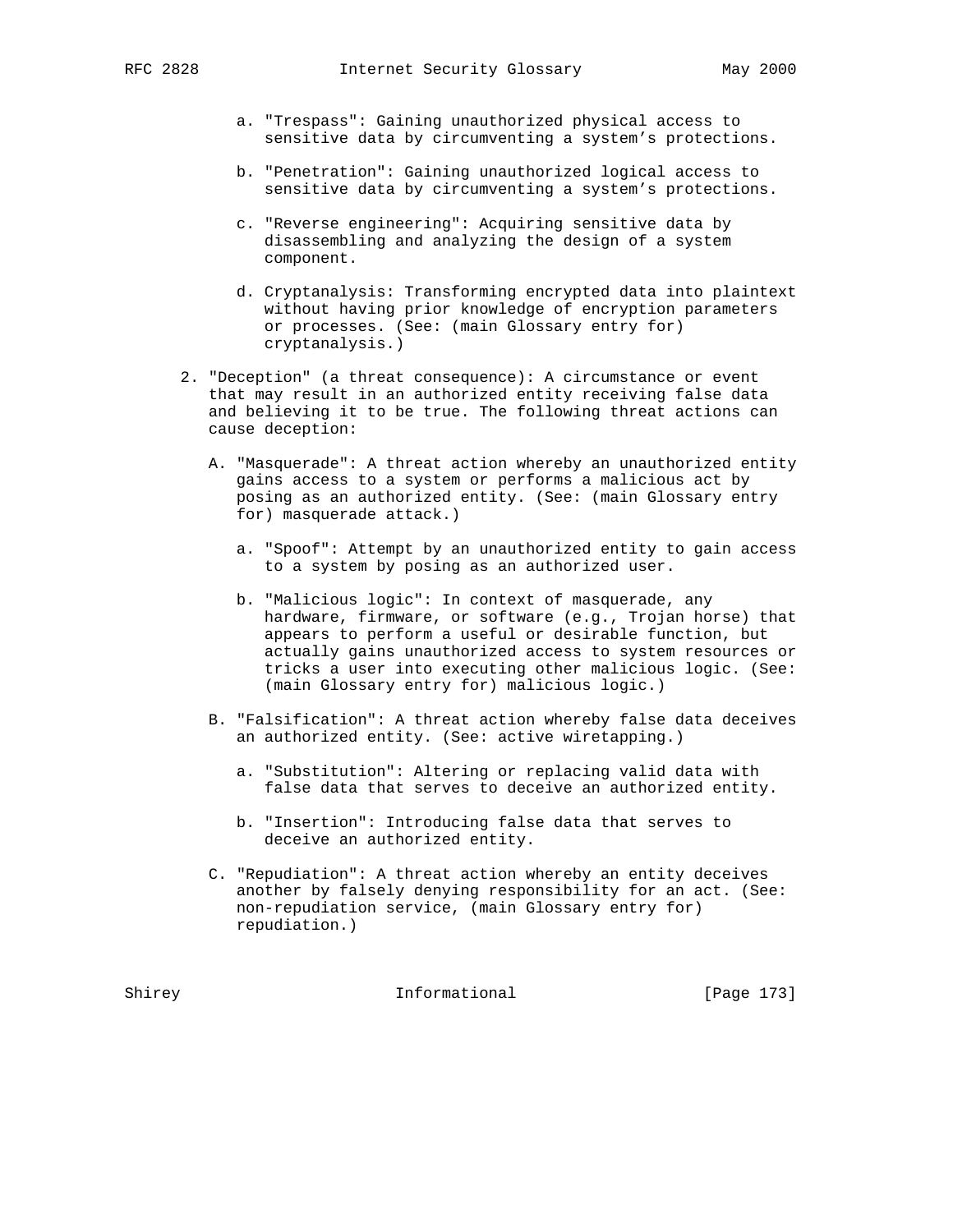- a. "False denial of origin": Action whereby the originator of data denies responsibility for its generation.
- b. "False denial of receipt": Action whereby the recipient of data denies receiving and possessing the data.
- 3. "Disruption" (a threat consequence): A circumstance or event that interrupts or prevents the correct operation of system services and functions. (See: denial of service.) The following threat actions can cause disruption:
	- A. "Incapacitation": A threat action that prevents or interrupts system operation by disabling a system component.
		- a. "Malicious logic": In context of incapacitation, any hardware, firmware, or software (e.g., logic bomb) intentionally introduced into a system to destroy system functions or resources. (See: (main Glossary entry for) malicious logic.)
		- b. "Physical destruction": Deliberate destruction of a system component to interrupt or prevent system operation.
		- c\* "Human error": Action or inaction that unintentionally disables a system component.
		- d\* "Hardware or software error": Error that causes failure of a system component and leads to disruption of system operation.
		- e\* "Natural disaster": Any "act of God" (e.g., fire, flood, earthquake, lightning, or wind) that disables a system component. [FP031 section 2]
	- B. "Corruption": A threat action that undesirably alters system operation by adversely modifying system functions or data.
		- a. "Tamper": In context of corruption, deliberate alteration of a system's logic, data, or control information to interrupt or prevent correct operation of system functions.
		- b. "Malicious logic": In context of corruption, any hardware, firmware, or software (e.g., a computer virus) intentionally introduced into a system to modify system functions or data. (See: (main Glossary entry for) malicious logic.)

Shirey **Informational** [Page 174]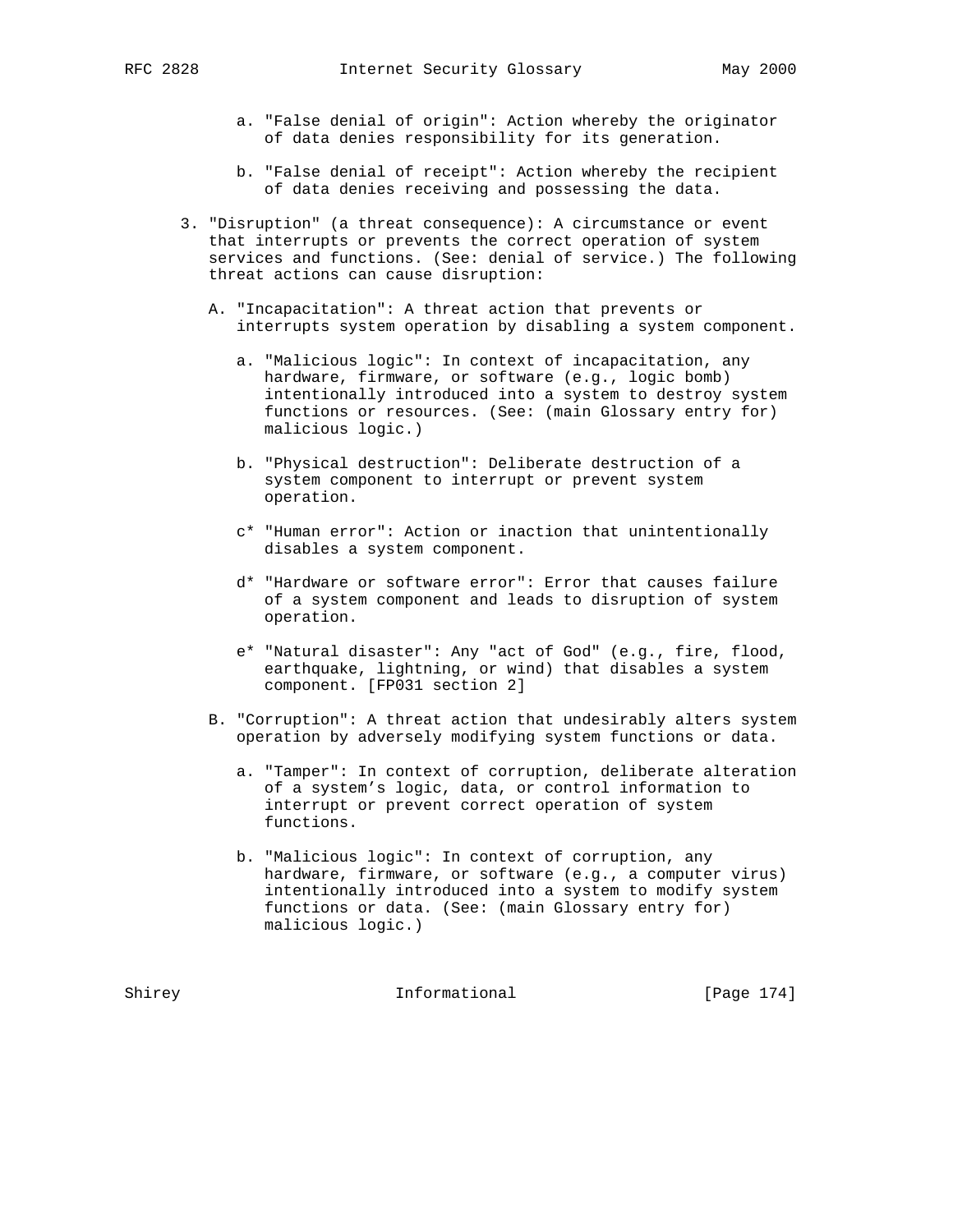- c\* "Human error": Human action or inaction that unintentionally results in the alteration of system functions or data.
- d\* "Hardware or software error": Error that results in the alteration of system functions or data.
- e\* "Natural disaster": Any "act of God" (e.g., power surge caused by lightning) that alters system functions or data. [FP031 section 2]
- C. "Obstruction": A threat action that interrupts delivery of system services by hindering system operations.
	- a. "Interference": Disruption of system operations by blocking communications or user data or control information.
	- b. "Overload": Hindrance of system operation by placing excess burden on the performance capabilities of a system component. (See: flooding.)
- 4. "Usurpation" (a threat consequence): A circumstance or event that results in control of system services or functions by an unauthorized entity. The following threat actions can cause usurpation:
	- A. "Misappropriation": A threat action whereby an entity assumes unauthorized logical or physical control of a system resource.
		- a. "Theft of service": Unauthorized use of service by an entity.
		- b. "Theft of functionality": Unauthorized acquisition of actual hardware, software, or firmware of a system component.
		- c. "Theft of data": Unauthorized acquisition and use of data.
	- B. "Misuse": A threat action that causes a system component to perform a function or service that is detrimental to system security.
		- a. "Tamper": In context of misuse, deliberate alteration of a system's logic, data, or control information to cause the system to perform unauthorized functions or services.

Shirey **Informational** [Page 175]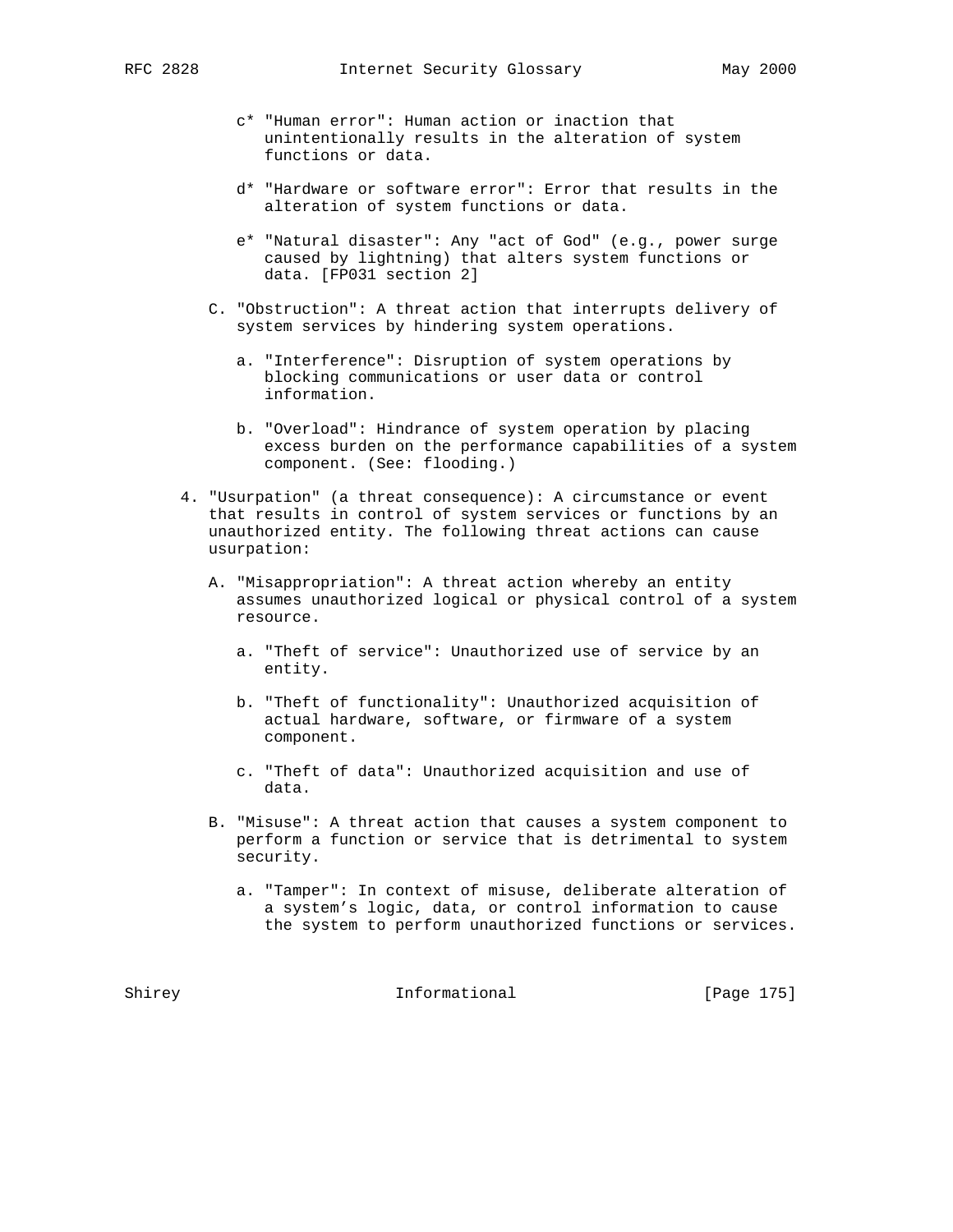- b. "Malicious logic": In context of misuse, any hardware, software, or firmware intentionally introduced into a system to perform or control execution of an unauthorized function or service.
- c. "Violation of permissions": Action by an entity that exceeds the entity's system privileges by executing an unauthorized function.
- \$ thumbprint

 (I) A pattern of curves formed by the ridges on the tip of a thumb. (See: biometric authentication, fingerprint.)

 (D) ISDs SHOULD NOT use this term as a synonym for "hash result" because that meaning mixes concepts in a potentially misleading way.

\$ ticket

(I) A synonym for "capability". (See: Kerberos.)

 (C) A ticket is usually granted by a centralized access control server (ticket-granting agent) to authorize access to a system resource for a limited time. Tickets have been implemented with symmetric cryptography, but can also be implemented as attribute certificates using asymmetric cryptography.

\$ timing channel

See: (secondary definition under) covert channel.

- \$ TLS See: Transport Layer Security. (See: TLSP.)
- \$ TLSP

See: Transport Layer Security Protocol. (See: TLS.)

\$ token

 1. (I) General usage: An object that is used to control access and is passed between cooperating entities in a protocol that synchronizes use of a shared resource. Usually, the entity that currently holds the token has exclusive access to the resource.

 2. (I) Authentication usage: A data object or a portable, user controlled, physical device used to verify an identity in an authentication process. (See: authentication information, dongle.)

3. (I) Cryptographic usage: See: cryptographic token.

Shirey **Informational** [Page 176]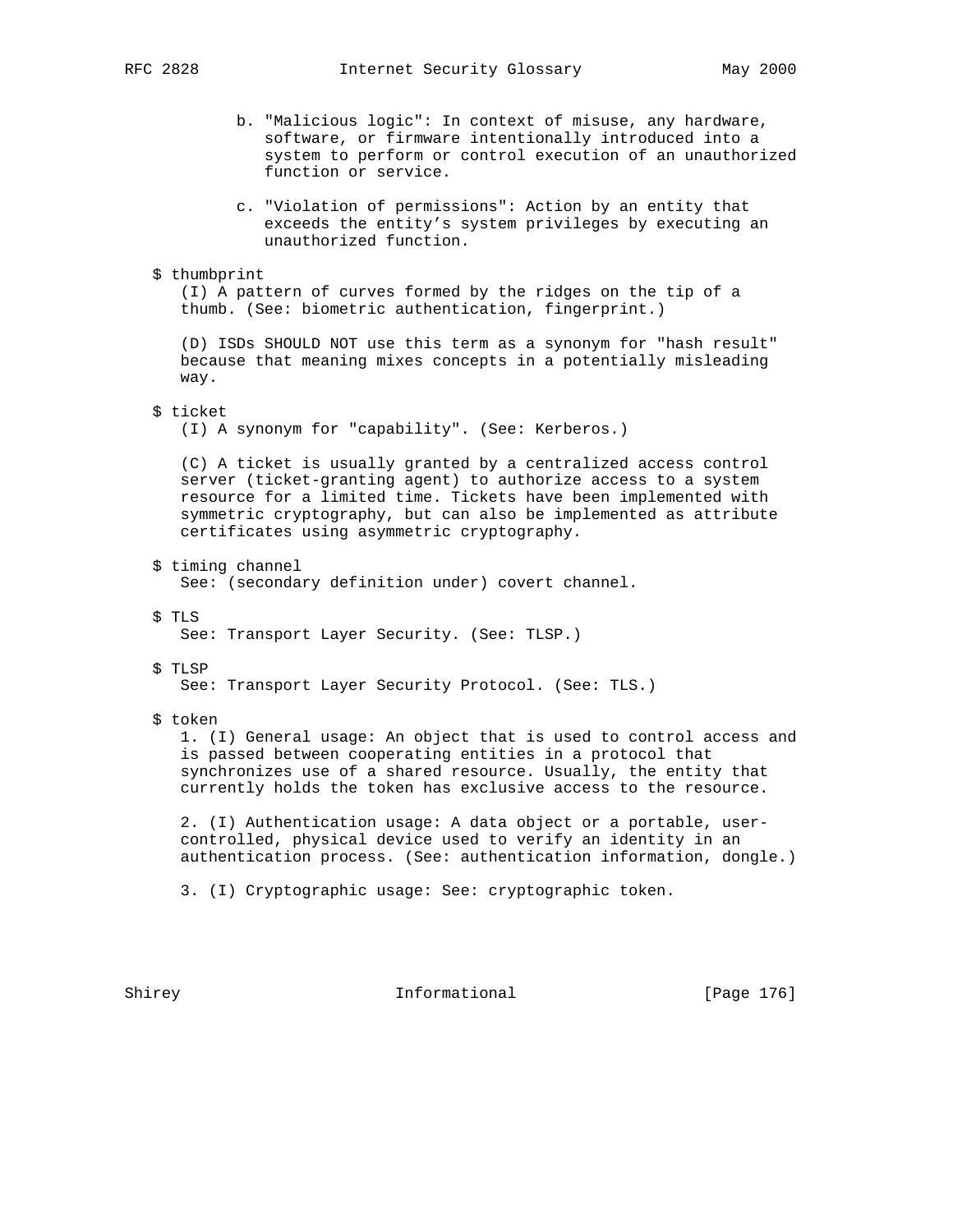4. (O) SET usage: "A portable device [e.g., smart card or PCMCIA card] specifically designed to store cryptographic information and possibly perform cryptographic functions in a secure manner." [SET2]

\$ token backup

 (I) A token management operation that stores sufficient information in a database (e.g., in a CAW) to recreate or restore a security token (e.g., a smart card) if it is lost or damaged.

\$ token copy

 (I) A token management operation that copies all the personality information from one security token to another. However, unlike in a token restore operation, the second token is initialized with its own, different local security values such as PINs and storage keys.

\$ token management

 (I) The process of initializing security tokens (e.g., see: smart card), loading data into the tokens, and controlling the tokens during their life cycle. May include performing key management and certificate management functions; generating and installing PINs; loading user personality data; performing card backup, card copy, and card restore operations; and updating firmware.

\$ token restore

 (I) A token management operation that loads a security token with data for the purpose of recreating (duplicating) the contents previously held by that or another token.

\$ token storage key

 (I) A cryptography key used to protect data that is stored on a security token.

\$ top CA

 (I) A CA that is the highest level (i.e., is the most trusted CA) in a certification hierarchy. (See: root.)

\$ top-level specification

 (I) "A non-procedural description of system behavior at the most abstract level; typically a functional specification that omits all implementation details." [NCS04] (See: (discussion under) security policy.)

(C) A top-level specification may be descriptive or formal:

Shirey 1992 Informational [Page 177]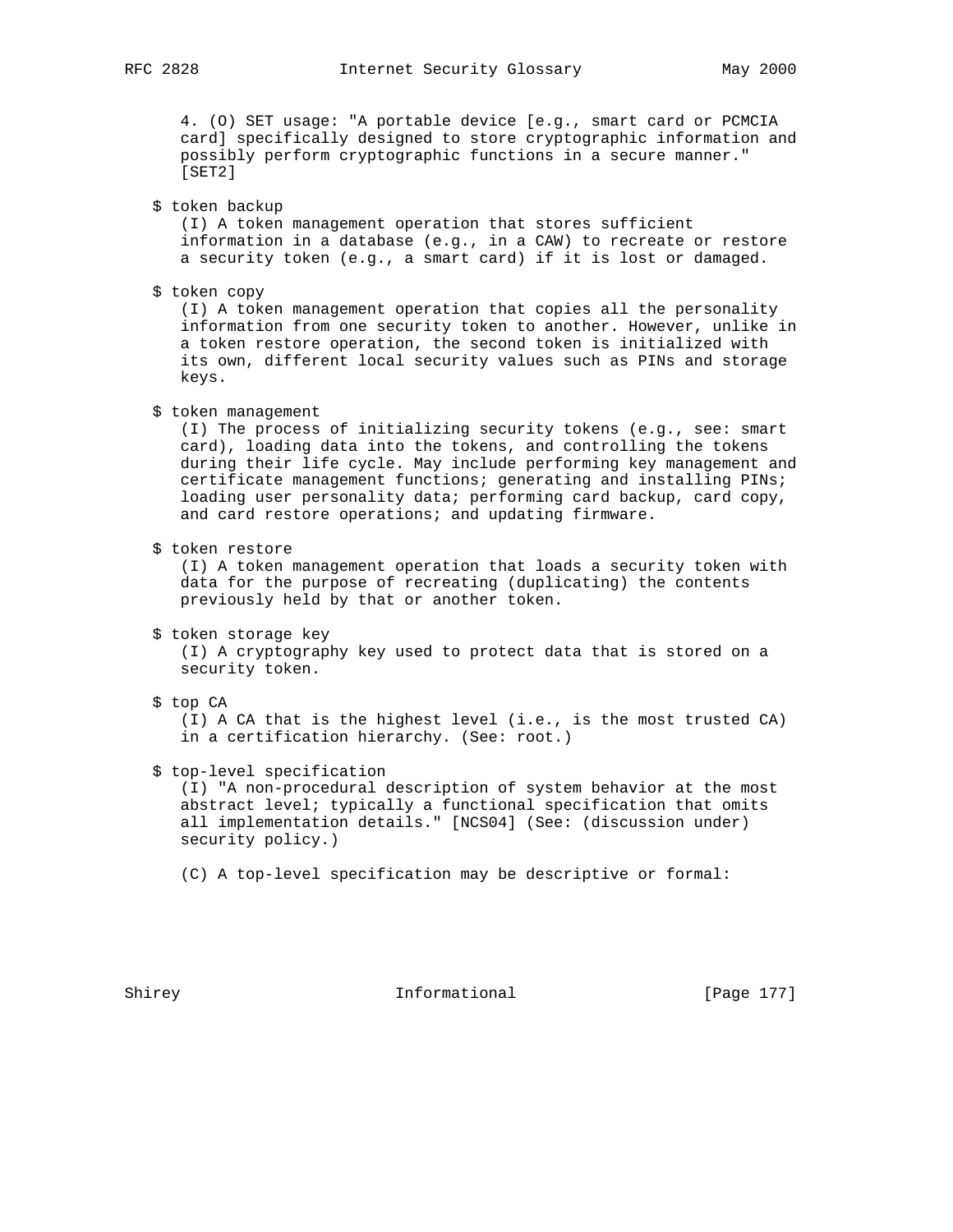- "Descriptive top-level specification": One that is written in a natural language like English or an informal design notation.

 - "Formal top-level specification": One that is written in a formal mathematical language to enable theorems to be proven that show that the specification correctly implements a set of formal requirements or a formal security model. (See: correctness proof.)

\$ traffic analysis

 (I) Inference of information from observable characteristics of data flow(s), even when the data is encrypted or otherwise not directly available. Such characteristics include the identities and locations of the source(s) and destination(s), and the presence, amount, frequency, and duration of occurrence. (See: wiretapping.)

 (O) "The inference of information from observation of traffic flows (presence, absence, amount, direction, and frequency)." [I7498 Part 2]

 \$ traffic flow confidentiality (I) A data confidentiality service to protect against traffic analysis.

 (O) "A confidentiality service to protect against traffic analysis." [I7498 Part 2]

\$ traffic padding

 (I) "The generation of spurious instances of communication, spurious data units, and/or spurious data within data units." [I7498 Part 2]

 \$ tranquillity property See: (secondary definition under) Bell-LaPadula Model.

 \$ Transmission Control Protocol (TCP) (I) An Internet Standard protocol [R0793] that reliably delivers a sequence of datagrams (discrete sets of bits) from one computer to another in a computer network. (See: TCP/IP.)

 (C) TCP is designed to fit into a layered hierarchy of protocols that support internetwork applications. TCP assumes it can obtain a simple, potentially unreliable datagram service (such as the Internet Protocol) from the lower-layer protocols.

 \$ Transport Layer Security (TLS) (I) TLS Version 1.0 is an Internet protocol [R2246] based-on and very similar to SSL Version 3.0. (See: TLSP.)

Shirey **Informational** [Page 178]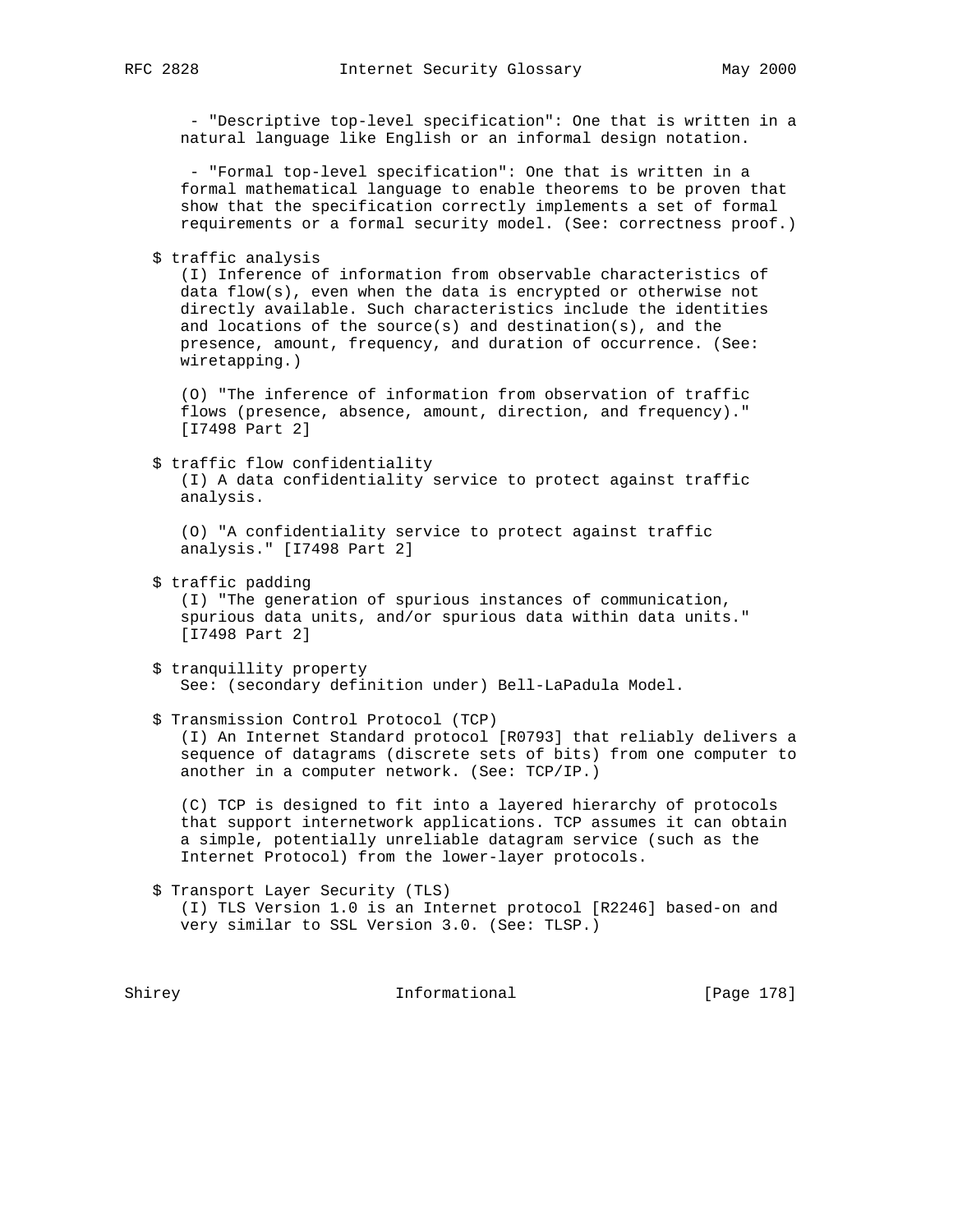(C) The TLS protocol is misnamed, because it operates well above the transport layer (OSI layer 4).

- \$ Transport Layer Security Protocol (TLSP) (I) An end-to-end encryption protocol(ISO Standard 10736) that provides security services at the bottom of OSI layer 4, i.e., directly above layer 3. (See: TLS.)
	- (C) TLSP evolved directly from the SP4 protocol of SDNS.

# \$ transport mode vs. tunnel mode

 (I) IPsec usage: Two ways to apply IPsec protocols (AH and ESP) to protect communications:

- "Transport mode": The protection applies to (i.e., the IPsec protocol encapsulates) the packets of upper-layer protocols, the ones that are carried above IP.
- "Tunnel mode": The protection applies to (i.e., the IPsec protocol encapsulates) IP packets.

 (C) A transport mode security association is always between two hosts. In a tunnel mode security association, each end may be either a host or a gateway. Whenever either end of an IPsec security association is a security gateway, the association is required to be in tunnel mode.

\$ trap door

 (I) A hidden computer flaw known to an intruder, or a hidden computer mechanism (usually software) installed by an intruder, who can activate the trap door to gain access to the computer without being blocked by security services or mechanisms. (See: back door, Trojan horse.)

\$ triple DES

 (I) A block cipher, based on DES, that transforms each 64-bit plaintext block by applying the Data Encryption Algorithm three successive times, using either two or three different keys, for an effective key length of 112 or 168 bits. [A9052] (See: DES.)

 (C) IPsec usage: The algorithm variation proposed for ESP uses a 168-bit key, consisting of three independent 56-bit quantities used by the Data Encryption Algorithm, and a 64-bit initialization value. Each datagram contains an IV to ensure that each received datagram can be decrypted even when other datagrams are dropped or a sequence of datagrams is reordered in transit. [R1851]

Shirey **Informational** [Page 179]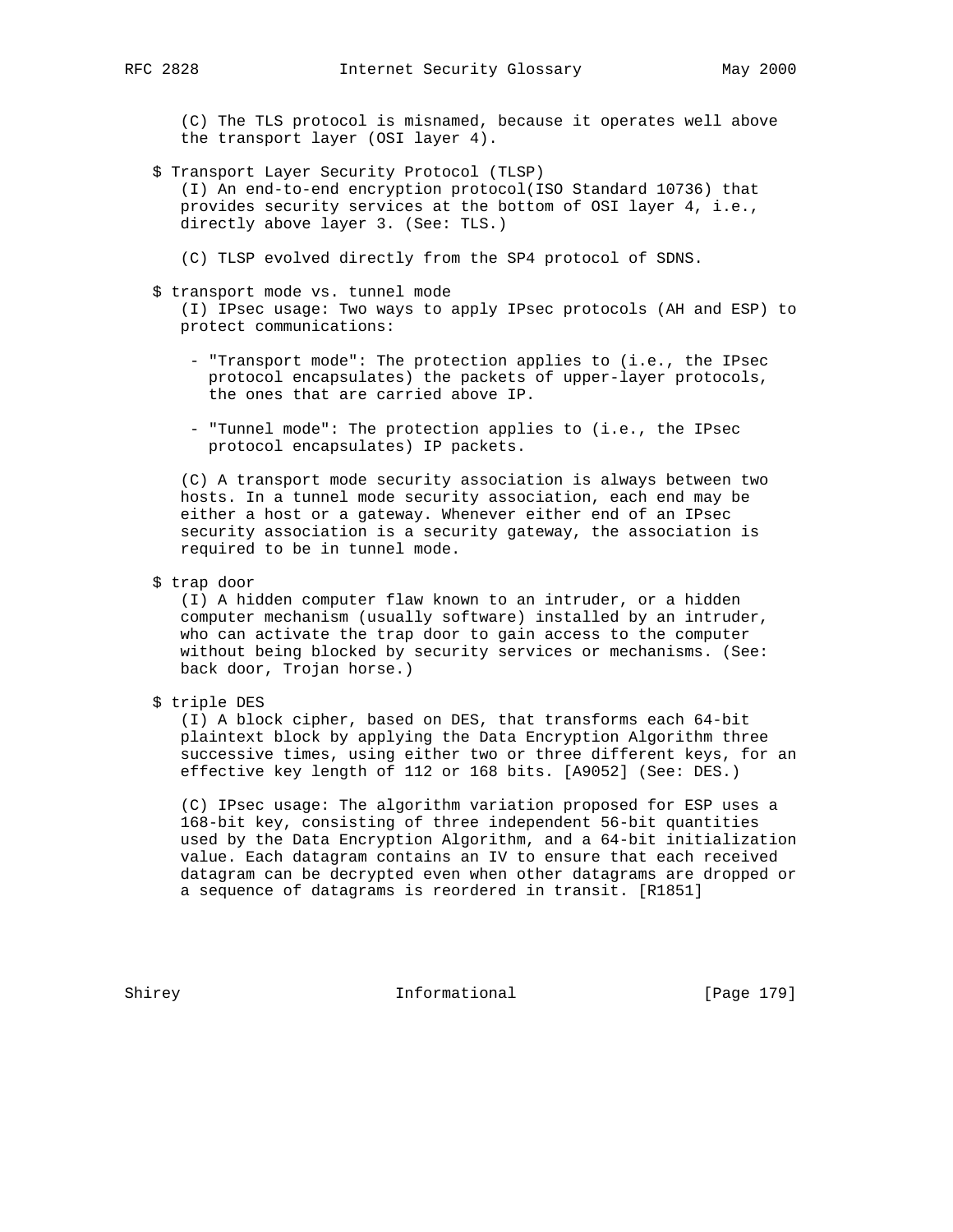# \$ triple-wrapped

 (I) S/MIME usage: Data that has been signed with a digital signature, and then encrypted, and then signed again. [R2634]

\$ Trojan horse

 (I) A computer program that appears to have a useful function, but also has a hidden and potentially malicious function that evades security mechanisms, sometimes by exploiting legitimate authorizations of a system entity that invokes the program.

#### \$ trust

 1. (I) Information system usage: The extent to which someone who relies on a system can have confidence that the system meets its specifications, i.e., that the system does what it claims to do and does not perform unwanted functions. (See: trust level.)

 (C) "trusted vs. trustworthy": In discussing a system or system process or object, this Glossary (and industry usage) prefers the term "trusted" to describe a system that operates as expected, according to design and policy. When the trust can also be guaranteed in some convincing way, such as through formal analysis or code review, the system is termed "trustworthy"; this differs from the ABA Guidelines definition (see: trustworthy system).

 2. (I) PKI usage: A relationship between a certificate user and a CA in which the user acts according to the assumption that the CA creates only valid digital certificates.

 (O) "Generally, an entity can be said to 'trust' a second entity when it (the first entity) makes the assumption that the second entity will behave exactly as the first entity expects. This trust may apply only for some specific function. The key role of trust in [X.509] is to describe the relationship between an entity and a [certification] authority; an entity shall be certain that it can trust the certification authority to create only valid and reliable certificates." [X509]

\$ trust chain

 (D) ISDs SHOULD NOT use this term as a synonym for "certification path" because it mixes concepts in a potentially misleading way. (See: trust.)

\$ trust-file PKI

 (I) A non-hierarchical PKI in which each certificate user has a local file (which is used by application software) of public-key certificates that the user trusts as starting points (i.e., roots) for certification paths. (See: hierarchical PKI, mesh PKI, root, web of trust.)

Shirey **Informational** [Page 180]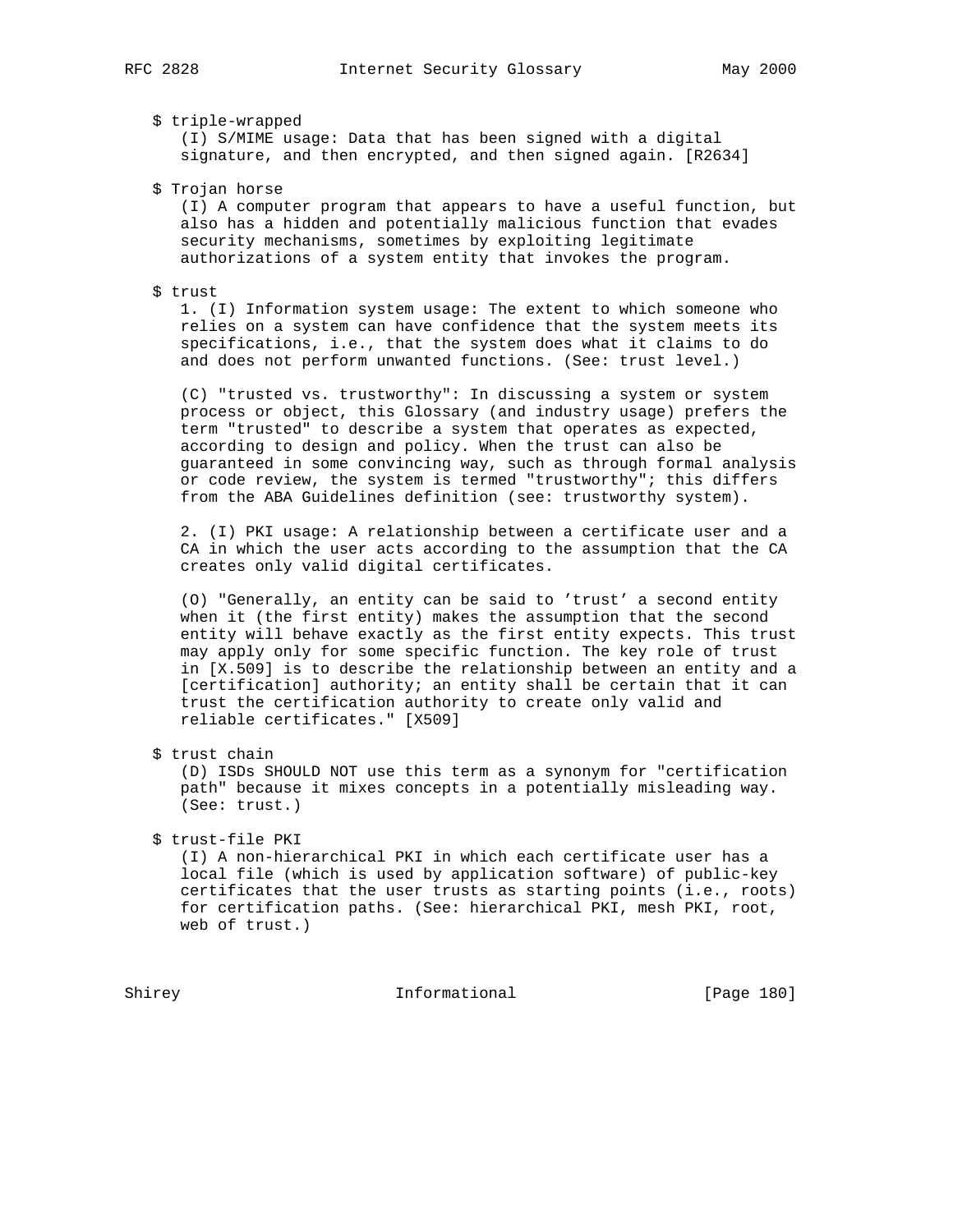(C) For example, popular browsers are distributed with an initial file of trusted certificates, which often are self-signed certificates. Users can add certificates to the file or delete from it. The file may be directly managed by the user, or the user's organization may manage it from a centralized server.

\$ trust hierarchy

 (D) ISDs SHOULD NOT use this term as a synonym for "certification hierarchy" because this term mixes concepts (see: trust) in a potentially misleading way and duplicates the meaning of another, standardized term. (See: trust, web of trust.)

\$ trust level

 (I) A characterization of a standard of security protection to be met by a computer system.

 (C) The TCSEC defines eight trust levels. From the lowest to the highest, they are D, C1, C2, B1, B2, B3, and A1. A trust level is based not only on the presence of security mechanisms but also on the use of systems engineering discipline to properly structure the system and implementation analysis to ensure that the system provides an appropriate degree of trust.

\$ trusted

See: (discussion under) trust.

\$ trusted certificate

 (I) A certificate upon which a certificate user relies as being valid without the need for validation testing; especially a public-key certificate that is used to provide the first public key in a certification path. (See: certification path, root certificate, validation.)

 (C) A trusted public-key certificate might be (a) the root certificate in a hierarchical PKI, (b) the certificate of the CA that issued the user's own certificate in a mesh PKI, or  $(c)$ any certificate accepted by the user in a trust-file PKI.

\$ trusted computer system

 (I) Multilevel security usage: "A system that employs sufficient hardware and software assurance measures to allow its use for simultaneous processing of a range of sensitive or classified information." [NCS04] (See: (discussion under) trust.)

 \$ Trusted Computer System Evaluation Criteria (TCSEC) (N) A standard for evaluating the security provided by operating systems [CSC001, DOD1]. Informally called the "Orange Book"

Shirey **Informational** [Page 181]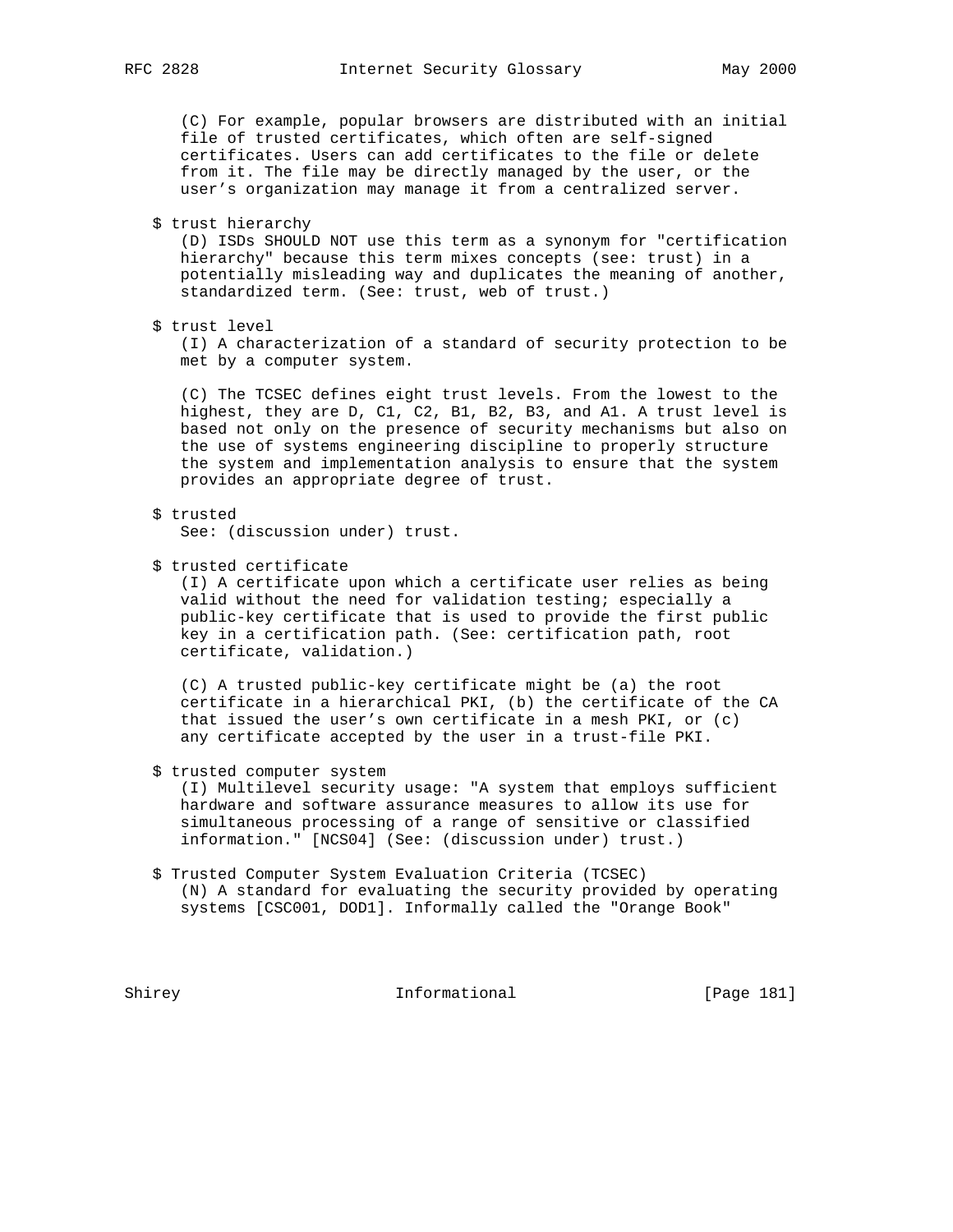because of the color of its cover; first document in the Rainbow Series. (See: Common Criteria, (usage note under) Green Book, Orange Book, trust level.)

\$ trusted computing base (TCB)

 (I) "The totality of protection mechanisms within a computer system, including hardware, firmware, and software, the combination of which is responsible for enforcing a security policy." [NCS04] (See: (discussion of "trusted" under) trust.)

\$ trusted distribution

 (I) "A trusted method for distributing the TCB hardware, software, and firmware components, both originals and updates, that provides methods for protecting the TCB from modification during distribution and for detection of any changes to the TCB that may occur." [NCS04]

\$ trusted key

 (I) A public key upon which a user relies; especially a public key that can be used as the first public key in a certification path. (See: certification path, root key, validation.)

 (C) A trusted public key might be (a) the root key in a hierarchical PKI, (b) the key of the CA that issued the user's own certificate in a mesh PKI, or (c) any key accepted by the user in a trust-file PKI.

\$ trusted path

 (I) COMPUSEC usage: A mechanism by which a computer system user can communicate directly and reliably with the trusted computing base (TCB) and that can only be activated by the user or the TCB and cannot be imitated by untrusted software within the computer. [NCS04]

 (I) COMSEC usage: A mechanism by which a person or process can communicate directly with a cryptographic module and that can only be activated by the person, process, or module, and cannot be imitated by untrusted software within the module. [FP140]

\$ trusted process

 (I) A system process that has privileges that enable it to affect the state of system security and that can, therefore, through incorrect or malicious execution, violate the system's security policy. (See: privileged process, (discussion of "trusted" under) trust.)

Shirey **Informational** [Page 182]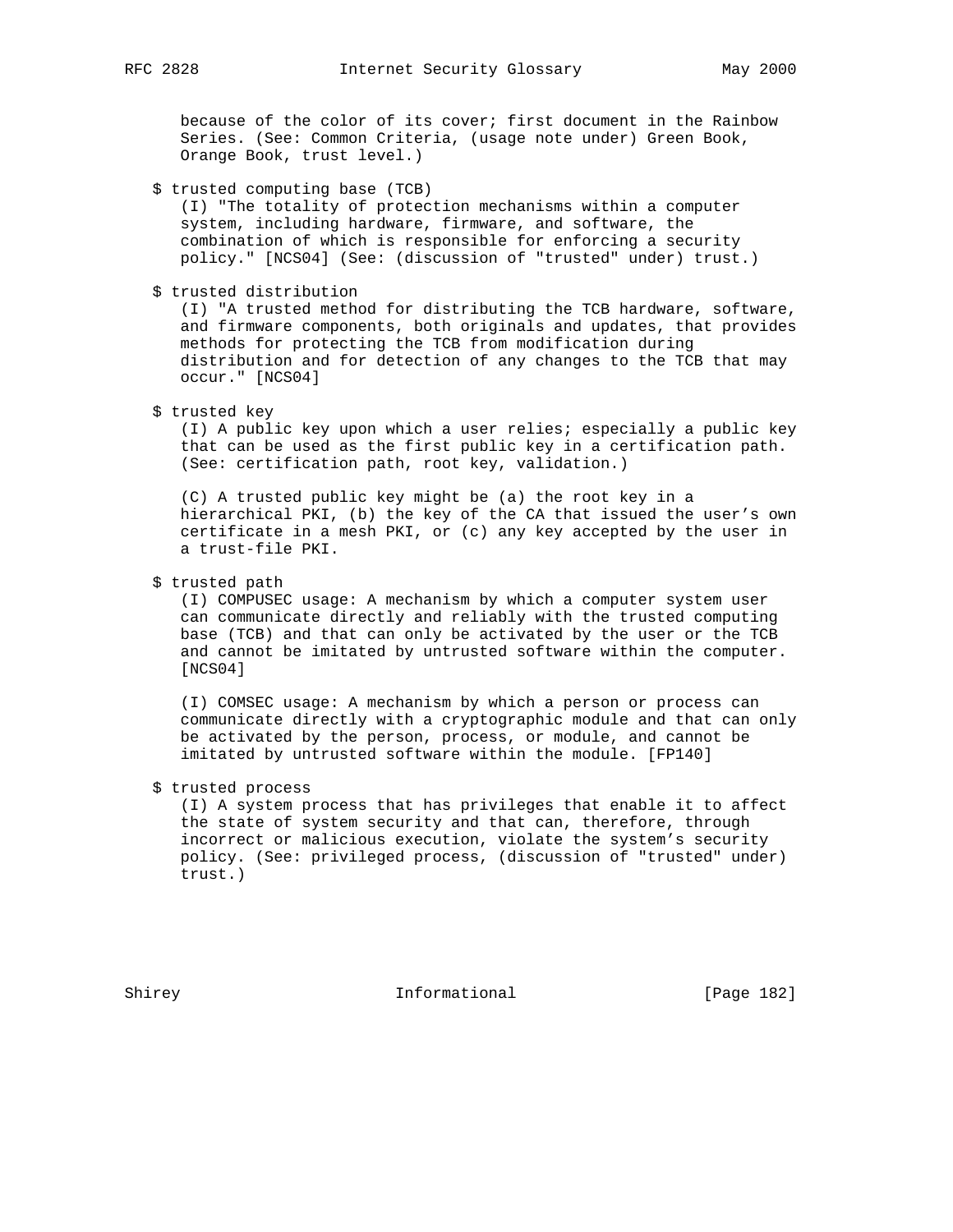## \$ trusted subnetwork

 (I) A subnetwork containing hosts and routers that trust each other not to engage in active or passive attacks. (There also is an assumption that the underlying communication channels--e.g., telephone lines, or a LAN--are protected from attack by some means.)

- \$ trusted system See: (discussion under) trust, trusted computer system, trustworthy system.
- \$ Trusted Systems Interoperability Group (TSIG) (N) A forum of computer vendors, system integrators, and users devoted to promoting interoperability of trusted computer systems. TSIG meetings are open to all persons who are working in the INFOSEC area.
- \$ trustworthy system

 (O) ABA usage: "Computer hardware, software, and procedures that: (a) are reasonably secure from intrusion and misuse; (b) provide a reasonably reliable level of availability, reliability, and correct operation; (c) are reasonably suited to performing their intended functions; and (d) adhere to generally accepted security principles." [ABA] This differs somewhat from other industry usage. (See: (discussion of "trusted vs. trustworthy" under) trust.)

\$ TSIG

See: Trusted System Interoperability Group.

\$ tunnel

 (I) A communication channel created in a computer network by encapsulating (carrying, layering) a communication protocol's data packets in (on top of) a second protocol that normally would be carried above, or at the same layer as, the first one. (See: L2TP, VPN.)

 (C) Tunneling can involve almost any OSI or TCP/IP protocol layers; for example, a TCP connection between two hosts could conceivably be tunneled through email messages across the Internet. Most often, a tunnel is a logical point-to-point link- i.e., an OSI layer 2 connection--created by encapsulating the layer 2 protocol in a transport protocol (such as TCP), in a network or internetwork layer protocol (such as IP), or in another link layer protocol. Often, encapsulation is accomplished with an extra, intermediate protocol, i.e., a tunneling protocol (such as L2TP) that is layered between the tunneled layer 2 protocol and the encapsulating protocol.

Shirey **Informational** [Page 183]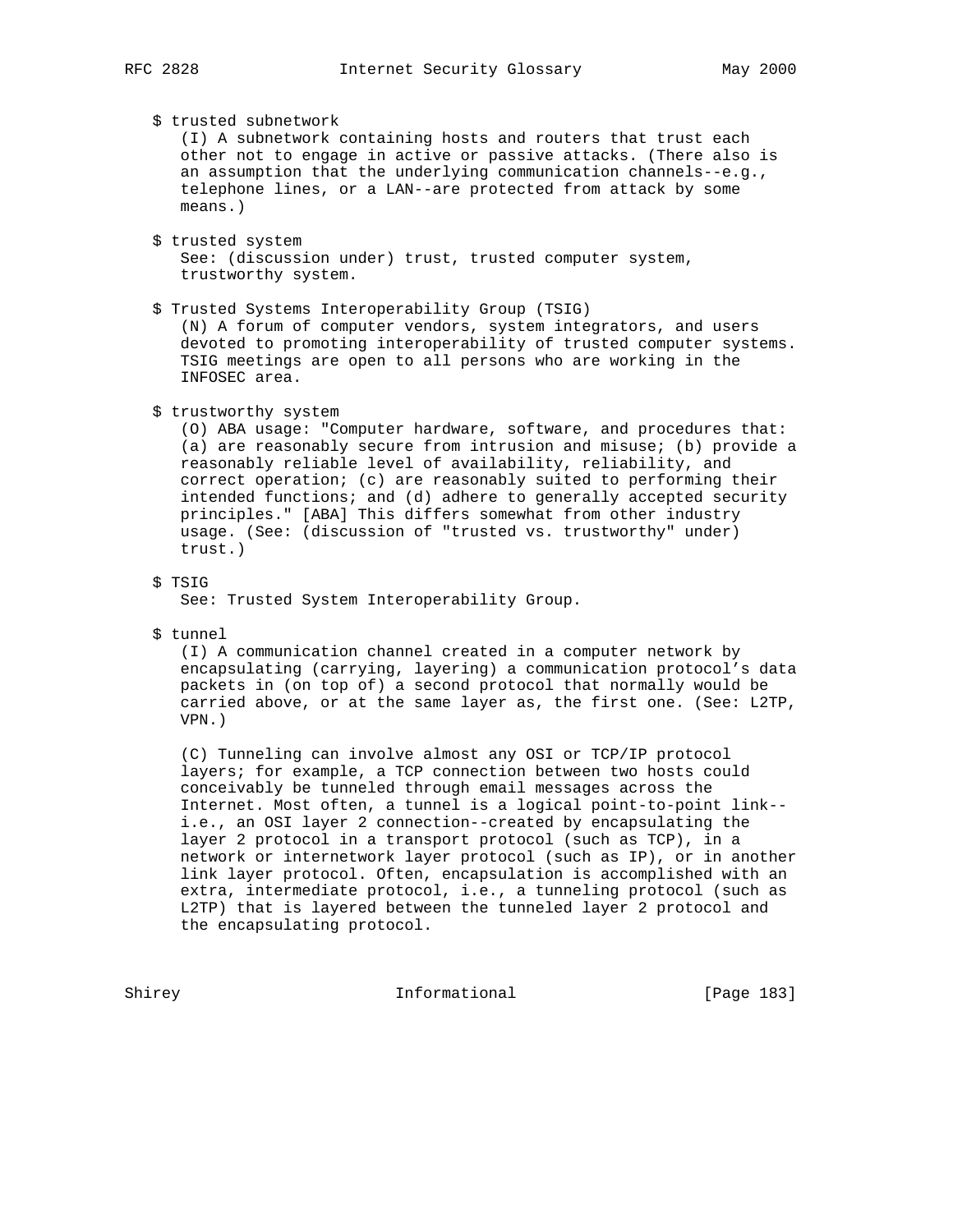(C) Tunneling can move data between computers that use a protocol not supported by the network connecting them. Tunneling also can enable a computer network to use the services of a second network as though the second network were a set of point-to-point links between the first network's nodes. (See: virtual private network.)

 (O) SET usage: The name of a SET private extension that indicates whether the CA or the payment gateway supports passing encrypted messages to the cardholder through the merchant. If so, the extension lists OIDs of symmetric encryption algorithms that are supported.

```
 $ tunnel mode
```
(I) IPsec usage: See: transport mode vs. tunnel mode.

\$ two-person control

 (I) The close surveillance and control of a system, process, or materials (especially with regard to cryptography) at all times by a minimum of two appropriately authorized persons, each capable of detecting incorrect and unauthorized procedures with respect to the tasks to be performed and each familiar with established security requirements. (See: dual control, no-lone zone.)

\$ Type I cryptography

 (O) A cryptographic algorithm or device approved by NSA for protecting classified information.

\$ Type II cryptography

 (O) A cryptographic algorithm or device approved by NSA for protecting sensitive unclassified information (as specified in section 2315 of Title 10 United States Code, or section 3502(2) of Title 44, United States Code.)

\$ Type III cryptography

 (O) A cryptographic algorithm or device approved as a Federal Information Processing Standard.

\$ UDP

See: User Datagram Protocol.

- \$ unclassified (I) Not classified.
- \$ unencrypted (I) Not encrypted.

Shirey **Informational** [Page 184]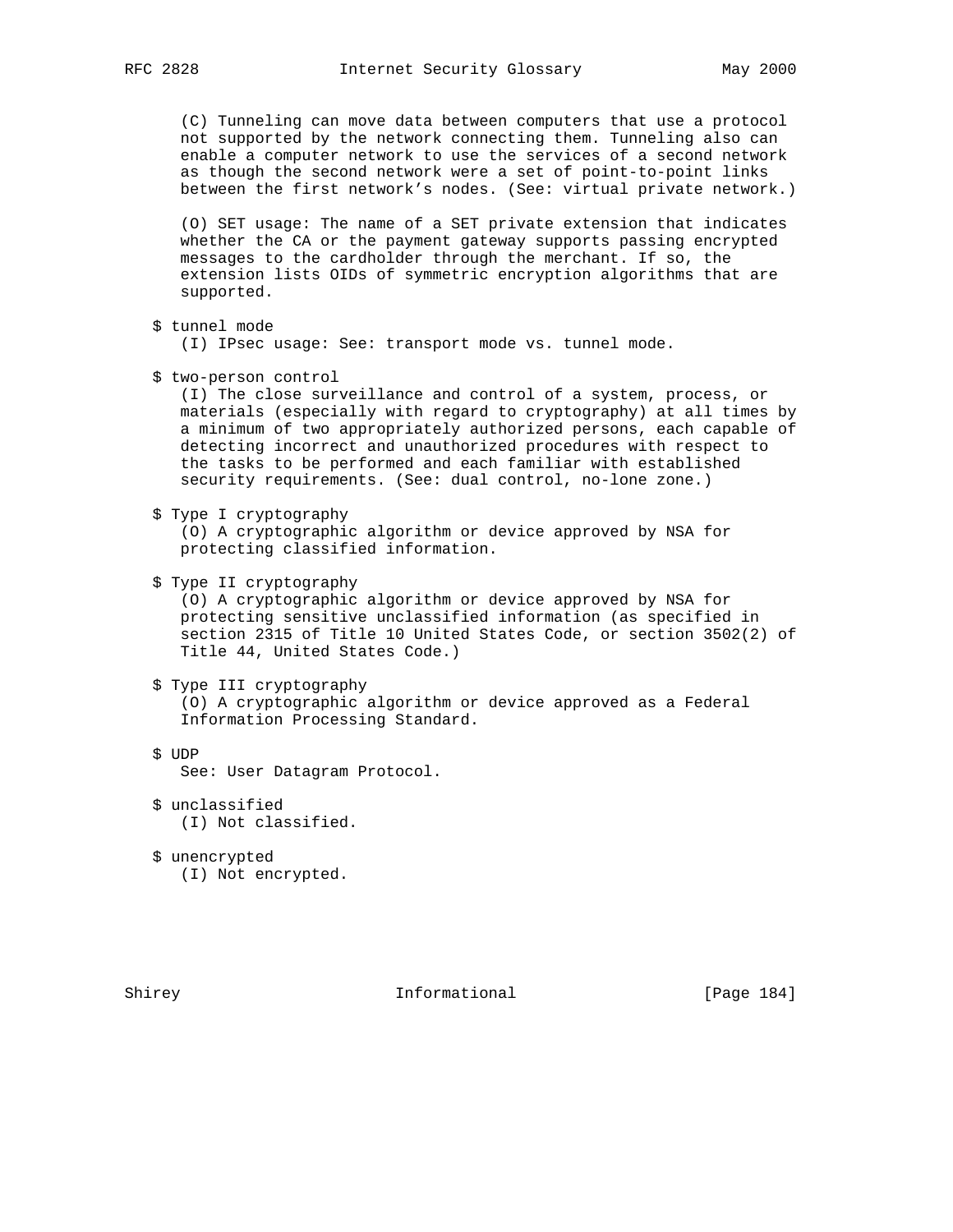#### \$ unforgeable

 (I) Cryptographic usage: The property of a cryptographic data structure (i.e., a data structure that is defined using one or more cryptographic functions) that makes it computationally infeasible to construct (i.e., compute) an unauthorized but correct value of the structure without having knowledge of one of more keys. (E.g., see: digital certificate.)

 (C) This definition is narrower than general English usage, where "unforgeable" means unable to be fraudulently created or duplicated. In that broader sense, anyone can forge a digital certificate containing any set of data items whatsoever by generating the to-be-signed certificate and signing it with any private key whatsoever. But for PKI purposes, the forged data structure is invalid if it is not signed with the true private key of the claimed issuer; thus, the forgery will be detected when a certificate user uses the true public key of the claimed issuer to verify the signature.

\$ uniform resource identifier (URI)

 (I) A type of formatted identifier that encapsulates the name of an Internet object, and labels it with an identification of the name space, thus producing a member of the universal set of names in registered name spaces and of addresses referring to registered protocols or name spaces. [R1630]

 (C) URIs are used in HTML to identify the target of hyperlinks. In common practice, URIs include uniform resource locators [R2368] and relative URLs, and may be URNs. [R1808]

\$ uniform resource locator (URL)

 (I) A type of formatted identifier that describes the access method and location of an information resource object on the Internet. [R1738]

 (C) A URL is a URI that provides explicit instructions on how to access the named object. For example, "ftp://bbnarchive.bbn.com/foo/bar/picture/cambridge.zip" is a URL. The part before the colon specifies the access scheme or protocol, and the part after the colon is interpreted according to that access method. Usually, two slashes after the colon indicate the host name of a server (written as a domain name). In an FTP or HTTP URL, the host name is followed by the path name of a file on the server. The last (optional) part of a URL may be either a fragment identifier that indicates a position in the file, or a query string.

Shirey **Informational** [Page 185]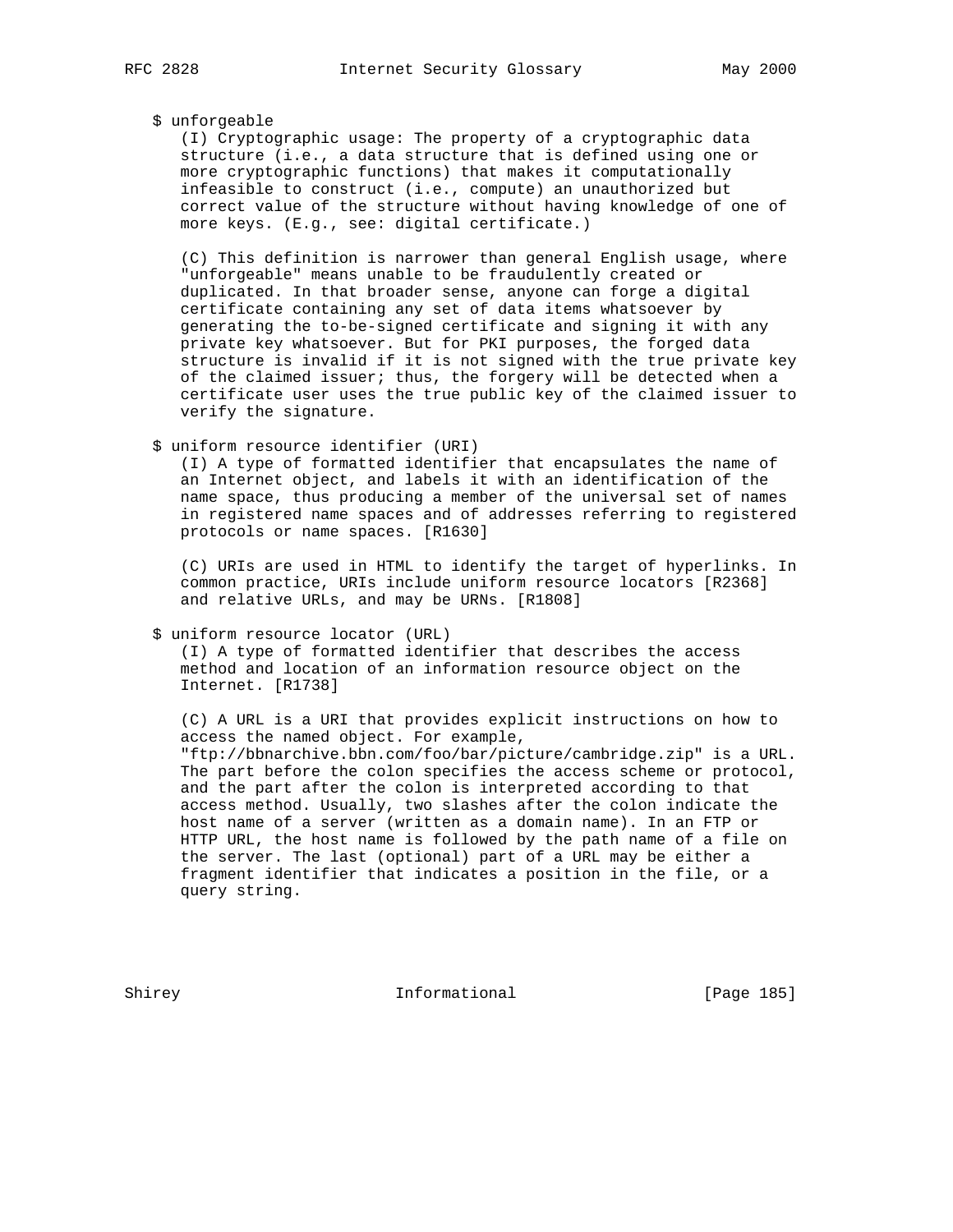|  | \$ uniform resource name (URN)<br>(I) A URI that has an institutional commitment to persistence and<br>availability.                                                                                                                                                                                                                          |
|--|-----------------------------------------------------------------------------------------------------------------------------------------------------------------------------------------------------------------------------------------------------------------------------------------------------------------------------------------------|
|  | \$ untrusted process<br>(I) A system process that is not able to affect the state of<br>system security through incorrect or malicious operation, usually<br>because its operation is confined by a security kernel. (See:<br>trusted process.)                                                                                               |
|  | \$ UORA<br>See: user-PIN ORA.                                                                                                                                                                                                                                                                                                                 |
|  | \$ update<br>See: certificate update and key update.                                                                                                                                                                                                                                                                                          |
|  | \$ URI<br>See: uniform resource identifier.                                                                                                                                                                                                                                                                                                   |
|  | \$ URL<br>See: uniform resource locator.                                                                                                                                                                                                                                                                                                      |
|  | \$ URN<br>See: uniform resource name.                                                                                                                                                                                                                                                                                                         |
|  | \$ user<br>(I) A person, organization entity, or automated process that<br>accesses a system, whether authorized to do so or not. (See:<br>$[R2504]$ .)                                                                                                                                                                                       |
|  | (C) Any ISD that uses this term SHOULD provide an explicit<br>definition, because this term is used in many ways and can easily<br>be misunderstood.                                                                                                                                                                                          |
|  | \$ User Datagram Protocol (UDP)<br>(I) An Internet Standard protocol [R0768] that provides a datagram<br>mode of packet-switched computer communication in an internetwork.                                                                                                                                                                   |
|  | (C) UDP is a transport layer protocol, and it assumes that IP is<br>the underlying protocol. UDP enables application programs to send<br>transaction-oriented data to other programs with minimal protocol<br>mechanism. UDP does not provide reliable delivery, flow control,<br>sequencing, or other end-to-end services that TCP provides. |
|  | \$ user identifier<br>(I) A character string or symbol that is used in a system to<br>uniquely name a specific user or group of users.                                                                                                                                                                                                        |
|  |                                                                                                                                                                                                                                                                                                                                               |

Shirey **Informational** [Page 186]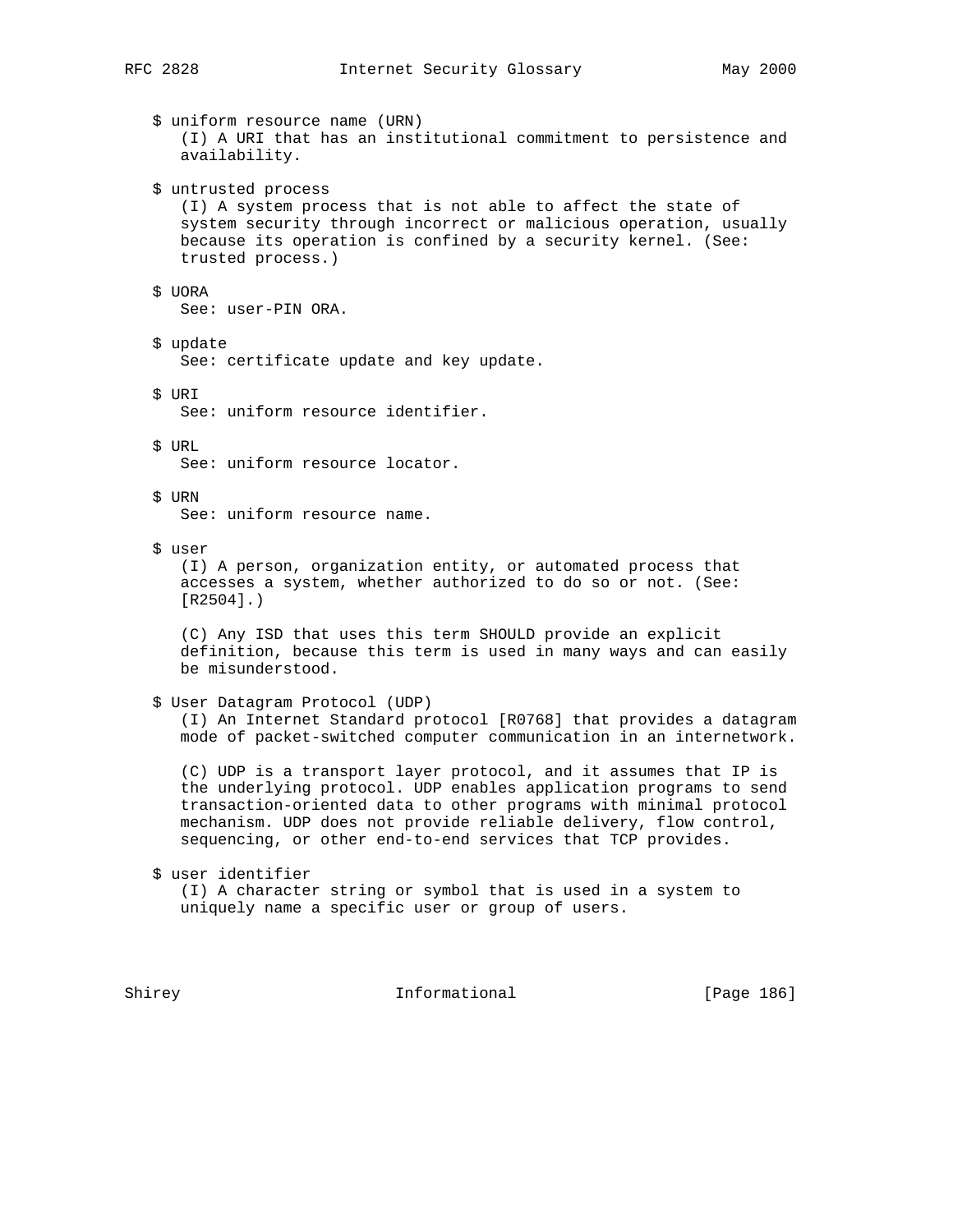- (C) Often verified by a password in an authentication process.
- \$ user PIN

 (O) MISSI usage: One of two personal identification numbers that control access to the functions and stored data of a FORTEZZA PC card. Knowledge of the user PIN enables the card user to perform the FORTEZZA functions that are intended for use by an end user. (See: SSO PIN.)

\$ user-PIN ORA (UORA)

 (O) A MISSI organizational RA that operates in a mode in which the ORA performs only the subset of card management functions that are possible with knowledge of the user PIN for a FORTEZZA PC card. (See: no-PIN ORA, SSO-PIN ORA.)

\$ usurpation

See: (secondary definition under) threat consequence.

\$ UTCTime

 (N) The ASN.1 data type "UTCTime" contains a calendar date (YYMMDD) and a time to a precision of either one minute (HHMM) or one second (HHMMSS), where the time is either (a) Coordinated Universal Time or (b) the local time followed by an offset that enables Coordinated Universal Time to be calculated. Note: UTCTime has the Year 2000 problem. (See: Coordinated Universal Time, GeneralizedTime.)

\$ v1 certificate

 (C) Ambiguously refers to either an X.509 public-key certificate in its version 1 format, or an X.509 attribute certificate in its version 1 format. However, many people who use this term are not aware that X.509 specifies attribute certificates that do not contain a public key. Therefore, ISDs MAY use this term as an abbreviation for "version 1 X.509 public-key certificate", but only after using the full term at the first instance.

 (D) ISDs SHOULD NOT use this term as an abbreviation for "version 1 X.509 attribute certificate".

\$ v1 CRL

(I) An abbreviation for "X.509 CRL in version 1 format".

 (C) ISDs should use this abbreviation only after using the full term at its first occurrence and defining the abbreviation.

\$ v2 certificate

 (I) An abbreviation for "X.509 public-key certificate in version 2 format".

Shirey **Informational** [Page 187]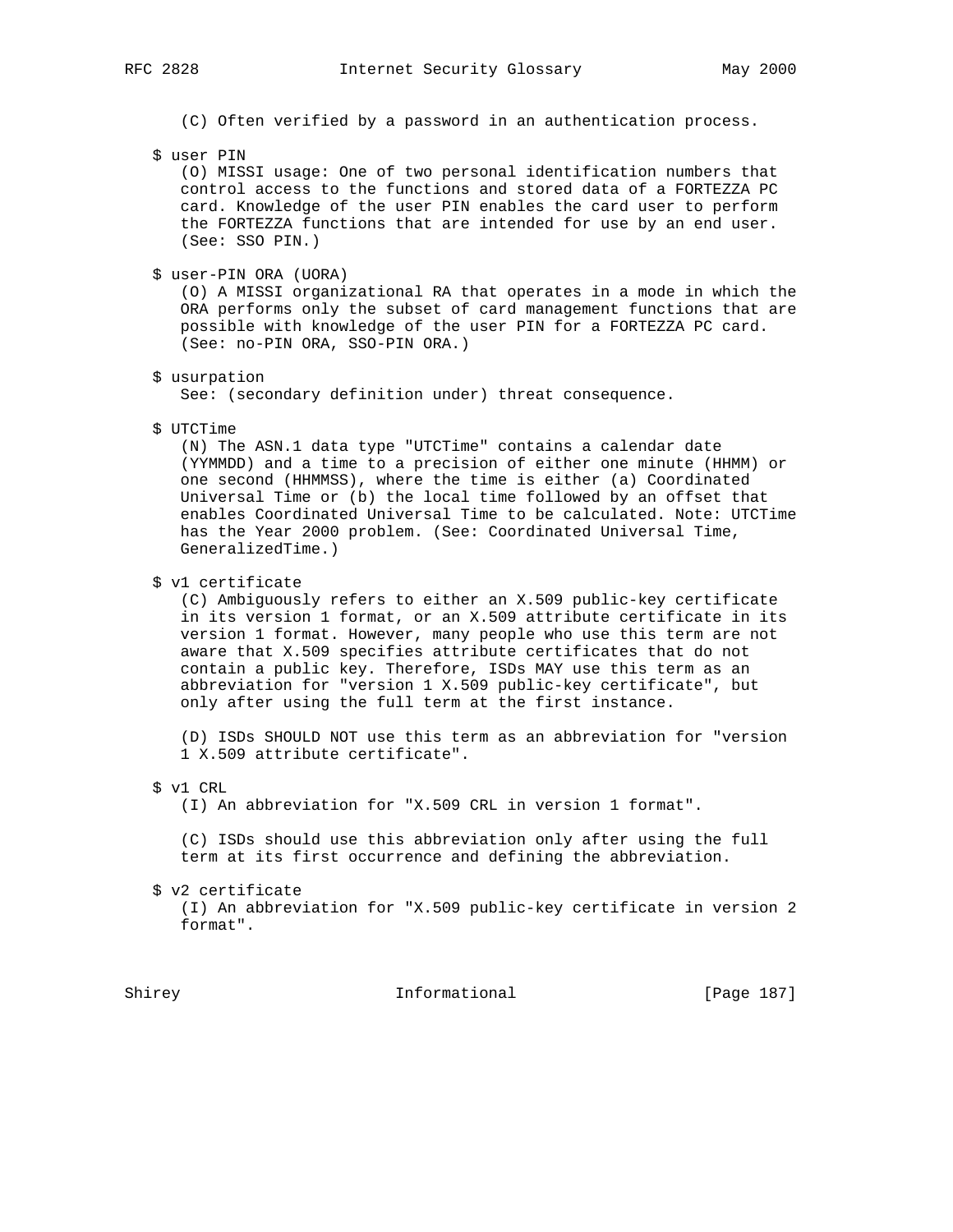(C) ISDs should use this abbreviation only after using the full term at its first occurrence and defining the abbreviation.

\$ v2 CRL

(I) An abbreviation for "X.509 CRL in version 2 format".

 (C) ISDs should use this abbreviation only after using the full term at its first occurrence and defining the abbreviation.

\$ v3 certificate

 (I) An abbreviation for "X.509 public-key certificate in version 3 format".

 (C) ISDs should use this abbreviation only after using the full term at its first occurrence and defining the abbreviation.

\$ valid certificate

 (I) A digital certificate for which the binding of the data items can be trusted; one that can be validated successfully. (See: validate vs. verify.)

\$ valid signature

 (D) ISDs SHOULD NOT use this term; instead, use "authentic signature". This Glossary recommends saying "validate the certificate" and "verify the signature"; therefore, it would be inconsistent to say that a signature is "valid". (See: validate vs. verify.)

#### \$ validate vs. verify

 (C) The PKI community uses words inconsistently when describing what a certificate user does to make certain that a digital certificate can be trusted. Usually, we say "verify the signature" but say "validate the certificate"; i.e., we "verify" atomic truths but "validate" data structures, relationships, and systems that are composed of or depend on verified items. Too often, however, verify and validate are used interchangeably.

 ISDs SHOULD comply with the following two rules to ensure consistency and to align Internet security terminology with ordinary English:

- Rule 1: Use "validate" when referring to a process intended to establish the soundness or correctness of a construct. (E.g., see: certificate validation.)
- Rule 2: Use "verify" when referring to a process intended to test or prove the truth or accuracy of a fact or value. (E.g., see: authenticate.)

Shirey **Informational** [Page 188]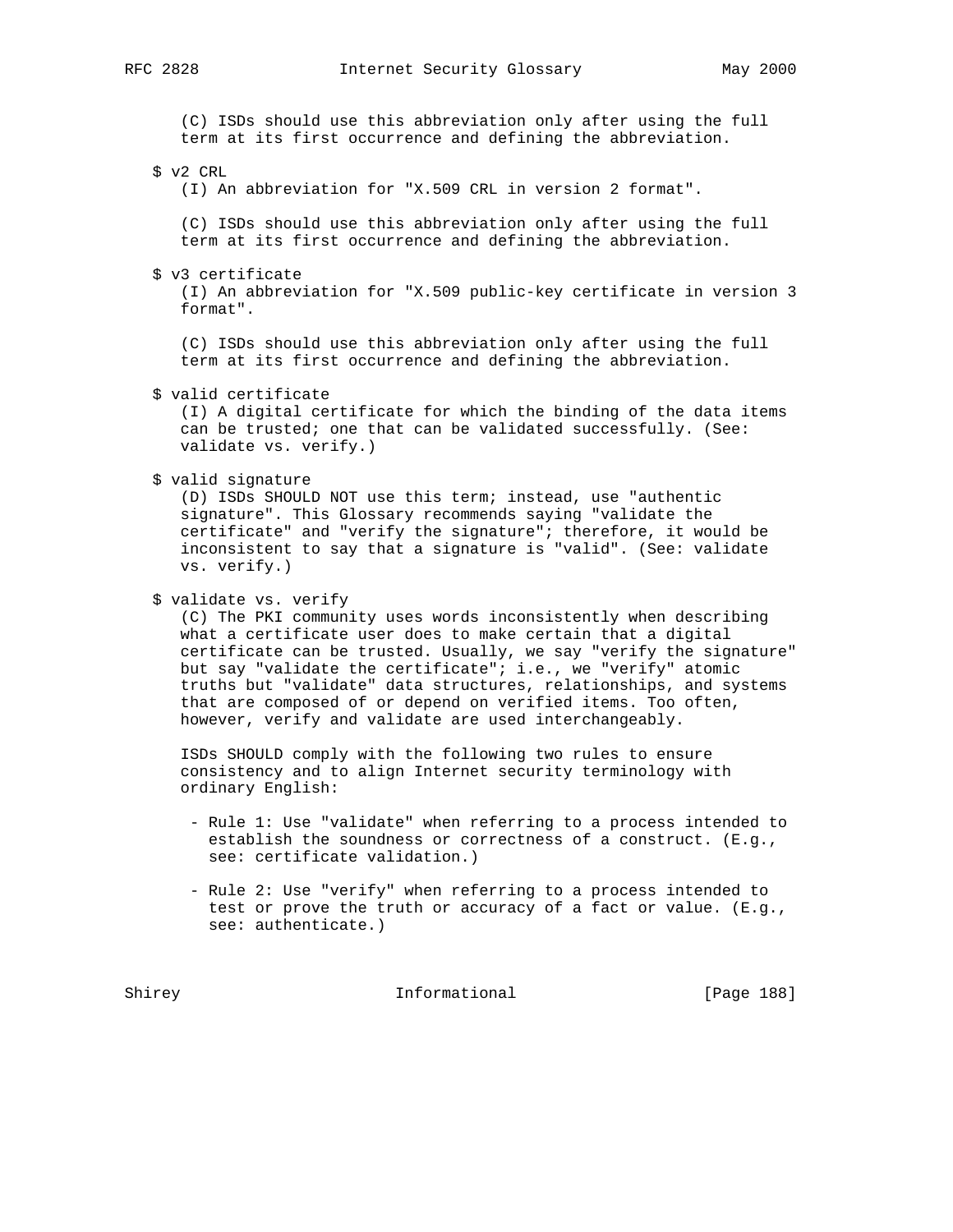The rationale for Rule 1 is that "valid" derives from a word that means "strong" in Latin. Thus, to validate means to make sure that a construction is sound. A certificate user validates a public-key certificate to establish trust in the binding that the certificate asserts between an identity and a key. (To validate can also mean to officially approve something; e.g., NIST validates cryptographic modules for conformance with FIPS PUB 140-1.)

 The rationale for Rule 2 is that "verify" derives from a word that means "true" in Latin. Thus, to verify means to prove the truth of an assertion by examining evidence or performing tests. To verify an identity, an authentication process examines identification information that is presented or generated. To validate a certificate, a certificate user verifies the digital signature on the certificate by performing calculations; verifies that the current time is within the certificate's validity period; and may need to validate a certification path involving additional certificates.

```
 $ validation
See: validate vs. verify.
```
\$ validity period

 (I) A data item in a digital certificate that specifies the time period for which the binding between data items (especially between the subject name and the public key value in a public-key certificate) is valid, except if the certificate appears on a CRL or the key appears on a CKL.

\$ value-added network (VAN)

 (I) A computer network or subnetwork (which is usually a commercial enterprise) that transmits, receives, and stores EDI transactions on behalf of its customers.

 (C) A VAN may also provide additional services, ranging from EDI format translation, to EDI-to-FAX conversion, to integrated business systems.

\$ VAN

See: value-added network.

\$ verification

 1. System verification: The process of comparing two levels of system specification for proper correspondence, such as comparing a security policy with a top-level specification, a top-level specification with source code, or source code with object code. [NCS04]

Shirey **Informational** [Page 189]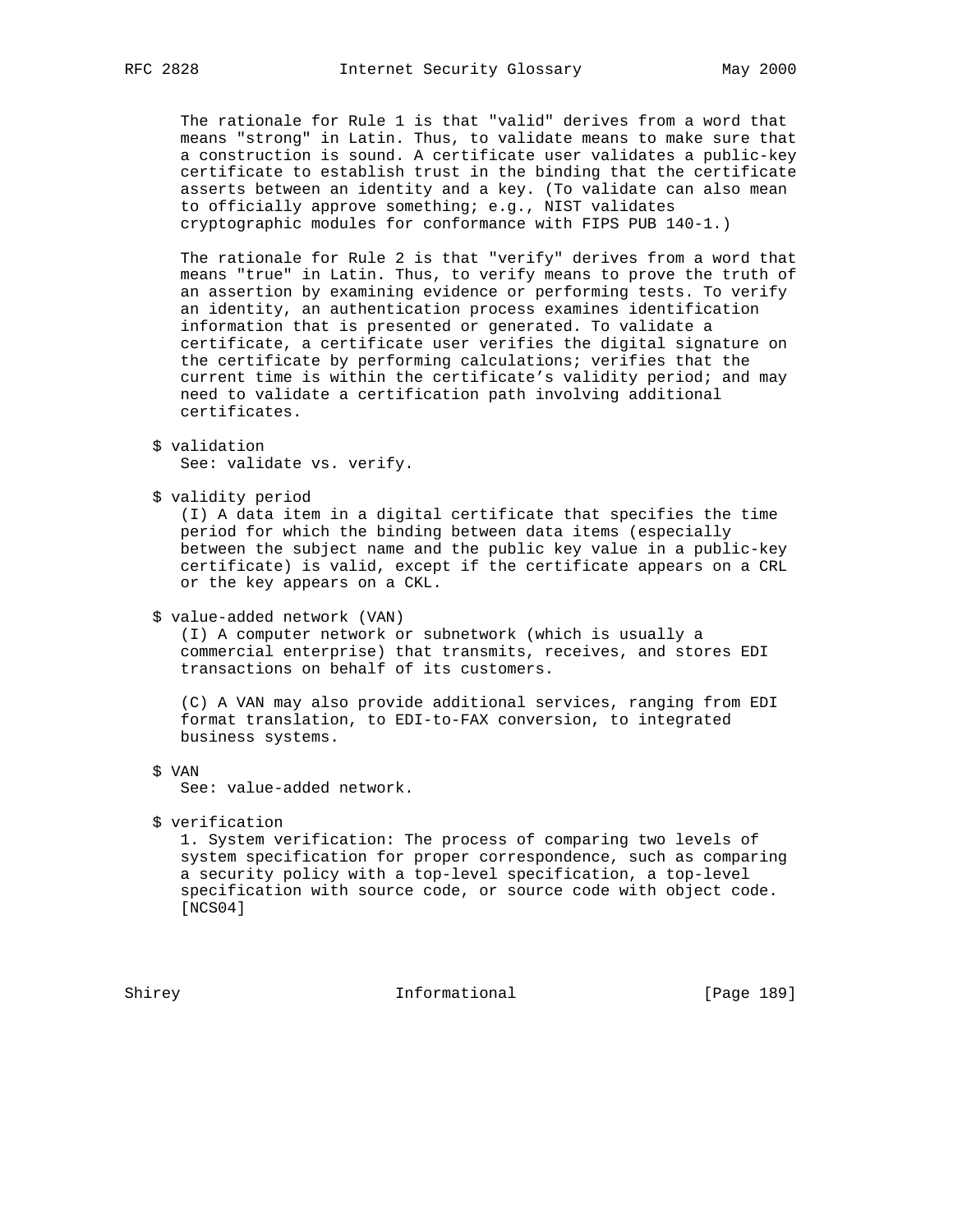2. Identification verification: Presenting information to establish the truth of a claimed identity.

- \$ verify See: validate vs. verify.
- \$ violation

See: security violation.

\$ virtual private network (VPN)

 (I) A restricted-use, logical (i.e., artificial or simulated) computer network that is constructed from the system resources of a relatively public, physical (i.e., real) network (such as the Internet), often by using encryption (located at hosts or gateways), and often by tunneling links of the virtual network across the real network.

 (C) For example, if a corporation has LANs at several different sites, each connected to the Internet by a firewall, the corporation could create a VPN by (a) using encrypted tunnels to connect from firewall to firewall across the Internet and (b) not allowing any other traffic through the firewalls. A VPN is generally less expensive to build and operate than a dedicated real network, because the virtual network shares the cost of system resources with other users of the real network.

\$ virus

 (I) A hidden, self-replicating section of computer software, usually malicious logic, that propagates by infecting--i.e., inserting a copy of itself into and becoming part of--another program. A virus cannot run by itself; it requires that its host program be run to make the virus active.

## \$ VPN

See: virtual private network.

\$ vulnerability

 (I) A flaw or weakness in a system's design, implementation, or operation and management that could be exploited to violate the system's security policy.

 (C) Most systems have vulnerabilities of some sort, but this does not mean that the systems are too flawed to use. Not every threat results in an attack, and not every attack succeeds. Success depends on the degree of vulnerability, the strength of attacks, and the effectiveness of any countermeasures in use. If the attacks needed to exploit a vulnerability are very difficult to carry out, then the vulnerability may be tolerable. If the

Shirey **Informational** [Page 190]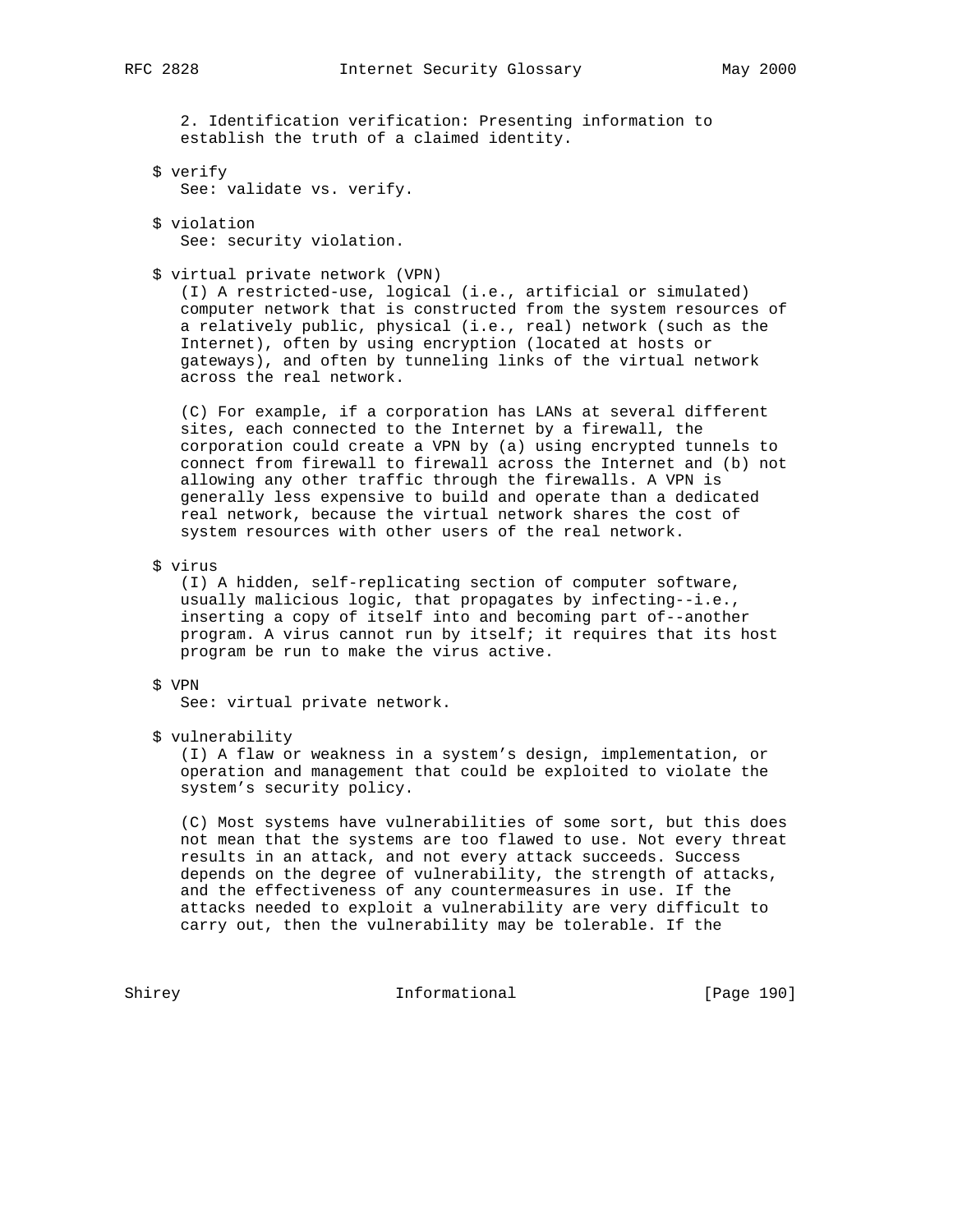perceived benefit to an attacker is small, then even an easily exploited vulnerability may be tolerable. However, if the attacks are well understood and easily made, and if the vulnerable system is employed by a wide range of users, then it is likely that there will be enough benefit for someone to make an attack.

\$ W3

See: World Wide Web.

\$ war dialer

 (I) A computer program that automatically dials a series of telephone numbers to find lines connected to computer systems, and catalogs those numbers so that a cracker can try to break into the systems.

\$ Wassenaar Arrangement

 (N) The Wassenaar Arrangement on Export Controls for Conventional Arms and Dual-Use Goods and Technologies is a global, multilateral agreement approved by 33 countries in July 1996 to contribute to regional and international security and stability, by promoting information exchange concerning, and greater responsibility in, transfers of arms and dual-use items, thus preventing destabilizing accumulations. (See: International Traffic in Arms Regulations.)

 (C) The Arrangement began operations in September 1996. The participating countries are Argentina, Australia, Austria, Belgium, Bulgaria, Canada, Czech Republic, Denmark, Finland, France, Germany, Greece, Hungary, Ireland, Italy, Japan, Luxembourg, Netherlands, New Zealand, Norway, Poland, Portugal, Republic of Korea, Romania, Russian Federation, Slovak Republic, Spain, Sweden, Switzerland, Turkey, Ukraine, United Kingdom, and United States. Participants meet on a regular basis in Vienna, where the Arrangement has its headquarters.

 Participating countries seek through their national policies to ensure that transfers do not contribute to the development or enhancement of military capabilities that undermine the goals of the arrangement, and are not diverted to support such capabilities. The countries maintain effective export controls for items on the agreed lists, which are reviewed periodically to account for technological developments and experience gained. Through transparency and exchange of views and information, suppliers of arms and dual-use items can develop common understandings of the risks associated with their transfer and assess the scope for coordinating national control policies to combat these risks. Members provide semi-annual notification of arms transfers, covering seven categories derived from the UN

Shirey **Informational** [Page 191]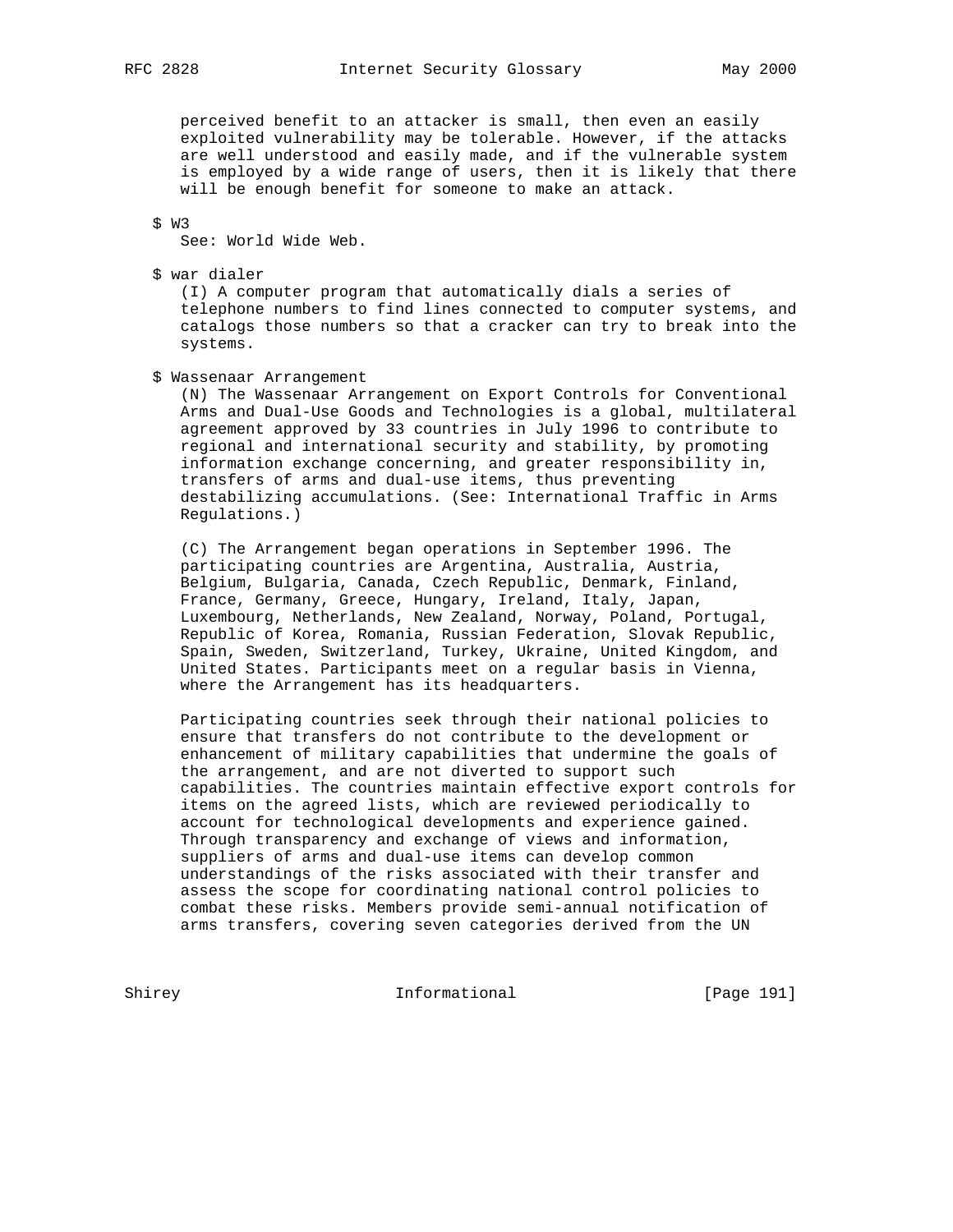Register of Conventional Arms. Members also report transfers or denials of transfers of certain controlled dual-use items. However, the decision to transfer or deny transfer of any item is the sole responsibility of each participating country. All measures undertaken with respect to the arrangement are in accordance with national legislation and policies and are implemented on the basis of national discretion.

\$ watermarking

See: digital watermarking.

\$ web of trust

 (O) PGP usage: A trust-file PKI technique used in PGP for building a file of validated public keys by making personal judgments about being able to trust certain people to be holding properly certified keys of other people. (See: certification hierarchy, mesh PKI.)

\$ web server

 (I) A software process that runs on a host computer connected to the Internet to respond to HTTP requests for documents from client web browsers.

\$ web vs. Web

 1. (I) Capitalized: ISDs SHOULD capitalize "Web" when using the term (as either a noun or an adjective) to refer specifically to the World Wide Web. (Similarly, see: internet vs. Internet.)

 2. (C) Not capitalized: ISDs SHOULD NOT capitalize "web" when using the term (usually as an adjective) to refer generically to technology--such as web browsers, web servers, HTTP, and HTML- that is used in the Web or similar networks.

 (C) IETF documents SHOULD spell out "World Wide Web" fully at the first instance of usage and SHOULD Use "Web" and "web" especially carefully where confusion with the PGP "web of trust" is possible.

\$ wiretapping

 (I) An attack that intercepts and accesses data and other information contained in a flow in a communication system.

 (C) Although the term originally referred to making a mechanical connection to an electrical conductor that links two nodes, it is now used to refer to reading information from any sort of medium used for a link or even directly from a node, such as gateway or subnetwork switch.

Shirey **Informational** [Page 192]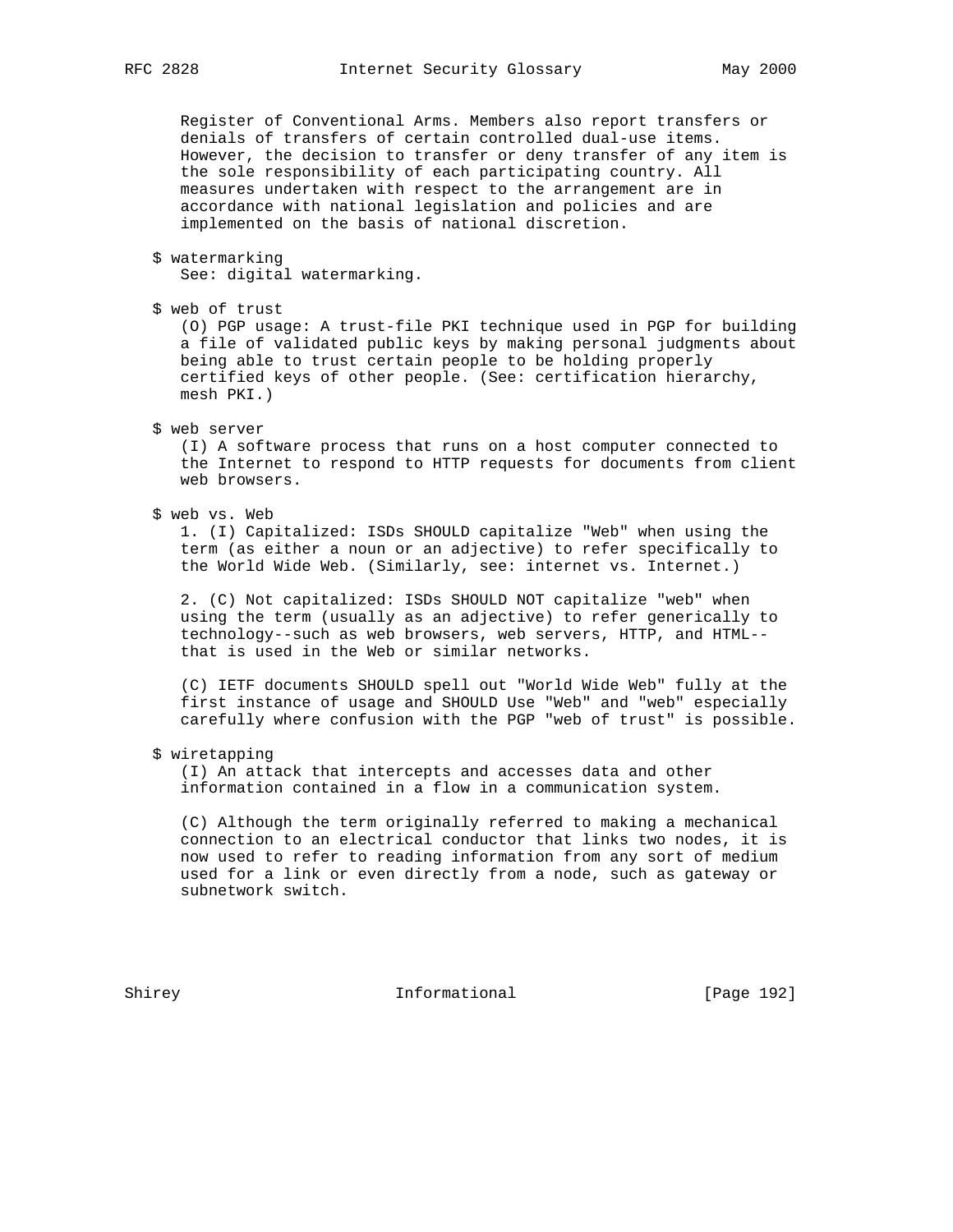(C) "Active wiretapping" attempts to alter the data or otherwise affect the flow; "passive wiretapping" only attempts to observe the flow and gain knowledge of information it contains. (See: active attack, end-to-end encryption, passive attack.)

\$ work factor

 (I) General security usage: The estimated amount of effort or time that can be expected to be expended by a potential intruder to penetrate a system, or defeat a particular countermeasure, when using specified amounts of expertise and resources.

 (I) Cryptography usage: The estimated amount of computing time and power needed to break a cryptographic system.

\$ World Wide Web ("the Web", WWW, W3)

 (N) The global, hypermedia-based collection of information and services that is available on Internet servers and is accessed by browsers using Hypertext Transfer Protocol and other information retrieval mechanisms. (See: web vs. Web, [R2084].)

\$ worm

 (I) A computer program that can run independently, can propagate a complete working version of itself onto other hosts on a network, and may consume computer resources destructively. (See: Morris Worm, virus.)

\$ wrap

 (O) To use cryptography to provide data confidentiality service for a data object. (See: encrypt, seal.)

 (D) ISDs SHOULD NOT use this term with this definition because it duplicates the meaning of other, standard terms. Instead, use "encrypt" or use a term that is specific with regard to the mechanism used.

#### \$ WWW

See: World Wide Web.

\$ X.400

 (N) An ITU-T Recommendation [X400] that is one part of a joint ITU-T/ISO multi-part standard (X.400-X.421) that defines the Message Handling Systems. (The ISO equivalent is IS 10021, parts 1-7.) (See: Message Handling Systems.)

- \$ X.500
- \$ X.500 Directory

 (N) An ITU-T Recommendation [X500] that is one part of a joint ITU-T/ISO multi-part standard (X.500-X.525) that defines the X.500

Shirey Informational [Page 193]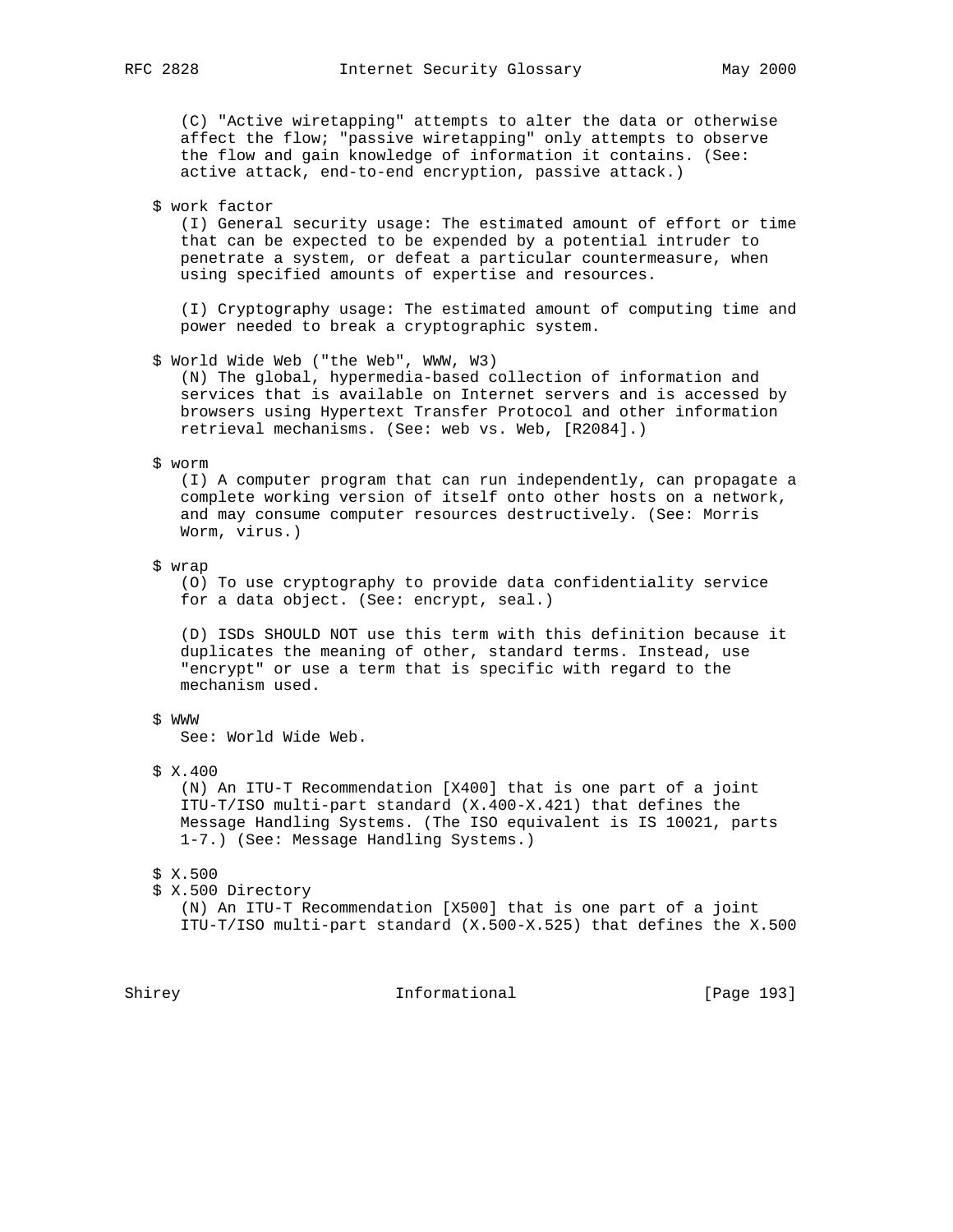Directory, a conceptual collection of systems that provide distributed directory capabilities for OSI entities, processes, applications, and services. (The ISO equivalent is IS 9594-1 and related standards, IS 9594-x.) (See: directory vs. Directory, X.509.)

 (C) The X.500 Directory is structured as a tree (the Directory Information Tree), and information is stored in directory entries. Each entry is a collection of information about one object, and each object has a DN. A directory entry is composed of attributes, each with a type and one or more values. For example, if a PKI uses the Directory to distribute certificates, then the X.509 public-key certificate of an end user is normally stored as a value of an attribute of type "userCertificate" in the Directory entry that has the DN that is the subject of the certificate.

\$ X.509

 (N) An ITU-T Recommendation [X509] that defines a framework to provide and support data origin authentication and peer entity authentication services, including formats for X.509 public-key certificates, X.509 attribute certificates, and X.509 CRLs. (The ISO equivalent is IS 9498-4.) (See: X.500.)

 (C) X.509 describes two levels of authentication: simple authentication based on a password, and strong authentication based on a public-key certificate.

## \$ X.509 attribute certificate

 (N) An attribute certificate in the version 1 (v1) format defined by X.509. (The v1 designation for an X.509 attribute certificate is disjoint from the v1 designation for an X.509 public-key certificate, and from the v1 designation for an X.509 CRL.)

 (C) An X.509 attribute certificate has a subject field, but the attribute certificate is a separate data structure from that subject's public-key certificate. A subject may have multiple attribute certificates associated with each of its public-key certificates, and an attribute certificate may be issued by a different CA than the one that issued the associated public-key certificate.

 (C) An X.509 attribute certificate contains a sequence of data items and has a digital signature that is computed from that sequence. In addition to the signature, an attribute certificate contains items 1 through 9 listed below:

Shirey **Informational** [Page 194]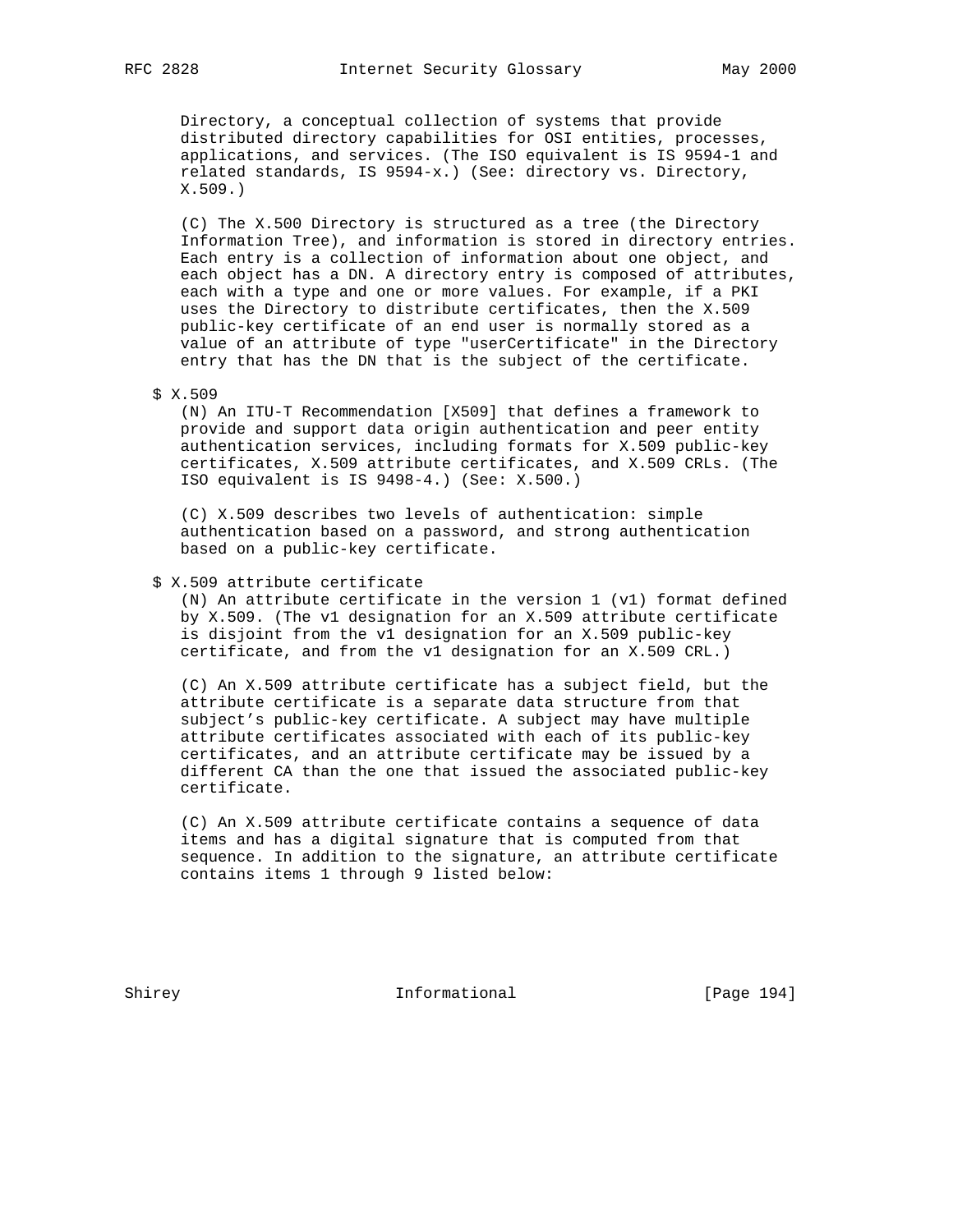|  | 1. version                         | Identifies v1.                                                              |
|--|------------------------------------|-----------------------------------------------------------------------------|
|  | 2. subject                         | Is one of the following:                                                    |
|  | 2a. baseCertificateID              | - Issuer and serial number of an<br>X.509 public-key certificate.           |
|  | 2b. subjectName                    | - DN of the subject.                                                        |
|  | 3. issuer                          | DN of the issuer (the CA who signed).                                       |
|  | 4. signature                       | OID of algorithm that signed the cert.                                      |
|  | 5. serialNumber                    | Certificate serial number;<br>an integer assigned by the issuer.            |
|  | 6. attCertValidityPeriod           | Validity period; a pair of UTCTime<br>values: "not before" and "not after". |
|  | 7. attributes                      | Sequence of attributes describing the<br>subject.                           |
|  | 8. issuerUniqueId<br>9. extensions | Optional, when a DN is not sufficient.<br>Optional.                         |
|  |                                    |                                                                             |

\$ X.509 authority revocation list

 (N) An ARL in one of the formats defined by X.509--version 1 (v1) or version 2 (v2). A specialized kind of certificate revocation list.

\$ X.509 certificate

 (N) Either an X.509 public-key certificate or an X.509 attribute certificate.

 (C) This Glossary uses the term with the precise meaning recommended here. However, some who use the term may not be aware that X.509 specifies attribute certificates that do not contain a public key. Even among those who are aware, this term is commonly used as an abbreviation to mean "X.509 public-key certificate". ISDs MAY use the term as an abbreviation for "X.509 public-key certificate", but only after using the full term at the first instance.

 (D) ISDs SHOULD NOT use this term as an abbreviation to mean "X.509 attribute certificate".

\$ X.509 certificate revocation list (CRL)

 (N) A CRL in one of the formats defined by X.509--version 1 (v1) or version 2 (v2). (The v1 and v2 designations for an X.509 CRL are disjoint from the v1 and v2 designations for an X.509 public key certificate, and from the v1 designation for an X.509 attribute certificate.) (See: certificate revocation.)

 (C) ISDs SHOULD NOT refer to an X.509 CRL as a digital certificate, but note that an X.509 CRL does meet this Glossary's definition of "digital certificate". Like a digital certificate,

Shirey **Informational** [Page 195]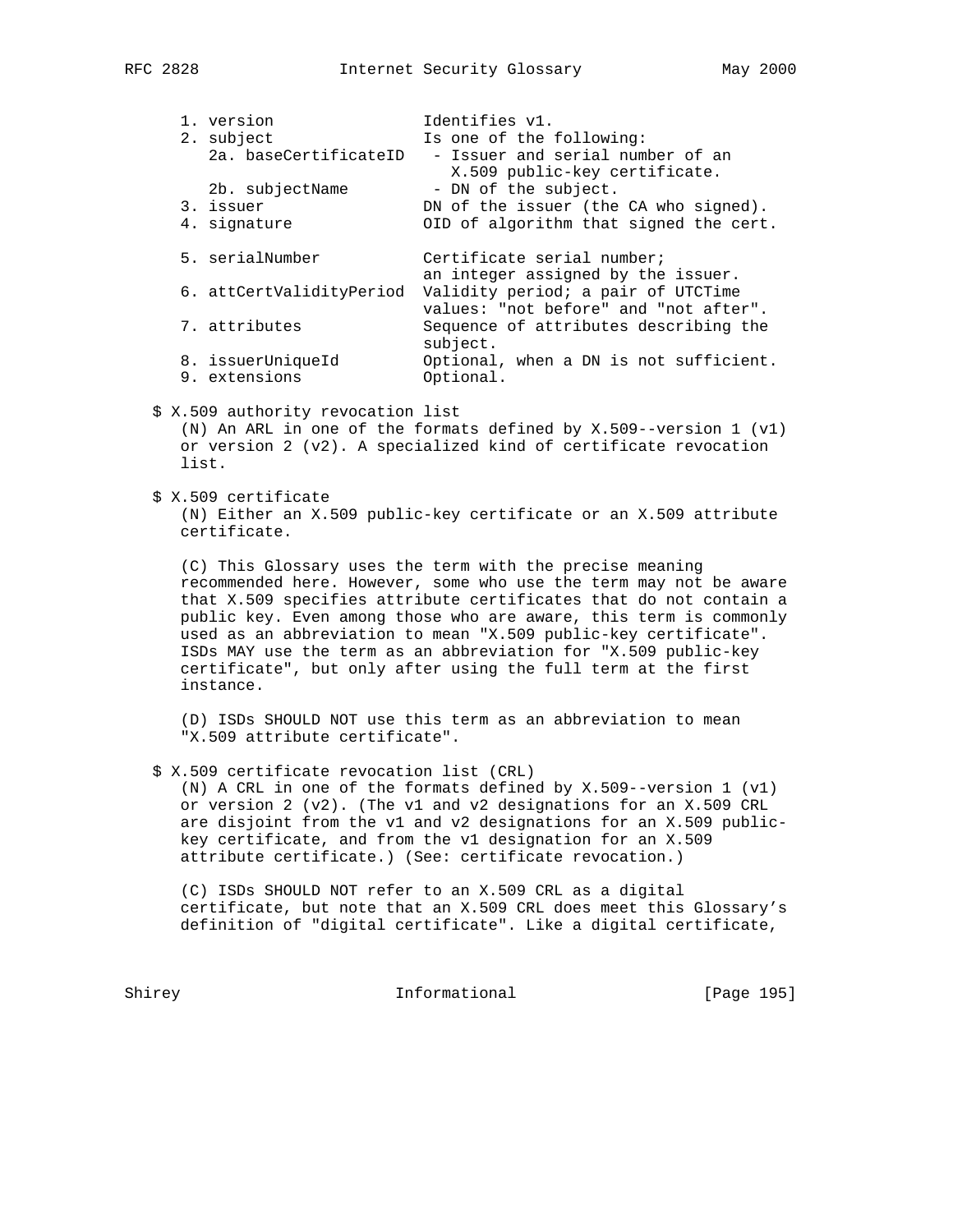an X.509 CRL makes an assertion and is signed by a CA. But instead of binding a key or other attributes to a subject, an X.509 CRL asserts that certain previously-issued X.509 certificates have been revoked.

 (C) An X.509 CRL contains a sequence of data items and has a digital signature computed on that sequence. In addition to the signature, both v1 and v2 contain items 2 through 6b listed below. Version 2 contains item 1 and may optionally contain 6c and 7.

| 1. version                       | Optional. If present, identifies v2.   |
|----------------------------------|----------------------------------------|
| 2. signature                     | OID of the algorithm that signed CRL.  |
| 3. issuer                        | DN of the issuer (the CA who signed).  |
| 4. thisUpdate                    | A UTCTime value.                       |
| 5. nextUpdate                    | A UTCTime value.                       |
| 6. revokedCertificates           | 3-tuples of 6a, 6b, and (optional) 6c: |
| 6a. userCertificate              | A certificate's serial number.         |
| 6b. revocationDate               | UTCTime value for the revocation date. |
| 6c. crlEntryExtensions Optional. |                                        |
| 7. crlExtensions                 | Optional.                              |

## \$ X.509 public-key certificate

 (N) A public-key certificate in one of the formats defined by X.509--version 1 (v1), version 2 (v2), or version 3 (v3). (The v1 and v2 designations for an X.509 public-key certificate are disjoint from the v1 and v2 designations for an X.509 CRL, and from the v1 designation for an X.509 attribute certificate.)

 (C) An X.509 public-key certificate contains a sequence of data items and has a digital signature computed on that sequence. In addition to the signature, all three versions contain items 1 through 7 listed below. Only v2 and v3 certificates may also contain items 8 and 9, and only v3 may contain item 10.

| 1. version                | Identifies v1, v2, or v3.                                |
|---------------------------|----------------------------------------------------------|
| 2. serialNumber           | Certificate serial number;                               |
|                           | an integer assigned by the issuer.                       |
| 3. signature              | OID of algorithm that was used to                        |
|                           | sign the certificate.                                    |
| 4. issuer                 | DN of the issuer (the CA who signed).                    |
| 5. validity               | Validity period; a pair of UTCTime                       |
|                           | values: "not before" and "not after".                    |
| 6. subject                | DN of entity who owns the public key.                    |
| 7. subjectPublicKeyInfo   | Public key value and algorithm OID.                      |
| 8. issuerUniqueIdentifier | Defined for v2, v3; optional.                            |
|                           | 9. subjectUniqueIdentifier Defined for v2, v2; optional. |
| 10. extensions            | Defined only for v3; optional.                           |
|                           |                                                          |

Shirey **Informational** [Page 196]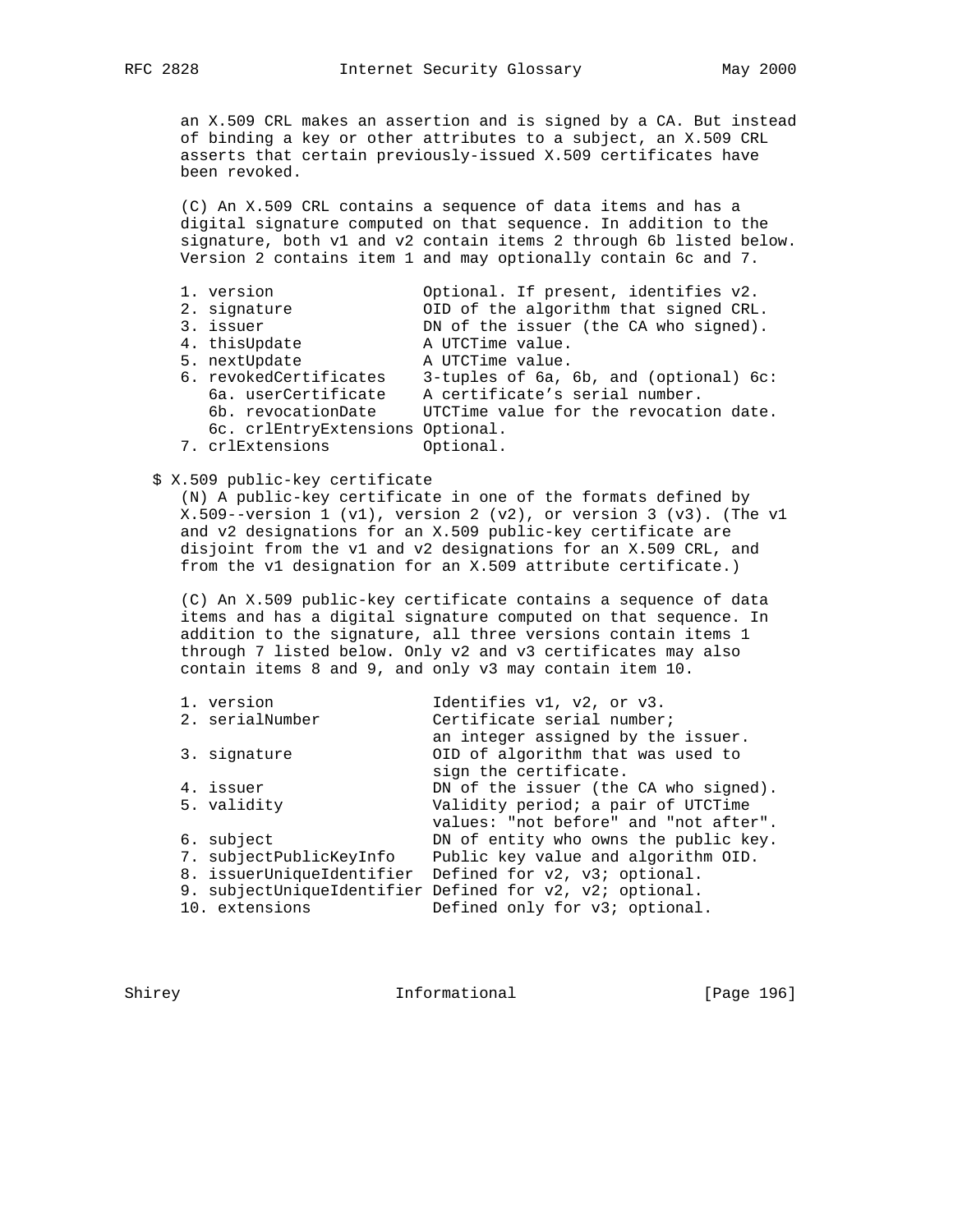#### \$ XTACACS

 See: (secondary definition under) Terminal Access Controller (TAC) Access Control System.

\$ Yellow Book

 (D) ISDs SHOULD NOT use this term as a synonym for "Computer Security Requirements: Guidance for Applying the Department of Defense Trusted Computer System Evaluation Criteria in Specific Environments" [CSC3]. Instead, use the full proper name of the document or, in subsequent references, a conventional abbreviation. (See: (usage note under) Green Book, Rainbow Series.)

#### \$ zeroize

 (I) Use erasure or other means to render stored data unusable and unrecoverable, particularly a key stored in a cryptographic module or other device.

 (O) Erase electronically stored data by altering the contents of the data storage so as to prevent the recovery of the data. [FP140]

## 4. References

 This Glossary focuses on the Internet Standards Process. Therefore, this set of references emphasizes international, governmental, and industry standards documents; only a few other texts are listed. RFCs are listed, but not Internet-Drafts, because the latter are not an archival document series and should not be cited or quoted in an RFC.

- [A3092] American National Standards Institute, "American National Standard Data Encryption Algorithm", ANSI X3.92-1981, 30 Dec 1980.
- [A9009] ---, "Financial Institution Message Authentication (Wholesale)", ANSI X9.9-1986, 15 Aug 1986.
- [A9017] ---, "Financial Institution Key Management (Wholesale)", X9.17, 4 Apr 1985. [Defines procedures for the manual and automated management of keying material and uses DES to provide key management for a variety of operational environments.]
- [A9042] ---, "Public key Cryptography for the Financial Service Industry: Agreement of Symmetric Keys Using Diffie-Hellman and MQV Algorithms", X9.42, 29 Jan 1999.

Shirey **Informational** [Page 197]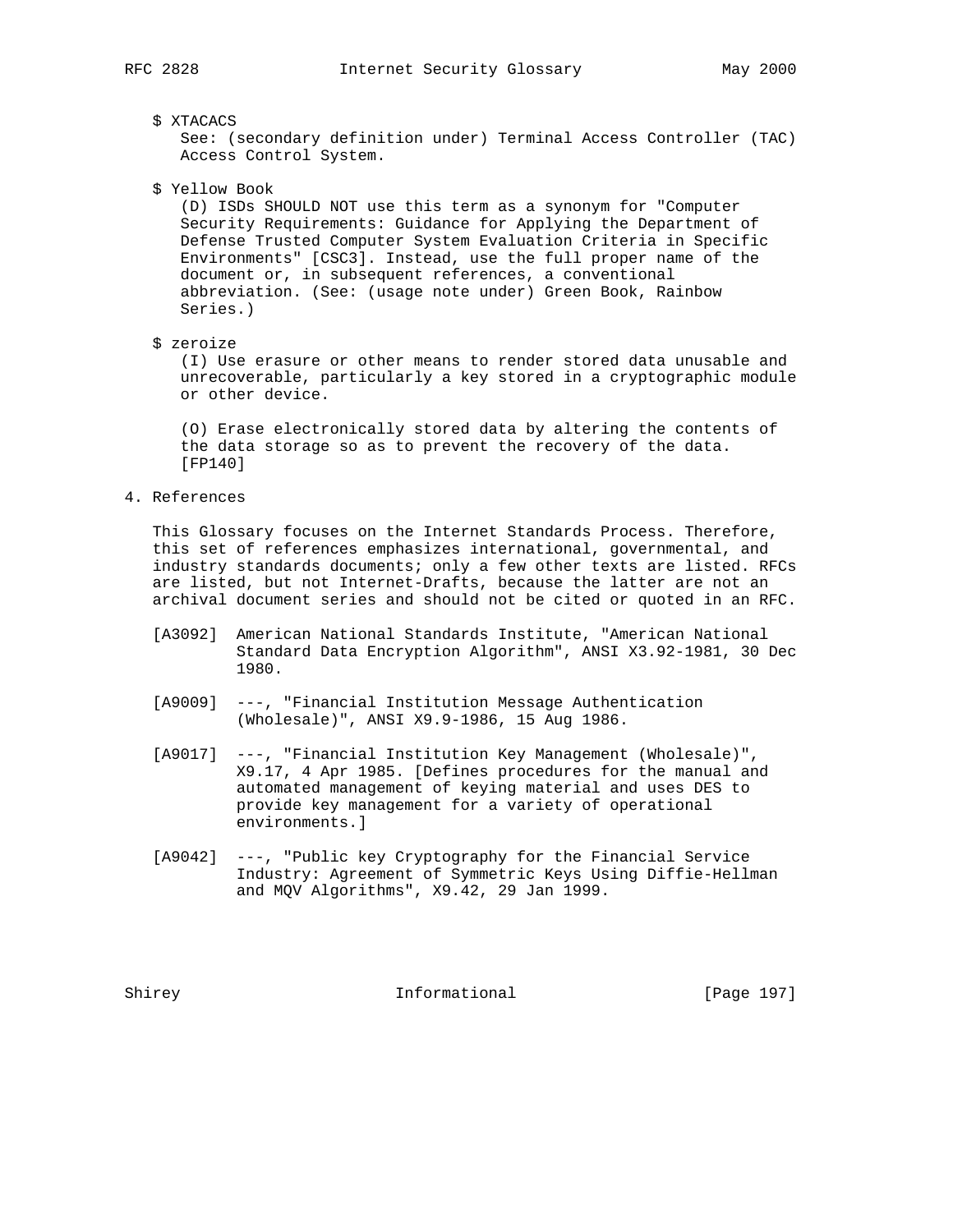- [A9052] ---, "Triple Data Encryption Algorithm Modes of Operation", X9.52-1998, ANSI approval 9 Nov 1998.
- [A9062] ---, "Public Key Cryptography for the Financial Services Industry: The Elliptic Curve Digital Signature Algorithm (ECDSA)", X9.62-1998, ANSI approval 7 Jan 1999.
- [ABA] American Bar Association, "Digital Signature Guidelines: Legal Infrastructure for Certification Authorities and Secure Electronic Commerce", Chicago, IL, 1 Aug 1996.
- [ACM] Association for Computing Machinery, "Communications of the ACM", Jul 1998 issue with: Minerva M. Yeung, "Digital Watermarking"; Nasir Memom and Ping Wah Wong, "Protecting Digital Media Content"; and Scott Craver, Boon-Lock Yeo, and Minerva Yeung, "Technical Trials and Legal Tribulations".
- [Army] U.S. Army Corps of Engineers, "Electromagnetic Pulse (EMP) and Tempest Protection for Facilities", EP 1110-3-2, 31 Dec 1990.
- [B7799] British Standards Institution, "Information Security Management, Part 1: Code of Practice for Information Security Management", BS 7799-1:1999, effective 15 May 1999.

 ---, ---, "Part 2: Specification for Information Security Management Systems", BS 7799-2:1999, effective 15 May 1999.

- [Bell] D. E. Bell and L. J. LaPadula, "Secure Computer Systems: Mathematical Foundations and Model", M74-244, The MITRE Corporation, Bedford, MA, May 1973. (Available as AD-771543, National Technical Information Service, Springfield, VA.)
- [CCIB] Common Criteria Implementation Board, "Common Criteria for Information Technology Security Evaluation, Part 1: Introduction and General Model", ver. 2.1, CCIB-99-01, Aug 1999.
- [CIPSO] Trusted Systems Interoperability Working Group, "Common IP Security Option", ver. 2.3, 9 Mar 1993. [A "work in progress" that is probably defunct.]
- [CSC1] U.S. Department of Defense Computer Security Center, "Department of Defense Trusted Computer System Evaluation Criteria", CSC-STD-001-83, 15 Aug 1983. (Superseded by [DOD1].)

Shirey **Informational** [Page 198]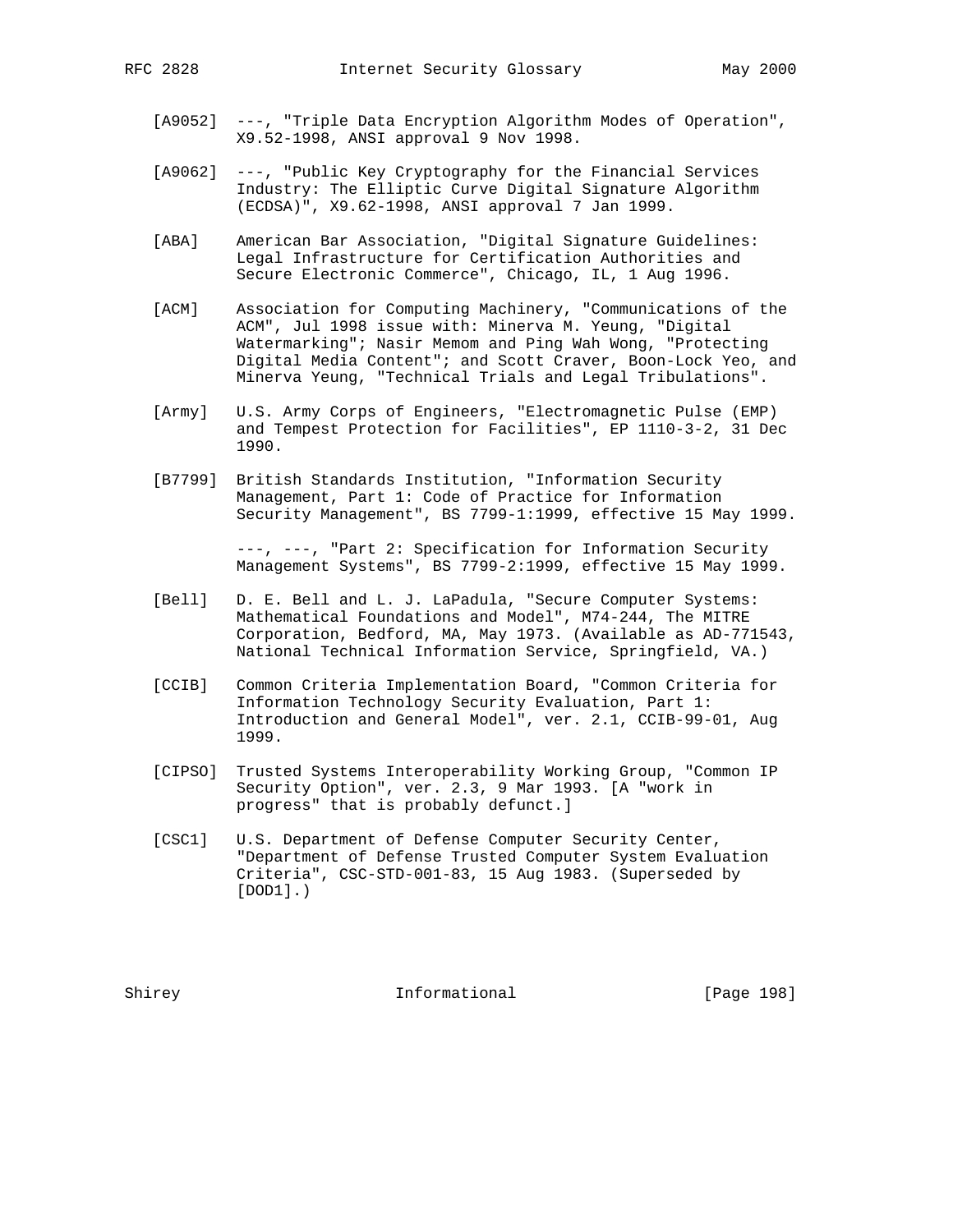- [CSC2] ---, "Department of Defense Password Management Guideline", CSC-STD-002-85, 12 Apr 1985.
- [CSC3] ---, "Computer Security Requirements: Guidance for Applying the Department of Defense Trusted Computer System Evaluation Criteria in Specific Environments", CSC-STD-003-85, 25 Jun 1985.
- [CSOR] U.S. Department of Commerce, "General Procedures for Registering Computer Security Objects", National Institute of Standards Interagency Report 5308, Dec 1993.
- [Denn] D. E. Denning, "A Lattice Model of Secure Information Flow", in "Communications of the ACM", vol. 19, no. 5, May 1976, pp. 236-243.
- [DH76] W. Diffie and M. H. Hellman, "New Directions in Cryptography" in "IEEE Transactions on Information Theory", vol. IT-22, no. 6, Nov 1976, pp. 644-654.
- [DOD1] U.S. Department of Defense, "Department of Defense Trusted Computer System Evaluation Criteria", DoD 5200.28-STD, 26 Dec 1985. (Supersedes [CSC1].)
- [DOD2] ---, Directive 5200.28, "Security Requirements for Automated Information Systems (AISs)", 21 Mar 1988.
- [DOD3] ---, "X.509 Certificate Policy", ver. 2, Mar 1999.
- [DOD4] ---, "NSA Key Recovery Assessment Criteria", 8 Jun 1998.
- [ElGa] T. El Gamal, "A Public-Key Cryptosystem and a Signature Scheme Based on Discrete Logarithms" in "IEEE Transactions on Information Theory", vol. IT-31, no. 4, 1985, pp. 469- 472.
- [EMV1] Europay International S.A., MasterCard International Incorporated, and Visa International Service Association, "EMV '96 Integrated Circuit Card Specification for Payment Systems", ver. 3.1.1, 31 May 1998.
- [EMV2] ---, "EMV '96 Integrated Circuit Card Terminal Specification for Payment Systems", ver. 3.1.1, 31 May 1998.
- [EMV3] ---, EMV '96 Integrated Circuit Card Application Specification for Payment Systems", ver. 3.1.1, 31 May 1998.

Shirey **Informational** [Page 199]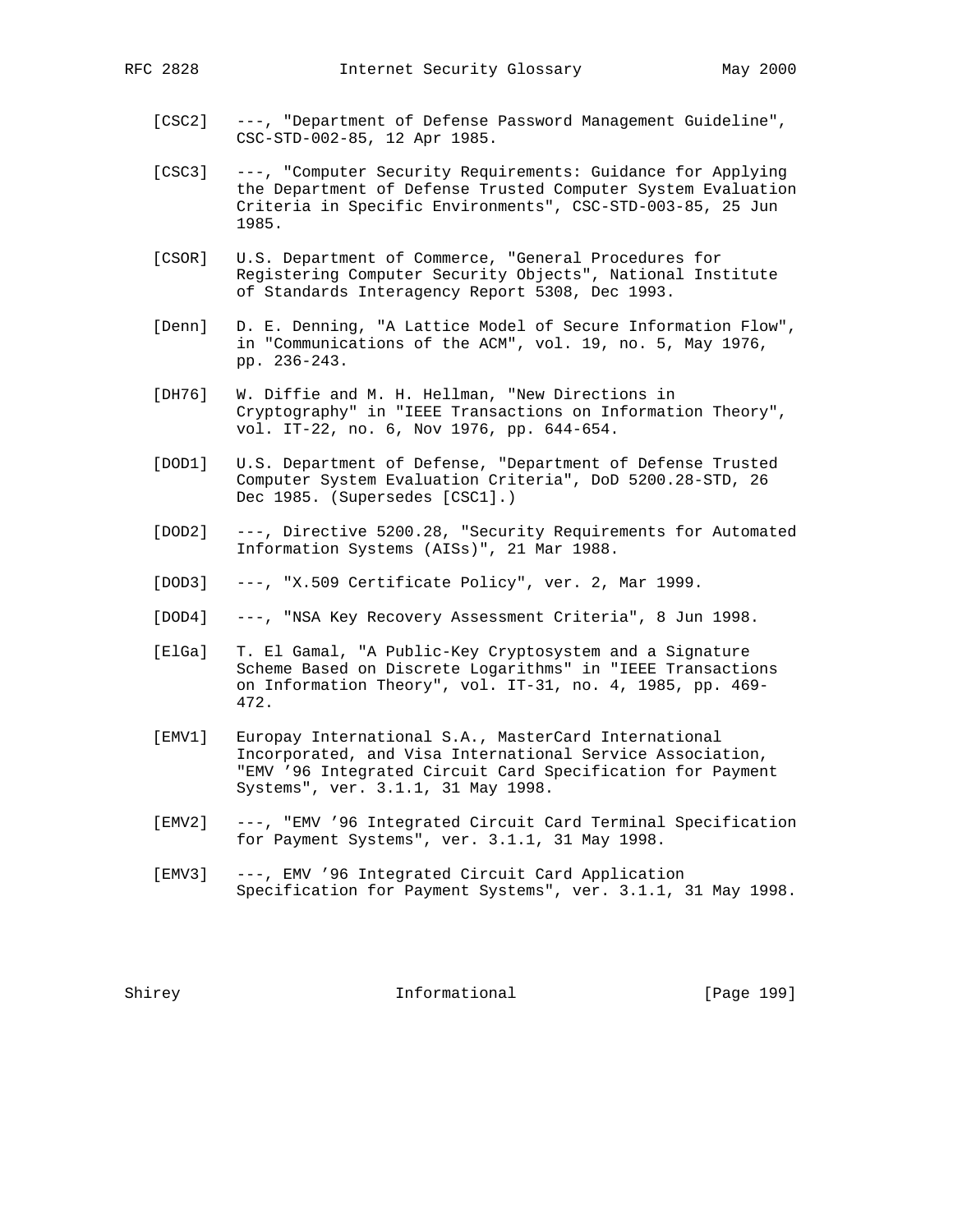- [For94] W. Ford, "Computer Communications Security: Principles, Standard Protocols and Techniques", ISBN 0-13-799453-2, 1994.
- [For97] W. Ford and M. Baum, "Secure Electronic Commerce: Building the Infrastructure for Digital Signatures and Encryption", ISBN 0-13-476342-4, 1994.
- [FP031] U.S. Department of Commerce, "Guidelines for Automatic Data Processing Physical Security and Risk Management", Federal Information Processing Standards Publication (FIPS PUB) 31, Jun 1974.
- [FP039] ---, "Glossary for Computer Systems Security", FIPS PUB 39, 15 Feb 1976.
- [FP046] ---, "Data Encryption Standard (DES)", FIPS PUB 46-2, 30 Dec 1993.
- [FP081] ---, "DES Modes of Operation", FIPS PUB 81, 2 Dec 1980.
- [FP102] ---, "Guideline for Computer Security Certification and Accreditation", FIPS PUB 102, 27 Sep 1983.
- [FP113] ---, "Computer Data Authentication", FIPS PUB 113, 30 May 1985.
- [FP140] ---, "Security Requirements for Cryptographic Modules", FIPS PUB 140-1, 11 Jan 1994.
- [FP151] ---, "Portable Operating System Interface (POSIX)--System Application Program Interface [C Language]", FIPS PUB 151-2, 12 May 1993
- [FP180] ---, "Secure Hash Standard", FIPS PUB 180-1, 17 Apr 1995.
- [FP185] ---, "Escrowed Encryption Standard", FIPS PUB 185, 9 Feb 1994.
- [FP186] ---, "Digital Signature Standard (DSS)", FIPS PUB 186, 19 May 1994.
- [FP188] ---, "Standard Security Label for Information Transfer", FIPS PUB 188, 6 Sep 1994.
- [FPDAM] Collaborative ITU and ISO/IEC meeting on the Directory, "Final Proposed Draft Amendment on Certificate Extensions", April 1999. (This draft proposes changes to [X.509].)

Shirey **Informational** [Page 200]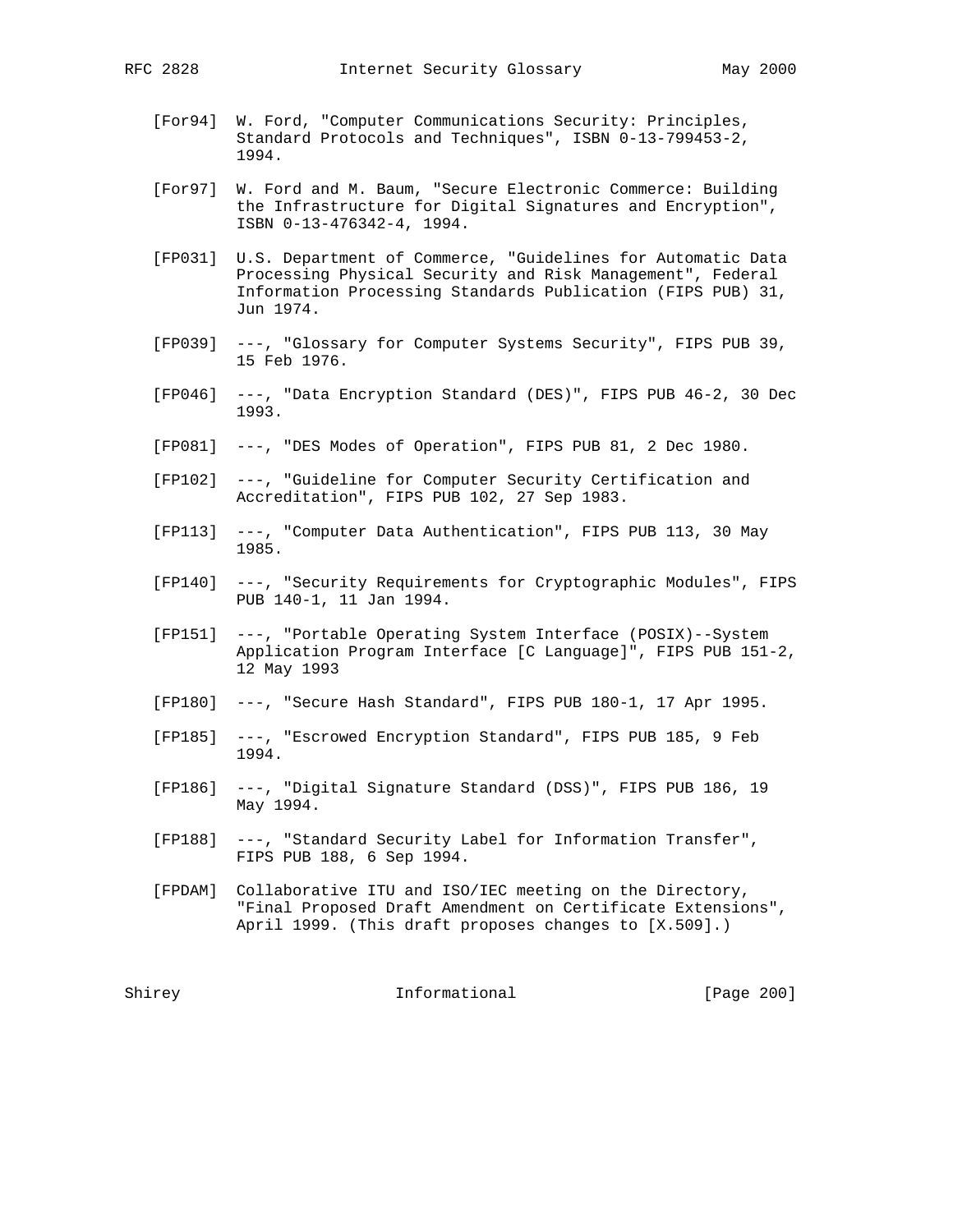- [FPKI] U.S. Department of Commerce, "Public Key Infrastructure (PKI) Technical Specifications: Part A--Technical Concept of
- [I3166] International Standards Organization, "Codes for the Representation of Names of countries and Their Subdivisions --Part 1: Country Codes", ISO 3166-1:1997.

 ---, --- "Part 2: Country Subdivision Codes", ISO/DIS 3166- 2.

Operations", National Institute of Standards, 4 Sep 1998.

 ---, --- "Part 3: Codes for Formerly Used Names of Countries", ISO/DIS 3166-3.

 [I7498] ---, "Information Processing Systems--Open Systems Interconnection Reference Model--[Part 1:] Basic Reference Model", ISO/IEC 7498-1. (Equivalent to ITU-T Recommendation X.200.)

---, --- "Part 2: Security Architecture", ISO/IEC 7499-2.

---, --- "Part 4: Management Framework", ISO/IEC 7498-4.

 [I7812] ---, "Identification cards--Identification of Issuers--Part 1: Numbering System", ISO/IEC 7812-1:1993

> ---, --- "Part 2: Application and Registration Procedures", ISO/IEC 7812-2:1993.

- [I9945] ---, "Portable Operating System Interface for Computer Environments", ISO/IEC 9945-1:1990.
- [I15408] ---, "Information Technology--Security Techniques-- Evaluation criteria for IT Security--Part 1: Introduction and General Model", ISO/IEC 15408-1:1999.
- [ITSEC] "Information Technology Security Evaluation Criteria (ITSEC): Harmonised Criteria of France, Germany, the Netherlands, and the United Kingdom", ver. 1.2, U.K. Department of Trade and Industry, Jun 1991.
- [Kahn] David Kahn, "The Codebreakers: The Story of Secret Writing", The Macmillan Company, New York, 1967.
- [Knuth] D. E. Knuth, Chapter 3 ("Random Numbers") in Volume 2 ("Seminumerical Algorithms") of "The Art of Computer Programming", Addison-Wesley, Reading, MA, 1969.

Shirey **Informational** [Page 201]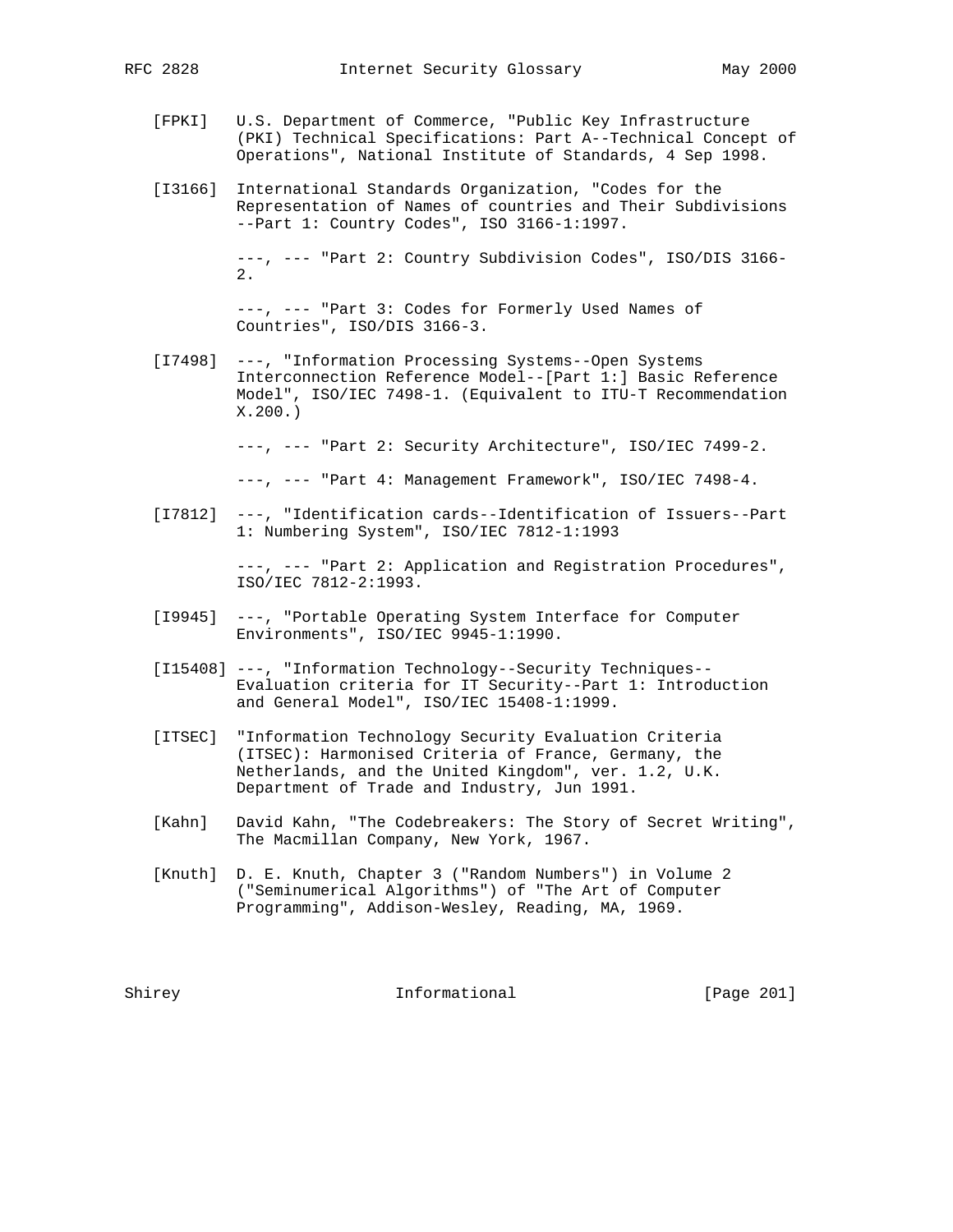- [Kuhn] Markus G. Kuhn and Ross J. Anderson, "Soft Tempest: Hidden Data Transmission Using Electromagnetic Emanations", in David Aucsmith, ed., "Information Hiding, Second International Workshop, IH'98", Portland, Oregon, USA, 15-17 Apr 1998, LNCS 1525, Springer-Verlag, ISBN 3-540-65386-4, pp. 124-142.
- [MISPC] U.S. Department of Commerce, "Minimum Interoperability Specification for PKI Components (MISPC), Version 1", National Institute of Standards Special Publication 800-15, Sep 1997.
- [NCS01] National Computer Security Center, "A Guide to Understanding Audit in Trusted Systems", NCSC-TG-001, 1 Jun 1988. (Part of the Rainbow Series.)
- [NCS04] ---, "Glossary of Computer Security Terms", NCSC-TG-004, ver. 1, 21 Oct 1988. (Part of the Rainbow Series.)
- [NCS05] ---, "Trusted Network Interpretation of the Trusted Computer System Evaluation Criteria", NCSC-TG-005, ver. 1, 31 Jul 1987. (Part of the Rainbow Series.)
- [NCS25] ---, "A Guide to Understanding Data Remanence in Automated Information Systems", NCSC-TG-025, ver. 2, Sep 1991. (Part of the Rainbow Series.)
- [NIST] National Institute of Standards and Technology, "SKIPJACK and KEA Algorithm Specifications", ver. 2, 29 May 1998. (http://csrc.nist.gov/encryption/skipjack-kea.htm)
- [PGP] Simson Garfinkel, "PGP: Pretty Good Privacy", O'Reilly & Associates, Inc., Sebastopol, CA, 1995.
- [PKCS] Burton S. Kaliski, Jr., "An Overview of the PKCS Standards", RSA Data Security, Inc., 3 Jun 1991.
- [PKC07] RSA Laboratories, "PKCS #7: Cryptographic Message Syntax Standard", ver. 1.5, RSA Laboratories Technical Note, 1 Nov 1993.
- [PKC10] ---, "PKCS #10: Certification Request Syntax Standard", ver. 1.0, RSA Laboratories Technical Note, 1 Nov 1993.
- [PKC11] ---, "PKCS #11: Cryptographic Token Interface Standard", ver. 1.0, 28 Apr 1995.

Shirey **Informational** [Page 202]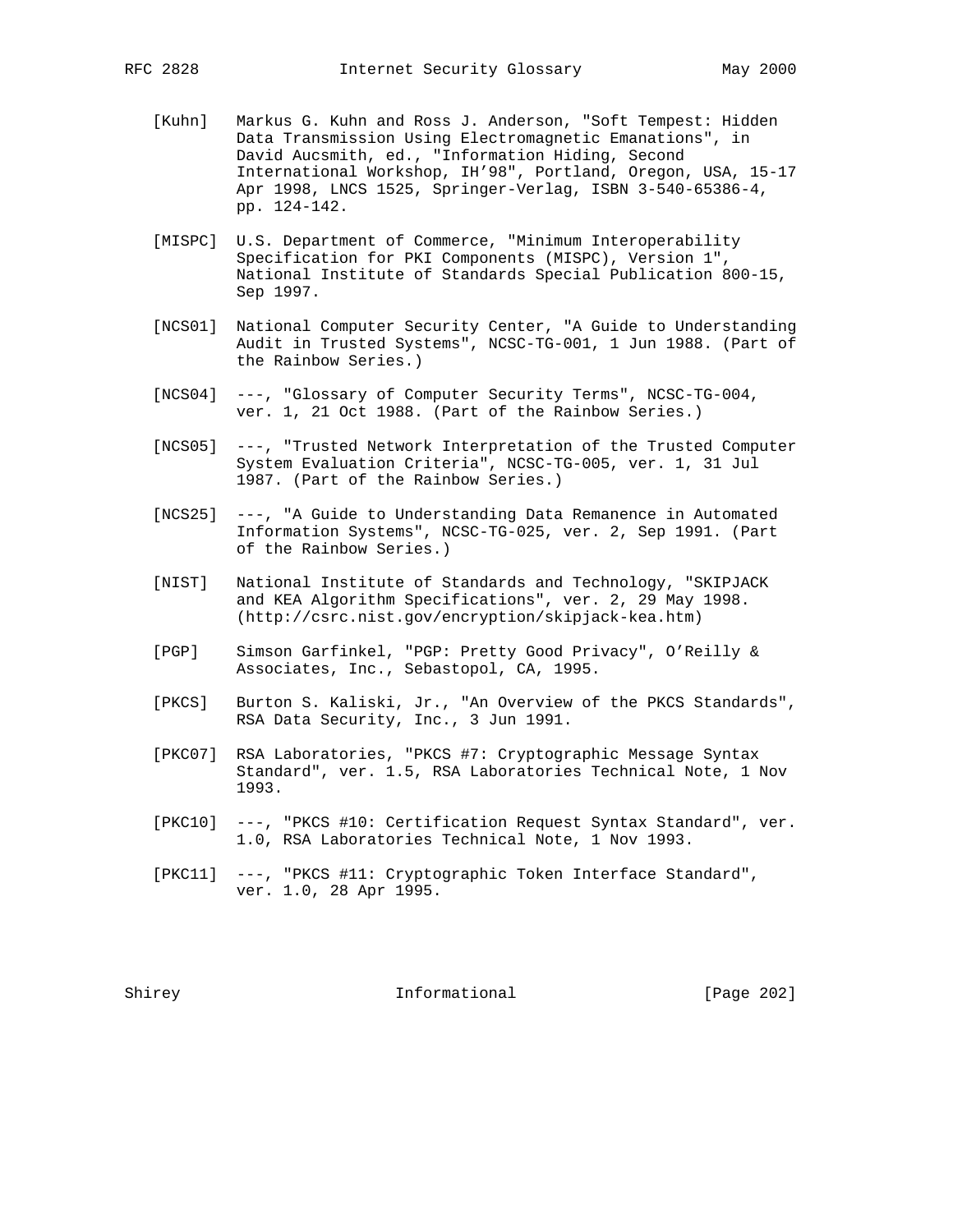- [R0768] Postel, J., "User Datagram Protocol", STD 6, RFC 768, August 1980.
- [R0791] Postel, J., "Internet Protocol", STD 5, RFC 791, September 1981.
- [R0792] Postel, J., "Internet Control Message Protocol", STD 5, RFC 792, September 1981. [See: RFC 1885.]
- [R0793] Postel, J., ed., "Transmission Control Protocol", STD 7, RFC 793, September 1981.
- [R0821] Postel, J., "Simple Mail Transfer Protocol", STD 10, RFC 821, August 1982.
- [R0822] Crocker, D., "Standard for the Format of ARPA Internet Text Messages", STD 11, RFC 822, August 1982.
- [R0854] Postel, J. and J. Reynolds, "TELNET Protocol Specification", STD 8, RFC 854, May 1983.
- [R0959] Postel, J. and J. Reynolds, "File Transfer Protocol (FTP)", STD 9, RFC 959, October 1985.
- [R1034] Mockapetris, P., "Domain Names--Concepts and Facilities", STD 13, RFC 1034, November 1987.
- [R1157] Case, J., Fedor, M., Schoffstall, M. and J. Davin, "A Simple Network Management Protocol (SNMP)" [version 1], STD 15, RFC 1157, May 1990.
- [R1208] Jacobsen O. and D. Lynch, "A Glossary of Networking Terms", RFC 1208, March 1991.
- [R1319] Kaliski, B., "The MD2 Message-Digest Algorithm", RFC 1319, April 1992.
- [R1320] Rivest, R., "The MD4 Message-Digest Algorithm", RFC 1320, April 1992.
- [R1321] Rivest, R., "The MD5 Message-Digest Algorithm", RFC 1321, April 1992.
- [R1334] Lloyd, B. and W. Simpson, "PPP Authentication Protocols", RFC 1334, October 1992.
- [R1413] St. Johns, M., "Identification Protocol", RFC 1413, February 1993.

Shirey **Informational** [Page 203]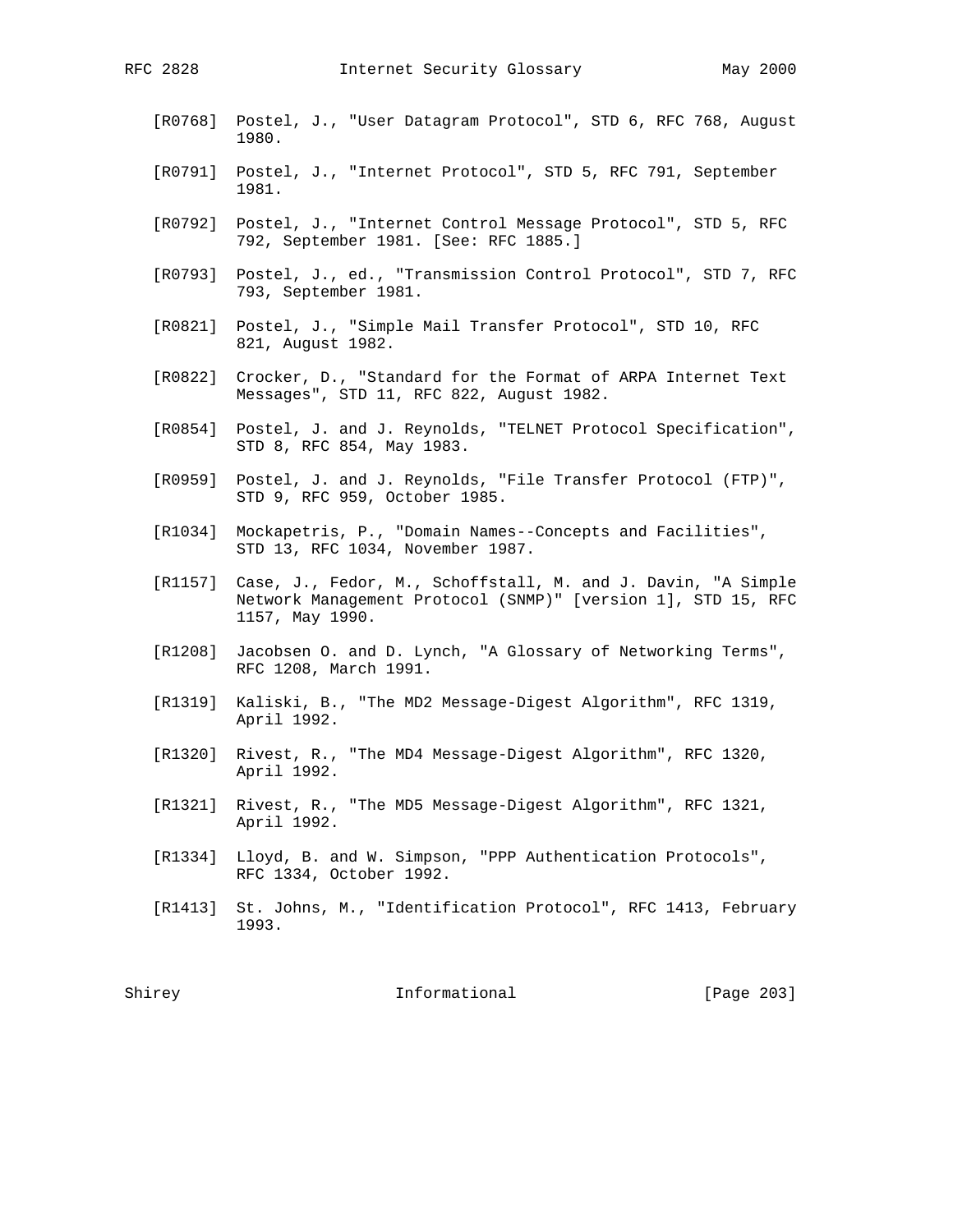- [R1421] Linn, J., "Privacy Enhancement for Internet Electronic Mail, Part I: Message Encryption and Authentication Procedures", RFC 1421, February 1993.
- [R1422] Kent, S., "Privacy Enhancement for Internet Electronic Mail, Part II: Certificate-Based Key Management", RFC 1422, February 1993.
- [R1455] Eastlake, D., "Physical Link Security Type of Service", RFC 1455, May 1993.
- [R1457] Housley, R., "Security Label Framework for the Internet", RFC 1457, May 1993.
- [R1492] Finseth, C., "An Access Control Protocol, Sometimes Called TACACS", RFC 1492, July 1993.
- [R1507] Kaufman, C., "DASS: Distributed Authentication Security Service", RFC 1507, September 1993.
- [R1510] Kohl, J. and C. Neuman, "The Kerberos Network Authentication Service (V5)", RFC 1510, September 1993.
- [R1591] Kohl, J. and C. Neuman, "Domain Name System Structure and Delegation", March 1994.
- [R1630] Berners-Lee, T., "Universal Resource Identifiers in WWW", RFC 1630, June 1994.
- [R1661] Simpson, W., ed., " The Point-to-Point Protocol (PPP)", STD 51, RFC 1661, July 1994.
- [R1731] Myers, J., "IMAP4 Authentication Mechanisms", RFC 1731, December 1994.
- [R1734] Myers, J., "POP3 AUTHentication Command", RFC 1734, December 1994.
- [R1738] Myers, J., Masinter, L. and M. McCahill, ed's., "Uniform Resource Locators (URL)", RFC 1738, December 1994.
- [R1750] Eastlake, D., Crocker, S. and J. Schiller, "Randomness Recommendations for Security", RFC 1750, December 1994.
- [R1777] Yeong, W., Howes, T. and S. Kille, "Lightweight Directory Access Protocol", RFC 1777, March 1995.

Shirey 1nformational [Page 204]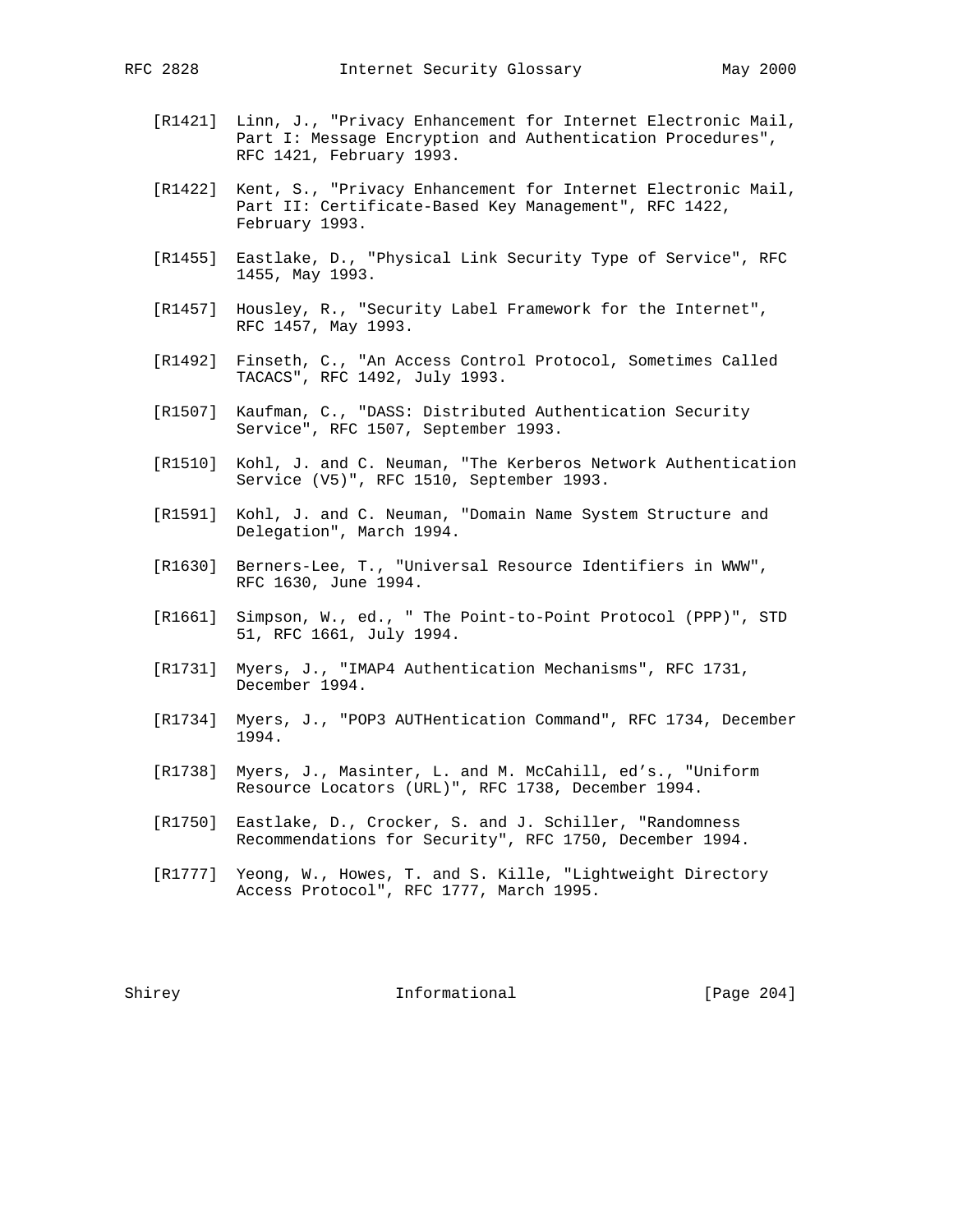- [R1808] Fielding, R., "Relative Uniform Resource Locators", RFC 1808, June 1995.
- [R1824] Danisch, H., "The Exponential Security System TESS: An Identity-Based Cryptographic Protocol for Authenticated Key- Exchange (E.I.S.S.-Report 1995/4)", RFC 1824, August 1995.
- [R1828] Metzger, P. and W. Simpson, "IP Authentication using Keyed MD5", RFC 1828, August 1995.
- [R1829] Karn, P., Metzger, P. and W. Simpson, "The ESP DES-CBC Transform", RFC 1829, August 1995.
- [R1848] Crocker, S., Freed, N., Galvin, J. and S. Murphy, "MIME Object Security Services", RFC 1848, October 1995.
- [R1851] Karn, P., Metzger, P. and W. Simpson, "The ESP Triple DES Transform", RFC 1851, September 1995.
- [R1866] Berners-Lee, T., "Hypertext Markup Language--2.0", RFC 1866, November 1995.
- [R1885] Conta, A. and S. Deering, "Internet Control Message Protocol (ICMPv6) for the Internet Protocol Version 6 (IPv6) Specification", RFC 1885, December 1995.
- [R1928] Leech, M., Ganis, M., Lee, Y., Kuris, R., Koblas, D. and L. Jones, "SOCKS Protocol Version 5", RFC 1928, March 1996.
- [R1938] Haller, N. and C. Metzion, "A One-Time Password System", RFC 1938, May 1996.
- [R1939] Myers, J. and M. Rose, "Post Office Protocol Version 3", STD 53, RFC 1939, May 1996.
- [R1958] Carpenter, B., ed., "Architectural Principles of the Internet", RFC 1958, June 1996.
- [R1983] Malkin, G., ed., "Internet Users' Glossary", FYI 18, RFC 1983, August 1996.
- [R1994] Simpson, W. "PPP Challenge Handshake Authentication Protocol (CHAP)", RFC 1994, August 1996.
- [R2023] Postel, J. and J. Reynolds, "Instructions to RFC Authors", RFC 2023, October 1997.

Shirey **Informational** [Page 205]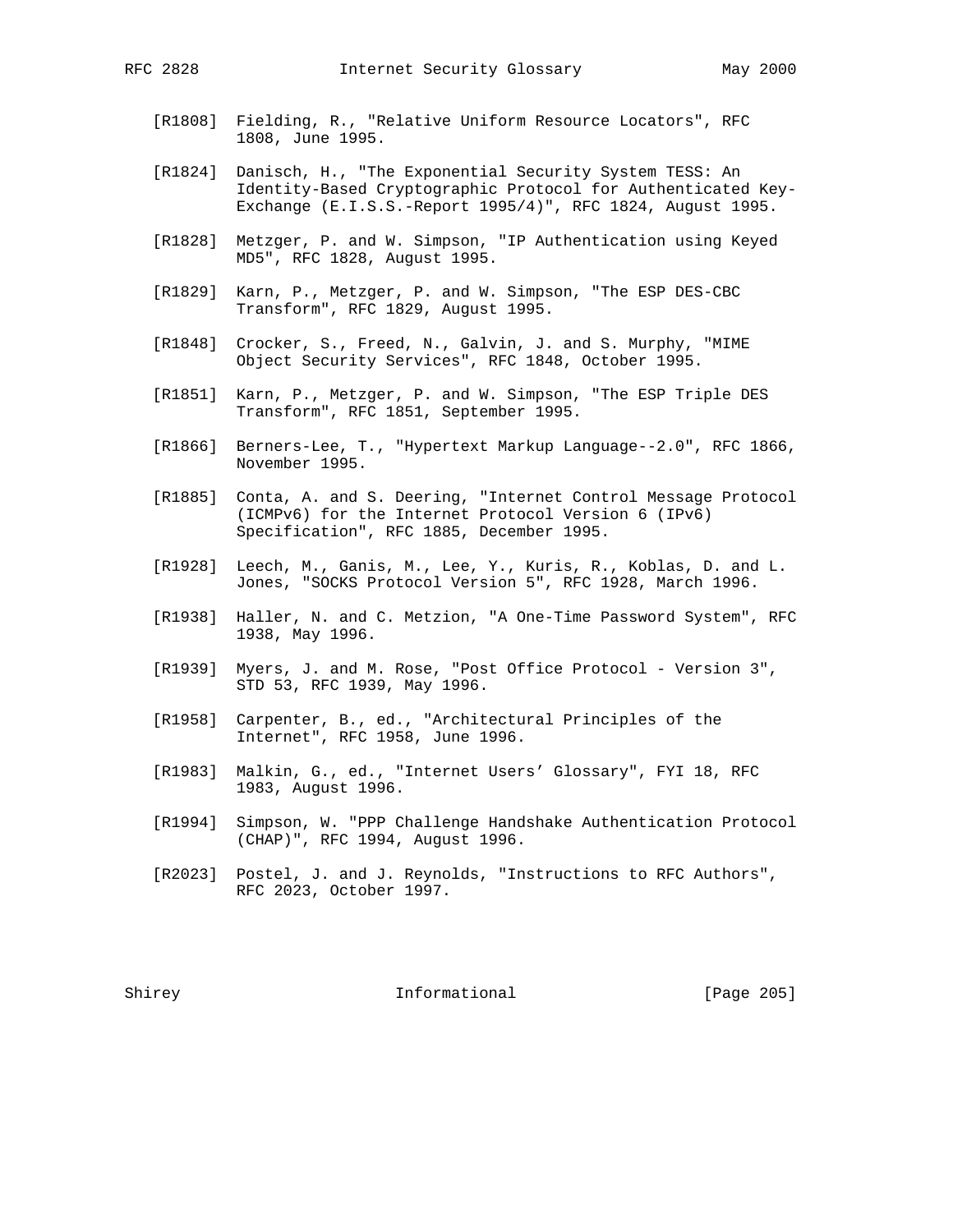- [R2026] Bradner, S., "The Internet Standards Process--Revision 3", BCP 9, RFC 2026, March 1994.
- [R2045] Freed, N. and N. Borenstein, "Multipurpose Internet Mail Extensions (MIME) Part One: Format of Internet Message Bodies", RFC 2045, November 1996.
- [R2060] Crispin, M., "Internet Message Access Protocol--Version 4 Revision 1", RFC 2060, December 1996.
- [R2065] Eastlake, D., 3rd, "Domain Name System Security Extensions", RFC 2065, January 1997.
- [R2078] Linn, J., "Generic Security Service Application Program Interface, Version 2", RFC 2078, January 1997.
- [R2084] Bossert, G., Cooper, S. and W. Drummond, "Considerations for Web Transaction Security", RFC 2084, January 1997.
- [R2104] Krawczyk, H., Bellare, M. and R. Canetti, "HMAC: Keyed- Hashing for Message Authentication", RFC 2104, February 1997.
- [R2119] Bradner, S., "Key Words for Use in RFCs To Indicate Requirement Levels", BCP 14, RFC 2119, March 1997.
- [R2138] Rigney, C., Rubens, A., Simpson, W. and S. Willens, "Remote Authentication Dial In User Service (RADIUS)", RFC 2138, April 1997.
- [R2137] Eastlake, D., "Secure Domain Name System Dynamic Update", RFC 2137, April 1997.
- [R2179] Gwinn, A., "Network Security For Trade Shows", RFC 2179, July 1997.
- [R2195] Klensin, J., Catoe, R. and P. Krumviede, "IMAP/POP AUTHorize Extension for Simple Challenge/Response", RFC 2195, Sepember 1997.
- [R2196] Fraser, B., "Site Security Handbook", FYI 8, RFC 2196, Sepember 1997.
- [R2202] Cheng, P. and R. Glenn, "Test Cases for HMAC-MD5 and HMAC- SHA-1", RFC 2202, Sepember 1997.

Shirey **Informational** [Page 206]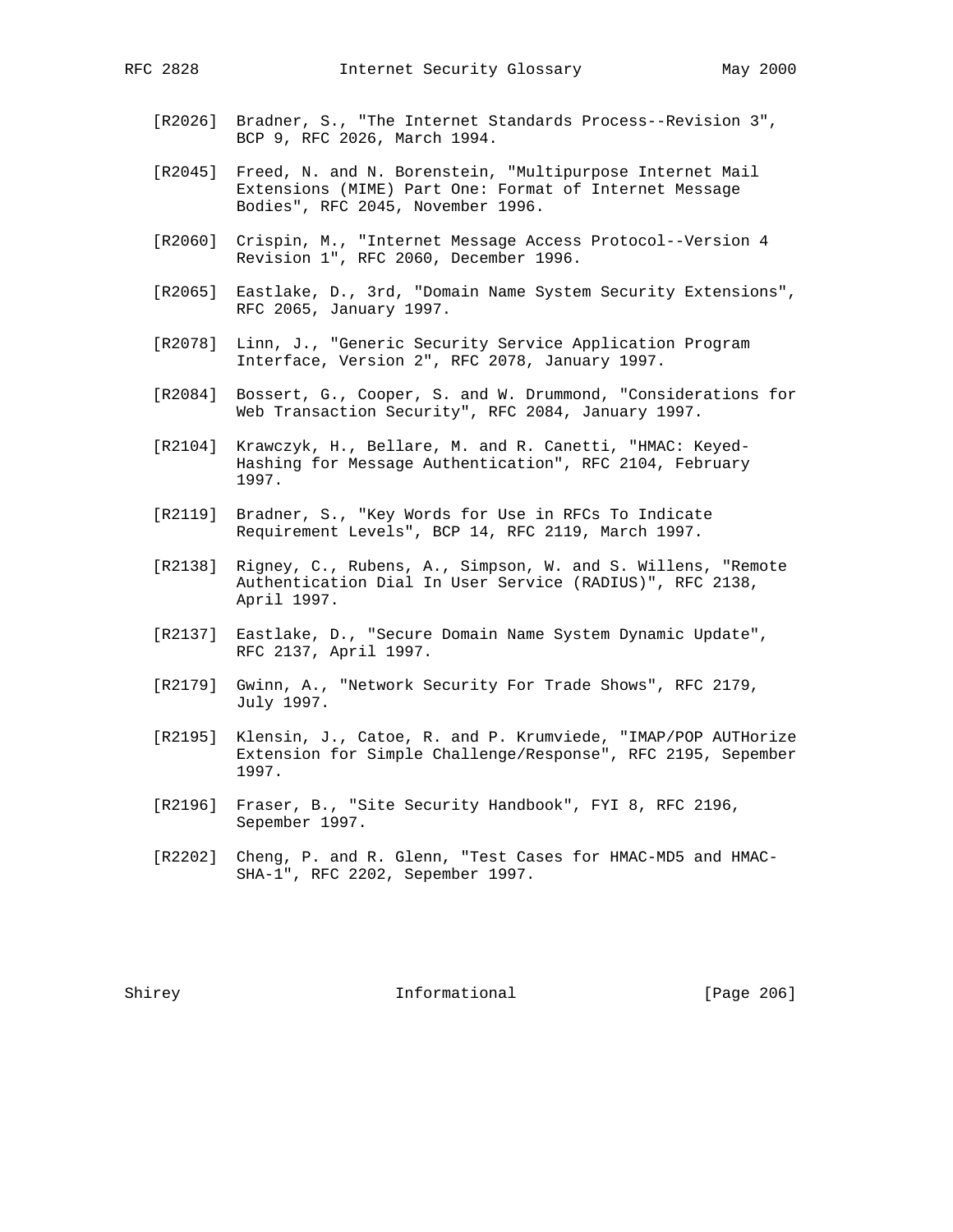- [R2222] Myers, J., "Simple Authentication and Security Layer (SASL)", RFC 2222, October 1997.
- [R2223] Postel, J., "Instructions to RFC Authors", RFC 2223, October 1997.
- [R2246] Dierks, T. and C. Allen, "The TLS Protocol, Version 1.0", RFC 2246, January 1999.
- [R2284] Blunk, L. and J. Vollbrecht, "PPP Extensible Authentication Protocol (EAP)", RFC 2284, March 1998.
- [R2315] Kaliski, B., "PKCS #7: Cryptographic Message Syntax, Version 1.5", RFC 2315, March 1998.
- [R2323] Ramos, A., "IETF Identification and Security Guidelines", RFC 2323, 1 April 1998. [Intended for humorous entertainment ("please laugh loud and hard"); does not contain serious security information.]
- [R2350] Brownlee, N. and E. Guttman, "Expectations for Computer Security Incident Response", RFC 2350, June 1998.
- [R2356] Montenegro, C. and V. Gupta, "Sun's SKIP Firewall Traversal for Mobile IP", RFC 2356, June 1998.
- [R2373] Hinden, R. and S. Deering, "IP Version 6 Addressing Architecture", RFC 2373, July 2998.
- [R2401] Kent, S. and R. Atkinson, "Security Architecture for the Internet Protocol", RFC 2401, November 1998.
- [R2402] Kent, S. and R. Atkinson, "IP Authentication Header", RFC 2402, November 1998.
- [R2403] Madson, C. and R. Glenn, "The Use of HMAC-MD5-96 within ESP and AH", RFC 2403, November 1998.
- [R2404] Madson, C. and R. Glenn, "The Use of HMAC-SHA-1-96 within ESP and AH", RFC 2404, November 1998.
- [R2405] Madson, C. and N. Doraswamy, "The ESP DES-CBC Cipher Algorithm With Explicit IV", RFC 2405, November 1998.
- [R2406] Kent, S. and R. Atkinson, "IP Encapsulating Security Payload (ESP)", RFC 2406, November 1998.

Shirey **Informational** [Page 207]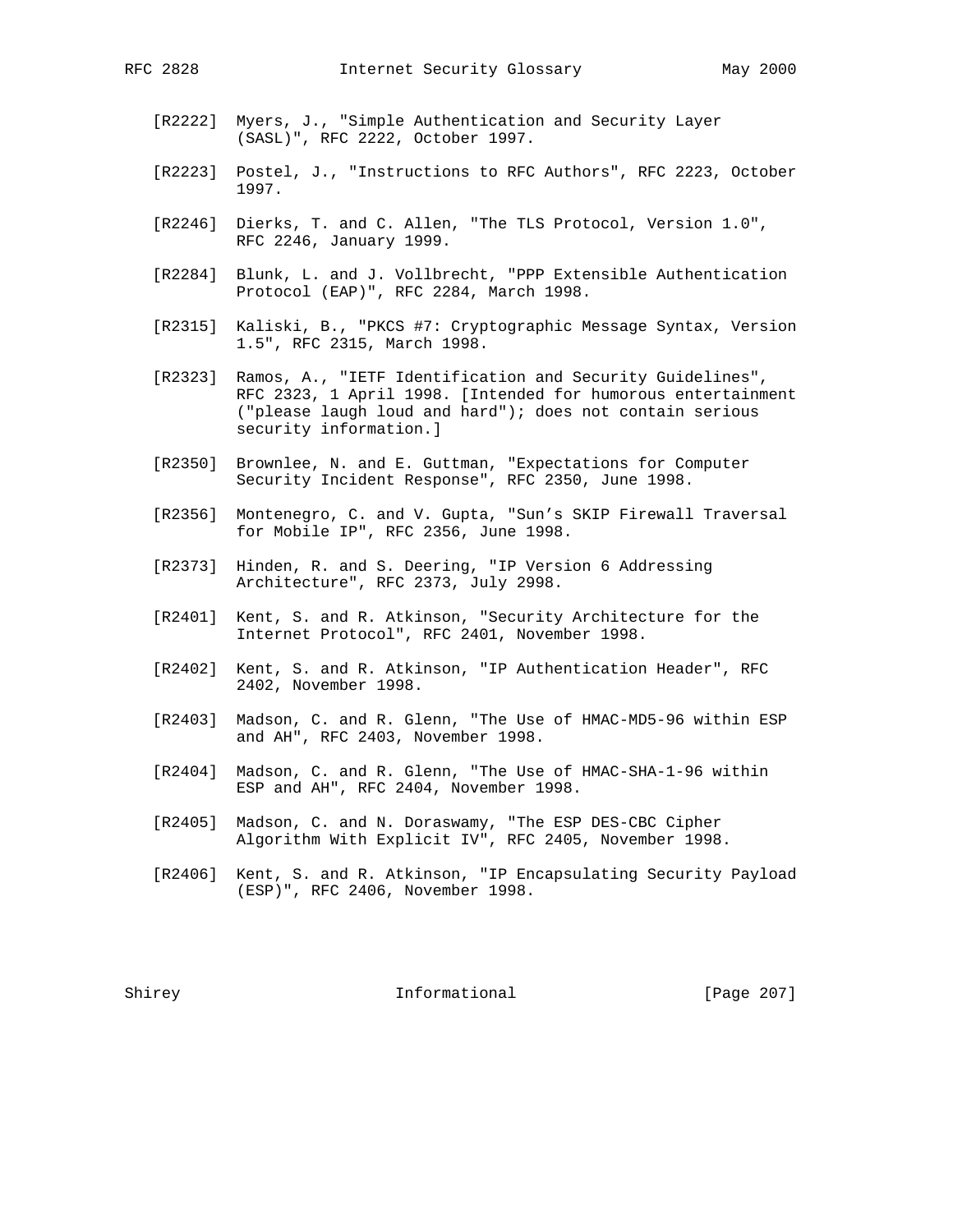- [R2407] Piper, D., "The Internet IP Security Domain of Interpretation for ISAKMP", RFC 2407, November 1998.
- [R2408] Maughan, D., Schertler, M., Schneider, M. and J. Turner, "Internet Security Association and Key Management Protocol (ISAKMP)", RFC 2408, November 1998.
- [R2409] Harkins, D. and D. Carrel, "The Internet Key Exchange (IKE)", RFC 2409, November 1998.
- [R2410] Glenn, R. and S. Kent, "The NULL Encryption Algorithm and Its Use With IPsec", RFC 2410, November 1998.
- [R2412] Orman, H., "The OAKLEY Key Determination Protocol", RFC 2412, November 1998.
- [R2451] Pereira, R. and R. Adams, "The ESP CBC-Mode Cipher Algorithms", RFC 2451, November 1998.
- [R2460] Deering, S. and R. Hinden, "Internet Protocol, Version 6 (IPv6) Specification", RFC 2460, December 1998.
- [R2504] Guttman, E., Leong, L. and G. Malkin, "Users' Security Handbook", RFC 2504, February 1999.
- [R2510] Adams, C. and S. Farrell, "Internet X.509 Public Key Infrastructure Certificate Management Protocols", RFC 2510, March 1999.
- [R2527] Chokhani, S. and W. Ford, "Internet X.509 Public Key Infrastructure, Certificate Policy and Certification Practices Framework", RFC 2527, March 1999.
- [R2536] EastLake, D., "DSA KEYs and SIGs in the Domain Name System (DNS)", RFC 2536, March 1999.
- [R2570] Case, J., Mundy, R., Partain, D. and B. Stewart, "Introduction to Version 3 of the Internet-Standard Network Management Framework", RFC 2570, April 1999.
- [R2574] Blumenthal, U. and B. Wijnen, "User-based Security Model (USM) for Version 3 of the Simple Network Management Protocol (SNMPv3)", RFC 2574, April 1999.
- [R2612] Adams, C. and J. Gilchrist, "The CAST-256 Encryption Algorithm", RFC 2612, June 1999.

Shirey **Informational** [Page 208]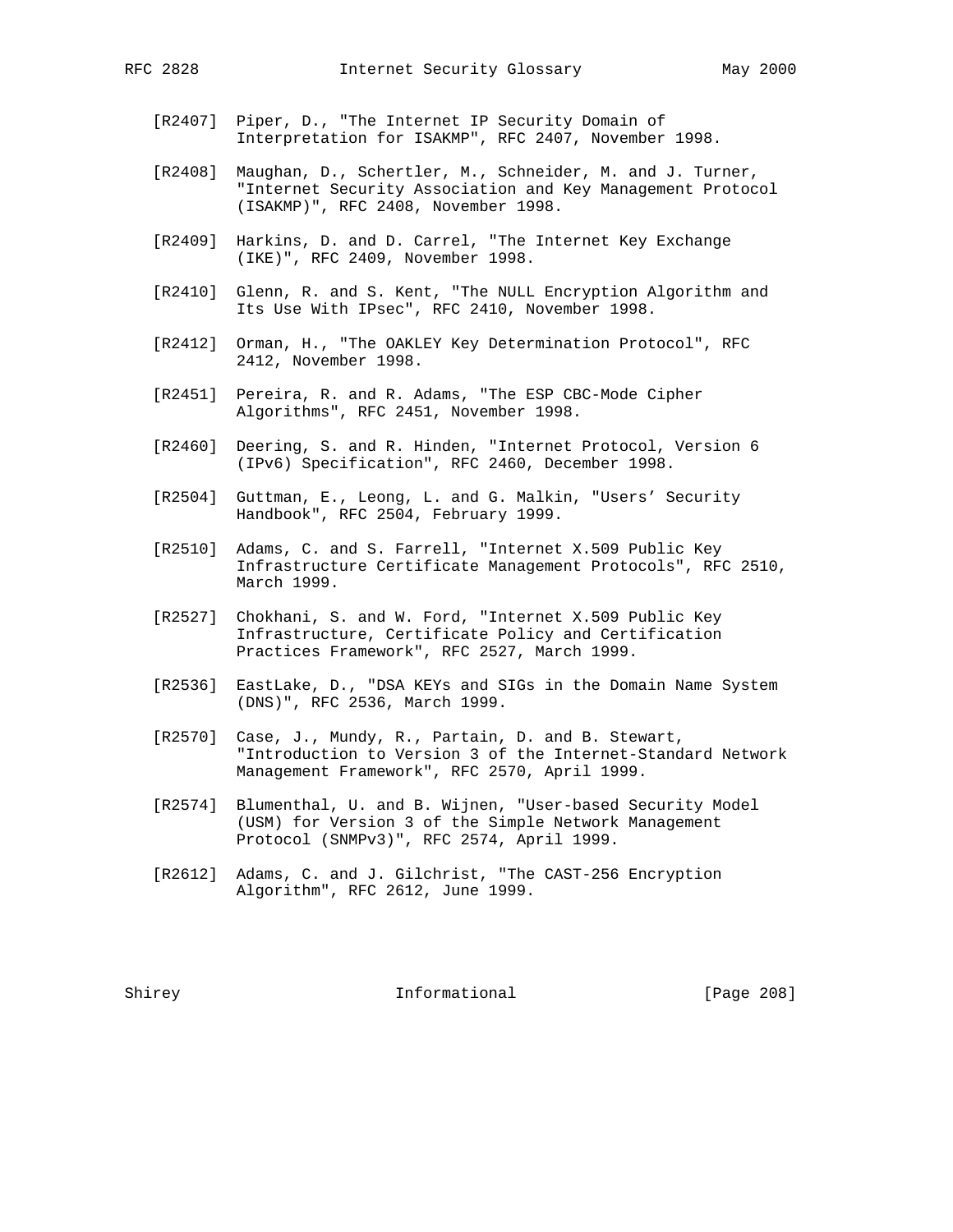- - [R2616] Fielding, R., Gettys, J., Mogul, J., Frystyk, H., Masinter, L., Leach, P. and T. Berners-Lee, "Hypertext Transfer Protocol-- HTTP/1.1", RFC 2616, June 1999.
	- [R2628] Smyslov, V., "Simple Cryptographic Program Interface", RFC 2628, June 1999.
	- [R2630] Housley, R., "Cryptographic Message Syntax", RFC 2630, June 1999.
	- [R2631] Rescorla, E., "Diffie-Hellman Key Agreement Method", RFC 2631, June 1999.
	- [R2633] Ramsdell, B., ed., "S/MIME Version 3 Message Specification", RFC 2633, June 1999.
	- [R2634] Hoffman, P., ed., "Enhanced Security Services for S/MIME", RFC 2634, June 1999.
	- [R2635] Hambridge, S. and A. Lunde, "Don't Spew: A Set of Guidelines for Mass Unsolicited Mailings and Postings", RFC 2635, June 1999.
	- [Raym] E. S. Raymond, ed., "The On-Line Hacker Jargon File", ver. 4.0.0, 24 Jul 1996. (Also available as "The New Hacker's Dictionary", 2nd edition, MIT Press, Sep 1993, ISBN 0-262- 18154-1. See: http://www.tuxedo.org/jargon/ for the latest version.)
	- [Russ] D. Russell and G. T. Gangemi Sr., Chapter 10 ("TEMPEST") in "Computer Security Basics", ISBN 0-937175-71-4, 1991.
	- [Schn] B. Schneier, "Applied Cryptography", John Wiley & Sons, Inc., New York, 1994.
	- [SDNS3] U.S. Department of Defense, National Security Agency, "Secure Data Network Systems, Security Protocol 3 (SP3)", document SDN.301, Revision 1.5, 15 May 1989.
	- [SDNS4] ---, ---, "Security Protocol 4 (SP4)", document SDN.401, Revision 1.2, 12 Jul 1988.
	- [SDNS7] ---, ---, "Secure data Network System, Message Security Protocol (MSP)", document SDN.701, Revision 4.0, 7 Jun 1996, with Corrections to Message Security Protocol, SDN.701, Rev 4.0", 96-06-07, 30 Aug, 1996.

Shirey **Informational** [Page 209]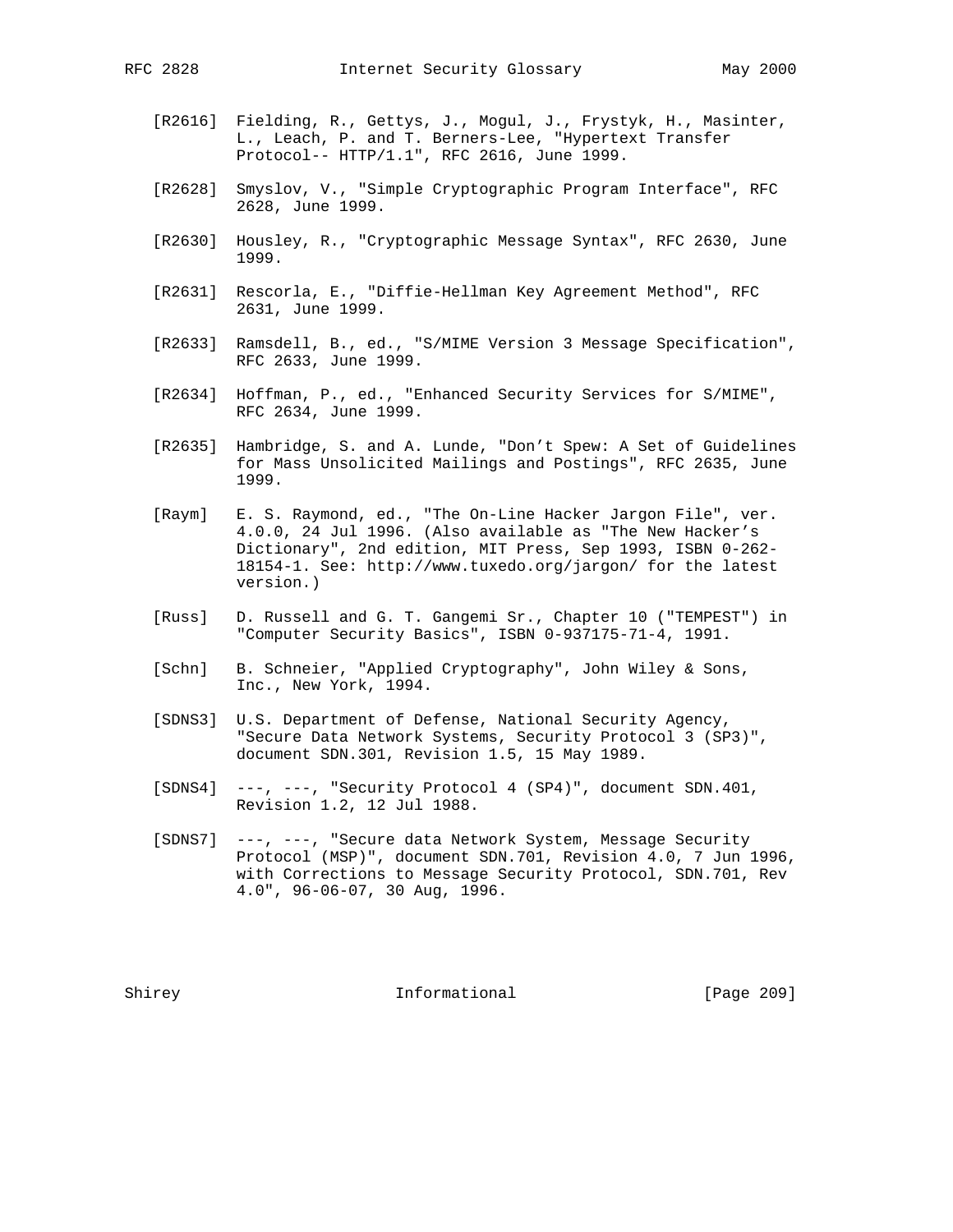- [SET1] MasterCard and Visa, "SET Secure Electronic Transaction Specification, Book 1: Business Description", ver. 1.0, 31 May 1997.
- [SET2] ---, "SET Secure Electronic Transaction Specification, Book 2: Programmer's Guide", ver. 1.0, 31 May 1997.
- [Stei] J. Steiner, C. Neuman, and J. Schiller, "Kerberos: An Authentication Service for Open Network Systems" in "Usenix Conference Proceedings", Feb 1988.
- [X400] International Telecommunications Union--Telecommunication Standardization Sector (formerly "CCITT"), Recommendation X.400, "Message Handling Services: Message Handling System and Service Overview".
- [X500] ---, Recommendation X.500, "Information Technology--Open Systems Interconnection--The Directory: Overview of Concepts, Models, and Services". (Equivalent to ISO 9594-1.)
- [X501] ---, Recommendation X.501, "Information Technology--Open Systems Interconnection--The Directory: Models".
- [X509] ---, Recommendation X.509, "Information Technology--Open Systems Interconnection--The Directory: Authentication Framework". (Equivalent to ISO 9594-8.)
- [X519] ---, Recommendation X.519, "Information Technology--Open Systems Interconnection--The Directory: Protocol Specifications".
- [X520] ---, Recommendation X.520, "Information Technology--Open Systems Interconnection--The Directory: Selected Attribute Types".
- [X680] ---, Recommendation X.680, "Information Technology--Abstract Syntax Notation One (ASN.1)--Specification of Basic Notation", 15 Nov 1994. (Equivalent to ISO/IEC 8824-1.)
- [X690] ---, Recommendation X.690, "Information Technology--ASN.1 Encoding Rules--Specification of Basic Encoding Rules (BER), Canonical Encoding Rules (CER) and Distinguished Encoding Rules (DER)", 15 Nov 1994. (Equivalent to ISO/IEC 8825-1.)

Shirey **Informational** [Page 210]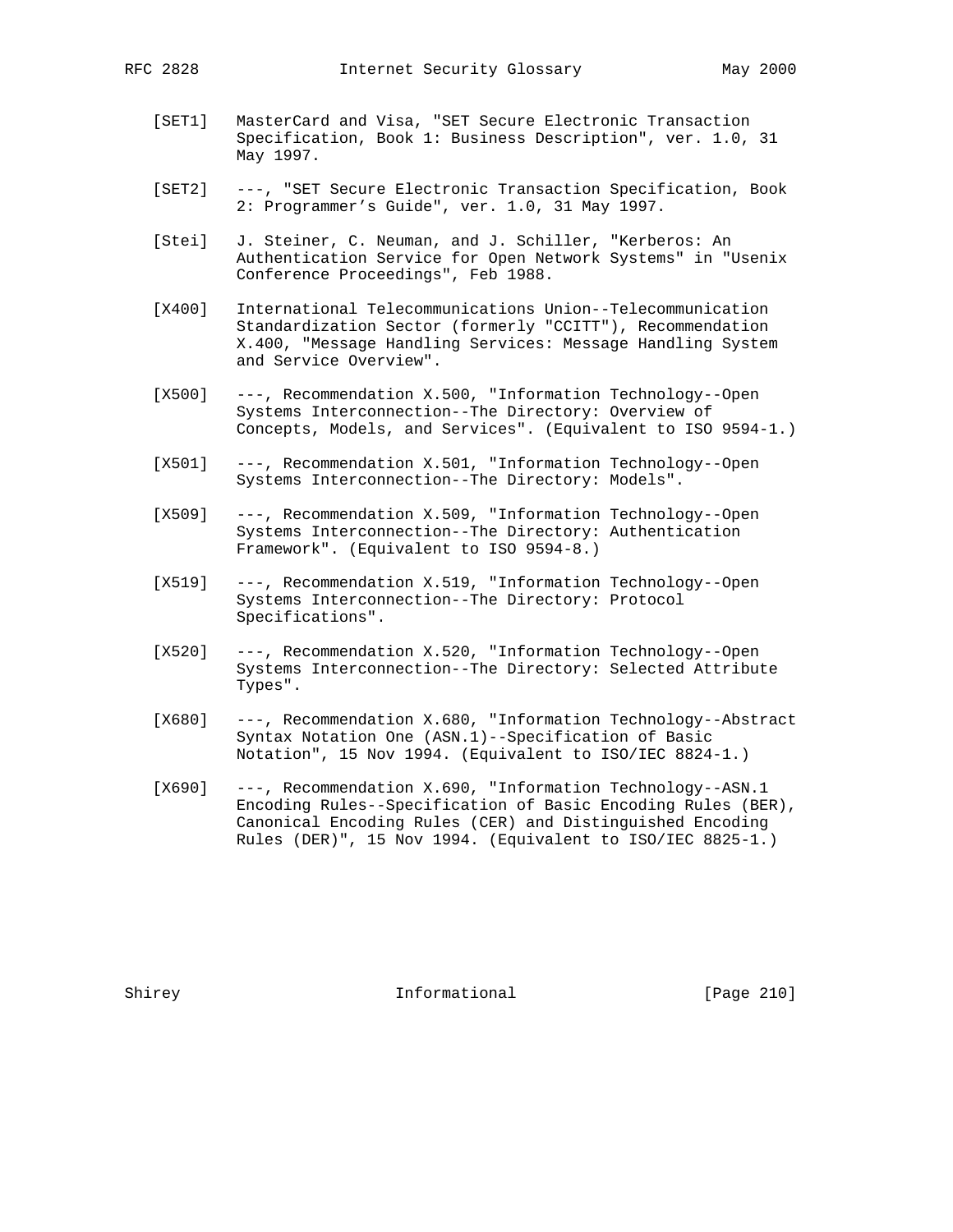## 5. Security Considerations

 This document only defines security terms and recommends how to use them. It does not describe in detail the vulnerabilities of, threats to, or mechanisms that protect specific Internet protocols.

# 6. Acknowledgments

 Pat Cain, Mike Kong, and Charles Lynn provided meticulous comments on an early draft.

# 7. Author's Address

Please address all comments to:

| Robert W. Shirey           | GTE / BBN Technologies        |
|----------------------------|-------------------------------|
| EMail: rshirey@bbn.com     | Suite 1200, Mail Stop 30/12B2 |
| Phone: $+1$ (703) 284-4641 | 1300 Seventeenth Street North |
| Fax: $+1$ (703) 284-2766   | Arlington, VA 22209-3801 USA  |
|                            |                               |

Shirey **Informational** [Page 211]